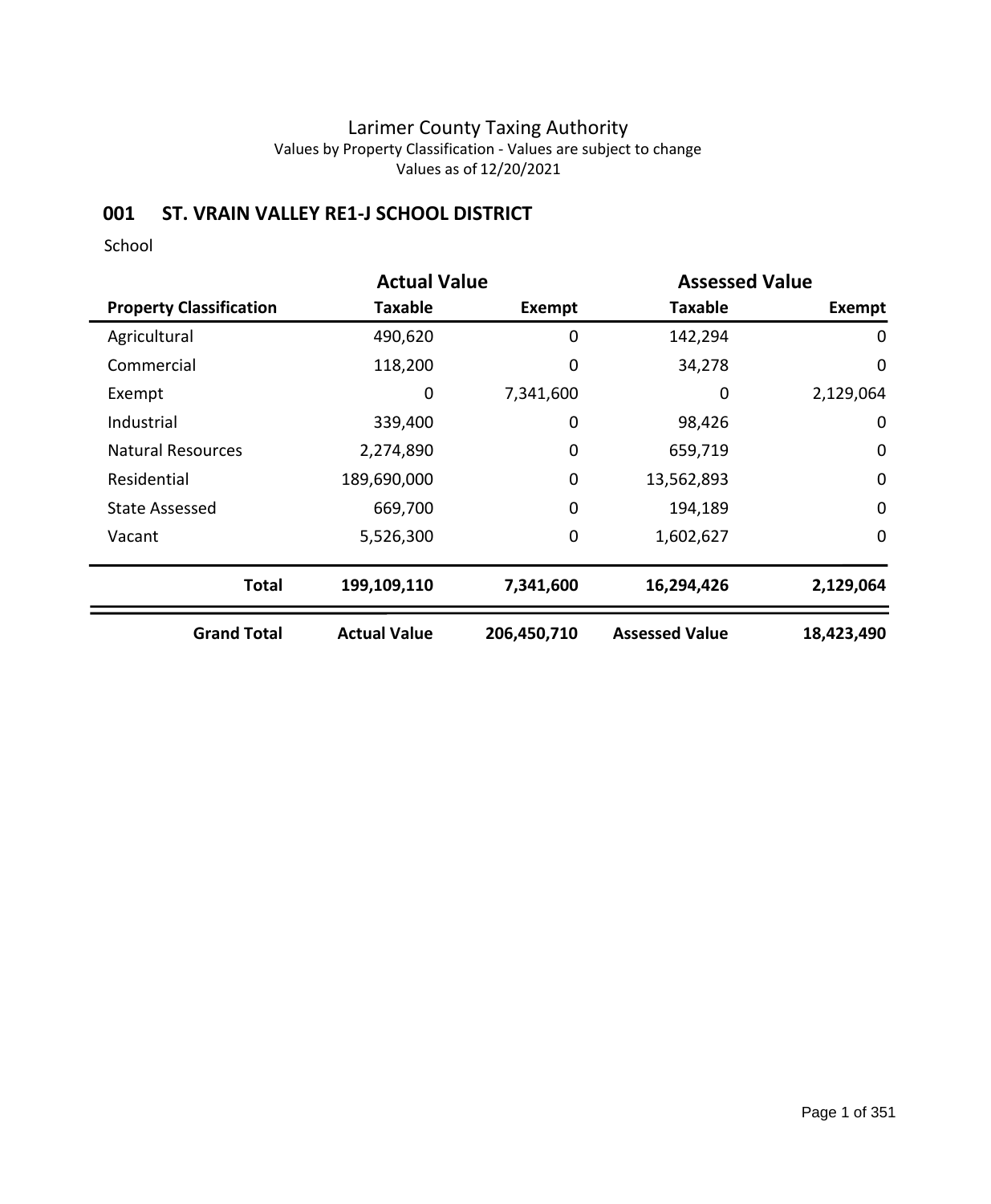## **006 POUDRE R-1 SCHOOL DISTRICT**

|                                | <b>Actual Value</b> |                | <b>Assessed Value</b> |                  |
|--------------------------------|---------------------|----------------|-----------------------|------------------|
| <b>Property Classification</b> | Taxable             | Exempt         | <b>Taxable</b>        | <b>Exempt</b>    |
| Agricultural                   | 63,898,170          | 0              | 18,532,578            | 0                |
| Commercial                     | 3,991,305,670       | 0              | 1,157,478,750         | $\mathbf 0$      |
| Exempt                         | 0                   | 3,522,388,400  | 0                     | 986,377,304      |
| Industrial                     | 1,141,820,690       | 0              | 331,128,007           | $\mathbf 0$      |
| <b>Natural Resources</b>       | 10,179,660          | $\mathbf 0$    | 2,952,257             | $\boldsymbol{0}$ |
| Oil & Gas                      | 1,363,638           | 0              | 528,212               | $\mathbf 0$      |
| Residential                    | 34,099,203,100      | $\mathbf 0$    | 2,438,107,090         | $\mathbf 0$      |
| <b>State Assessed</b>          | 324,659,800         | $\mathbf 0$    | 94,151,458            | $\mathbf 0$      |
| Vacant                         | 446,536,190         | $\mathbf 0$    | 129,495,595           | $\mathbf 0$      |
| <b>Total</b>                   | 40,078,966,918      | 3,522,388,400  | 4,172,373,947         | 986,377,304      |
| <b>Grand Total</b>             | <b>Actual Value</b> | 43,601,355,318 | <b>Assessed Value</b> | 5,158,751,251    |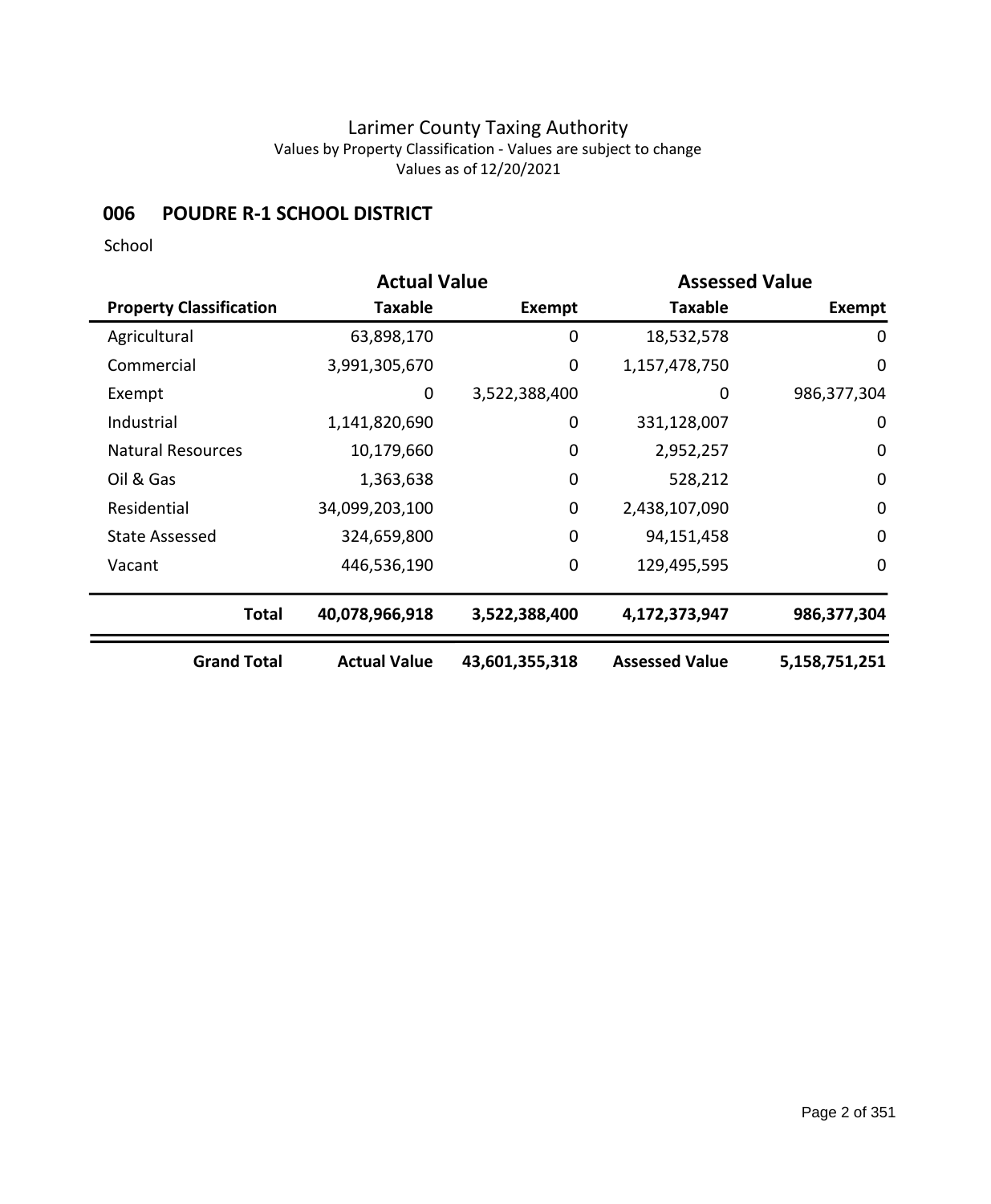## **011 THOMPSON R2-J SCHOOL DISTRICT**

|                                |                     | <b>Actual Value</b><br><b>Assessed Value</b> |                       |               |
|--------------------------------|---------------------|----------------------------------------------|-----------------------|---------------|
| <b>Property Classification</b> | <b>Taxable</b>      | Exempt                                       | <b>Taxable</b>        | <b>Exempt</b> |
| Agricultural                   | 32,189,850          | 0                                            | 9,336,515             | 0             |
| Commercial                     | 2,790,536,300       | 0                                            | 809,255,575           | $\mathbf 0$   |
| Exempt                         | 0                   | 1,440,569,420                                | 0                     | 399,084,935   |
| Industrial                     | 385,575,590         | 0                                            | 111,816,938           | 0             |
| <b>Natural Resources</b>       | 4,291,860           | $\mathbf 0$                                  | 1,244,681             | $\mathbf 0$   |
| Oil & Gas                      | 33,815,103          | $\mathbf 0$                                  | 25,366,689            | $\mathbf 0$   |
| Residential                    | 20,531,981,600      | $\mathbf 0$                                  | 1,468,043,137         | $\mathbf 0$   |
| <b>State Assessed</b>          | 164,036,100         | $\mathbf 0$                                  | 47,570,346            | $\mathbf 0$   |
| Vacant                         | 345,611,880         | $\mathbf 0$                                  | 100,227,778           | $\mathbf 0$   |
| <b>Total</b>                   | 24,288,038,283      | 1,440,569,420                                | 2,572,861,659         | 399,084,935   |
| <b>Grand Total</b>             | <b>Actual Value</b> | 25,728,607,703                               | <b>Assessed Value</b> | 2,971,946,594 |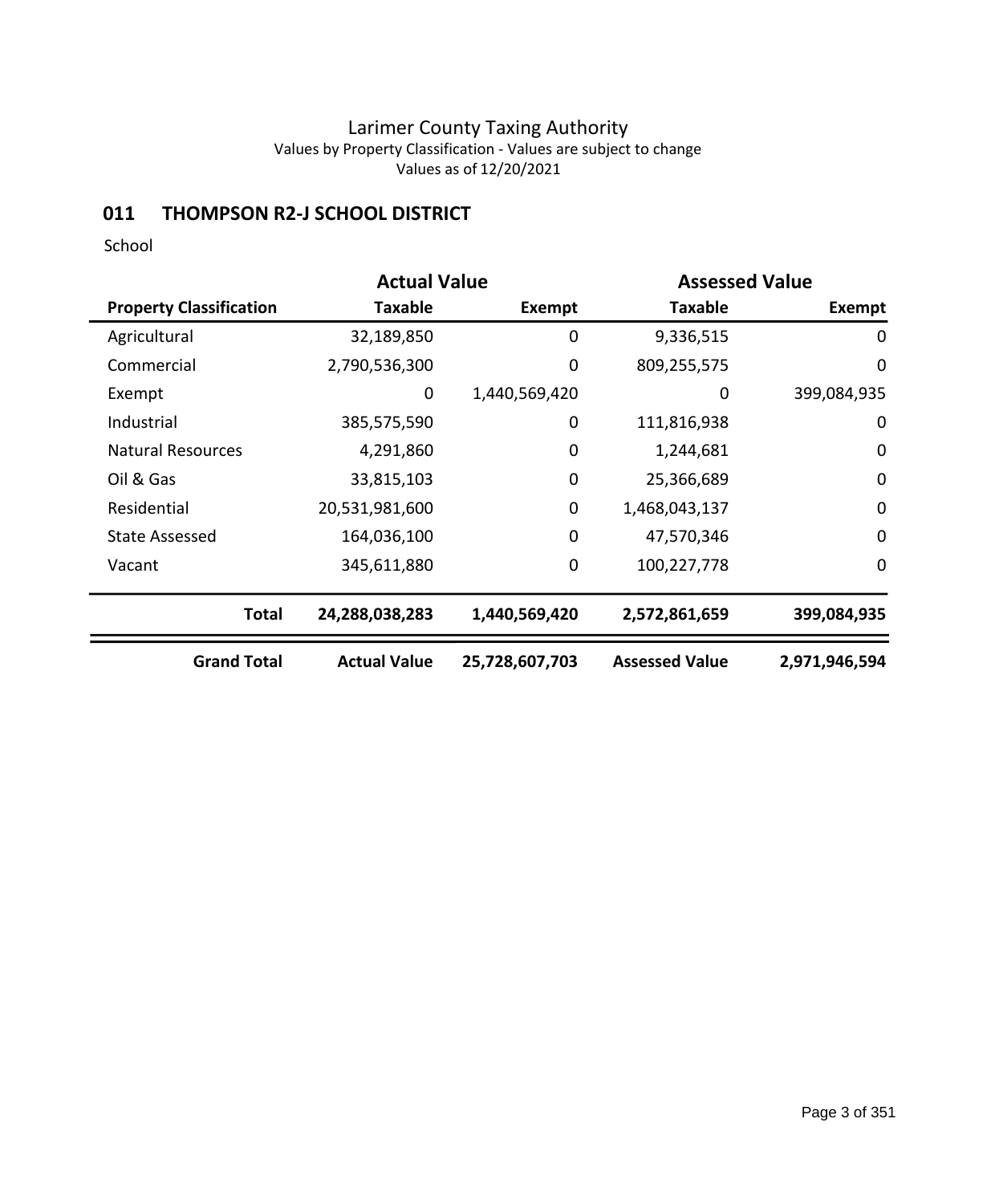## **016 ESTES PARK SCHOOL R-3**

|                                | <b>Actual Value</b> |               | <b>Assessed Value</b> |               |
|--------------------------------|---------------------|---------------|-----------------------|---------------|
| <b>Property Classification</b> | Taxable             | <b>Exempt</b> | <b>Taxable</b>        | <b>Exempt</b> |
| Agricultural                   | 709,290             | 0             | 205,725               | 0             |
| Commercial                     | 390,825,590         | 0             | 113,339,430           | $\mathbf 0$   |
| Exempt                         | 0                   | 351,564,630   | 0                     | 96,935,218    |
| Industrial                     | 1,167,210           | 0             | 338,491               | 0             |
| <b>Natural Resources</b>       | 55,000              | 0             | 15,949                | $\mathbf 0$   |
| Residential                    | 4,221,366,000       | $\mathbf 0$   | 301,829,416           | $\mathbf 0$   |
| <b>State Assessed</b>          | 12,873,000          | 0             | 3,733,207             | $\mathbf 0$   |
| Vacant                         | 80,913,100          | 0             | 23,464,808            | $\mathbf 0$   |
| <b>Total</b>                   | 4,707,909,190       | 351,564,630   | 442,927,026           | 96,935,218    |
| <b>Grand Total</b>             | <b>Actual Value</b> | 5,059,473,820 | <b>Assessed Value</b> | 539,862,244   |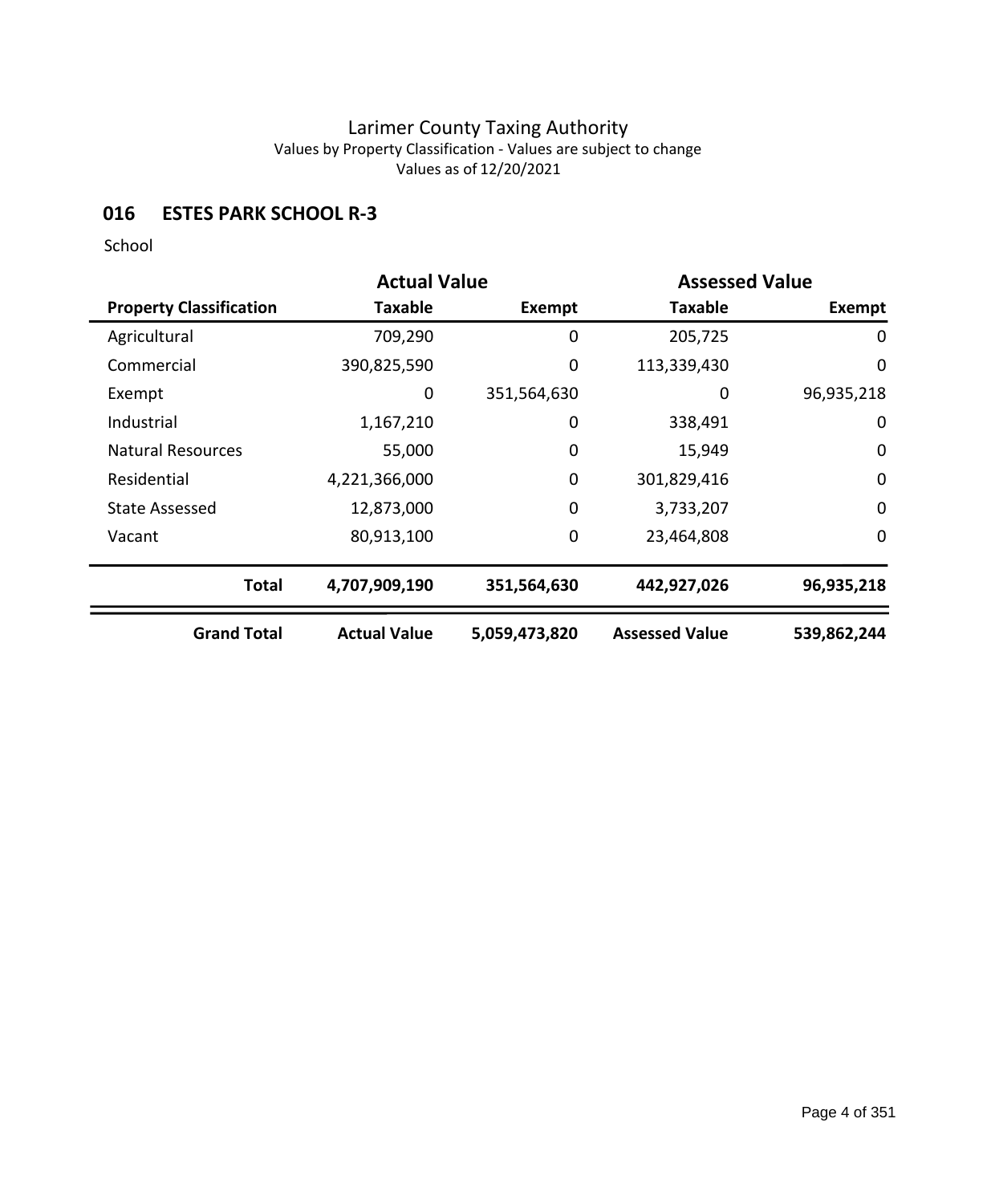# **021 JOHNSTOWN - MILLIKEN RE5-J SCHOOL DISTRICT**

|                                | <b>Actual Value</b> |               | <b>Assessed Value</b> |             |
|--------------------------------|---------------------|---------------|-----------------------|-------------|
| <b>Property Classification</b> | Taxable             | <b>Exempt</b> | <b>Taxable</b>        | Exempt      |
| Agricultural                   | 664,920             | 0             | 192,830               | 0           |
| <b>Natural Resources</b>       | 8,720               | 0             | 2,529                 | $\mathbf 0$ |
| Oil & Gas                      | 399,601             | 0             | 115,885               | $\mathbf 0$ |
| Residential                    | 3,268,000           | 0             | 233,663               | $\mathbf 0$ |
| <b>State Assessed</b>          | 1,000               | 0             | 300                   | 0           |
| <b>Total</b>                   | 4,342,241           | 0             | 545,207               | 0           |
| <b>Grand Total</b>             | <b>Actual Value</b> | 4,342,241     | <b>Assessed Value</b> | 545,207     |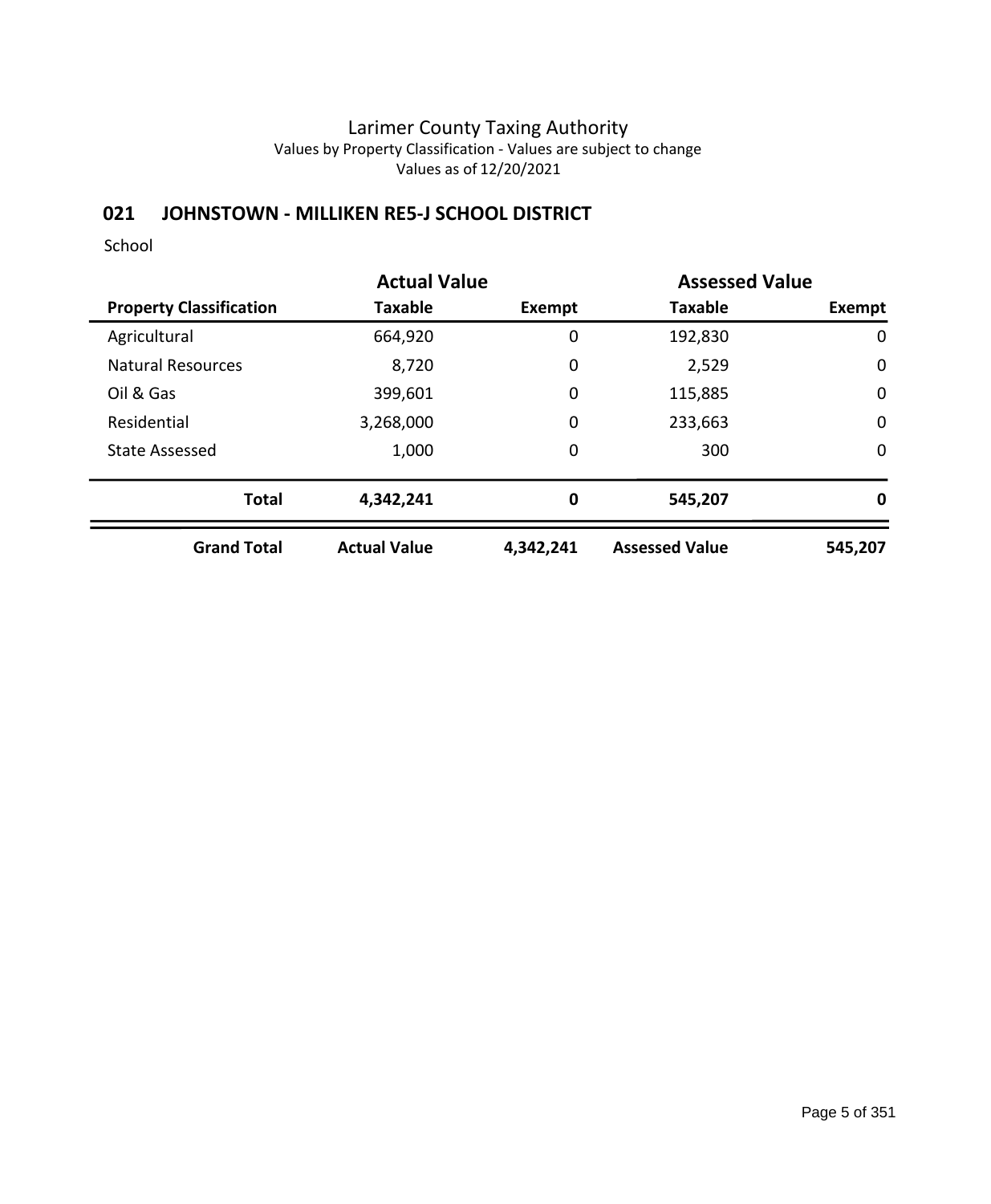## **026 AIMS COMMUNITY COLLEGE**

## Community College

|                                | <b>Actual Value</b> |           | <b>Assessed Value</b> |             |
|--------------------------------|---------------------|-----------|-----------------------|-------------|
| <b>Property Classification</b> | <b>Taxable</b>      | Exempt    | <b>Taxable</b>        | Exempt      |
| Agricultural                   | 664,920             | 0         | 192,830               | 0           |
| <b>Natural Resources</b>       | 8,720               | 0         | 2,529                 | $\mathbf 0$ |
| Oil & Gas                      | 399,601             | 0         | 115,885               | $\mathbf 0$ |
| Residential                    | 3,268,000           | 0         | 233,663               | $\mathbf 0$ |
| <b>State Assessed</b>          | 1,100               | 0         | 305                   | $\mathbf 0$ |
| <b>Total</b>                   | 4,342,341           | 0         | 545,212               | 0           |
| <b>Grand Total</b>             | <b>Actual Value</b> | 4,342,341 | <b>Assessed Value</b> | 545,212     |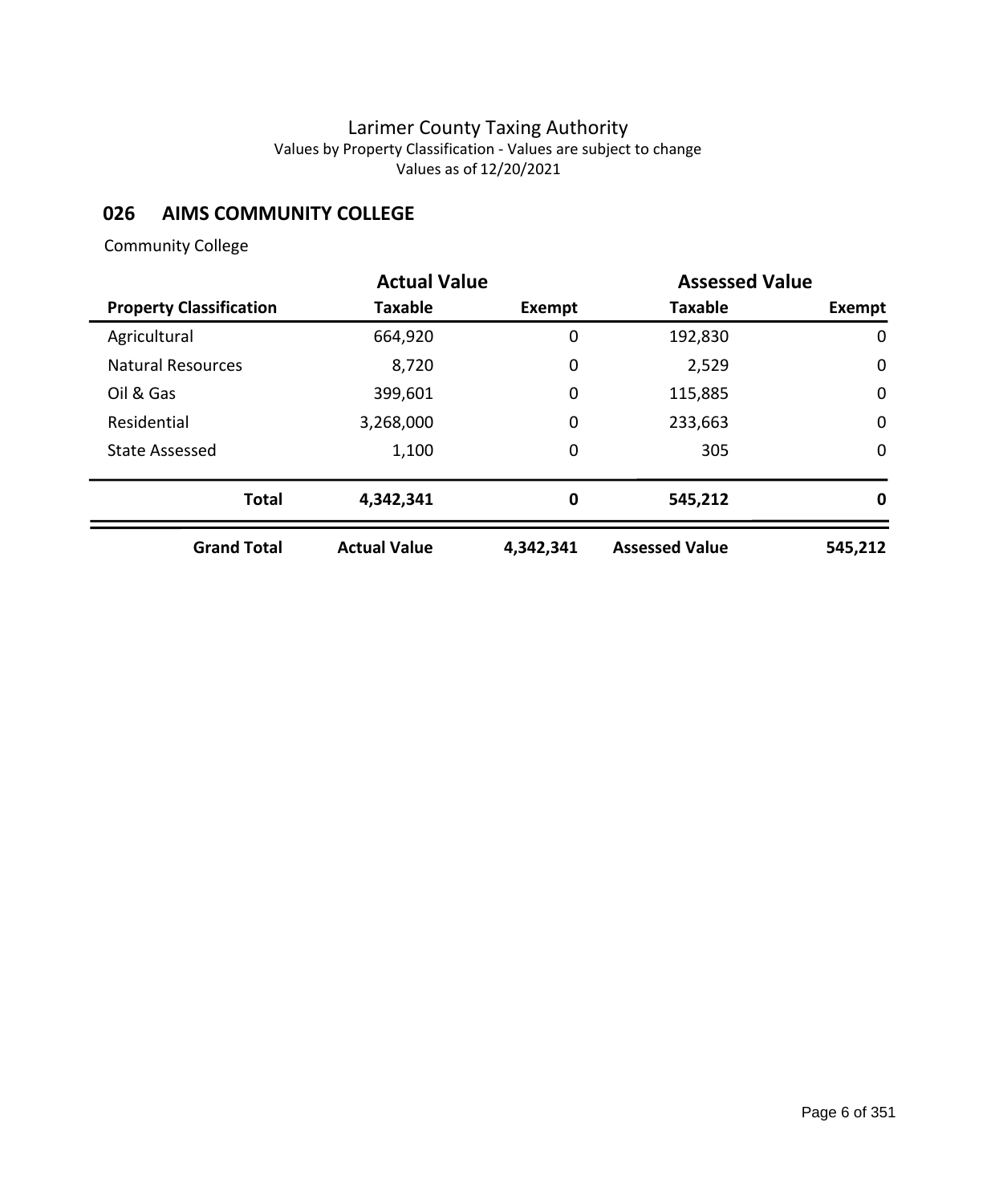# **028 LARIMER COUNTY**

County

|                                | <b>Actual Value</b> |                |                       | <b>Assessed Value</b> |  |
|--------------------------------|---------------------|----------------|-----------------------|-----------------------|--|
| <b>Property Classification</b> | <b>Taxable</b>      | Exempt         | <b>Taxable</b>        | Exempt                |  |
| Agricultural                   | 97,952,850          | $\mathbf 0$    | 28,409,942            | 0                     |  |
| Commercial                     | 7,172,785,760       | $\mathbf 0$    | 2,080,108,033         | 0                     |  |
| Exempt                         | 0                   | 5,321,864,050  | 0                     | 1,484,526,521         |  |
| Industrial                     | 1,528,902,890       | 0              | 443,381,862           | $\mathbf 0$           |  |
| <b>Natural Resources</b>       | 16,810,130          | 0              | 4,875,135             | 0                     |  |
| Oil & Gas                      | 35,578,342          | $\mathbf 0$    | 26,010,786            | $\mathbf 0$           |  |
| Residential                    | 59,045,508,700      | 0              | 4,221,776,199         | $\mathbf 0$           |  |
| <b>State Assessed</b>          | 502,239,900         | $\mathbf 0$    | 145,649,500           | 0                     |  |
| Vacant                         | 878,587,470         | $\mathbf 0$    | 254,790,808           | 0                     |  |
| <b>Total</b>                   | 69,278,366,042      | 5,321,864,050  | 7,205,002,265         | 1,484,526,521         |  |
| <b>Grand Total</b>             | <b>Actual Value</b> | 74,600,230,092 | <b>Assessed Value</b> | 8,689,528,786         |  |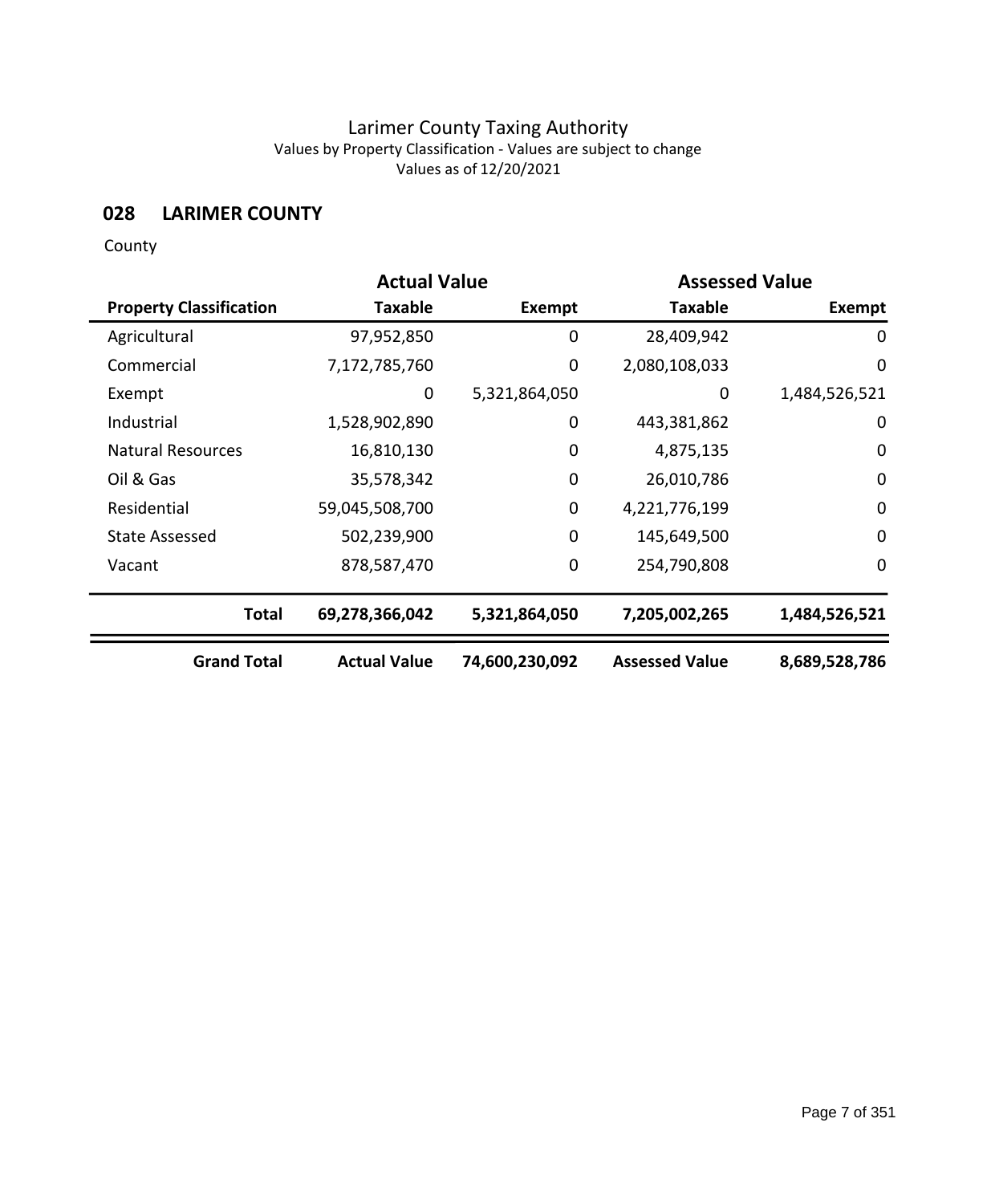# **029 ESTES VALLEY FIRE PROTECTION DISTRICT**

|                                | <b>Actual Value</b> |               |                       | <b>Assessed Value</b> |  |
|--------------------------------|---------------------|---------------|-----------------------|-----------------------|--|
| <b>Property Classification</b> | <b>Taxable</b>      | Exempt        | <b>Taxable</b>        | Exempt                |  |
| Agricultural                   | 488,510             | 0             | 141,689               | 0                     |  |
| Commercial                     | 383,162,720         | 0             | 111,117,198           | 0                     |  |
| Exempt                         | 0                   | 181,368,710   | 0                     | 47,705,034            |  |
| Industrial                     | 1,167,210           | 0             | 338,491               | 0                     |  |
| <b>Natural Resources</b>       | 44,840              | 0             | 13,003                | $\mathbf 0$           |  |
| Residential                    | 3,721,350,000       | 0             | 266,077,996           | $\mathbf 0$           |  |
| State Assessed                 | 6,035,000           | 0             | 1,750,160             | 0                     |  |
| Vacant                         | 65,486,550          | 0             | 18,991,108            | 0                     |  |
| <b>Total</b>                   | 4,177,734,830       | 181,368,710   | 398,429,645           | 47,705,034            |  |
| <b>Grand Total</b>             | <b>Actual Value</b> | 4,359,103,540 | <b>Assessed Value</b> | 446,134,679           |  |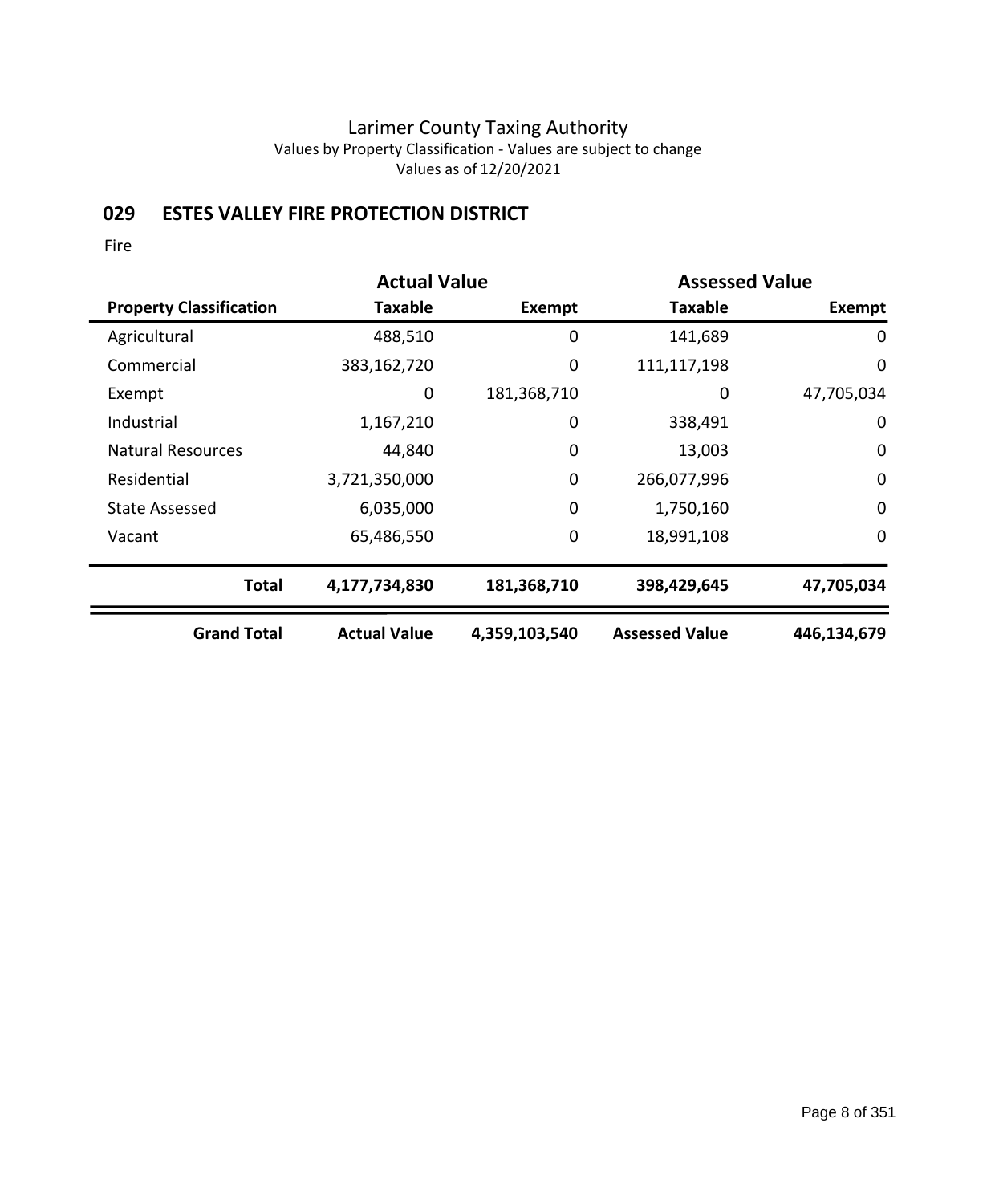## **030 TOWN OF BERTHOUD**

|                                | <b>Actual Value</b> |               | <b>Assessed Value</b> |               |
|--------------------------------|---------------------|---------------|-----------------------|---------------|
| <b>Property Classification</b> | Taxable             | <b>Exempt</b> | <b>Taxable</b>        | <b>Exempt</b> |
| Agricultural                   | 675,080             | 0             | 196,034               | 0             |
| Commercial                     | 97,603,300          | 0             | 28,304,961            | $\mathbf 0$   |
| Exempt                         | 0                   | 71,288,930    | 0                     | 19,229,426    |
| Industrial                     | 30,256,550          | 0             | 8,774,399             | 0             |
| <b>Natural Resources</b>       | 520                 | 0             | 152                   | $\mathbf 0$   |
| Residential                    | 1,682,636,700       | $\mathbf 0$   | 120,308,849           | $\mathbf 0$   |
| <b>State Assessed</b>          | 14,218,200          | $\mathbf 0$   | 4,123,172             | $\mathbf 0$   |
| Vacant                         | 81,851,890          | 0             | 23,737,038            | $\mathbf 0$   |
| <b>Total</b>                   | 1,907,242,240       | 71,288,930    | 185,444,605           | 19,229,426    |
| <b>Grand Total</b>             | <b>Actual Value</b> | 1,978,531,170 | <b>Assessed Value</b> | 204,674,031   |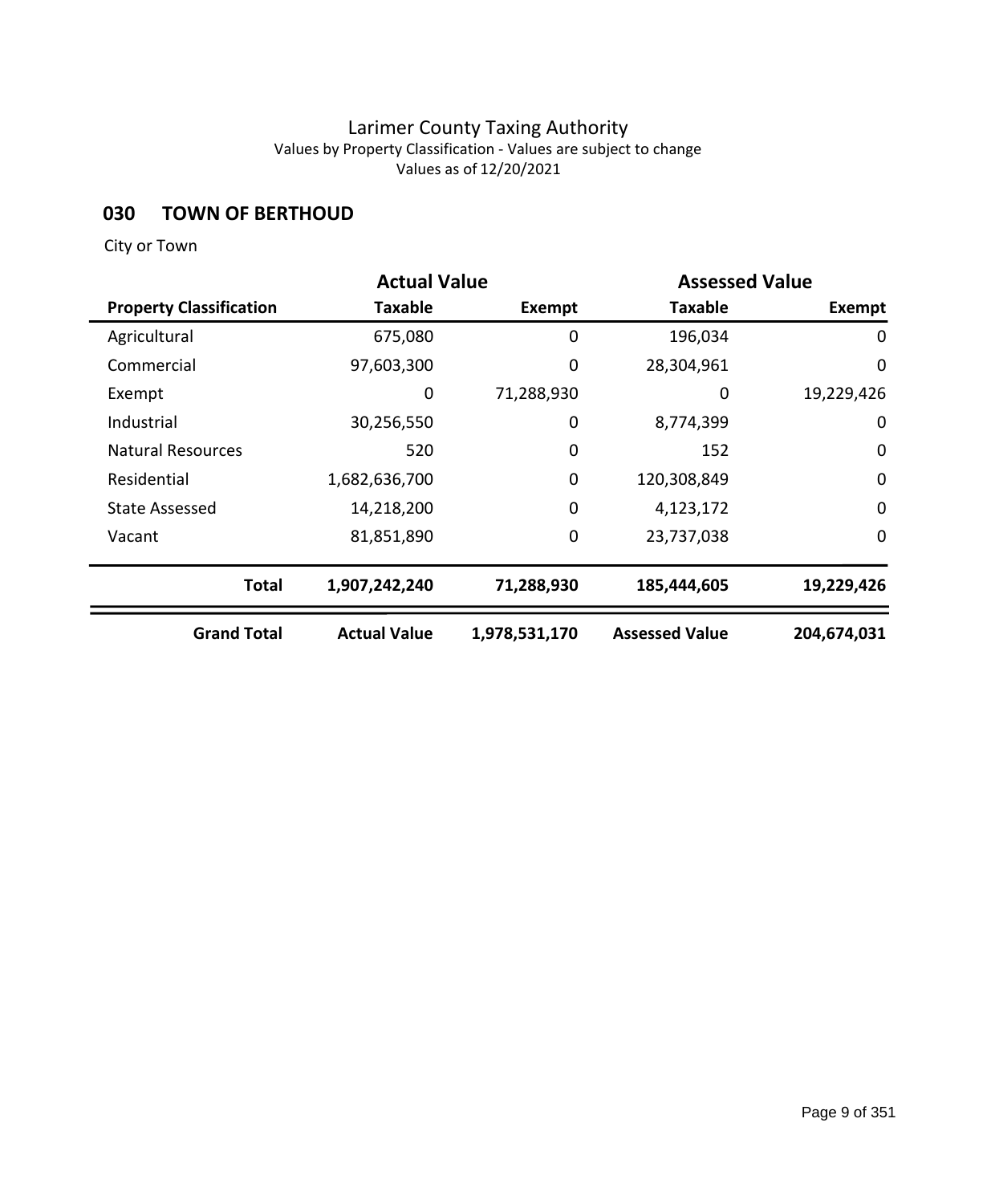## **031 TOWN OF ESTES PARK**

|                                |                     | <b>Actual Value</b><br><b>Assessed Value</b> |                       |             |
|--------------------------------|---------------------|----------------------------------------------|-----------------------|-------------|
| <b>Property Classification</b> | <b>Taxable</b>      | Exempt                                       | Taxable               | Exempt      |
| Commercial                     | 335,581,070         | 0                                            | 97,318,518            | 0           |
| Exempt                         | 0                   | 82,637,710                                   | 0                     | 19,961,752  |
| Industrial                     | 1,084,920           | 0                                            | 314,627               | 0           |
| <b>Natural Resources</b>       | 44,660              | 0                                            | 12,951                | $\mathbf 0$ |
| Residential                    | 2,039,151,400       | 0                                            | 145,800,041           | $\mathbf 0$ |
| <b>State Assessed</b>          | 8,367,000           | 0                                            | 2,426,429             | $\mathbf 0$ |
| Vacant                         | 25,933,180          | $\mathbf 0$                                  | 7,520,630             | $\mathbf 0$ |
| <b>Total</b>                   | 2,410,162,230       | 82,637,710                                   | 253,393,196           | 19,961,752  |
| <b>Grand Total</b>             | <b>Actual Value</b> | 2,492,799,940                                | <b>Assessed Value</b> | 273,354,948 |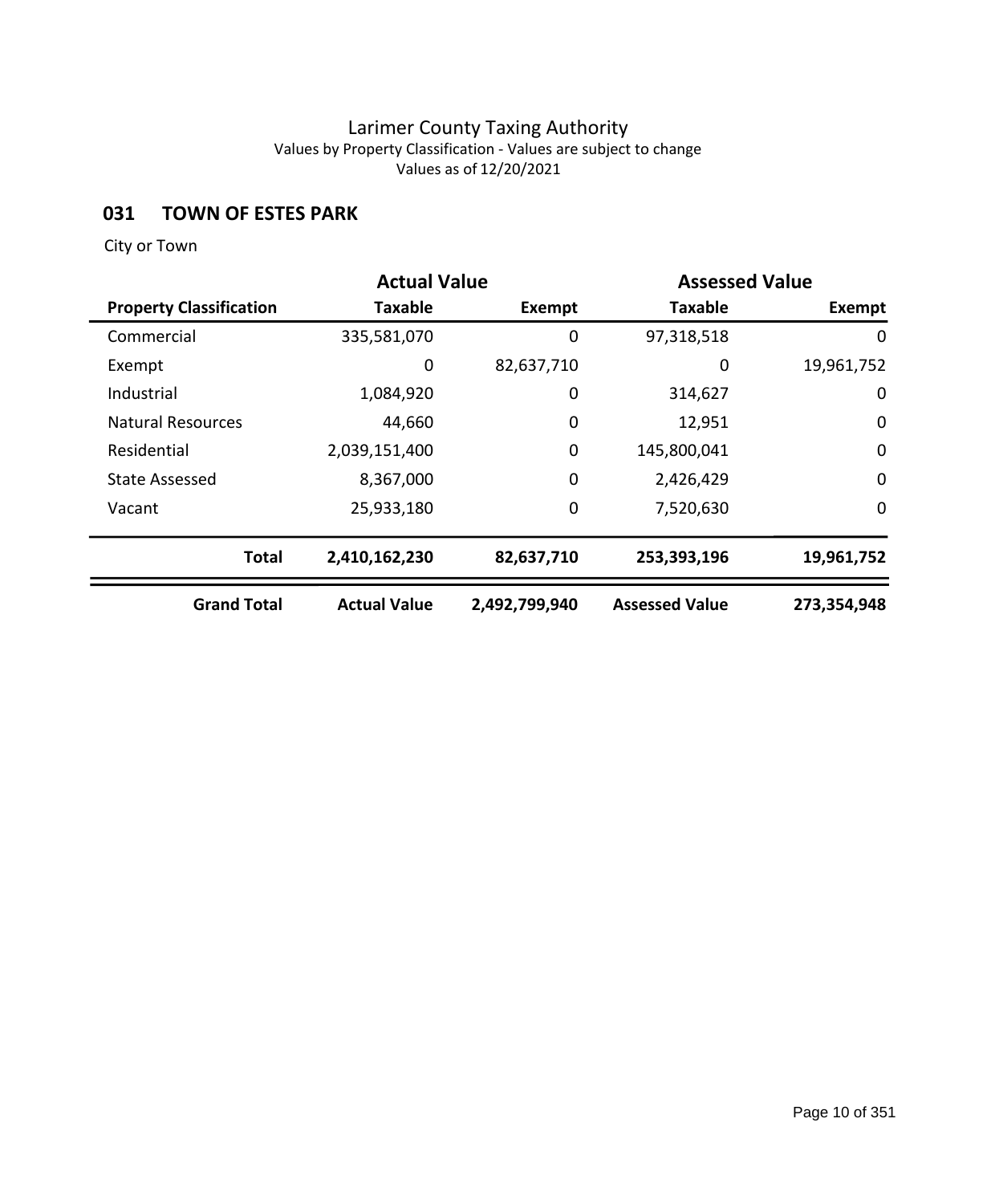## **032 CITY OF FORT COLLINS**

|                                | <b>Actual Value</b> |                | <b>Assessed Value</b> |               |
|--------------------------------|---------------------|----------------|-----------------------|---------------|
| <b>Property Classification</b> | <b>Taxable</b>      | Exempt         | <b>Taxable</b>        | <b>Exempt</b> |
| Agricultural                   | 2,379,510           | 0              | 690,746               | 0             |
| Commercial                     | 3,199,246,590       | $\mathbf 0$    | 927,781,589           | 0             |
| Exempt                         | 0                   | 2,688,118,210  | 0                     | 745,408,598   |
| Industrial                     | 971,855,820         | $\mathbf 0$    | 281,838,189           | 0             |
| <b>Natural Resources</b>       | 92,430              | 0              | 26,828                | 0             |
| Oil & Gas                      | 58,066              | $\mathbf 0$    | 20,822                | $\mathbf 0$   |
| Residential                    | 24,369,144,300      | 0              | 1,742,404,682         | $\mathbf 0$   |
| <b>State Assessed</b>          | 125,969,300         | $\mathbf 0$    | 36,530,996            | 0             |
| Vacant                         | 173,734,300         | $\mathbf 0$    | 50,382,963            | 0             |
| <b>Total</b>                   | 28,842,480,316      | 2,688,118,210  | 3,039,676,815         | 745,408,598   |
| <b>Grand Total</b>             | <b>Actual Value</b> | 31,530,598,526 | <b>Assessed Value</b> | 3,785,085,413 |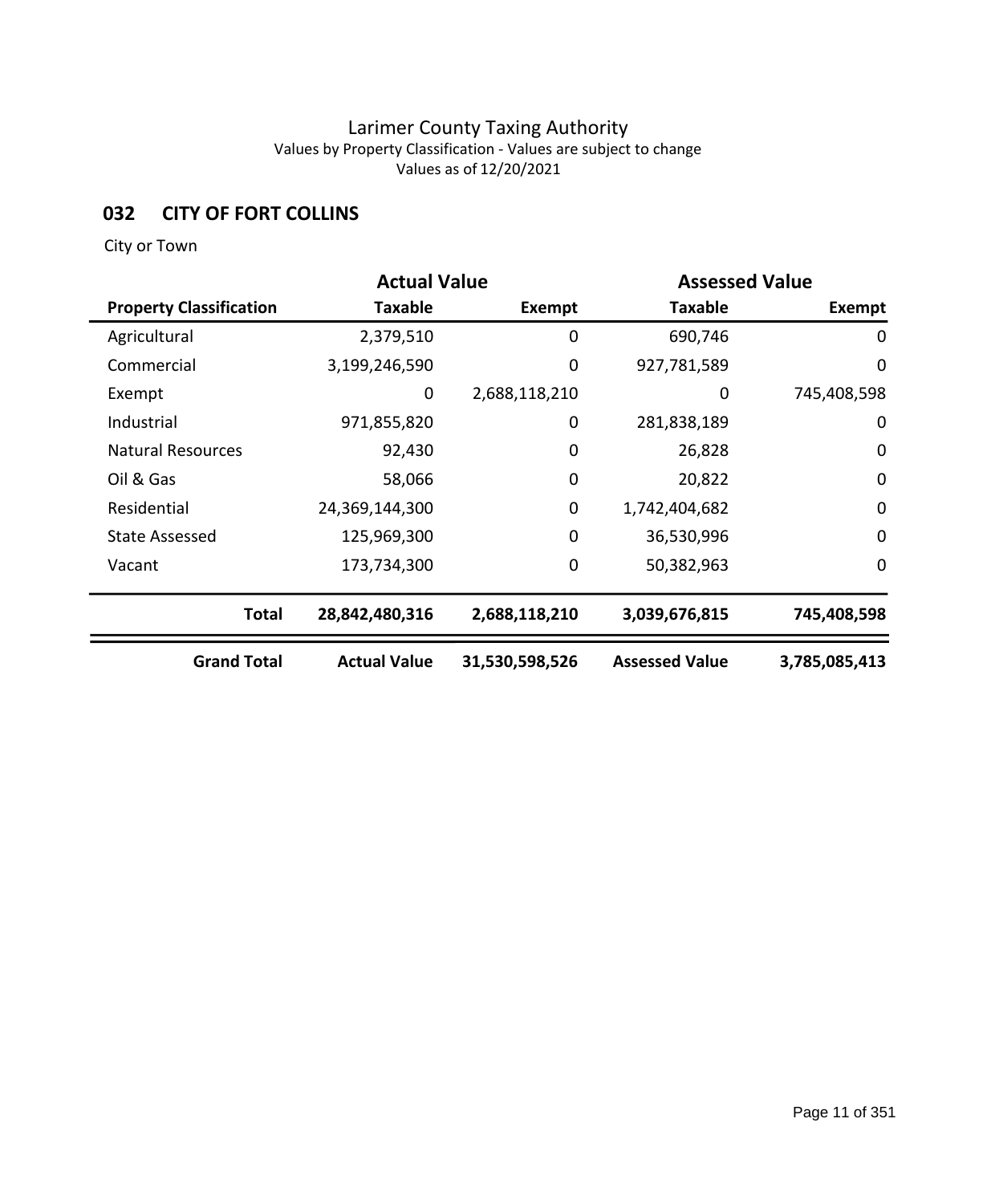## **033 CITY OF LOVELAND**

|                                |                     | <b>Actual Value</b><br><b>Assessed Value</b> |                       |               |
|--------------------------------|---------------------|----------------------------------------------|-----------------------|---------------|
| <b>Property Classification</b> | <b>Taxable</b>      | Exempt                                       | <b>Taxable</b>        | Exempt        |
| Agricultural                   | 1,234,720           | 0                                            | 358,833               | 0             |
| Commercial                     | 2,098,207,840       | 0                                            | 608,480,310           | $\mathbf 0$   |
| Exempt                         | 0                   | 1,039,058,630                                | 0                     | 287,782,903   |
| Industrial                     | 282,588,850         | $\mathbf 0$                                  | 81,950,779            | 0             |
| <b>Natural Resources</b>       | 29,530              | 0                                            | 8,570                 | 0             |
| Oil & Gas                      | 187,353             | $\mathbf 0$                                  | 63,356                | $\mathbf 0$   |
| Residential                    | 11,098,584,800      | $\mathbf 0$                                  | 793,552,920           | $\mathbf 0$   |
| <b>State Assessed</b>          | 57,691,600          | $\mathbf 0$                                  | 16,730,471            | 0             |
| Vacant                         | 149,669,420         | 0                                            | 43,404,382            | 0             |
| <b>Total</b>                   | 13,688,194,113      | 1,039,058,630                                | 1,544,549,621         | 287,782,903   |
| <b>Grand Total</b>             | <b>Actual Value</b> | 14,727,252,743                               | <b>Assessed Value</b> | 1,832,332,524 |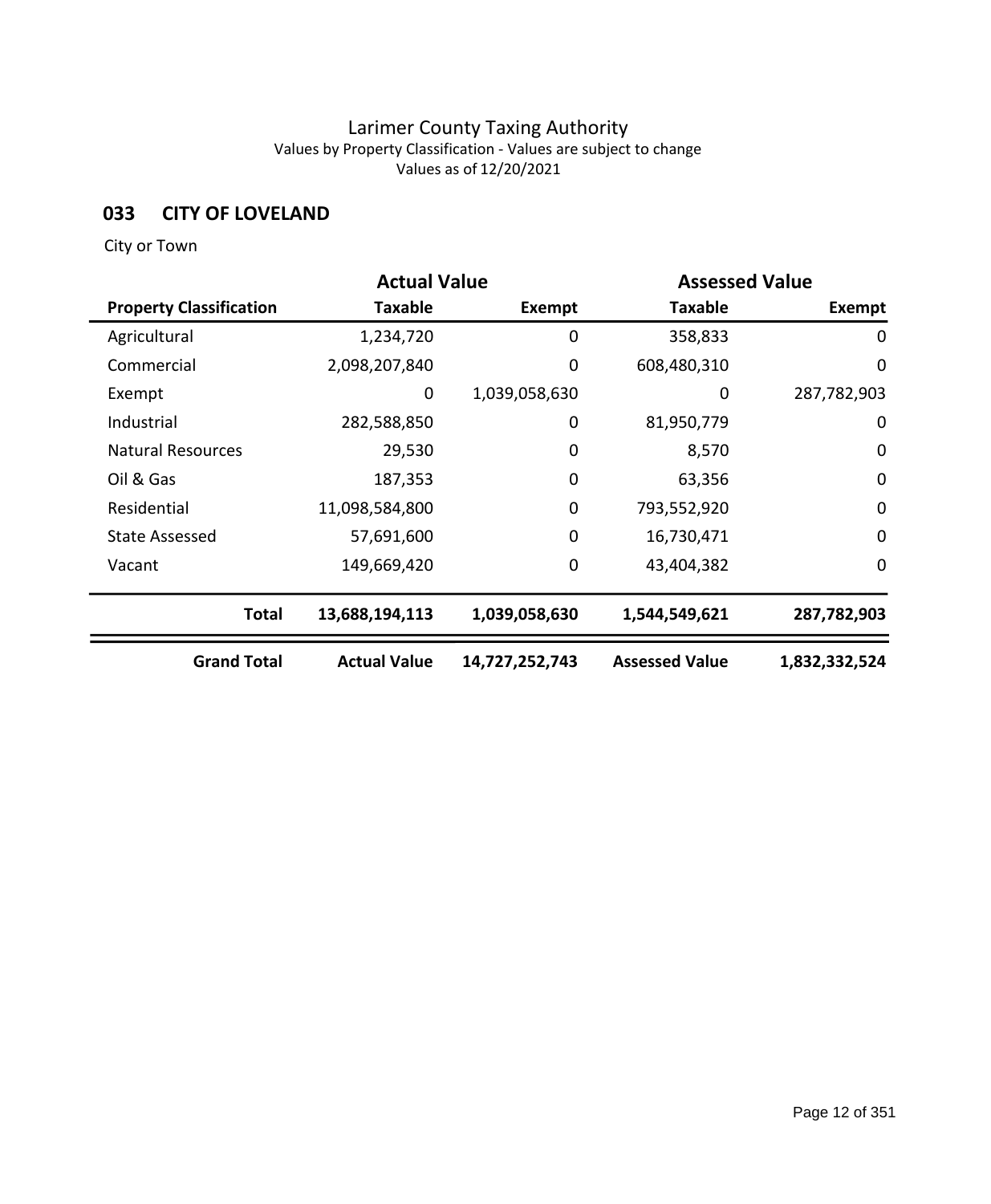# **034 TOWN OF TIMNATH**

|                                | <b>Actual Value</b> |               | <b>Assessed Value</b> |             |
|--------------------------------|---------------------|---------------|-----------------------|-------------|
| <b>Property Classification</b> | Taxable             | Exempt        | Taxable               | Exempt      |
| Agricultural                   | 663,080             | 0             | 192,389               | 0           |
| Commercial                     | 94,433,910          | 0             | 27,385,836            | $\mathbf 0$ |
| Exempt                         | 0                   | 20,965,270    | 0                     | 5,778,157   |
| Industrial                     | 1,900,020           | 0             | 551,006               | 0           |
| <b>Natural Resources</b>       | 3,160               | 0             | 917                   | $\mathbf 0$ |
| Residential                    | 1,605,628,700       | $\mathbf 0$   | 114,802,969           | $\mathbf 0$ |
| State Assessed                 | 6,614,700           | $\mathbf 0$   | 1,918,244             | $\mathbf 0$ |
| Vacant                         | 72,919,070          | 0             | 21,146,528            | $\mathbf 0$ |
| <b>Total</b>                   | 1,782,162,640       | 20,965,270    | 165,997,889           | 5,778,157   |
| <b>Grand Total</b>             | <b>Actual Value</b> | 1,803,127,910 | <b>Assessed Value</b> | 171,776,046 |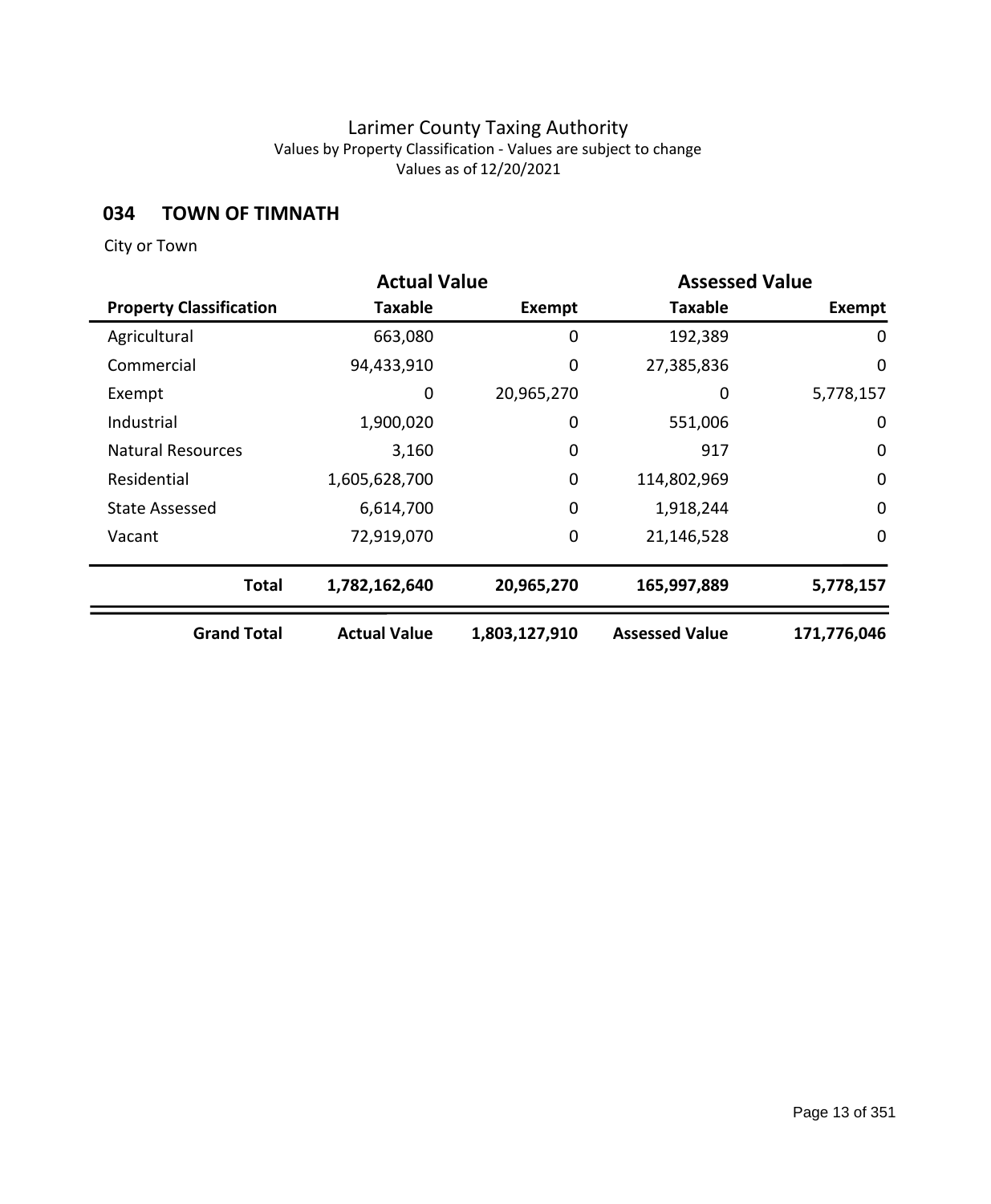# **035 TOWN OF WELLINGTON**

|                                | <b>Actual Value</b> |               |                       | <b>Assessed Value</b> |  |
|--------------------------------|---------------------|---------------|-----------------------|-----------------------|--|
| <b>Property Classification</b> | Taxable             | <b>Exempt</b> | <b>Taxable</b>        | <b>Exempt</b>         |  |
| Agricultural                   | 250,040             | 0             | 72,774                | 0                     |  |
| Commercial                     | 84,855,650          | 0             | 24,608,145            | $\mathbf 0$           |  |
| Exempt                         | 0                   | 40,053,430    | 0                     | 11,196,077            |  |
| Industrial                     | 13,722,100          | 0             | 3,979,411             | 0                     |  |
| <b>Natural Resources</b>       | 11,990              | 0             | 3,477                 | $\mathbf 0$           |  |
| Residential                    | 1,319,729,700       | $\mathbf 0$   | 94,361,200            | $\mathbf 0$           |  |
| <b>State Assessed</b>          | 12,261,200          | $\mathbf 0$   | 3,555,646             | $\mathbf 0$           |  |
| Vacant                         | 21,479,150          | 0             | 6,229,023             | $\mathbf 0$           |  |
| <b>Total</b>                   | 1,452,309,830       | 40,053,430    | 132,809,676           | 11,196,077            |  |
| <b>Grand Total</b>             | <b>Actual Value</b> | 1,492,363,260 | <b>Assessed Value</b> | 144,005,753           |  |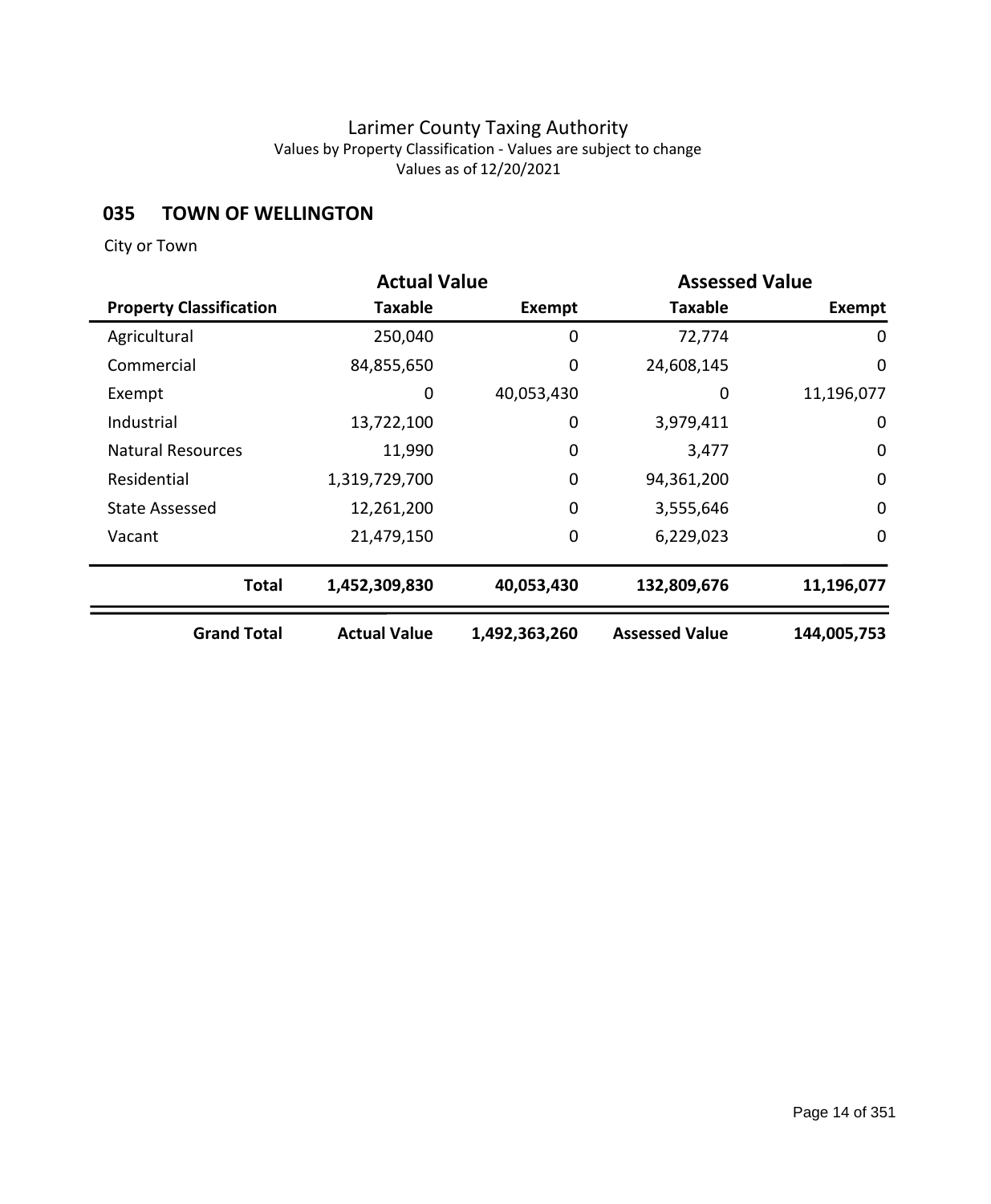## **036 TOWN OF WINDSOR**

|                                | <b>Actual Value</b> |               | <b>Assessed Value</b> |               |
|--------------------------------|---------------------|---------------|-----------------------|---------------|
| <b>Property Classification</b> | <b>Taxable</b>      | Exempt        | <b>Taxable</b>        | <b>Exempt</b> |
| Agricultural                   | 90,720              | 0             | 26,321                | 0             |
| Commercial                     | 131,533,380         | 0             | 38,144,682            | $\mathbf 0$   |
| Exempt                         | 0                   | 31,769,030    | 0                     | 8,852,776     |
| Industrial                     | 6,250,060           | 0             | 1,812,518             | $\mathbf 0$   |
| <b>Natural Resources</b>       | 11,630              | $\mathbf 0$   | 3,373                 | 0             |
| Oil & Gas                      | 47,739              | $\mathbf 0$   | 13,844                | $\mathbf 0$   |
| Residential                    | 1,833,403,400       | $\mathbf 0$   | 131,088,768           | $\mathbf 0$   |
| <b>State Assessed</b>          | 3,530,700           | $\mathbf 0$   | 1,023,904             | 0             |
| Vacant                         | 34,707,540          | $\mathbf 0$   | 10,065,195            | $\mathbf 0$   |
| <b>Total</b>                   | 2,009,575,169       | 31,769,030    | 182,178,605           | 8,852,776     |
| <b>Grand Total</b>             | <b>Actual Value</b> | 2,041,344,199 | <b>Assessed Value</b> | 191,031,381   |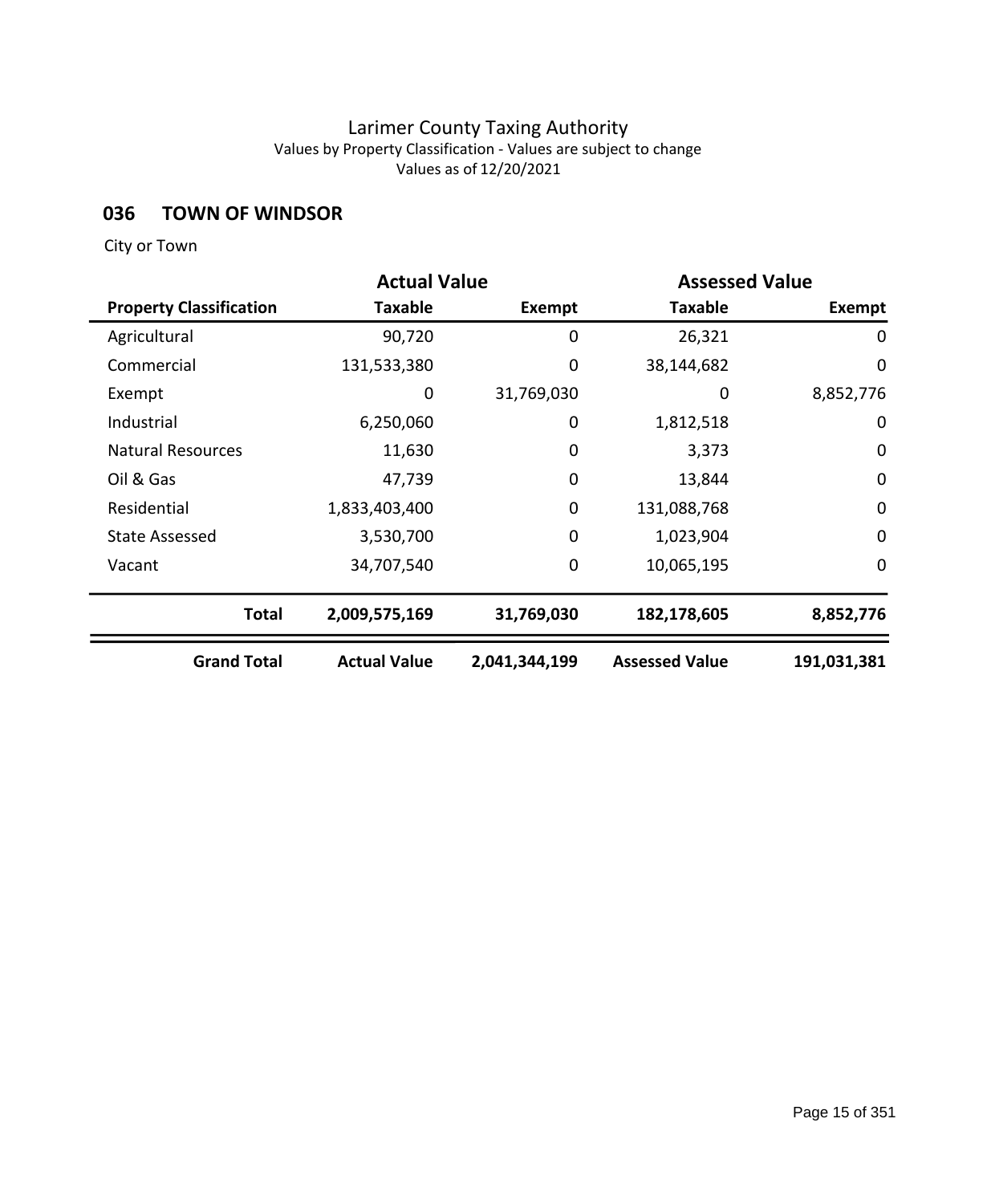## **037 TOWN OF JOHNSTOWN**

|                                | <b>Actual Value</b> |               | <b>Assessed Value</b> |               |
|--------------------------------|---------------------|---------------|-----------------------|---------------|
| <b>Property Classification</b> | <b>Taxable</b>      | Exempt        | <b>Taxable</b>        | <b>Exempt</b> |
| Agricultural                   | 1,342,220           | 0             | 389,274               | $\mathbf 0$   |
| Commercial                     | 314,307,590         | 0             | 91,149,203            | $\mathbf 0$   |
| Exempt                         | 0                   | 9,915,910     | 0                     | 2,629,024     |
| Industrial                     | 38,282,260          | 0             | 11,101,856            | $\mathbf 0$   |
| <b>Natural Resources</b>       | 15,180              | $\mathbf 0$   | 4,403                 | $\mathbf 0$   |
| Oil & Gas                      | 16,815,951          | $\mathbf 0$   | 12,956,896            | $\mathbf 0$   |
| Residential                    | 741,503,200         | 0             | 53,017,343            | $\mathbf 0$   |
| <b>State Assessed</b>          | 6,331,000           | $\mathbf 0$   | 1,835,966             | $\mathbf 0$   |
| Vacant                         | 27,394,590          | 0             | 7,944,513             | $\mathbf 0$   |
| <b>Total</b>                   | 1,145,991,991       | 9,915,910     | 178,399,454           | 2,629,024     |
| <b>Grand Total</b>             | <b>Actual Value</b> | 1,155,907,901 | <b>Assessed Value</b> | 181,028,478   |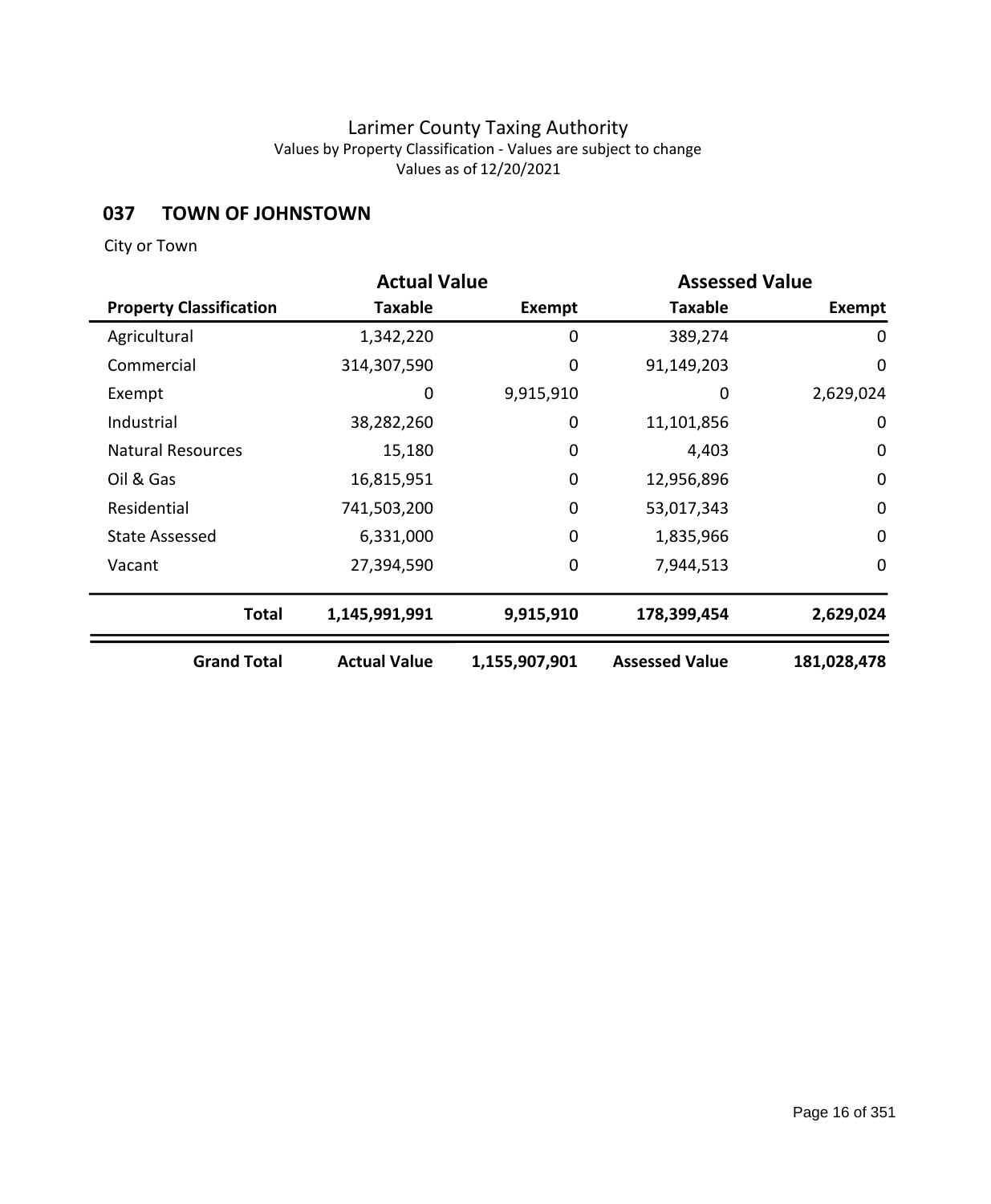# **038 FRONT RANGE FIRE RESCUE FIRE PROTECTION DISTRICT**

|                                | <b>Actual Value</b> |             | <b>Assessed Value</b> |               |
|--------------------------------|---------------------|-------------|-----------------------|---------------|
| <b>Property Classification</b> | Taxable             | Exempt      | <b>Taxable</b>        | <b>Exempt</b> |
| Agricultural                   | 414,980             | 0           | 120,356               | $\mathbf 0$   |
| Commercial                     | 30,230,870          | 0           | 8,766,952             | $\mathbf 0$   |
| Exempt                         | 0                   | 200         | 0                     | 58            |
| Industrial                     | 98,440              | 0           | 28,548                | $\mathbf 0$   |
| <b>Natural Resources</b>       | 10,040              | 0           | 2,912                 | $\mathbf 0$   |
| Oil & Gas                      | 701,251             | $\mathbf 0$ | 203,437               | $\mathbf 0$   |
| Residential                    | 1,414,200           | 0           | 101,115               | $\mathbf 0$   |
| <b>State Assessed</b>          | 7,700               | 0           | 2,247                 | $\mathbf 0$   |
| Vacant                         | 1,925,940           | 0           | 558,609               | 0             |
| <b>Total</b>                   | 34,803,421          | 200         | 9,784,176             | 58            |
| <b>Grand Total</b>             | <b>Actual Value</b> | 34,803,621  | <b>Assessed Value</b> | 9,784,234     |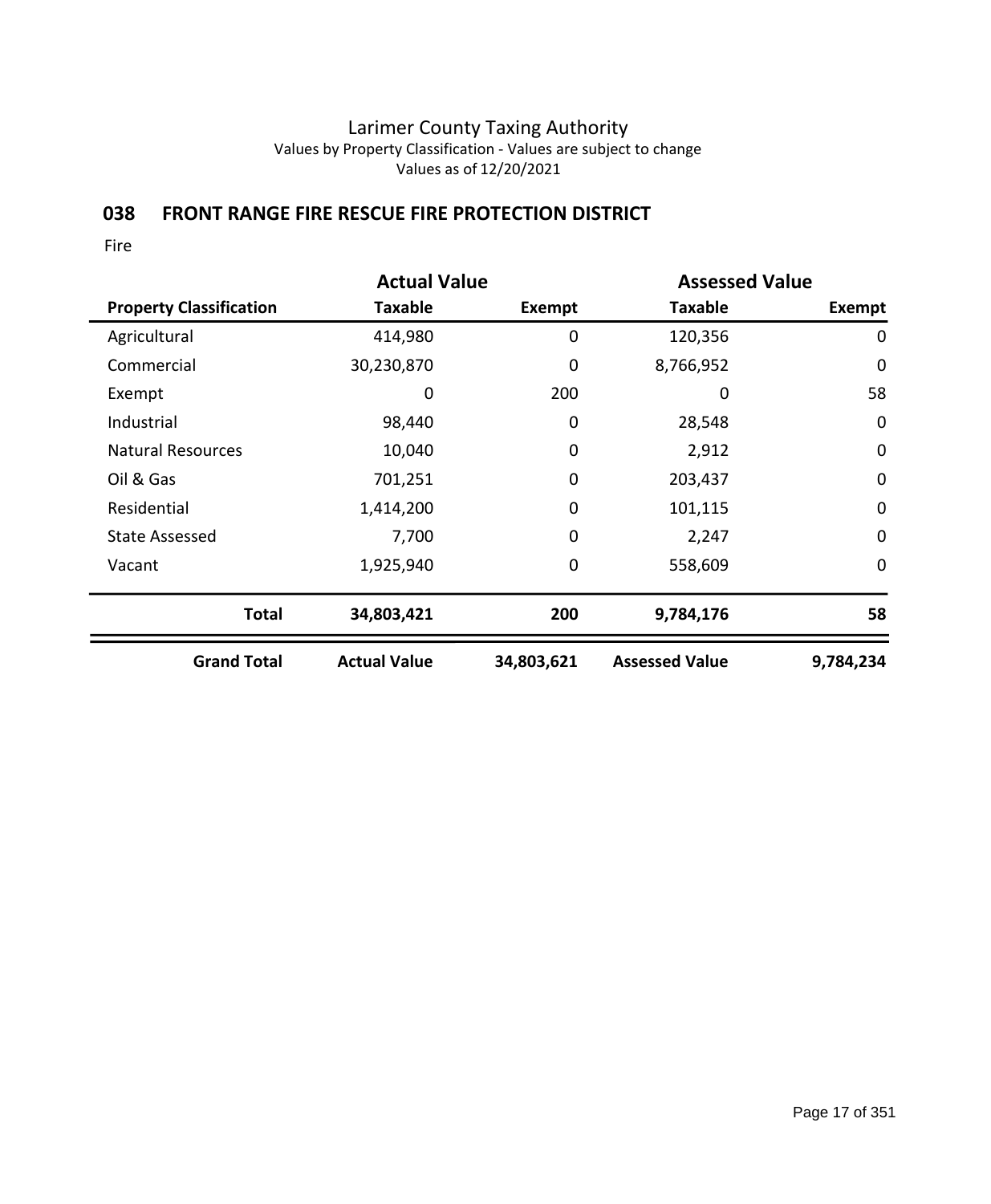# **039 ALLENSPARK FIRE PROTECTION DISTRICT**

|                                | <b>Actual Value</b> |               | <b>Assessed Value</b> |             |
|--------------------------------|---------------------|---------------|-----------------------|-------------|
| <b>Property Classification</b> | <b>Taxable</b>      | <b>Exempt</b> | <b>Taxable</b>        | Exempt      |
| Agricultural                   | 126,080             | $\mathbf 0$   | 36,573                | 0           |
| Commercial                     | 4,461,110           | $\mathbf 0$   | 1,293,722             | 0           |
| Exempt                         | 0                   | 13,423,910    | 0                     | 3,780,538   |
| Residential                    | 68,163,500          | $\mathbf 0$   | 4,873,686             | 0           |
| <b>State Assessed</b>          | 40,400              | $\mathbf 0$   | 11,706                | $\mathbf 0$ |
| Vacant                         | 2,226,500           | $\mathbf 0$   | 645,685               | $\mathbf 0$ |
| <b>Total</b>                   | 75,017,590          | 13,423,910    | 6,861,372             | 3,780,538   |
| <b>Grand Total</b>             | <b>Actual Value</b> | 88,441,500    | <b>Assessed Value</b> | 10,641,910  |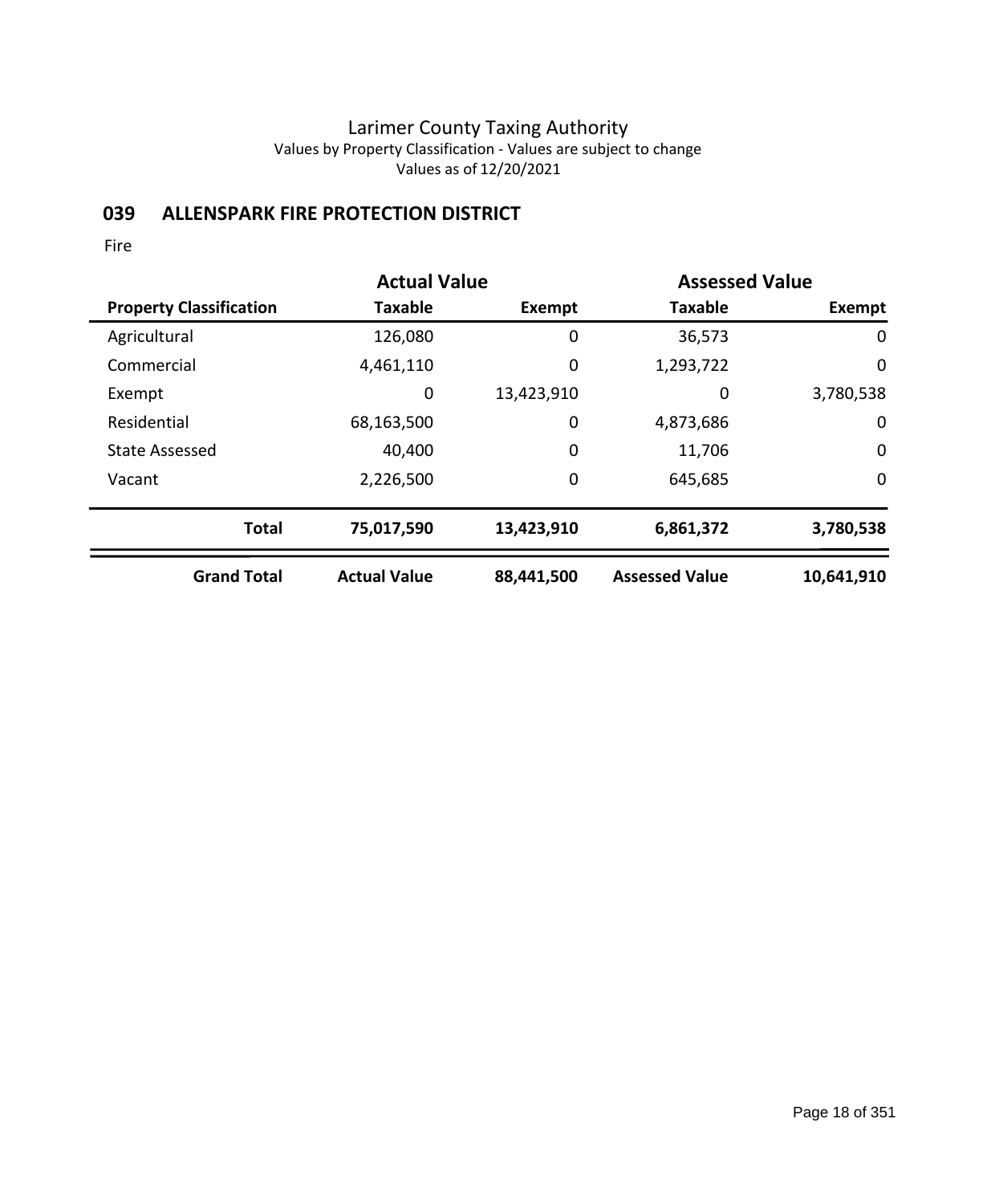# **040 BERTHOUD FIRE PROTECTION DISTRICT**

|                                | <b>Actual Value</b> |               |                       | <b>Assessed Value</b> |  |
|--------------------------------|---------------------|---------------|-----------------------|-----------------------|--|
| <b>Property Classification</b> | Taxable             | Exempt        | <b>Taxable</b>        | Exempt                |  |
| Agricultural                   | 9,211,720           | 0             | 2,671,752             | 0                     |  |
| Commercial                     | 103,014,600         | 0             | 29,874,238            | $\mathbf 0$           |  |
| Exempt                         | 0                   | 82,459,840    | 0                     | 22,447,142            |  |
| Industrial                     | 32,947,050          | 0             | 9,554,645             | $\mathbf 0$           |  |
| <b>Natural Resources</b>       | 144,990             | 0             | 42,069                | $\mathbf 0$           |  |
| Oil & Gas                      | 270,507             | $\mathbf 0$   | 78,447                | $\mathbf 0$           |  |
| Residential                    | 2,996,458,400       | $\mathbf 0$   | 214,247,219           | $\mathbf 0$           |  |
| <b>State Assessed</b>          | 30,087,900          | $\mathbf 0$   | 8,725,416             | $\mathbf 0$           |  |
| Vacant                         | 94,413,490          | 0             | 27,379,902            | $\mathbf 0$           |  |
| <b>Total</b>                   | 3,266,548,657       | 82,459,840    | 292,573,688           | 22,447,142            |  |
| <b>Grand Total</b>             | <b>Actual Value</b> | 3,349,008,497 | <b>Assessed Value</b> | 315,020,830           |  |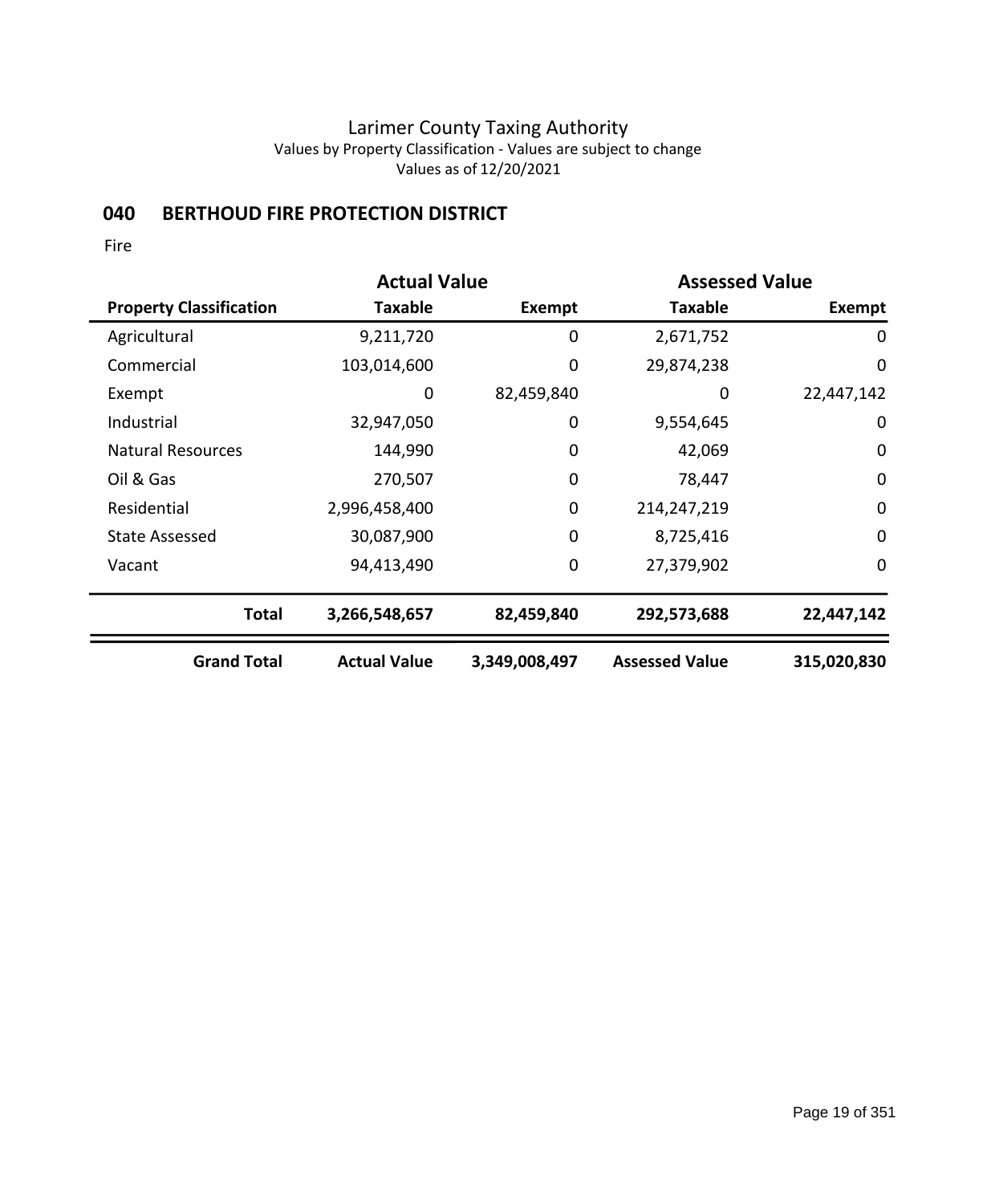# **041 LOVELAND RURAL FIRE PROTECTION DISTRICT**

|                                | <b>Actual Value</b> |               |                       | <b>Assessed Value</b> |  |
|--------------------------------|---------------------|---------------|-----------------------|-----------------------|--|
| <b>Property Classification</b> | Taxable             | Exempt        | <b>Taxable</b>        | <b>Exempt</b>         |  |
| Agricultural                   | 21,543,720          | 0             | 6,247,966             | 0                     |  |
| Commercial                     | 437,283,630         | 0             | 126,812,259           | $\mathbf 0$           |  |
| Exempt                         | 0                   | 134,148,180   | 0                     | 37,421,541            |  |
| Industrial                     | 65,817,200          | 0             | 19,086,991            | $\mathbf 0$           |  |
| <b>Natural Resources</b>       | 4,065,100           | $\mathbf 0$   | 1,178,893             | $\mathbf 0$           |  |
| Oil & Gas                      | 33,007,854          | $\mathbf 0$   | 25,123,490            | $\mathbf 0$           |  |
| Residential                    | 3,958,875,000       | 0             | 283,060,347           | $\mathbf 0$           |  |
| <b>State Assessed</b>          | 69,460,200          | $\mathbf 0$   | 20,143,582            | $\mathbf 0$           |  |
| Vacant                         | 71,182,140          | 0             | 20,642,820            | $\mathbf 0$           |  |
| <b>Total</b>                   | 4,661,234,844       | 134,148,180   | 502,296,348           | 37,421,541            |  |
| <b>Grand Total</b>             | <b>Actual Value</b> | 4,795,383,024 | <b>Assessed Value</b> | 539,717,889           |  |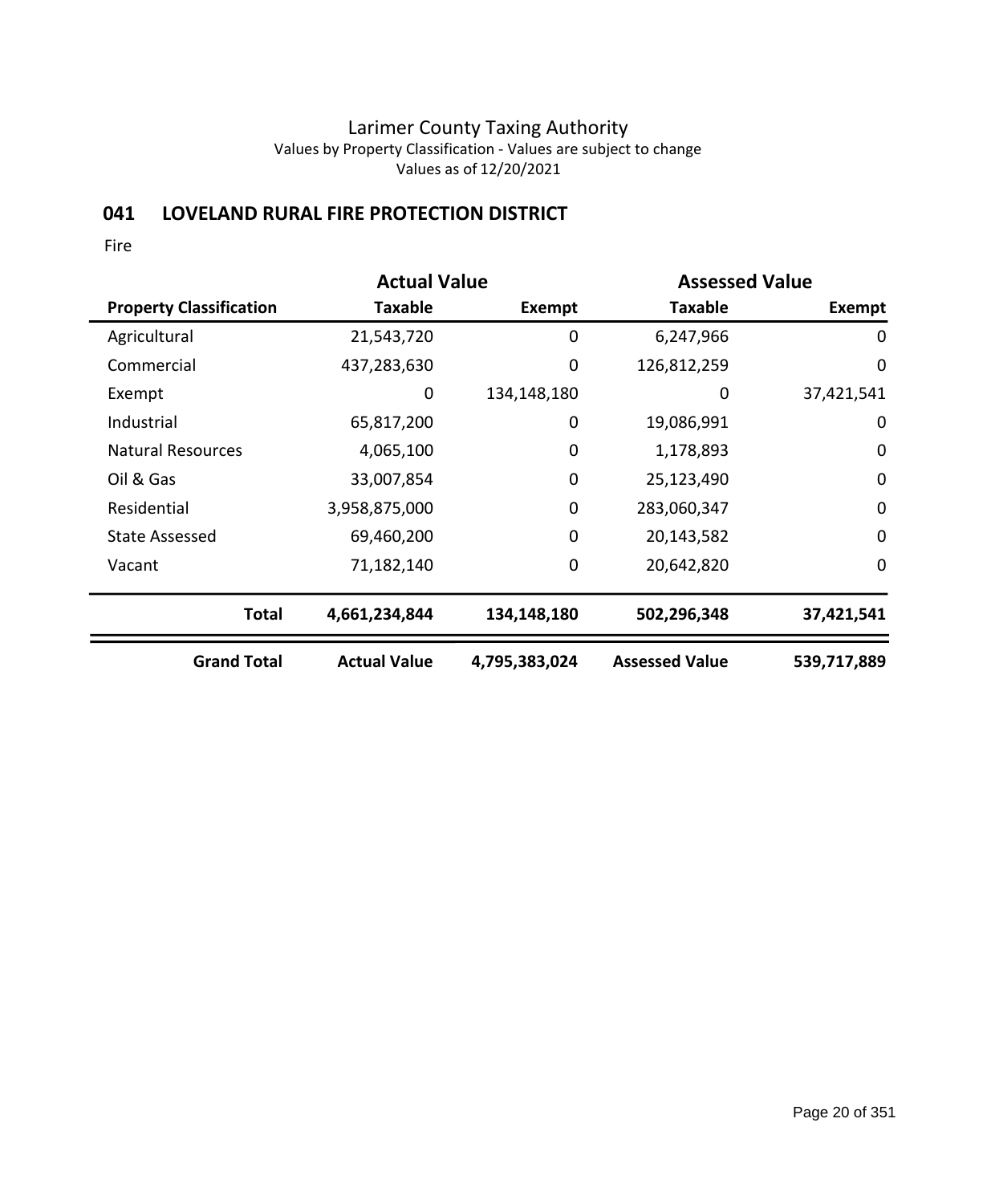# **042 PINEWOOD SPRINGS FIRE PROTECTION DISTRICT**

|                                | <b>Actual Value</b> |               | <b>Assessed Value</b> |             |
|--------------------------------|---------------------|---------------|-----------------------|-------------|
| <b>Property Classification</b> | <b>Taxable</b>      | <b>Exempt</b> | <b>Taxable</b>        | Exempt      |
| Agricultural                   | 860                 | 0             | 249                   | 0           |
| Commercial                     | 505,800             | 0             | 146,682               | 0           |
| Exempt                         | 0                   | 698,520       | 0                     | 202,573     |
| Residential                    | 191,843,000         | 0             | 13,716,879            | 0           |
| <b>State Assessed</b>          | 483,000             | $\mathbf 0$   | 140,063               | $\mathbf 0$ |
| Vacant                         | 2,615,000           | 0             | 758,350               | 0           |
| <b>Total</b>                   | 195,447,660         | 698,520       | 14,762,223            | 202,573     |
| <b>Grand Total</b>             | <b>Actual Value</b> | 196,146,180   | <b>Assessed Value</b> | 14,964,796  |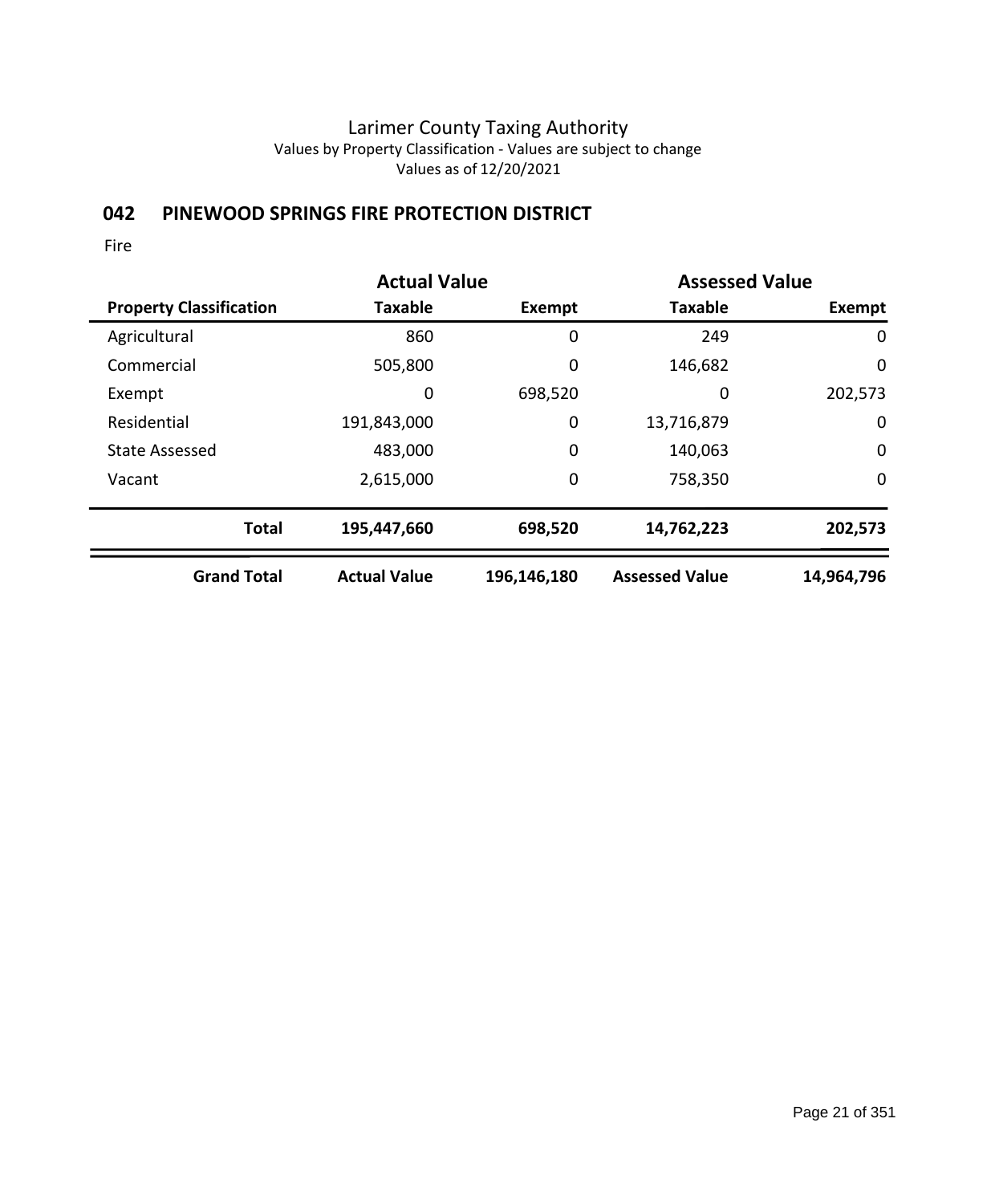# **043 POUDRE CANYON FIRE PROTECTION DISTRICT**

|                                | <b>Actual Value</b> |             | <b>Assessed Value</b> |               |
|--------------------------------|---------------------|-------------|-----------------------|---------------|
| <b>Property Classification</b> | <b>Taxable</b>      | Exempt      | <b>Taxable</b>        | <b>Exempt</b> |
| Agricultural                   | 114,460             | 0           | 33,200                | 0             |
| Commercial                     | 2,340,500           | 0           | 678,745               | 0             |
| Exempt                         | 0                   | 106,463,110 | 0                     | 30,655,462    |
| <b>Natural Resources</b>       | 180                 | 0           | 52                    | $\mathbf 0$   |
| Residential                    | 105,441,700         | 0           | 7,539,183             | $\mathbf 0$   |
| <b>State Assessed</b>          | 728,800             | $\mathbf 0$ | 211,348               | $\mathbf 0$   |
| Vacant                         | 3,697,830           | $\mathbf 0$ | 1,072,376             | 0             |
| <b>Total</b>                   | 112,323,470         | 106,463,110 | 9,534,904             | 30,655,462    |
| <b>Grand Total</b>             | <b>Actual Value</b> | 218,786,580 | <b>Assessed Value</b> | 40,190,366    |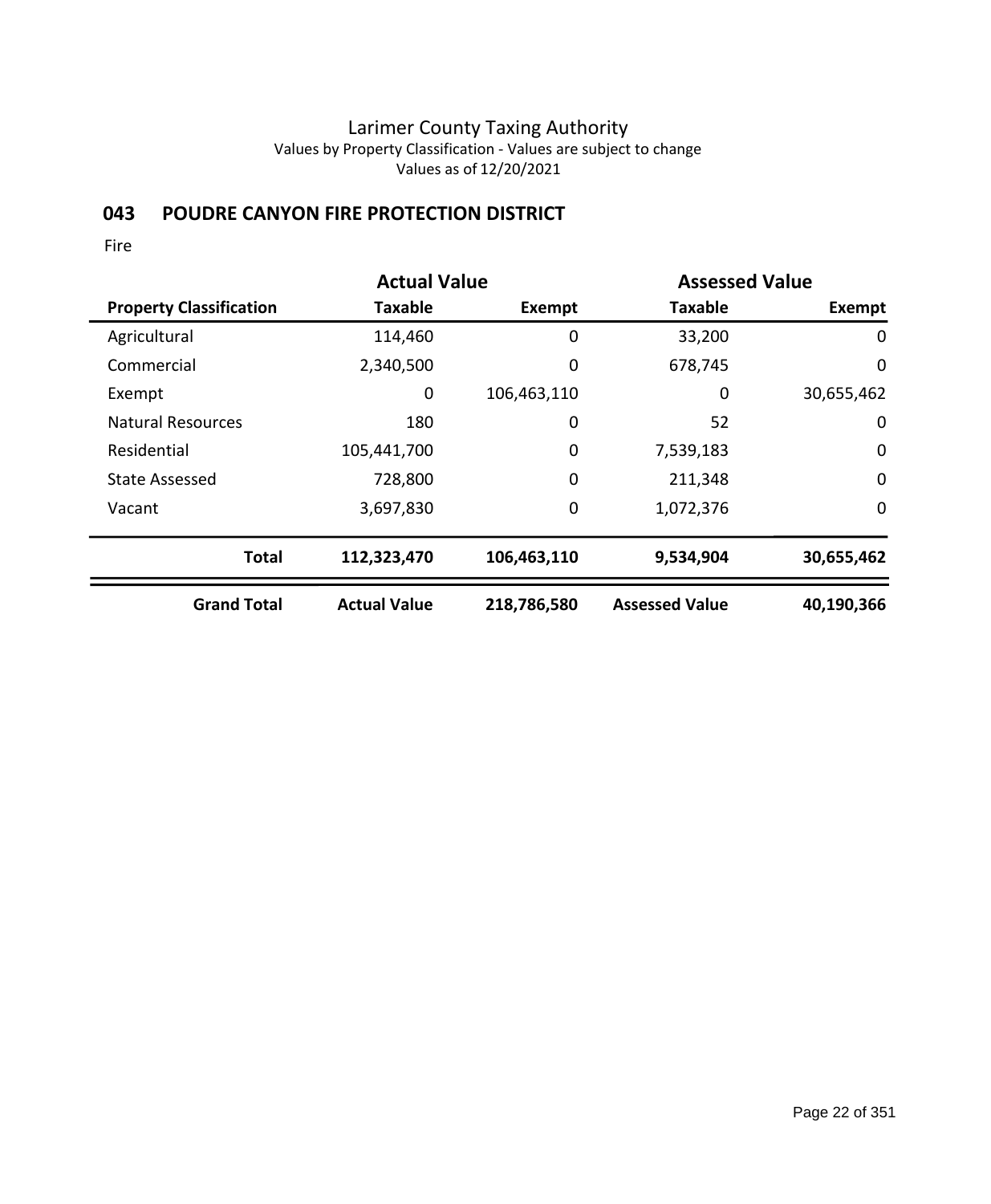## **044 POUDRE VALLEY FIRE PROTECTION DISTRICT**

|                                | <b>Actual Value</b> |               |                       | <b>Assessed Value</b> |  |
|--------------------------------|---------------------|---------------|-----------------------|-----------------------|--|
| <b>Property Classification</b> | Taxable             | Exempt        | <b>Taxable</b>        | <b>Exempt</b>         |  |
| Agricultural                   | 24,837,230          | 0             | 7,203,270             | 0                     |  |
| Commercial                     | 663,453,400         | 0             | 192,401,501           | $\mathbf 0$           |  |
| Exempt                         | 0                   | 285,316,150   | 0                     | 80,709,765            |  |
| Industrial                     | 153,248,610         | $\mathbf 0$   | 44,442,100            | $\mathbf 0$           |  |
| <b>Natural Resources</b>       | 2,986,260           | 0             | 866,052               | $\mathbf 0$           |  |
| Oil & Gas                      | 580,460             | $\mathbf 0$   | 196,760               | $\mathbf 0$           |  |
| Residential                    | 6,536,523,700       | 0             | 467,363,694           | $\mathbf 0$           |  |
| <b>State Assessed</b>          | 131,272,200         | $\mathbf 0$   | 38,068,816            | $\mathbf 0$           |  |
| Vacant                         | 123,455,740         | 0             | 35,802,162            | $\mathbf 0$           |  |
| <b>Total</b>                   | 7,636,357,600       | 285,316,150   | 786,344,355           | 80,709,765            |  |
| <b>Grand Total</b>             | <b>Actual Value</b> | 7,921,673,750 | <b>Assessed Value</b> | 867,054,120           |  |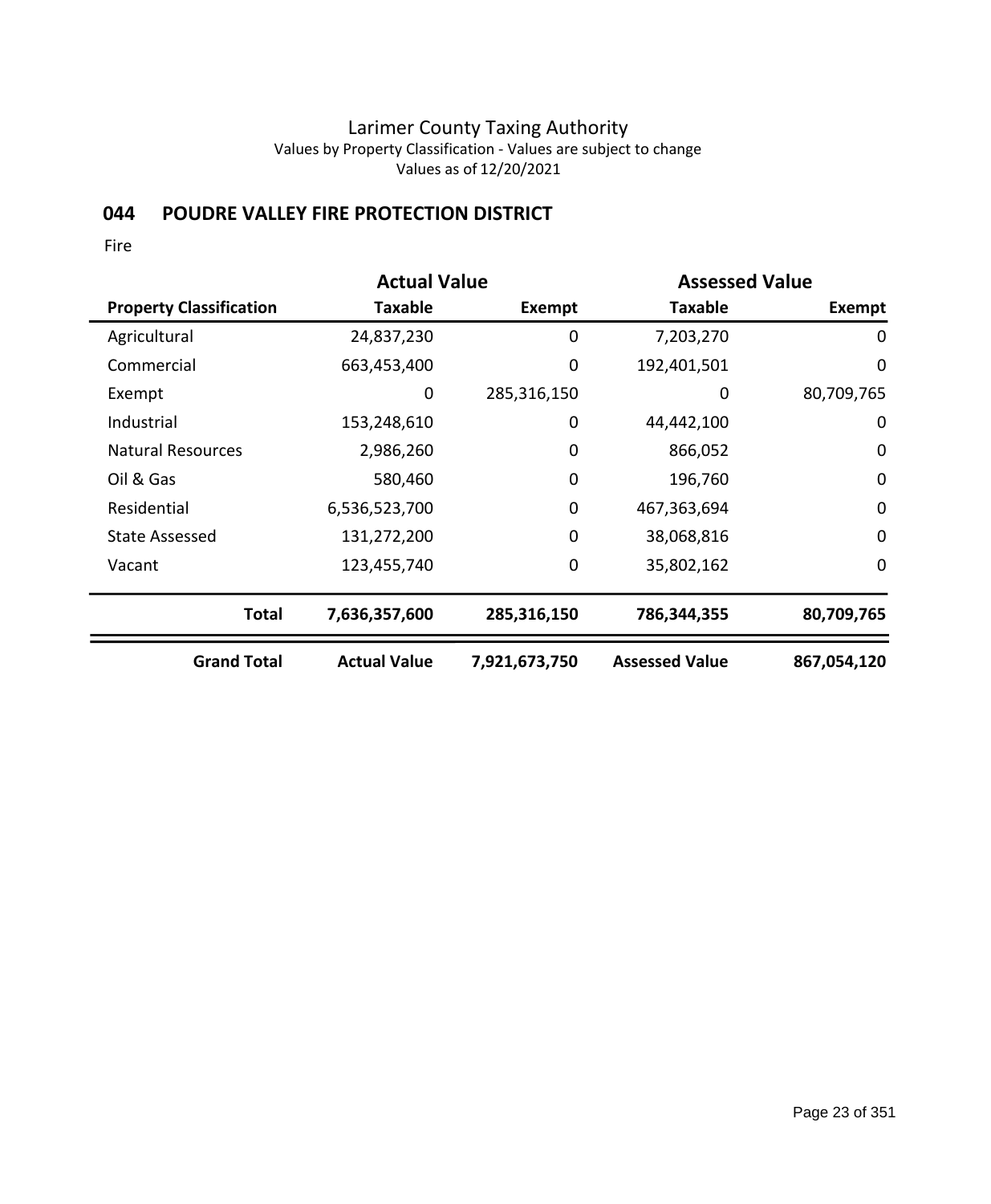# **045 RED FEATHER LAKES FIRE PROTECTION DISTRICT**

|                                | <b>Actual Value</b> |             | <b>Assessed Value</b> |             |
|--------------------------------|---------------------|-------------|-----------------------|-------------|
| <b>Property Classification</b> | <b>Taxable</b>      | Exempt      | <b>Taxable</b>        | Exempt      |
| Agricultural                   | 107,720             | 0           | 31,245                | 0           |
| Commercial                     | 5,842,410           | 0           | 1,694,300             | 0           |
| Exempt                         | 0                   | 4,602,400   | 0                     | 1,290,793   |
| <b>Natural Resources</b>       | 5,810               | 0           | 1,685                 | 0           |
| Residential                    | 200,990,900         | 0           | 14,370,978            | $\mathbf 0$ |
| <b>State Assessed</b>          | 877,600             | 0           | 254,491               | $\mathbf 0$ |
| Vacant                         | 9,469,720           | 0           | 2,746,220             | $\mathbf 0$ |
| <b>Total</b>                   | 217,294,160         | 4,602,400   | 19,098,919            | 1,290,793   |
| <b>Grand Total</b>             | <b>Actual Value</b> | 221,896,560 | <b>Assessed Value</b> | 20,389,712  |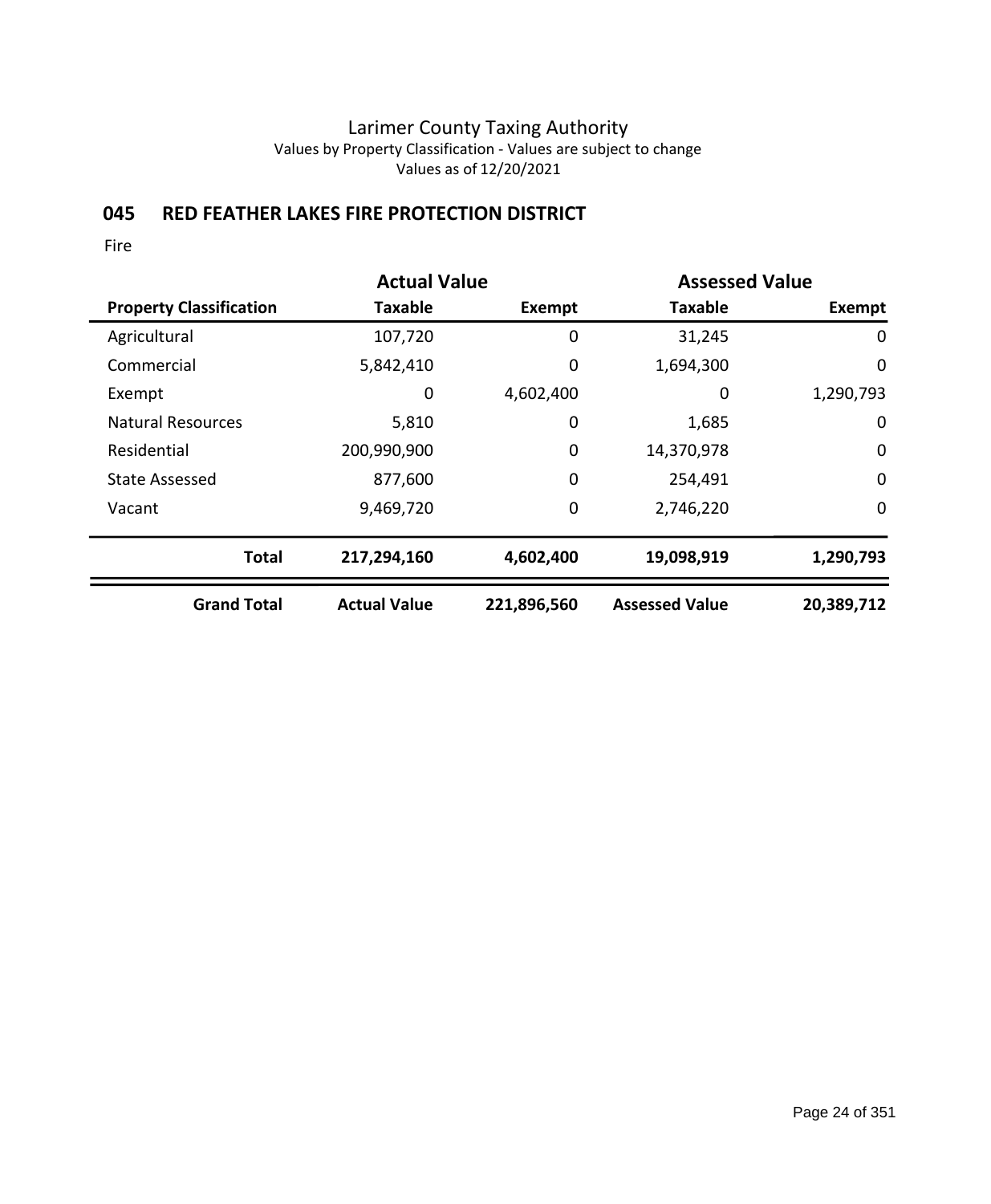# **046 WELLINGTON FIRE PROTECTION DISTRICT**

|                                | <b>Actual Value</b> |               | <b>Assessed Value</b> |             |
|--------------------------------|---------------------|---------------|-----------------------|-------------|
| <b>Property Classification</b> | Taxable             | Exempt        | <b>Taxable</b>        | Exempt      |
| Agricultural                   | 22,147,430          | 0             | 6,423,372             | 0           |
| Commercial                     | 98,474,480          | 0             | 28,557,607            | $\mathbf 0$ |
| Exempt                         | 0                   | 136,190,560   | 0                     | 39,067,034  |
| Industrial                     | 14,285,550          | $\mathbf 0$   | 4,142,812             | $\mathbf 0$ |
| <b>Natural Resources</b>       | 1,647,770           | 0             | 477,901               | $\mathbf 0$ |
| Oil & Gas                      | 601,830             | $\mathbf 0$   | 274,878               | $\mathbf 0$ |
| Residential                    | 1,903,840,600       | 0             | 136,125,358           | $\mathbf 0$ |
| <b>State Assessed</b>          | 56,658,200          | $\mathbf 0$   | 16,430,818            | $\mathbf 0$ |
| Vacant                         | 30,773,380          | 0             | 8,924,349             | $\mathbf 0$ |
| <b>Total</b>                   | 2,128,429,240       | 136,190,560   | 201,357,095           | 39,067,034  |
| <b>Grand Total</b>             | <b>Actual Value</b> | 2,264,619,800 | <b>Assessed Value</b> | 240,424,129 |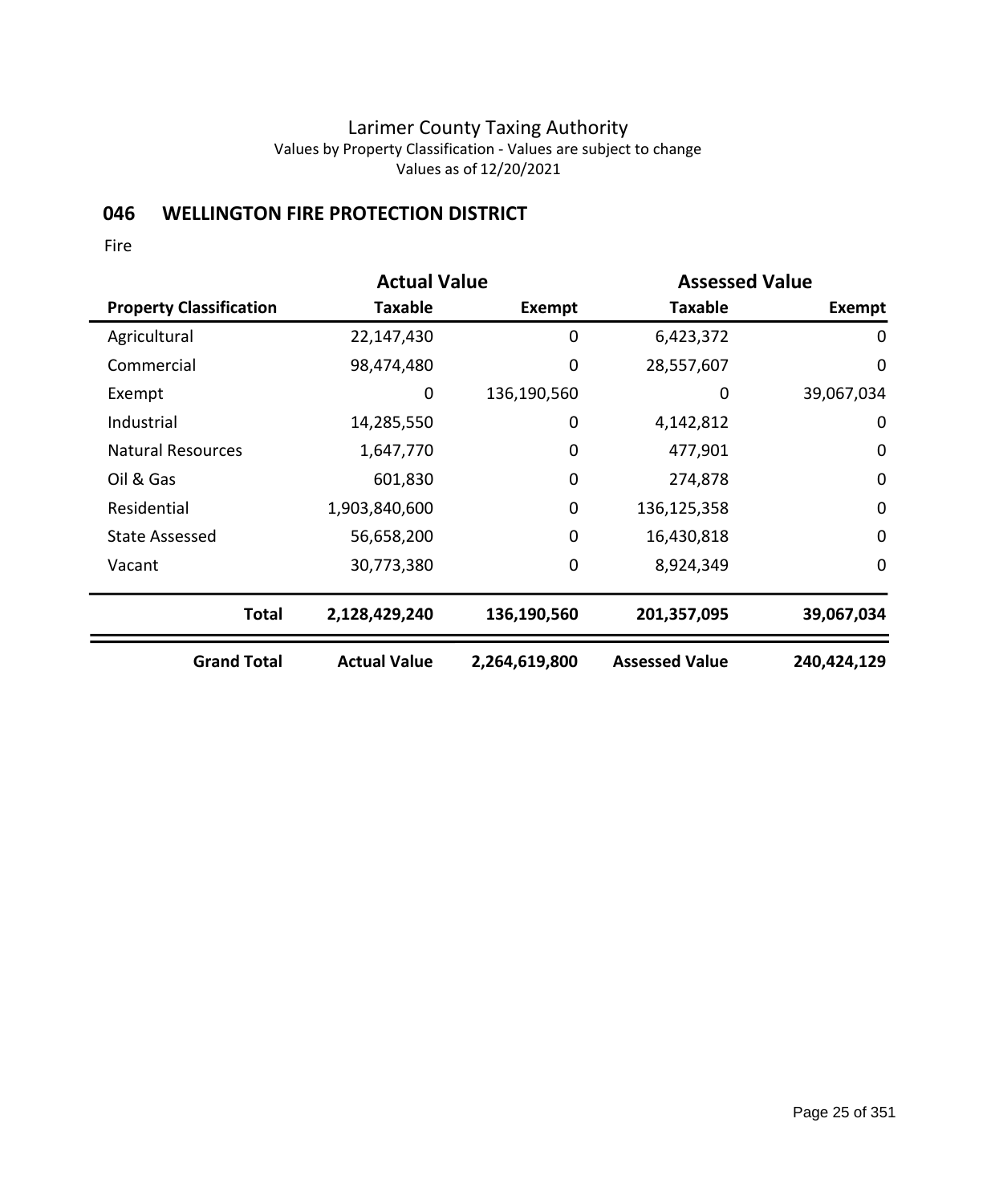## **047 WINDSOR - SEVERANCE FIRE PROTECTION DISTRICT**

|                                | <b>Actual Value</b> |               | <b>Assessed Value</b> |             |
|--------------------------------|---------------------|---------------|-----------------------|-------------|
| <b>Property Classification</b> | Taxable             | Exempt        | <b>Taxable</b>        | Exempt      |
| Agricultural                   | 1,203,120           | 0             | 348,935               | 0           |
| Commercial                     | 138,869,040         | 0             | 40,272,024            | $\mathbf 0$ |
| Exempt                         | 0                   | 33,651,580    | 0                     | 9,398,715   |
| Industrial                     | 6,250,060           | 0             | 1,812,518             | $\mathbf 0$ |
| <b>Natural Resources</b>       | 51,150              | 0             | 14,834                | $\mathbf 0$ |
| Oil & Gas                      | 171,021             | $\mathbf 0$   | 49,596                | $\mathbf 0$ |
| Residential                    | 2,211,169,700       | $\mathbf 0$   | 158,099,168           | $\mathbf 0$ |
| <b>State Assessed</b>          | 13,256,100          | $\mathbf 0$   | 3,844,245             | $\mathbf 0$ |
| Vacant                         | 35,739,290          | 0             | 10,364,403            | $\mathbf 0$ |
| <b>Total</b>                   | 2,406,709,481       | 33,651,580    | 214,805,723           | 9,398,715   |
| <b>Grand Total</b>             | <b>Actual Value</b> | 2,440,361,061 | <b>Assessed Value</b> | 224,204,438 |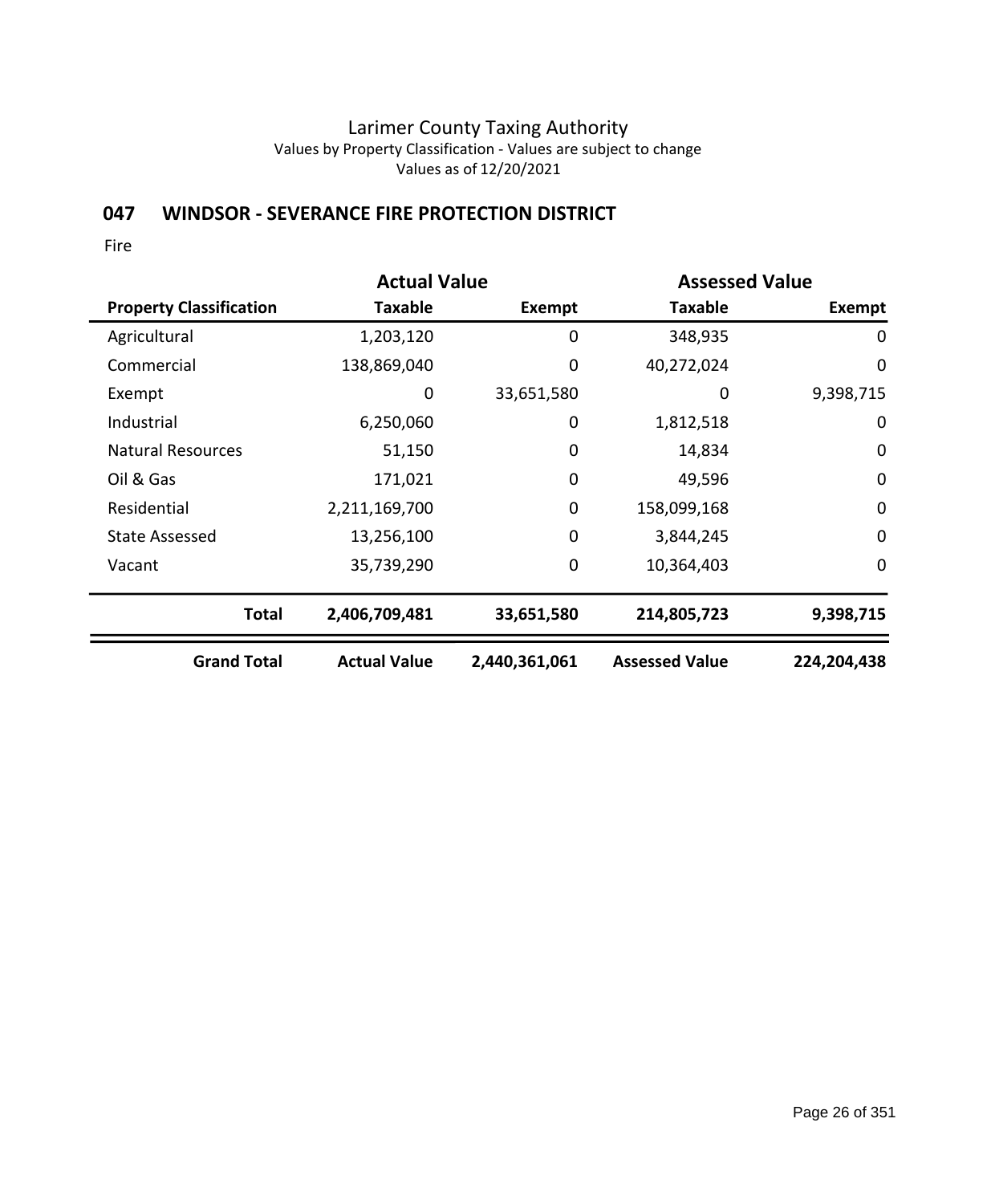# **048 LYONS FIRE PROTECTION DISTRICT**

|                                | <b>Actual Value</b> |             |                       | <b>Assessed Value</b> |  |
|--------------------------------|---------------------|-------------|-----------------------|-----------------------|--|
| <b>Property Classification</b> | Taxable             | Exempt      | <b>Taxable</b>        | <b>Exempt</b>         |  |
| Agricultural                   | 507,680             | 0           | 147,241               | 0                     |  |
| Commercial                     | 118,200             | 0           | 34,278                | 0                     |  |
| Exempt                         | 0                   | 3,166,150   | 0                     | 918,184               |  |
| Industrial                     | 339,400             | 0           | 98,426                | $\mathbf 0$           |  |
| <b>Natural Resources</b>       | 2,274,150           | 0           | 659,504               | $\mathbf 0$           |  |
| Residential                    | 193,261,800         | $\mathbf 0$ | 13,818,277            | $\mathbf 0$           |  |
| State Assessed                 | 48,100              | $\mathbf 0$ | 13,945                | $\mathbf 0$           |  |
| Vacant                         | 5,756,800           | $\mathbf 0$ | 1,669,472             | $\mathbf 0$           |  |
| <b>Total</b>                   | 202,306,130         | 3,166,150   | 16,441,143            | 918,184               |  |
| <b>Grand Total</b>             | <b>Actual Value</b> | 205,472,280 | <b>Assessed Value</b> | 17,359,327            |  |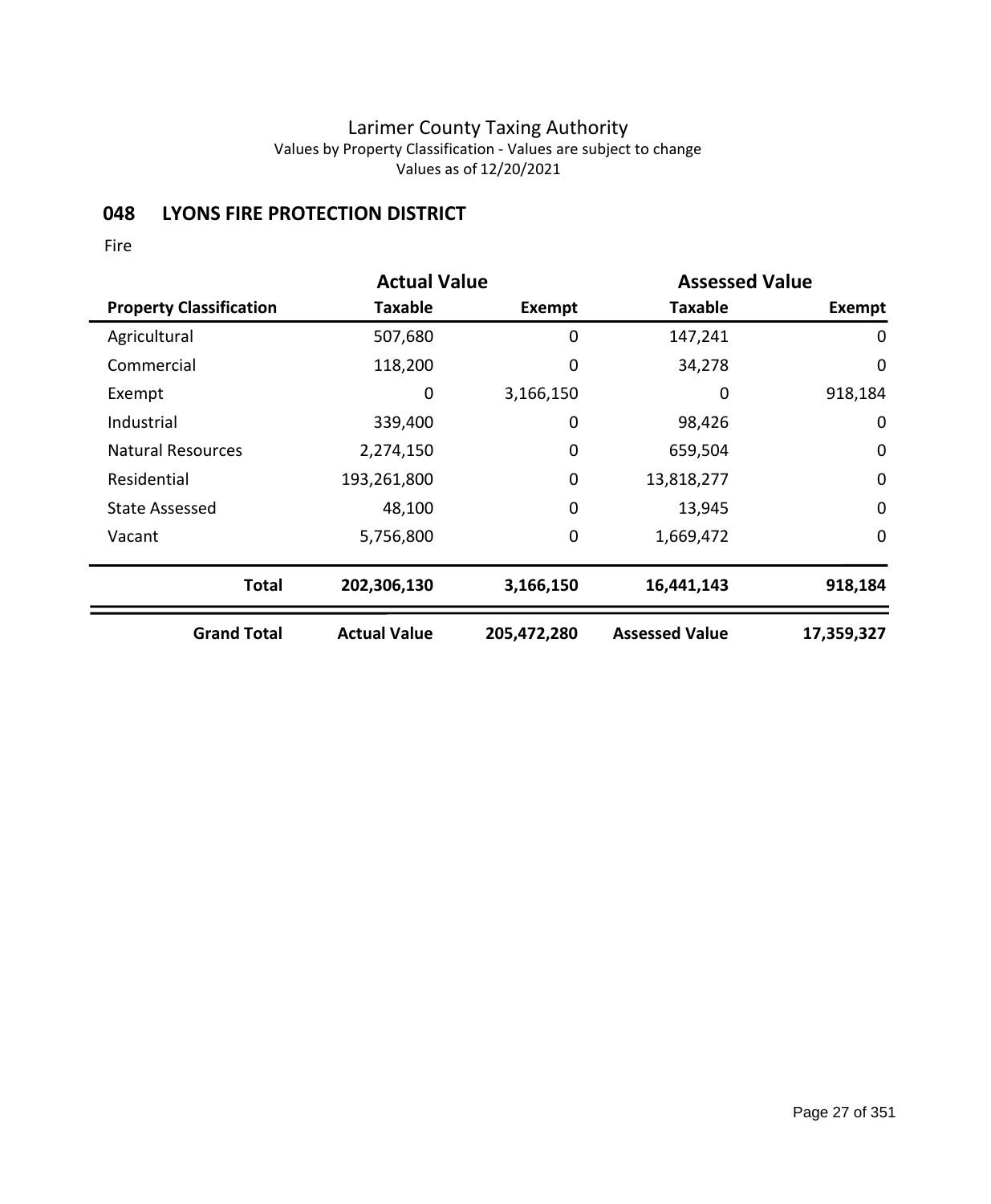## **049 GLACIER VIEW FIRE PROTECTION DISTRICT**

|                                | <b>Actual Value</b> |               |                       | <b>Assessed Value</b> |  |
|--------------------------------|---------------------|---------------|-----------------------|-----------------------|--|
| <b>Property Classification</b> | <b>Taxable</b>      | <b>Exempt</b> | <b>Taxable</b>        | Exempt                |  |
| Agricultural                   | 821,000             | 0             | 238,106               | $\mathbf 0$           |  |
| Commercial                     | 920,300             | 0             | 266,887               | 0                     |  |
| Exempt                         | 0                   | 18,109,880    | 0                     | 5,225,059             |  |
| <b>Natural Resources</b>       | 10,410              | 0             | 3,020                 | 0                     |  |
| Residential                    | 314,994,800         | 0             | 22,522,268            | $\mathbf 0$           |  |
| <b>State Assessed</b>          | 897,300             | 0             | 260,214               | $\mathbf 0$           |  |
| Vacant                         | 18,129,750          | 0             | 5,257,627             | $\mathbf 0$           |  |
| <b>Total</b>                   | 335,773,560         | 18,109,880    | 28,548,122            | 5,225,059             |  |
| <b>Grand Total</b>             | <b>Actual Value</b> | 353,883,440   | <b>Assessed Value</b> | 33,773,181            |  |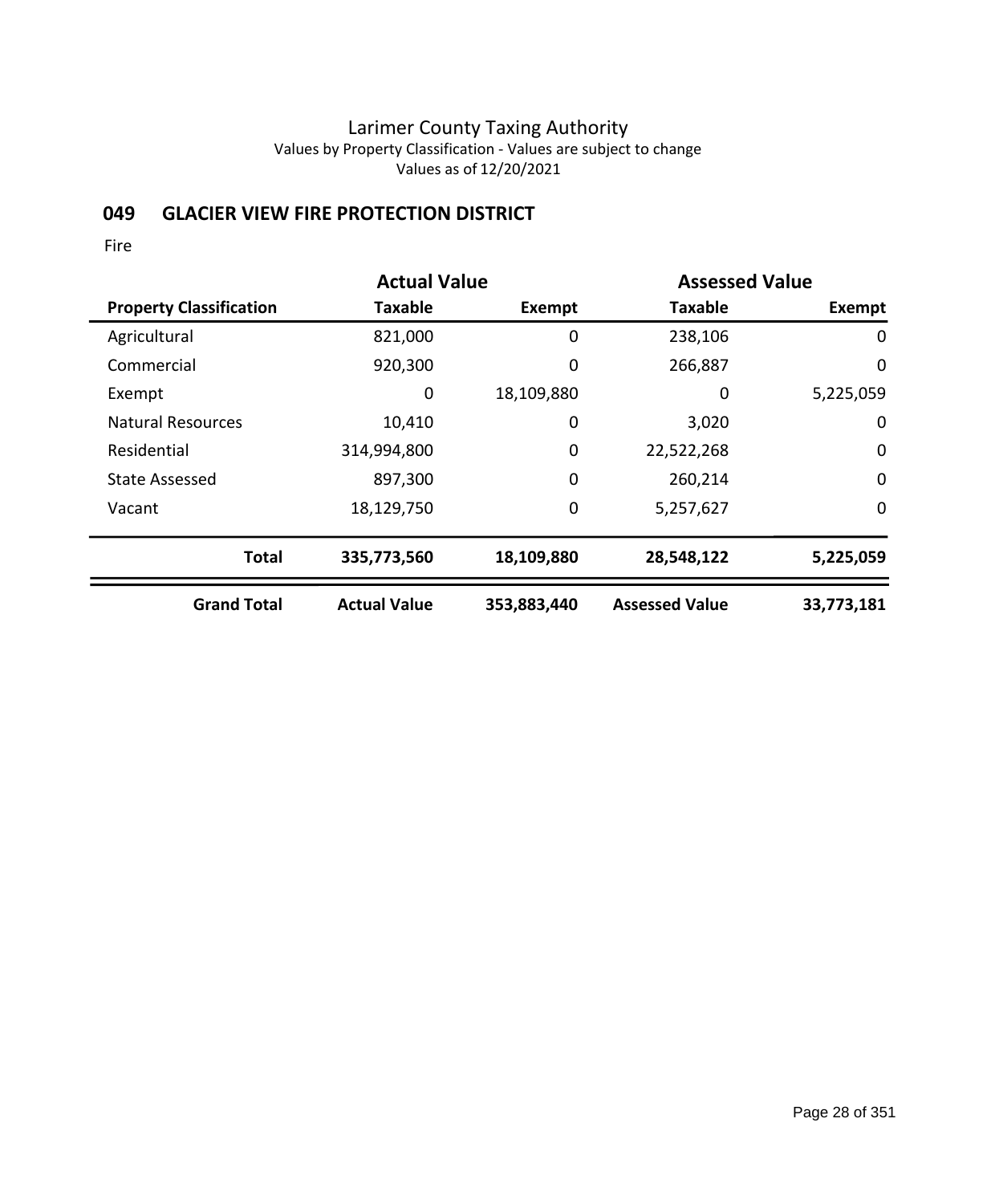## **050 CRYSTAL LAKES FIRE PROTECTION DISTRICT**

|                                | <b>Actual Value</b> |             |                       | <b>Assessed Value</b> |  |
|--------------------------------|---------------------|-------------|-----------------------|-----------------------|--|
| <b>Property Classification</b> | <b>Taxable</b>      | Exempt      | <b>Taxable</b>        | Exempt                |  |
| Agricultural                   | 71,270              | 0           | 20,675                | 0                     |  |
| Commercial                     | 568,250             | 0           | 164,793               | 0                     |  |
| Exempt                         | 0                   | 589,500     | 0                     | 170,955               |  |
| <b>Natural Resources</b>       | 58,150              | 0           | 16,865                | 0                     |  |
| Residential                    | 271,539,300         | 0           | 19,415,297            | 0                     |  |
| <b>State Assessed</b>          | 131,400             | 0           | 38,097                | $\mathbf 0$           |  |
| Vacant                         | 30,710,790          | 0           | 8,906,129             | $\mathbf 0$           |  |
| <b>Total</b>                   | 303,079,160         | 589,500     | 28,561,856            | 170,955               |  |
| <b>Grand Total</b>             | <b>Actual Value</b> | 303,668,660 | <b>Assessed Value</b> | 28,732,811            |  |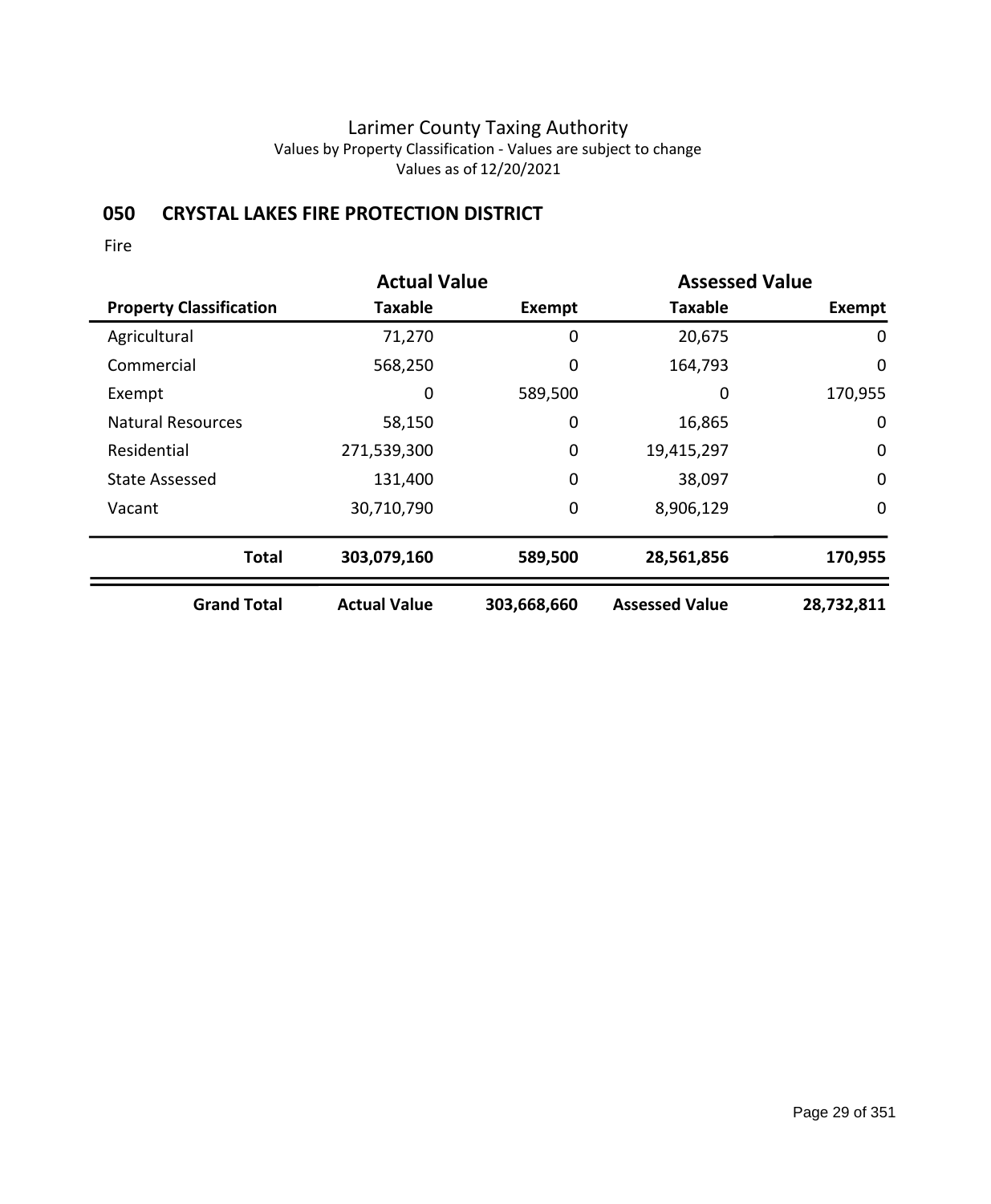# **051 LIVERMORE FIRE PROTECTION DISTRICT**

|                                | <b>Actual Value</b> |             | <b>Assessed Value</b> |             |
|--------------------------------|---------------------|-------------|-----------------------|-------------|
| <b>Property Classification</b> | Taxable             | Exempt      | <b>Taxable</b>        | Exempt      |
| Agricultural                   | 5,458,640           | 0           | 1,583,184             | 0           |
| Commercial                     | 1,667,540           | 0           | 483,588               | $\mathbf 0$ |
| Exempt                         | 0                   | 13,600,780  | 0                     | 3,944,229   |
| Industrial                     | 304,700             | 0           | 88,363                | 0           |
| <b>Natural Resources</b>       | 4,686,160           | 0           | 1,359,020             | $\mathbf 0$ |
| Residential                    | 273,928,800         | 0           | 19,585,931            | $\mathbf 0$ |
| State Assessed                 | 625,900             | 0           | 181,533               | $\mathbf 0$ |
| Vacant                         | 7,827,780           | 0           | 2,270,056             | 0           |
| <b>Total</b>                   | 294,499,520         | 13,600,780  | 25,551,675            | 3,944,229   |
| <b>Grand Total</b>             | <b>Actual Value</b> | 308,100,300 | <b>Assessed Value</b> | 29,495,904  |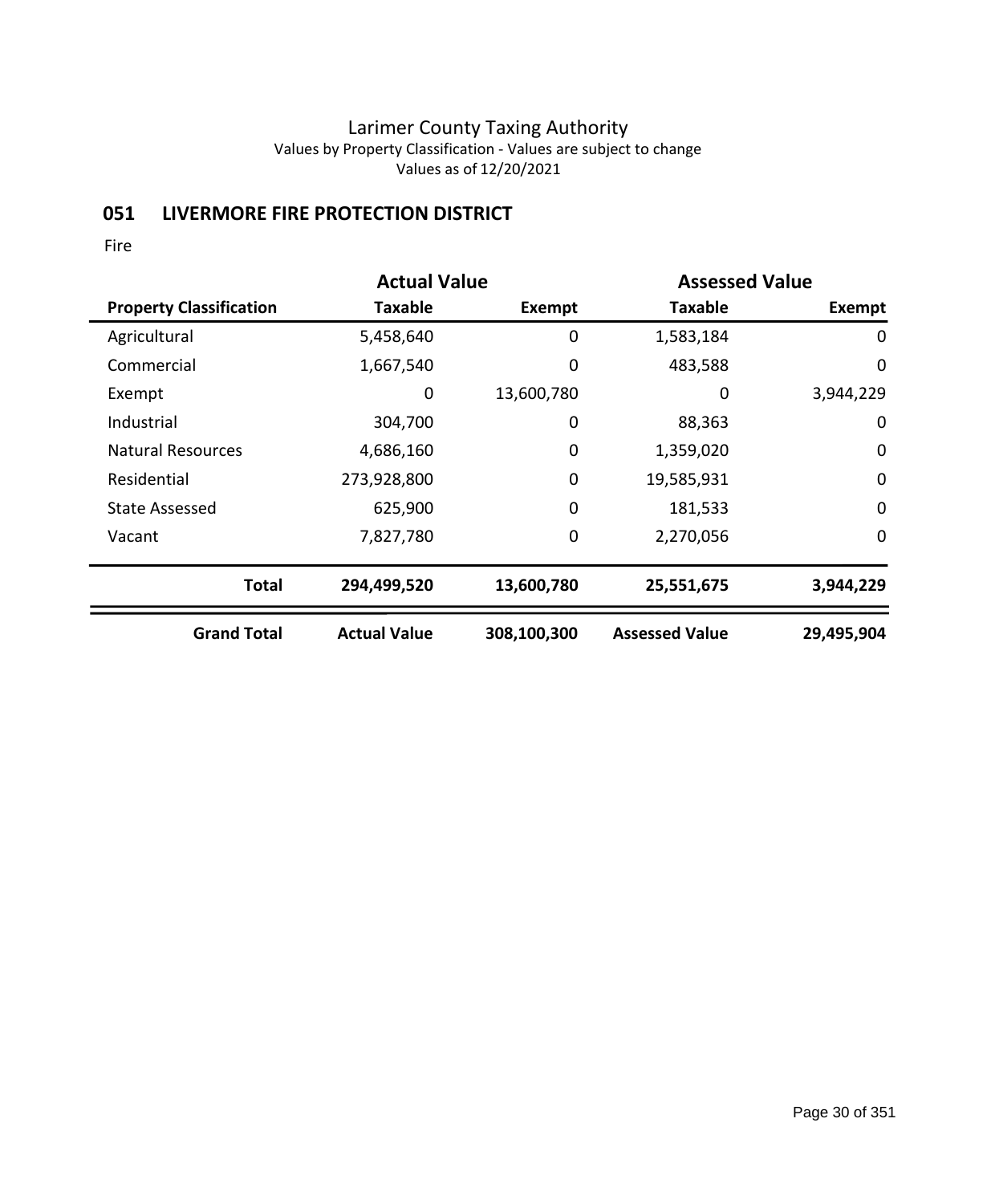## **053 PARK HOSPITAL DISTRICT**

Hospital

|                                | <b>Actual Value</b> |               | <b>Assessed Value</b> |                  |
|--------------------------------|---------------------|---------------|-----------------------|------------------|
| <b>Property Classification</b> | Taxable             | <b>Exempt</b> | <b>Taxable</b>        | <b>Exempt</b>    |
| Agricultural                   | 769,570             | 0             | 223,209               | 0                |
| Commercial                     | 389,995,520         | 0             | 113,098,710           | 0                |
| Exempt                         | 0                   | 334,591,810   | 0                     | 92,013,100       |
| Industrial                     | 1,167,210           | 0             | 338,491               | 0                |
| <b>Natural Resources</b>       | 56,800              | 0             | 16,471                | $\mathbf 0$      |
| Residential                    | 4,221,871,400       | $\mathbf 0$   | 301,865,557           | $\mathbf 0$      |
| <b>State Assessed</b>          | 12,503,500          | 0             | 3,626,004             | $\boldsymbol{0}$ |
| Vacant                         | 81,404,200          | 0             | 23,607,228            | $\mathbf 0$      |
| <b>Total</b>                   | 4,707,768,200       | 334,591,810   | 442,775,670           | 92,013,100       |
| <b>Grand Total</b>             | <b>Actual Value</b> | 5,042,360,010 | <b>Assessed Value</b> | 534,788,770      |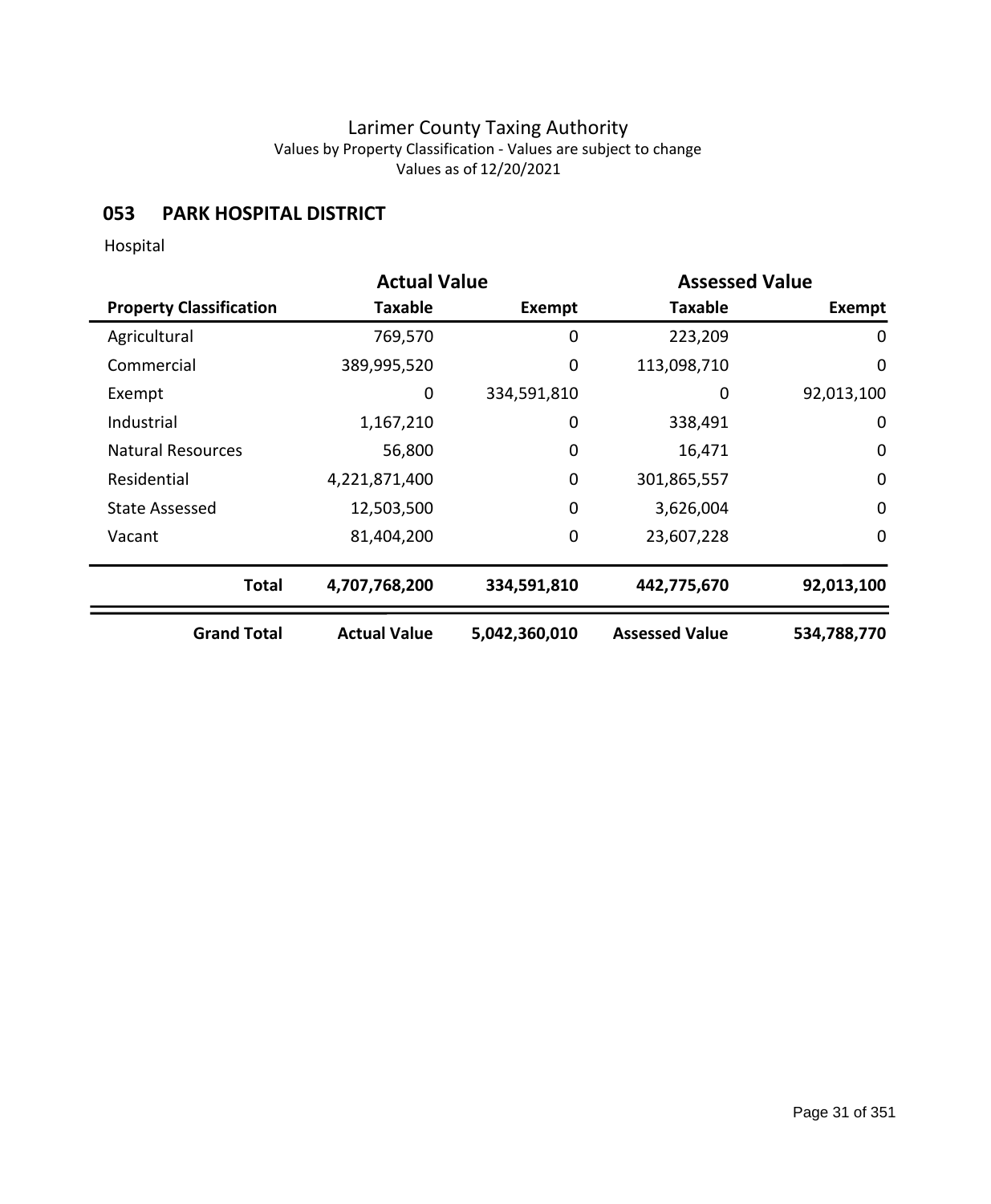# **054 HEALTH DISTRICT OF NORTHERN LARIMER CNTY**

Hospital

|                                |                     | <b>Actual Value</b><br><b>Assessed Value</b> |                       |               |
|--------------------------------|---------------------|----------------------------------------------|-----------------------|---------------|
| <b>Property Classification</b> | <b>Taxable</b>      | Exempt                                       | <b>Taxable</b>        | <b>Exempt</b> |
| Agricultural                   | 62,891,660          | 0                                            | 18,240,666            | 0             |
| Commercial                     | 3,999,204,460       | $\mathbf 0$                                  | 1,159,769,400         | $\mathbf 0$   |
| Exempt                         | 0                   | 3,661,213,910                                | 0                     | 1,024,648,727 |
| Industrial                     | 1,139,764,220       | 0                                            | 330,531,631           | $\mathbf 0$   |
| <b>Natural Resources</b>       | 10,157,760          | $\mathbf 0$                                  | 2,945,903             | 0             |
| Oil & Gas                      | 1,363,638           | $\mathbf 0$                                  | 528,212               | $\mathbf 0$   |
| Residential                    | 35,034,277,000      | 0                                            | 2,504,965,719         | $\mathbf 0$   |
| <b>State Assessed</b>          | 331,567,300         | $\mathbf 0$                                  | 96,154,515            | $\mathbf 0$   |
| Vacant                         | 446,575,530         | $\mathbf 0$                                  | 129,507,001           | 0             |
| <b>Total</b>                   | 41,025,801,568      | 3,661,213,910                                | 4,242,643,047         | 1,024,648,727 |
| <b>Grand Total</b>             | <b>Actual Value</b> | 44,687,015,478                               | <b>Assessed Value</b> | 5,267,291,774 |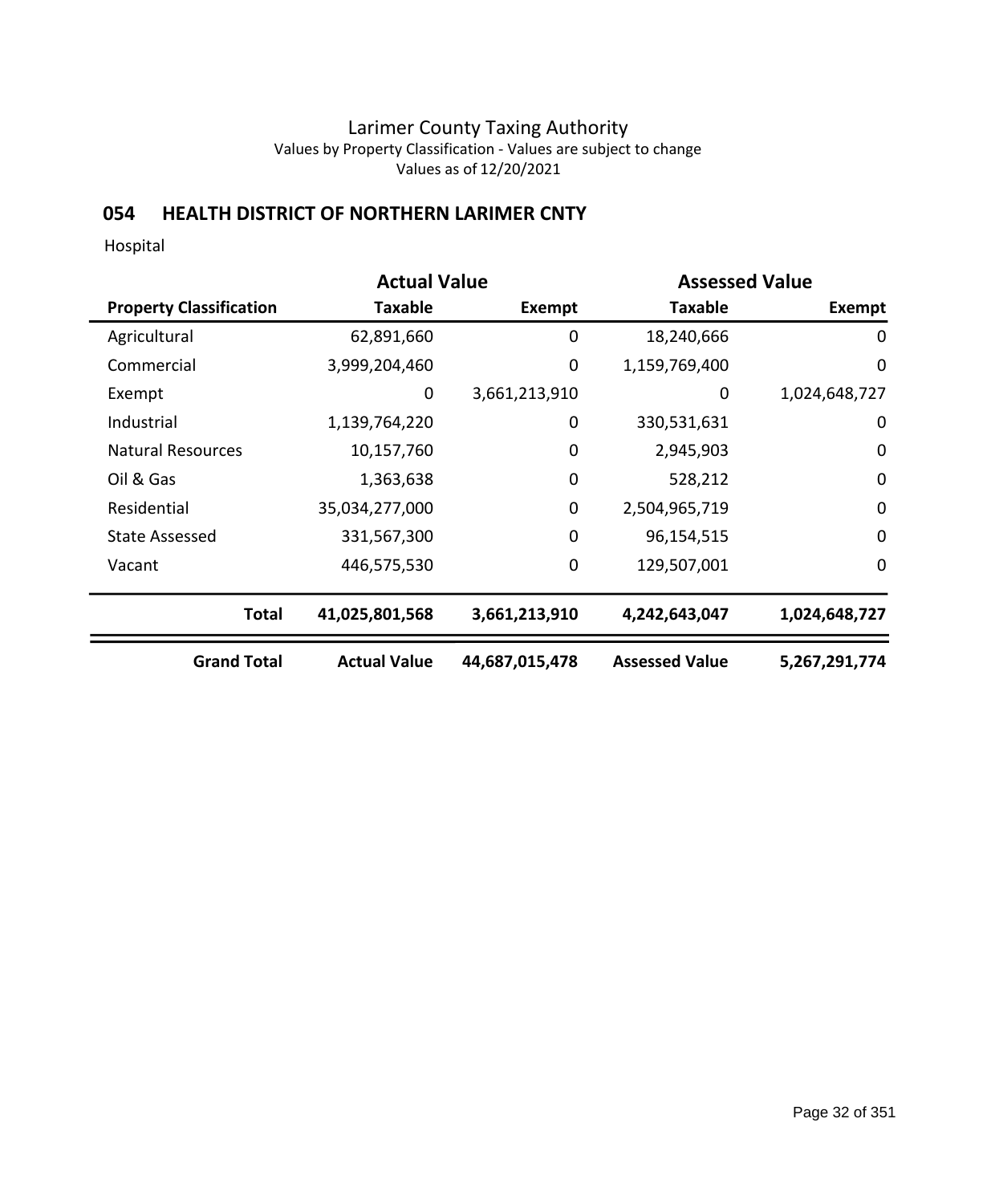# **055 THOMPSON VALLEY HEALTH SERVICES DISTRICT**

Hospital

|                                |                     | <b>Actual Value</b><br><b>Assessed Value</b> |                       |               |
|--------------------------------|---------------------|----------------------------------------------|-----------------------|---------------|
| <b>Property Classification</b> | <b>Taxable</b>      | Exempt                                       | <b>Taxable</b>        | <b>Exempt</b> |
| Agricultural                   | 34,291,620          | 0                                            | 9,946,067             | 0             |
| Commercial                     | 2,783,585,780       | $\mathbf 0$                                  | 807,239,923           | $\mathbf 0$   |
| Exempt                         | 0                   | 1,326,058,330                                | 0                     | 367,864,694   |
| Industrial                     | 387,971,460         | 0                                            | 112,511,740           | $\mathbf 0$   |
| <b>Natural Resources</b>       | 6,595,570           | $\mathbf 0$                                  | 1,912,761             | 0             |
| Oil & Gas                      | 34,214,704          | $\mathbf 0$                                  | 25,482,574            | $\mathbf 0$   |
| Residential                    | 19,789,360,300      | 0                                            | 1,414,944,923         | $\mathbf 0$   |
| <b>State Assessed</b>          | 158,169,000         | $\mathbf 0$                                  | 45,868,982            | $\mathbf 0$   |
| Vacant                         | 350,607,740         | $\mathbf 0$                                  | 101,676,579           | 0             |
| <b>Total</b>                   | 23,544,796,174      | 1,326,058,330                                | 2,519,583,549         | 367,864,694   |
| <b>Grand Total</b>             | <b>Actual Value</b> | 24,870,854,504                               | <b>Assessed Value</b> | 2,887,448,243 |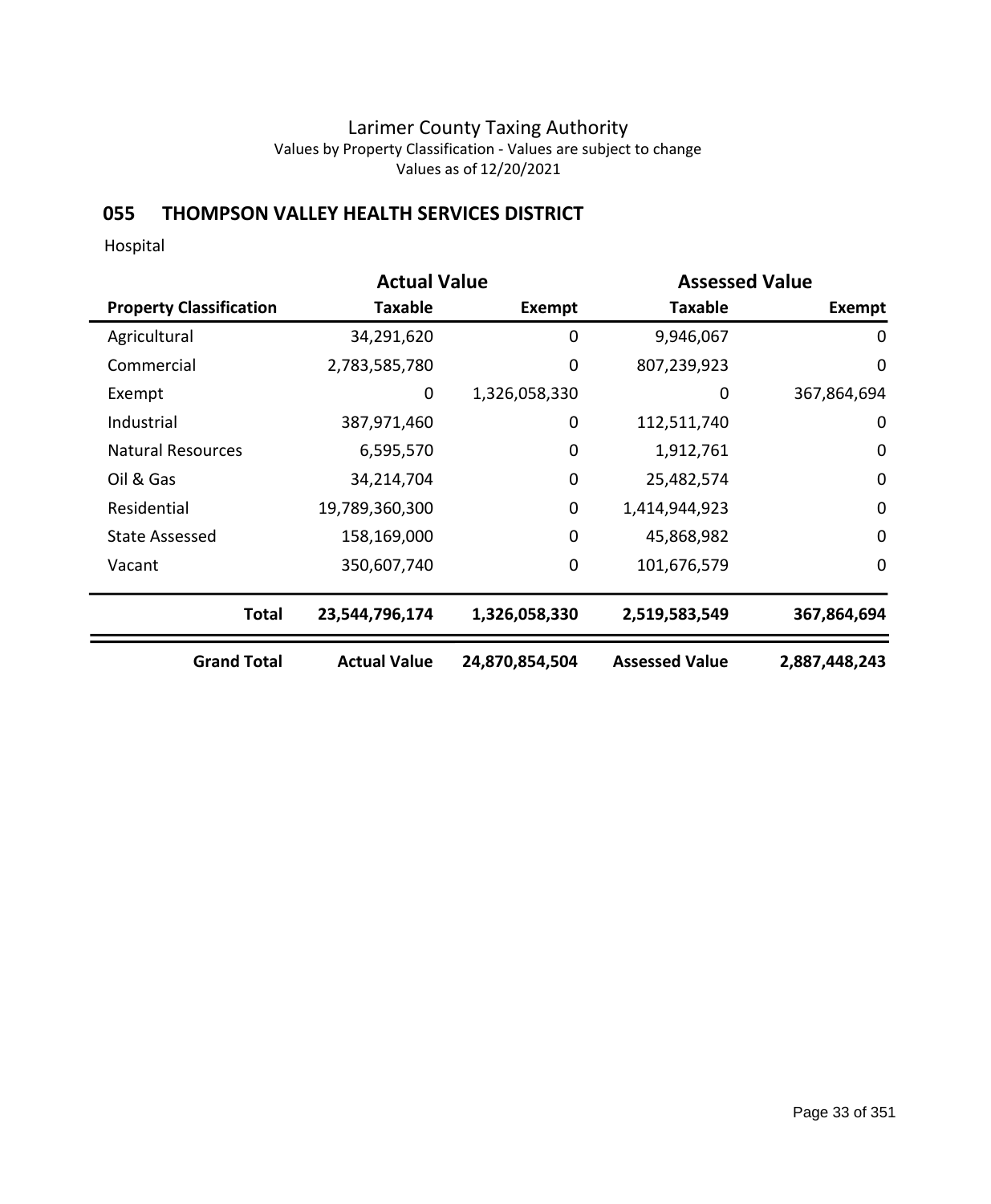# **056 TIMNATH URBAN RENEWAL AUTHORITY**

Urban Renewal Authority

|                                | <b>Actual Value</b> |               | <b>Assessed Value</b> |             |
|--------------------------------|---------------------|---------------|-----------------------|-------------|
| <b>Property Classification</b> | Taxable             | Exempt        | Taxable               | Exempt      |
| Agricultural                   | 327,090             | 0             | 94,951                | 0           |
| Commercial                     | 72,693,400          | 0             | 21,081,087            | $\mathbf 0$ |
| Exempt                         | 0                   | 12,399,110    | 0                     | 3,309,039   |
| Industrial                     | 1,900,020           | 0             | 551,006               | $\mathbf 0$ |
| <b>Natural Resources</b>       | 3,160               | 0             | 917                   | $\mathbf 0$ |
| Residential                    | 1,055,792,500       | $\mathbf 0$   | 75,489,684            | $\mathbf 0$ |
| State Assessed                 | 4,789,600           | $\mathbf 0$   | 1,388,968             | $\mathbf 0$ |
| Vacant                         | 40,064,590          | 0             | 11,618,729            | $\mathbf 0$ |
| <b>Total</b>                   | 1,175,570,360       | 12,399,110    | 110,225,342           | 3,309,039   |
| <b>Grand Total</b>             | <b>Actual Value</b> | 1,187,969,470 | <b>Assessed Value</b> | 113,534,381 |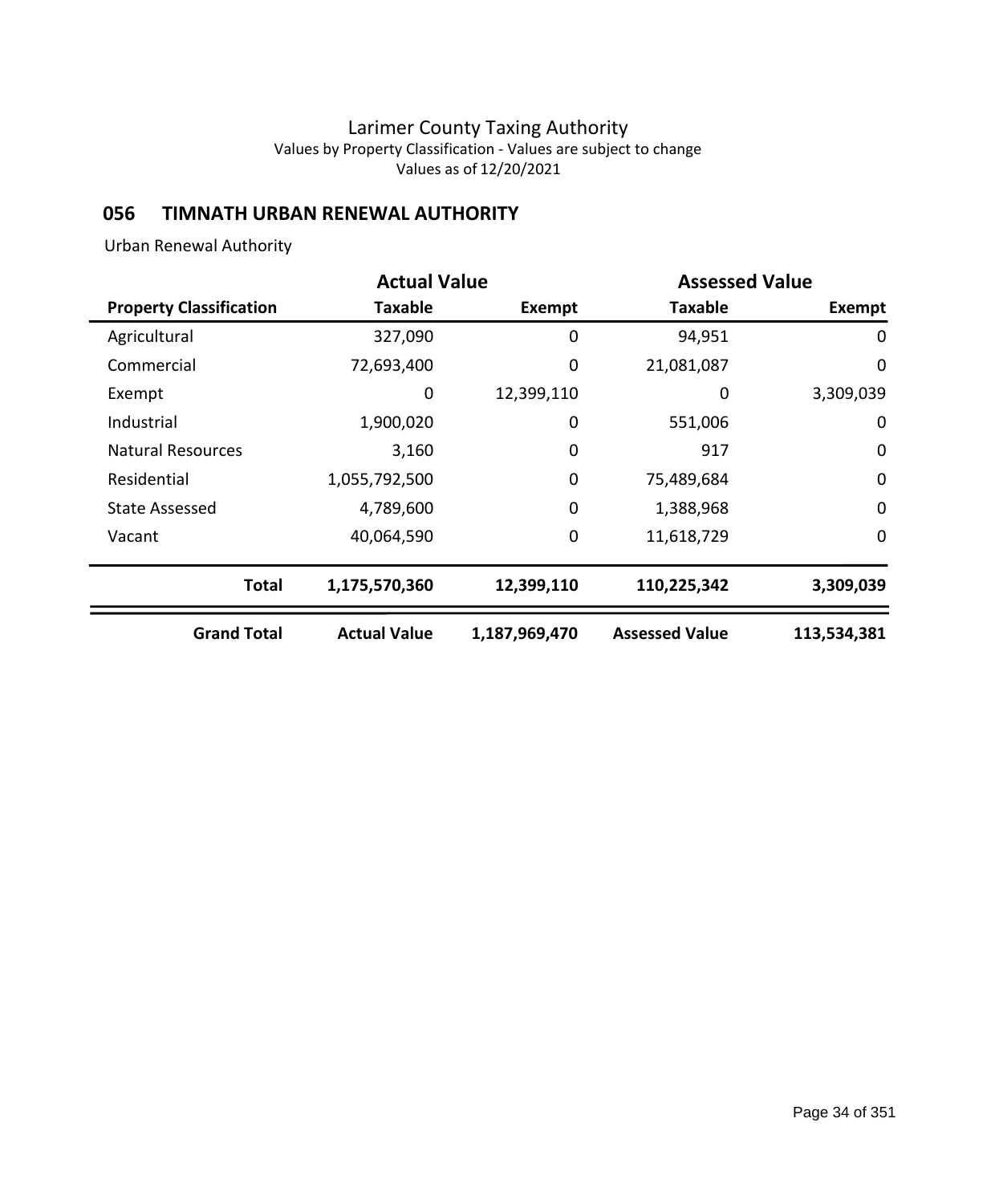## **057 BLK 41 - FINLEYS ADD URP**

Urban Renewal Authority

|                                | <b>Actual Value</b> |               | <b>Assessed Value</b> |              |
|--------------------------------|---------------------|---------------|-----------------------|--------------|
| <b>Property Classification</b> | <b>Taxable</b>      | <b>Exempt</b> | <b>Taxable</b>        | Exempt       |
| Commercial                     | 4,779,640           | 0             | 1,386,097             | $\mathbf{0}$ |
| Exempt                         | 0                   | 1,615,520     | 0                     | 468,501      |
| Residential                    | 60,895,000          | 0             | 4,353,993             | 0            |
| <b>State Assessed</b>          | 6,800               | 0             | 1,998                 | 0            |
| <b>Total</b>                   | 65,681,440          | 1,615,520     | 5,742,088             | 468,501      |
| <b>Grand Total</b>             | <b>Actual Value</b> | 67,296,960    | <b>Assessed Value</b> | 6,210,589    |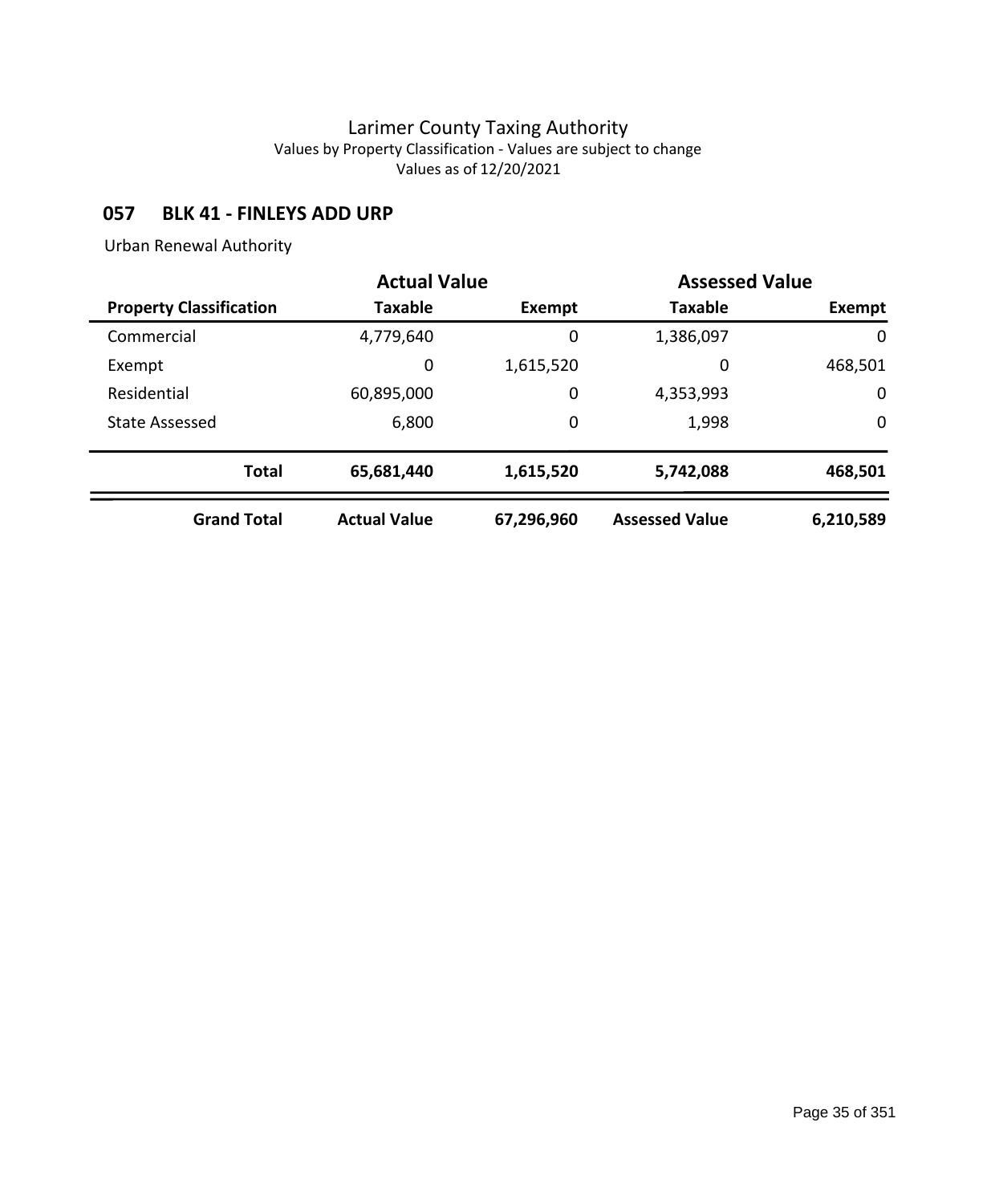# **058 FORT COLLINS DOWNTOWN DEVELOPMENT AUTH**

Downtown Development Authority

|                                | <b>Actual Value</b> |               | <b>Assessed Value</b> |             |  |
|--------------------------------|---------------------|---------------|-----------------------|-------------|--|
| <b>Property Classification</b> | <b>Taxable</b>      | <b>Exempt</b> | <b>Taxable</b>        | Exempt      |  |
| Commercial                     | 486,833,330         | 0             | 141,181,671           | 0           |  |
| Exempt                         | 0                   | 275,161,810   | 0                     | 77,656,230  |  |
| Industrial                     | 143,336,240         | 0             | 41,567,511            | 0           |  |
| <b>Natural Resources</b>       | 370                 | 0             | 118                   | $\mathbf 0$ |  |
| Residential                    | 345,747,400         | 0             | 24,721,020            | $\mathbf 0$ |  |
| State Assessed                 | 23,086,900          | $\mathbf 0$   | 6,695,063             | $\mathbf 0$ |  |
| Vacant                         | 12,758,900          | $\mathbf 0$   | 3,700,082             | 0           |  |
| <b>Total</b>                   | 1,011,763,140       | 275,161,810   | 217,865,465           | 77,656,230  |  |
| <b>Grand Total</b>             | <b>Actual Value</b> | 1,286,924,950 | <b>Assessed Value</b> | 295,521,695 |  |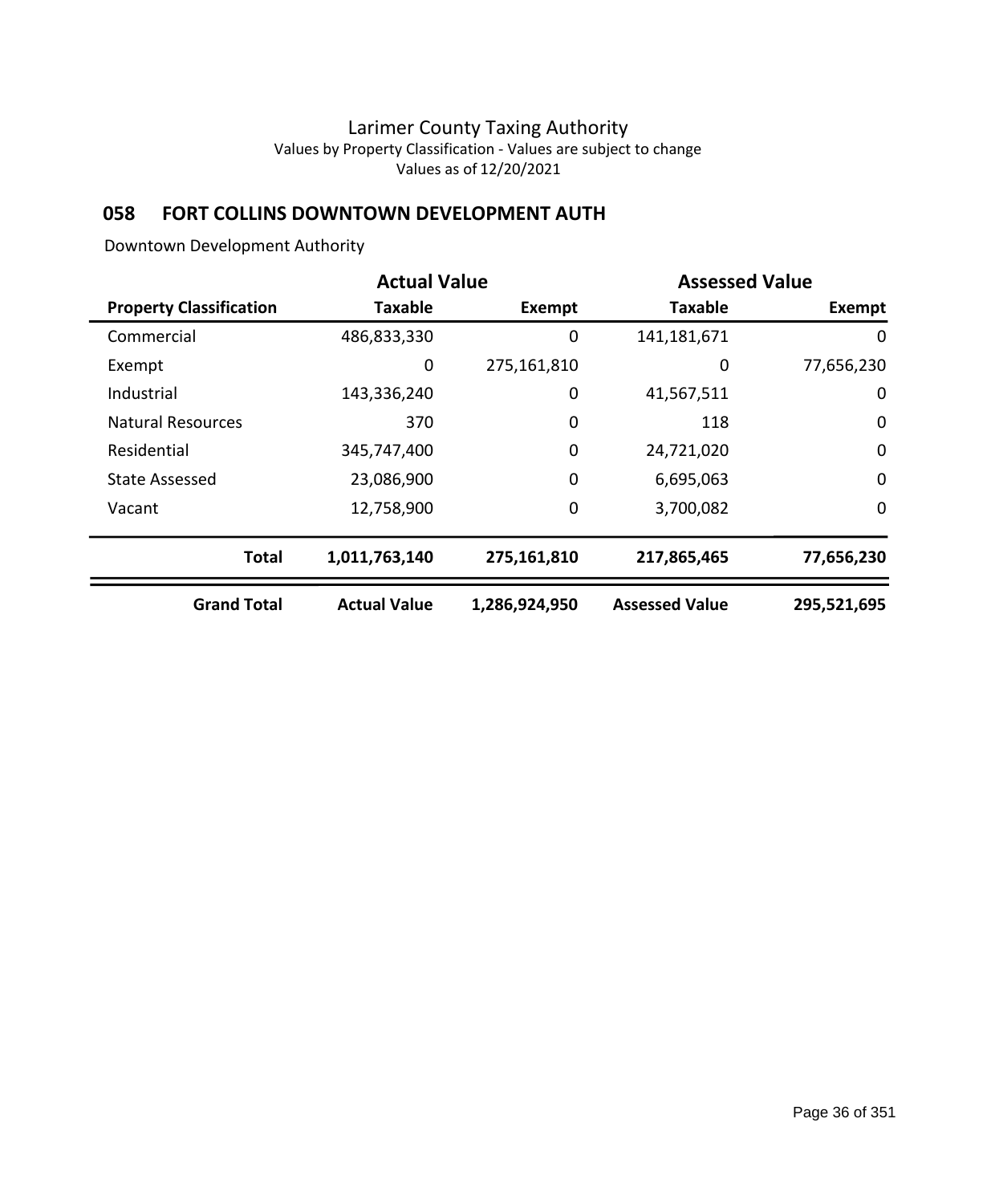### **059 FORT COLLINS G.I.D. NO. 1**

|                                | <b>Actual Value</b> |             | <b>Assessed Value</b> |             |
|--------------------------------|---------------------|-------------|-----------------------|-------------|
| <b>Property Classification</b> | <b>Taxable</b>      | Exempt      | <b>Taxable</b>        | Exempt      |
| Commercial                     | 330,546,120         | 0           | 95,858,377            | 0           |
| Exempt                         | 0                   | 189,866,330 | 0                     | 51,856,425  |
| Industrial                     | 3,367,220           | 0           | 976,494               | 0           |
| Residential                    | 245,879,800         | 0           | 17,580,490            | $\mathbf 0$ |
| <b>State Assessed</b>          | 18,384,200          | 0           | 5,331,325             | $\mathbf 0$ |
| Vacant                         | 3,425,410           | 0           | 993,369               | $\mathbf 0$ |
| <b>Total</b>                   | 601,602,750         | 189,866,330 | 120,740,055           | 51,856,425  |
| <b>Grand Total</b>             | <b>Actual Value</b> | 791,469,080 | <b>Assessed Value</b> | 172,596,480 |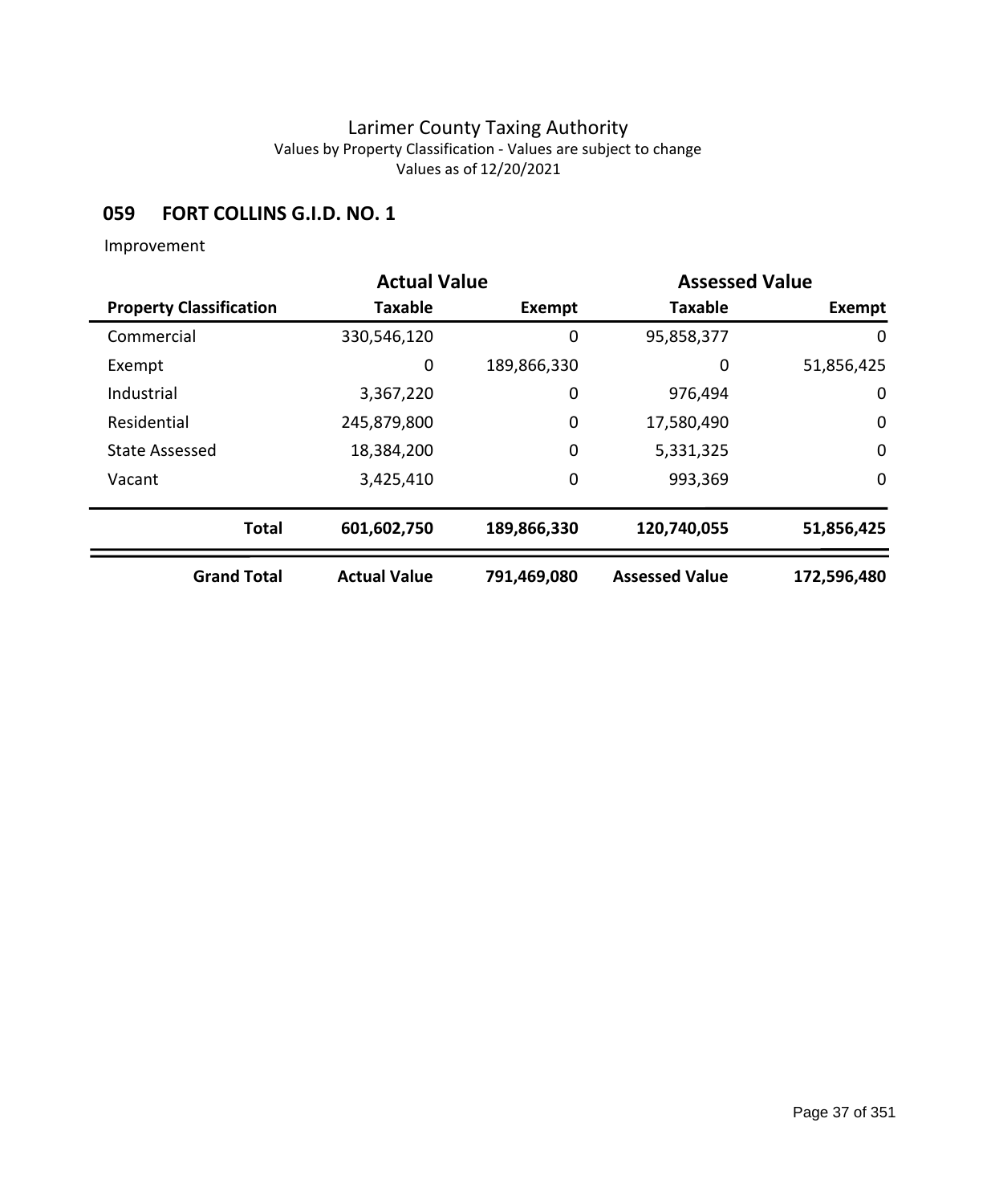## **060 LARIMER COUNTY P.I.D. NO. 27 CROWN POINT**

|                                | <b>Actual Value</b> | <b>Assessed Value</b> |                       |             |
|--------------------------------|---------------------|-----------------------|-----------------------|-------------|
| <b>Property Classification</b> | <b>Taxable</b>      | Exempt                | <b>Taxable</b>        | Exempt      |
| Residential                    | 10,378,400          | 0                     | 742,067               | $\mathbf 0$ |
| <b>State Assessed</b>          | 66,700              | 0                     | 19,339                | $\mathbf 0$ |
| <b>Total</b>                   | 10,445,100          | 0                     | 761,406               | 0           |
| <b>Grand Total</b>             | <b>Actual Value</b> | 10,445,100            | <b>Assessed Value</b> | 761,406     |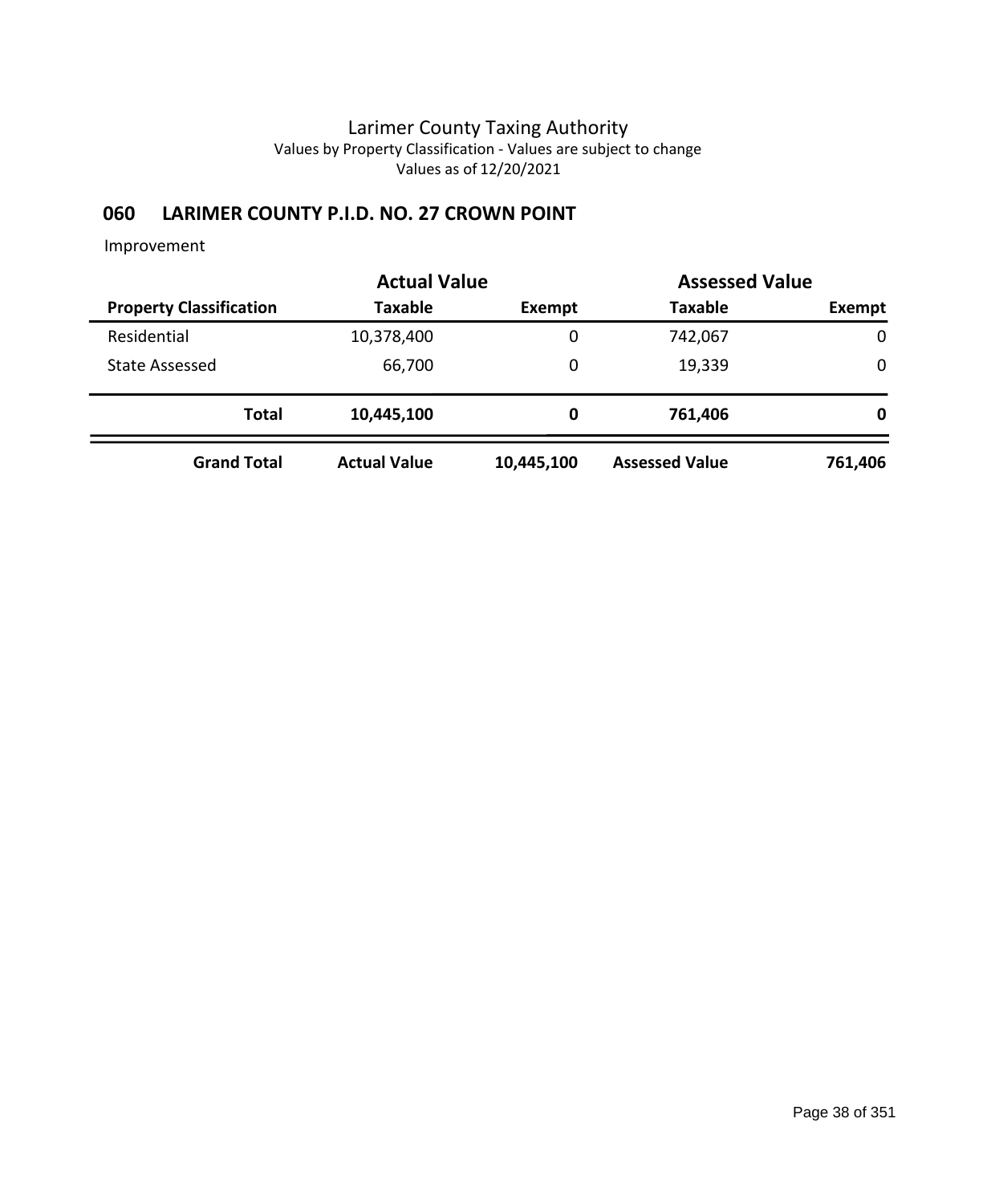## **061 LARIMER COUNTY P.I.D. NO. 32 CHARLES HEIGHTS**

|                                | <b>Actual Value</b> |               | <b>Assessed Value</b> |             |
|--------------------------------|---------------------|---------------|-----------------------|-------------|
| <b>Property Classification</b> | <b>Taxable</b>      | <b>Exempt</b> | <b>Taxable</b>        | Exempt      |
| Residential                    | 25,490,400          | 0             | 1,822,571             | $\mathbf 0$ |
| <b>State Assessed</b>          | 6,000               | 0             | 1,748                 | $\mathbf 0$ |
| Vacant                         | 882,500             | 0             | 255,925               | $\mathbf 0$ |
| <b>Total</b>                   | 26,378,900          | 0             | 2,080,244             | 0           |
| <b>Grand Total</b>             | <b>Actual Value</b> | 26,378,900    | <b>Assessed Value</b> | 2,080,244   |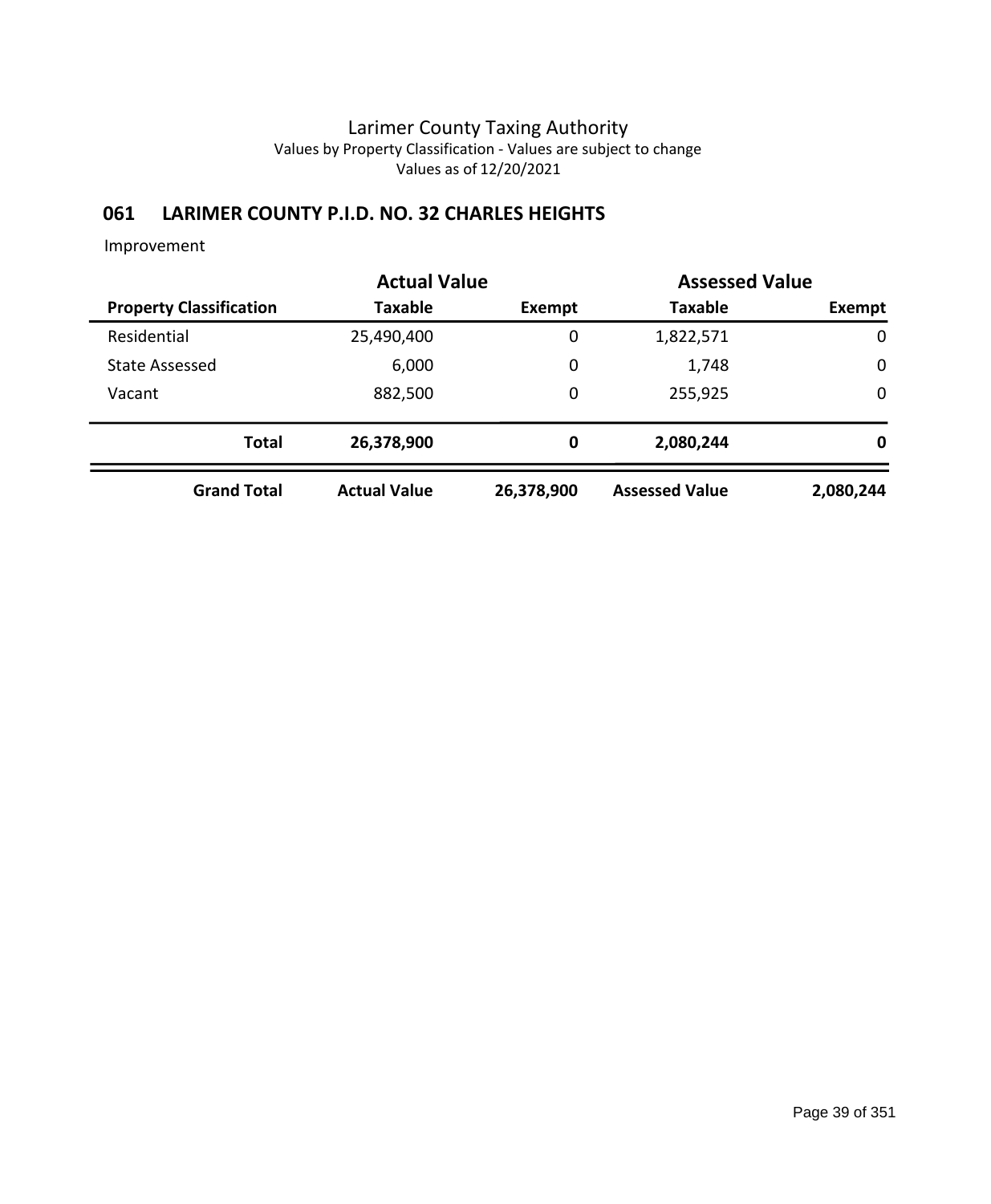## **062 LARIMER COUNTY P.I.D. NO. 35 BRUNS**

|                                | <b>Actual Value</b> | <b>Assessed Value</b> |                       |           |
|--------------------------------|---------------------|-----------------------|-----------------------|-----------|
| <b>Property Classification</b> | <b>Taxable</b>      | Exempt                | <b>Taxable</b>        | Exempt    |
| Residential                    | 16,008,300          | 0                     | 1,144,595             | 0         |
| State Assessed                 | 19,800              | 0                     | 5,744                 | 0         |
| <b>Total</b>                   | 16,028,100          | 0                     | 1,150,339             | 0         |
| <b>Grand Total</b>             | <b>Actual Value</b> | 16,028,100            | <b>Assessed Value</b> | 1,150,339 |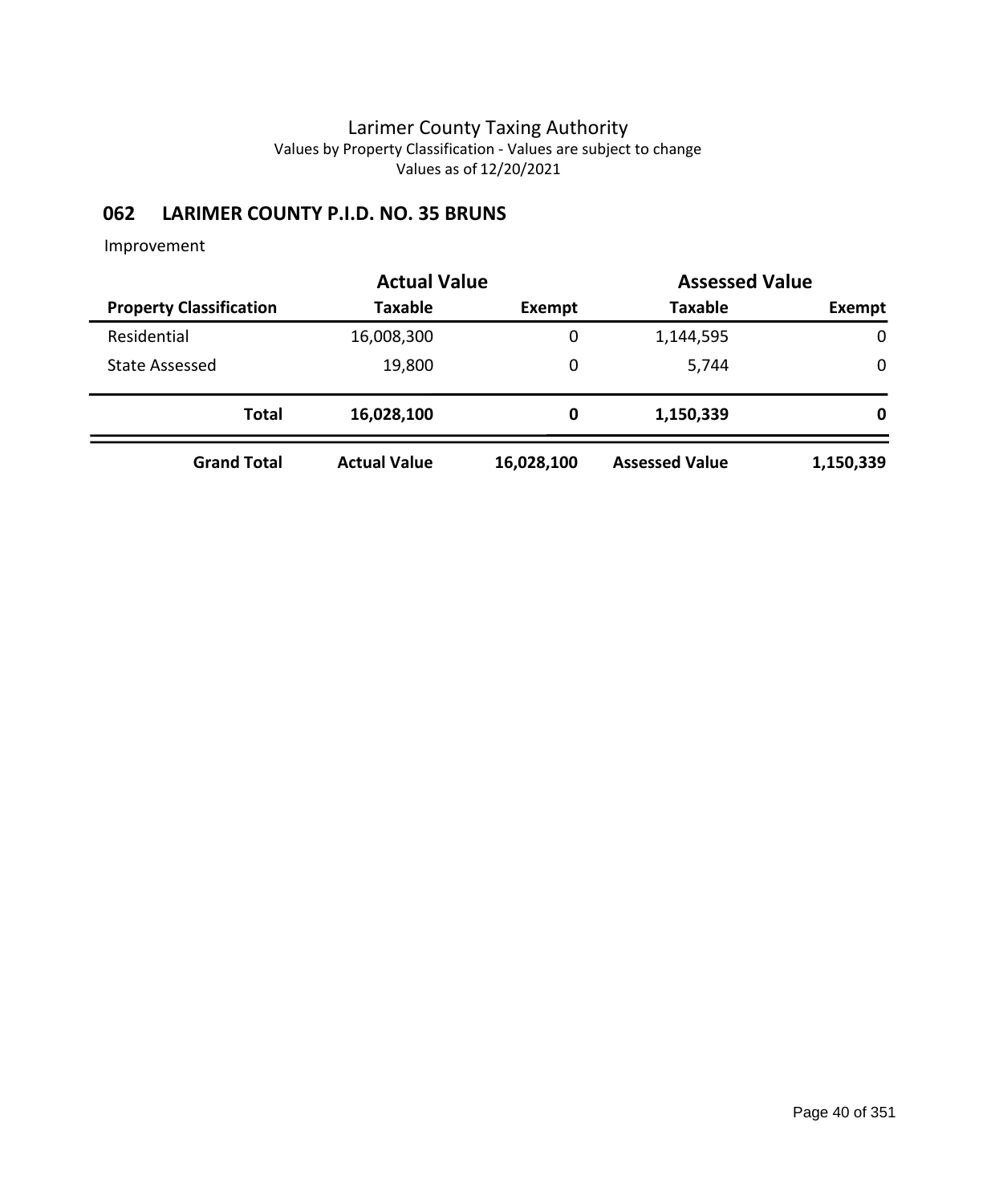## **063 LARIMER COUNTY P.I.D. NO. 36 BONNELL WEST**

|                                | <b>Actual Value</b> |            | <b>Assessed Value</b> |             |
|--------------------------------|---------------------|------------|-----------------------|-------------|
| <b>Property Classification</b> | Taxable             | Exempt     | <b>Taxable</b>        | Exempt      |
| Commercial                     | 7,400               | 0          | 2,146                 | 0           |
| Residential                    | 86,599,100          | 0          | 6,191,900             | $\mathbf 0$ |
| <b>State Assessed</b>          | 102,500             | 0          | 29,717                | $\mathbf 0$ |
| Vacant                         | 250,000             | 0          | 72,500                | $\mathbf 0$ |
| <b>Total</b>                   | 86,959,000          | 0          | 6,296,263             | 0           |
| <b>Grand Total</b>             | <b>Actual Value</b> | 86,959,000 | <b>Assessed Value</b> | 6,296,263   |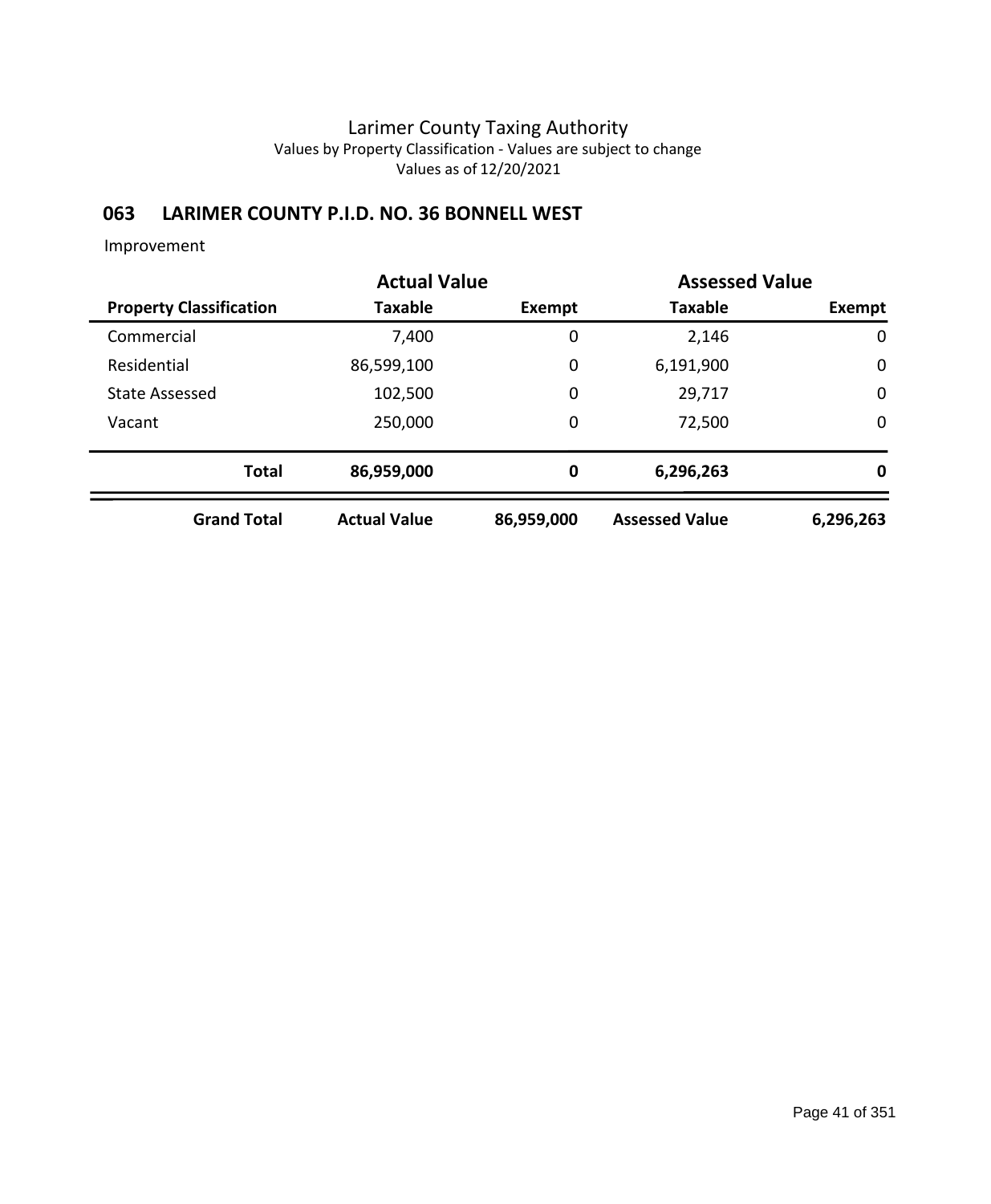## **064 LARIMER COUNTY PEST CONTROL**

Pest

|                                | <b>Actual Value</b> |                | <b>Assessed Value</b> |               |
|--------------------------------|---------------------|----------------|-----------------------|---------------|
| <b>Property Classification</b> | Taxable             | Exempt         | <b>Taxable</b>        | Exempt        |
| Agricultural                   | 78,051,950          | 0              | 22,638,183            | 0             |
| Commercial                     | 6,180,480,000       | 0              | 1,792,339,201         | $\mathbf 0$   |
| Exempt                         | 0                   | 4,288,765,710  | 0                     | 1,190,350,489 |
| Industrial                     | 688,083,400         | 0              | 199,544,186           | 0             |
| <b>Natural Resources</b>       | 5,010,560           | 0              | 1,453,191             | $\mathbf 0$   |
| Oil & Gas                      | 26,947,022          | 0              | 23,504,027            | $\mathbf 0$   |
| Residential                    | 52,662,148,100      | $\mathbf 0$    | 3,765,363,248         | $\mathbf 0$   |
| <b>State Assessed</b>          | 212,711,100         | 0              | 61,686,167            | $\mathbf 0$   |
| Vacant                         | 665,894,800         | 0              | 193,109,909           | $\mathbf 0$   |
| <b>Total</b>                   | 60,519,326,932      | 4,288,765,710  | 6,059,638,112         | 1,190,350,489 |
| <b>Grand Total</b>             | <b>Actual Value</b> | 64,808,092,642 | <b>Assessed Value</b> | 7,249,988,601 |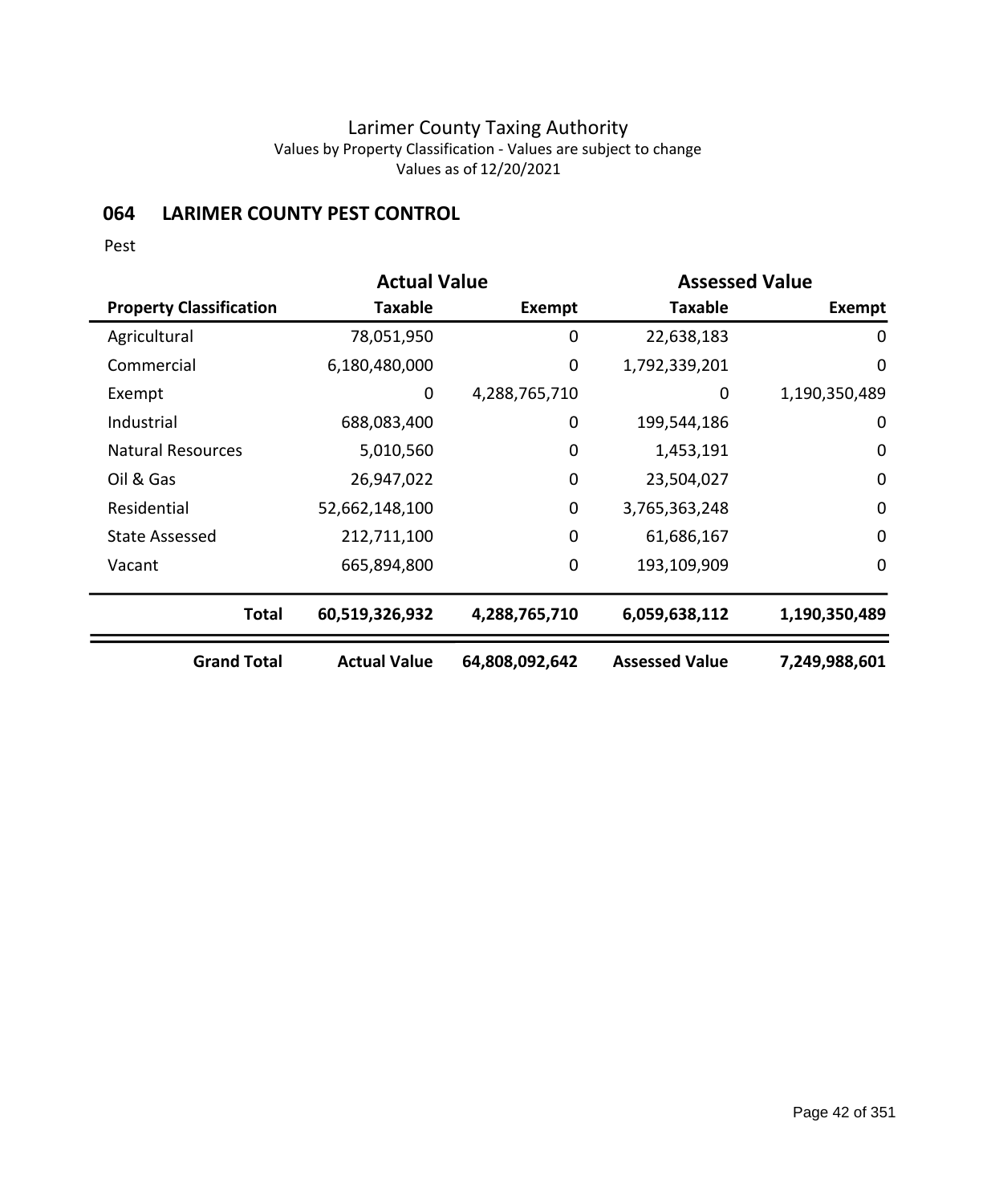## **066 LARIMER COUNTY G.I.D. NO. 1 IMPERIAL ESTATES**

| <b>Actual Value</b>            |                     |             | <b>Assessed Value</b> |             |
|--------------------------------|---------------------|-------------|-----------------------|-------------|
| <b>Property Classification</b> | <b>Taxable</b>      | Exempt      | <b>Taxable</b>        | Exempt      |
| Commercial                     | 65,400              | 0           | 18,966                | 0           |
| Exempt                         | 0                   | 918,000     | 0                     | 65,637      |
| Residential                    | 72,179,600          | $\mathbf 0$ | 5,160,844             | 0           |
| <b>State Assessed</b>          | 6,641,400           | $\mathbf 0$ | 1,926,029             | $\mathbf 0$ |
| Vacant                         | 500                 | $\mathbf 0$ | 145                   | $\mathbf 0$ |
| <b>Total</b>                   | 78,886,900          | 918,000     | 7,105,984             | 65,637      |
| <b>Grand Total</b>             | <b>Actual Value</b> | 79,804,900  | <b>Assessed Value</b> | 7,171,621   |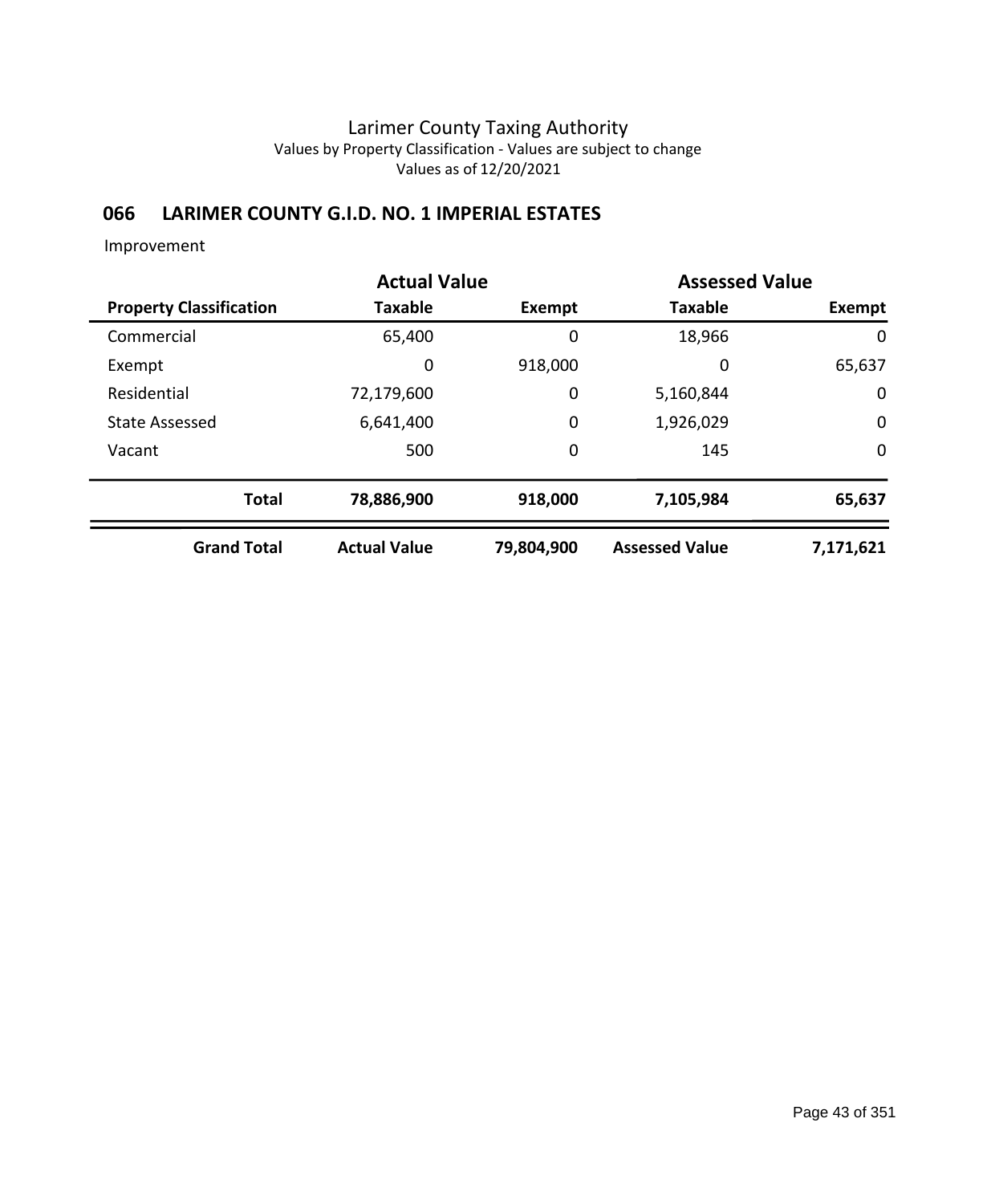## **067 LARIMER COUNTY G.I.D. NO. 2 PINEWOOD SPRINGS**

|                                | <b>Actual Value</b> |             | <b>Assessed Value</b> |             |
|--------------------------------|---------------------|-------------|-----------------------|-------------|
| <b>Property Classification</b> | <b>Taxable</b>      | Exempt      | <b>Taxable</b>        | Exempt      |
| Commercial                     | 505,800             | 0           | 146,682               | 0           |
| Exempt                         | 0                   | 698,520     | 0                     | 202,573     |
| Residential                    | 164,239,000         | 0           | 11,743,164            | 0           |
| <b>State Assessed</b>          | 31,600              | 0           | 9,161                 | $\mathbf 0$ |
| Vacant                         | 2,042,000           | 0           | 592,180               | $\mathbf 0$ |
| <b>Total</b>                   | 166,818,400         | 698,520     | 12,491,187            | 202,573     |
| <b>Grand Total</b>             | <b>Actual Value</b> | 167,516,920 | <b>Assessed Value</b> | 12,693,760  |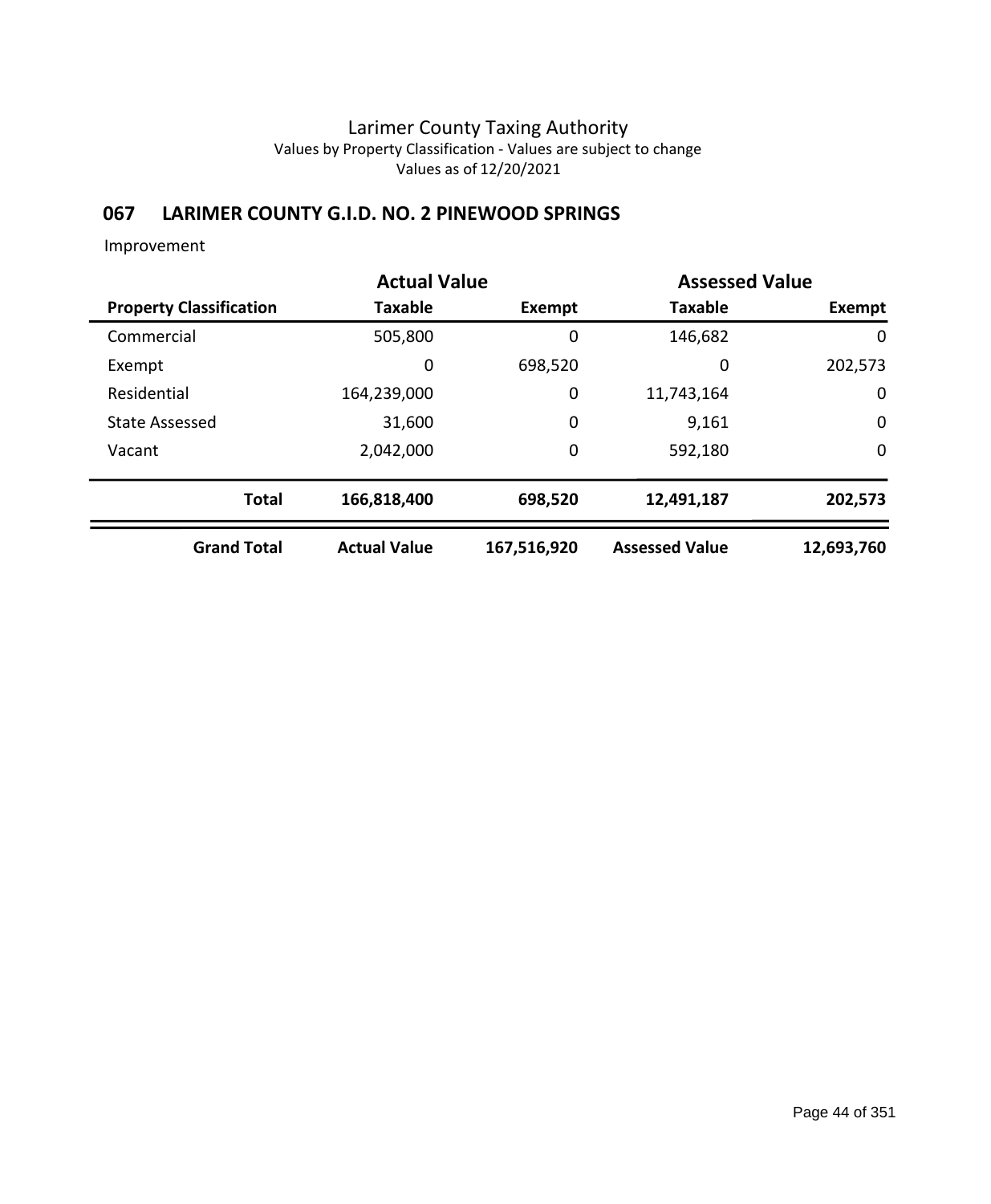## **068 NORTH COLLEGE AVENUE URBAN RENEWAL AUTHORITY**

Urban Renewal Authority

|                                | <b>Actual Value</b> | <b>Assessed Value</b> |                       |             |  |
|--------------------------------|---------------------|-----------------------|-----------------------|-------------|--|
| <b>Property Classification</b> | Taxable             | <b>Exempt</b>         | <b>Taxable</b>        | Exempt      |  |
| Agricultural                   | 11,410              | 0                     | 3,309                 | 0           |  |
| Commercial                     | 130,213,690         | 0                     | 37,761,972            | $\mathbf 0$ |  |
| Exempt                         | 0                   | 27,650,910            | 0                     | 8,018,765   |  |
| Industrial                     | 2,997,930           | 0                     | 869,401               | 0           |  |
| <b>Natural Resources</b>       | 440                 | 0                     | 127                   | $\mathbf 0$ |  |
| Residential                    | 261,136,400         | 0                     | 18,671,306            | $\mathbf 0$ |  |
| <b>State Assessed</b>          | 951,700             | 0                     | 276,001               | $\mathbf 0$ |  |
| Vacant                         | 11,854,930          | 0                     | 3,437,935             | 0           |  |
| <b>Total</b>                   | 407,166,500         | 27,650,910            | 61,020,051            | 8,018,765   |  |
| <b>Grand Total</b>             | <b>Actual Value</b> | 434,817,410           | <b>Assessed Value</b> | 69,038,816  |  |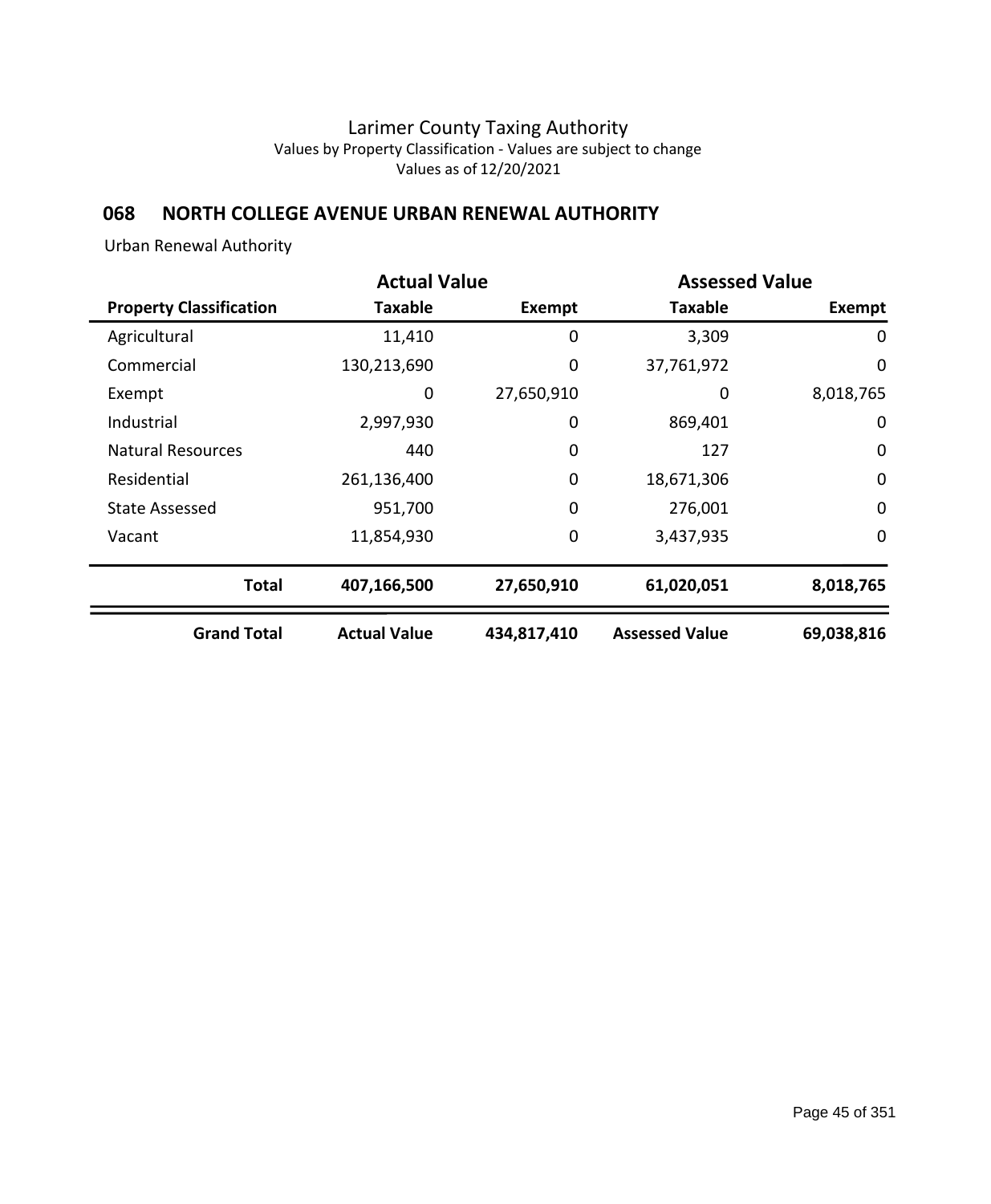### **069 LARIMER COUNTY G.I.D. NO. 4 CARRIAGE HILLS**

|                                |                     | <b>Assessed Value</b><br><b>Actual Value</b> |                       |             |
|--------------------------------|---------------------|----------------------------------------------|-----------------------|-------------|
| <b>Property Classification</b> | Taxable             | Exempt                                       | <b>Taxable</b>        | Exempt      |
| Exempt                         | 0                   | 487,890                                      | 0                     | 69,165      |
| Residential                    | 273,830,800         | 0                                            | 19,579,116            | $\mathbf 0$ |
| <b>State Assessed</b>          | 443,700             | 0                                            | 128,641               | 0           |
| Vacant                         | 1,932,000           | 0                                            | 560,280               | $\mathbf 0$ |
| <b>Total</b>                   | 276,206,500         | 487,890                                      | 20,268,037            | 69,165      |
| <b>Grand Total</b>             | <b>Actual Value</b> | 276,694,390                                  | <b>Assessed Value</b> | 20,337,202  |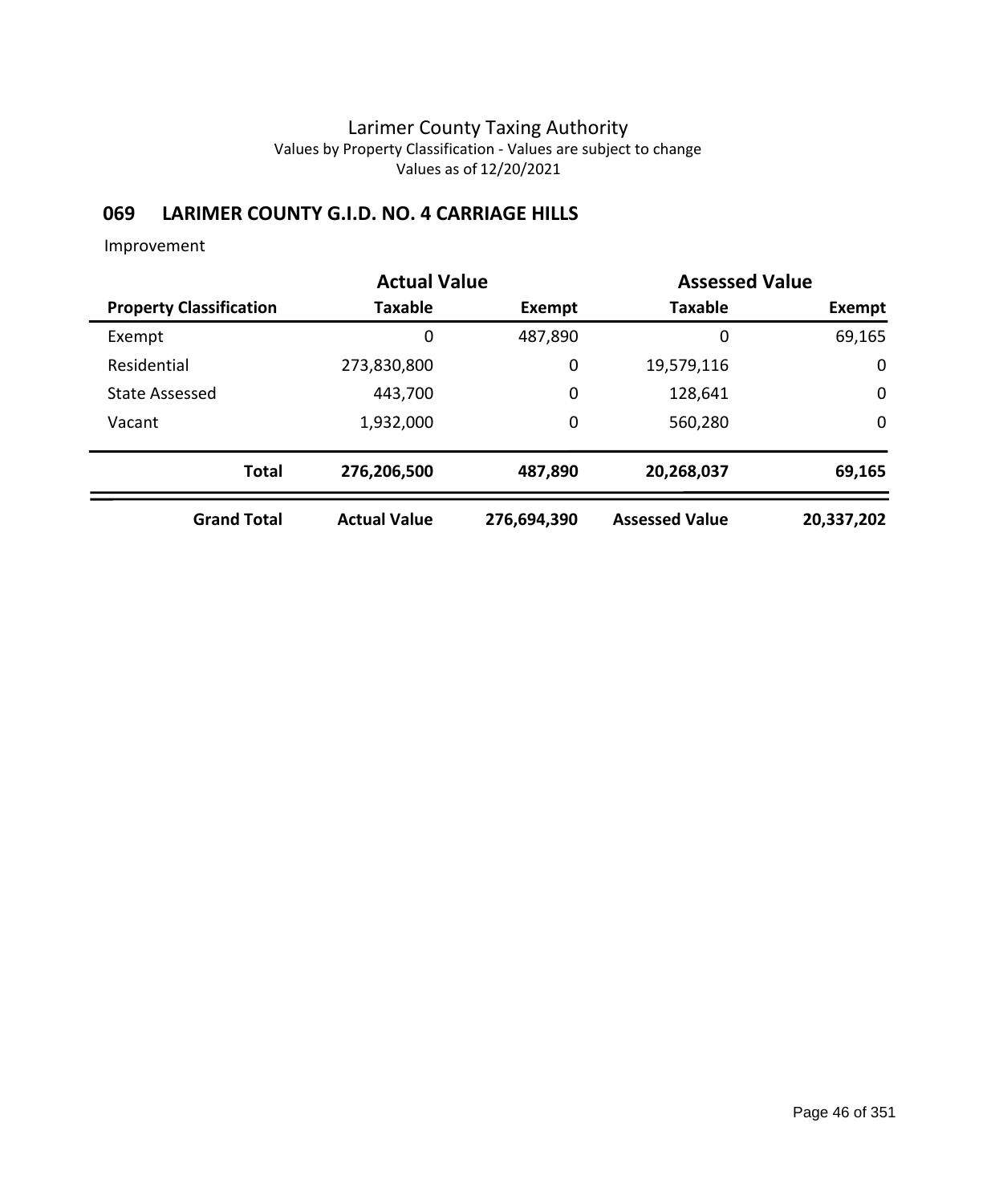## **070 LARIMER COUNTY G.I.D. NO. 6 SHIDELER SUBDIVISION**

|                                | <b>Actual Value</b> |             | <b>Assessed Value</b> |             |
|--------------------------------|---------------------|-------------|-----------------------|-------------|
| <b>Property Classification</b> | <b>Taxable</b>      | Exempt      | <b>Taxable</b>        | Exempt      |
| Commercial                     | 1,422,700           | 0           | 412,583               | $\mathbf 0$ |
| Residential                    | 12,839,200          | $\mathbf 0$ | 918,025               | 0           |
| <b>State Assessed</b>          | 476,300             | $\mathbf 0$ | 138,112               | $\mathbf 0$ |
| Vacant                         | 500                 | $\mathbf 0$ | 145                   | $\mathbf 0$ |
| <b>Total</b>                   | 14,738,700          | 0           | 1,468,865             | 0           |
| <b>Grand Total</b>             | <b>Actual Value</b> | 14,738,700  | <b>Assessed Value</b> | 1,468,865   |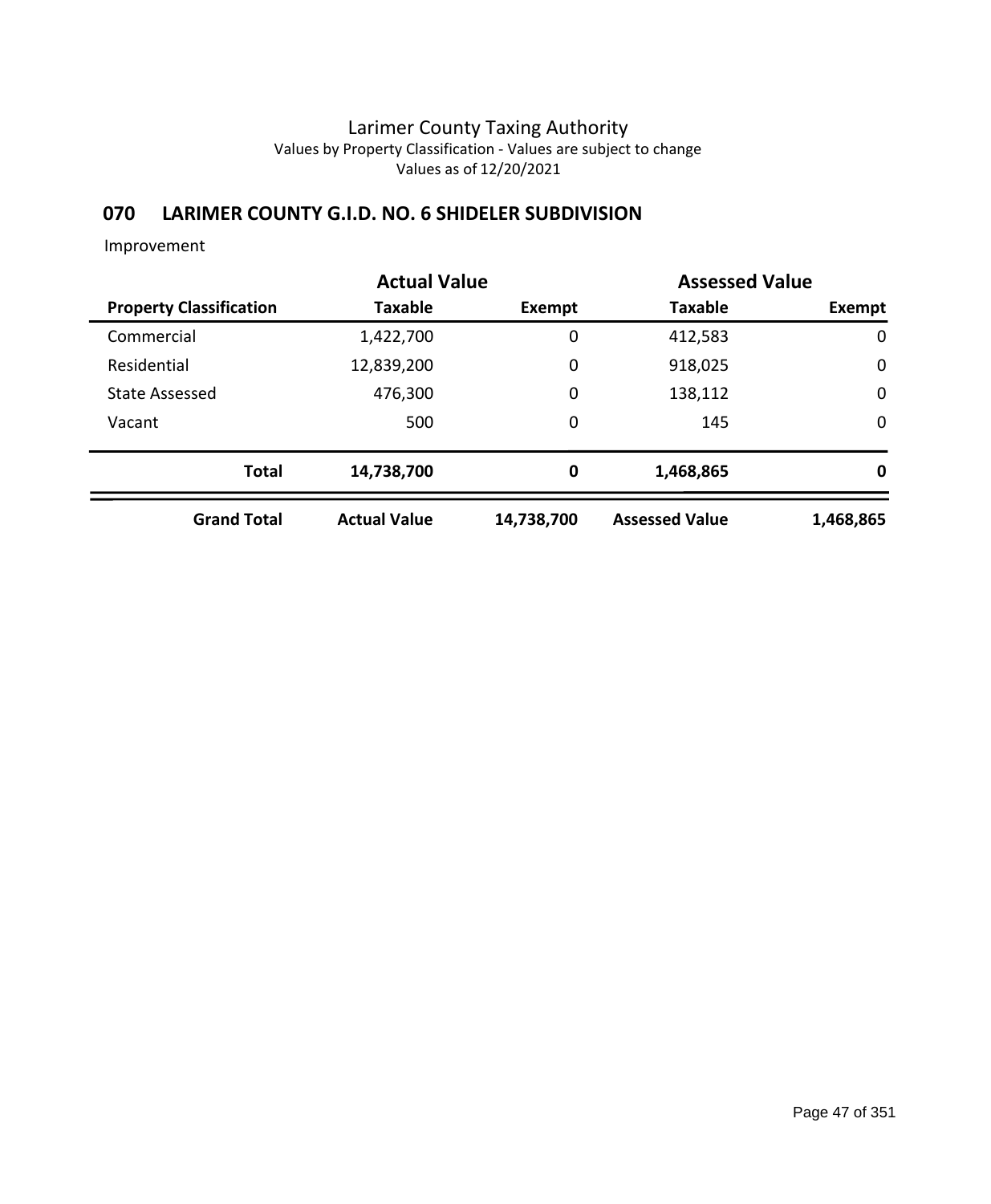### **071 LARIMER COUNTY G.I.D. NO. 8 NAMAQUA HILLS**

|                                | <b>Actual Value</b> |            | <b>Assessed Value</b> |             |
|--------------------------------|---------------------|------------|-----------------------|-------------|
| <b>Property Classification</b> | <b>Taxable</b>      | Exempt     | <b>Taxable</b>        | Exempt      |
| Exempt                         | 0                   | 337,320    | 0                     | 97,823      |
| Residential                    | 70,623,100          | 0          | 5,049,626             | $\mathbf 0$ |
| <b>State Assessed</b>          | 366,900             | 0          | 106,412               | $\mathbf 0$ |
| Vacant                         | 387,500             | 0          | 112,375               | $\mathbf 0$ |
| <b>Total</b>                   | 71,377,500          | 337,320    | 5,268,413             | 97,823      |
| <b>Grand Total</b>             | <b>Actual Value</b> | 71,714,820 | <b>Assessed Value</b> | 5,366,236   |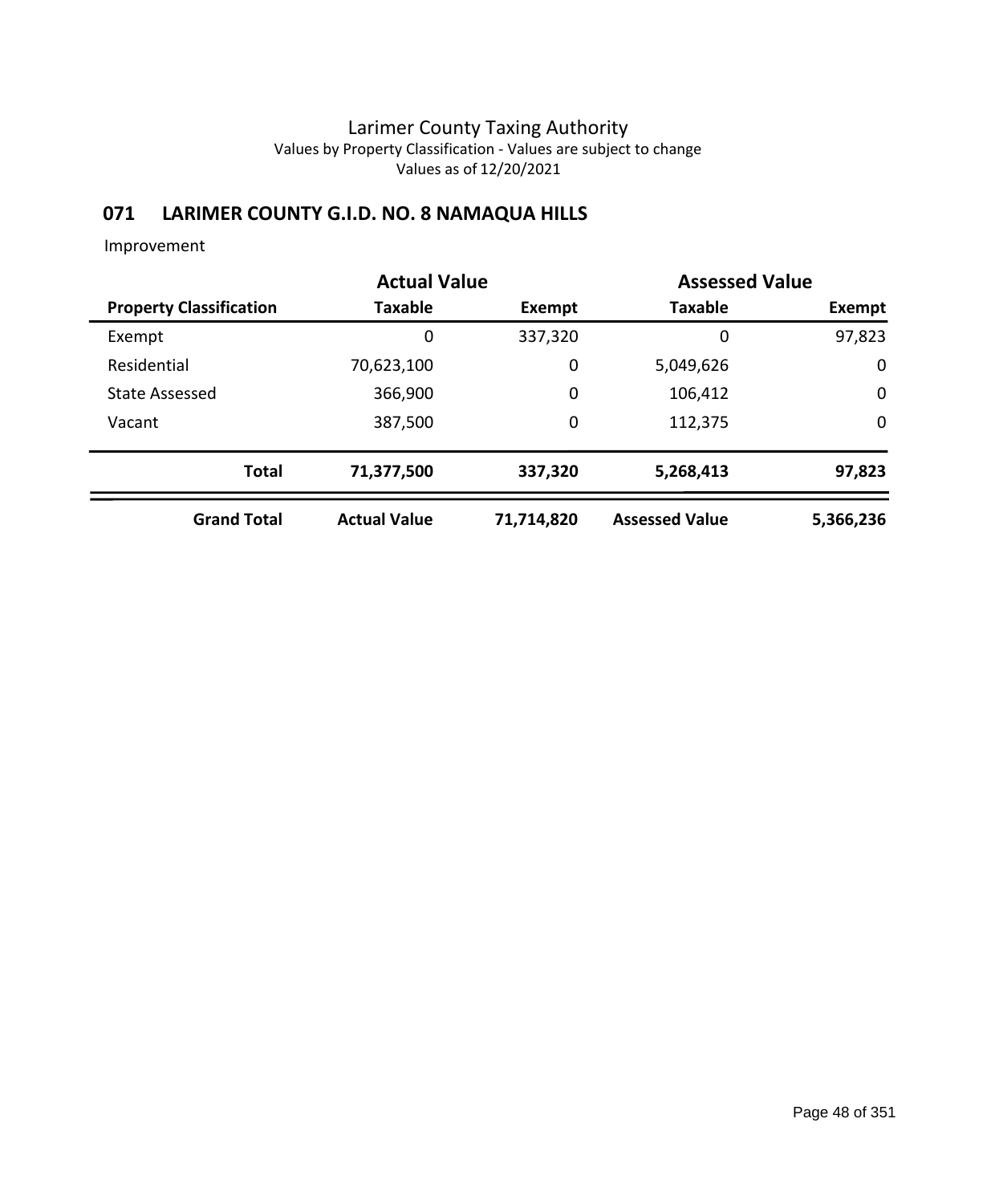## **072 LARIMER COUNTY G.I.D. NO. 10 HOMESTEAD ESTATES**

|                                | <b>Actual Value</b> | <b>Assessed Value</b> |                       |             |
|--------------------------------|---------------------|-----------------------|-----------------------|-------------|
| <b>Property Classification</b> | <b>Taxable</b>      | Exempt                | <b>Taxable</b>        | Exempt      |
| Residential                    | 21,227,600          | 0                     | 1,517,776             | $\mathbf 0$ |
| <b>State Assessed</b>          | 112,600             | 0                     | 32,644                | 0           |
| <b>Total</b>                   | 21,340,200          | 0                     | 1,550,420             | 0           |
| <b>Grand Total</b>             | <b>Actual Value</b> | 21,340,200            | <b>Assessed Value</b> | 1,550,420   |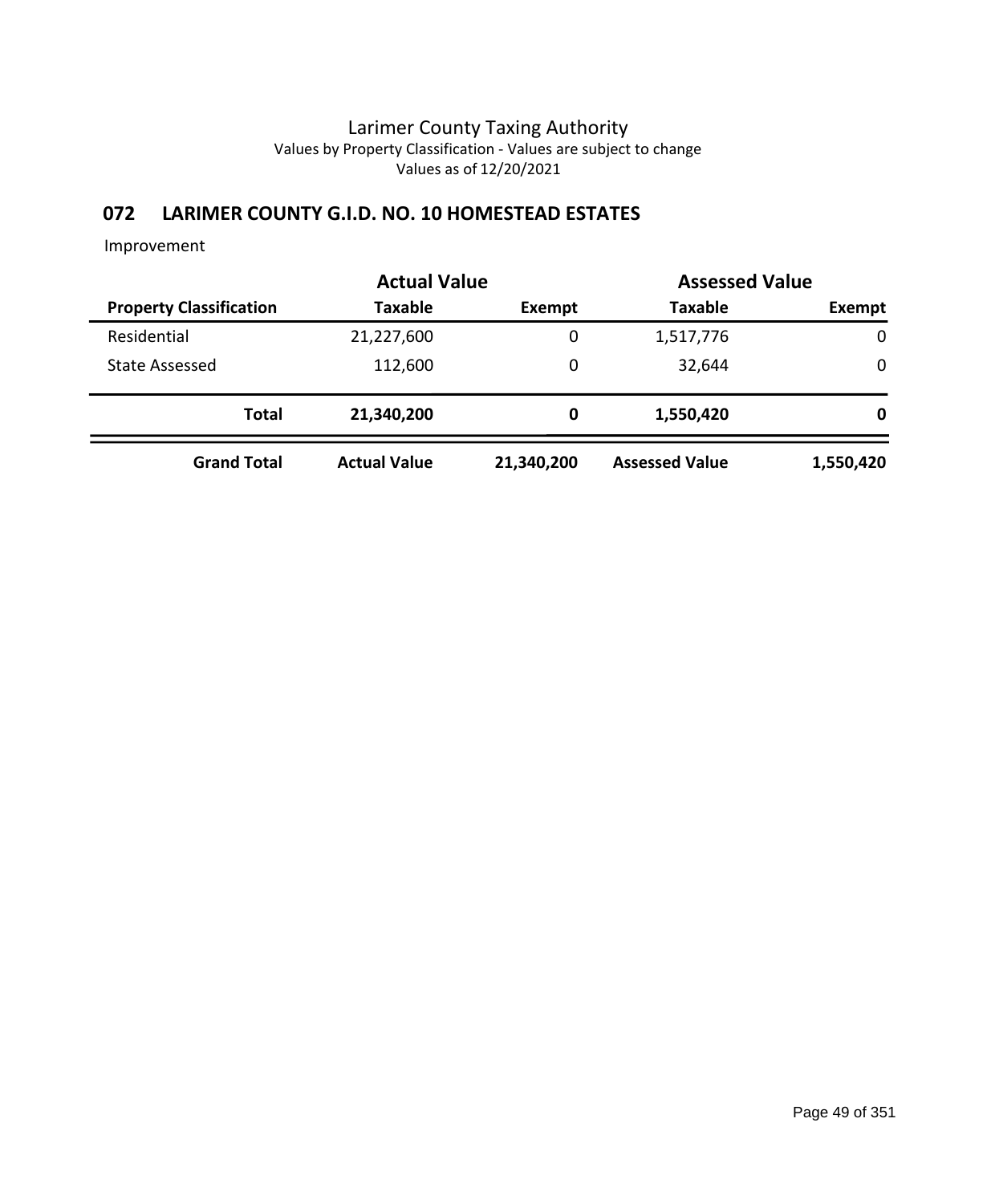### **073 LARIMER COUNTY G.I.D. NO. 11 MEADOWDALE HILLS**

|                                | <b>Actual Value</b> |               |                       | <b>Assessed Value</b> |
|--------------------------------|---------------------|---------------|-----------------------|-----------------------|
| <b>Property Classification</b> | <b>Taxable</b>      | <b>Exempt</b> | <b>Taxable</b>        | Exempt                |
| Exempt                         | 0                   | 306,860       | 0                     | 31,457                |
| Residential                    | 65,849,000          | 0             | 4,708,210             | $\mathbf 0$           |
| <b>State Assessed</b>          | 3,200               | 0             | 916                   | $\mathbf 0$           |
| Vacant                         | 1,979,750           | 0             | 574,128               | $\mathbf 0$           |
| <b>Total</b>                   | 67,831,950          | 306,860       | 5,283,254             | 31,457                |
| <b>Grand Total</b>             | <b>Actual Value</b> | 68,138,810    | <b>Assessed Value</b> | 5,314,711             |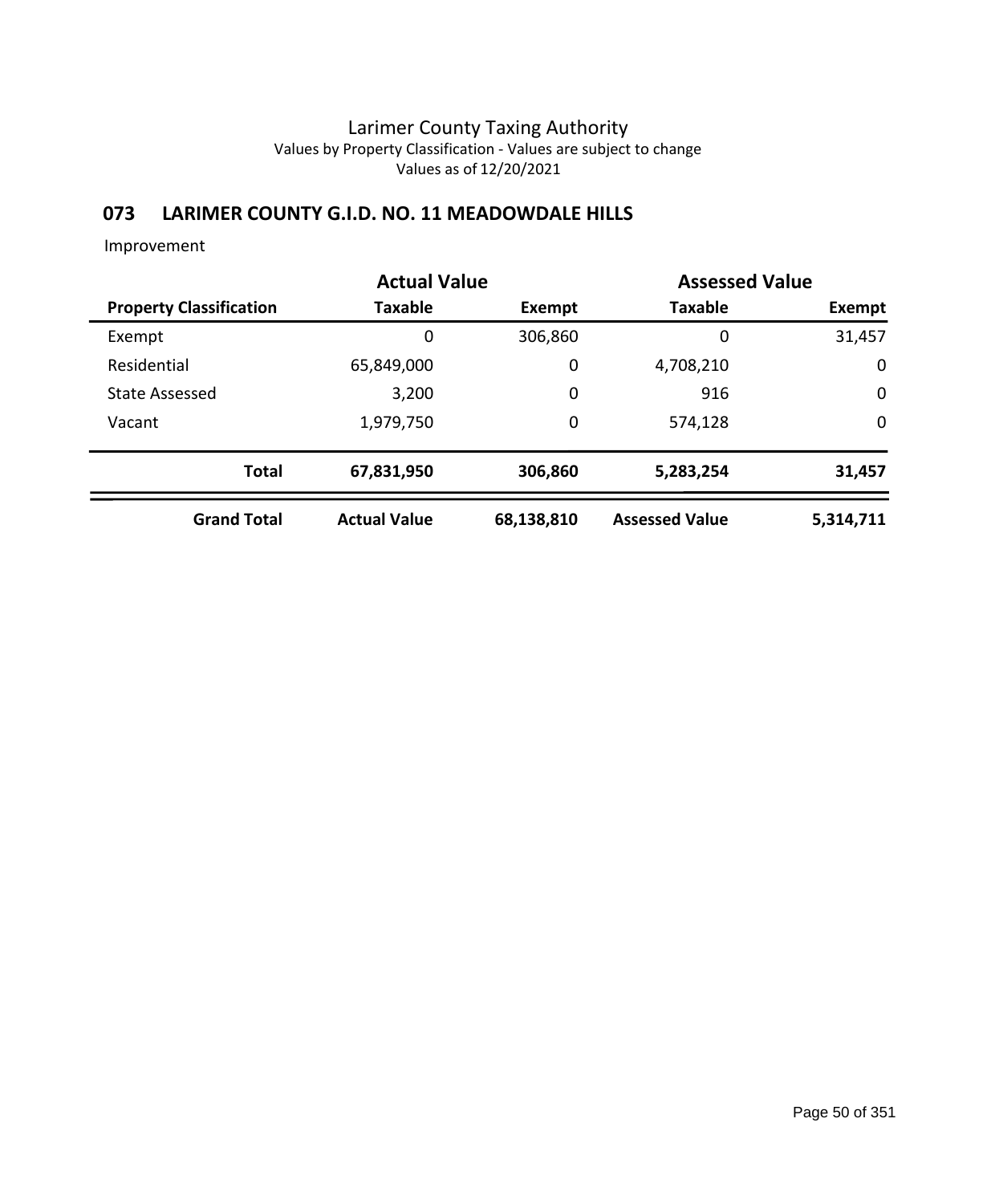## **074 LARIMER COUNTY G.I.D. NO. 1991-1 ARAPAHOE PINES**

|                                | <b>Actual Value</b> | <b>Assessed Value</b> |                       |         |  |
|--------------------------------|---------------------|-----------------------|-----------------------|---------|--|
| <b>Property Classification</b> | <b>Taxable</b>      | Exempt                | <b>Taxable</b>        | Exempt  |  |
| Residential                    | 8,807,700           | 0                     | 629,769               | 0       |  |
| State Assessed                 | 53,900              | 0                     | 15,619                | 0       |  |
| <b>Total</b>                   | 8,861,600           | 0                     | 645,388               | 0       |  |
| <b>Grand Total</b>             | <b>Actual Value</b> | 8,861,600             | <b>Assessed Value</b> | 645,388 |  |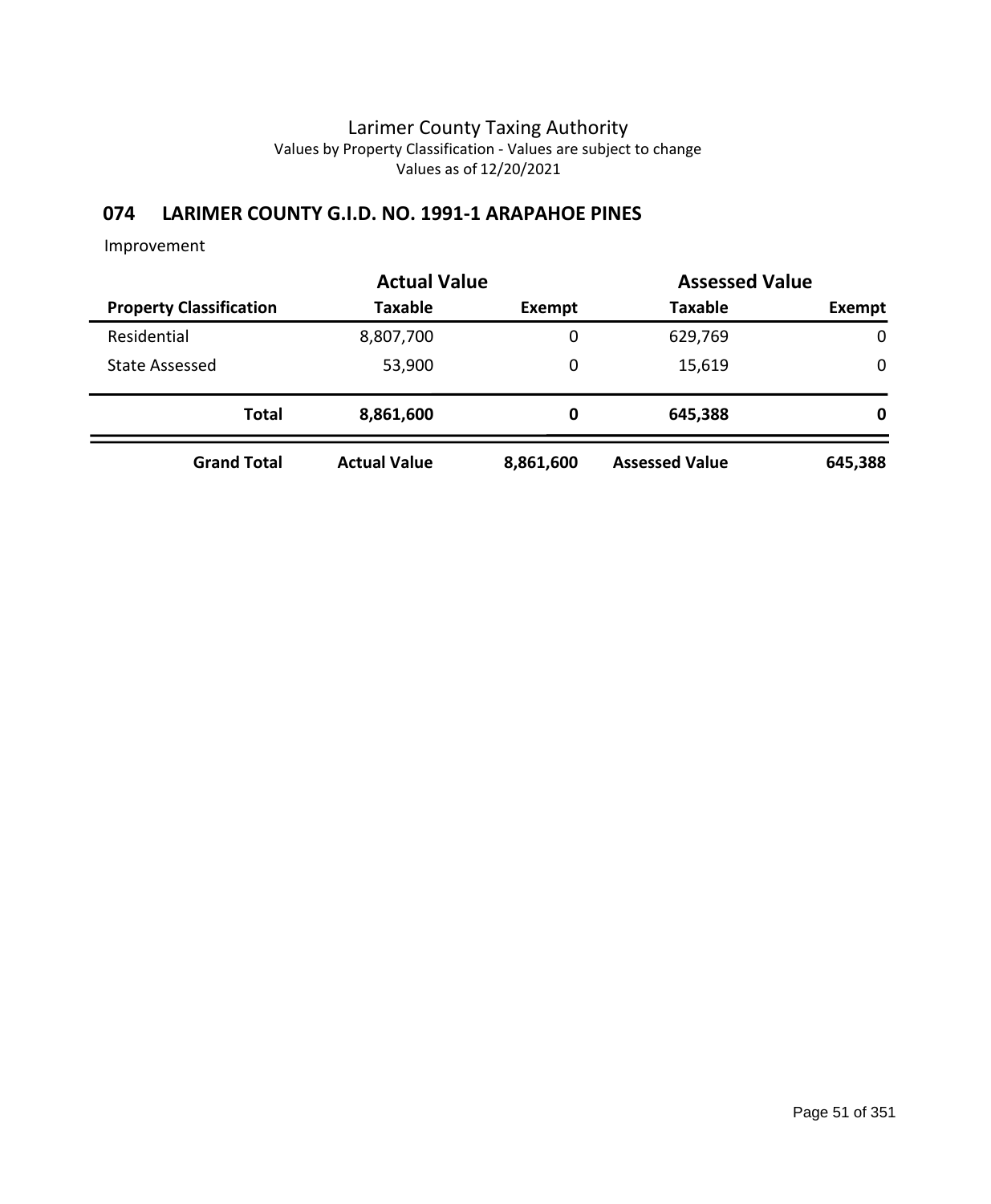## **075 LARIMER COUNTY G.I.D. NO. 13A RED FEATHER LAKES**

|                                | <b>Actual Value</b> |               | <b>Assessed Value</b> |             |
|--------------------------------|---------------------|---------------|-----------------------|-------------|
| <b>Property Classification</b> | <b>Taxable</b>      | <b>Exempt</b> | <b>Taxable</b>        | Exempt      |
| Agricultural                   | 11,600              | 0             | 3,363                 | 0           |
| Commercial                     | 468,100             | 0             | 135,749               | 0           |
| Exempt                         | 0                   | 1,559,300     | 0                     | 452,197     |
| Residential                    | 39,046,200          | 0             | 2,791,867             | $\mathbf 0$ |
| Vacant                         | 1,657,610           | 0             | 480,707               | $\mathbf 0$ |
| <b>Total</b>                   | 41,183,510          | 1,559,300     | 3,411,686             | 452,197     |
| <b>Grand Total</b>             | <b>Actual Value</b> | 42,742,810    | <b>Assessed Value</b> | 3,863,883   |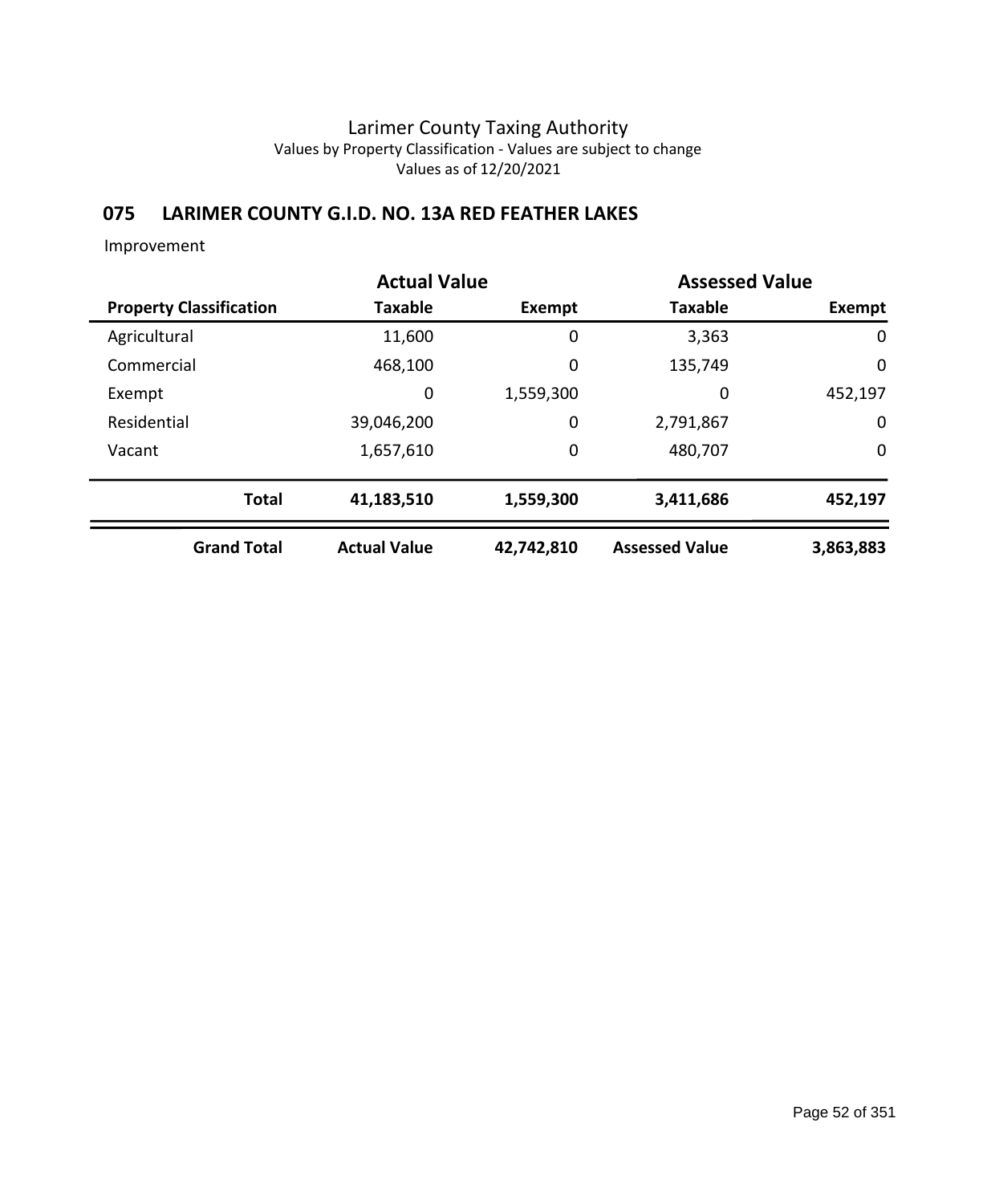## **076 LARIMER COUNTY G.I.D. NO. 14 LITTLE VALLEY ROAD**

|                                | <b>Actual Value</b> | <b>Assessed Value</b> |                       |             |  |
|--------------------------------|---------------------|-----------------------|-----------------------|-------------|--|
| <b>Property Classification</b> | <b>Taxable</b>      | Exempt                | <b>Taxable</b>        | Exempt      |  |
| Agricultural                   | 22,750              | 0                     | 6,602                 | 0           |  |
| Exempt                         | 0                   | 749,310               | 0                     | 217,300     |  |
| <b>Natural Resources</b>       | 180                 | 0                     | 52                    | $\mathbf 0$ |  |
| Residential                    | 101,518,400         | $\mathbf 0$           | 7,258,582             | $\mathbf 0$ |  |
| <b>State Assessed</b>          | 35,000              | $\mathbf 0$           | 10,144                | $\mathbf 0$ |  |
| Vacant                         | 1,766,000           | 0                     | 512,140               | 0           |  |
| <b>Total</b>                   | 103,342,330         | 749,310               | 7,787,520             | 217,300     |  |
| <b>Grand Total</b>             | <b>Actual Value</b> | 104,091,640           | <b>Assessed Value</b> | 8,004,820   |  |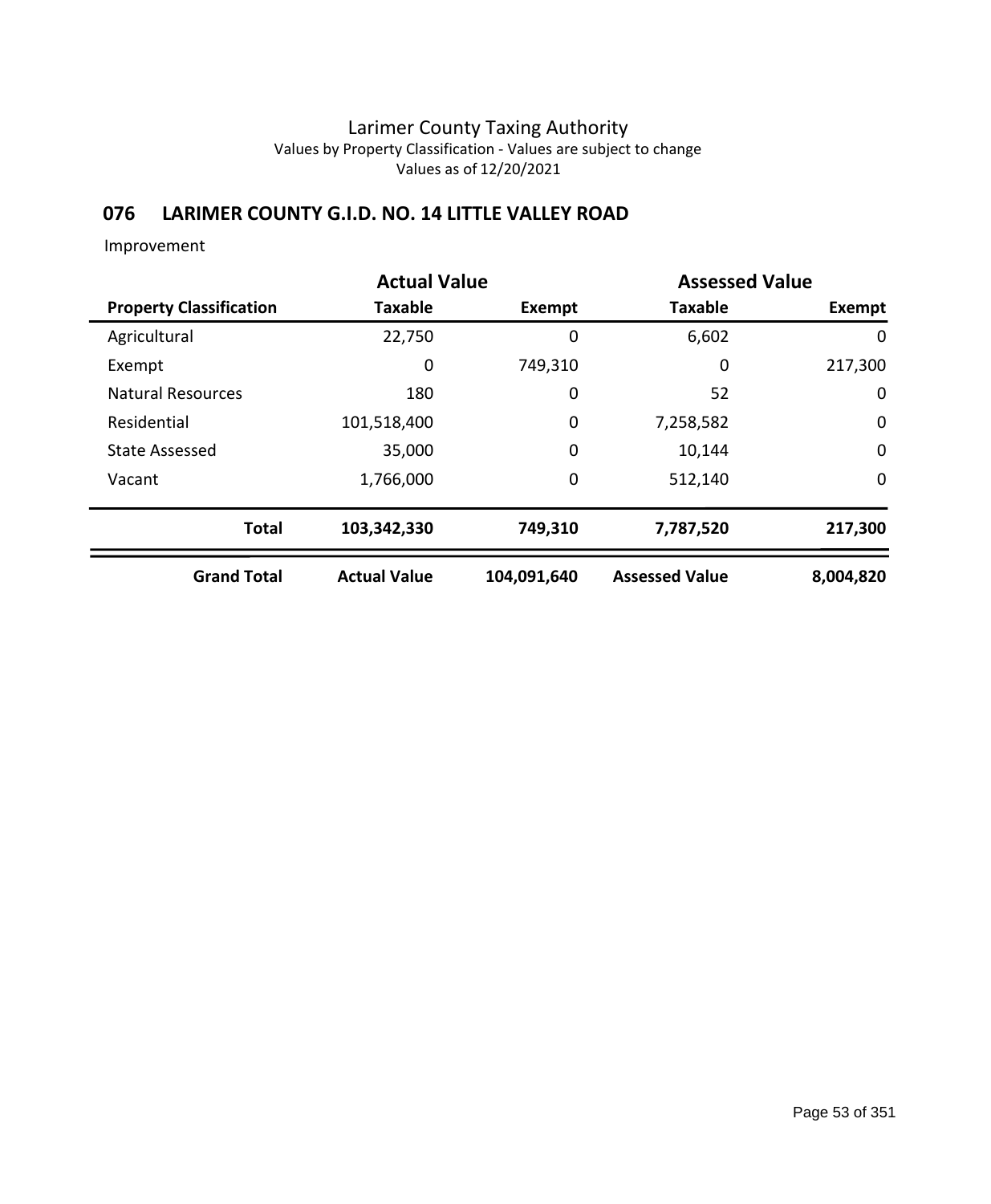## **077 LARIMER COUNTY G.I.D. NO. 12 CLUB ESTATES**

|                                | <b>Actual Value</b> | <b>Assessed Value</b> |                       |           |
|--------------------------------|---------------------|-----------------------|-----------------------|-----------|
| <b>Property Classification</b> | <b>Taxable</b>      | Exempt                | <b>Taxable</b>        | Exempt    |
| Residential                    | 22,015,900          | 0                     | 1,574,139             | 0         |
| <b>State Assessed</b>          | 140,100             | 0                     | 40,654                | 0         |
| <b>Total</b>                   | 22,156,000          | 0                     | 1,614,793             | 0         |
| <b>Grand Total</b>             | <b>Actual Value</b> | 22,156,000            | <b>Assessed Value</b> | 1,614,793 |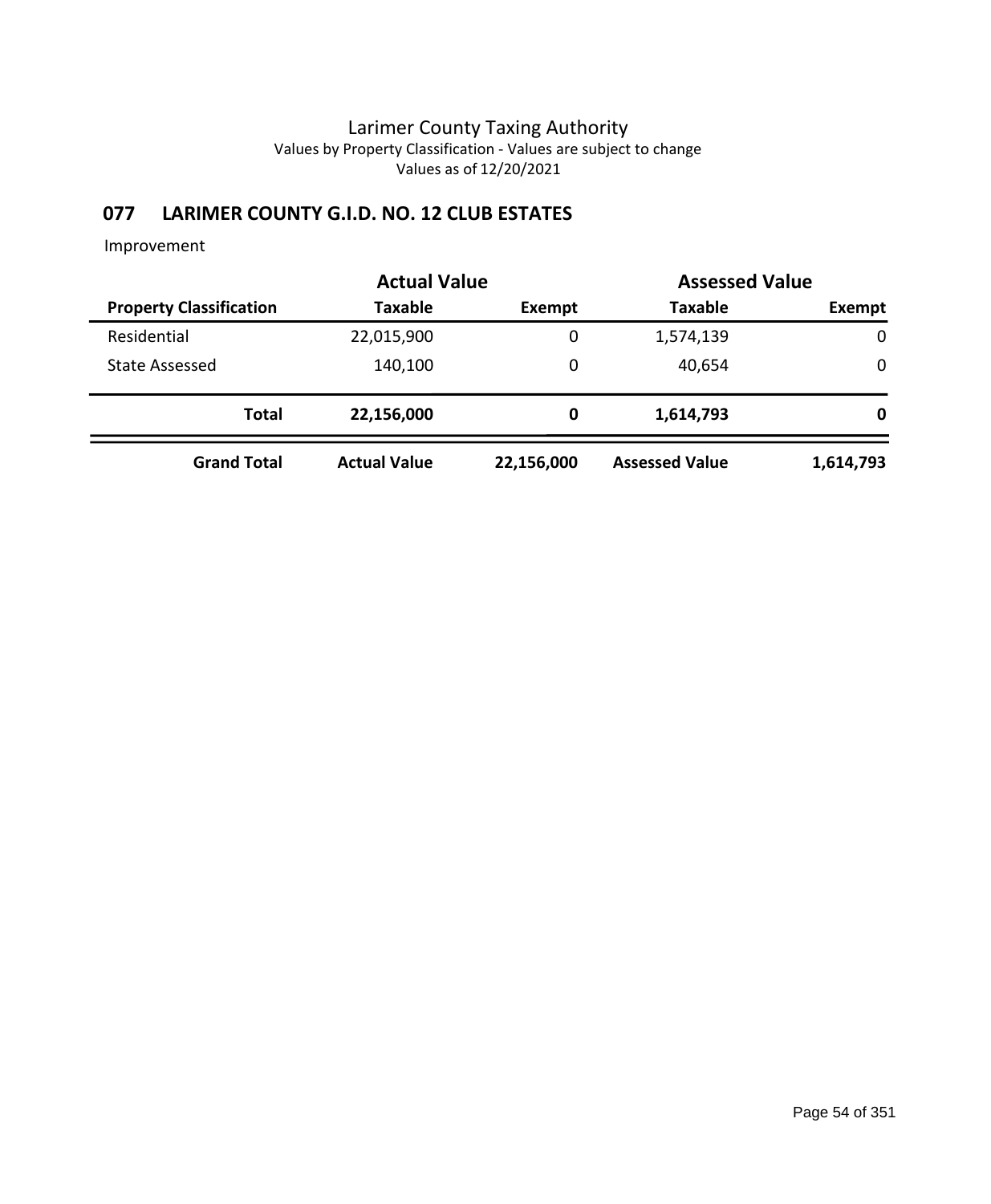## **078 LARIMER COUNTY G.I.D. NO. 15 SKYVIEW SOUTH**

|                                | <b>Actual Value</b> | <b>Assessed Value</b> |                       |           |  |
|--------------------------------|---------------------|-----------------------|-----------------------|-----------|--|
| <b>Property Classification</b> | <b>Taxable</b>      | Exempt                | <b>Taxable</b>        | Exempt    |  |
| Residential                    | 57,292,600          | 0                     | 4,096,427             | 0         |  |
| State Assessed                 | 115,400             | 0                     | 33,463                | 0         |  |
| <b>Total</b>                   | 57,408,000          | 0                     | 4,129,890             | 0         |  |
| <b>Grand Total</b>             | <b>Actual Value</b> | 57,408,000            | <b>Assessed Value</b> | 4,129,890 |  |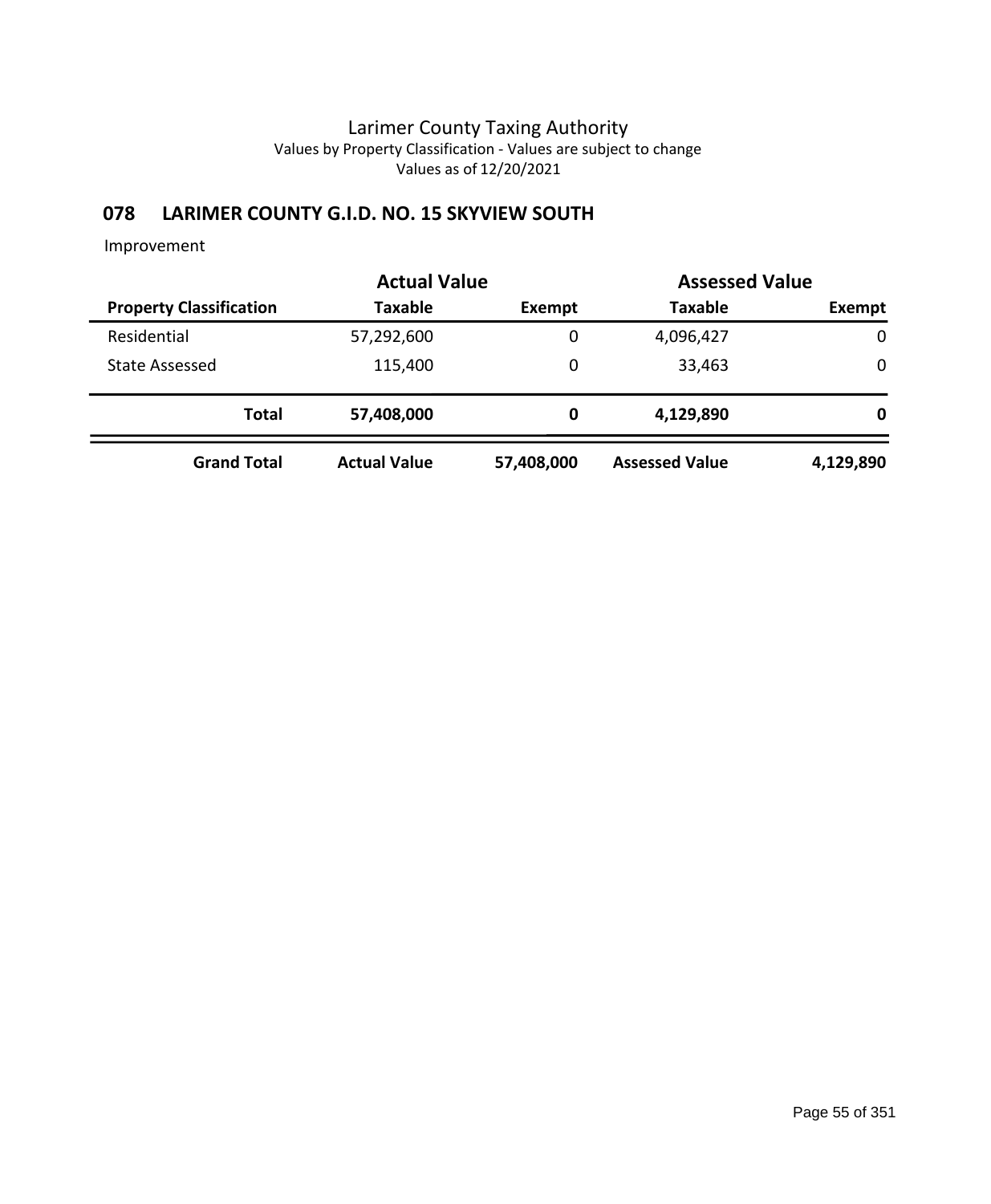## **079 LARIMER COUNTY G.I.D. NO. 16 KITCHELL SUB**

|                                | <b>Actual Value</b> | <b>Assessed Value</b> |                       |             |  |
|--------------------------------|---------------------|-----------------------|-----------------------|-------------|--|
| <b>Property Classification</b> | <b>Taxable</b>      | Exempt                | <b>Taxable</b>        | Exempt      |  |
| Residential                    | 13,139,600          | 0                     | 939,489               | $\mathbf 0$ |  |
| <b>State Assessed</b>          | 29,100              | 0                     | 8,437                 | 0           |  |
| <b>Total</b>                   | 13,168,700          | 0                     | 947,926               | 0           |  |
| <b>Grand Total</b>             | <b>Actual Value</b> | 13,168,700            | <b>Assessed Value</b> | 947,926     |  |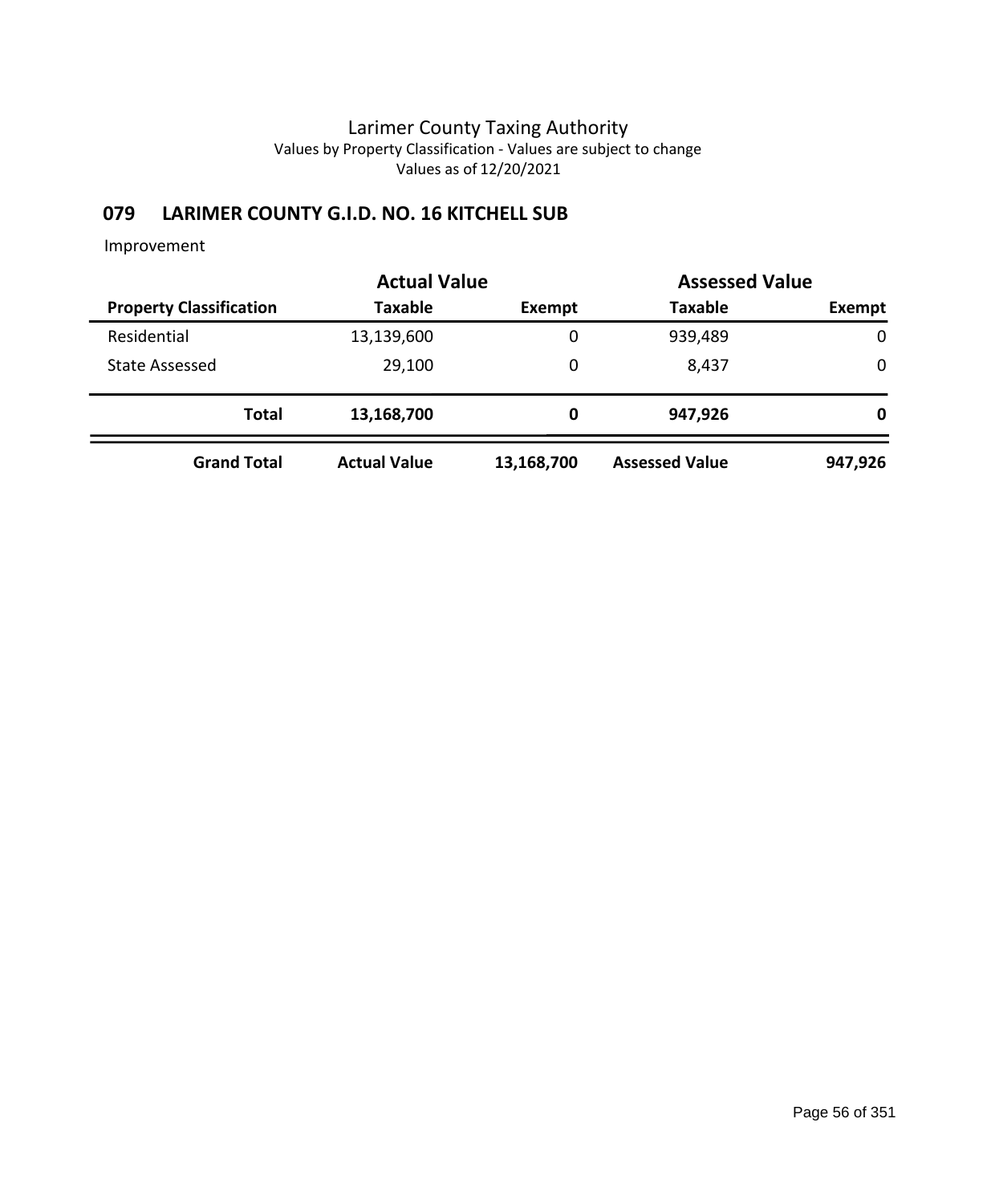## **080 LARIMER COUNTY G.I.D. NO. 17 COUNTRY MEADOWS**

|                                | <b>Actual Value</b> |            |                       | <b>Assessed Value</b> |  |
|--------------------------------|---------------------|------------|-----------------------|-----------------------|--|
| <b>Property Classification</b> | <b>Taxable</b>      | Exempt     | <b>Taxable</b>        | Exempt                |  |
| Residential                    | 53,733,700          | 0          | 3,841,975             | $\mathbf 0$           |  |
| <b>State Assessed</b>          | 81,000              | 0          | 23,474                | 0                     |  |
| <b>Total</b>                   | 53,814,700          | 0          | 3,865,449             | 0                     |  |
| <b>Grand Total</b>             | <b>Actual Value</b> | 53,814,700 | <b>Assessed Value</b> | 3,865,449             |  |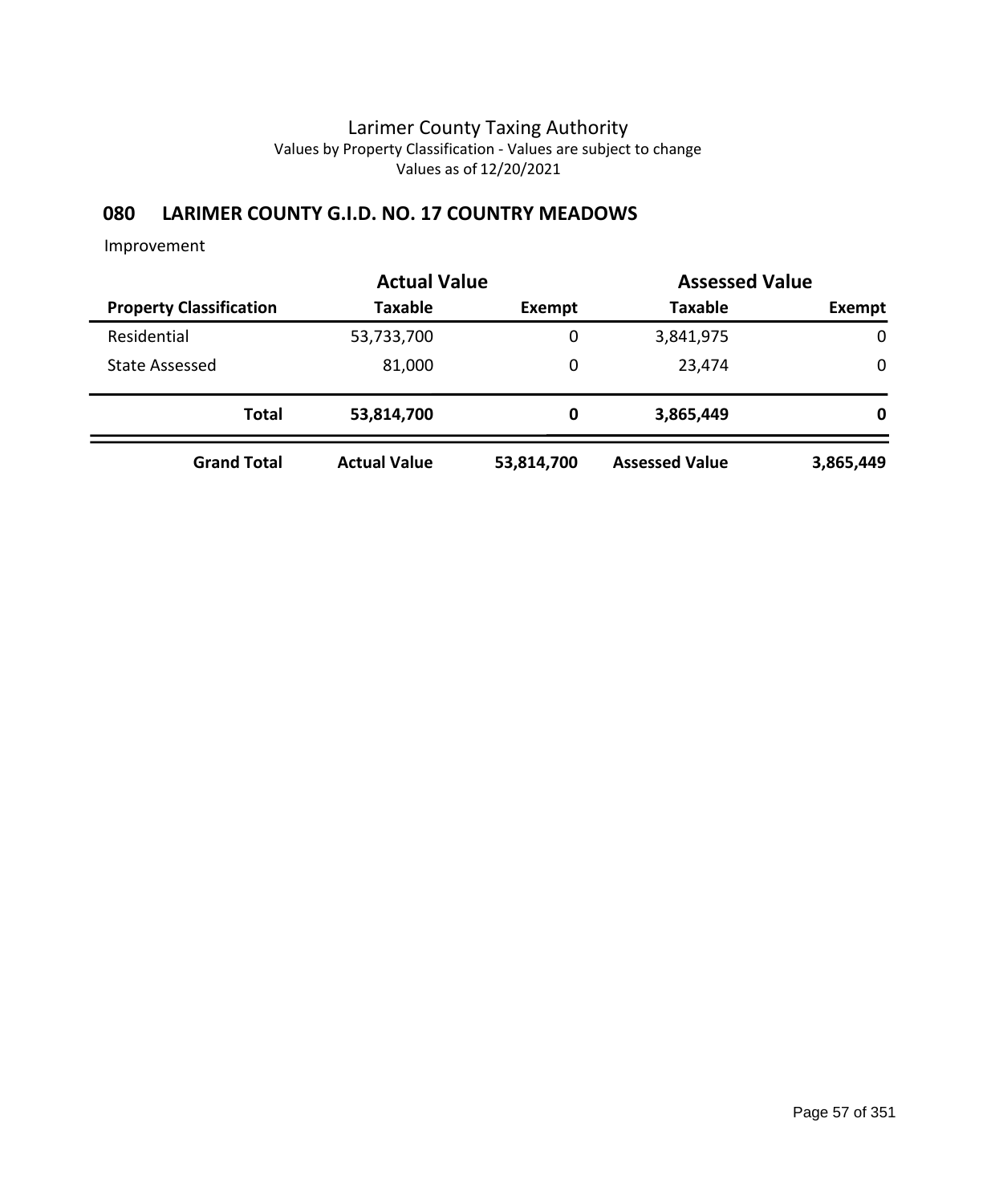## **081 LARIMER COUNTY G.I.D. NO. 18 VENNER RANCH ESTATES**

|                                | <b>Actual Value</b> |            | <b>Assessed Value</b> |             |
|--------------------------------|---------------------|------------|-----------------------|-------------|
| <b>Property Classification</b> | Taxable             | Exempt     | <b>Taxable</b>        | Exempt      |
| Residential                    | 27,351,700          | 0          | 1,955,649             | $\mathbf 0$ |
| <b>State Assessed</b>          | 900                 | 0          | 262                   | $\mathbf 0$ |
| Vacant                         | 922,500             | 0          | 267,525               | $\mathbf 0$ |
| <b>Total</b>                   | 28,275,100          | 0          | 2,223,436             | 0           |
| <b>Grand Total</b>             | <b>Actual Value</b> | 28,275,100 | <b>Assessed Value</b> | 2,223,436   |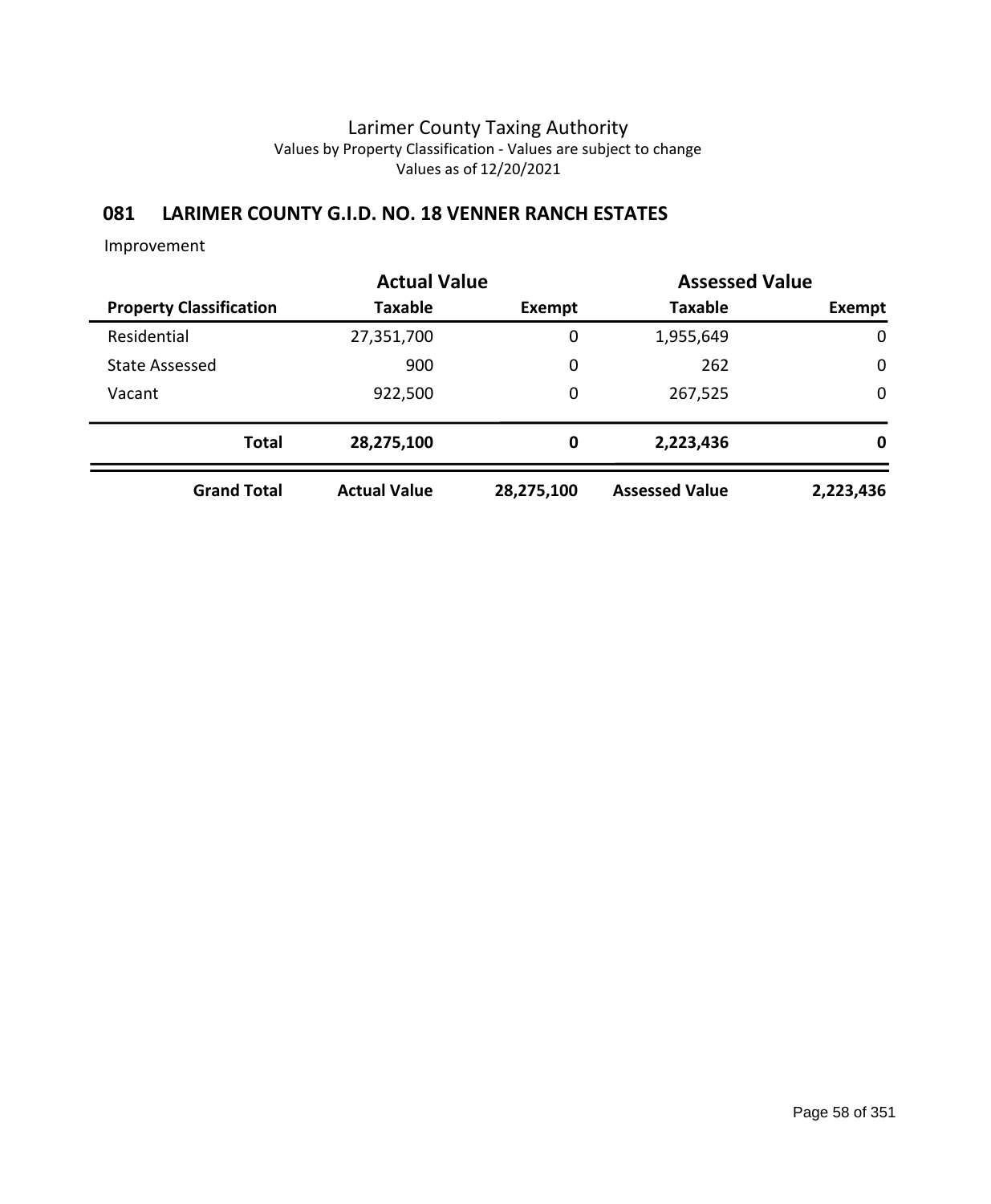## **083 LOVELAND GENERAL IMPROVEMENT DISTRICT 1**

|                                |                     | <b>Actual Value</b><br><b>Assessed Value</b> |                       |               |
|--------------------------------|---------------------|----------------------------------------------|-----------------------|---------------|
| <b>Property Classification</b> | <b>Taxable</b>      | Exempt                                       | <b>Taxable</b>        | <b>Exempt</b> |
| Commercial                     | 79,557,260          | 0                                            | 23,071,608            | 0             |
| Exempt                         | 0                   | 24,325,020                                   | 0                     | 7,054,259     |
| Industrial                     | 2,116,190           | 0                                            | 613,696               | 0             |
| Oil & Gas                      | 119,607             | 0                                            | 34,686                | $\mathbf 0$   |
| Residential                    | 120,849,200         | 0                                            | 8,640,723             | $\mathbf 0$   |
| <b>State Assessed</b>          | 7,368,400           | $\mathbf 0$                                  | 2,136,828             | $\mathbf 0$   |
| Vacant                         | 49,000              | 0                                            | 14,210                | 0             |
| <b>Total</b>                   | 210,059,657         | 24,325,020                                   | 34,511,751            | 7,054,259     |
| <b>Grand Total</b>             | <b>Actual Value</b> | 234,384,677                                  | <b>Assessed Value</b> | 41,566,010    |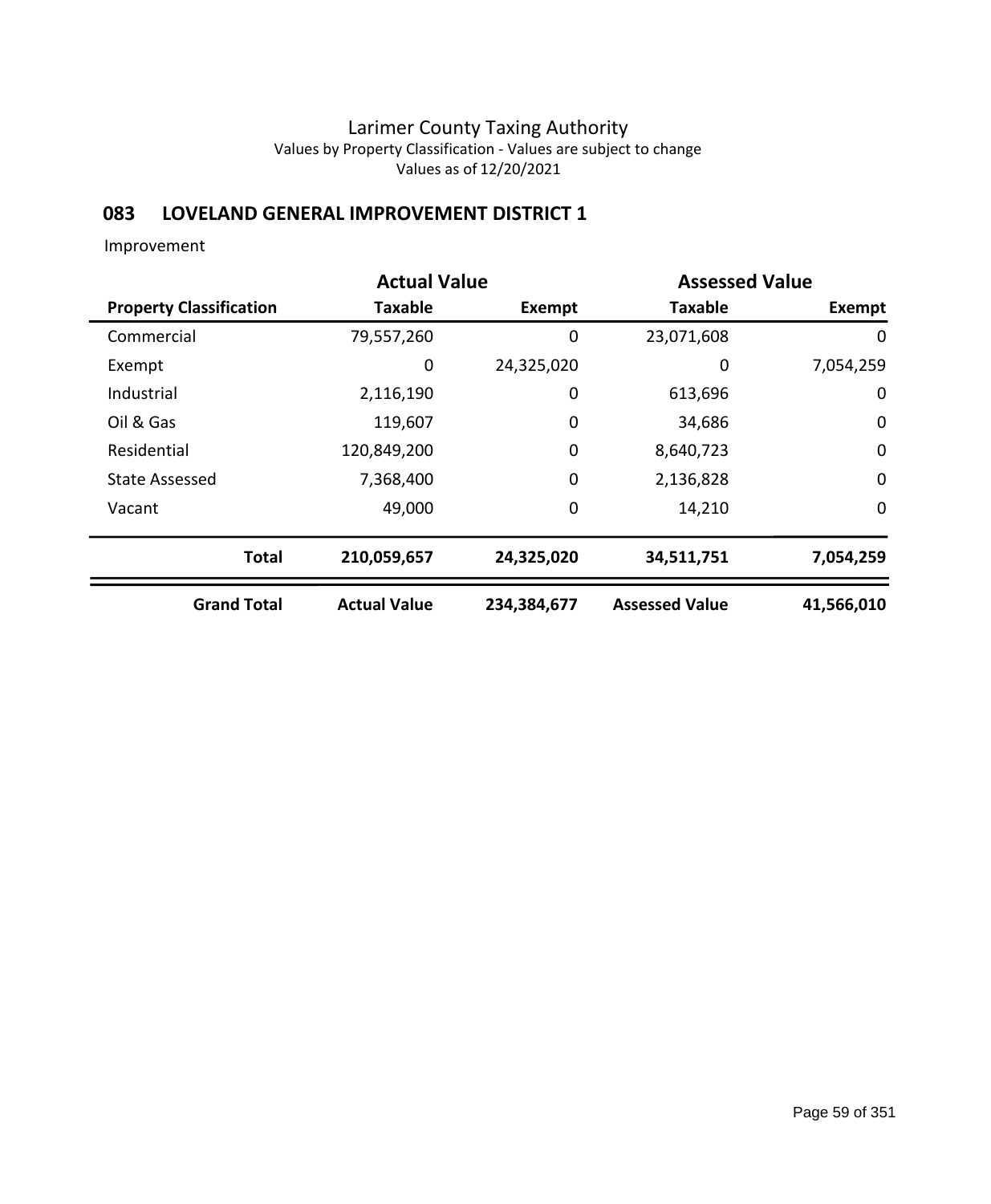## **084 LARIMER COUNTY P.I.D. NO. 19 HIGHLAND HILLS**

|                                | <b>Actual Value</b> |            | <b>Assessed Value</b> |             |
|--------------------------------|---------------------|------------|-----------------------|-------------|
| <b>Property Classification</b> | Taxable             | Exempt     | <b>Taxable</b>        | Exempt      |
| Residential                    | 99,349,600          | 0          | 7,103,501             | $\mathbf 0$ |
| <b>State Assessed</b>          | 101,600             | 0          | 29,468                | $\mathbf 0$ |
| Vacant                         | 400,000             | 0          | 116,000               | $\mathbf 0$ |
| <b>Total</b>                   | 99,851,200          | 0          | 7,248,969             | 0           |
| <b>Grand Total</b>             | <b>Actual Value</b> | 99,851,200 | <b>Assessed Value</b> | 7,248,969   |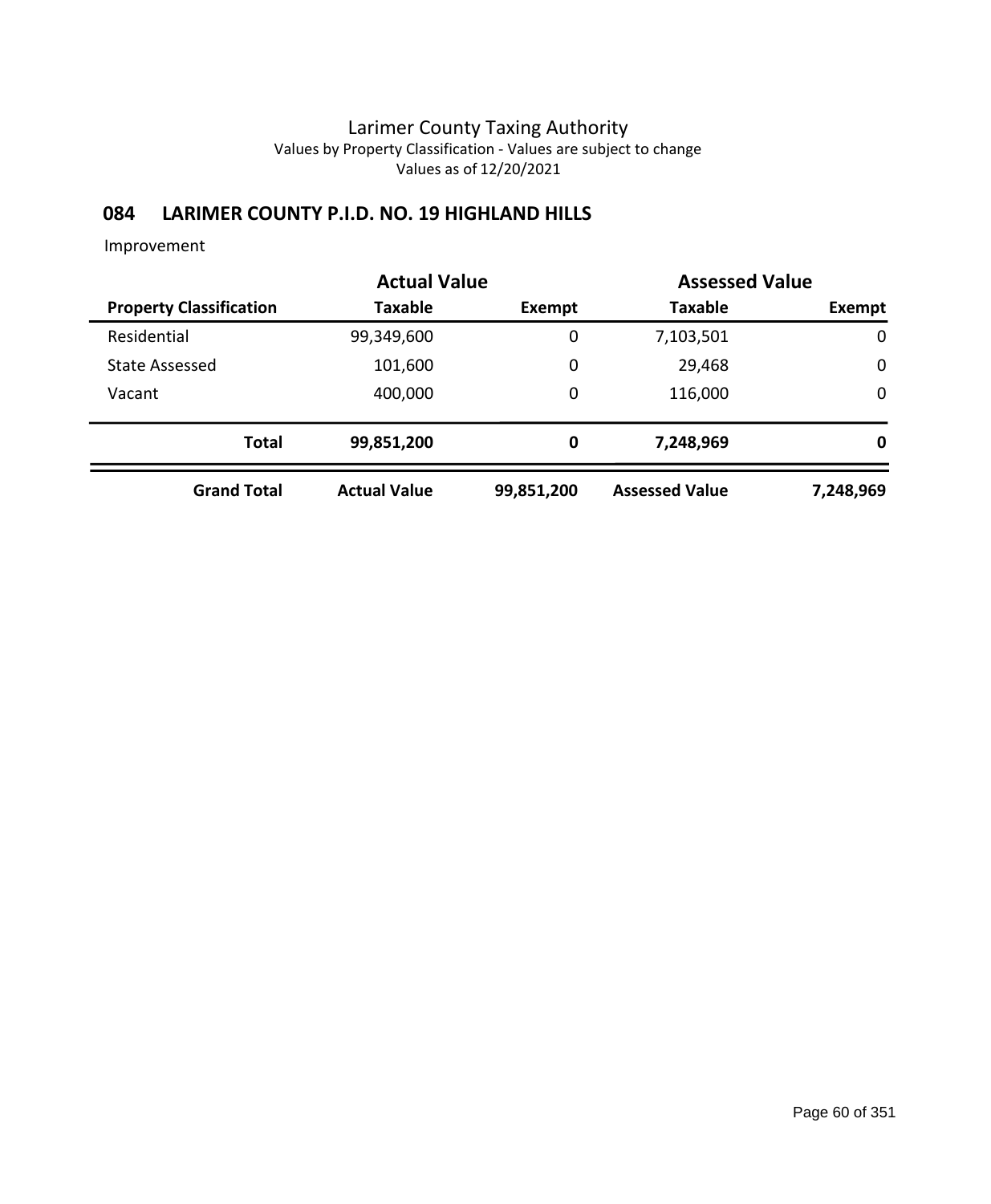## **085 LARIMER COUNTY P.I.D. NO. 20 PTARMIGAN**

|                                |                     | <b>Actual Value</b> |                       | <b>Assessed Value</b> |  |
|--------------------------------|---------------------|---------------------|-----------------------|-----------------------|--|
| <b>Property Classification</b> | <b>Taxable</b>      | Exempt              | <b>Taxable</b>        | Exempt                |  |
| Commercial                     | 4,041,860           | 0                   | 1,172,140             | $\mathbf 0$           |  |
| Residential                    | 205,152,000         | $\mathbf 0$         | 14,668,454            | $\mathbf 0$           |  |
| <b>State Assessed</b>          | 301,400             | 0                   | 87,403                | $\mathbf 0$           |  |
| Vacant                         | 241,500             | 0                   | 70,035                | $\mathbf 0$           |  |
| <b>Total</b>                   | 209,736,760         | $\bf{0}$            | 15,998,032            | 0                     |  |
| <b>Grand Total</b>             | <b>Actual Value</b> | 209,736,760         | <b>Assessed Value</b> | 15,998,032            |  |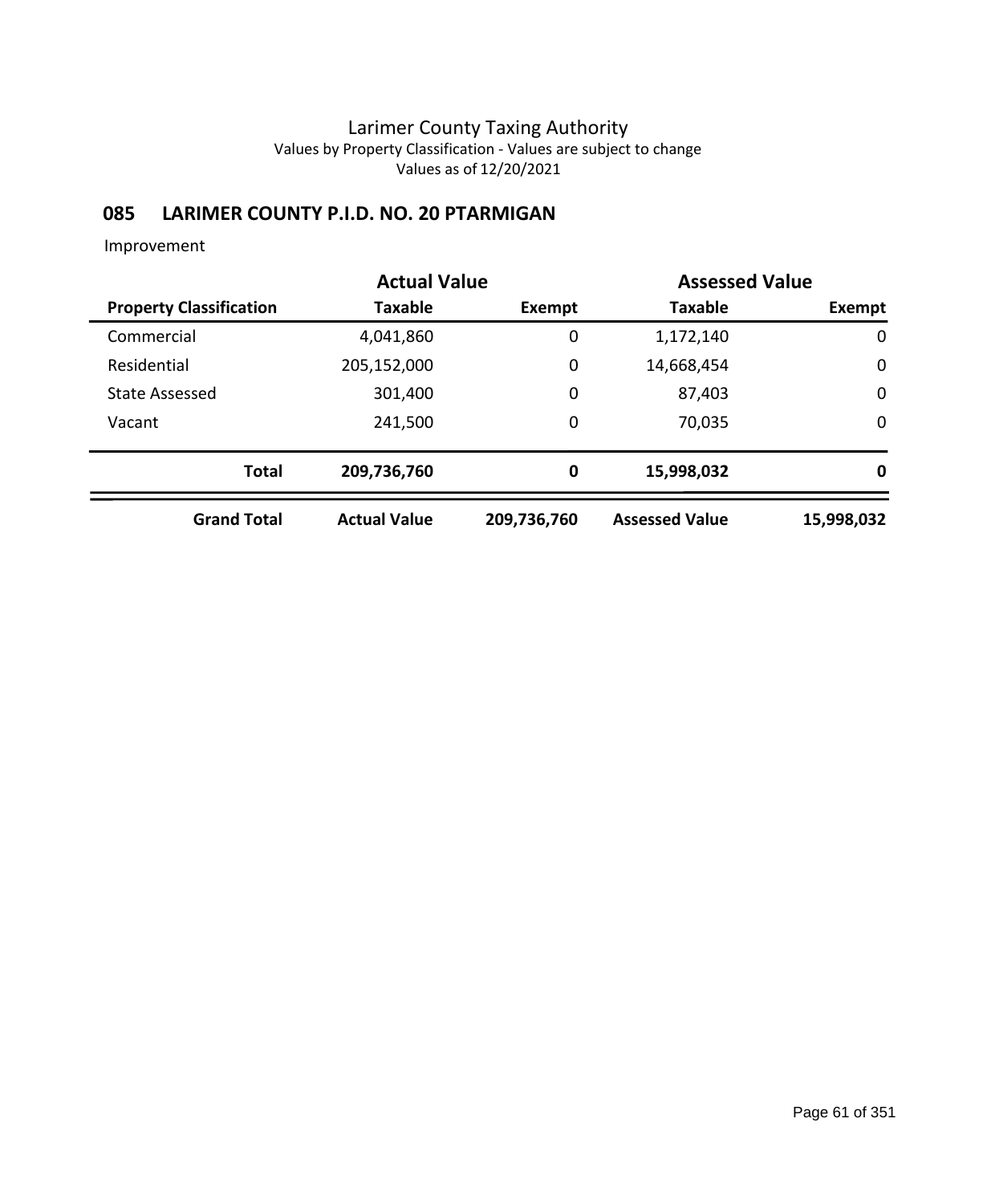## **086 LARIMER COUNTY P.I.D. NO. 21 SOLAR RIDGE**

|                                | <b>Actual Value</b> |            |                       | <b>Assessed Value</b> |  |
|--------------------------------|---------------------|------------|-----------------------|-----------------------|--|
| <b>Property Classification</b> | Taxable             | Exempt     | <b>Taxable</b>        | Exempt                |  |
| Agricultural                   | 5,080               | 0          | 1,474                 | $\mathbf 0$           |  |
| Residential                    | 45,529,700          | 0          | 3,255,375             | $\mathbf 0$           |  |
| <b>State Assessed</b>          | 123,300             | 0          | 35,761                | $\mathbf 0$           |  |
| <b>Total</b>                   | 45,658,080          | 0          | 3,292,610             | 0                     |  |
| <b>Grand Total</b>             | <b>Actual Value</b> | 45,658,080 | <b>Assessed Value</b> | 3,292,610             |  |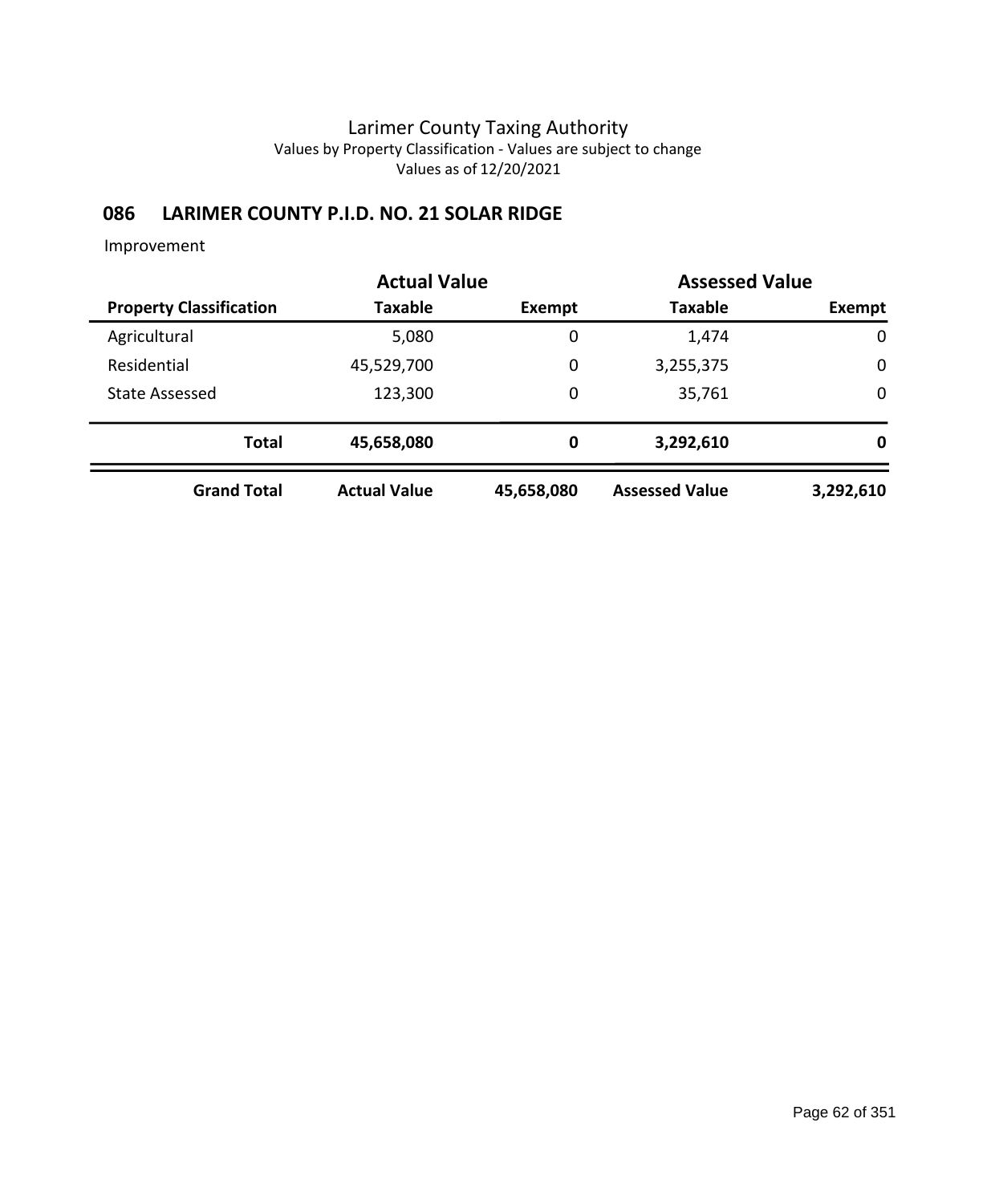## **087 LARIMER COUNTY P.I.D. NO. 22 SADDLEBACK**

|                                | <b>Actual Value</b> |            | <b>Assessed Value</b> |             |
|--------------------------------|---------------------|------------|-----------------------|-------------|
| <b>Property Classification</b> | <b>Taxable</b>      | Exempt     | <b>Taxable</b>        | Exempt      |
| Residential                    | 15,318,000          | 0          | 1,095,251             | $\mathbf 0$ |
| <b>State Assessed</b>          | 31,800              | 0          | 9,208                 | $\mathbf 0$ |
| <b>Total</b>                   | 15,349,800          | 0          | 1,104,459             | 0           |
| <b>Grand Total</b>             | <b>Actual Value</b> | 15,349,800 | <b>Assessed Value</b> | 1,104,459   |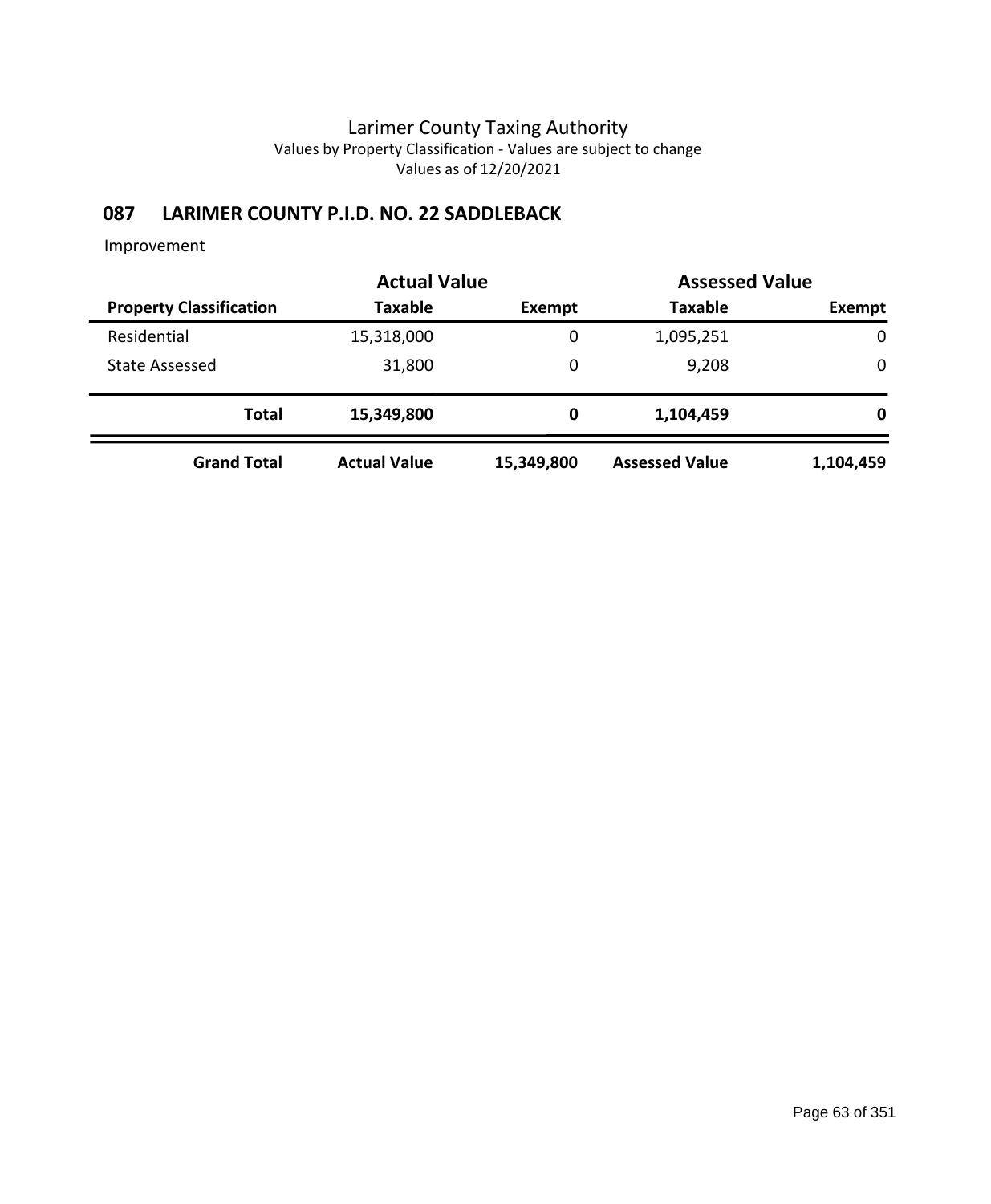## **088 LOVELAND URBAN RENEWAL AUTHORITY**

Urban Renewal Authority

|                                | <b>Actual Value</b> |               | <b>Assessed Value</b> |             |
|--------------------------------|---------------------|---------------|-----------------------|-------------|
| <b>Property Classification</b> | <b>Taxable</b>      | <b>Exempt</b> | <b>Taxable</b>        | Exempt      |
| Commercial                     | 139,436,220         | 0             | 40,436,506            | 0           |
| Exempt                         | 0                   | 40,975,150    | 0                     | 11,702,319  |
| Industrial                     | 4,053,660           | 0             | 1,175,563             | 0           |
| Residential                    | 148,372,000         | $\mathbf 0$   | 10,608,637            | $\mathbf 0$ |
| <b>State Assessed</b>          | 864,400             | 0             | 250,701               | $\mathbf 0$ |
| Vacant                         | 657,560             | 0             | 190,694               | $\mathbf 0$ |
| <b>Total</b>                   | 293,383,840         | 40,975,150    | 52,662,101            | 11,702,319  |
| <b>Grand Total</b>             | <b>Actual Value</b> | 334,358,990   | <b>Assessed Value</b> | 64,364,420  |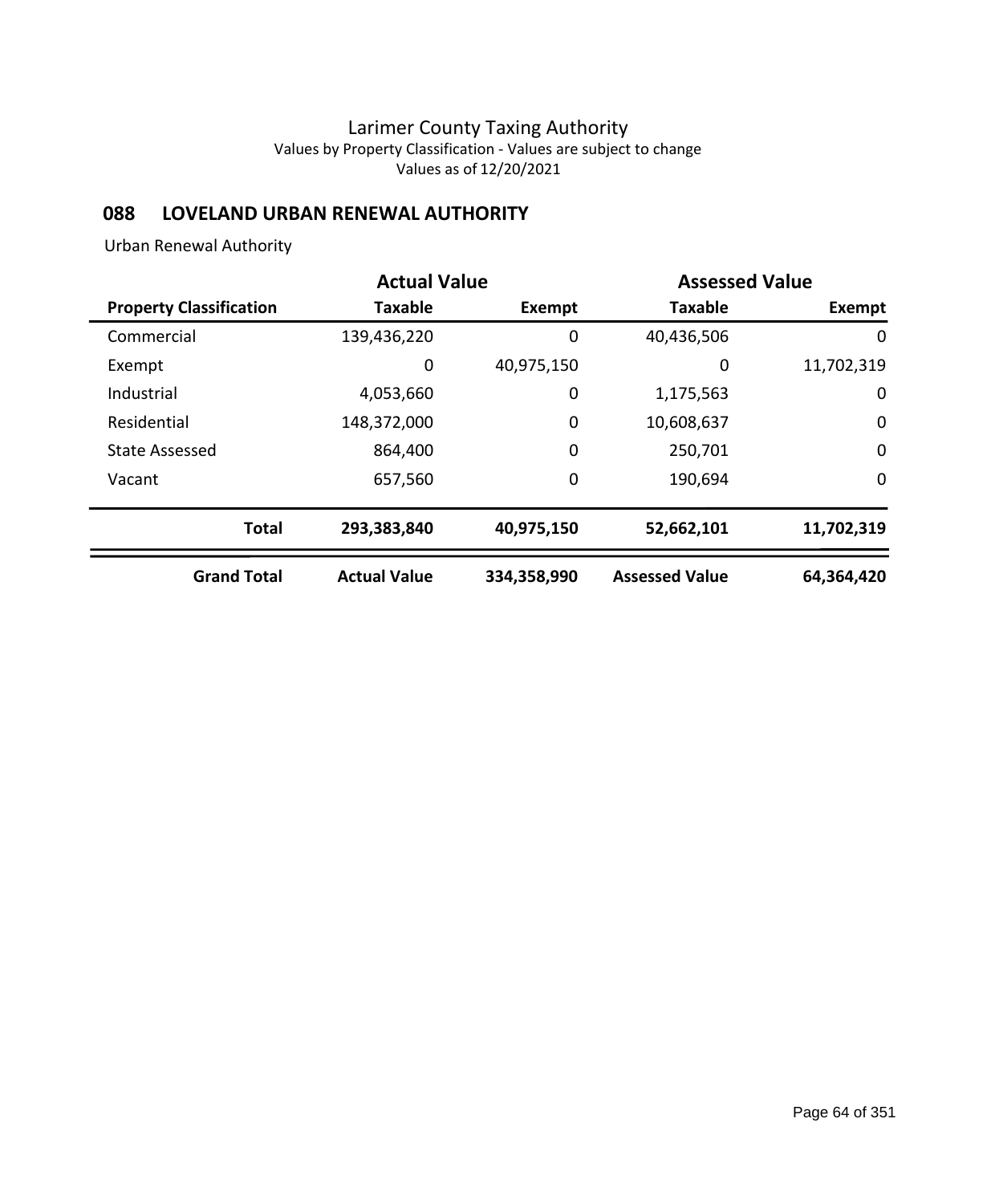## **090 ESTES VALLEY PUBLIC LIBRARY DISTRICT**

Library

|                                | <b>Actual Value</b> |               | <b>Assessed Value</b> |                  |
|--------------------------------|---------------------|---------------|-----------------------|------------------|
| <b>Property Classification</b> | Taxable             | <b>Exempt</b> | Taxable               | Exempt           |
| Agricultural                   | 769,570             | 0             | 223,209               | 0                |
| Commercial                     | 389,995,520         | 0             | 113,098,710           | $\mathbf 0$      |
| Exempt                         | 0                   | 324,201,310   | 0                     | 88,999,855       |
| Industrial                     | 1,167,210           | 0             | 338,491               | $\mathbf 0$      |
| <b>Natural Resources</b>       | 56,800              | 0             | 16,471                | $\mathbf 0$      |
| Residential                    | 4,221,871,400       | 0             | 301,865,557           | $\mathbf 0$      |
| State Assessed                 | 12,340,200          | $\mathbf 0$   | 3,578,700             | $\boldsymbol{0}$ |
| Vacant                         | 81,404,200          | 0             | 23,607,228            | $\mathbf 0$      |
| <b>Total</b>                   | 4,707,604,900       | 324,201,310   | 442,728,366           | 88,999,855       |
| <b>Grand Total</b>             | <b>Actual Value</b> | 5,031,806,210 | <b>Assessed Value</b> | 531,728,221      |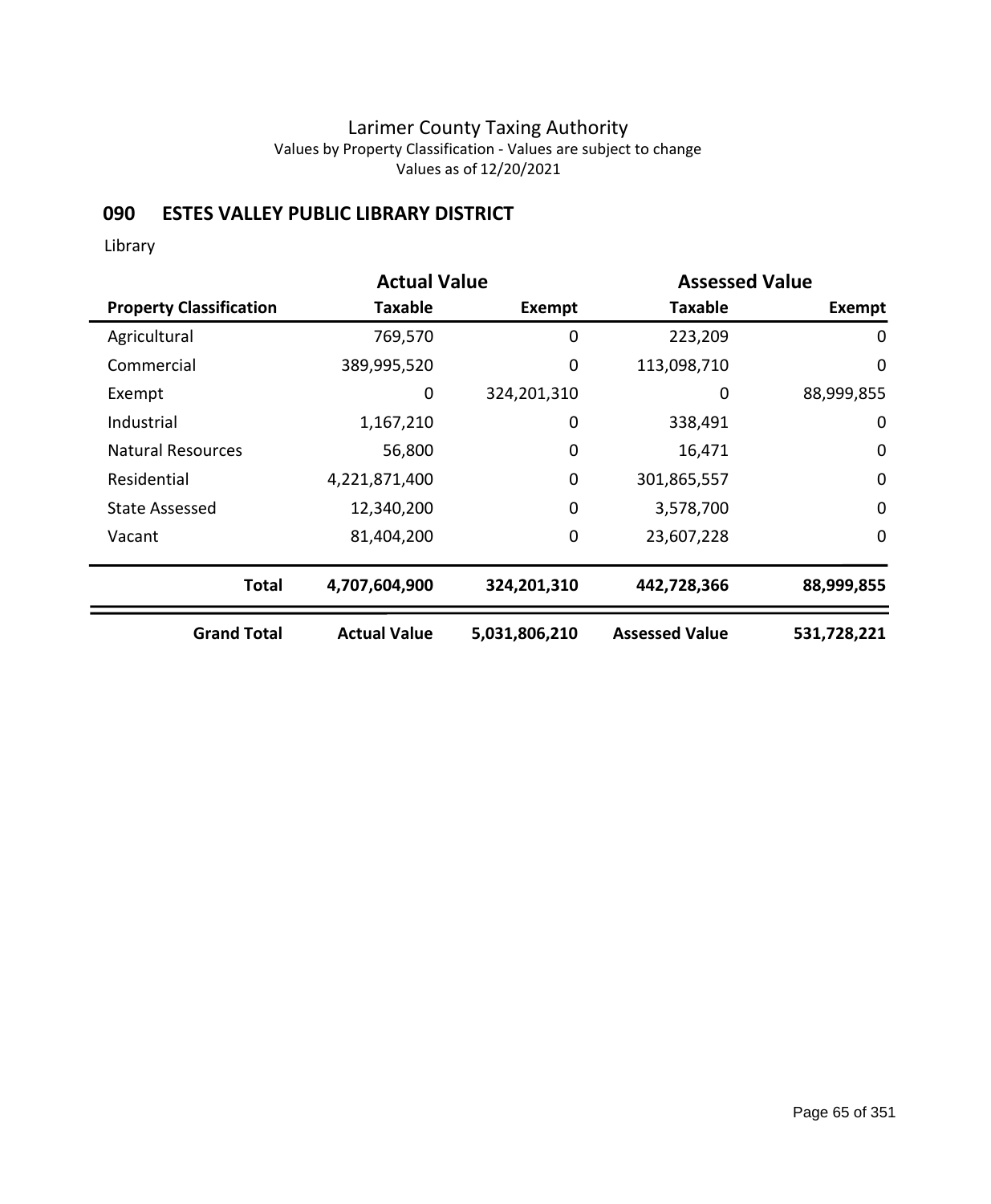## **091 ESTES VALLEY RECREATION AND PARK**

Recreation

|                                | <b>Actual Value</b> |               | <b>Assessed Value</b> |                  |  |  |
|--------------------------------|---------------------|---------------|-----------------------|------------------|--|--|
| <b>Property Classification</b> | Taxable             | <b>Exempt</b> | <b>Taxable</b>        | <b>Exempt</b>    |  |  |
| Agricultural                   | 910,990             | 0             | 264,226               | 0                |  |  |
| Commercial                     | 391,047,690         | 0             | 113,403,839           | $\mathbf 0$      |  |  |
| Exempt                         | 0                   | 315,607,720   | 0                     | 86,502,926       |  |  |
| Industrial                     | 1,167,210           | 0             | 338,491               | $\mathbf 0$      |  |  |
| <b>Natural Resources</b>       | 65,520              | 0             | 19,001                | $\mathbf 0$      |  |  |
| Residential                    | 4,192,838,100       | $\mathbf 0$   | 299,789,572           | $\mathbf 0$      |  |  |
| <b>State Assessed</b>          | 11,818,800          | $\mathbf 0$   | 3,427,473             | $\boldsymbol{0}$ |  |  |
| Vacant                         | 86,345,270          | 0             | 25,040,137            | $\mathbf 0$      |  |  |
| <b>Total</b>                   | 4,684,193,580       | 315,607,720   | 442,282,739           | 86,502,926       |  |  |
| <b>Grand Total</b>             | <b>Actual Value</b> | 4,999,801,300 | <b>Assessed Value</b> | 528,785,665      |  |  |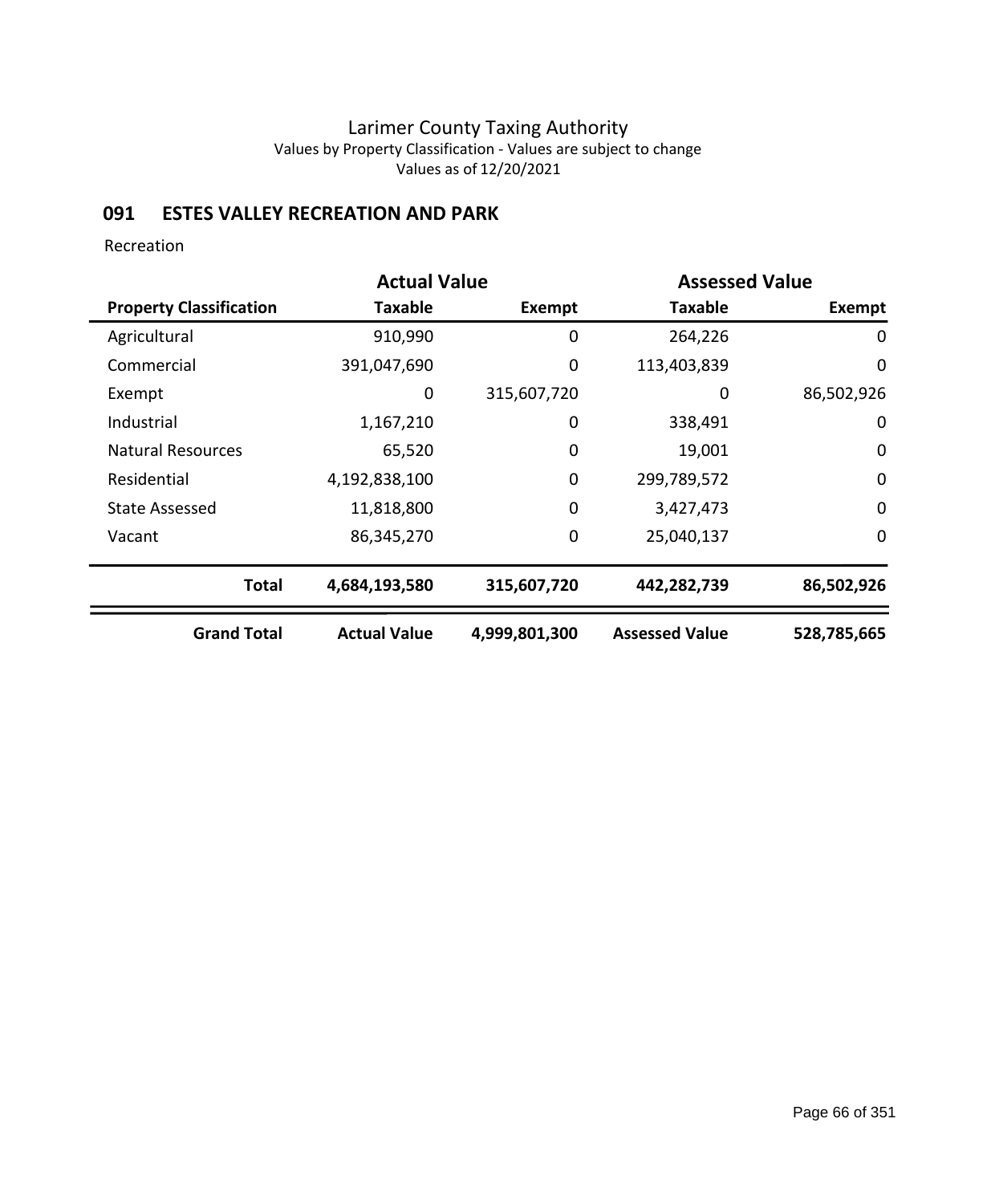### **093 RED FEATHER MOUNTAIN LIBRARY**

Library

|                                | <b>Actual Value</b> |               | <b>Assessed Value</b> |               |
|--------------------------------|---------------------|---------------|-----------------------|---------------|
| <b>Property Classification</b> | <b>Taxable</b>      | <b>Exempt</b> | Taxable               | <b>Exempt</b> |
| Agricultural                   | 1,157,770           | 0             | 335,789               | 0             |
| Commercial                     | 7,241,360           | 0             | 2,099,996             | 0             |
| Exempt                         | 0                   | 53,411,730    | 0                     | 15,243,073    |
| <b>Natural Resources</b>       | 28,030              | 0             | 8,130                 | 0             |
| Residential                    | 804,461,300         | 0             | 57,519,495            | $\mathbf 0$   |
| <b>State Assessed</b>          | 608,900             | 0             | 176,595               | $\mathbf 0$   |
| Vacant                         | 59,849,410          | $\mathbf 0$   | 17,356,330            | $\mathbf 0$   |
| <b>Total</b>                   | 873,346,770         | 53,411,730    | 77,496,335            | 15,243,073    |
| <b>Grand Total</b>             | <b>Actual Value</b> | 926,758,500   | <b>Assessed Value</b> | 92,739,408    |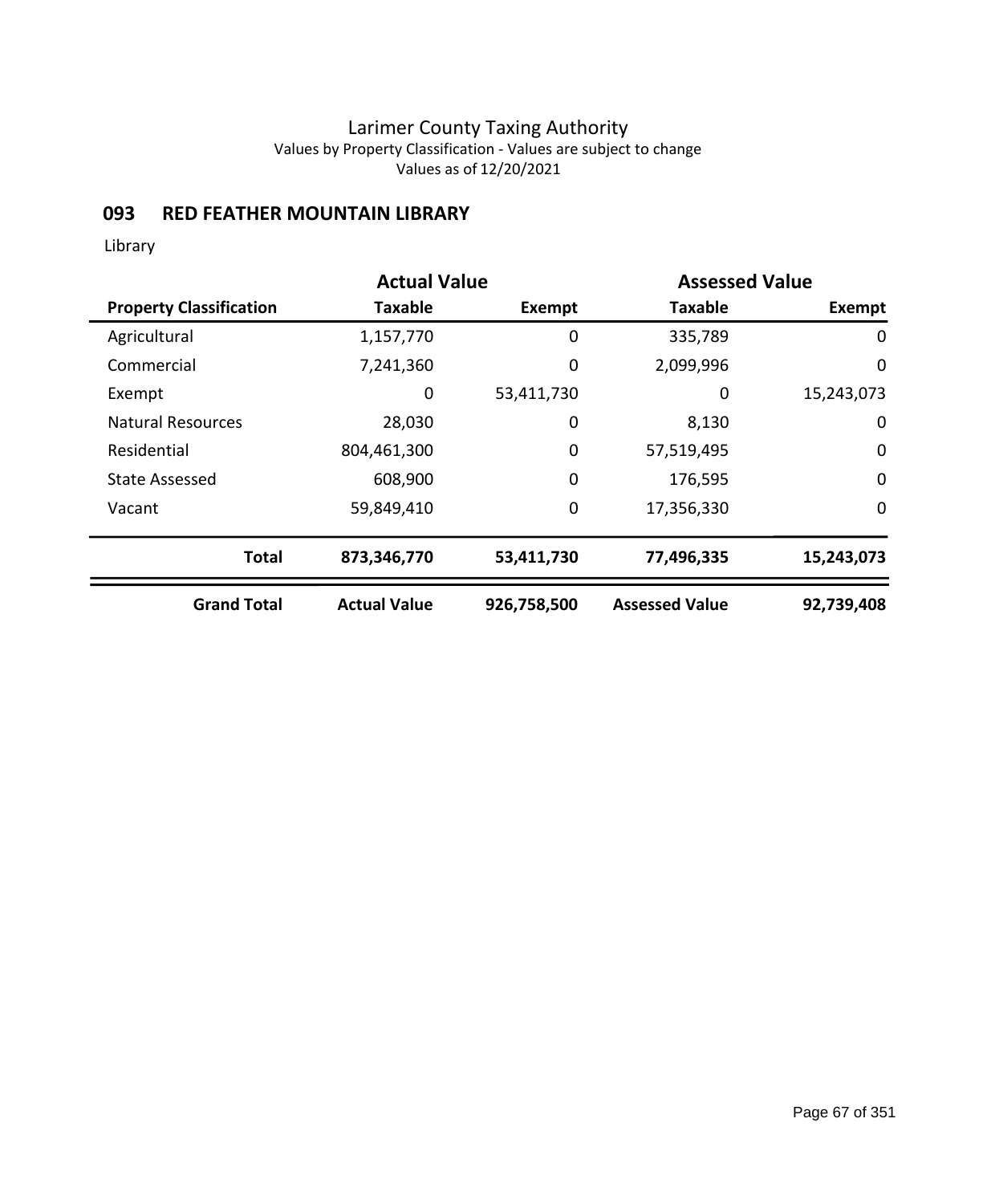# **094 US 34/CROSSROADS CORRIDOR RENEWAL PLAN**

Urban Renewal Authority

|                                | <b>Actual Value</b> |             | <b>Assessed Value</b> |             |
|--------------------------------|---------------------|-------------|-----------------------|-------------|
| <b>Property Classification</b> | <b>Taxable</b>      | Exempt      | <b>Taxable</b>        | Exempt      |
| Agricultural                   | 295,900             | 0           | 86,099                | 0           |
| Commercial                     | 438,069,950         | 0           | 127,040,293           | 0           |
| Exempt                         | 0                   | 293,598,670 | 0                     | 85,143,525  |
| Industrial                     | 40,561,880          | 0           | 11,762,945            | 0           |
| Residential                    | 182,730,600         | 0           | 13,065,239            | $\mathbf 0$ |
| <b>State Assessed</b>          | 514,600             | $\mathbf 0$ | 149,243               | $\mathbf 0$ |
| Vacant                         | 16,662,570          | 0           | 4,832,146             | $\mathbf 0$ |
| <b>Total</b>                   | 678,835,500         | 293,598,670 | 156,935,965           | 85,143,525  |
| <b>Grand Total</b>             | <b>Actual Value</b> | 972,434,170 | <b>Assessed Value</b> | 242,079,490 |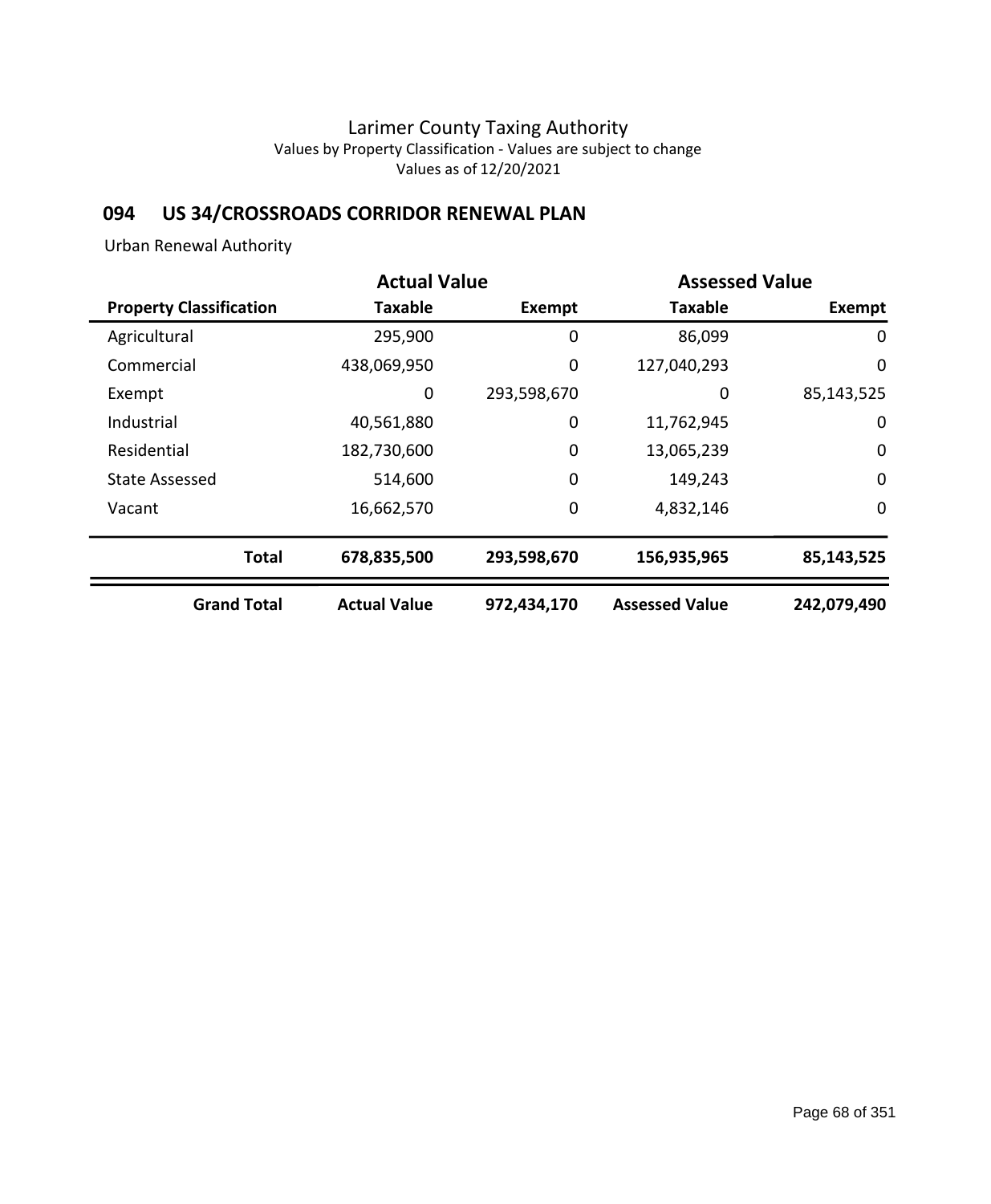## **095 BOXELDER SANITATION DISTRICT**

Sanitation

|                                |                     | <b>Actual Value</b><br><b>Assessed Value</b> |                       |                  |
|--------------------------------|---------------------|----------------------------------------------|-----------------------|------------------|
| <b>Property Classification</b> | Taxable             | Exempt                                       | <b>Taxable</b>        | <b>Exempt</b>    |
| Agricultural                   | 3,395,620           | 0                                            | 985,055               | $\mathbf 0$      |
| Commercial                     | 513,300,040         | $\mathbf 0$                                  | 148,857,022           | $\mathbf 0$      |
| Exempt                         | 0                   | 51,010,520                                   | 0                     | 14,738,319       |
| Industrial                     | 114,171,710         | 0                                            | 33,109,802            | 0                |
| <b>Natural Resources</b>       | 3,620               | $\mathbf 0$                                  | 1,051                 | $\boldsymbol{0}$ |
| Oil & Gas                      | 220,269             | $\mathbf 0$                                  | 74,228                | $\mathbf 0$      |
| Residential                    | 2,011,918,800       | 0                                            | 143,853,168           | $\boldsymbol{0}$ |
| <b>State Assessed</b>          | 10,449,100          | $\mathbf 0$                                  | 3,030,279             | $\mathbf 0$      |
| Vacant                         | 65,175,140          | 0                                            | 18,900,782            | $\mathbf 0$      |
| <b>Total</b>                   | 2,718,634,299       | 51,010,520                                   | 348,811,387           | 14,738,319       |
| <b>Grand Total</b>             | <b>Actual Value</b> | 2,769,644,819                                | <b>Assessed Value</b> | 363,549,706      |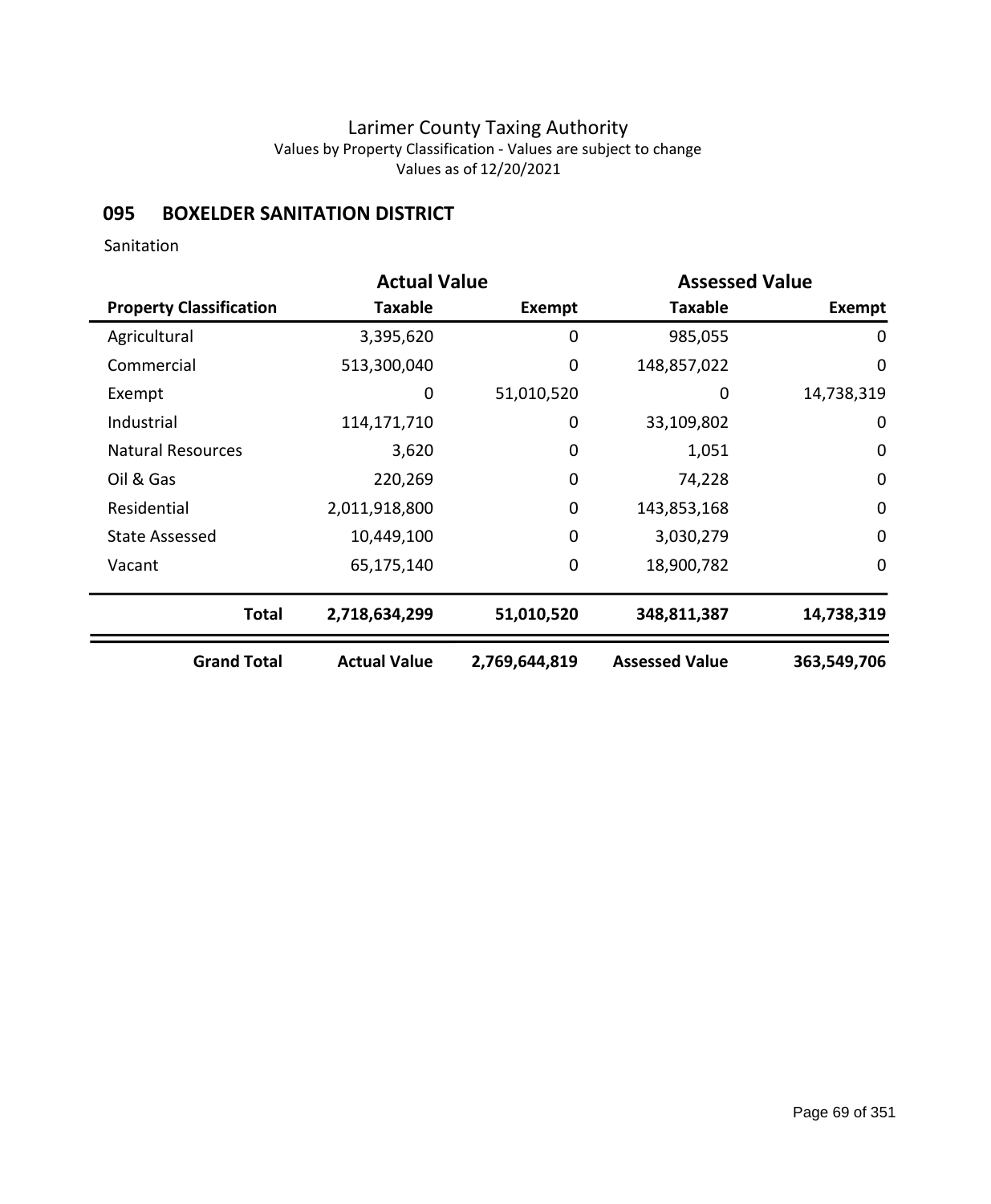## **096 CHERRY HILLS SANITATION DISTRICT**

Sanitation

|                                |                     | <b>Actual Value</b><br><b>Assessed Value</b> |                       |             |
|--------------------------------|---------------------|----------------------------------------------|-----------------------|-------------|
| <b>Property Classification</b> | <b>Taxable</b>      | <b>Exempt</b>                                | <b>Taxable</b>        | Exempt      |
| Agricultural                   | 25,660              | 0                                            | 7,443                 | 0           |
| Commercial                     | 6,330,370           | 0                                            | 1,835,807             | 0           |
| Exempt                         | $\mathbf 0$         | 8,488,940                                    | 0                     | 2,445,520   |
| Oil & Gas                      | 2,987               | 0                                            | 2,240                 | $\mathbf 0$ |
| Residential                    | 928,160,200         | 0                                            | 66,363,622            | $\mathbf 0$ |
| <b>State Assessed</b>          | 3,654,100           | 0                                            | 1,059,677             | $\mathbf 0$ |
| Vacant                         | 3,806,240           | 0                                            | 1,103,805             | $\mathbf 0$ |
| <b>Total</b>                   | 941,979,557         | 8,488,940                                    | 70,372,594            | 2,445,520   |
| <b>Grand Total</b>             | <b>Actual Value</b> | 950,468,497                                  | <b>Assessed Value</b> | 72,818,114  |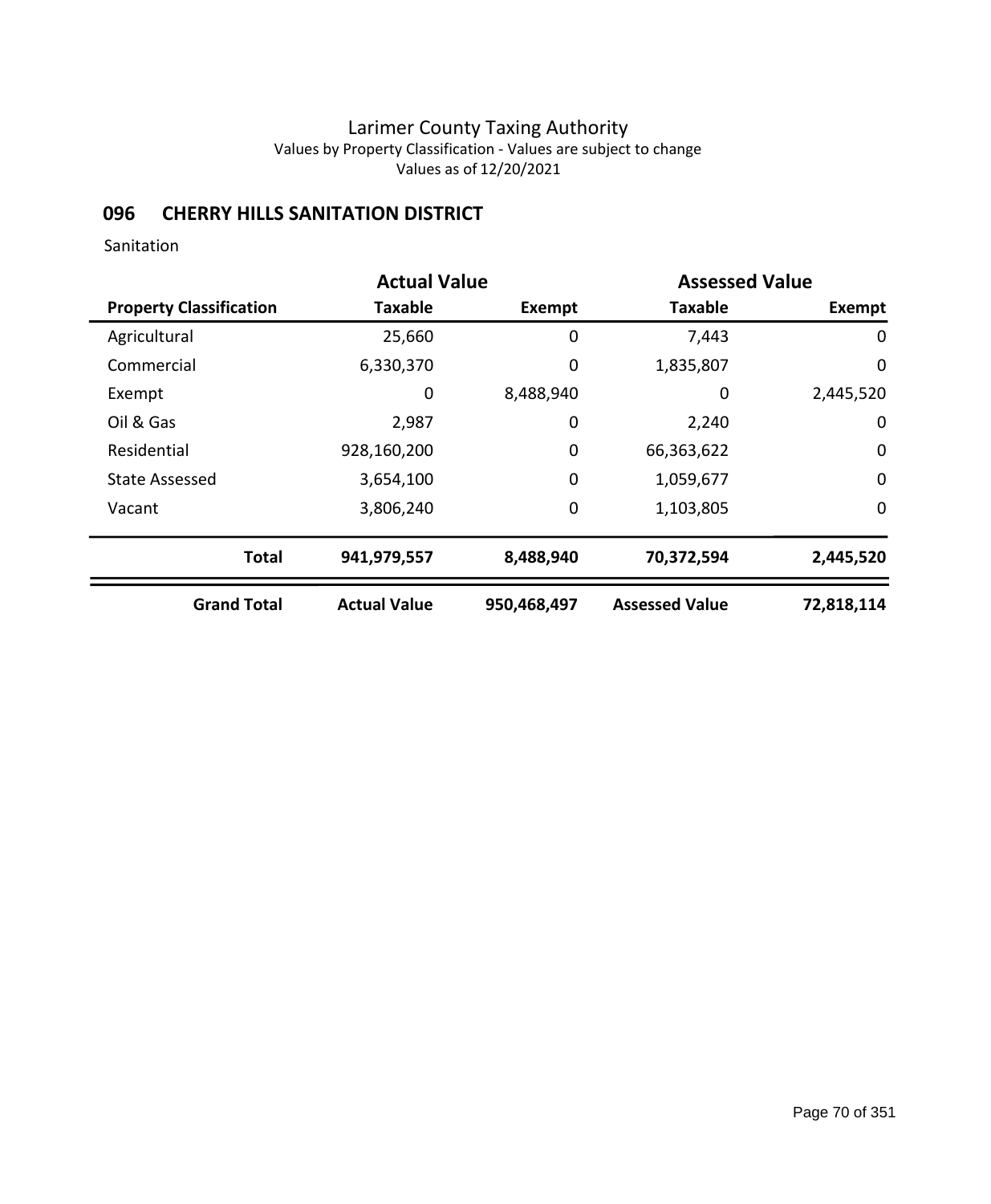## **097 ESTES PARK SANITATION DISTRICT**

Sanitation

|                                | <b>Actual Value</b> |               | <b>Assessed Value</b> |             |
|--------------------------------|---------------------|---------------|-----------------------|-------------|
| <b>Property Classification</b> | <b>Taxable</b>      | <b>Exempt</b> | <b>Taxable</b>        | Exempt      |
| Commercial                     | 232,521,260         | 0             | 67,431,172            | 0           |
| Exempt                         | 0                   | 34,210,240    | 0                     | 9,403,499   |
| Industrial                     | 409,980             | 0             | 118,894               | 0           |
| <b>Natural Resources</b>       | 44,660              | 0             | 12,951                | $\mathbf 0$ |
| Residential                    | 791,737,900         | 0             | 56,609,603            | $\mathbf 0$ |
| State Assessed                 | 5,261,700           | 0             | 1,525,914             | $\mathbf 0$ |
| Vacant                         | 7,982,270           | $\mathbf 0$   | 2,314,859             | 0           |
| <b>Total</b>                   | 1,037,957,770       | 34,210,240    | 128,013,393           | 9,403,499   |
| <b>Grand Total</b>             | <b>Actual Value</b> | 1,072,168,010 | <b>Assessed Value</b> | 137,416,892 |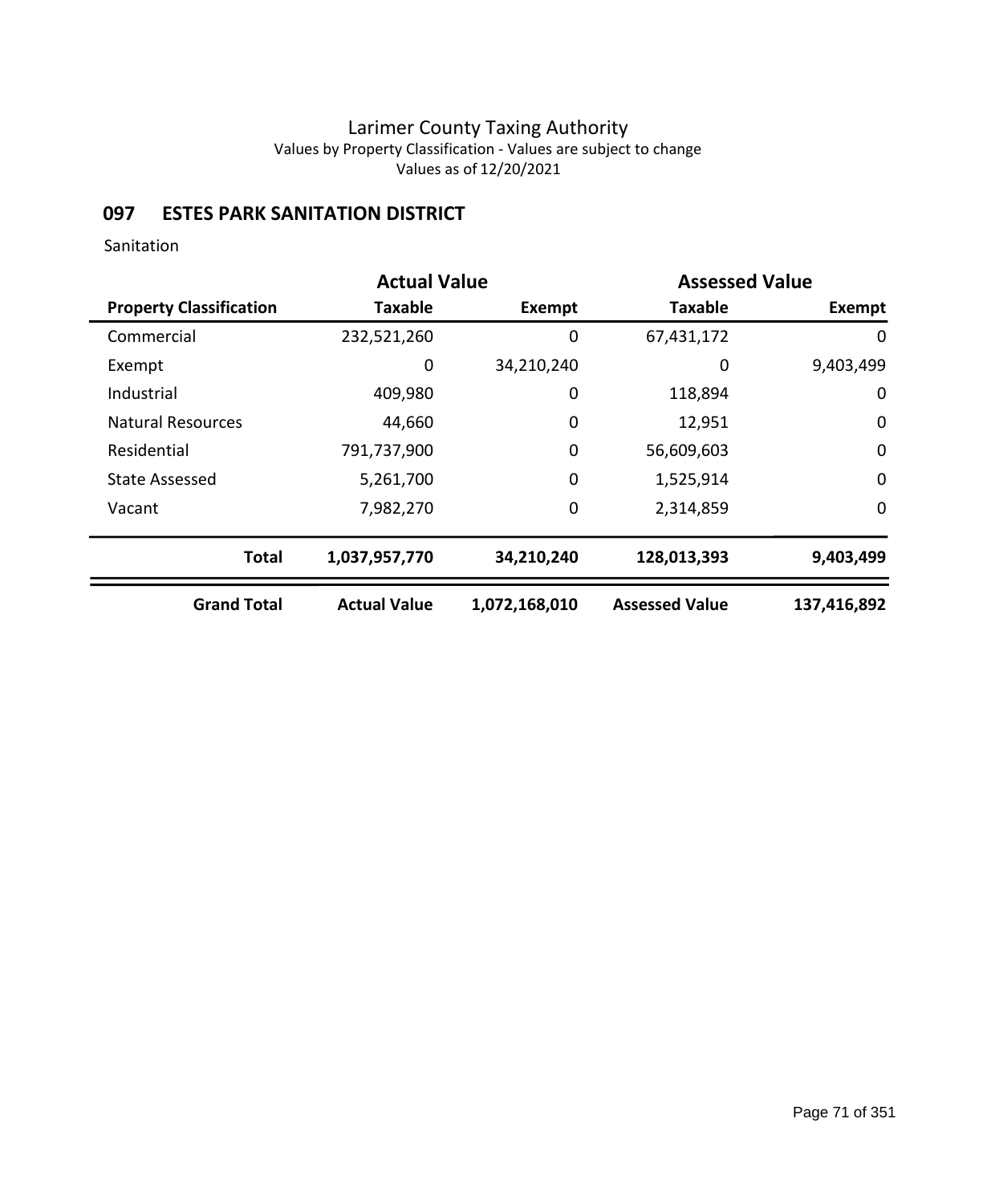## **100 LARIMER COUNTY P.I.D. NO. 24 WESTRIDGE**

|                                | <b>Actual Value</b> |            | <b>Assessed Value</b> |             |
|--------------------------------|---------------------|------------|-----------------------|-------------|
| <b>Property Classification</b> | Taxable             | Exempt     | <b>Taxable</b>        | Exempt      |
| Residential                    | 45,272,300          | 0          | 3,237,001             | $\mathbf 0$ |
| <b>State Assessed</b>          | 48,200              | 0          | 13,984                | $\mathbf 0$ |
| Vacant                         | 825,000             | 0          | 239,250               | $\mathbf 0$ |
| <b>Total</b>                   | 46,145,500          | 0          | 3,490,235             | 0           |
| <b>Grand Total</b>             | <b>Actual Value</b> | 46,145,500 | <b>Assessed Value</b> | 3,490,235   |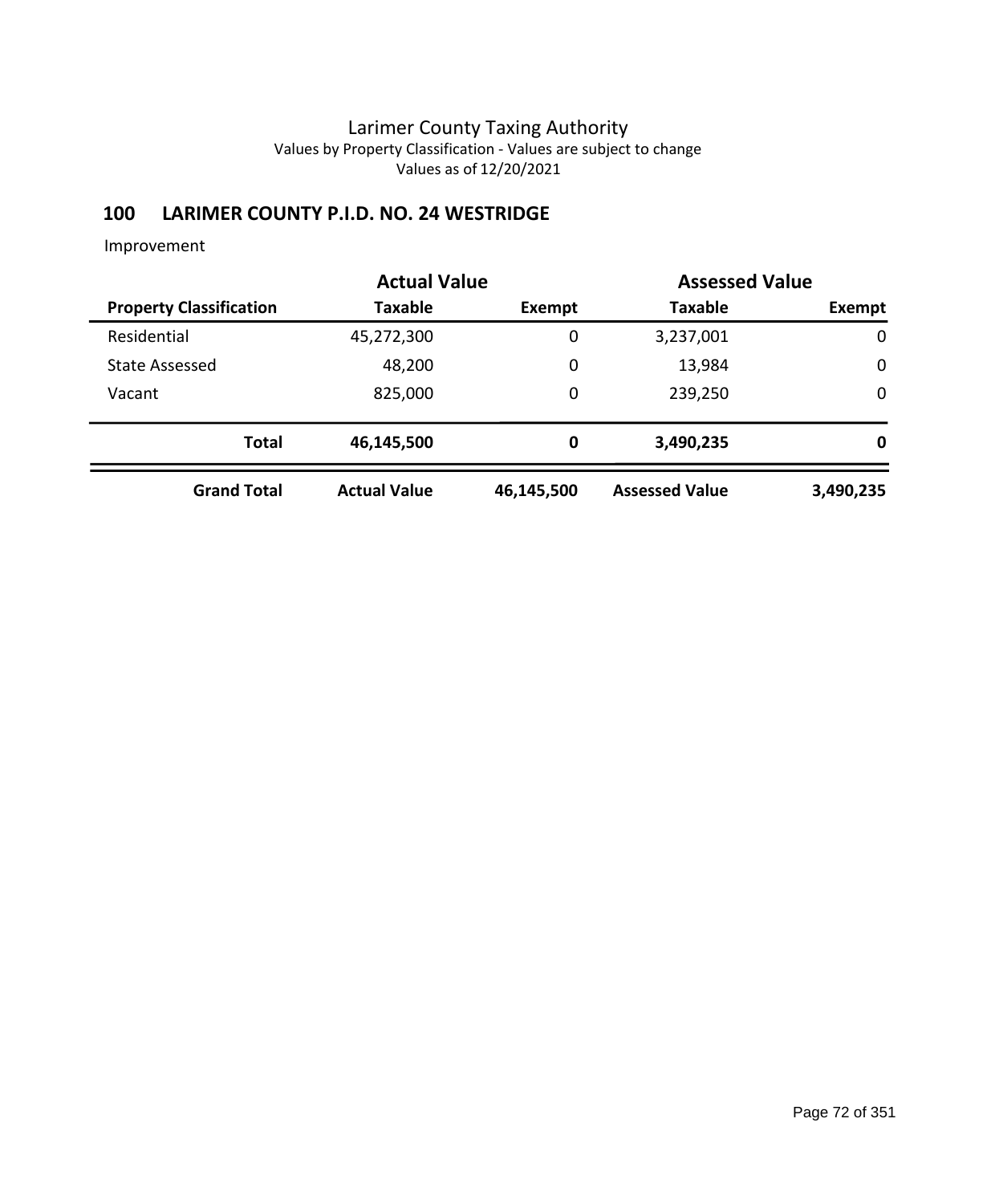# **101 LARIMER COUNTY P.I.D. NO. 28 TROTWOOD**

Improvement

|                                | <b>Actual Value</b> | <b>Assessed Value</b> |                       |             |
|--------------------------------|---------------------|-----------------------|-----------------------|-------------|
| <b>Property Classification</b> | <b>Taxable</b>      | Exempt                | <b>Taxable</b>        | Exempt      |
| Residential                    | 14,135,300          | 0                     | 1,010,685             | $\mathbf 0$ |
| <b>State Assessed</b>          | 48,100              | 0                     | 13,931                | 0           |
| <b>Total</b>                   | 14,183,400          | 0                     | 1,024,616             | 0           |
| <b>Grand Total</b>             | <b>Actual Value</b> | 14,183,400            | <b>Assessed Value</b> | 1,024,616   |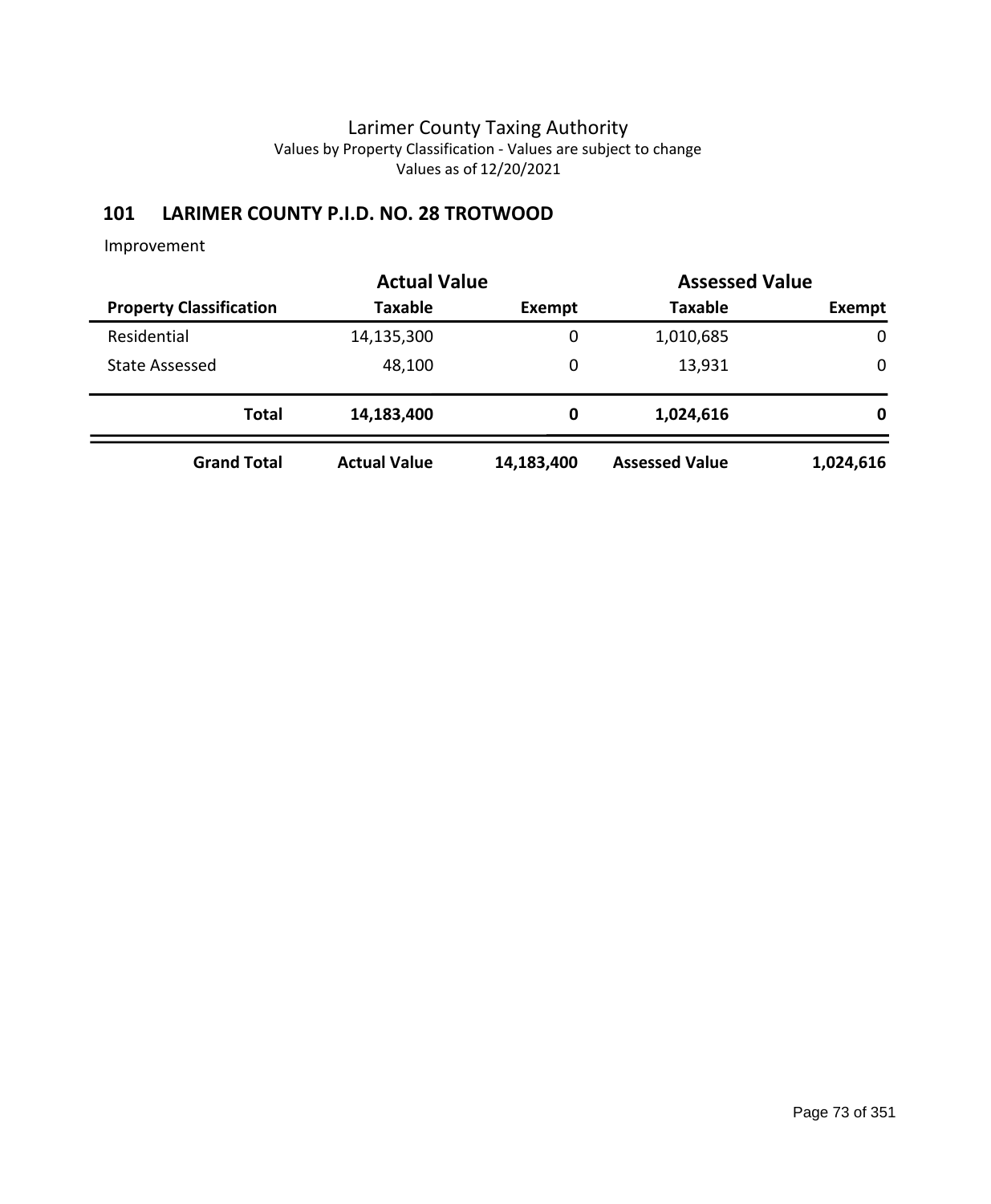# **102 LARIMER COUNTY P.I.D. NO. 29 VINE DRIVE**

#### Improvement

|                                | <b>Actual Value</b> |            | <b>Assessed Value</b> |             |
|--------------------------------|---------------------|------------|-----------------------|-------------|
| <b>Property Classification</b> | <b>Taxable</b>      | Exempt     | <b>Taxable</b>        | Exempt      |
| Commercial                     | 2,200               | 0          | 638                   | $\mathbf 0$ |
| Residential                    | 13,505,000          | 0          | 965,618               | $\mathbf 0$ |
| <b>State Assessed</b>          | 133,300             | 0          | 38,677                | $\mathbf 0$ |
| Vacant                         | 311,900             | 0          | 90,451                | $\mathbf 0$ |
| <b>Total</b>                   | 13,952,400          | 0          | 1,095,384             | 0           |
| <b>Grand Total</b>             | <b>Actual Value</b> | 13,952,400 | <b>Assessed Value</b> | 1,095,384   |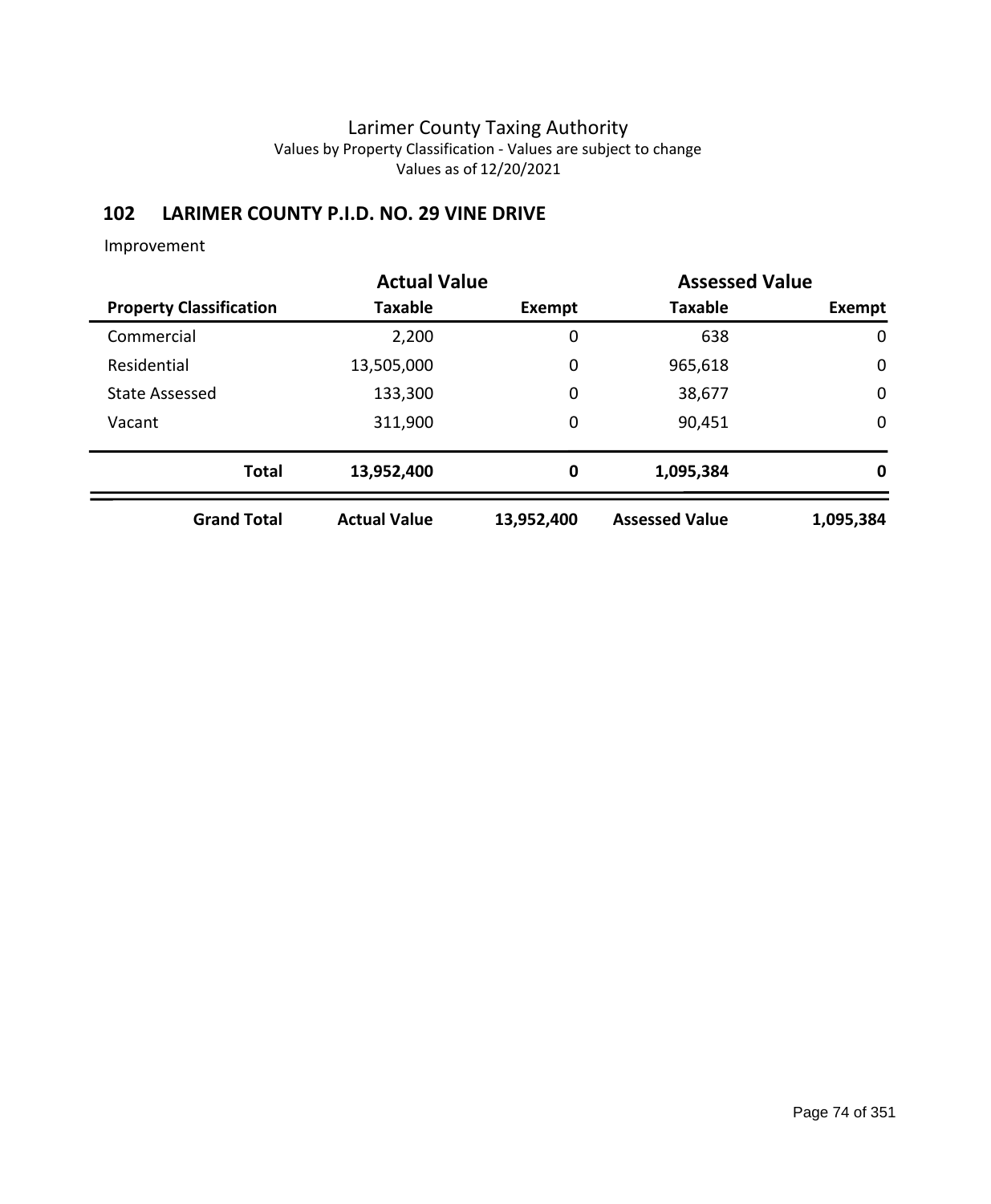### **103 SOUTH FORT COLLINS SANITATION DISTRICT**

Sanitation

|                                | <b>Actual Value</b> |                | <b>Assessed Value</b> |               |  |
|--------------------------------|---------------------|----------------|-----------------------|---------------|--|
| <b>Property Classification</b> | <b>Taxable</b>      | Exempt         | <b>Taxable</b>        | Exempt        |  |
| Agricultural                   | 2,016,450           | 0              | 585,277               | 0             |  |
| Commercial                     | 978,111,550         | 0              | 283,652,369           | $\mathbf 0$   |  |
| Exempt                         | 0                   | 415,022,880    | 0                     | 115,654,732   |  |
| Industrial                     | 171,868,910         | 0              | 49,841,990            | 0             |  |
| <b>Natural Resources</b>       | 2,980               | 0              | 866                   | 0             |  |
| Oil & Gas                      | 93,294              | $\mathbf 0$    | 27,055                | $\mathbf 0$   |  |
| Residential                    | 9,611,554,100       | 0              | 687,229,648           | $\mathbf 0$   |  |
| <b>State Assessed</b>          | 37,679,100          | $\mathbf 0$    | 10,926,906            | 0             |  |
| Vacant                         | 175,929,430         | $\mathbf 0$    | 51,019,548            | $\mathbf 0$   |  |
| <b>Total</b>                   | 10,977,255,814      | 415,022,880    | 1,083,283,659         | 115,654,732   |  |
| <b>Grand Total</b>             | <b>Actual Value</b> | 11,392,278,694 | <b>Assessed Value</b> | 1,198,938,391 |  |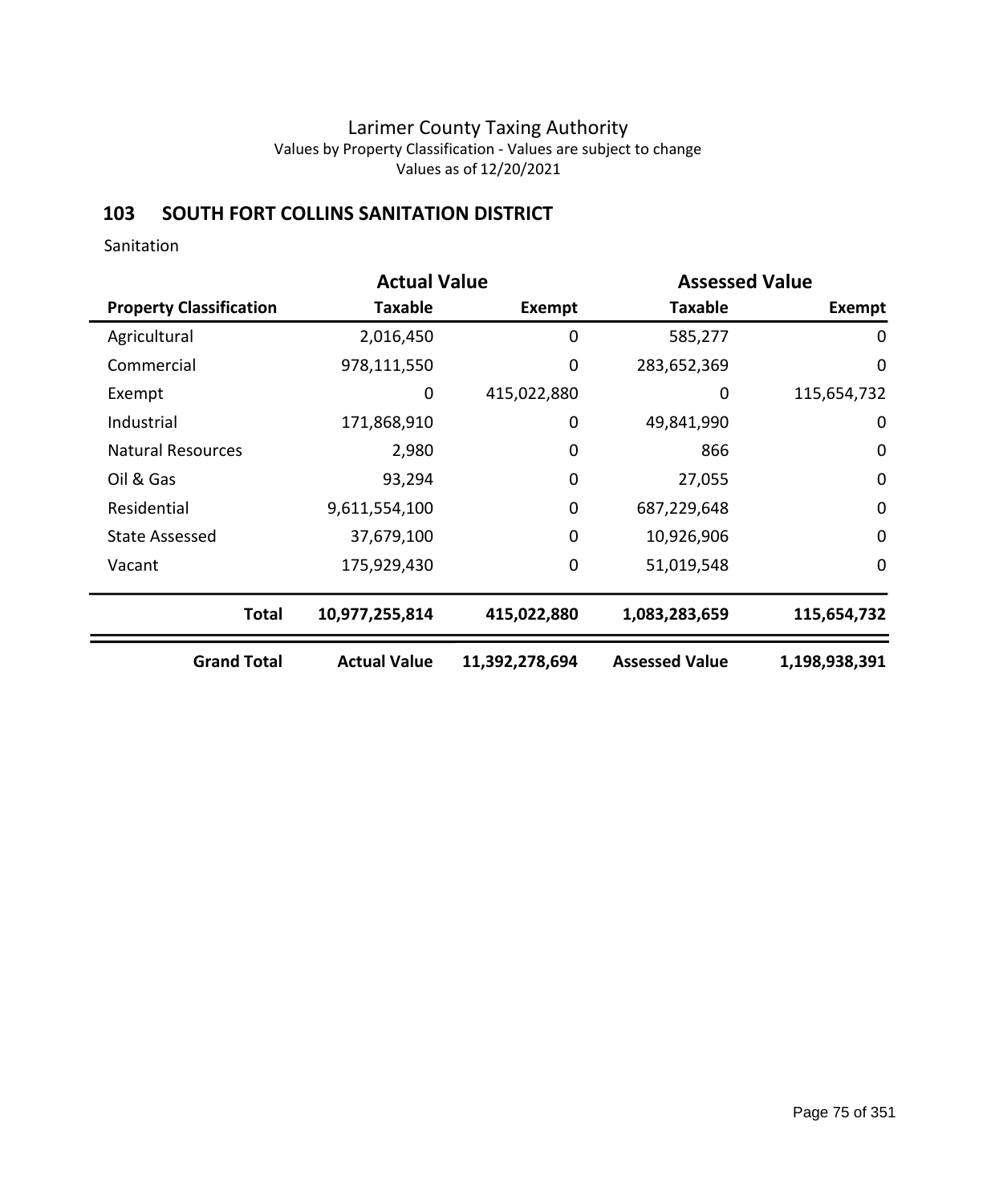### **104 LARIMER COUNTY P.I.D. NO. 30 POUDRE OVERLOOK**

Improvement

|                                | <b>Actual Value</b> | <b>Assessed Value</b> |                       |             |
|--------------------------------|---------------------|-----------------------|-----------------------|-------------|
| <b>Property Classification</b> | <b>Taxable</b>      | Exempt                | <b>Taxable</b>        | Exempt      |
| Residential                    | 50,702,800          | 0                     | 3,625,256             | $\mathbf 0$ |
| <b>State Assessed</b>          | 243,500             | 0                     | 70,638                | 0           |
| <b>Total</b>                   | 50,946,300          | 0                     | 3,695,894             | 0           |
| <b>Grand Total</b>             | <b>Actual Value</b> | 50,946,300            | <b>Assessed Value</b> | 3,695,894   |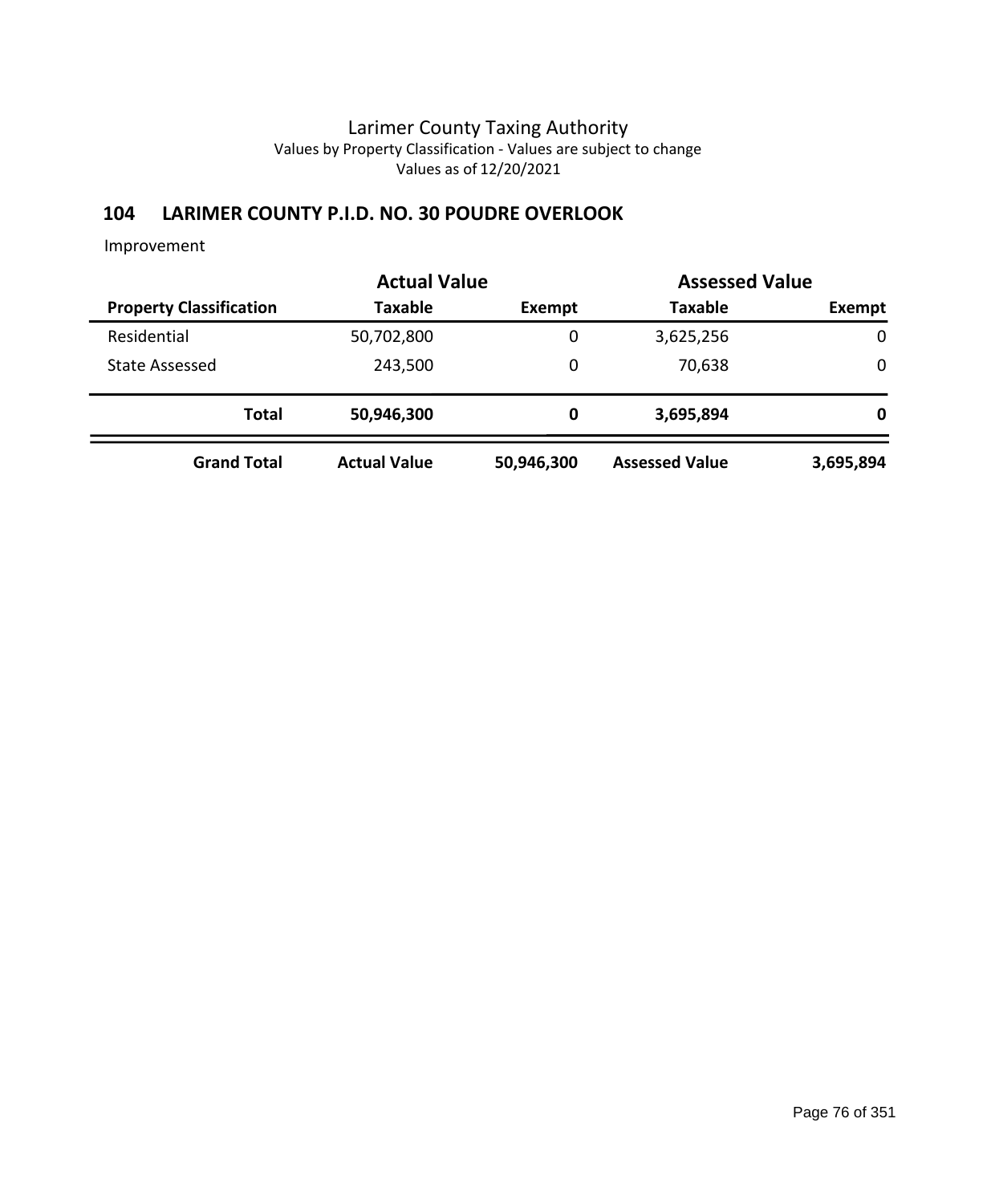# **105 UPPER THOMPSON SANITATION DISTRICT**

Sanitation

|                                | <b>Actual Value</b> |               | <b>Assessed Value</b> |             |  |
|--------------------------------|---------------------|---------------|-----------------------|-------------|--|
| <b>Property Classification</b> | <b>Taxable</b>      | Exempt        | <b>Taxable</b>        | Exempt      |  |
| Agricultural                   | 192,980             | 0             | 55,965                | 0           |  |
| Commercial                     | 142,885,680         | 0             | 41,436,849            | $\mathbf 0$ |  |
| Exempt                         | 0                   | 83,842,310    | 0                     | 20,549,230  |  |
| Industrial                     | 757,230             | 0             | 219,597               | 0           |  |
| Residential                    | 2,588,294,200       | 0             | 185,064,017           | $\mathbf 0$ |  |
| <b>State Assessed</b>          | 5,081,500           | 0             | 1,473,669             | $\mathbf 0$ |  |
| Vacant                         | 47,258,530          | 0             | 13,704,981            | 0           |  |
| <b>Total</b>                   | 2,784,470,120       | 83,842,310    | 241,955,078           | 20,549,230  |  |
| <b>Grand Total</b>             | <b>Actual Value</b> | 2,868,312,430 | <b>Assessed Value</b> | 262,504,308 |  |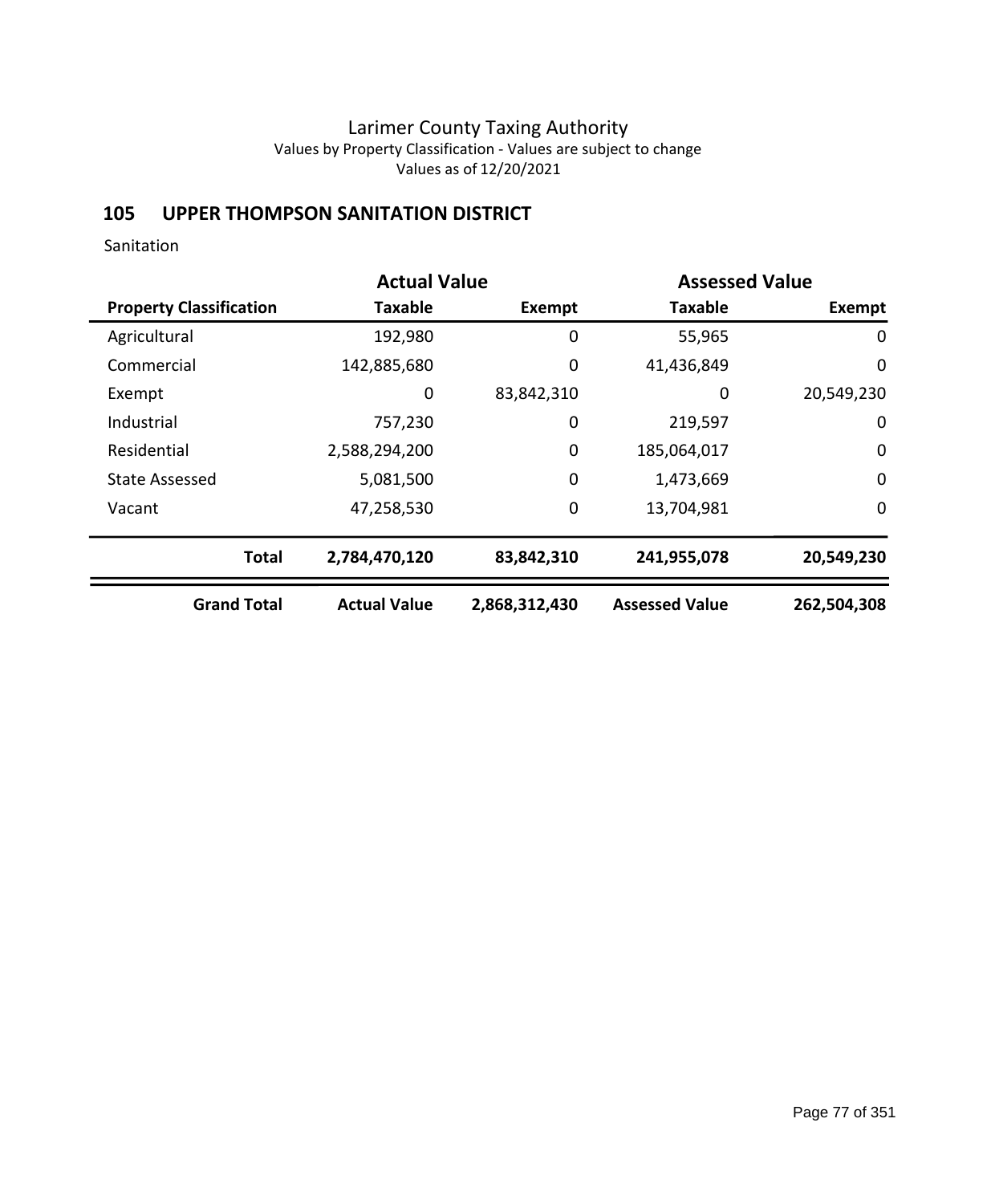## **107 BERTHOUD COMMUNITY LIBRARY DISTRICT**

Library

|                                |                     | <b>Actual Value</b><br><b>Assessed Value</b> |                       |             |
|--------------------------------|---------------------|----------------------------------------------|-----------------------|-------------|
| <b>Property Classification</b> | <b>Taxable</b>      | Exempt                                       | <b>Taxable</b>        | Exempt      |
| Agricultural                   | 9,336,340           | 0                                            | 2,707,892             | 0           |
| Commercial                     | 103,014,600         | 0                                            | 29,874,238            | $\mathbf 0$ |
| Exempt                         | 0                   | 82,459,840                                   | 0                     | 22,447,142  |
| Industrial                     | 32,947,050          | 0                                            | 9,554,645             | 0           |
| <b>Natural Resources</b>       | 149,330             | 0                                            | 43,328                | 0           |
| Oil & Gas                      | 270,507             | 0                                            | 78,447                | $\mathbf 0$ |
| Residential                    | 3,002,517,900       | $\mathbf 0$                                  | 214,680,475           | $\mathbf 0$ |
| <b>State Assessed</b>          | 20,175,700          | $\mathbf 0$                                  | 5,850,854             | 0           |
| Vacant                         | 94,413,990          | $\mathbf 0$                                  | 27,380,047            | $\mathbf 0$ |
| <b>Total</b>                   | 3,262,825,417       | 82,459,840                                   | 290,169,926           | 22,447,142  |
| <b>Grand Total</b>             | <b>Actual Value</b> | 3,345,285,257                                | <b>Assessed Value</b> | 312,617,068 |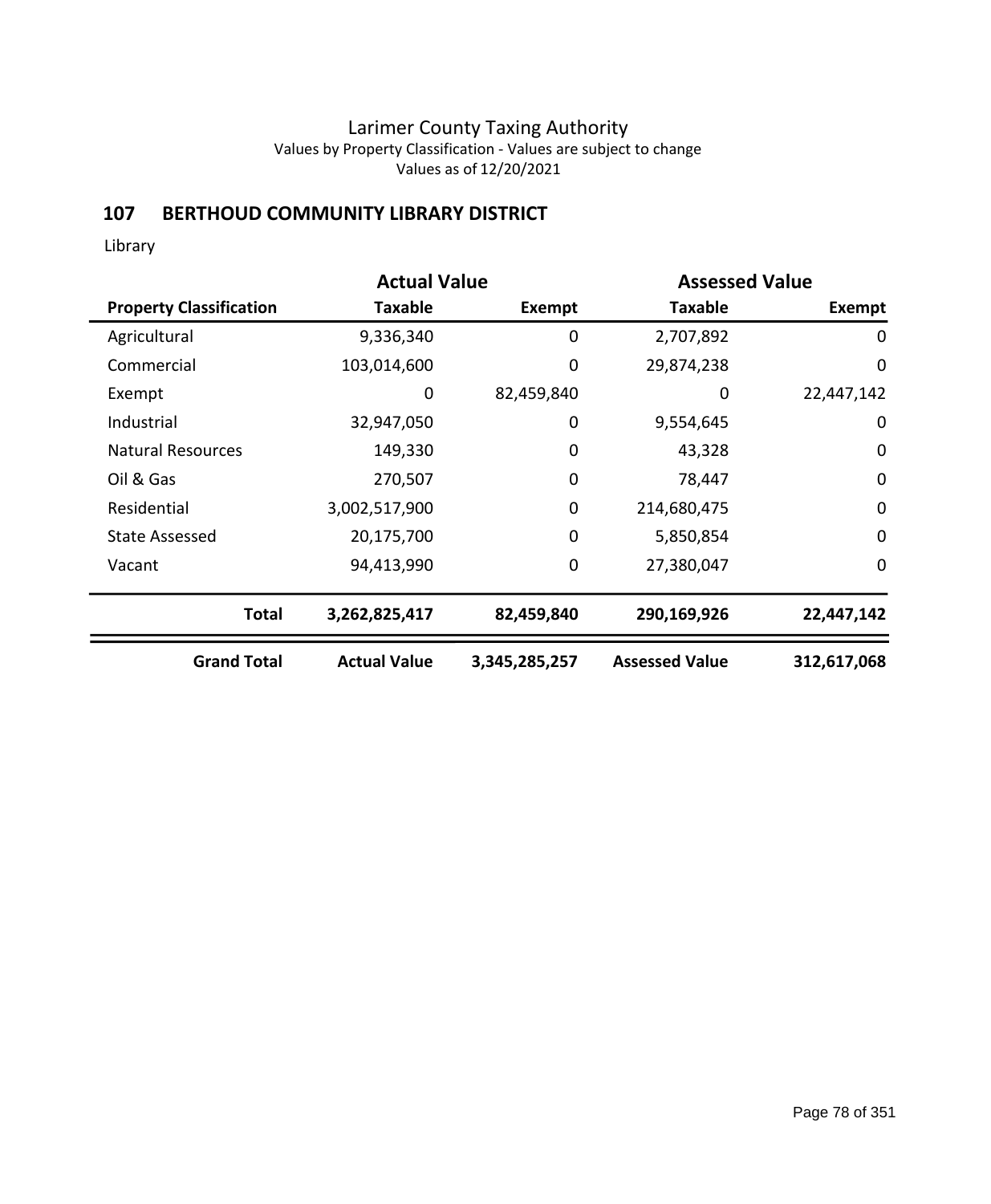### **110 EAST LARIMER COUNTY WATER DISTRICT**

|                                |                     | <b>Actual Value</b><br><b>Assessed Value</b> |                       |               |
|--------------------------------|---------------------|----------------------------------------------|-----------------------|---------------|
| <b>Property Classification</b> | Taxable             | Exempt                                       | <b>Taxable</b>        | <b>Exempt</b> |
| Agricultural                   | 13,212,980          | 0                                            | 3,832,177             | 0             |
| Commercial                     | 630,199,700         | 0                                            | 182,757,926           | $\mathbf 0$   |
| Exempt                         | 0                   | 161,083,680                                  | 0                     | 46,442,117    |
| Industrial                     | 439,920,140         | 0                                            | 127,576,846           | 0             |
| <b>Natural Resources</b>       | 175,380             | 0                                            | 50,879                | $\mathbf 0$   |
| Oil & Gas                      | 610,096             | 0                                            | 207,759               | $\mathbf 0$   |
| Residential                    | 3,594,251,500       | 0                                            | 256,990,342           | $\mathbf 0$   |
| <b>State Assessed</b>          | 24,622,000          | 0                                            | 7,140,413             | $\mathbf 0$   |
| Vacant                         | 76,800,740          | 0                                            | 22,272,205            | $\mathbf 0$   |
| <b>Total</b>                   | 4,779,792,536       | 161,083,680                                  | 600,828,547           | 46,442,117    |
| <b>Grand Total</b>             | <b>Actual Value</b> | 4,940,876,216                                | <b>Assessed Value</b> | 647,270,664   |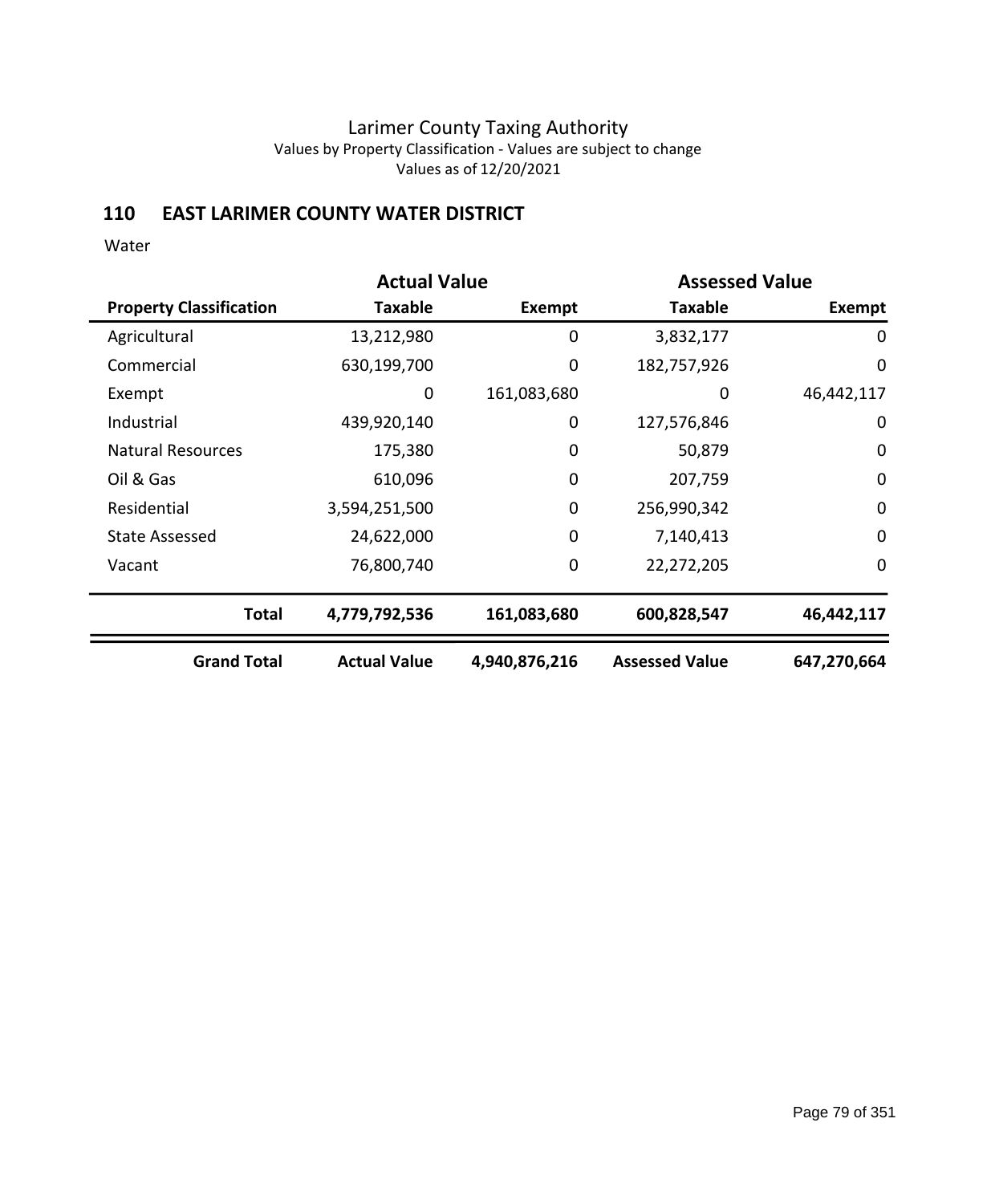### **111 FORT COLLINS - LOVELAND WATER DISTRICT**

|                                | <b>Actual Value</b> |                | <b>Assessed Value</b> |               |  |
|--------------------------------|---------------------|----------------|-----------------------|---------------|--|
| <b>Property Classification</b> | Taxable             | Exempt         | <b>Taxable</b>        | Exempt        |  |
| Agricultural                   | 4,570,950           | 0              | 1,326,121             | 0             |  |
| Commercial                     | 840,781,730         | 0              | 243,826,713           | 0             |  |
| Exempt                         | 0                   | 683,062,970    | 0                     | 193,268,917   |  |
| Industrial                     | 167,539,060         | 0              | 48,586,334            | 0             |  |
| <b>Natural Resources</b>       | 378,460             | 0              | 109,758               | $\mathbf 0$   |  |
| Oil & Gas                      | 171,021             | 0              | 49,596                | $\mathbf 0$   |  |
| Residential                    | 10,382,542,200      | 0              | 742,355,751           | $\mathbf 0$   |  |
| State Assessed                 | 46,968,800          | 0              | 13,620,961            | $\mathbf 0$   |  |
| Vacant                         | 171,874,290         | 0              | 49,843,559            | $\mathbf 0$   |  |
| <b>Total</b>                   | 11,614,826,511      | 683,062,970    | 1,099,718,793         | 193,268,917   |  |
| <b>Grand Total</b>             | <b>Actual Value</b> | 12,297,889,481 | <b>Assessed Value</b> | 1,292,987,710 |  |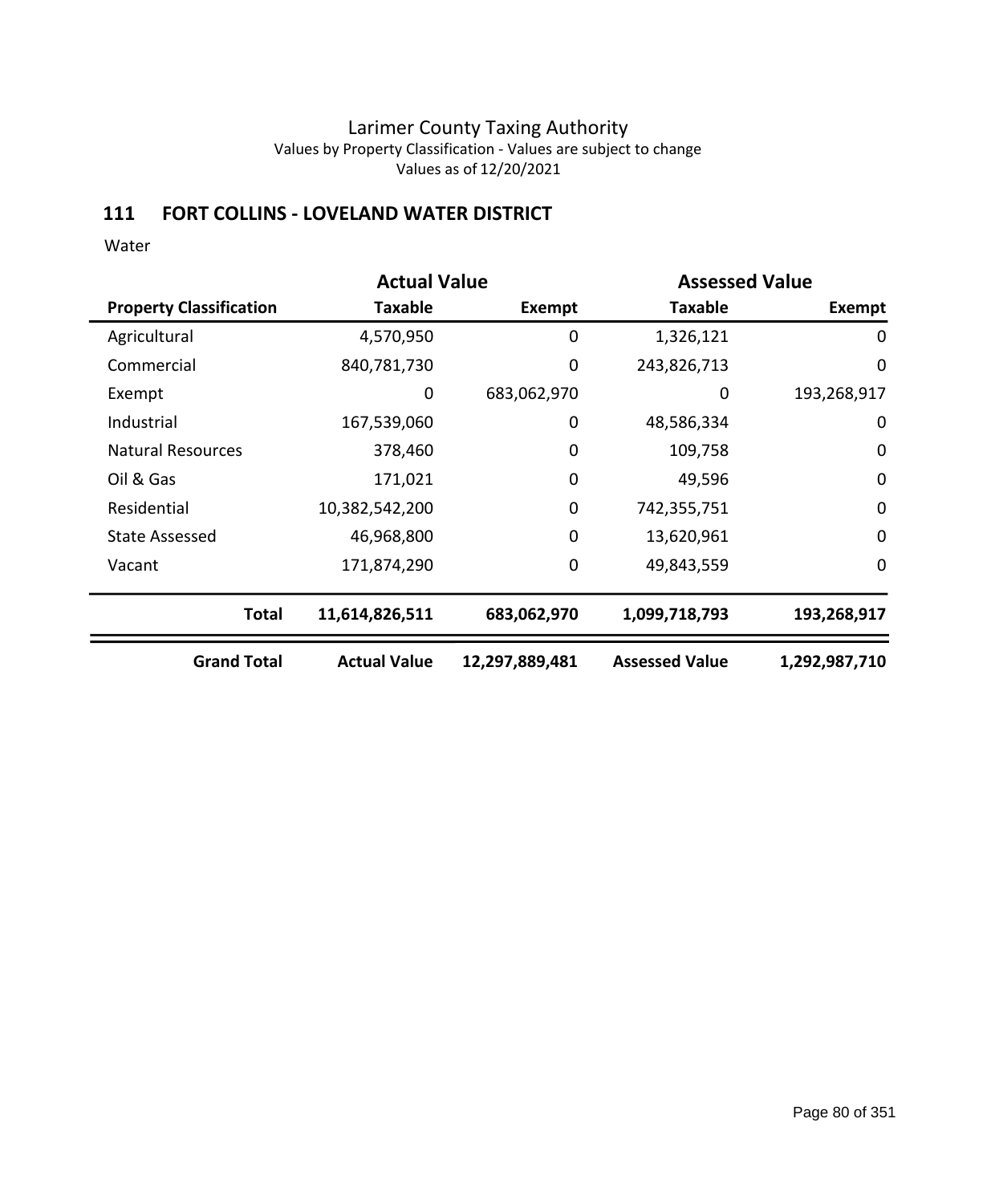### **112 POUDRE RIVER PUBLIC LIBRARY DISTRICT**

Library

|                                |                     | <b>Assessed Value</b> |                       |                  | <b>Actual Value</b> |  |  |
|--------------------------------|---------------------|-----------------------|-----------------------|------------------|---------------------|--|--|
| <b>Property Classification</b> | Taxable             | Exempt                | <b>Taxable</b>        | Exempt           |                     |  |  |
| Agricultural                   | 62,424,700          | 0                     | 18,104,970            | 0                |                     |  |  |
| Commercial                     | 3,907,924,790       | 0                     | 1,133,298,288         | $\mathbf 0$      |                     |  |  |
| Exempt                         | 0                   | 3,552,942,050         | 0                     | 993,914,653      |                     |  |  |
| Industrial                     | 1,128,098,590       | 0                     | 327,148,596           | $\mathbf 0$      |                     |  |  |
| <b>Natural Resources</b>       | 10,150,170          | $\mathbf 0$           | 2,943,704             | $\boldsymbol{0}$ |                     |  |  |
| Oil & Gas                      | 1,363,638           | $\mathbf 0$           | 528,212               | $\mathbf 0$      |                     |  |  |
| Residential                    | 33,277,608,400      | $\mathbf 0$           | 2,379,363,015         | $\mathbf 0$      |                     |  |  |
| <b>State Assessed</b>          | 269,585,800         | $\mathbf 0$           | 78,179,899            | $\mathbf 0$      |                     |  |  |
| Vacant                         | 367,538,170         | $\mathbf 0$           | 106,586,098           | $\boldsymbol{0}$ |                     |  |  |
| <b>Total</b>                   | 39,024,694,258      | 3,552,942,050         | 4,046,152,782         | 993,914,653      |                     |  |  |
| <b>Grand Total</b>             | <b>Actual Value</b> | 42,577,636,308        | <b>Assessed Value</b> | 5,040,067,435    |                     |  |  |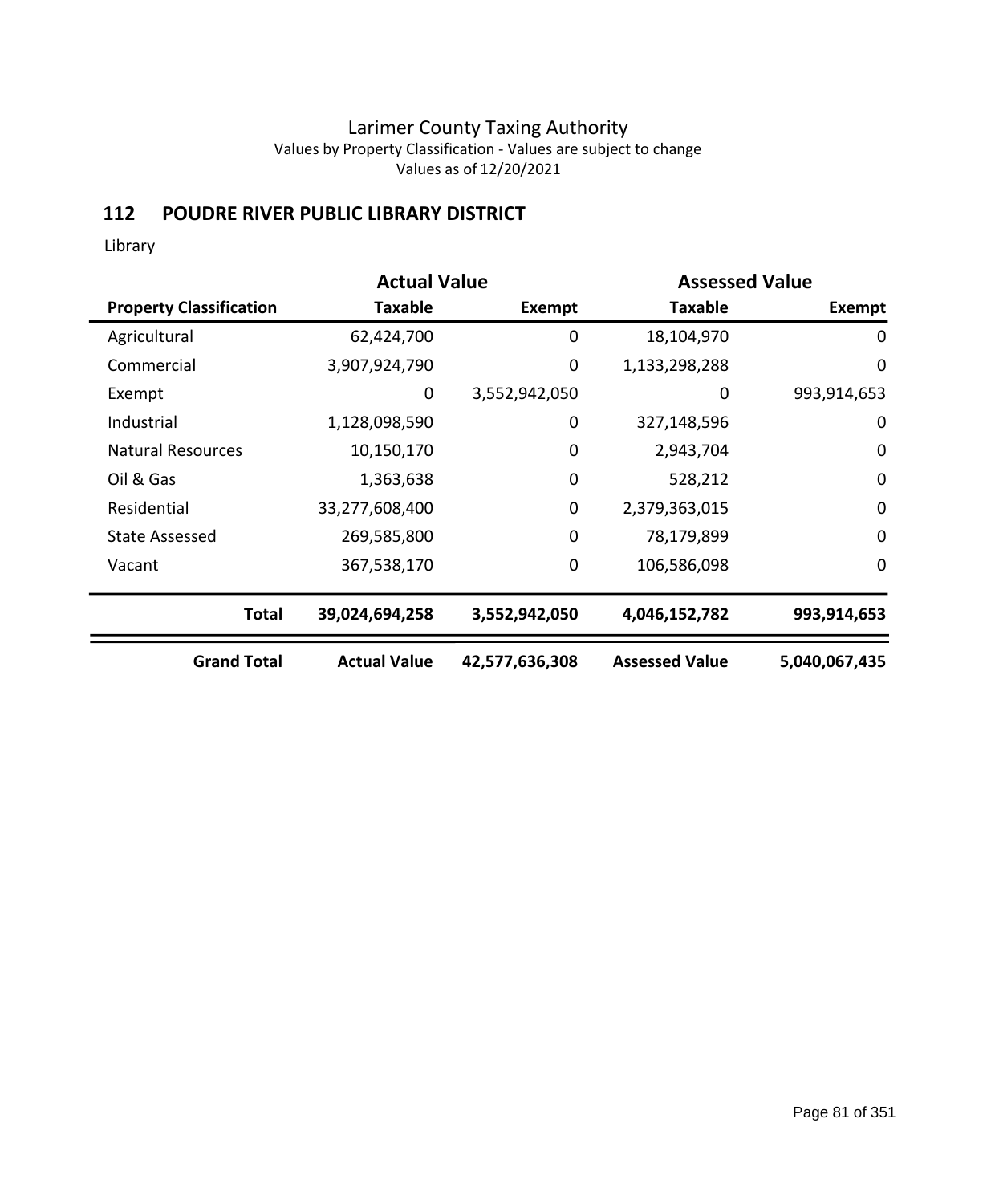## **114 LITTLE THOMPSON WATER DISTRICT**

|                                | <b>Actual Value</b> |               | <b>Assessed Value</b> |               |
|--------------------------------|---------------------|---------------|-----------------------|---------------|
| <b>Property Classification</b> | Taxable             | Exempt        | <b>Taxable</b>        | <b>Exempt</b> |
| Agricultural                   | 22,564,720          | 0             | 6,544,195             | $\mathbf 0$   |
| Commercial                     | 722,595,020         | 0             | 209,552,571           | $\mathbf 0$   |
| Exempt                         | 0                   | 401,631,820   | 0                     | 110,649,528   |
| Industrial                     | 74,136,610          | 0             | 21,499,620            | 0             |
| <b>Natural Resources</b>       | 2,748,250           | $\mathbf 0$   | 797,021               | $\mathbf 0$   |
| Oil & Gas                      | 30,632,290          | $\mathbf 0$   | 22,985,644            | $\mathbf 0$   |
| Residential                    | 5,499,513,600       | 0             | 393,216,370           | $\mathbf 0$   |
| <b>State Assessed</b>          | 18,849,800          | $\mathbf 0$   | 5,466,435             | $\mathbf 0$   |
| Vacant                         | 105,745,720         | 0             | 30,666,297            | $\mathbf 0$   |
| <b>Total</b>                   | 6,476,786,010       | 401,631,820   | 690,728,153           | 110,649,528   |
| <b>Grand Total</b>             | <b>Actual Value</b> | 6,878,417,830 | <b>Assessed Value</b> | 801,377,681   |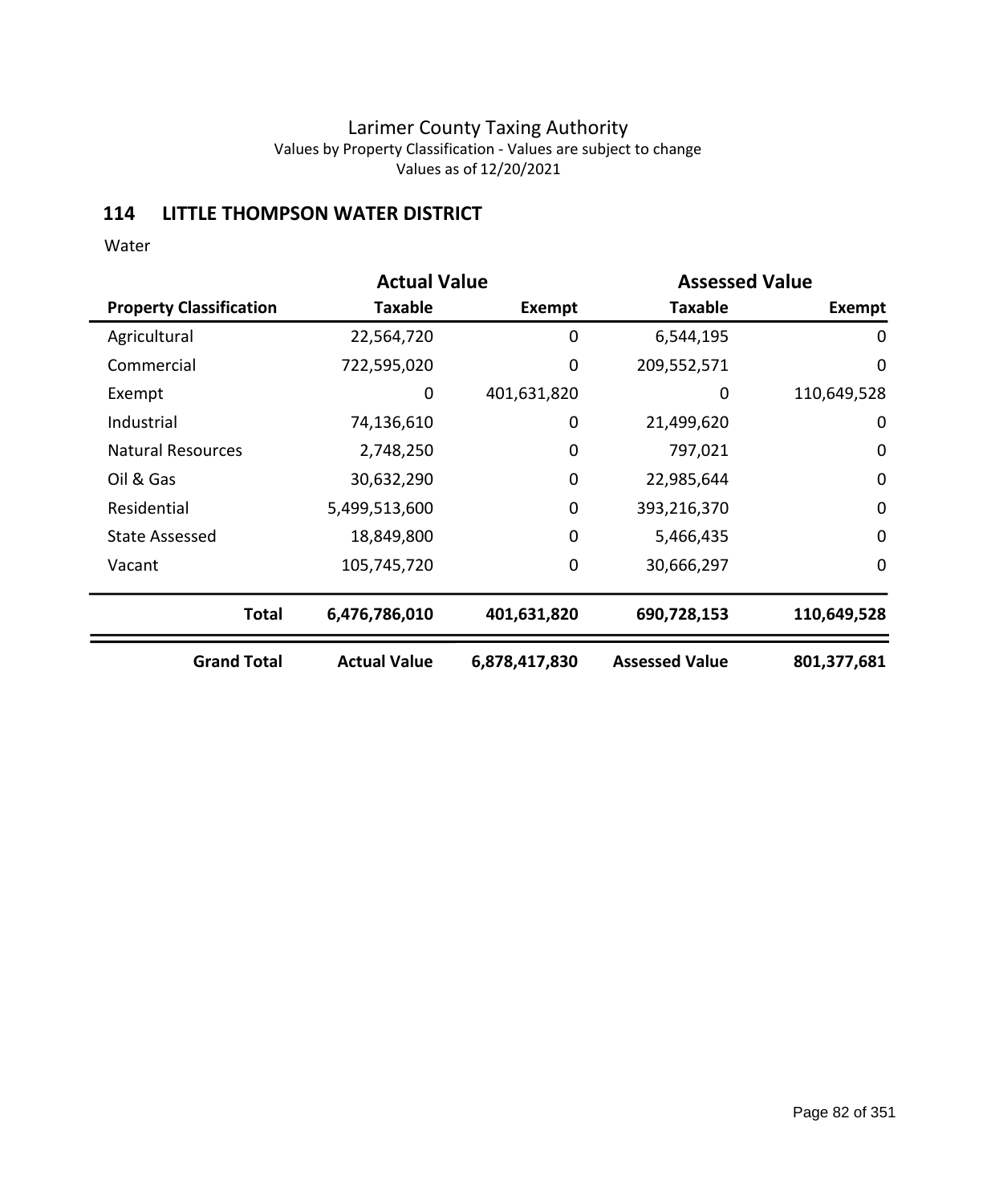## **115 NORTH CARTER LAKE WATER DISTRICT**

|                                | <b>Actual Value</b> |             | <b>Assessed Value</b> |             |
|--------------------------------|---------------------|-------------|-----------------------|-------------|
| <b>Property Classification</b> | <b>Taxable</b>      | Exempt      | <b>Taxable</b>        | Exempt      |
| Agricultural                   | 151,330             | 0           | 43,883                | 0           |
| Commercial                     | 325,200             | 0           | 94,308                | $\mathbf 0$ |
| Exempt                         | 0                   | 5,301,650   | 0                     | 1,537,479   |
| Residential                    | 73,528,600          | 0           | 5,257,307             | 0           |
| <b>State Assessed</b>          | 141,500             | $\mathbf 0$ | 41,044                | $\mathbf 0$ |
| Vacant                         | 1,009,900           | 0           | 292,871               | $\mathbf 0$ |
| <b>Total</b>                   | 75,156,530          | 5,301,650   | 5,729,413             | 1,537,479   |
| <b>Grand Total</b>             | <b>Actual Value</b> | 80,458,180  | <b>Assessed Value</b> | 7,266,892   |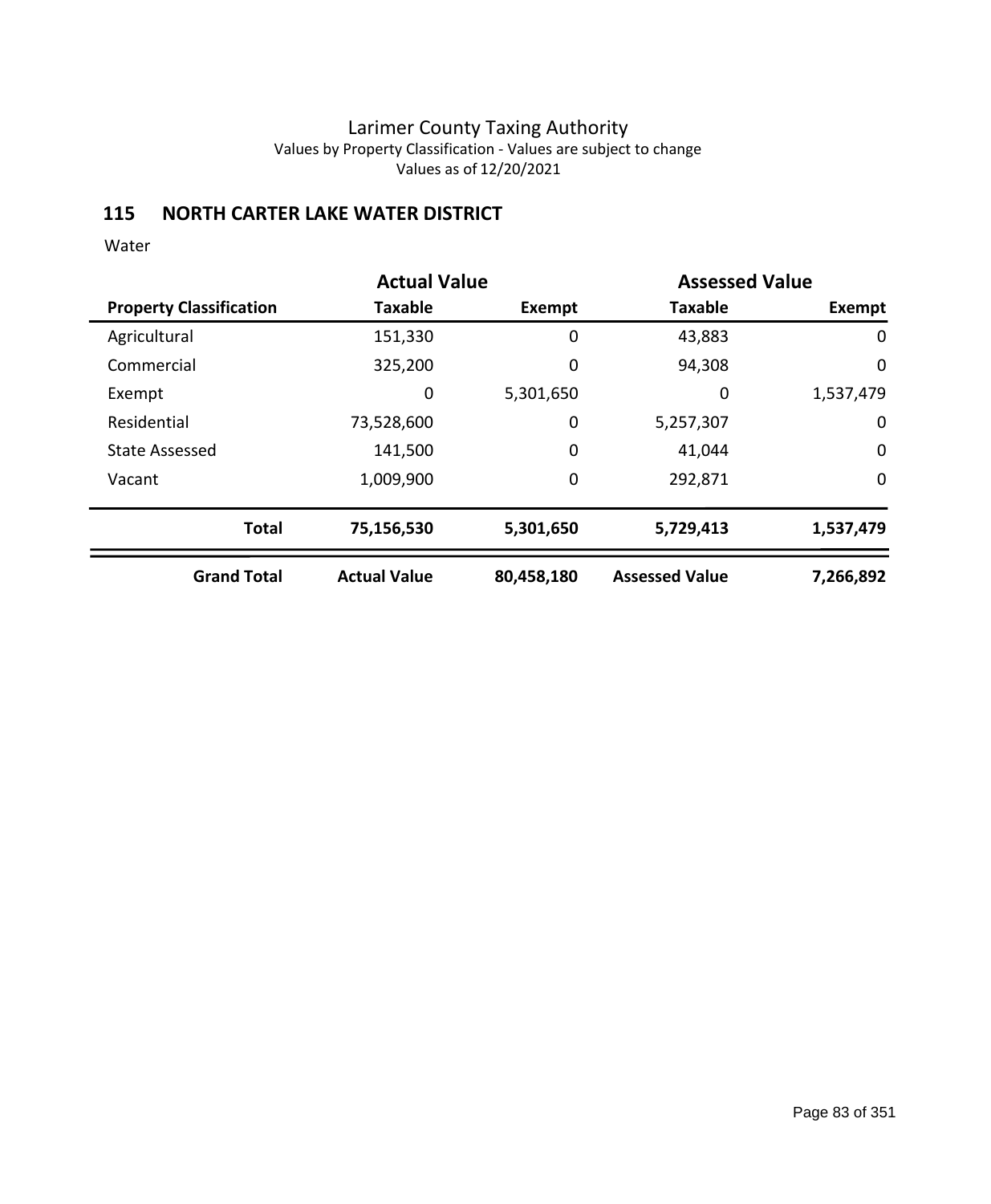### **116 NORTH WELD COUNTY WATER DISTRICT**

|                                | <b>Actual Value</b> |             | <b>Assessed Value</b> |             |
|--------------------------------|---------------------|-------------|-----------------------|-------------|
| <b>Property Classification</b> | <b>Taxable</b>      | Exempt      | <b>Taxable</b>        | Exempt      |
| Agricultural                   | 2,245,790           | 0           | 651,289               | 0           |
| Commercial                     | 599,400             | 0           | 173,826               | 0           |
| Exempt                         | 0                   | 411,550     | 0                     | 108,464     |
| <b>Natural Resources</b>       | 10,590              | 0           | 3,072                 | $\mathbf 0$ |
| Residential                    | 340,853,500         | 0           | 24,371,104            | $\mathbf 0$ |
| <b>State Assessed</b>          | 1,469,700           | 0           | 426,218               | $\mathbf 0$ |
| Vacant                         | 15,891,600          | 0           | 4,608,564             | 0           |
| <b>Total</b>                   | 361,070,580         | 411,550     | 30,234,073            | 108,464     |
| <b>Grand Total</b>             | <b>Actual Value</b> | 361,482,130 | <b>Assessed Value</b> | 30,342,537  |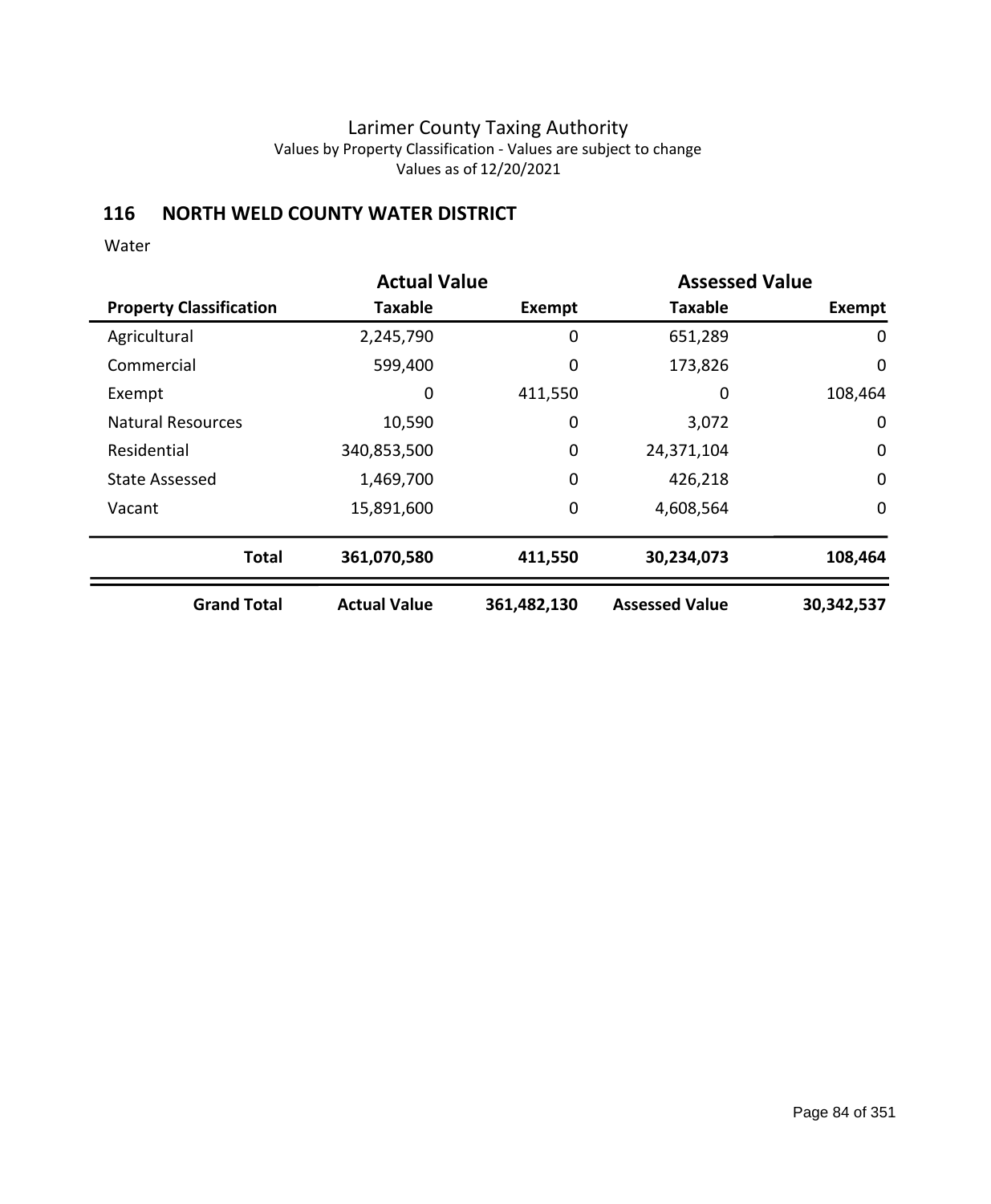## **117 NORTHERN COLORADO WATER CONS DISTRICT**

|                                | <b>Actual Value</b> |                | <b>Assessed Value</b> |                  |
|--------------------------------|---------------------|----------------|-----------------------|------------------|
| <b>Property Classification</b> | Taxable             | Exempt         | <b>Taxable</b>        | <b>Exempt</b>    |
| Agricultural                   | 79,496,710          | 0              | 23,057,170            | 0                |
| Commercial                     | 7,134,139,580       | 0              | 2,068,900,636         | $\mathbf 0$      |
| Exempt                         | 0                   | 4,461,069,680  | 0                     | 1,236,038,060    |
| Industrial                     | 1,528,258,790       | 0              | 443,195,073           | $\mathbf 0$      |
| <b>Natural Resources</b>       | 8,027,840           | $\mathbf 0$    | 2,328,202             | $\boldsymbol{0}$ |
| Oil & Gas                      | 35,578,342          | 0              | 26,010,786            | $\mathbf 0$      |
| Residential                    | 56,081,707,800      | $\mathbf 0$    | 4,009,863,157         | $\mathbf 0$      |
| <b>State Assessed</b>          | 419,019,200         | $\mathbf 0$    | 121,515,456           | $\mathbf 0$      |
| Vacant                         | 718,837,580         | $\mathbf 0$    | 208,463,322           | $\mathbf 0$      |
| <b>Total</b>                   | 66,005,065,842      | 4,461,069,680  | 6,903,333,802         | 1,236,038,060    |
| <b>Grand Total</b>             | <b>Actual Value</b> | 70,466,135,522 | <b>Assessed Value</b> | 8,139,371,862    |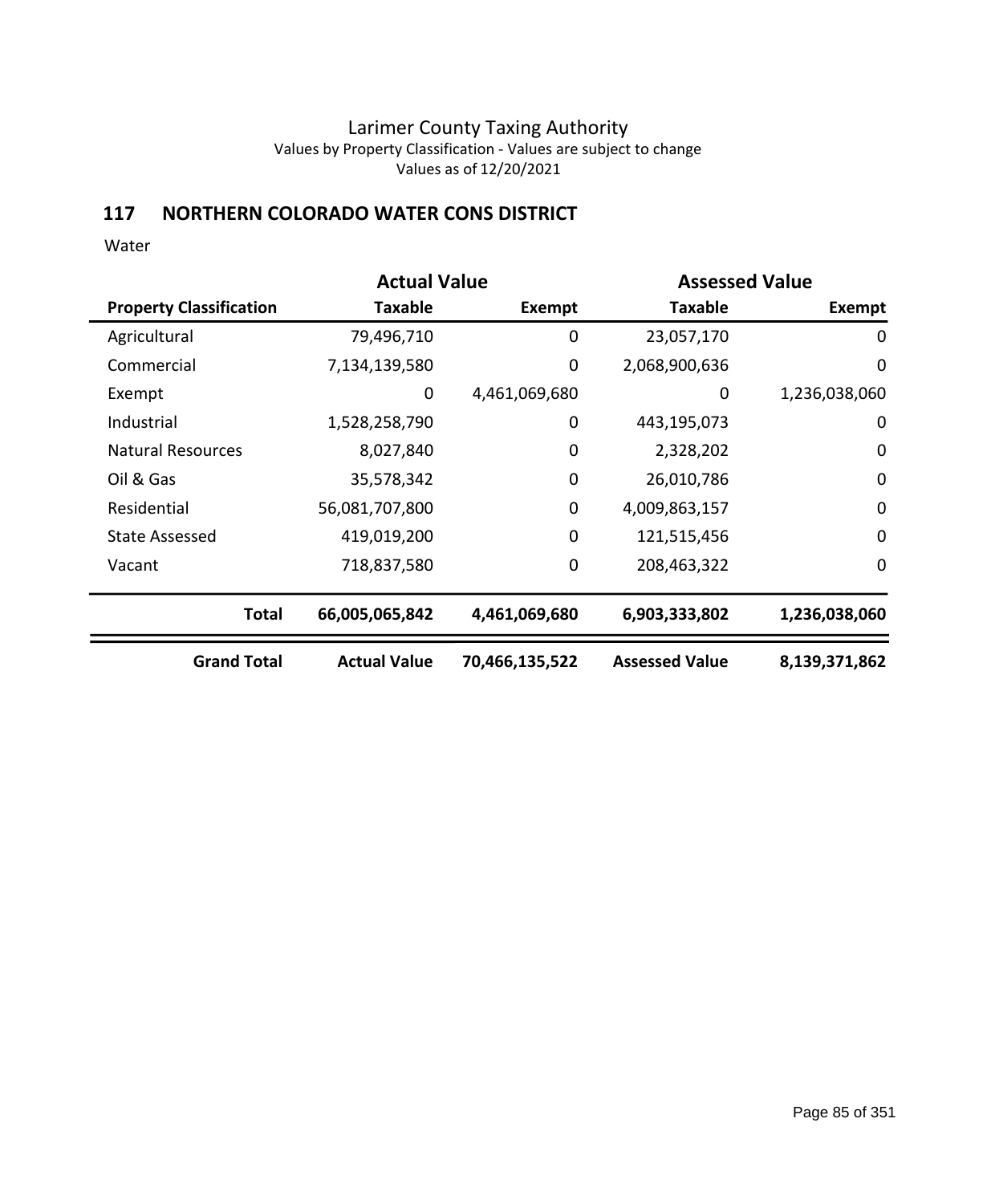## **118 PINEWOOD SPRINGS WATER DISTRICT**

|                                | <b>Actual Value</b> |             |                       | <b>Assessed Value</b> |
|--------------------------------|---------------------|-------------|-----------------------|-----------------------|
| <b>Property Classification</b> | Taxable             | Exempt      | <b>Taxable</b>        | <b>Exempt</b>         |
| Commercial                     | 435,800             | 0           | 126,382               | 0                     |
| Exempt                         | 0                   | 584,020     | 0                     | 169,368               |
| Residential                    | 146,321,100         | 0           | 10,462,030            | 0                     |
| <b>State Assessed</b>          | 751,300             | 0           | 217,865               | $\mathbf 0$           |
| Vacant                         | 1,280,800           | 0           | 371,432               | $\mathbf 0$           |
| <b>Total</b>                   | 148,789,000         | 584,020     | 11,177,709            | 169,368               |
| <b>Grand Total</b>             | <b>Actual Value</b> | 149,373,020 | <b>Assessed Value</b> | 11,347,077            |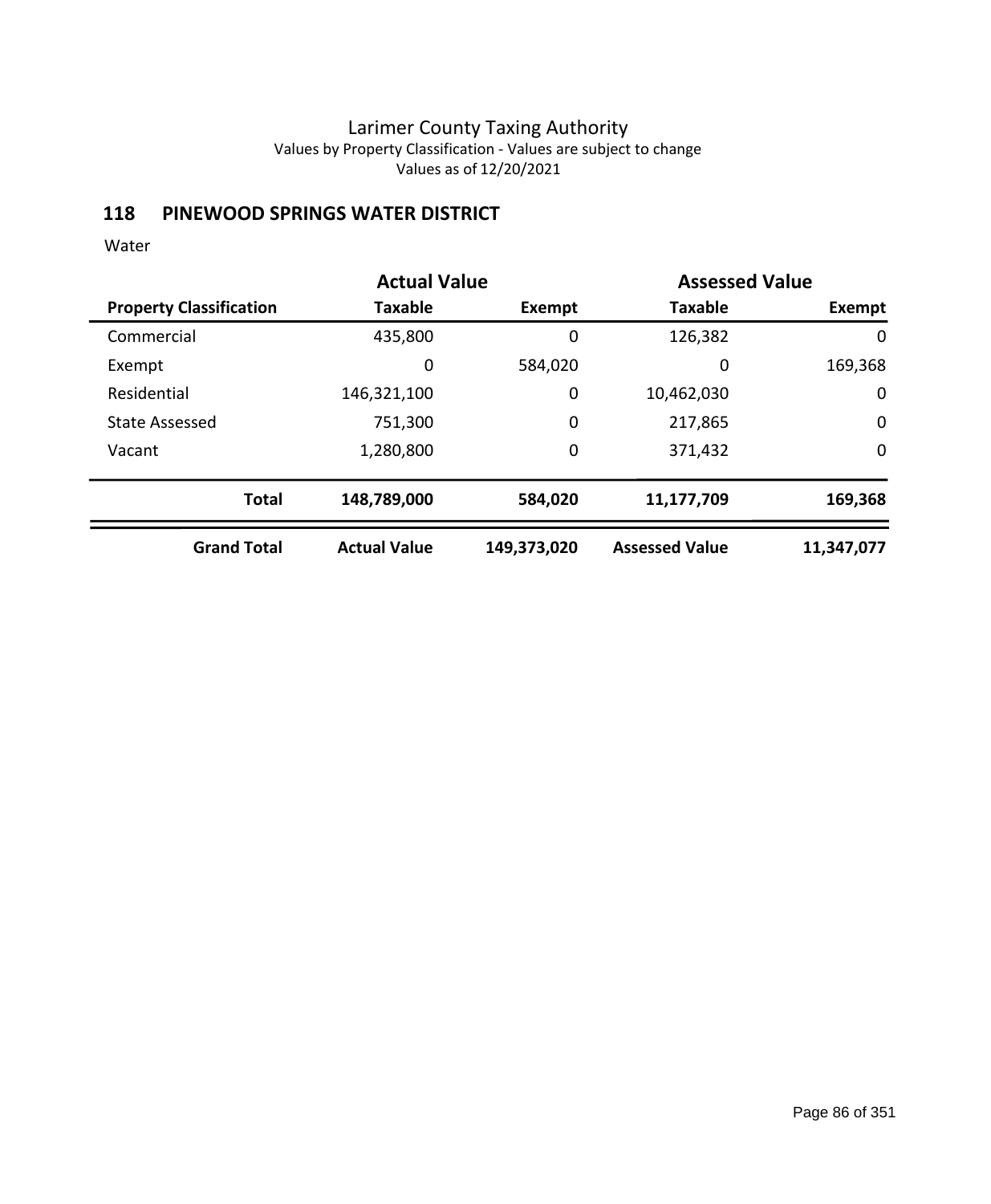## **119 SPRING CANYON WATER & SANITATION DISTRICT**

|                                | <b>Actual Value</b> |             | <b>Assessed Value</b> |             |
|--------------------------------|---------------------|-------------|-----------------------|-------------|
| <b>Property Classification</b> | <b>Taxable</b>      | Exempt      | <b>Taxable</b>        | Exempt      |
| Agricultural                   | 15,800              | 0           | 4,583                 | 0           |
| Commercial                     | 1,979,710           | 0           | 574,116               | 0           |
| Exempt                         | 0                   | 2,135,750   | 0                     | 614,609     |
| Residential                    | 240,116,600         | 0           | 17,168,442            | 0           |
| <b>State Assessed</b>          | 1,019,100           | 0           | 295,543               | $\mathbf 0$ |
| Vacant                         | 6,441,500           | 0           | 1,868,035             | $\mathbf 0$ |
| <b>Total</b>                   | 249,572,710         | 2,135,750   | 19,910,719            | 614,609     |
| <b>Grand Total</b>             | <b>Actual Value</b> | 251,708,460 | <b>Assessed Value</b> | 20,525,328  |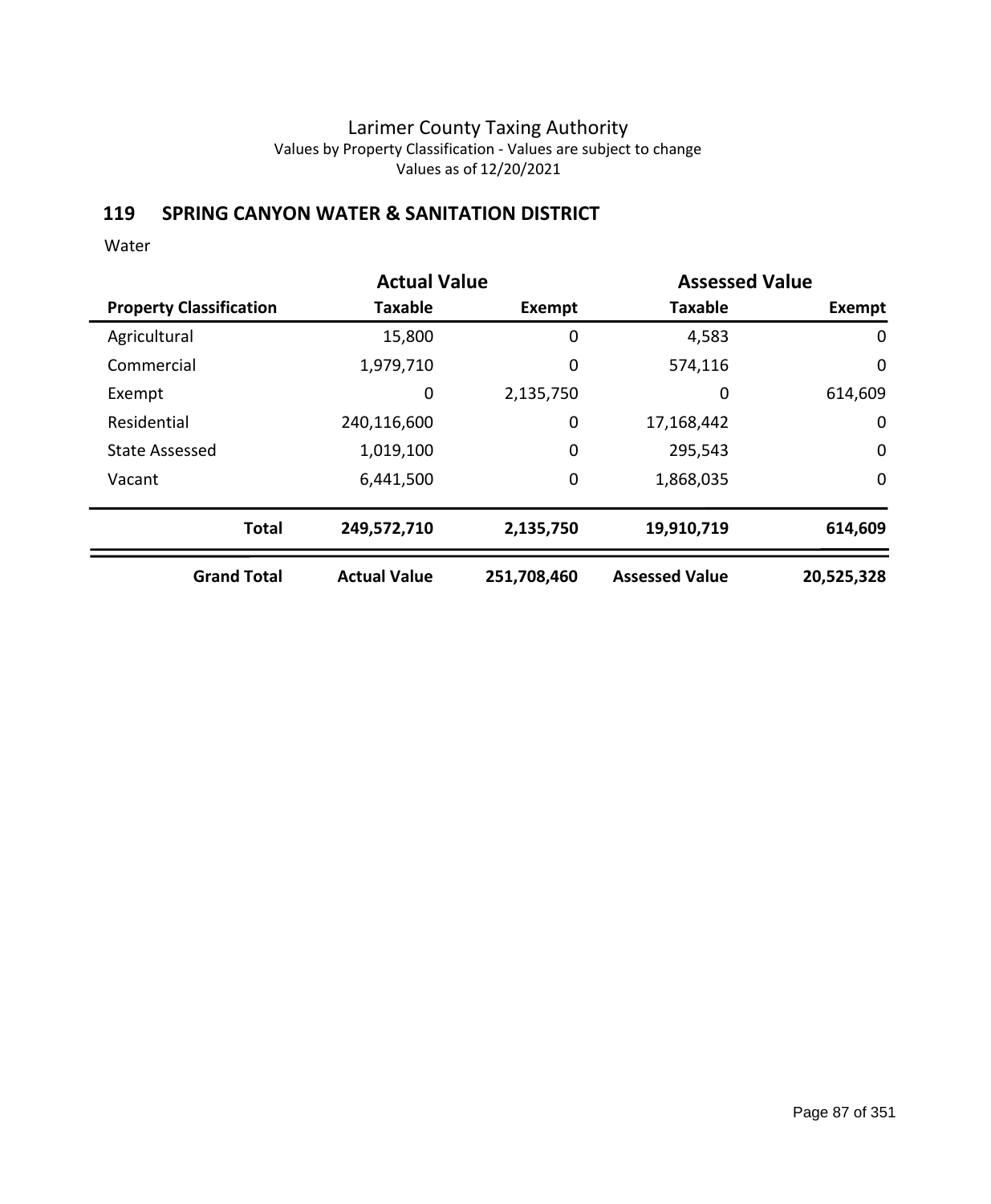### **120 ST. VRAIN & LEFT HAND WATER CONS DISTRICT**

|                                | <b>Actual Value</b> |            | <b>Assessed Value</b> |             |
|--------------------------------|---------------------|------------|-----------------------|-------------|
| <b>Property Classification</b> | <b>Taxable</b>      | Exempt     | <b>Taxable</b>        | Exempt      |
| Agricultural                   | 75,160              | 0          | 21,796                | 0           |
| Commercial                     | 1,242,200           | 0          | 360,238               | 0           |
| Exempt                         | 0                   | 6,067,510  | 0                     | 1,647,182   |
| Residential                    | 59,098,900          | 0          | 4,225,567             | 0           |
| <b>State Assessed</b>          | 23,100              | 0          | 6,708                 | $\mathbf 0$ |
| Vacant                         | 2,044,500           | 0          | 592,905               | $\mathbf 0$ |
| <b>Total</b>                   | 62,483,860          | 6,067,510  | 5,207,214             | 1,647,182   |
| <b>Grand Total</b>             | <b>Actual Value</b> | 68,551,370 | <b>Assessed Value</b> | 6,854,396   |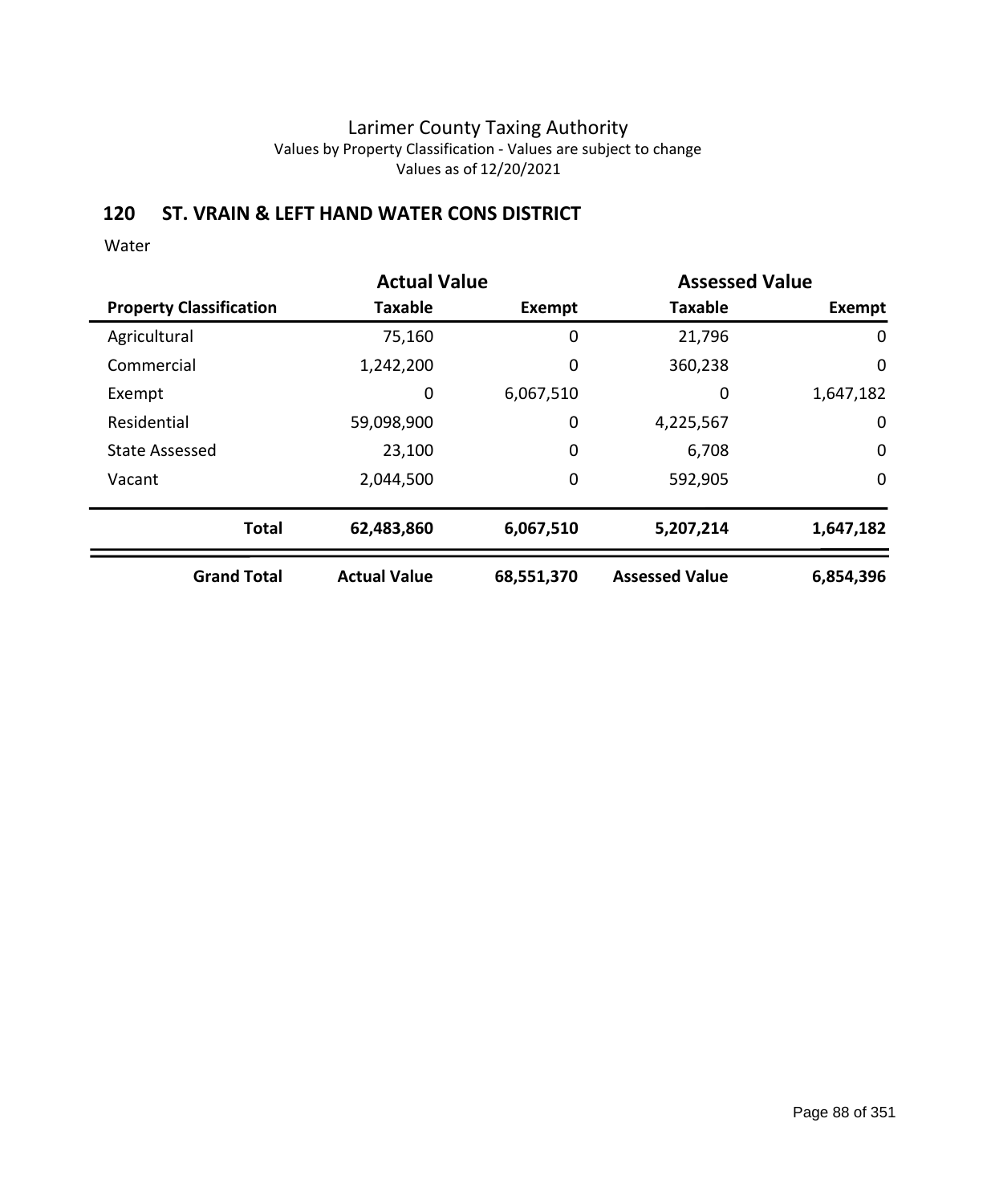## **121 SUNSET WATER DISTRICT**

|                                | <b>Actual Value</b> |            | <b>Assessed Value</b> |             |
|--------------------------------|---------------------|------------|-----------------------|-------------|
| <b>Property Classification</b> | <b>Taxable</b>      | Exempt     | <b>Taxable</b>        | Exempt      |
| Agricultural                   | 8,810               | 0          | 2,556                 | 0           |
| Commercial                     | 1,023,600           | 0          | 296,844               | 0           |
| Exempt                         | 0                   | 180,180    | 0                     | 52,253      |
| Industrial                     | 80,510              | 0          | 23,348                | $\mathbf 0$ |
| Residential                    | 73,304,700          | 0          | 5,241,304             | $\mathbf 0$ |
| <b>State Assessed</b>          | 592,500             | 0          | 171,855               | $\mathbf 0$ |
| Vacant                         | 90,000              | 0          | 26,100                | $\mathbf 0$ |
| <b>Total</b>                   | 75,100,120          | 180,180    | 5,762,007             | 52,253      |
| <b>Grand Total</b>             | <b>Actual Value</b> | 75,280,300 | <b>Assessed Value</b> | 5,814,260   |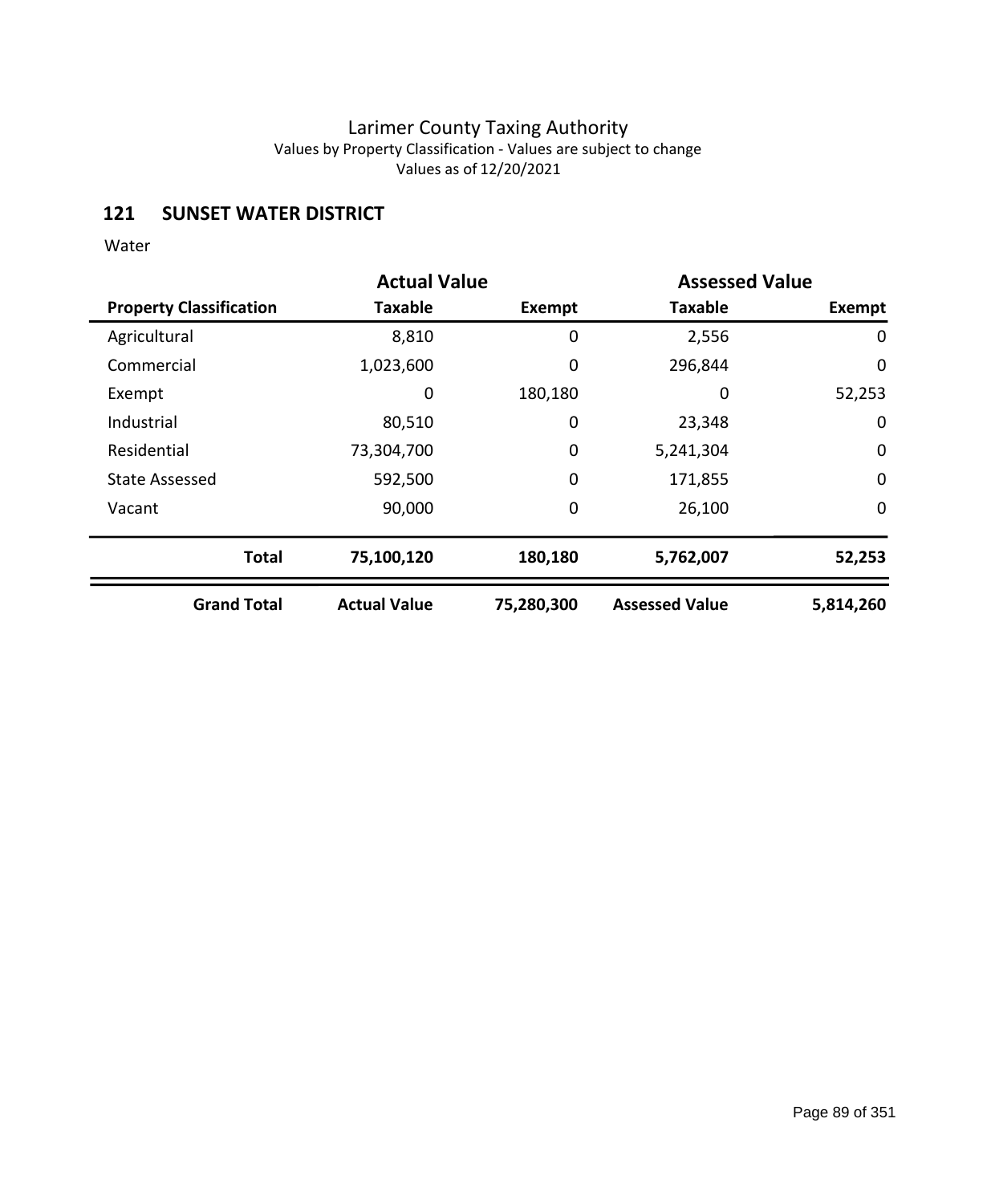## **122 WEST FORT COLLINS WATER DISTRICT**

|                                | <b>Actual Value</b> |               | <b>Assessed Value</b> |             |
|--------------------------------|---------------------|---------------|-----------------------|-------------|
| <b>Property Classification</b> | Taxable             | <b>Exempt</b> | <b>Taxable</b>        | Exempt      |
| Agricultural                   | 4,910,510           | 0             | 1,424,121             | 0           |
| Commercial                     | 35,294,120          | 0             | 10,235,295            | $\mathbf 0$ |
| Exempt                         | 0                   | 21,271,980    | 0                     | 6,124,782   |
| Industrial                     | 24,139,570          | 0             | 7,000,474             | $\mathbf 0$ |
| <b>Natural Resources</b>       | 1,566,470           | 0             | 454,277               | $\mathbf 0$ |
| Residential                    | 509,012,600         | $\mathbf 0$   | 36,394,561            | $\mathbf 0$ |
| <b>State Assessed</b>          | 4,969,800           | $\mathbf 0$   | 1,441,265             | $\mathbf 0$ |
| Vacant                         | 4,197,750           | 0             | 1,217,347             | 0           |
| <b>Total</b>                   | 584,090,820         | 21,271,980    | 58,167,340            | 6,124,782   |
| <b>Grand Total</b>             | <b>Actual Value</b> | 605,362,800   | <b>Assessed Value</b> | 64,292,122  |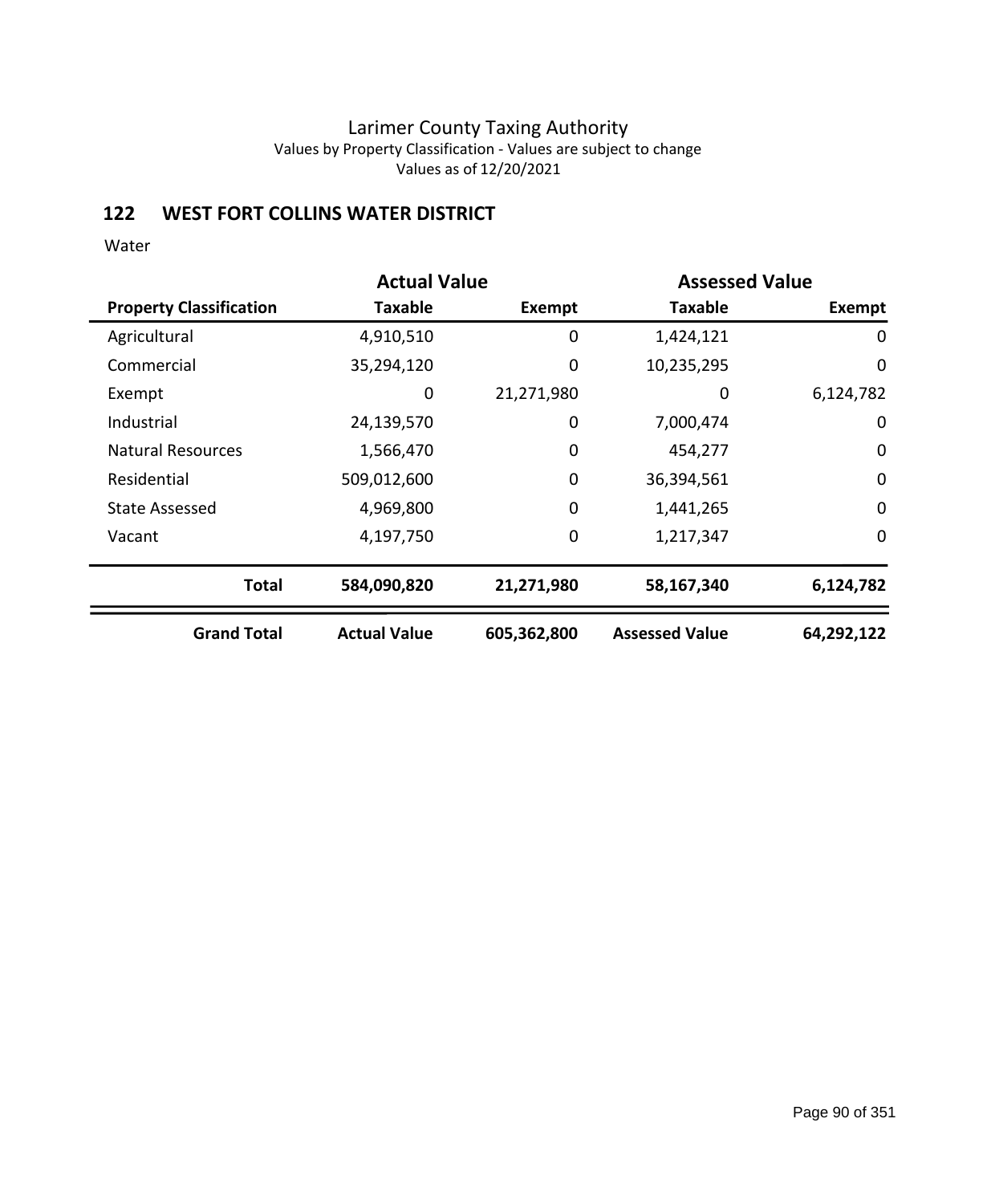# **124 THOMPSON CROSSING METRO DISTRICT NO. 1**

|                                | <b>Actual Value</b> |        | <b>Assessed Value</b> |        |
|--------------------------------|---------------------|--------|-----------------------|--------|
| <b>Property Classification</b> | <b>Taxable</b>      | Exempt | <b>Taxable</b>        | Exempt |
| Vacant                         | 500                 | 0      | 145                   | 0      |
| <b>Total</b>                   | 500                 | 0      | 145                   | 0      |
| <b>Grand Total</b>             | <b>Actual Value</b> | 500    | <b>Assessed Value</b> | 145    |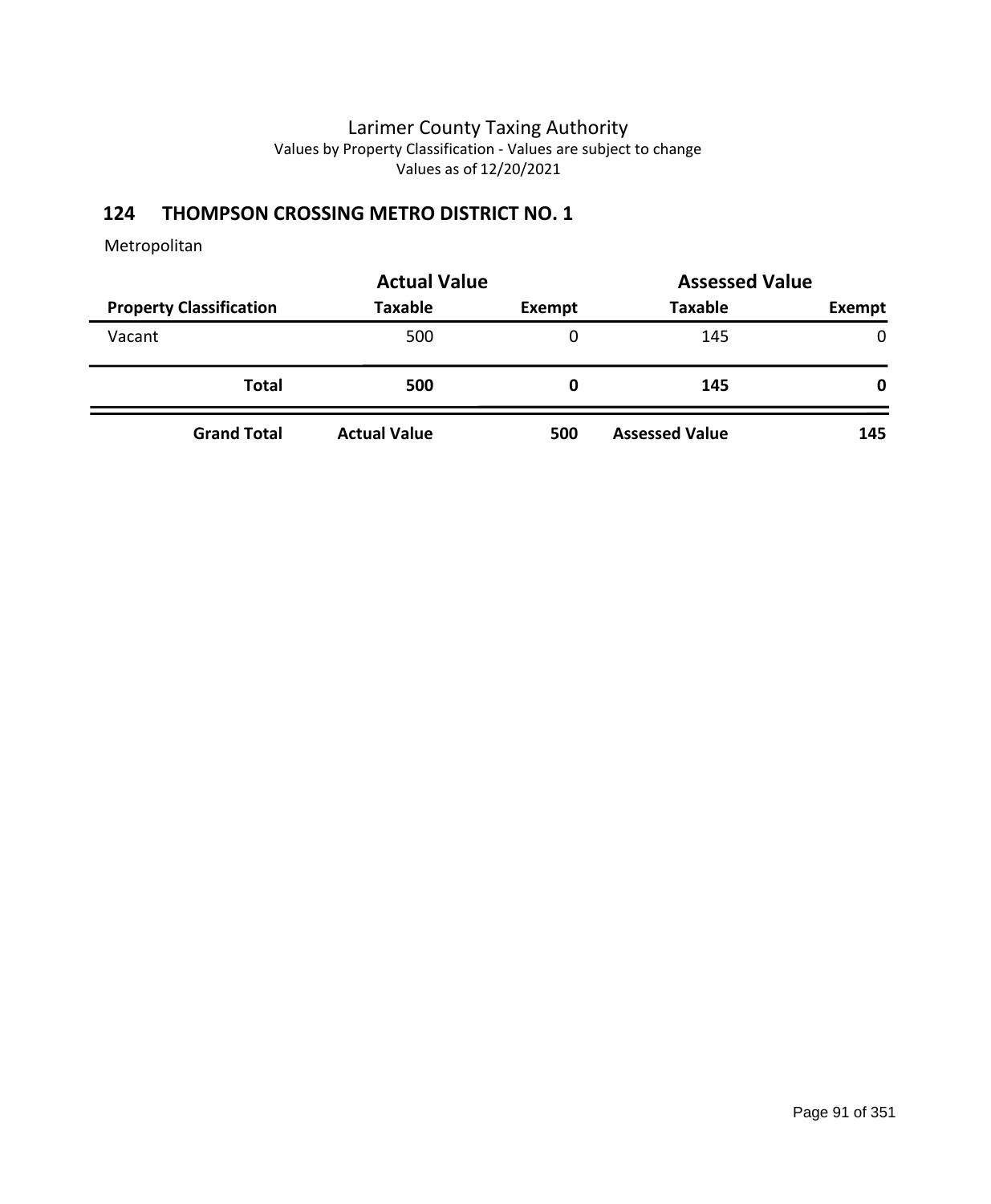# **125 THOMPSON CROSSING METRO DISTRICT NO. 2**

|                                | <b>Actual Value</b> |               | <b>Assessed Value</b> |             |
|--------------------------------|---------------------|---------------|-----------------------|-------------|
| <b>Property Classification</b> | Taxable             | <b>Exempt</b> | <b>Taxable</b>        | Exempt      |
| Agricultural                   | 11,760              | 0             | 3,415                 | 0           |
| Commercial                     | 198,054,700         | 0             | 57,435,867            | $\mathbf 0$ |
| Exempt                         | 0                   | 5,757,080     | 0                     | 1,668,203   |
| Industrial                     | 68,850              | 0             | 19,967                | $\mathbf 0$ |
| <b>Natural Resources</b>       | 50                  | 0             | 15                    | $\mathbf 0$ |
| Residential                    | 195,120,000         | $\mathbf 0$   | 13,951,080            | $\mathbf 0$ |
| <b>State Assessed</b>          | 1,739,800           | $\mathbf 0$   | 504,537               | $\mathbf 0$ |
| Vacant                         | 12,010,000          | 0             | 3,482,900             | $\mathbf 0$ |
| <b>Total</b>                   | 407,005,160         | 5,757,080     | 75,397,781            | 1,668,203   |
| <b>Grand Total</b>             | <b>Actual Value</b> | 412,762,240   | <b>Assessed Value</b> | 77,065,984  |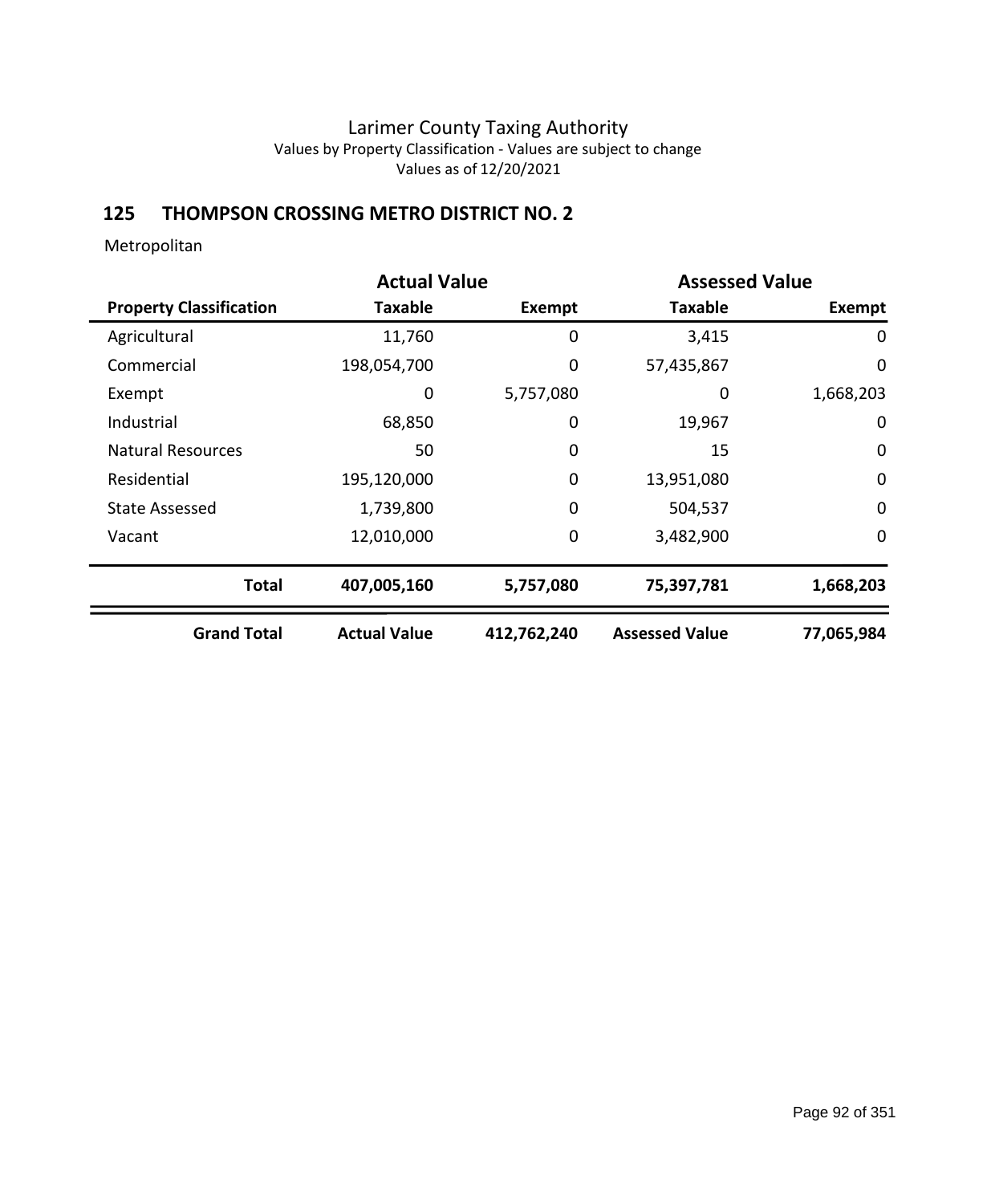# **126 THOMPSON CROSSING METRO DISTRICT NO. 3**

|                                | <b>Actual Value</b> | <b>Assessed Value</b> |                       |             |
|--------------------------------|---------------------|-----------------------|-----------------------|-------------|
| <b>Property Classification</b> | <b>Taxable</b>      | Exempt                | <b>Taxable</b>        | Exempt      |
| Exempt                         | 0                   | 130                   | 0                     | 10          |
| <b>Natural Resources</b>       | 5,090               | 0                     | 1,476                 | $\mathbf 0$ |
| Residential                    | 100                 | 0                     | 10                    | $\mathbf 0$ |
| <b>Total</b>                   | 5,190               | 130                   | 1,486                 | 10          |
| <b>Grand Total</b>             | <b>Actual Value</b> | 5,320                 | <b>Assessed Value</b> | 1,496       |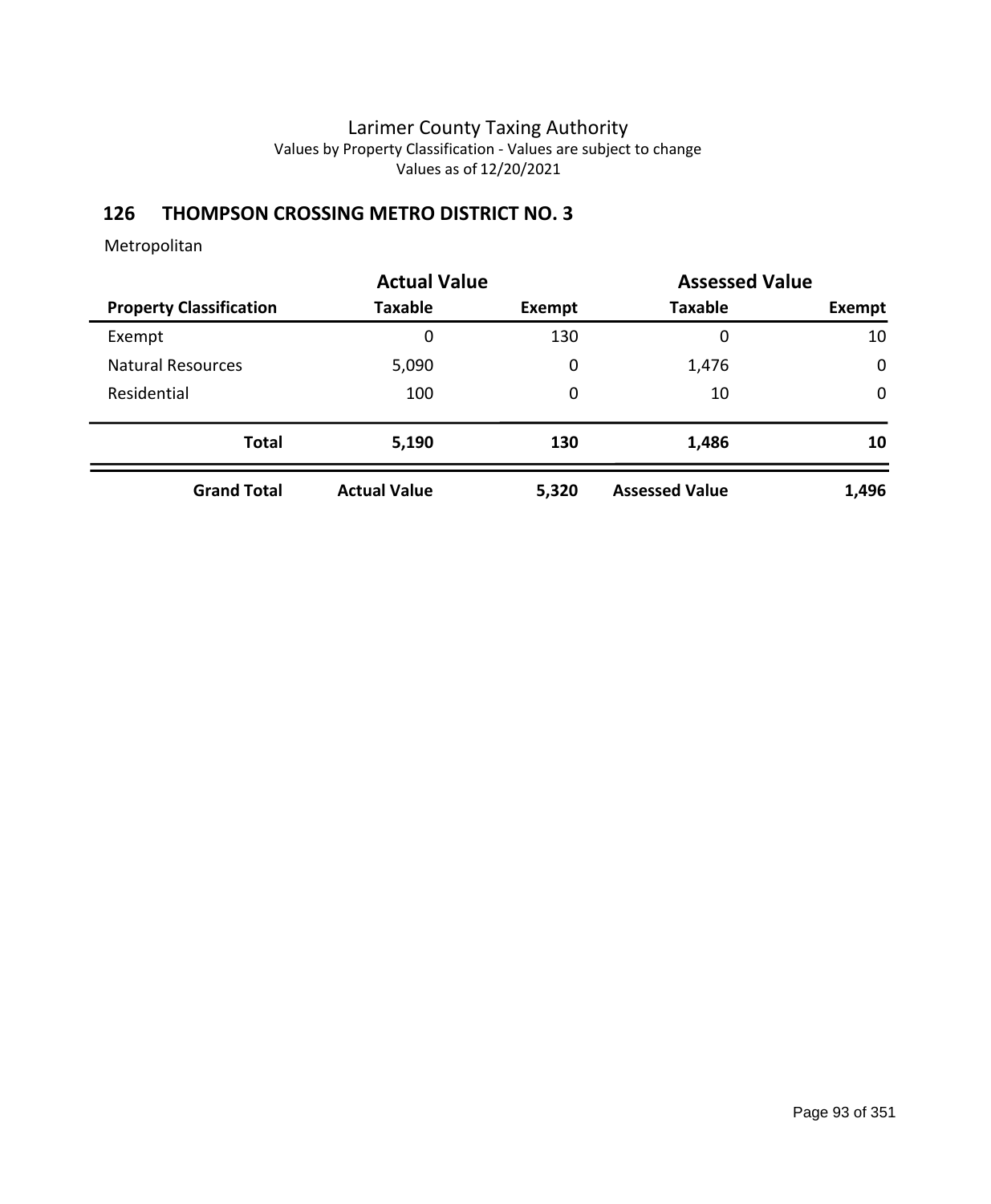# **127 VAN DE WATER METRO DISTRICT NO. 1**

|                                | <b>Actual Value</b> |        | <b>Assessed Value</b> |        |
|--------------------------------|---------------------|--------|-----------------------|--------|
| <b>Property Classification</b> | <b>Taxable</b>      | Exempt | <b>Taxable</b>        | Exempt |
| Agricultural                   | 70                  | 0      | 20                    | 0      |
| Exempt                         | 0                   | 500    | 0                     | 145    |
| <b>Total</b>                   | 70                  | 500    | 20                    | 145    |
| <b>Grand Total</b>             | <b>Actual Value</b> | 570    | <b>Assessed Value</b> | 165    |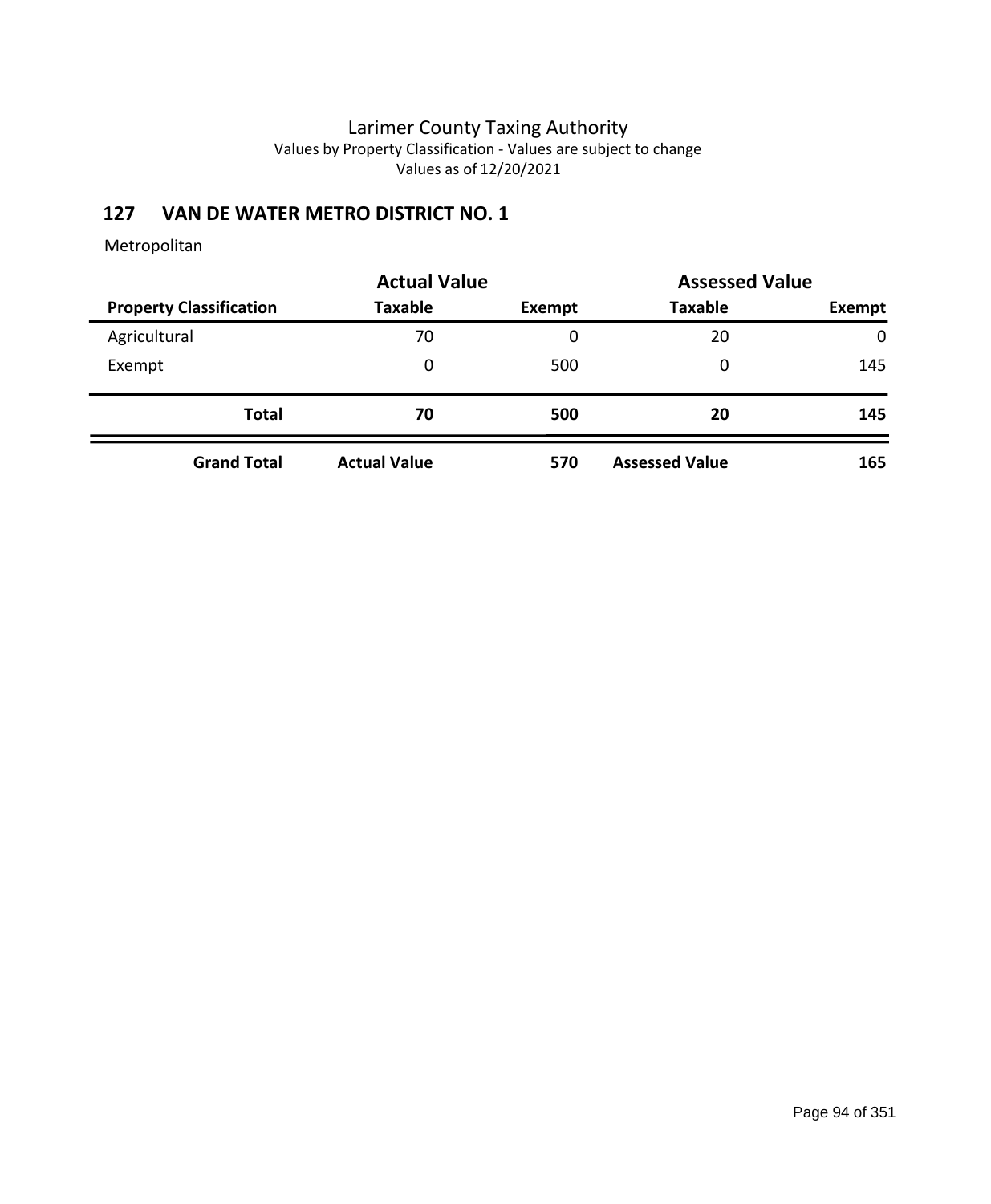# **128 VAN DE WATER METRO DISTRICT NO. 2**

|                                | <b>Actual Value</b> |               |                       | <b>Assessed Value</b> |  |
|--------------------------------|---------------------|---------------|-----------------------|-----------------------|--|
| <b>Property Classification</b> | <b>Taxable</b>      | <b>Exempt</b> | <b>Taxable</b>        | Exempt                |  |
| Commercial                     | 386,630             | 0             | 112,123               | 0                     |  |
| Exempt                         | 0                   | 1,547,800     | 0                     | 448,099               |  |
| <b>Natural Resources</b>       | 5,050               | 0             | 1,465                 | 0                     |  |
| Residential                    | 343,103,900         | $\mathbf 0$   | 24,532,152            | $\mathbf 0$           |  |
| <b>State Assessed</b>          | 825,000             | $\mathbf 0$   | 239,235               | $\mathbf 0$           |  |
| Vacant                         | 5,592,600           | $\mathbf 0$   | 1,621,854             | 0                     |  |
| <b>Total</b>                   | 349,913,180         | 1,547,800     | 26,506,829            | 448,099               |  |
| <b>Grand Total</b>             | <b>Actual Value</b> | 351,460,980   | <b>Assessed Value</b> | 26,954,928            |  |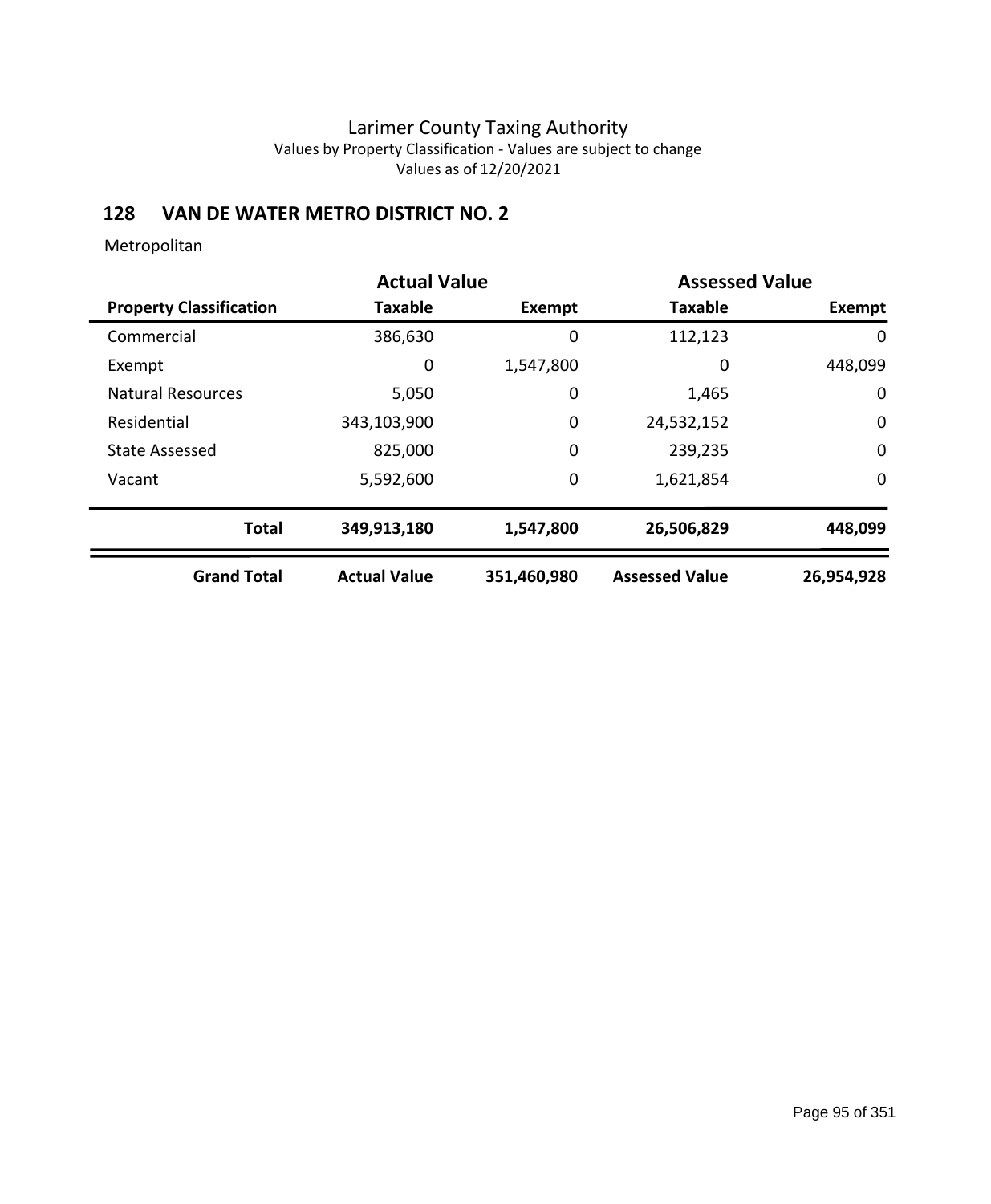# **129 VAN DE WATER METRO DISTRICT NO. 3**

|                                | <b>Actual Value</b> |             | <b>Assessed Value</b> |             |
|--------------------------------|---------------------|-------------|-----------------------|-------------|
| <b>Property Classification</b> | <b>Taxable</b>      | Exempt      | <b>Taxable</b>        | Exempt      |
| Commercial                     | 33,311,470          | 0           | 9,660,327             | $\mathbf 0$ |
| <b>State Assessed</b>          | 6,800               | 0           | 1,998                 | $\mathbf 0$ |
| Vacant                         | 4,929,600           | $\mathbf 0$ | 1,429,584             | $\mathbf 0$ |
| <b>Total</b>                   | 38,247,870          | 0           | 11,091,909            | 0           |
| <b>Grand Total</b>             | <b>Actual Value</b> | 38,247,870  | <b>Assessed Value</b> | 11,091,909  |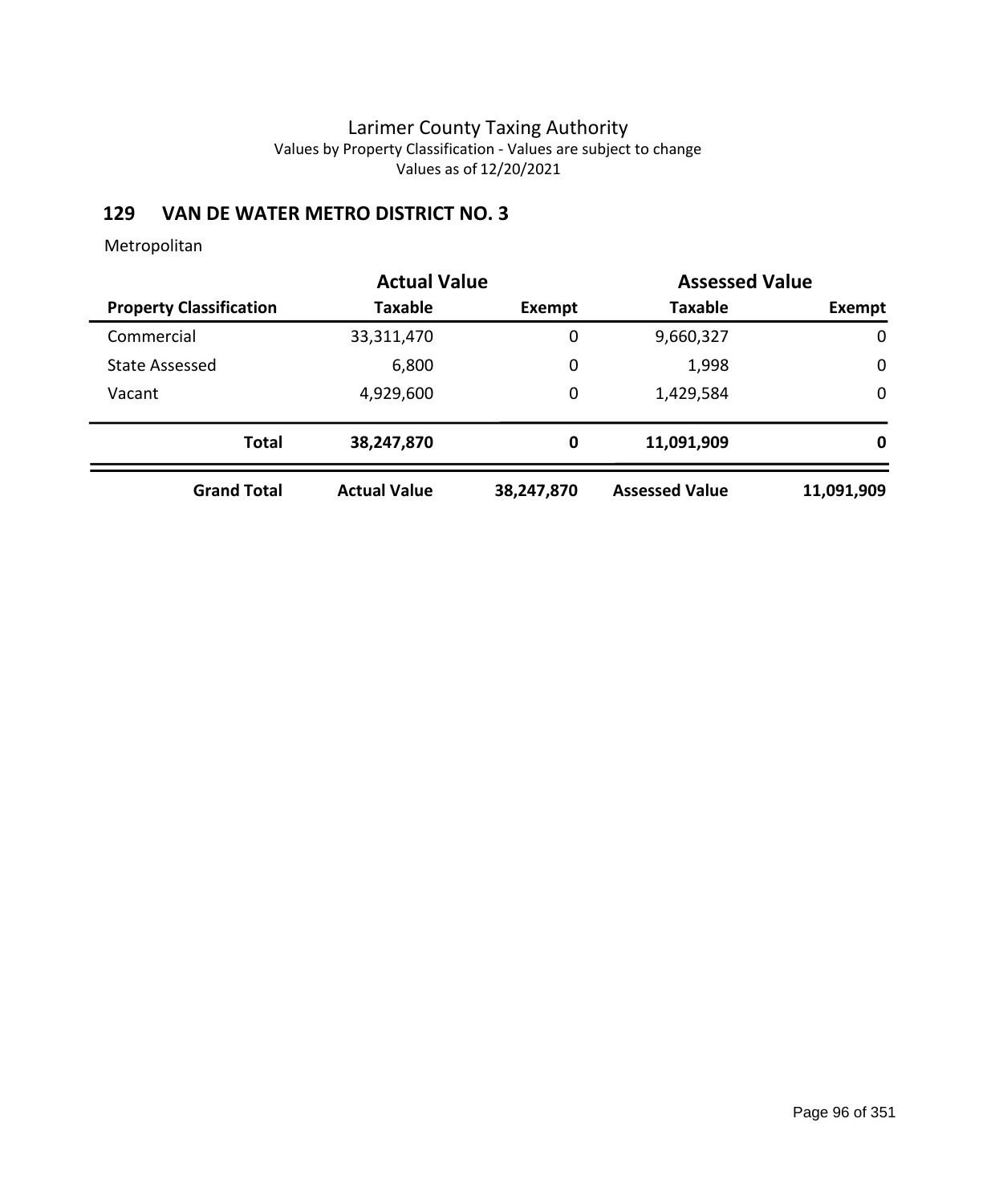### **130 WINDSOR HIGHLANDS METRO DISTRICT NO. 1**

|                                | <b>Actual Value</b> |             | <b>Assessed Value</b> |             |
|--------------------------------|---------------------|-------------|-----------------------|-------------|
| <b>Property Classification</b> | <b>Taxable</b>      | Exempt      | <b>Taxable</b>        | Exempt      |
| Exempt                         | 0                   | 2,500       | 0                     | 289         |
| Residential                    | 96,198,600          | $\mathbf 0$ | 6,878,258             | $\mathbf 0$ |
| <b>State Assessed</b>          | 181,700             | 0           | 52,700                | $\mathbf 0$ |
| <b>Total</b>                   | 96,380,300          | 2,500       | 6,930,958             | 289         |
| <b>Grand Total</b>             | <b>Actual Value</b> | 96,382,800  | <b>Assessed Value</b> | 6,931,247   |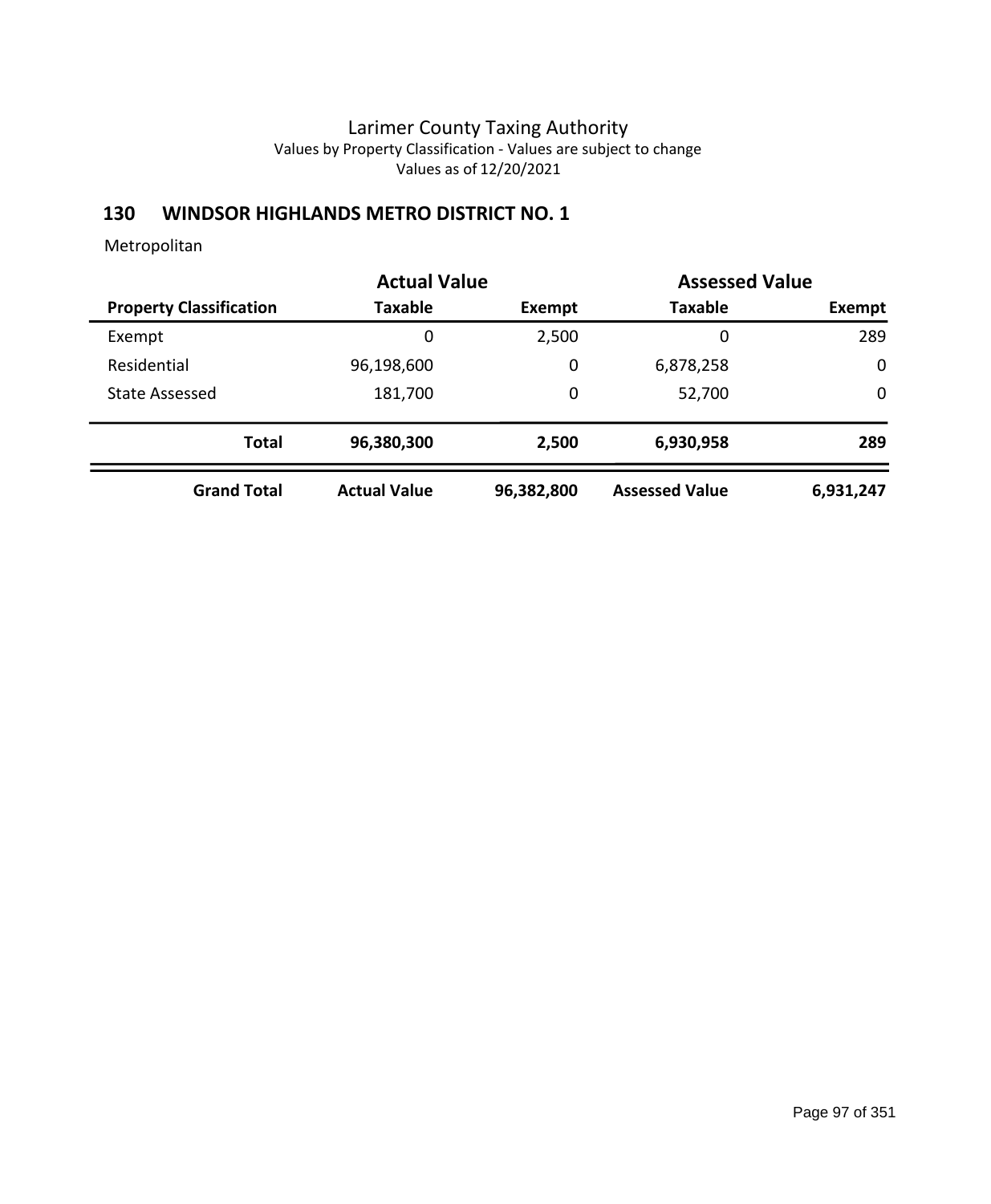### **131 WINDSOR HIGHLANDS METRO DISTRICT NO. 2**

|                                | <b>Actual Value</b> |             | <b>Assessed Value</b> |             |
|--------------------------------|---------------------|-------------|-----------------------|-------------|
| <b>Property Classification</b> | Taxable             | Exempt      | <b>Taxable</b>        | Exempt      |
| Exempt                         | 0                   | 500         | 0                     | 36          |
| Residential                    | 109,391,800         | 0           | 7,821,542             | $\mathbf 0$ |
| <b>State Assessed</b>          | 145,600             | 0           | 42,203                | $\mathbf 0$ |
| <b>Total</b>                   | 109,537,400         | 500         | 7,863,745             | 36          |
| <b>Grand Total</b>             | <b>Actual Value</b> | 109,537,900 | <b>Assessed Value</b> | 7,863,781   |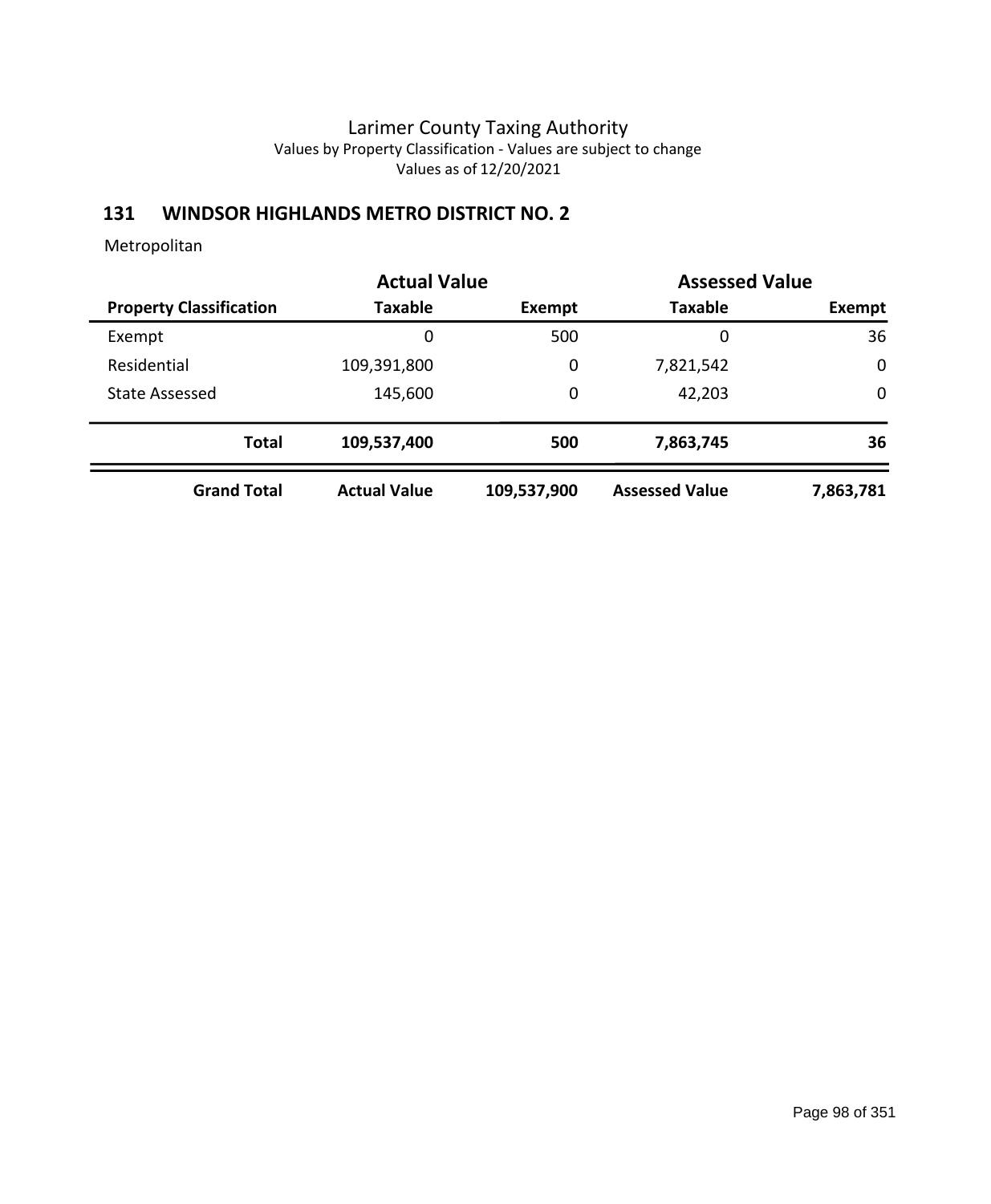### **132 WINDSOR HIGHLANDS METRO DISTRICT NO. 3**

|                                | <b>Actual Value</b> |             | <b>Assessed Value</b> |             |
|--------------------------------|---------------------|-------------|-----------------------|-------------|
| <b>Property Classification</b> | Taxable             | Exempt      | <b>Taxable</b>        | Exempt      |
| Exempt                         | 0                   | 1,500       | 0                     | 108         |
| Residential                    | 103,053,300         | 0           | 7,368,320             | $\mathbf 0$ |
| <b>State Assessed</b>          | 115,400             | 0           | 33,463                | $\mathbf 0$ |
| Vacant                         | 1,782,300           | 0           | 516,867               | $\mathbf 0$ |
| <b>Total</b>                   | 104,951,000         | 1,500       | 7,918,650             | 108         |
| <b>Grand Total</b>             | <b>Actual Value</b> | 104,952,500 | <b>Assessed Value</b> | 7,918,758   |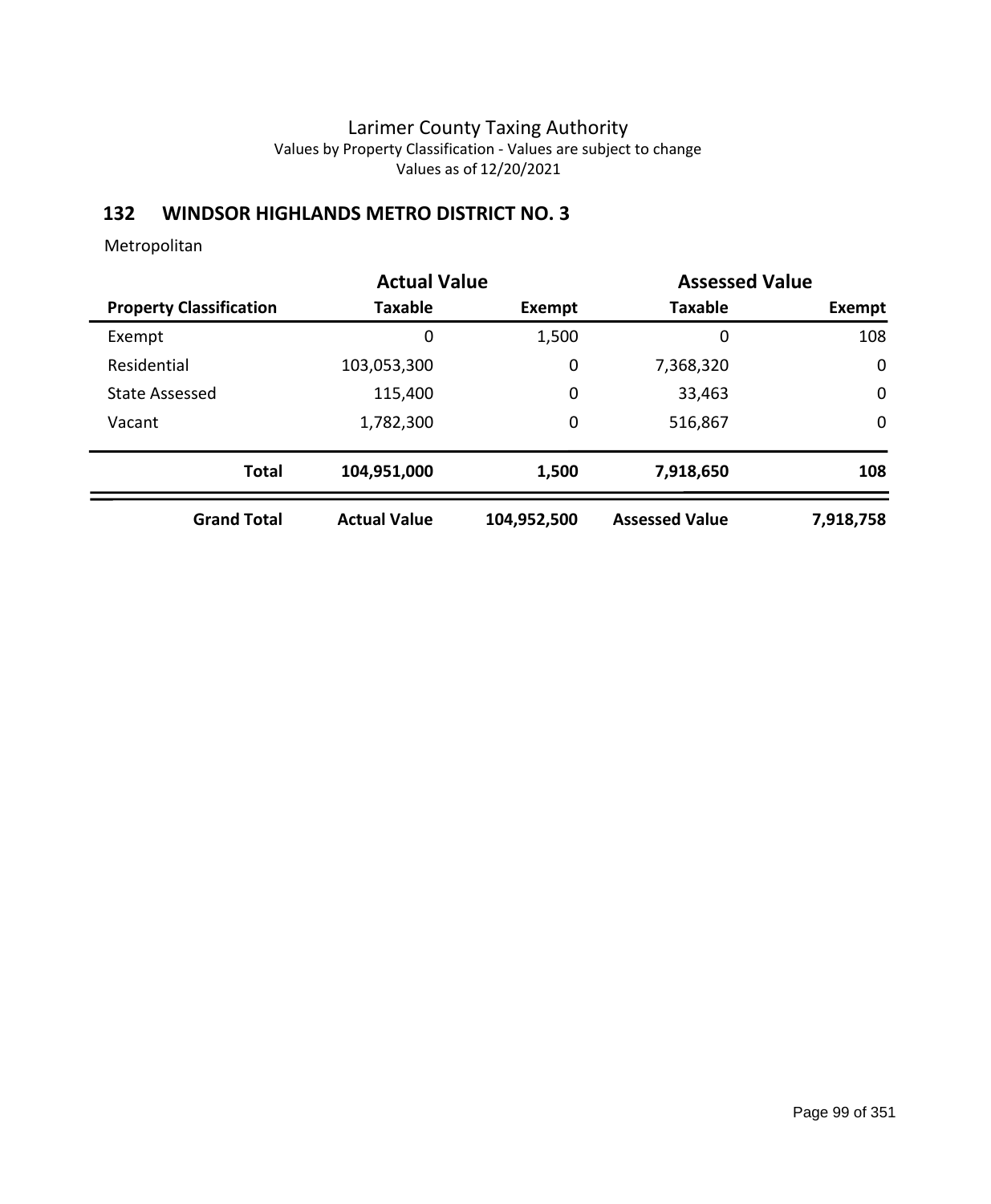### **133 WINDSOR HIGHLANDS METRO DISTRICT NO. 4**

|                                | <b>Actual Value</b> |               | <b>Assessed Value</b> |             |
|--------------------------------|---------------------|---------------|-----------------------|-------------|
| <b>Property Classification</b> | <b>Taxable</b>      | <b>Exempt</b> | <b>Taxable</b>        | Exempt      |
| Commercial                     | 801,100             | 0             | 232,319               | 0           |
| Exempt                         | 0                   | 909,050       | 0                     | 64,998      |
| Residential                    | 161,428,500         | 0             | 11,542,176            | 0           |
| <b>State Assessed</b>          | 216,200             | 0             | 62,681                | $\mathbf 0$ |
| Vacant                         | 1,092,500           | 0             | 316,825               | $\mathbf 0$ |
| <b>Total</b>                   | 163,538,300         | 909,050       | 12,154,001            | 64,998      |
| <b>Grand Total</b>             | <b>Actual Value</b> | 164,447,350   | <b>Assessed Value</b> | 12,218,999  |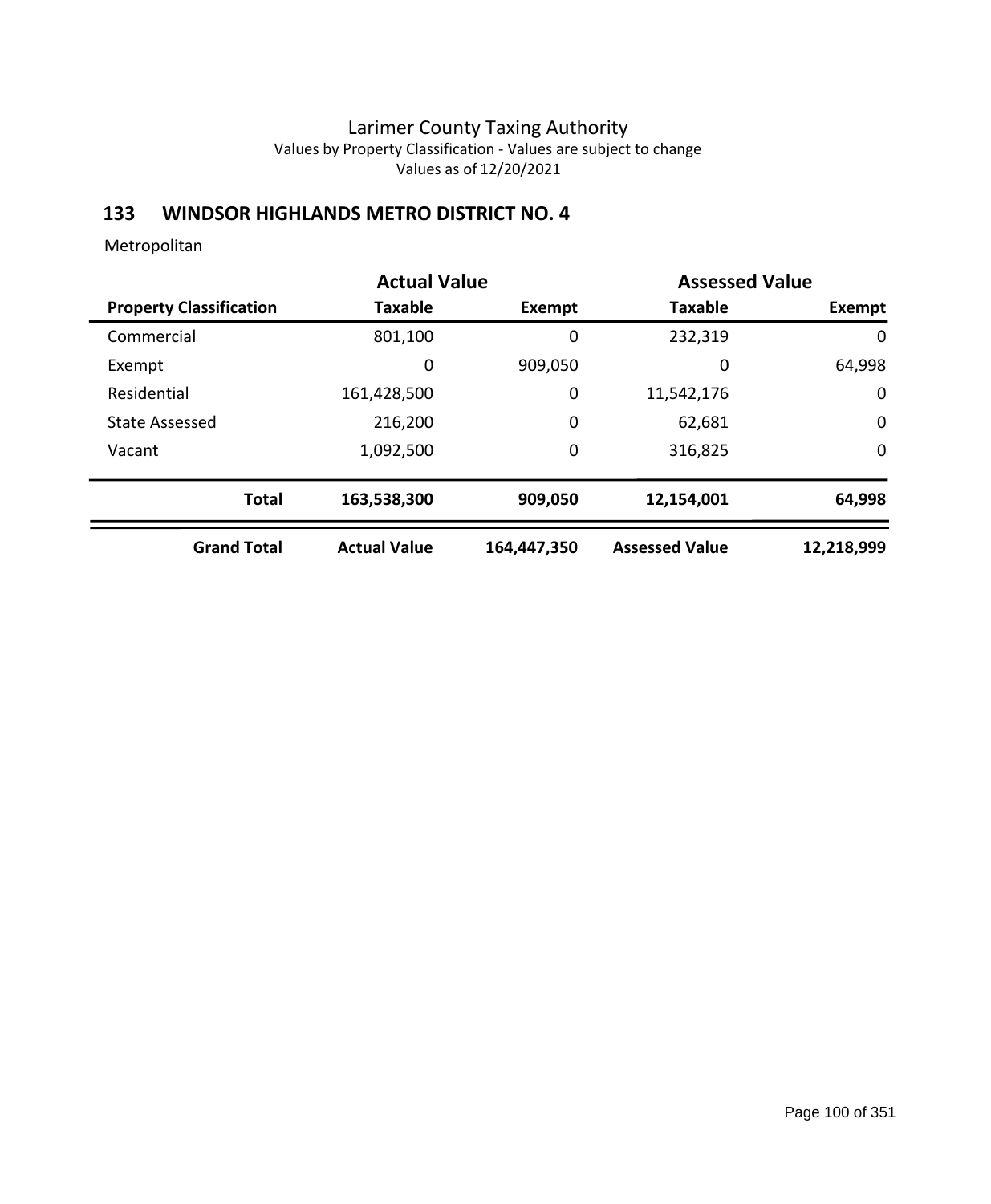### **134 WINDSOR HIGHLANDS METRO DISTRICT NO. 5**

|                                | <b>Actual Value</b> | <b>Assessed Value</b> |                       |        |  |
|--------------------------------|---------------------|-----------------------|-----------------------|--------|--|
| <b>Property Classification</b> | <b>Taxable</b>      | Exempt                | <b>Taxable</b>        | Exempt |  |
| Exempt                         | 0                   | 500                   |                       | 36     |  |
| <b>Total</b>                   | 0                   | 500                   |                       | 36     |  |
| <b>Grand Total</b>             | <b>Actual Value</b> | 500                   | <b>Assessed Value</b> | 36     |  |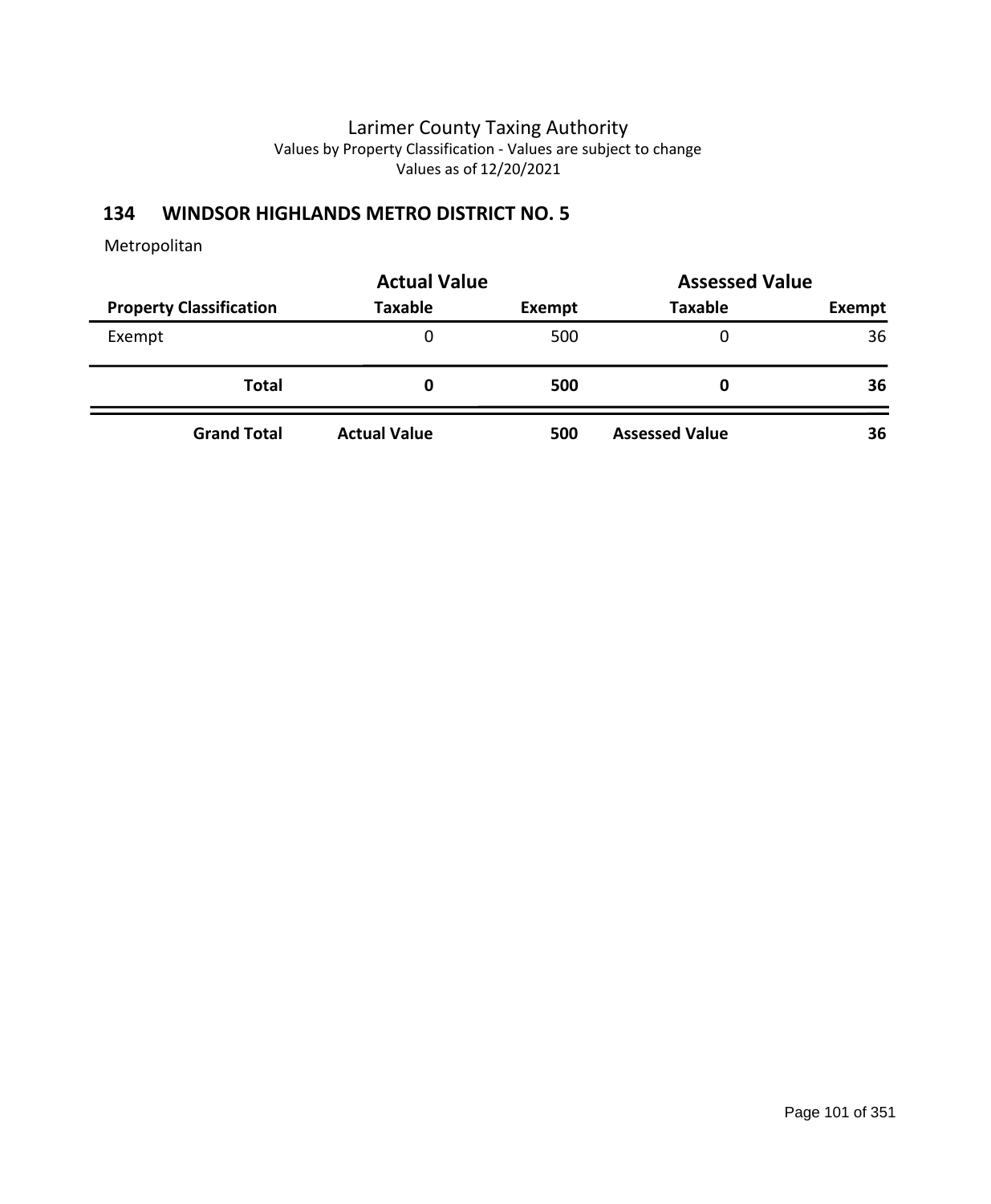# **135 CENTERRA METRO DISTRICT NO. 1**

|                                | <b>Actual Value</b> |               | <b>Assessed Value</b> |               |
|--------------------------------|---------------------|---------------|-----------------------|---------------|
| <b>Property Classification</b> | Taxable             | <b>Exempt</b> | <b>Taxable</b>        | <b>Exempt</b> |
| Agricultural                   | 1,000               | 0             | 290                   | 0             |
| Commercial                     | 525,050             | 0             | 152,265               | $\mathbf 0$   |
| Residential                    | 76,000,000          | 0             | 5,434,000             | $\mathbf 0$   |
| <b>State Assessed</b>          | 262,600             | 0             | 76,165                | $\mathbf 0$   |
| Vacant                         | 500                 | 0             | 145                   | $\mathbf 0$   |
| <b>Total</b>                   | 76,789,150          | 0             | 5,662,865             | 0             |
| <b>Grand Total</b>             | <b>Actual Value</b> | 76,789,150    | <b>Assessed Value</b> | 5,662,865     |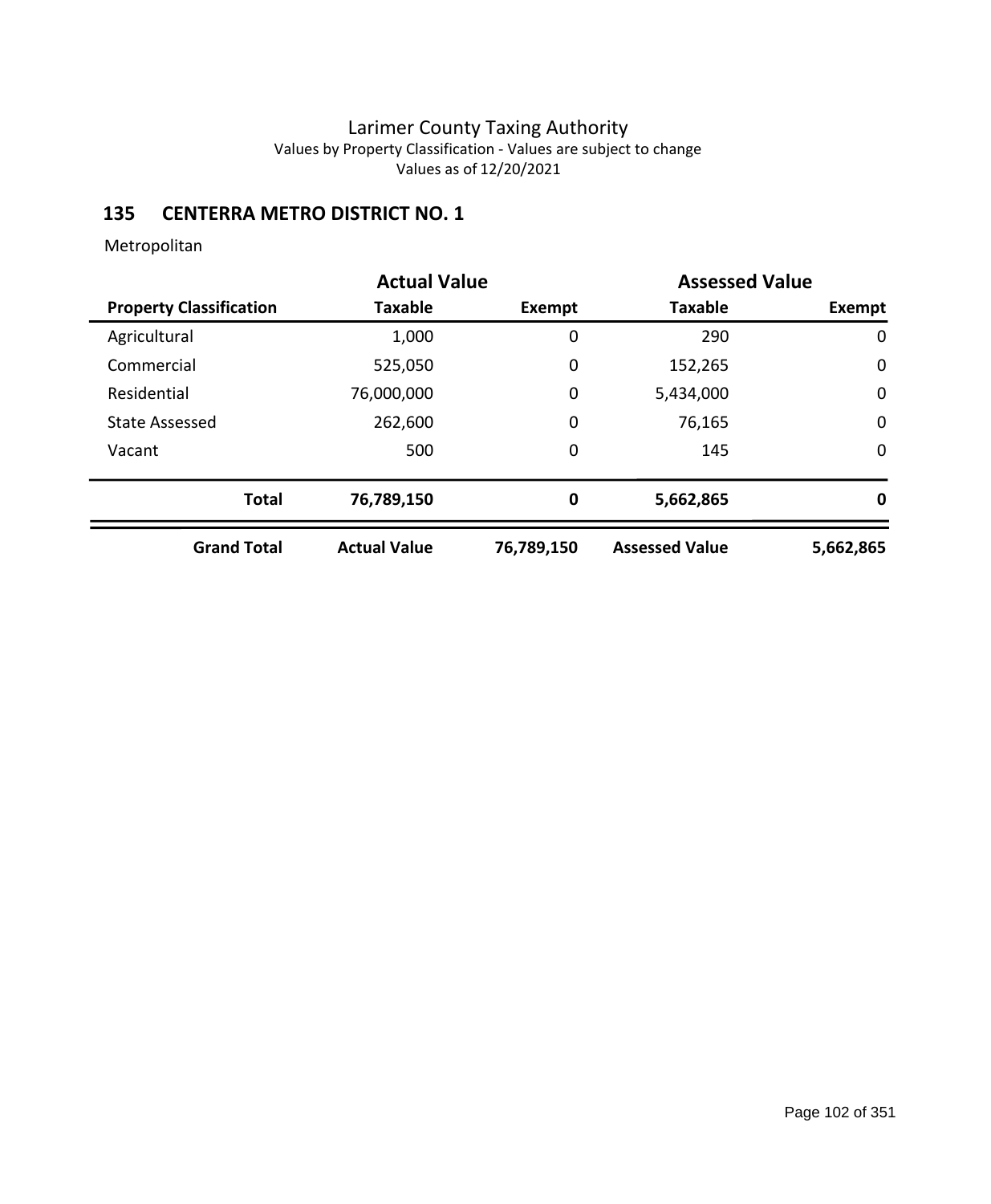# **136 CENTERRA METRO DISTRICT NO. 2**

|                                | <b>Actual Value</b> |             | <b>Assessed Value</b> |             |
|--------------------------------|---------------------|-------------|-----------------------|-------------|
| <b>Property Classification</b> | <b>Taxable</b>      | Exempt      | <b>Taxable</b>        | Exempt      |
| Agricultural                   | 135,420             | 0           | 39,275                | 0           |
| Commercial                     | 409,306,590         | 0           | 118,698,918           | $\mathbf 0$ |
| Exempt                         | 0                   | 232,978,870 | 0                     | 67,563,768  |
| Industrial                     | 4,464,700           | 0           | 1,294,763             | 0           |
| <b>State Assessed</b>          | 164,200             | 0           | 47,611                | $\mathbf 0$ |
| Vacant                         | 12,368,270          | 0           | 3,586,798             | $\mathbf 0$ |
| <b>Total</b>                   | 426,439,180         | 232,978,870 | 123,667,365           | 67,563,768  |
| <b>Grand Total</b>             | <b>Actual Value</b> | 659,418,050 | <b>Assessed Value</b> | 191,231,133 |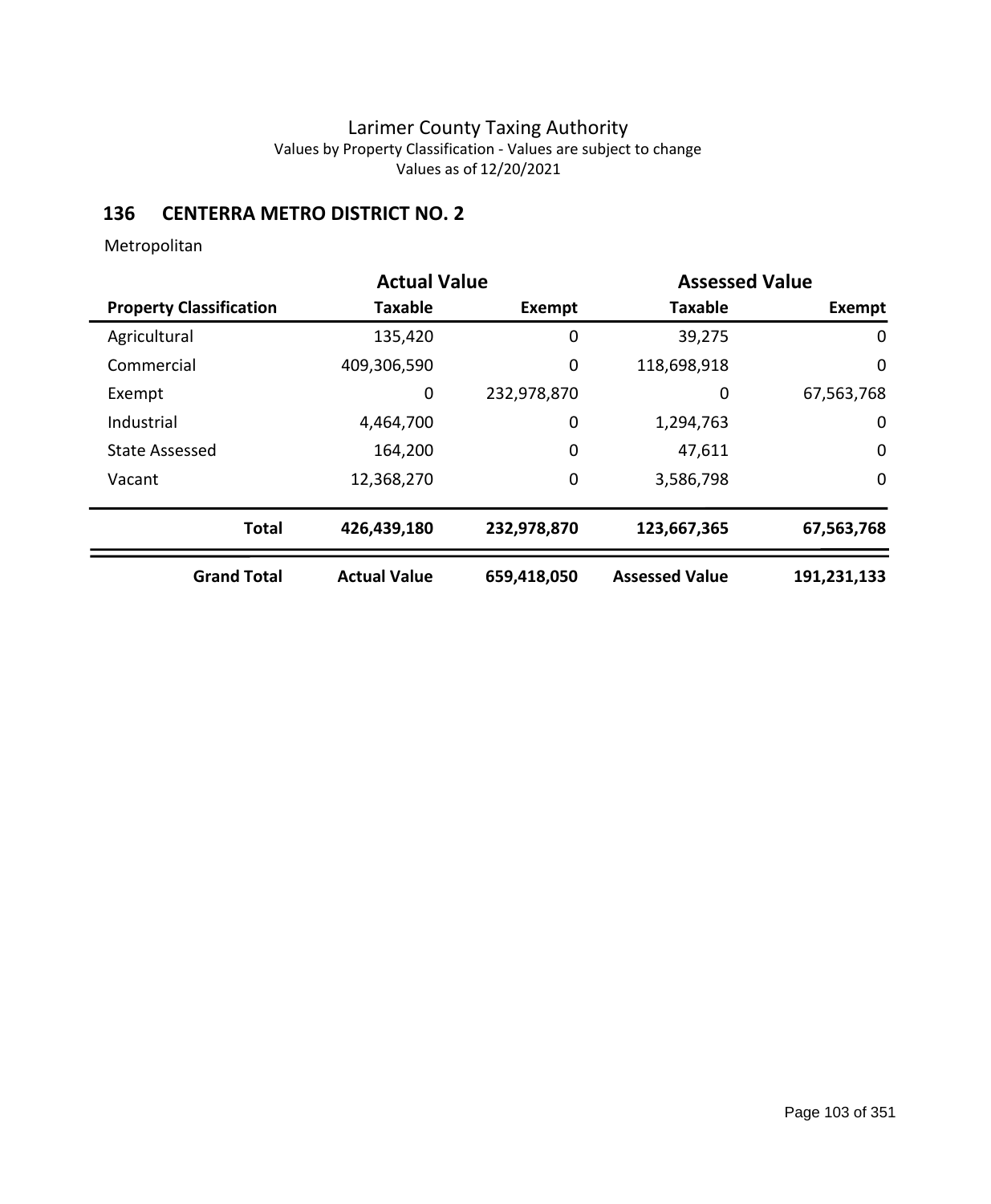## **137 CENTERRA METRO DISTRICT NO. 3**

| <b>Actual Value</b>            |              |                     | <b>Assessed Value</b> |                       |               |
|--------------------------------|--------------|---------------------|-----------------------|-----------------------|---------------|
| <b>Property Classification</b> |              | <b>Taxable</b>      | Exempt                | <b>Taxable</b>        | <b>Exempt</b> |
| Agricultural                   |              | 70,740              | 0                     | 20,843                | 0             |
| Exempt                         |              | 0                   | 4,080                 | 0                     | 1,197         |
| Oil & Gas                      |              | 67,746              | 0                     | 28,670                | $\mathbf 0$   |
| Vacant                         |              | 900                 | 0                     | 262                   | $\mathbf 0$   |
|                                | <b>Total</b> | 139,386             | 4,080                 | 49,775                | 1,197         |
| <b>Grand Total</b>             |              | <b>Actual Value</b> | 143,466               | <b>Assessed Value</b> | 50,972        |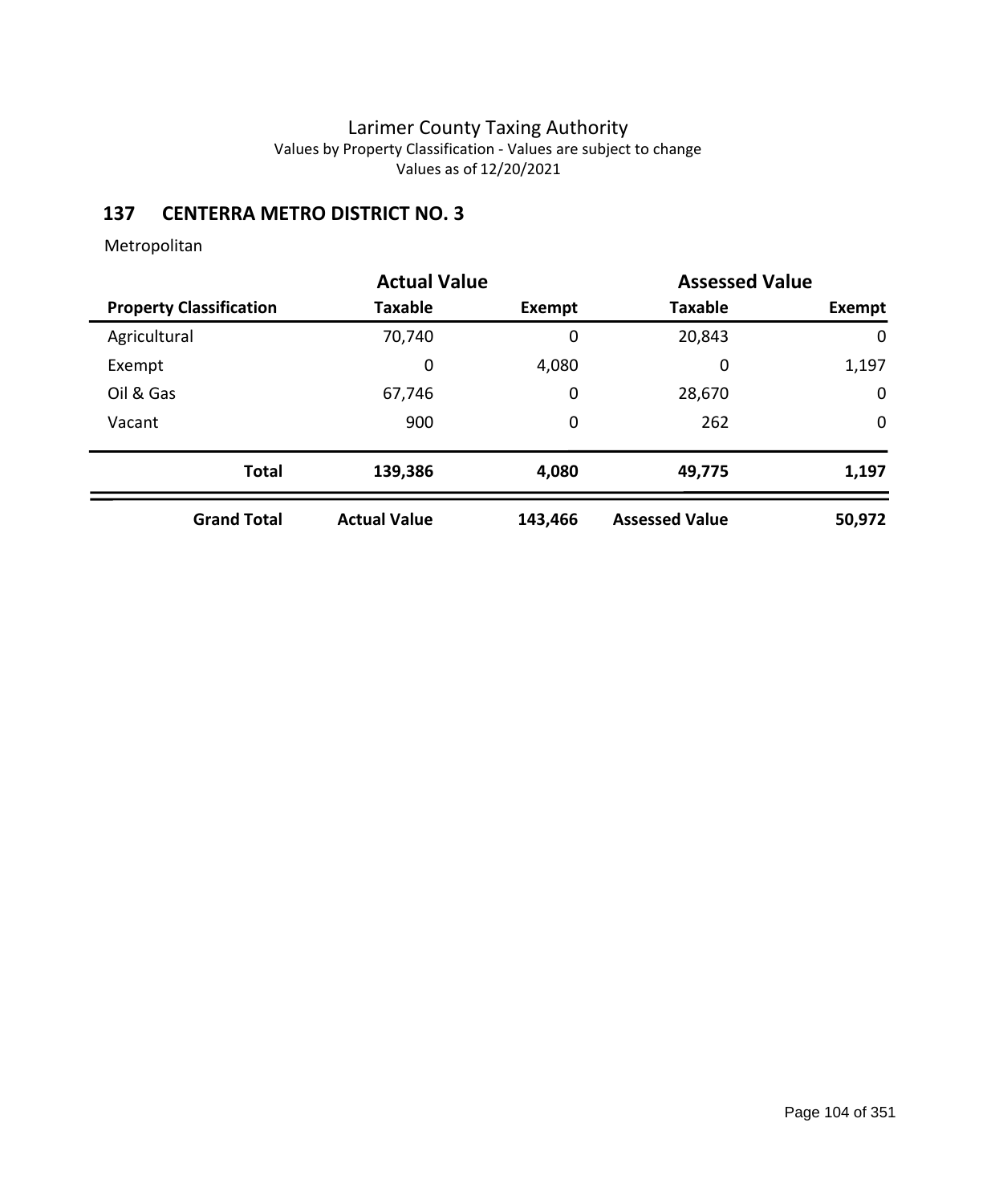# **138 CENTERRA METRO DISTRICT NO. 4**

|                                | <b>Actual Value</b> |             | <b>Assessed Value</b> |             |
|--------------------------------|---------------------|-------------|-----------------------|-------------|
| <b>Property Classification</b> | <b>Taxable</b>      | Exempt      | <b>Taxable</b>        | Exempt      |
| Agricultural                   | 135,420             | 0           | 39,275                | 0           |
| Commercial                     | 409,306,590         | 0           | 118,698,918           | 0           |
| Exempt                         | $\mathbf 0$         | 232,978,870 | 0                     | 67,563,768  |
| Industrial                     | 4,464,700           | 0           | 1,294,763             | 0           |
| <b>State Assessed</b>          | 164,200             | 0           | 47,611                | $\mathbf 0$ |
| Vacant                         | 12,368,270          | 0           | 3,586,798             | $\mathbf 0$ |
| <b>Total</b>                   | 426,439,180         | 232,978,870 | 123,667,365           | 67,563,768  |
| <b>Grand Total</b>             | <b>Actual Value</b> | 659,418,050 | <b>Assessed Value</b> | 191,231,133 |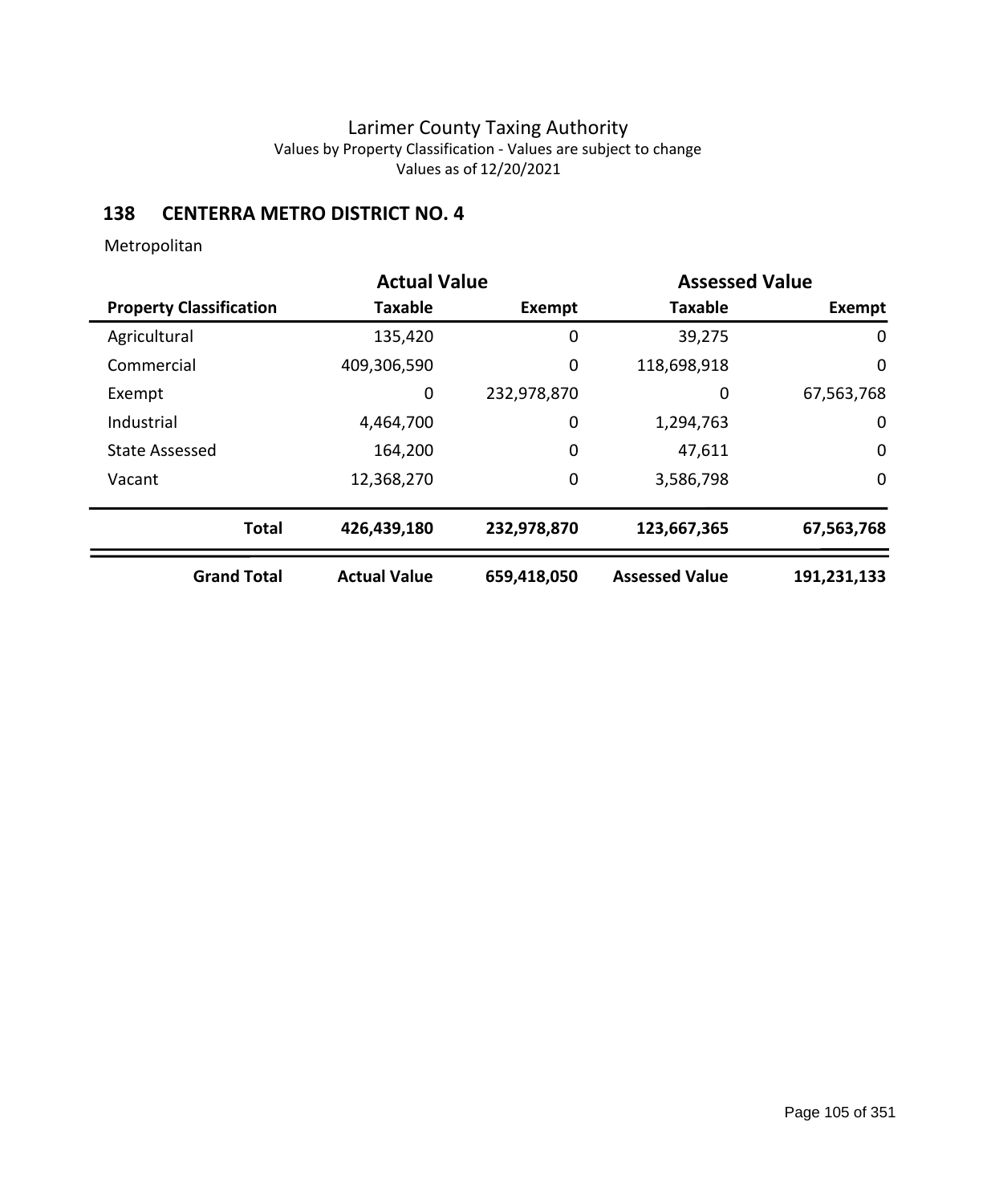# **139 WATERFRONT METRO DISTRICT**

|                                | <b>Actual Value</b> |             | <b>Assessed Value</b> |           |
|--------------------------------|---------------------|-------------|-----------------------|-----------|
| <b>Property Classification</b> | <b>Taxable</b>      | Exempt      | <b>Taxable</b>        | Exempt    |
| Agricultural                   | 3,900               | 0           | 1,131                 | 0         |
| Residential                    | 128,316,200         | 0           | 9,174,644             | 0         |
| <b>State Assessed</b>          | 183,200             | 0           | 53,123                | 0         |
| <b>Total</b>                   | 128,503,300         | 0           | 9,228,898             | 0         |
| <b>Grand Total</b>             | <b>Actual Value</b> | 128,503,300 | <b>Assessed Value</b> | 9,228,898 |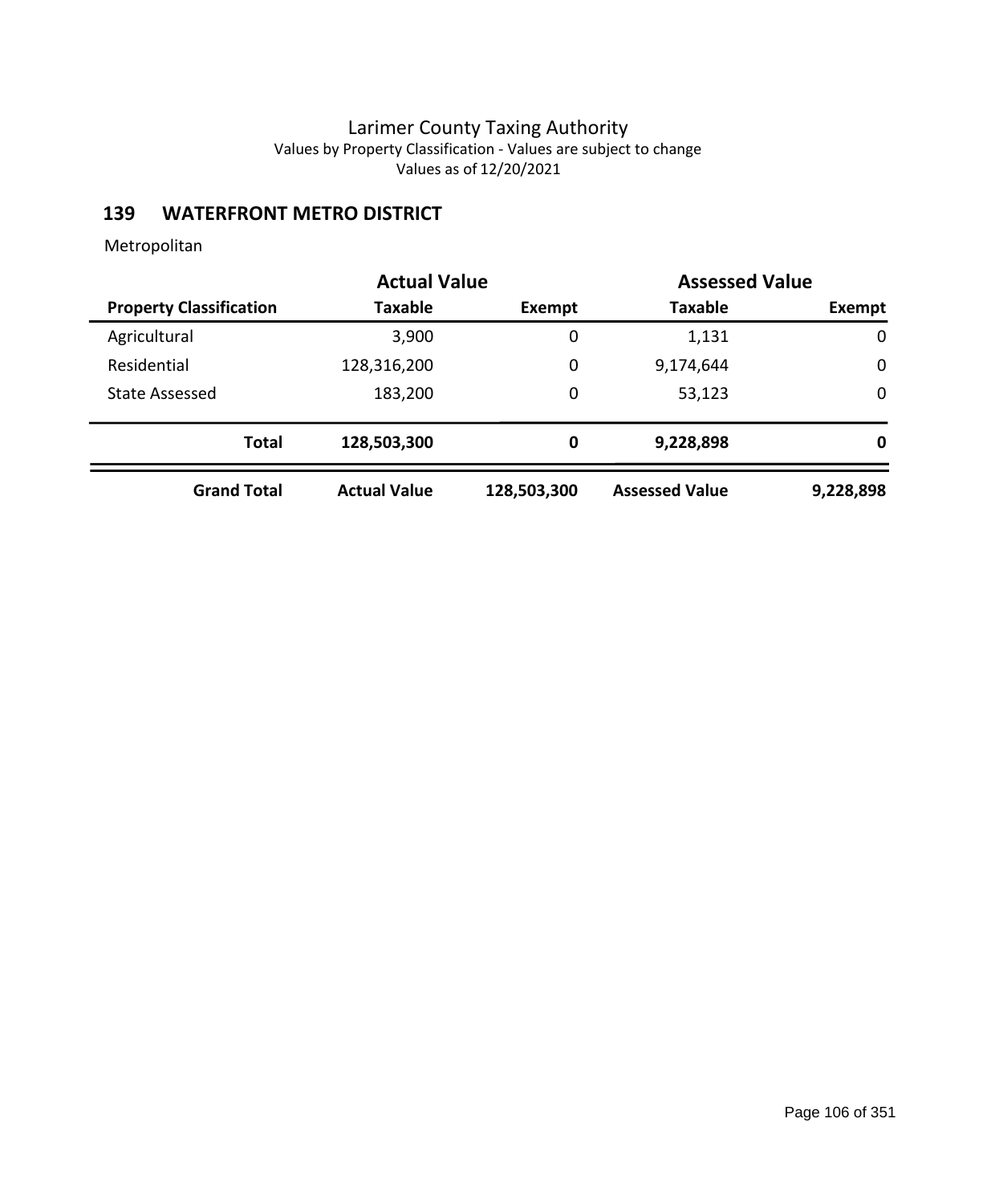### **141 LOVELAND MIDTOWN METRO DISTRICT**

|                                | <b>Actual Value</b> |            | <b>Assessed Value</b> |             |
|--------------------------------|---------------------|------------|-----------------------|-------------|
| <b>Property Classification</b> | <b>Taxable</b>      | Exempt     | <b>Taxable</b>        | Exempt      |
| Exempt                         | 0                   | 4,550      | 0                     | 1,326       |
| Residential                    | 76,333,000          | 0          | 5,457,816             | $\mathbf 0$ |
| <b>State Assessed</b>          | 188,600             | 0          | 54,689                | $\mathbf 0$ |
| Vacant                         | 500                 | 0          | 145                   | $\mathbf 0$ |
| <b>Total</b>                   | 76,522,100          | 4,550      | 5,512,650             | 1,326       |
| <b>Grand Total</b>             | <b>Actual Value</b> | 76,526,650 | <b>Assessed Value</b> | 5,513,976   |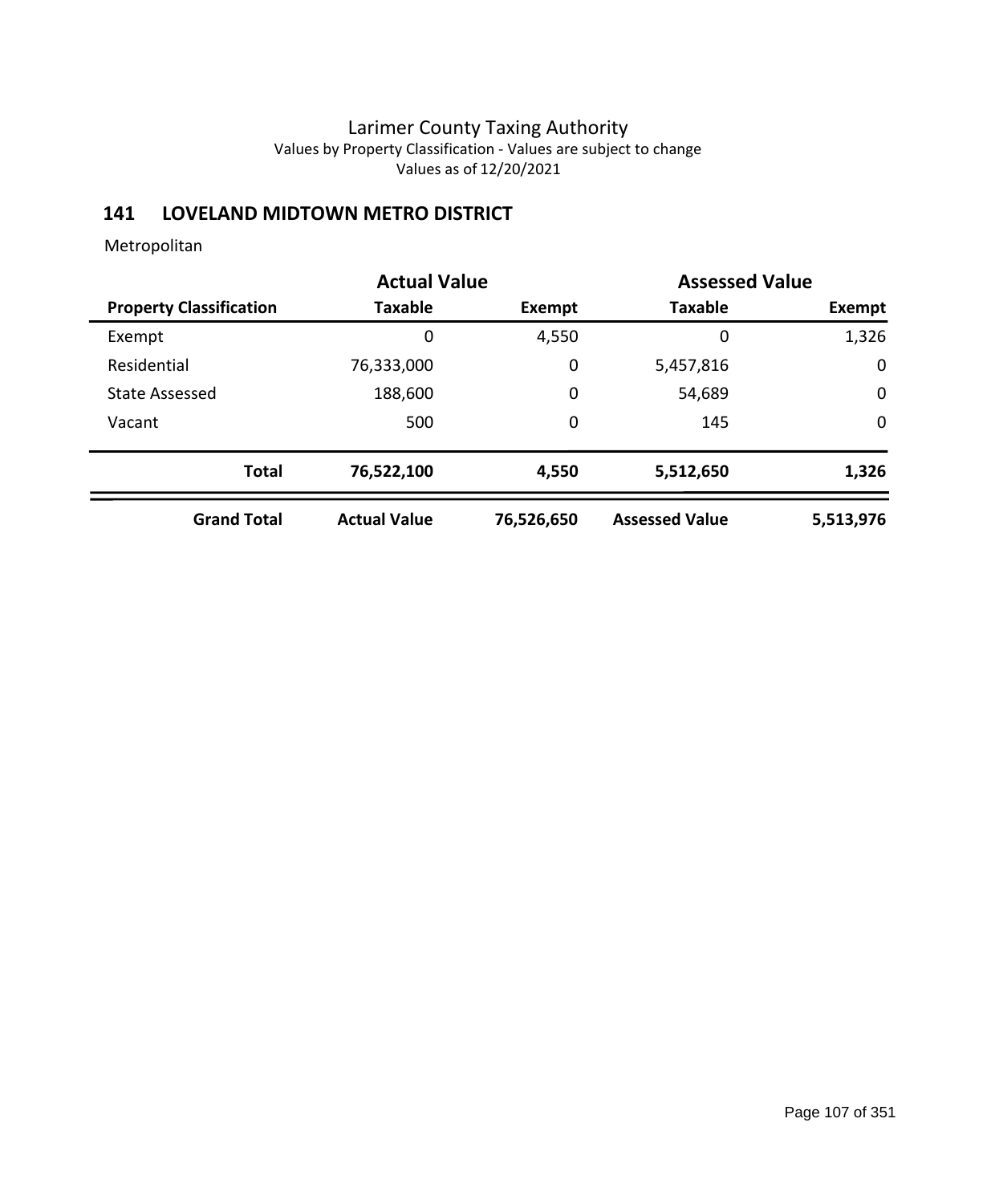## **145 CENTERRA METRO DISTRICT NO. 5**

|                                | <b>Actual Value</b> |            | <b>Assessed Value</b> |             |
|--------------------------------|---------------------|------------|-----------------------|-------------|
| <b>Property Classification</b> | <b>Taxable</b>      | Exempt     | <b>Taxable</b>        | Exempt      |
| Agricultural                   | 740                 | 0          | 215                   | 0           |
| Commercial                     | 27,174,950          | 0          | 7,880,736             | $\mathbf 0$ |
| Exempt                         | 0                   | 6,720,540  | 0                     | 1,948,957   |
| Industrial                     | 36,097,180          | 0          | 10,468,182            | 0           |
| <b>State Assessed</b>          | 3,400               | 0          | 999                   | 0           |
| <b>Total</b>                   | 63,276,270          | 6,720,540  | 18,350,132            | 1,948,957   |
| <b>Grand Total</b>             | <b>Actual Value</b> | 69,996,810 | <b>Assessed Value</b> | 20,299,089  |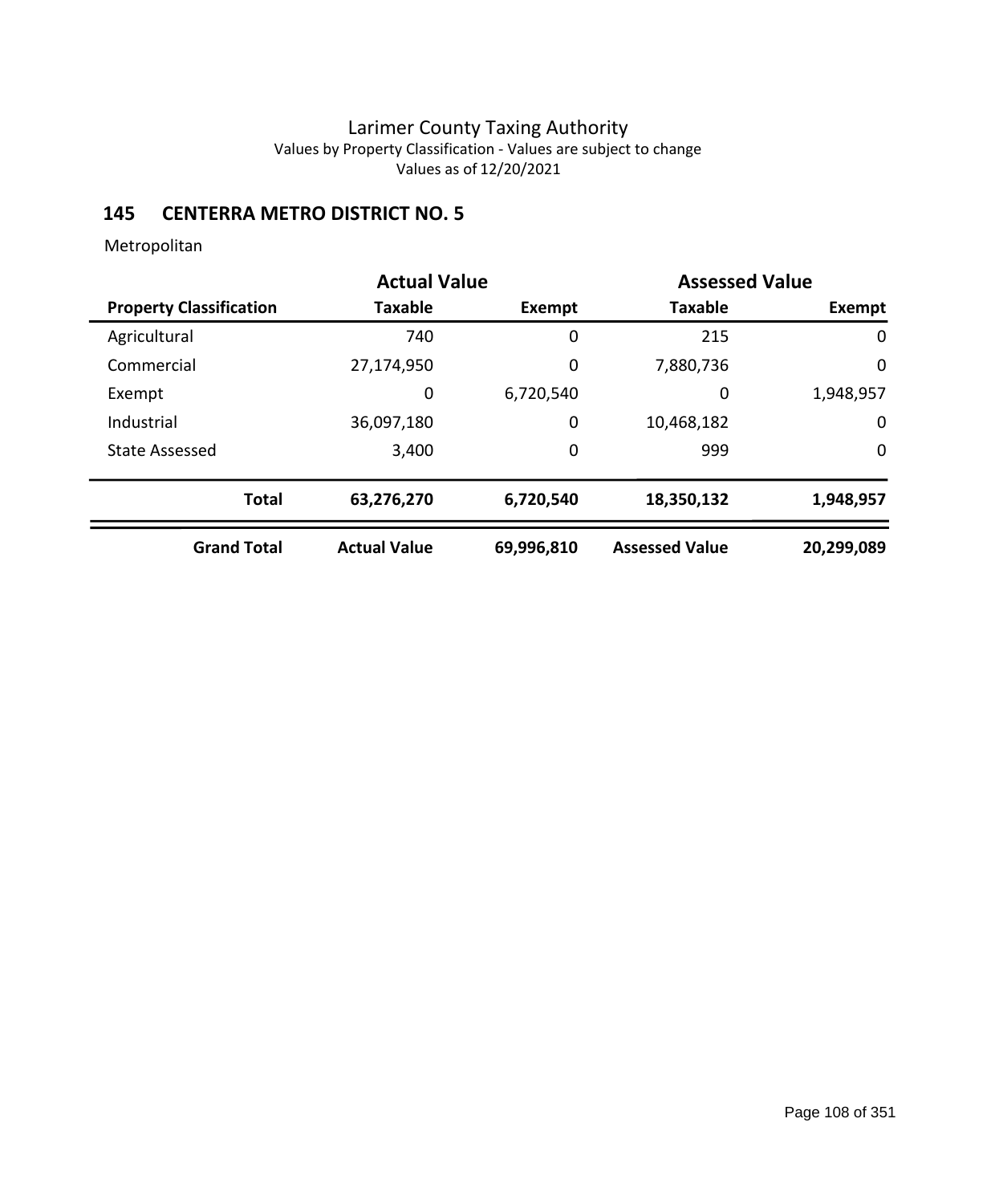## **146 LARIMER COUNTY P.I.D. NO. 23 EAGLE ROCK RANCHES**

|                                | <b>Actual Value</b> |               | <b>Assessed Value</b> |             |
|--------------------------------|---------------------|---------------|-----------------------|-------------|
| <b>Property Classification</b> | <b>Taxable</b>      | <b>Exempt</b> | <b>Taxable</b>        | Exempt      |
| Agricultural                   | 1,480               | 0             | 429                   | $\mathbf 0$ |
| Residential                    | 11,891,000          | $\mathbf 0$   | 850,206               | 0           |
| <b>State Assessed</b>          | 1,700               | $\mathbf 0$   | 499                   | $\mathbf 0$ |
| Vacant                         | 364,000             | $\mathbf 0$   | 105,560               | $\mathbf 0$ |
| <b>Total</b>                   | 12,258,180          | 0             | 956,694               | 0           |
| <b>Grand Total</b>             | <b>Actual Value</b> | 12,258,180    | <b>Assessed Value</b> | 956,694     |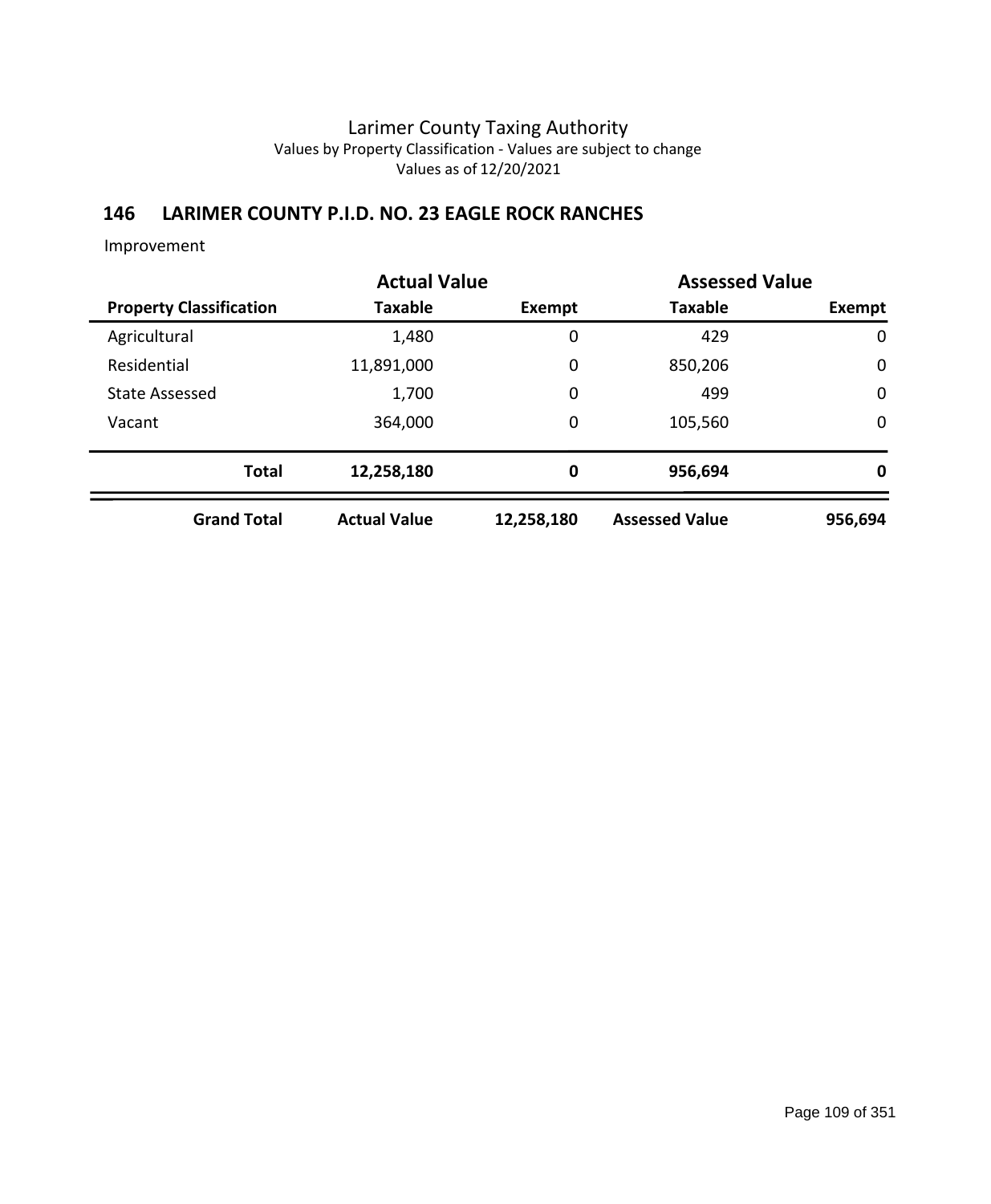# **147 LARIMER COUNTY P.I.D. NO. 25 ESTES PARK ESTATES**

|              |                                | <b>Actual Value</b> |             | <b>Assessed Value</b> |             |
|--------------|--------------------------------|---------------------|-------------|-----------------------|-------------|
|              | <b>Property Classification</b> | Taxable             | Exempt      | <b>Taxable</b>        | Exempt      |
| Agricultural |                                | 860                 | 0           | 249                   | $\mathbf 0$ |
| Residential  |                                | 25,834,500          | 0           | 1,847,195             | $\mathbf 0$ |
| Vacant       |                                | 573,000             | 0           | 166,170               | $\mathbf 0$ |
|              | <b>Total</b>                   | 26,408,360          | $\mathbf 0$ | 2,013,614             | 0           |
|              | <b>Grand Total</b>             | <b>Actual Value</b> | 26,408,360  | <b>Assessed Value</b> | 2,013,614   |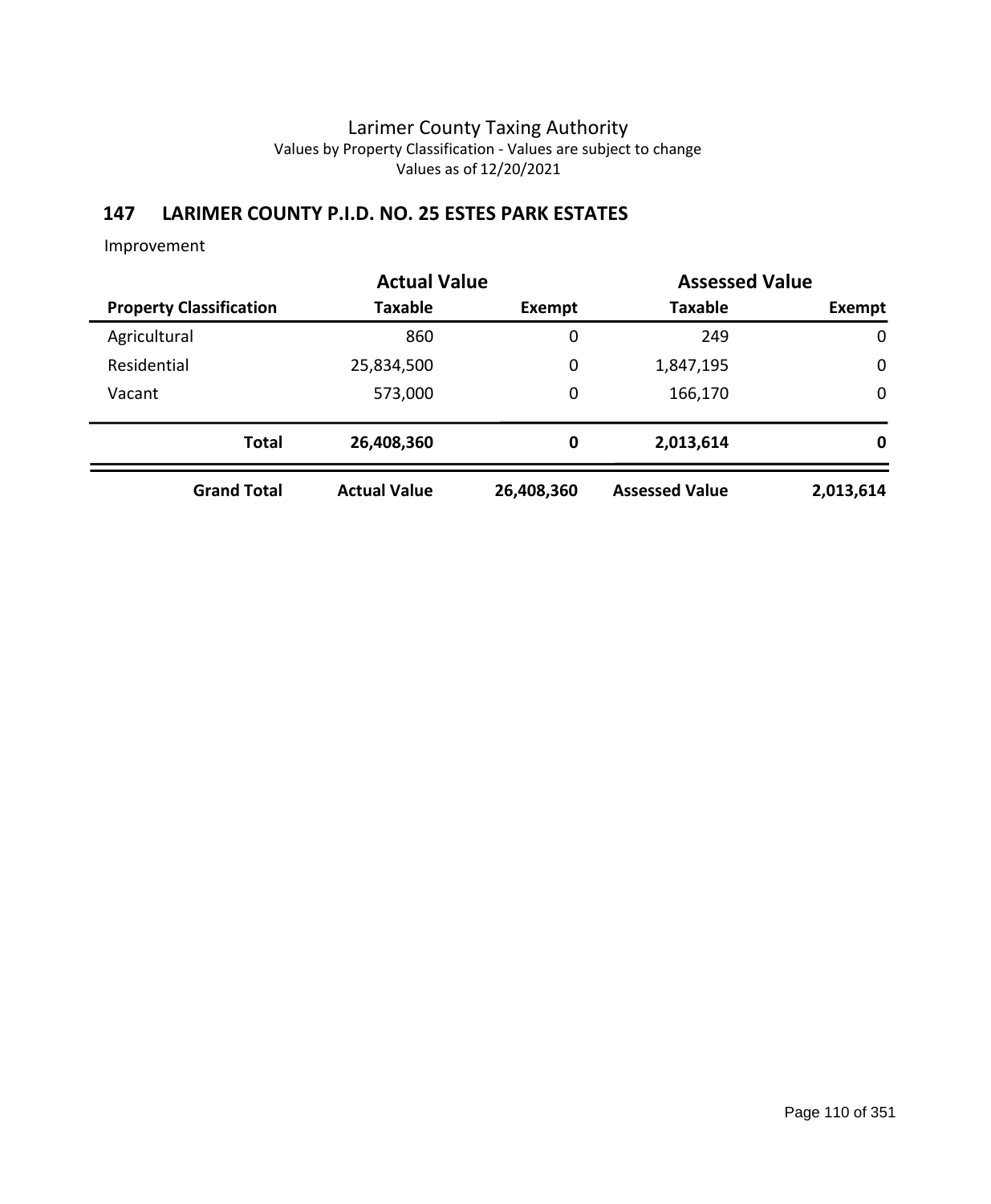## **148 LARIMER COUNTY P.I.D. NO. 26 EAGLE RANCH ESTATES**

|                                | <b>Actual Value</b> |             |                       | <b>Assessed Value</b> |  |
|--------------------------------|---------------------|-------------|-----------------------|-----------------------|--|
| <b>Property Classification</b> | <b>Taxable</b>      | Exempt      | <b>Taxable</b>        | Exempt                |  |
| Residential                    | 125,892,700         | 0           | 9,001,364             | 0                     |  |
| State Assessed                 | 106,700             | 0           | 30,966                | 0                     |  |
| <b>Total</b>                   | 125,999,400         | 0           | 9,032,330             | 0                     |  |
| <b>Grand Total</b>             | <b>Actual Value</b> | 125,999,400 | <b>Assessed Value</b> | 9,032,330             |  |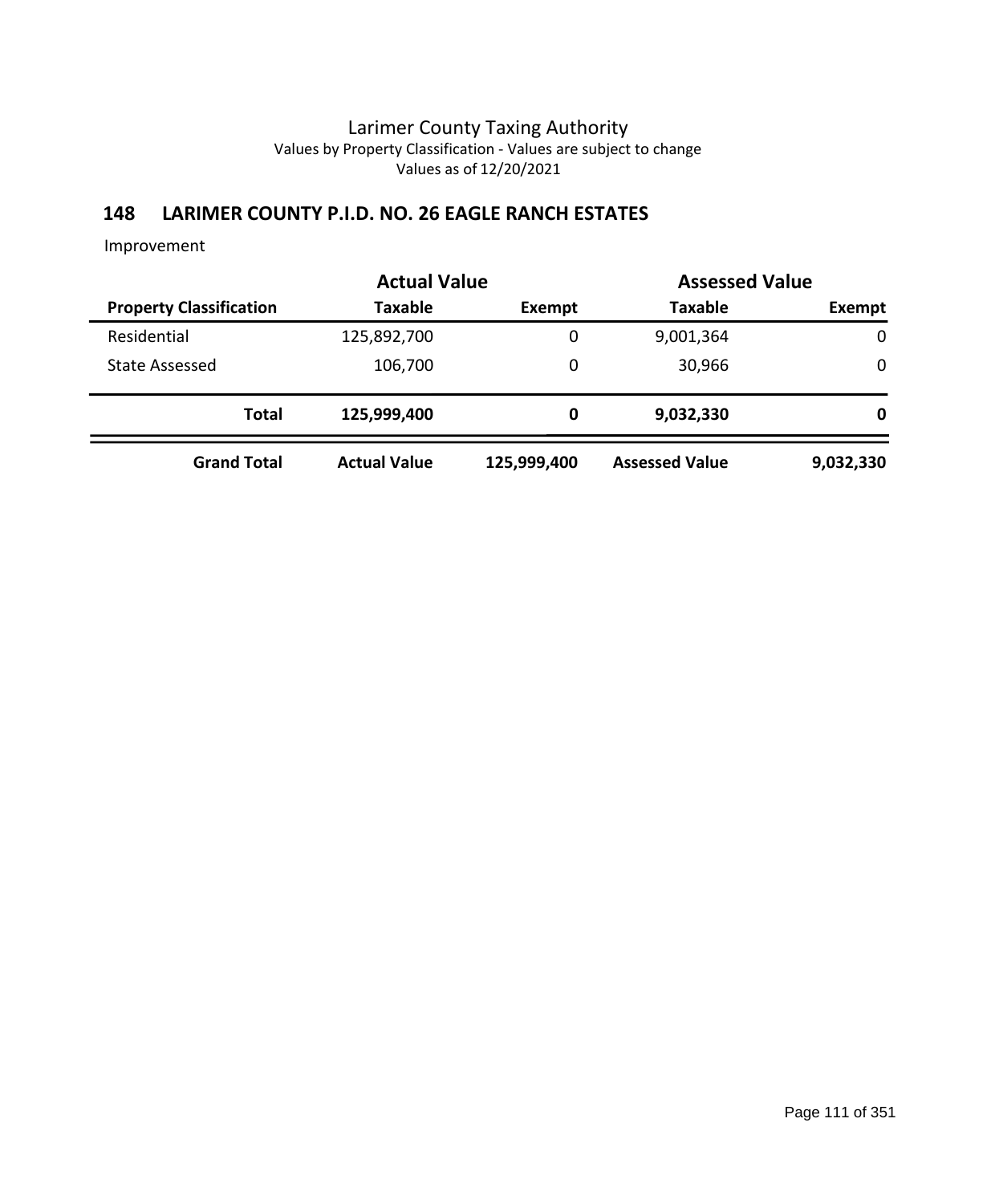## **149 LARIMER COUNTY P.I.D. NO. 31 FOOTHILLS SHADOW**

|                                |                     | <b>Actual Value</b> |                       | <b>Assessed Value</b> |  |
|--------------------------------|---------------------|---------------------|-----------------------|-----------------------|--|
| <b>Property Classification</b> | <b>Taxable</b>      | Exempt              | <b>Taxable</b>        | Exempt                |  |
| Residential                    | 11,991,300          | 0                   | 857,370               | $\mathbf 0$           |  |
| <b>State Assessed</b>          | 12,900              | 0                   | 3,746                 | 0                     |  |
| <b>Total</b>                   | 12,004,200          | 0                   | 861,116               | 0                     |  |
| <b>Grand Total</b>             | <b>Actual Value</b> | 12,004,200          | <b>Assessed Value</b> | 861,116               |  |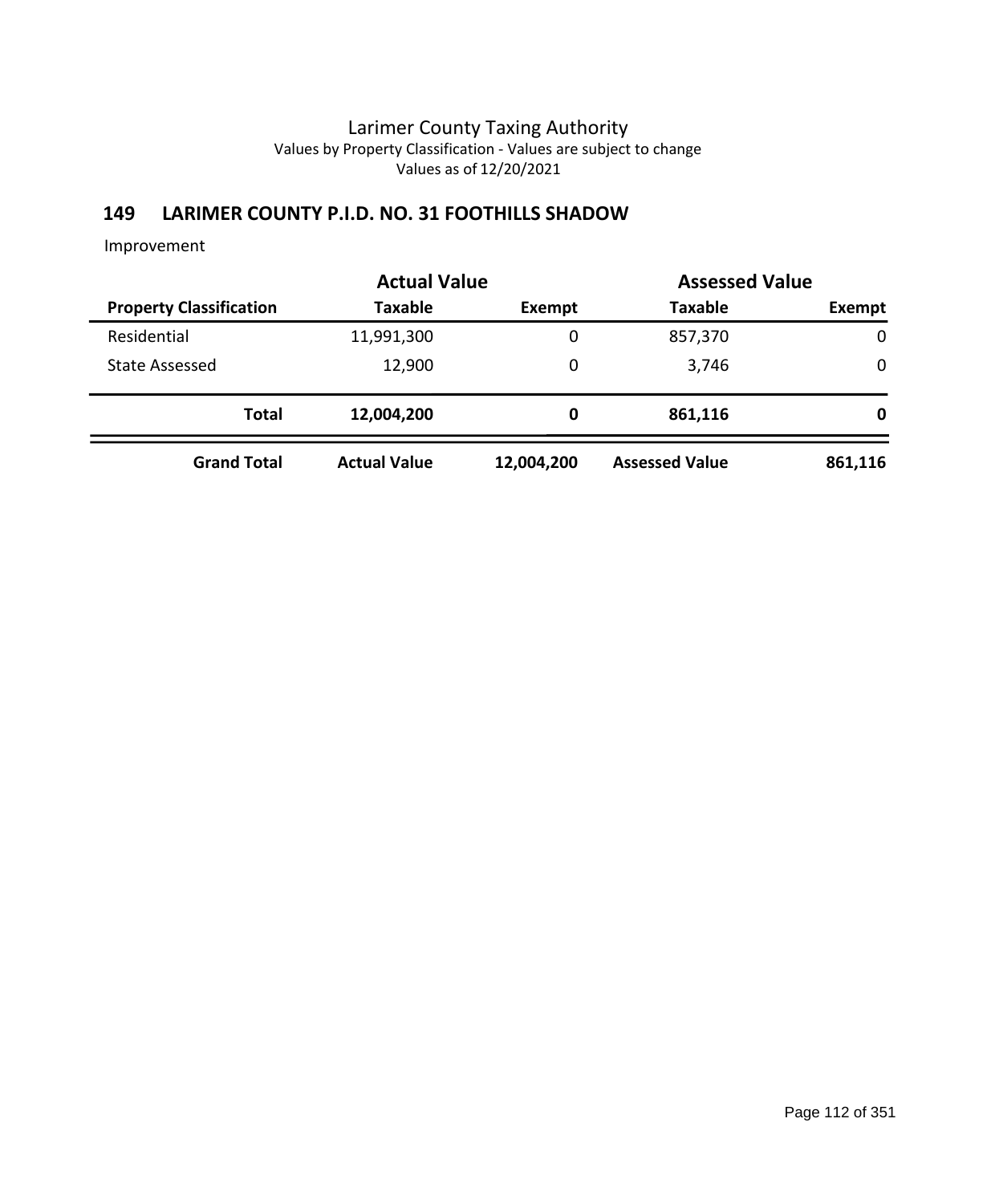## **150 THOMPSON CROSSING METRO DISTRICT NO. 4**

|                                | <b>Actual Value</b> |             | <b>Assessed Value</b> |             |
|--------------------------------|---------------------|-------------|-----------------------|-------------|
| <b>Property Classification</b> | <b>Taxable</b>      | Exempt      | <b>Taxable</b>        | Exempt      |
| Agricultural                   | 110,270             | 0           | 31,958                | 0           |
| Commercial                     | 114,600             | 0           | 33,234                | $\mathbf 0$ |
| Exempt                         | 0                   | 2,806,700   | 0                     | 569,603     |
| Residential                    | 291,130,300         | 0           | 20,815,721            | 0           |
| <b>State Assessed</b>          | 662,200             | 0           | 192,036               | $\mathbf 0$ |
| Vacant                         | 10,174,850          | 0           | 2,950,702             | $\mathbf 0$ |
| <b>Total</b>                   | 302,192,220         | 2,806,700   | 24,023,651            | 569,603     |
| <b>Grand Total</b>             | <b>Actual Value</b> | 304,998,920 | <b>Assessed Value</b> | 24,593,254  |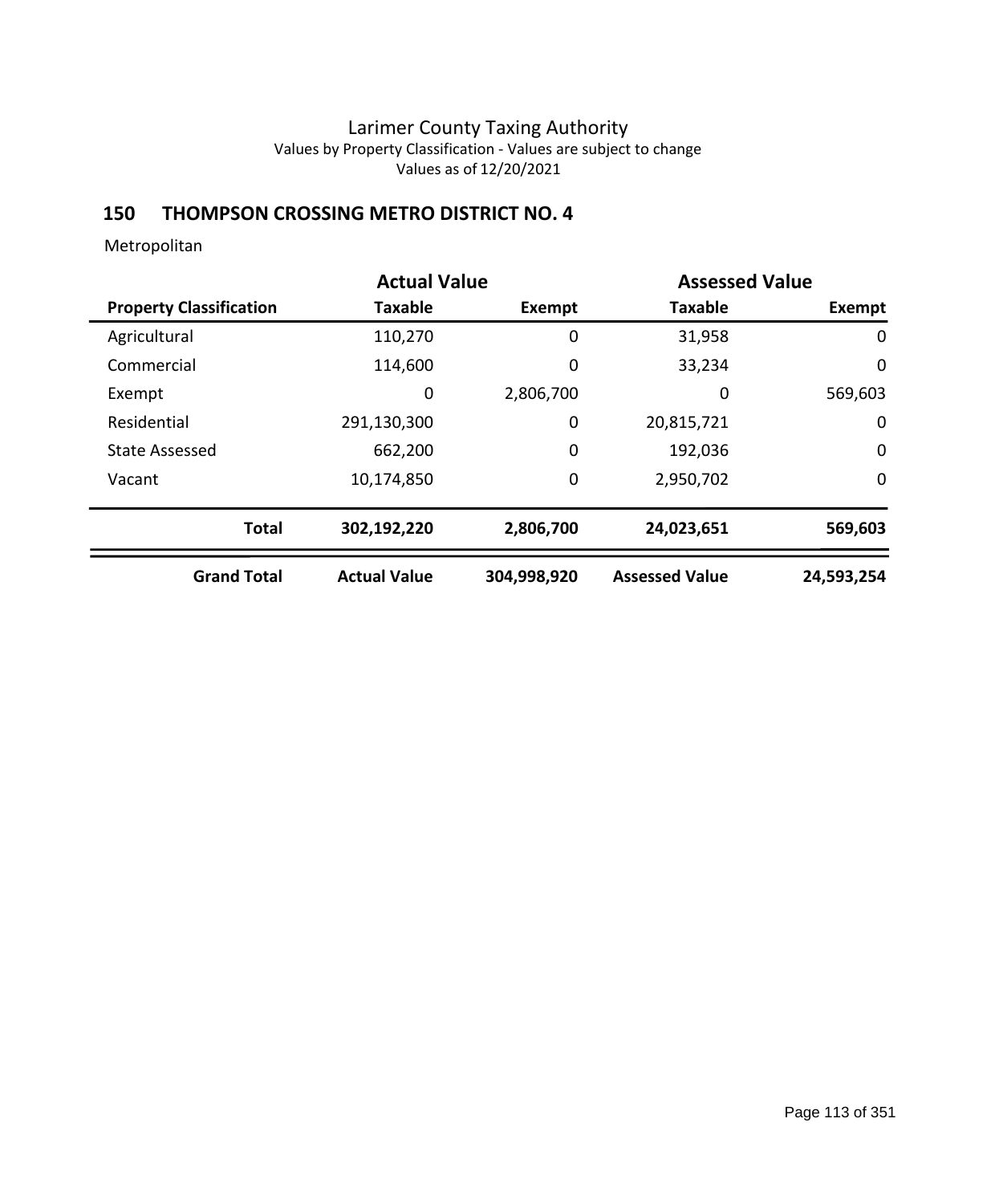# **151 THOMPSON CROSSING METRO DISTRICT NO. 5**

|                                |                     | <b>Actual Value</b> |                       | <b>Assessed Value</b> |
|--------------------------------|---------------------|---------------------|-----------------------|-----------------------|
| <b>Property Classification</b> | <b>Taxable</b>      | Exempt              | <b>Taxable</b>        | Exempt                |
| Agricultural                   | 16,040              | 0                   | 4,652                 | $\mathbf 0$           |
| Exempt                         | $\mathbf 0$         | 130                 | 0                     | 10                    |
| Residential                    | 100                 | 0                   | 10                    | $\mathbf 0$           |
| <b>State Assessed</b>          | 900                 | 0                   | 249                   | $\mathbf 0$           |
| <b>Total</b>                   | 17,040              | 130                 | 4,911                 | 10                    |
| <b>Grand Total</b>             | <b>Actual Value</b> | 17,170              | <b>Assessed Value</b> | 4,921                 |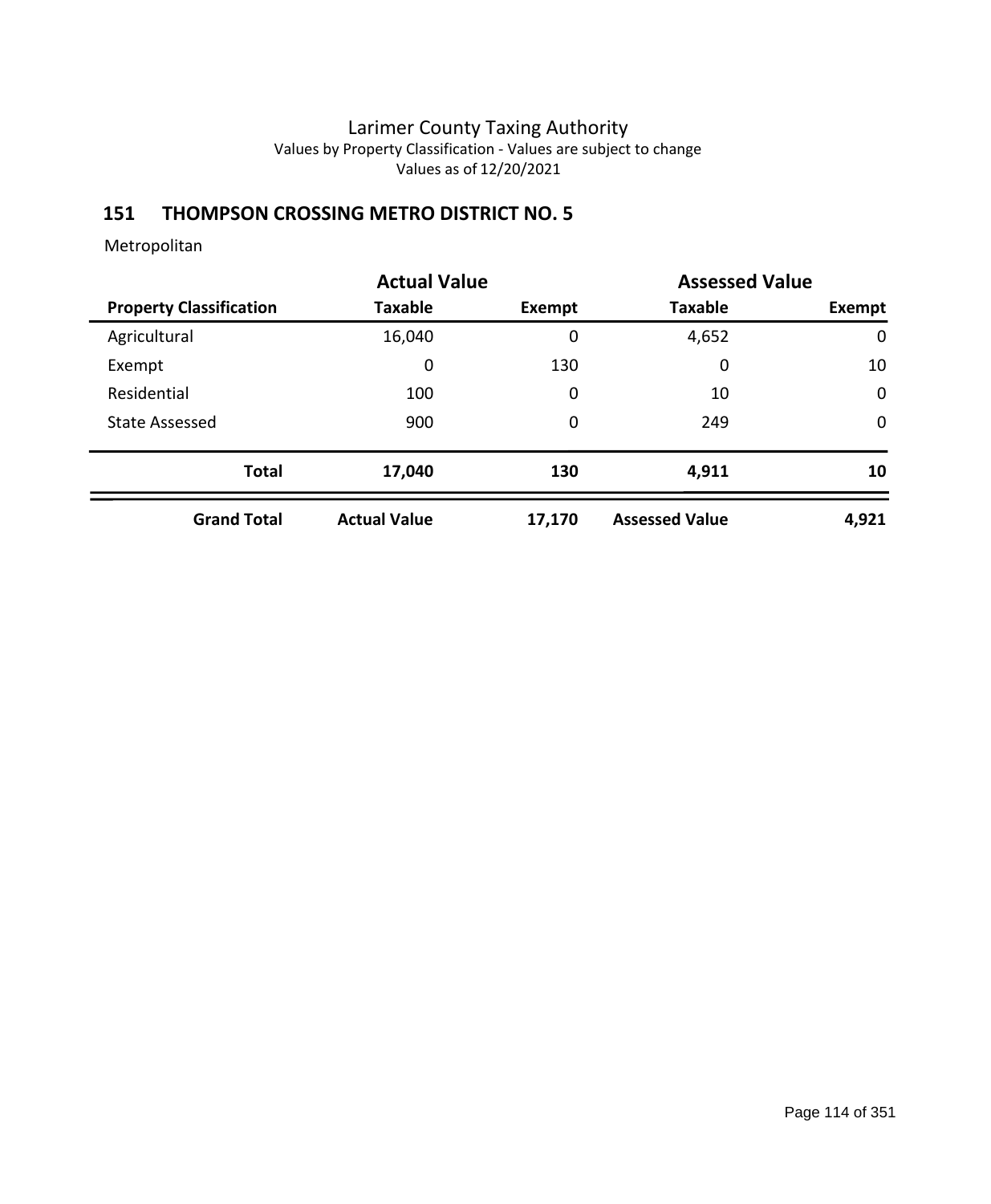# **152 THOMPSON CROSSING METRO DISTRICT NO. 6**

| <b>Actual Value</b>            |                     |             | <b>Assessed Value</b> |             |
|--------------------------------|---------------------|-------------|-----------------------|-------------|
| <b>Property Classification</b> | <b>Taxable</b>      | Exempt      | <b>Taxable</b>        | Exempt      |
| Commercial                     | 322,140             | 0           | 93,421                | 0           |
| Exempt                         | 0                   | 106,000     | 0                     | 29,868      |
| Residential                    | 65,814,900          | $\mathbf 0$ | 4,705,734             | $\mathbf 0$ |
| <b>State Assessed</b>          | 150,700             | $\mathbf 0$ | 43,702                | $\mathbf 0$ |
| Vacant                         | 1,038,000           | 0           | 301,020               | $\mathbf 0$ |
| <b>Total</b>                   | 67,325,740          | 106,000     | 5,143,877             | 29,868      |
| <b>Grand Total</b>             | <b>Actual Value</b> | 67,431,740  | <b>Assessed Value</b> | 5,173,745   |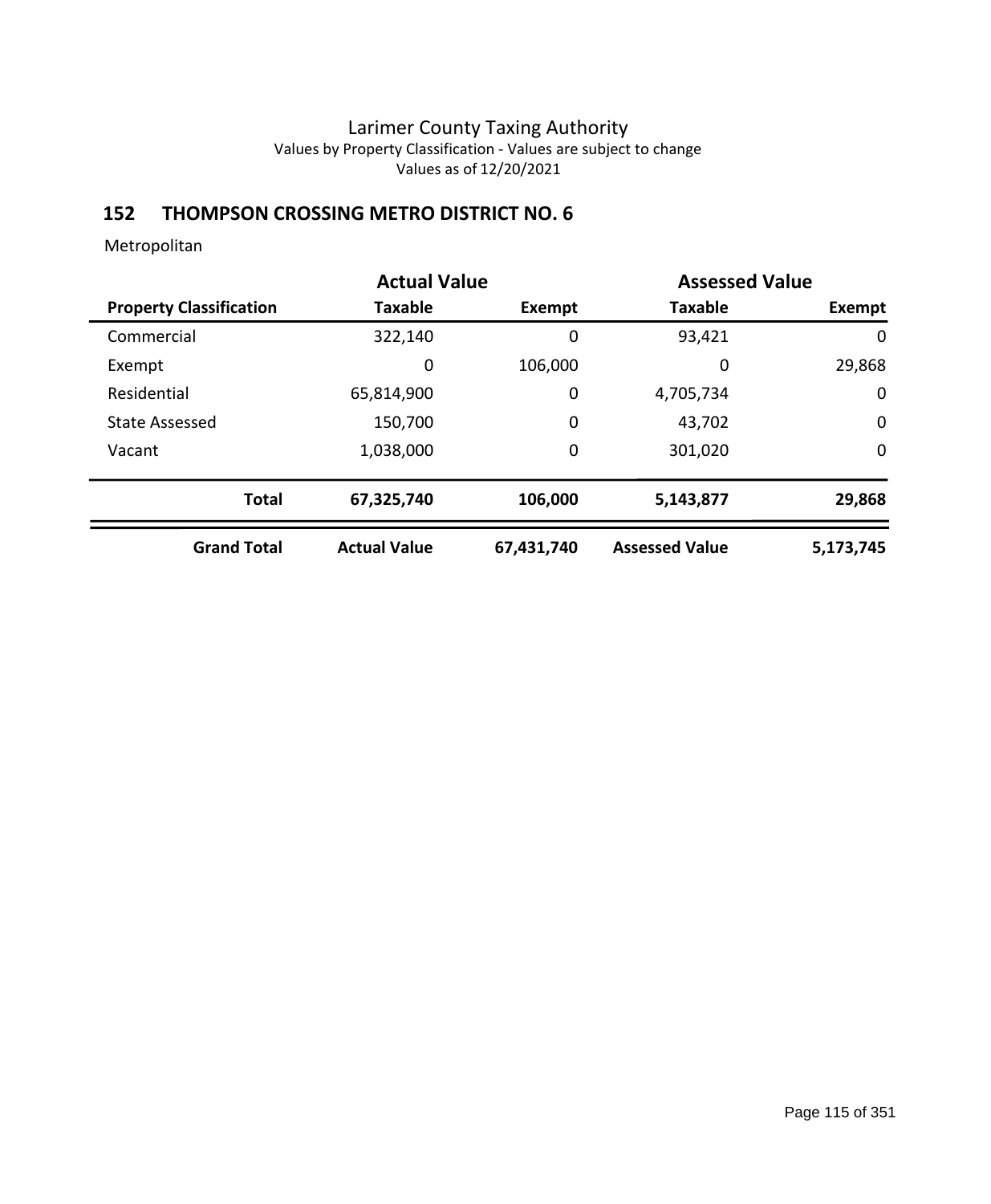# **154 HIGHPOINTE VISTA METRO DISTRICT NO. 2**

|                                |                     | <b>Actual Value</b> |                       | <b>Assessed Value</b> |
|--------------------------------|---------------------|---------------------|-----------------------|-----------------------|
| <b>Property Classification</b> | <b>Taxable</b>      | Exempt              | <b>Taxable</b>        | Exempt                |
| Exempt                         | 0                   | 15,100              | 0                     | 3,507                 |
| Residential                    | 243,582,900         | 0                   | 17,416,024            | $\mathbf 0$           |
| <b>State Assessed</b>          | 390,700             | 0                   | 113,299               | $\mathbf 0$           |
| Vacant                         | 1,315,300           | 0                   | 381,437               | $\mathbf 0$           |
| <b>Total</b>                   | 245,288,900         | 15,100              | 17,910,760            | 3,507                 |
| <b>Grand Total</b>             | <b>Actual Value</b> | 245,304,000         | <b>Assessed Value</b> | 17,914,267            |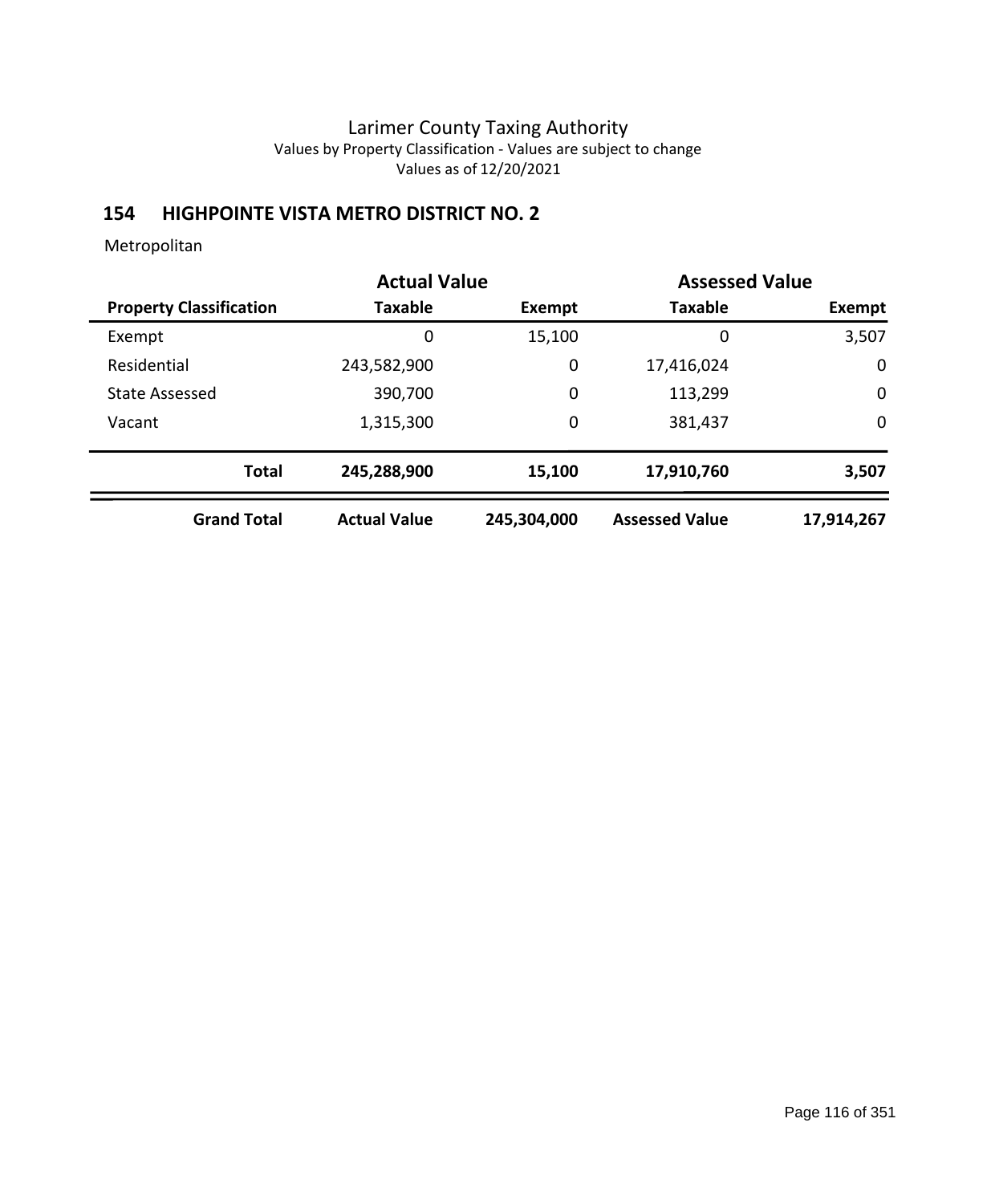## **155 DEER MEADOWS METRO DISTRICT**

|                                | <b>Actual Value</b> |             | <b>Assessed Value</b> |             |
|--------------------------------|---------------------|-------------|-----------------------|-------------|
| <b>Property Classification</b> | <b>Taxable</b>      | Exempt      | <b>Taxable</b>        | Exempt      |
| Agricultural                   | 60                  | 0           | 20                    | 0           |
| Exempt                         | 0                   | 8,360       | 0                     | 2,320       |
| Residential                    | 46,995,100          | $\mathbf 0$ | 3,360,142             | $\mathbf 0$ |
| <b>State Assessed</b>          | 59,500              | $\mathbf 0$ | 17,231                | 0           |
| Vacant                         | 973,100             | $\mathbf 0$ | 282,199               | $\mathbf 0$ |
| <b>Total</b>                   | 48,027,760          | 8,360       | 3,659,592             | 2,320       |
| <b>Grand Total</b>             | <b>Actual Value</b> | 48,036,120  | <b>Assessed Value</b> | 3,661,912   |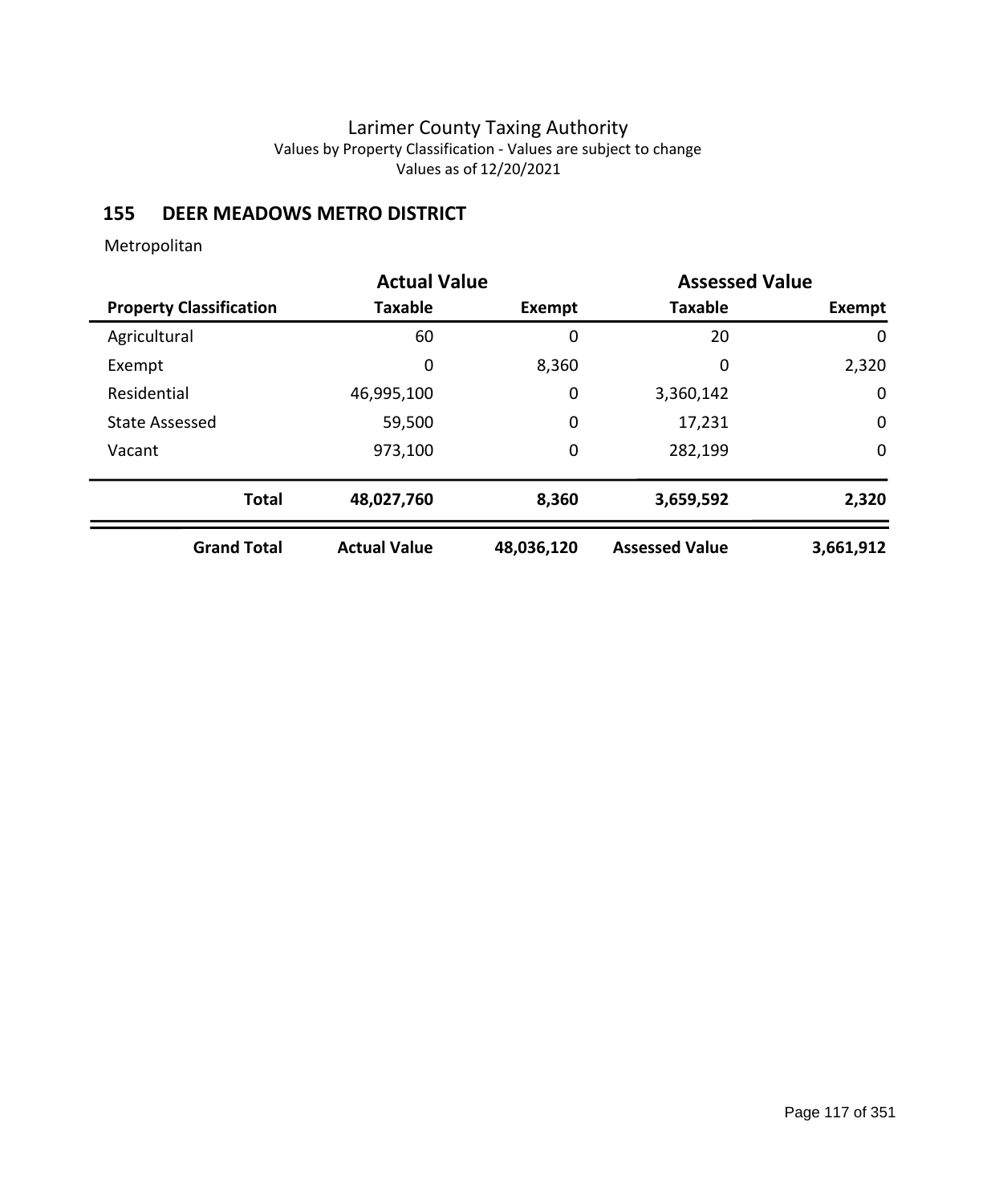# **156 GROVE METRO DISTRICT NO. 1**

|                                | <b>Actual Value</b> | <b>Assessed Value</b> |                       |               |  |
|--------------------------------|---------------------|-----------------------|-----------------------|---------------|--|
| <b>Property Classification</b> | <b>Taxable</b>      | Exempt                | <b>Taxable</b>        | <b>Exempt</b> |  |
| Agricultural                   | 130                 | 0                     | 38                    | $\mathbf{0}$  |  |
| <b>Total</b>                   | 130                 | O                     | 38                    | 0             |  |
| <b>Grand Total</b>             | <b>Actual Value</b> | 130                   | <b>Assessed Value</b> | 38            |  |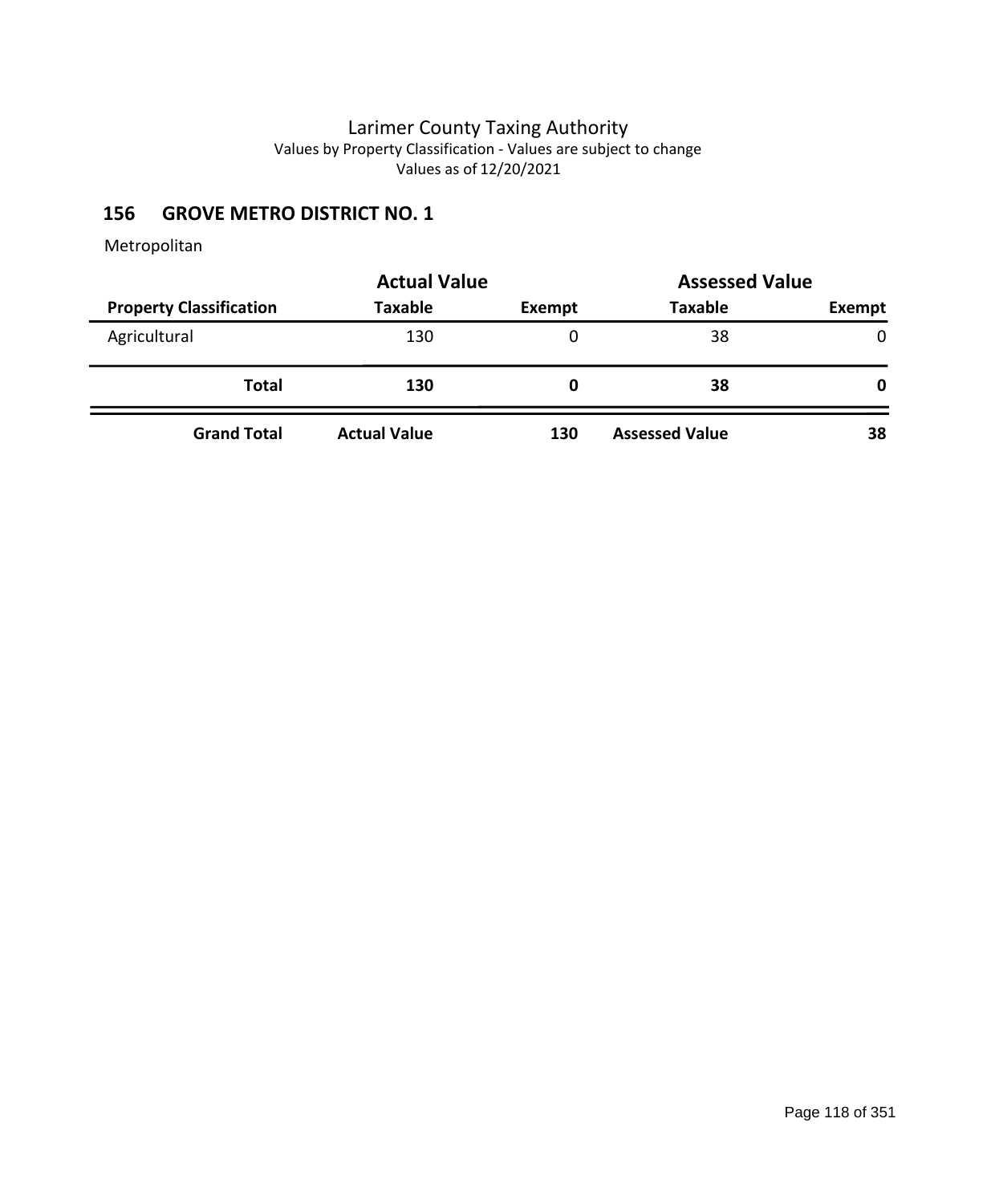# **157 GROVE METRO DISTRICT NO. 2**

|                                | <b>Actual Value</b> |        | <b>Assessed Value</b> |             |
|--------------------------------|---------------------|--------|-----------------------|-------------|
| <b>Property Classification</b> | <b>Taxable</b>      | Exempt | <b>Taxable</b>        | Exempt      |
| Agricultural                   | 3,150               | 0      | 914                   | $\mathbf 0$ |
| State Assessed                 | 3,500               | 0      | 988                   | 0           |
| <b>Total</b>                   | 6,650               | 0      | 1,902                 | 0           |
| <b>Grand Total</b>             | <b>Actual Value</b> | 6,650  | <b>Assessed Value</b> | 1,902       |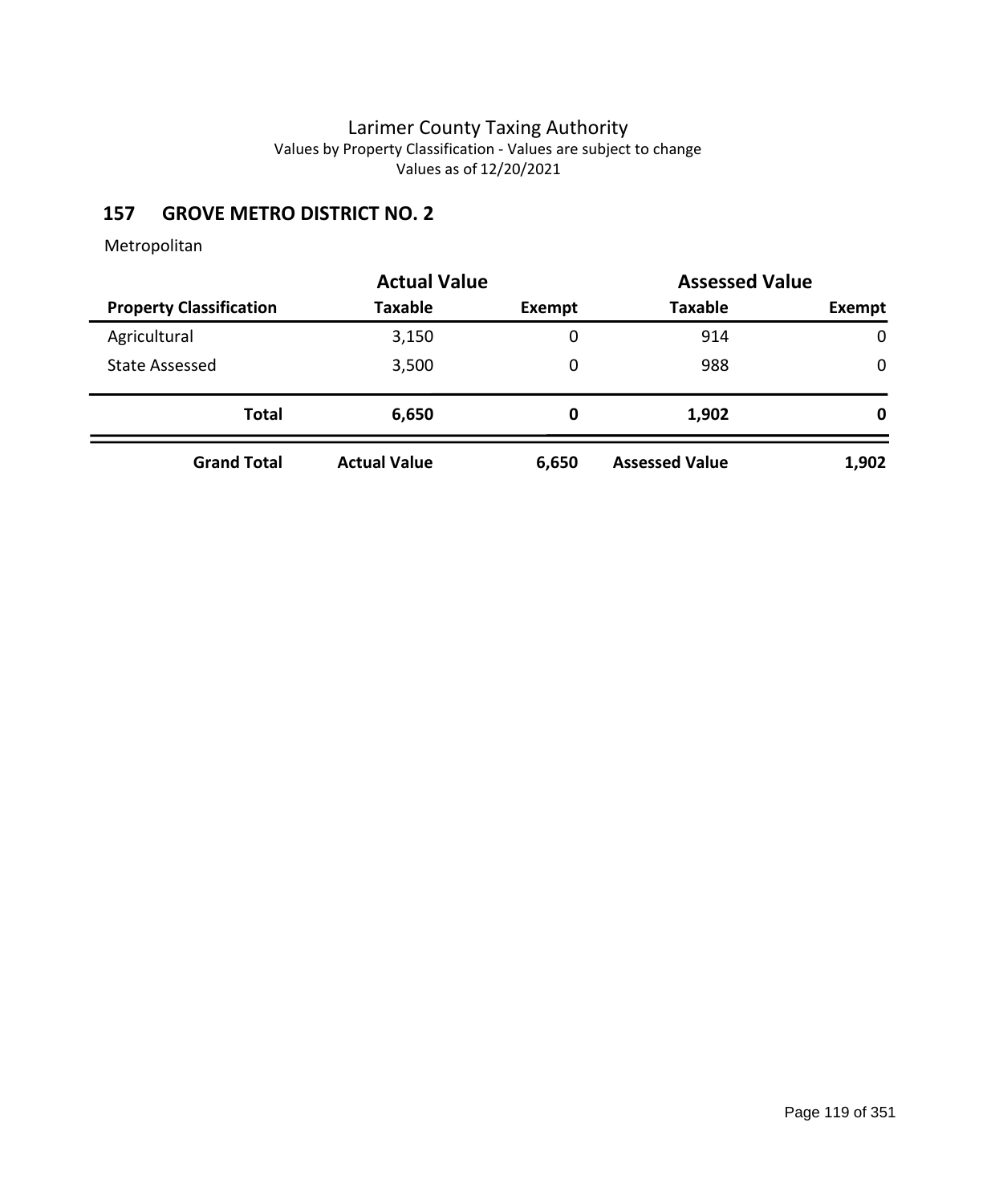# **158 GROVE METRO DISTRICT NO. 3**

|                                | <b>Actual Value</b> |        | <b>Assessed Value</b> |        |
|--------------------------------|---------------------|--------|-----------------------|--------|
| <b>Property Classification</b> | Taxable             | Exempt | <b>Taxable</b>        | Exempt |
| Agricultural                   | 35,330              | 0      | 10,246                | 0      |
| <b>State Assessed</b>          | 6,800               | 0      | 1,982                 | 0      |
| <b>Total</b>                   | 42,130              | 0      | 12,228                | 0      |
| <b>Grand Total</b>             | <b>Actual Value</b> | 42,130 | <b>Assessed Value</b> | 12,228 |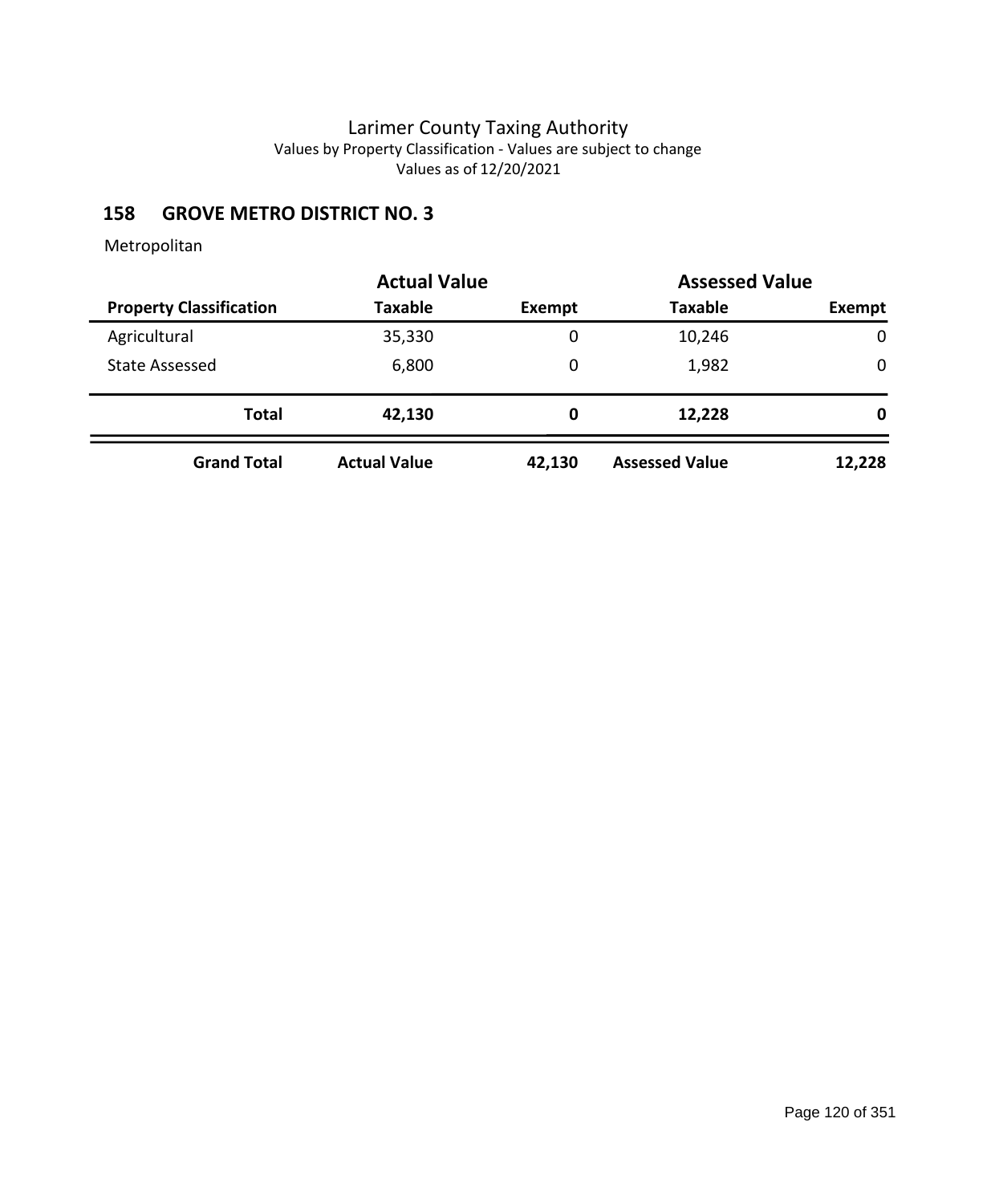# **159 TIMNATH LAKES METROPOLITAN DISTRICT NO. 1**

|                                | <b>Actual Value</b> |            | <b>Assessed Value</b> |             |
|--------------------------------|---------------------|------------|-----------------------|-------------|
| <b>Property Classification</b> | Taxable             | Exempt     | <b>Taxable</b>        | Exempt      |
| Commercial                     | 72,320              | 0          | 20,973                | $\mathbf 0$ |
| Residential                    | 4,035,700           | 0          | 288,556               | $\mathbf 0$ |
| <b>State Assessed</b>          | 23,900              | 0          | 6,938                 | $\mathbf 0$ |
| Vacant                         | 7,757,100           | 0          | 2,249,559             | 0           |
| <b>Total</b>                   | 11,889,020          | 0          | 2,566,026             | 0           |
| <b>Grand Total</b>             | <b>Actual Value</b> | 11,889,020 | <b>Assessed Value</b> | 2,566,026   |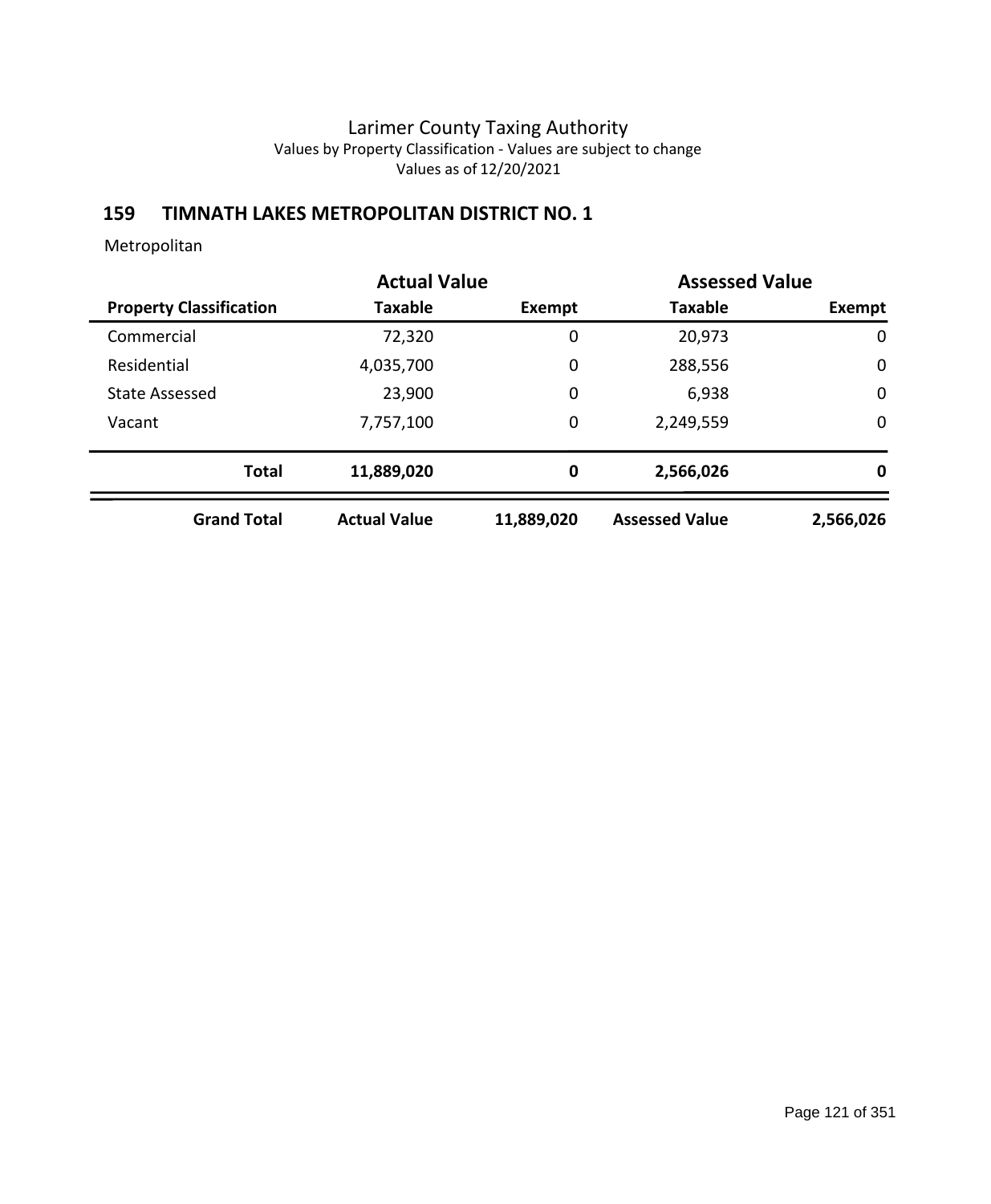## **160 TIMNATH LAKES METROPOLITAN DISTRICT NO. 2**

|                                |                     | <b>Actual Value</b> |                       | <b>Assessed Value</b> |
|--------------------------------|---------------------|---------------------|-----------------------|-----------------------|
| <b>Property Classification</b> | <b>Taxable</b>      | <b>Exempt</b>       | <b>Taxable</b>        | Exempt                |
| Agricultural                   | 820                 | 0                   | 238                   | $\mathbf 0$           |
| Vacant                         | 225,100             | 0                   | 65,279                | $\mathbf 0$           |
| <b>Total</b>                   | 225,920             | 0                   | 65,517                | 0                     |
| <b>Grand Total</b>             | <b>Actual Value</b> | 225,920             | <b>Assessed Value</b> | 65,517                |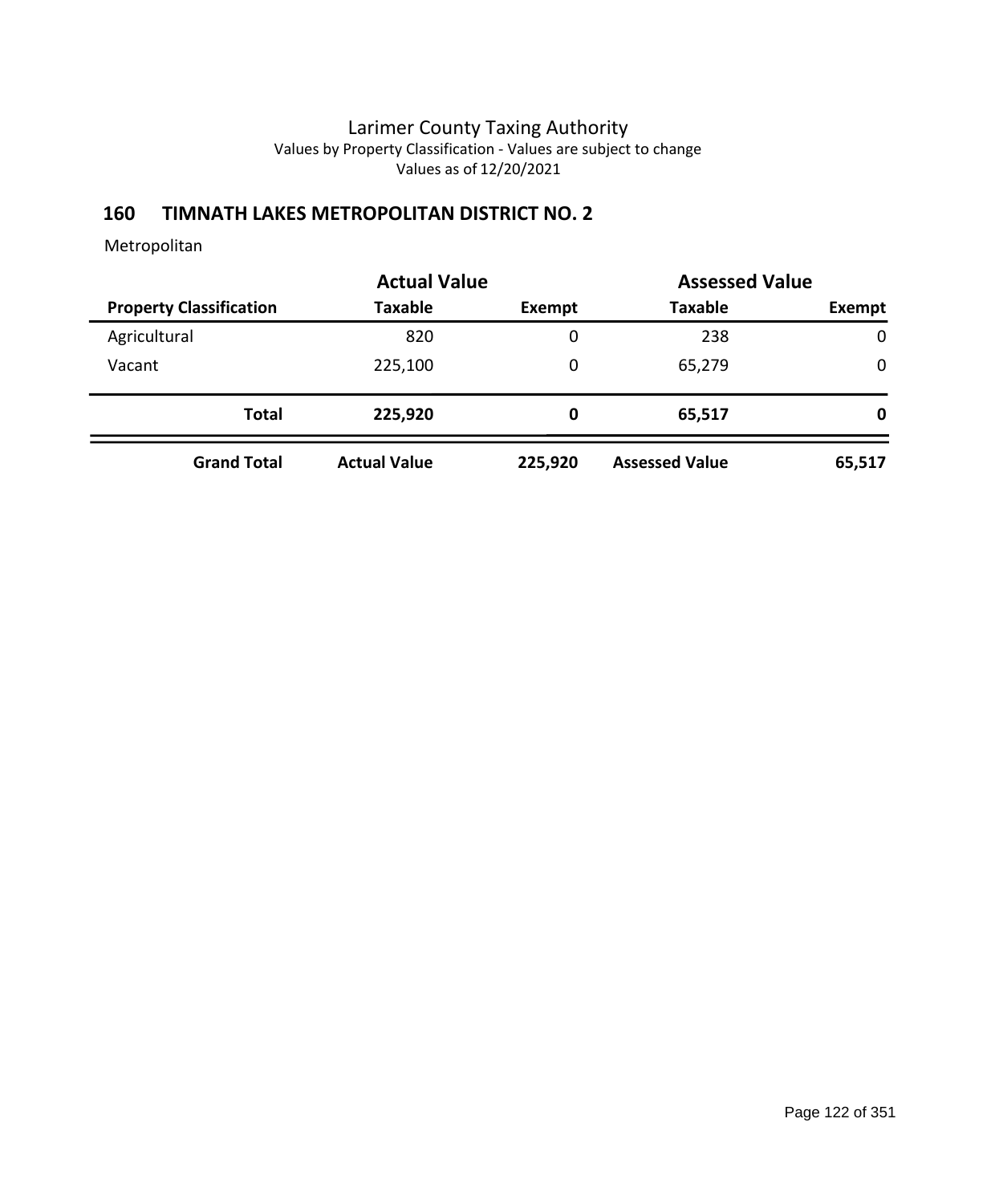## **161 TIMNATH LAKES METROPOLITAN DISTRICT NO. 3**

|                                | <b>Actual Value</b> | <b>Assessed Value</b> |                       |        |
|--------------------------------|---------------------|-----------------------|-----------------------|--------|
| <b>Property Classification</b> | <b>Taxable</b>      | Exempt                | <b>Taxable</b>        | Exempt |
| Agricultural                   | 820                 | 0                     | 238                   | 0      |
| <b>Total</b>                   | 820                 | 0                     | 238                   | 0      |
| <b>Grand Total</b>             | <b>Actual Value</b> | 820                   | <b>Assessed Value</b> | 238    |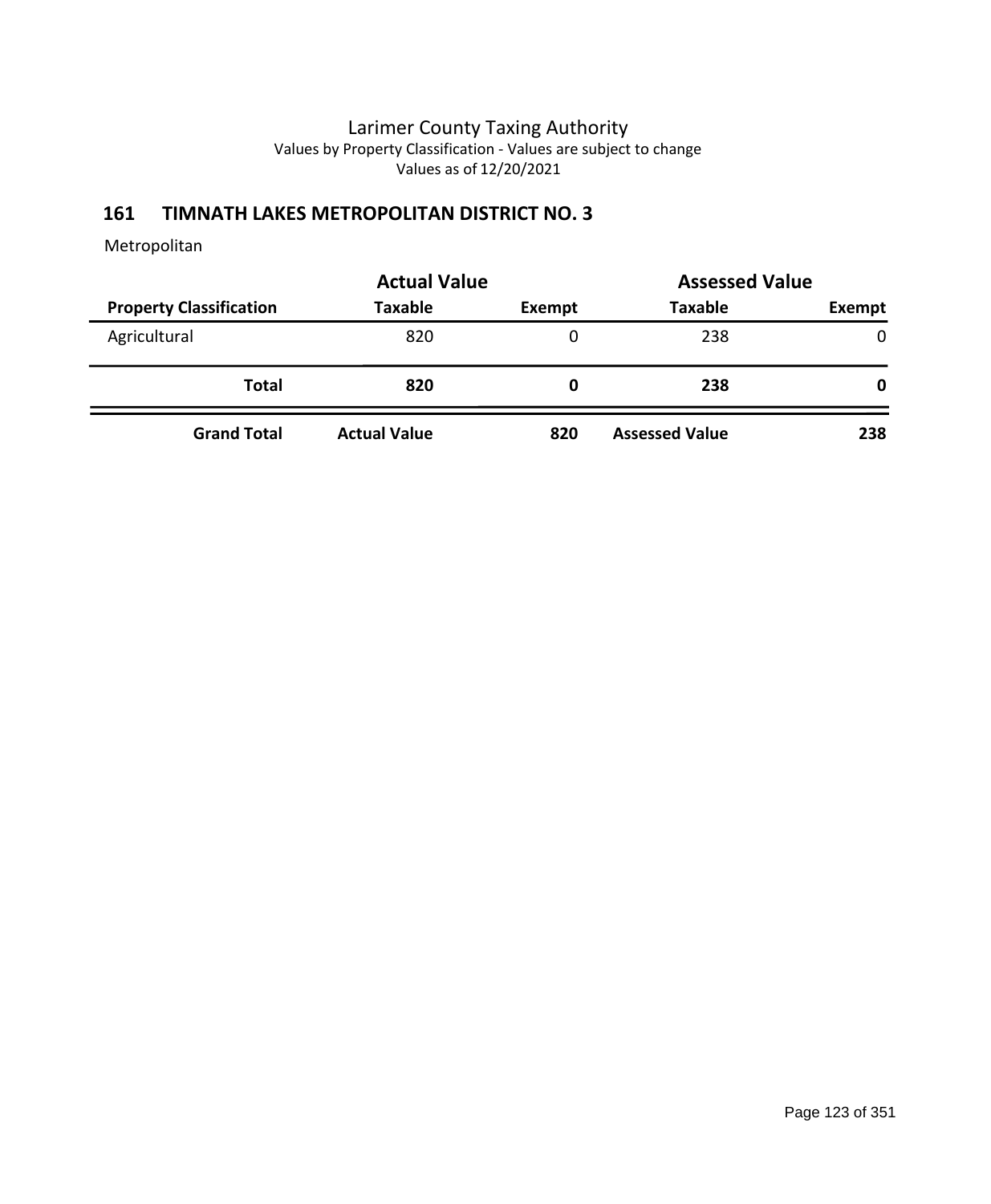# **162 SERRATOGA FALLS METRO DISTRICT NO. 1**

|                                | <b>Actual Value</b> |         | <b>Assessed Value</b> |             |
|--------------------------------|---------------------|---------|-----------------------|-------------|
| <b>Property Classification</b> | <b>Taxable</b>      | Exempt  | <b>Taxable</b>        | Exempt      |
| Agricultural                   | 99,090              | 0       | 28,737                | $\mathbf 0$ |
| Vacant                         | 367,300             | 0       | 106,517               | $\mathbf 0$ |
| <b>Total</b>                   | 466,390             | 0       | 135,254               | 0           |
| <b>Grand Total</b>             | <b>Actual Value</b> | 466,390 | <b>Assessed Value</b> | 135,254     |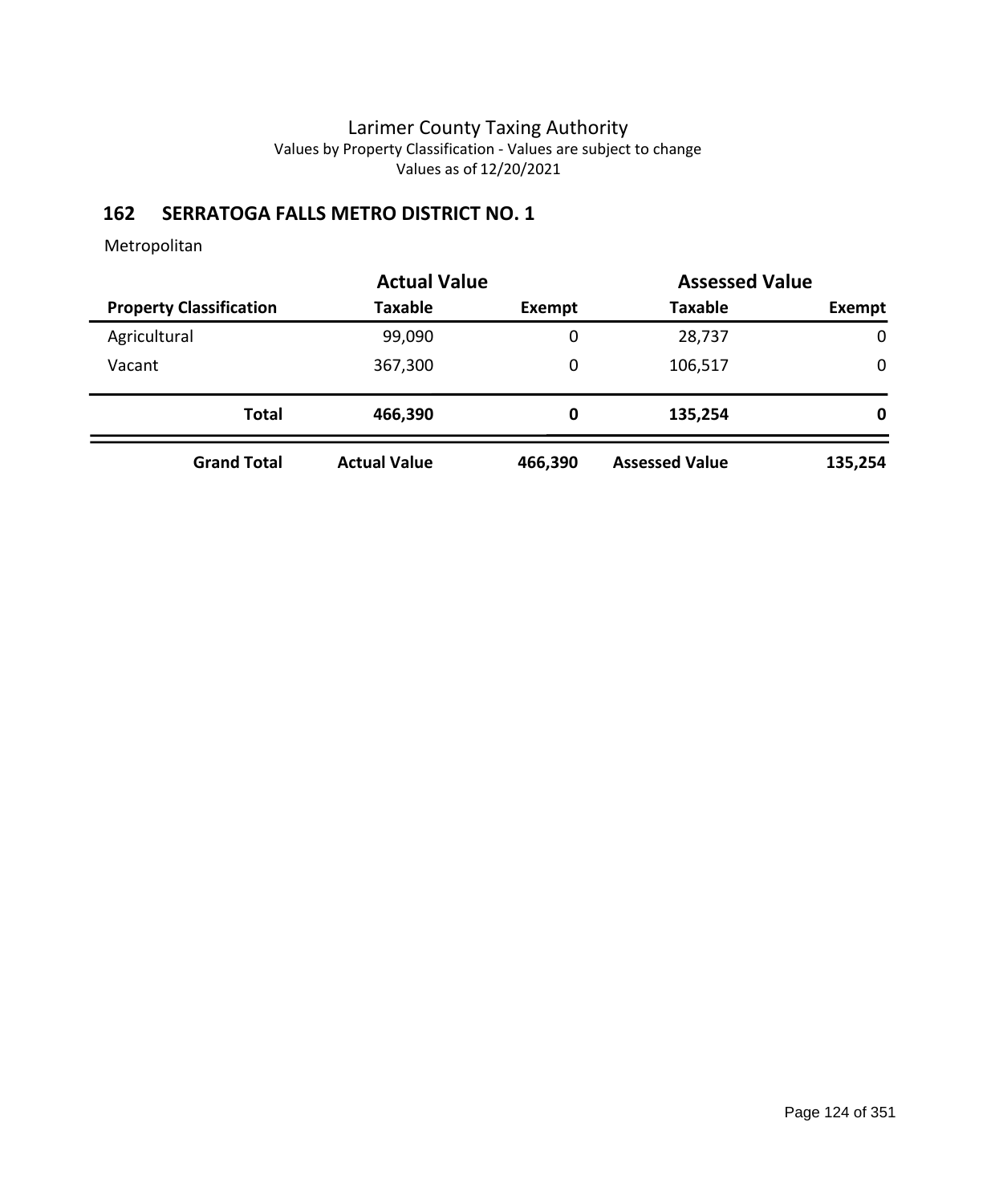# **163 SERRATOGA FALLS METRO DISTRICT NO. 2**

|                                | <b>Actual Value</b> | <b>Assessed Value</b> |                       |             |
|--------------------------------|---------------------|-----------------------|-----------------------|-------------|
| <b>Property Classification</b> | <b>Taxable</b>      | Exempt                | <b>Taxable</b>        | Exempt      |
| Exempt                         | 0                   | 1,000                 | 0                     | 72          |
| Residential                    | 50,973,800          | $\mathbf 0$           | 3,644,647             | $\mathbf 0$ |
| <b>State Assessed</b>          | 60,300              | $\mathbf 0$           | 17,481                | $\mathbf 0$ |
| Vacant                         | 1,479,500           | $\mathbf 0$           | 429,055               | $\mathbf 0$ |
| <b>Total</b>                   | 52,513,600          | 1,000                 | 4,091,183             | 72          |
| <b>Grand Total</b>             | <b>Actual Value</b> | 52,514,600            | <b>Assessed Value</b> | 4,091,255   |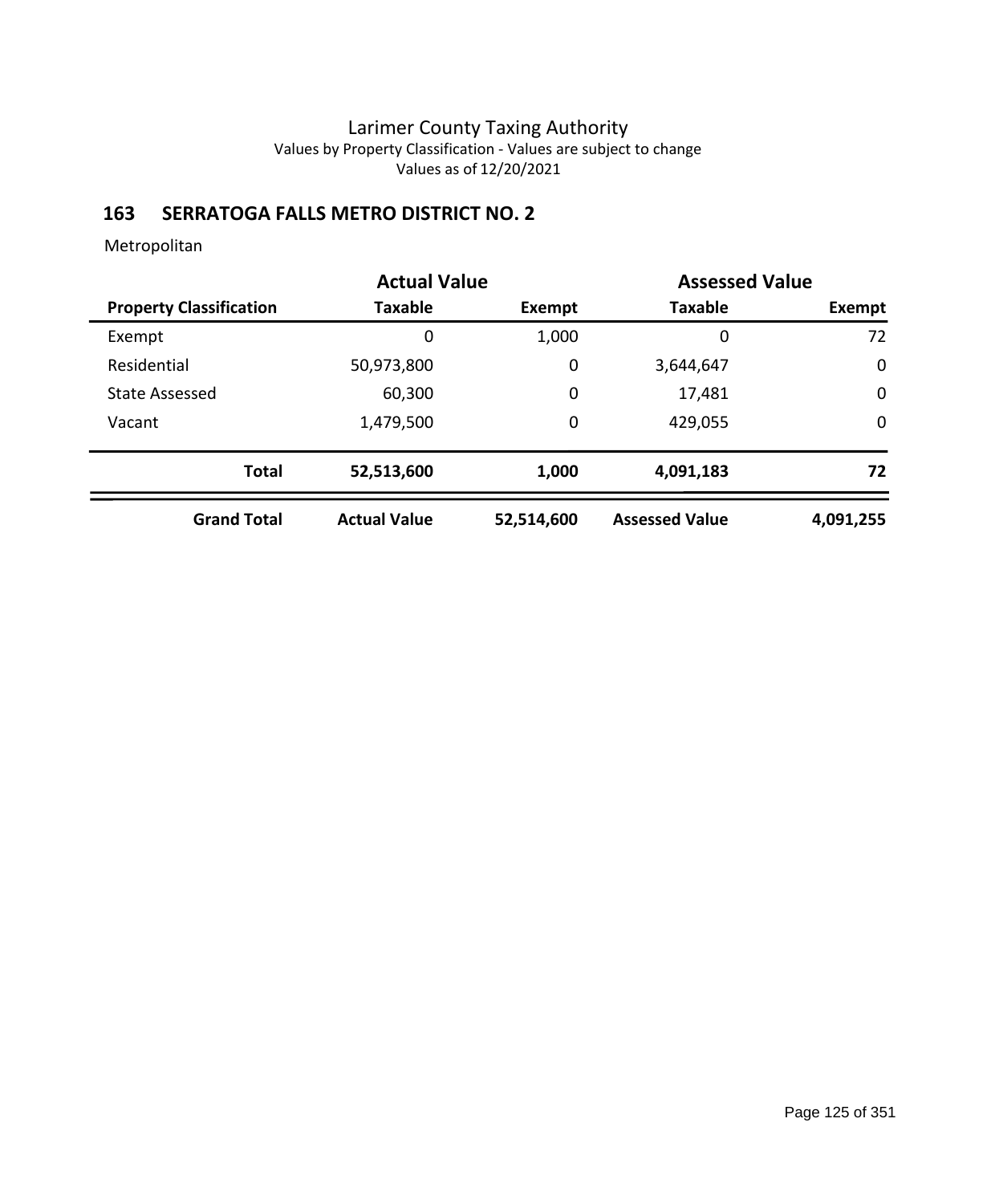# **164 SERRATOGA FALLS METRO DISTRICT NO. 3**

| <b>Actual Value</b>            |                     |             | <b>Assessed Value</b> |             |
|--------------------------------|---------------------|-------------|-----------------------|-------------|
| <b>Property Classification</b> | <b>Taxable</b>      | Exempt      | <b>Taxable</b>        | Exempt      |
| Exempt                         | 0                   | 6,500       | 0                     | 1,558       |
| Residential                    | 61,185,300          | $\mathbf 0$ | 4,374,713             | $\mathbf 0$ |
| <b>State Assessed</b>          | 121,400             | $\mathbf 0$ | 35,211                | $\mathbf 0$ |
| Vacant                         | 9,504,500           | $\mathbf 0$ | 2,756,305             | $\mathbf 0$ |
| <b>Total</b>                   | 70,811,200          | 6,500       | 7,166,229             | 1,558       |
| <b>Grand Total</b>             | <b>Actual Value</b> | 70,817,700  | <b>Assessed Value</b> | 7,167,787   |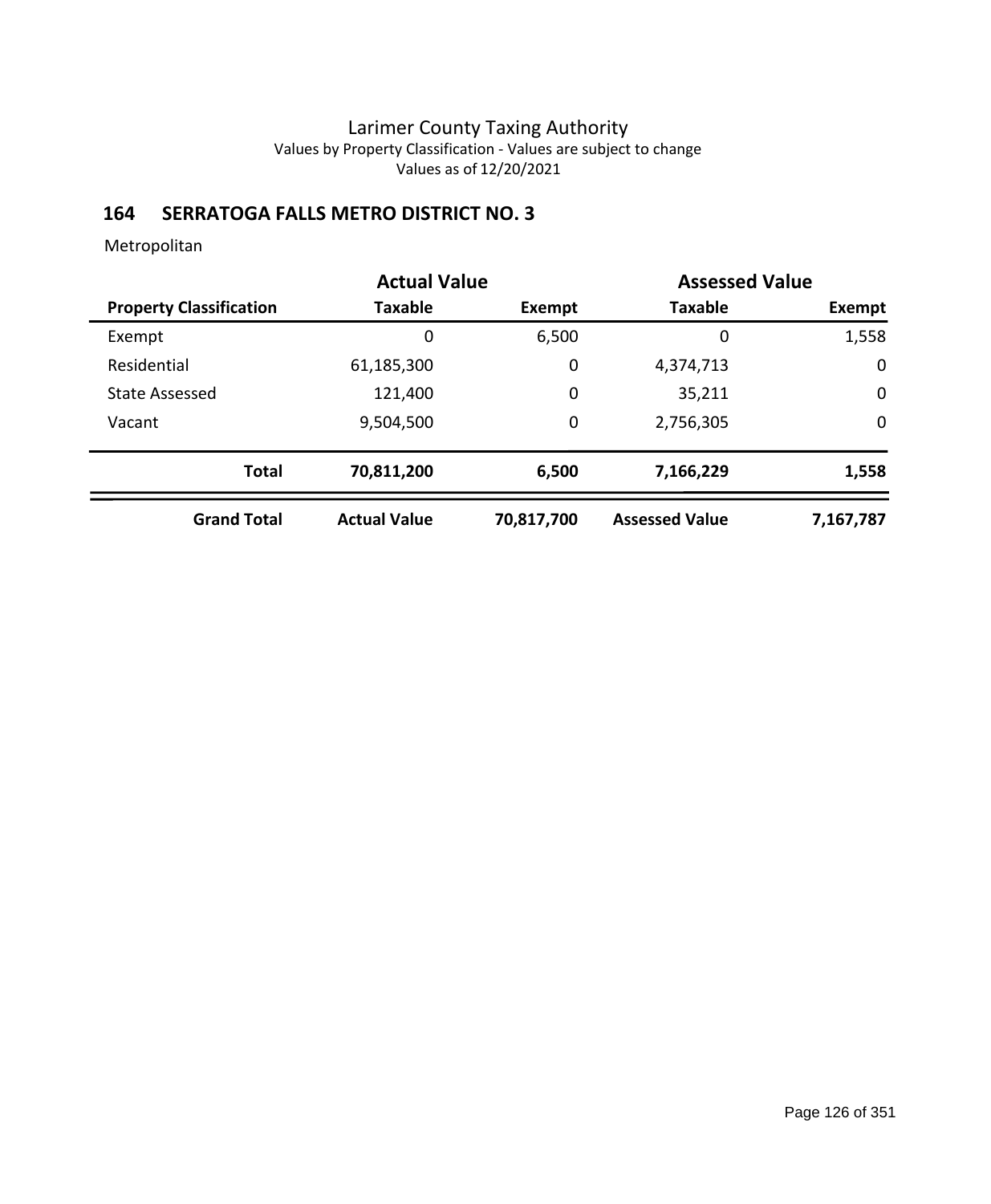# **165 SOUTH TIMNATH METRO DISTRICT NO. 1**

|                                |                     | <b>Actual Value</b><br><b>Assessed Value</b> |                       |             |  |
|--------------------------------|---------------------|----------------------------------------------|-----------------------|-------------|--|
| <b>Property Classification</b> | <b>Taxable</b>      | Exempt                                       | <b>Taxable</b>        | Exempt      |  |
| <b>State Assessed</b>          | 6,800               | 0                                            | 1,977                 | $\mathbf 0$ |  |
| Vacant                         | 1,333,050           | 0                                            | 386,584               | 0           |  |
| <b>Total</b>                   | 1,339,850           | 0                                            | 388,561               | 0           |  |
| <b>Grand Total</b>             | <b>Actual Value</b> | 1,339,850                                    | <b>Assessed Value</b> | 388,561     |  |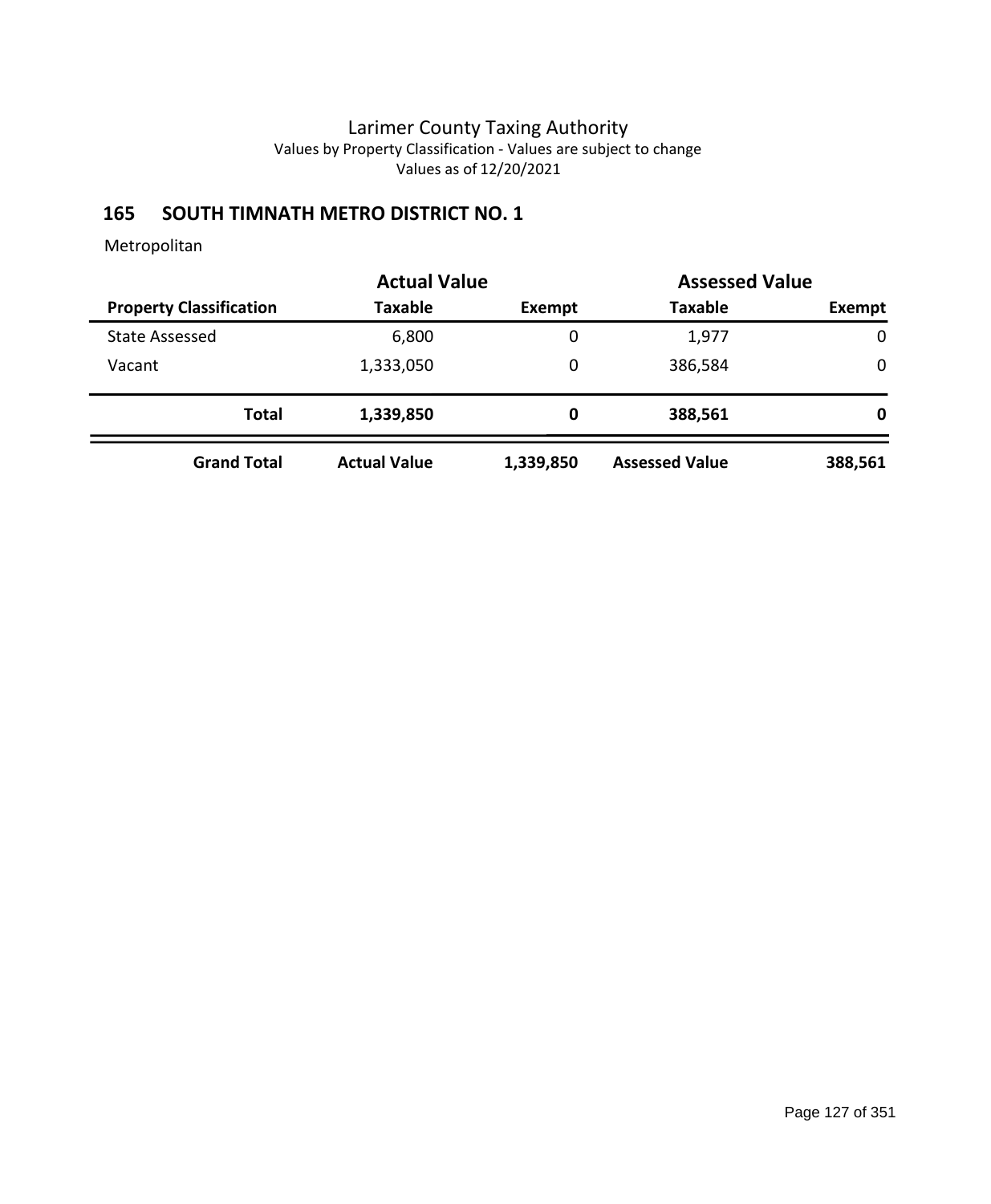# **166 SOUTH TIMNATH METRO DISTRICT NO. 2**

|                                |                     | <b>Actual Value</b> |                       | <b>Assessed Value</b> |
|--------------------------------|---------------------|---------------------|-----------------------|-----------------------|
| <b>Property Classification</b> | Taxable             | Exempt              | <b>Taxable</b>        | Exempt                |
| Exempt                         | 0                   | 32,290              | 0                     | 6,728                 |
| Residential                    | 330,415,000         | 0                   | 23,624,985            | $\mathbf 0$           |
| State Assessed                 | 1,769,400           | 0                   | 513,112               | $\mathbf 0$           |
| Vacant                         | 1,573,950           | 0                   | 456,445               | $\mathbf 0$           |
| <b>Total</b>                   | 333,758,350         | 32,290              | 24,594,542            | 6,728                 |
| <b>Grand Total</b>             | <b>Actual Value</b> | 333,790,640         | <b>Assessed Value</b> | 24,601,270            |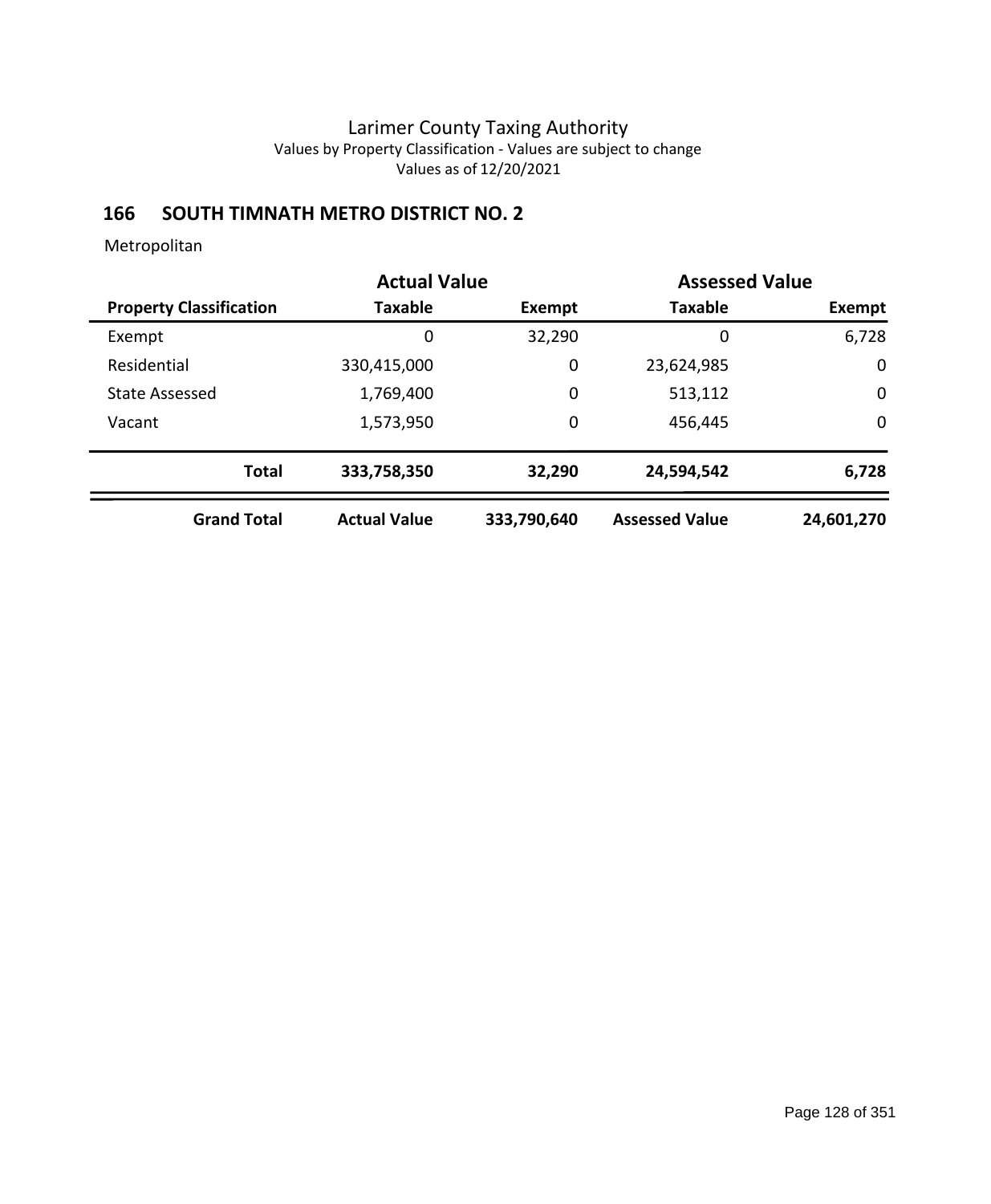### **168 THOMPSON RIVERS PARK AND RECREATION DIST**

Recreation

|                                |                     | <b>Actual Value</b> |                       | <b>Assessed Value</b> |
|--------------------------------|---------------------|---------------------|-----------------------|-----------------------|
| <b>Property Classification</b> | <b>Taxable</b>      | Exempt              | <b>Taxable</b>        | Exempt                |
| Agricultural                   | 59,190              | 0                   | 17,172                | 0                     |
| Exempt                         | 0                   | 200                 | 0                     | 58                    |
| <b>Natural Resources</b>       | 1,320               | $\mathbf 0$         | 383                   | $\mathbf 0$           |
| <b>State Assessed</b>          | 1,400               | $\mathbf 0$         | 389                   | $\mathbf 0$           |
| Vacant                         | 885,140             | $\mathbf 0$         | 256,777               | $\mathbf 0$           |
| <b>Total</b>                   | 947,050             | 200                 | 274,721               | 58                    |
| <b>Grand Total</b>             | <b>Actual Value</b> | 947,250             | <b>Assessed Value</b> | 274,779               |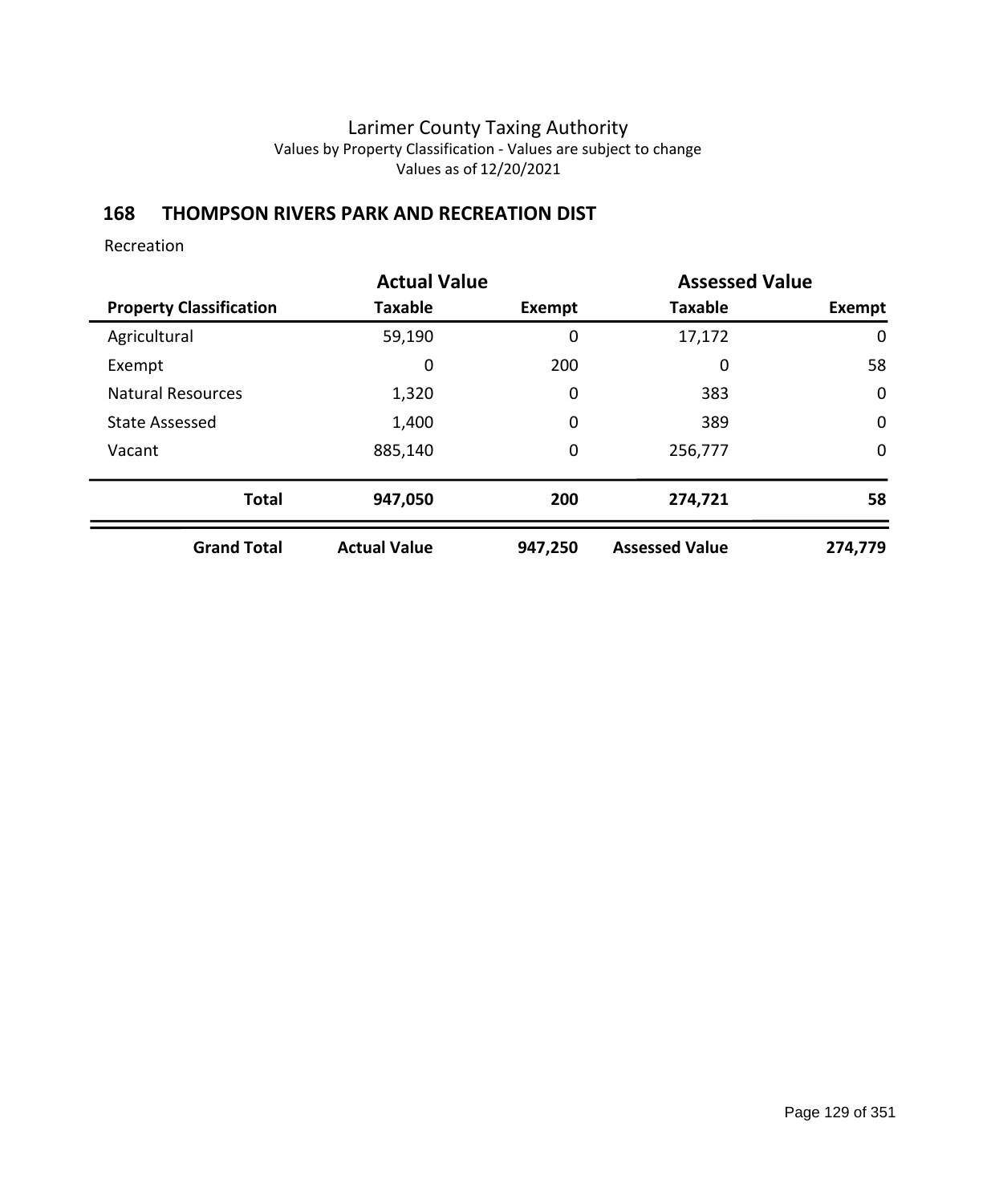# **169 JOHNSTOWN NORTH METRO DISTRICT NO. 1**

|                                | <b>Actual Value</b> | <b>Assessed Value</b> |                       |              |
|--------------------------------|---------------------|-----------------------|-----------------------|--------------|
| <b>Property Classification</b> | <b>Taxable</b>      | Exempt                | <b>Taxable</b>        | Exempt       |
| Agricultural                   | 100                 | 0                     | 29                    | $\mathbf{0}$ |
| <b>Total</b>                   | 100                 | 0                     | 29                    | 0            |
| <b>Grand Total</b>             | <b>Actual Value</b> | 100                   | <b>Assessed Value</b> | 29           |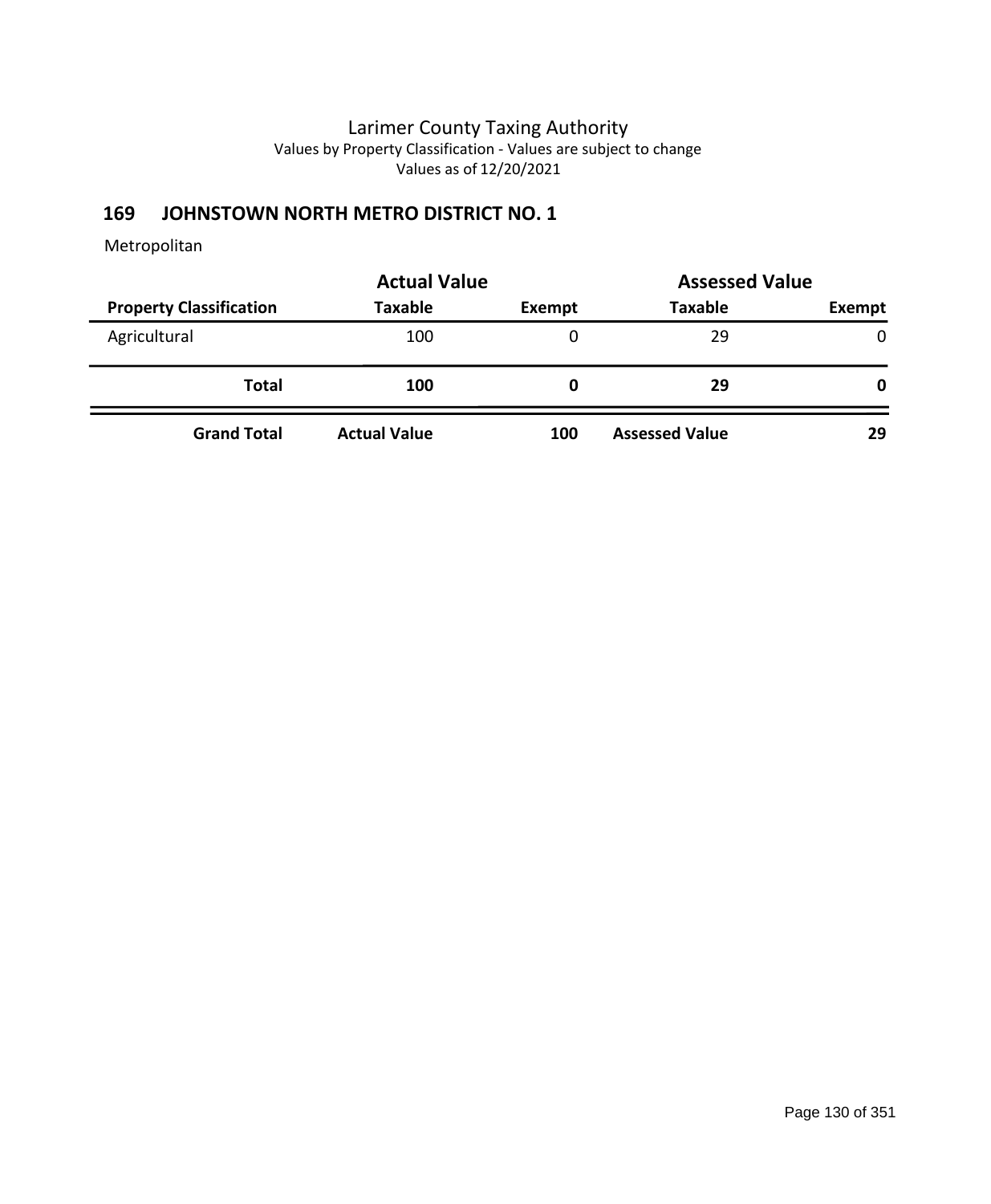# **170 JOHNSTOWN NORTH METRO DISTRICT NO. 2**

|                                | <b>Actual Value</b> |               | <b>Assessed Value</b> |               |
|--------------------------------|---------------------|---------------|-----------------------|---------------|
| <b>Property Classification</b> | <b>Taxable</b>      | <b>Exempt</b> | <b>Taxable</b>        | <b>Exempt</b> |
| Agricultural                   | 52,720              | 0             | 15,313                | $\mathbf 0$   |
| Commercial                     | 18,057,290          | 0             | 5,236,614             | $\mathbf 0$   |
| Exempt                         | 0                   | 7,100         | 0                     | 2,059         |
| Industrial                     | 38,114,970          | 0             | 11,053,341            | 0             |
| <b>State Assessed</b>          | 20,500              | 0             | 5,939                 | $\mathbf 0$   |
| Vacant                         | 1,000               | 0             | 290                   | 0             |
| <b>Total</b>                   | 56,246,480          | 7,100         | 16,311,497            | 2,059         |
| <b>Grand Total</b>             | <b>Actual Value</b> | 56,253,580    | <b>Assessed Value</b> | 16,313,556    |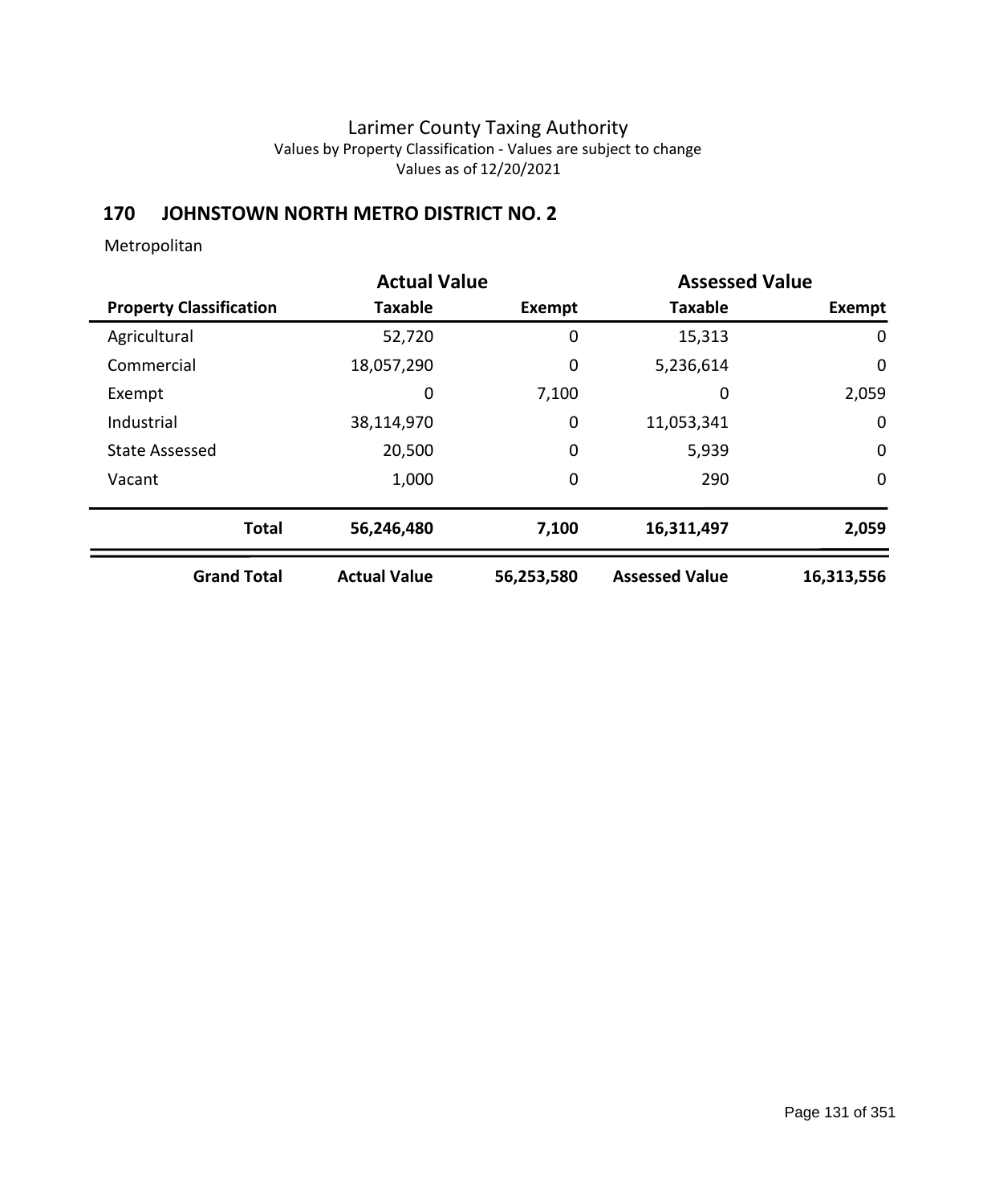# **171 JOHNSTOWN NORTH METRO DISTRICT NO. 3**

|                                | <b>Actual Value</b> |        | <b>Assessed Value</b> |             |
|--------------------------------|---------------------|--------|-----------------------|-------------|
| <b>Property Classification</b> | <b>Taxable</b>      | Exempt | <b>Taxable</b>        | Exempt      |
| Agricultural                   | 24,090              | 0      | 6,987                 | $\mathbf 0$ |
| State Assessed                 | 1,700               | 0      | 494                   | 0           |
| <b>Total</b>                   | 25,790              | 0      | 7,481                 | 0           |
| <b>Grand Total</b>             | <b>Actual Value</b> | 25,790 | <b>Assessed Value</b> | 7,481       |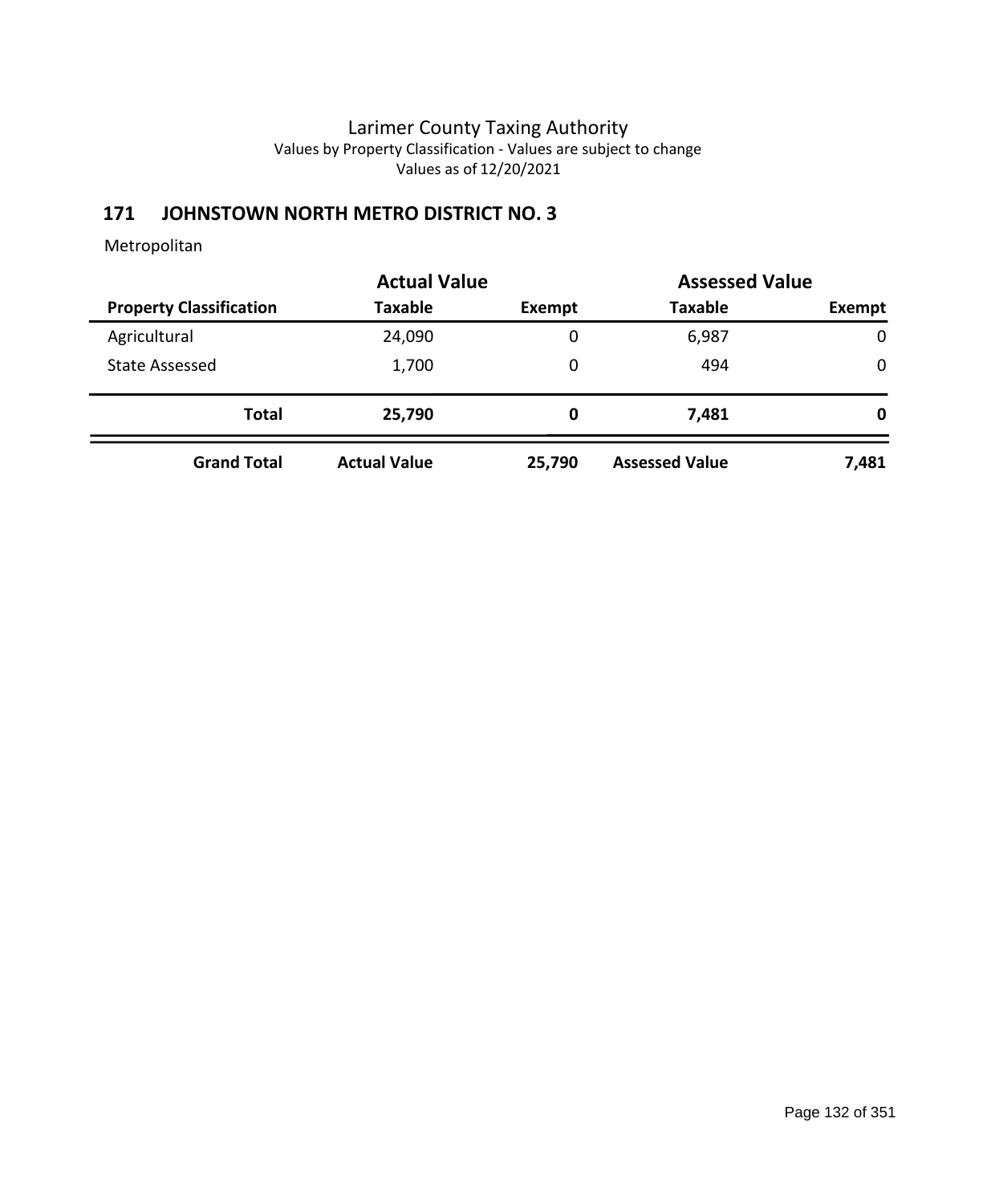# **172 LARIMER COUNTY P.I.D. NO. 33 PRAIRIE TRAILS**

|                                | <b>Actual Value</b> | <b>Assessed Value</b> |                       |           |
|--------------------------------|---------------------|-----------------------|-----------------------|-----------|
| <b>Property Classification</b> | <b>Taxable</b>      | Exempt                | <b>Taxable</b>        | Exempt    |
| Residential                    | 36,375,800          | 0                     | 2,600,881             | 0         |
| State Assessed                 | 71,100              | 0                     | 20,609                | 0         |
| <b>Total</b>                   | 36,446,900          | 0                     | 2,621,490             | 0         |
| <b>Grand Total</b>             | <b>Actual Value</b> | 36,446,900            | <b>Assessed Value</b> | 2,621,490 |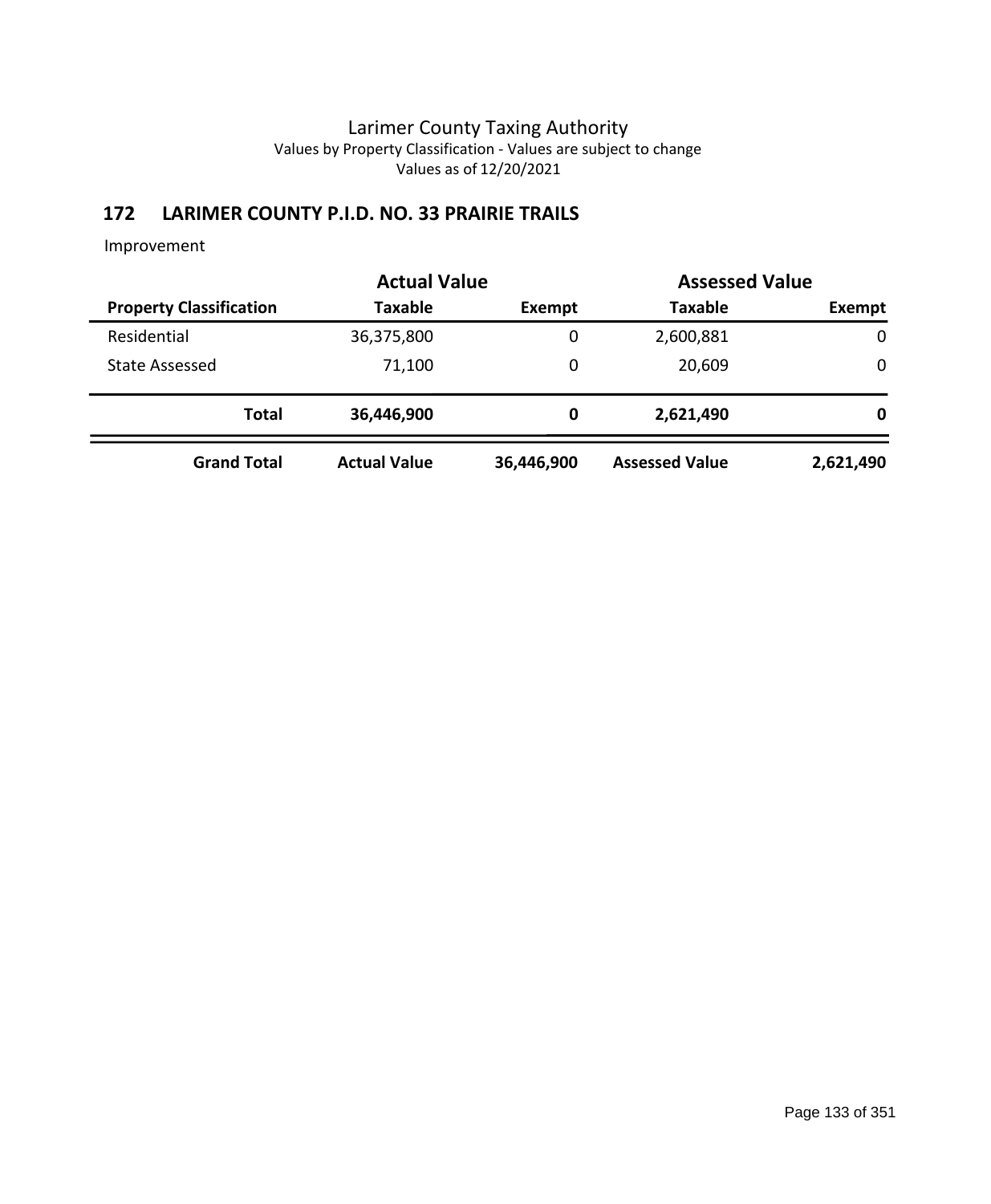## **173 LARIMER COUNTY P.I.D. NO. 34 MTN RANGE SHADOWS**

|                                | <b>Actual Value</b> |            | <b>Assessed Value</b> |             |
|--------------------------------|---------------------|------------|-----------------------|-------------|
| <b>Property Classification</b> | <b>Taxable</b>      | Exempt     | <b>Taxable</b>        | Exempt      |
| Residential                    | 63,584,000          | 0          | 4,546,267             | $\mathbf 0$ |
| <b>State Assessed</b>          | 131,800             | 0          | 38,207                | $\mathbf 0$ |
| Vacant                         | 113,600             | 0          | 32,944                | $\mathbf 0$ |
| <b>Total</b>                   | 63,829,400          | 0          | 4,617,418             | 0           |
| <b>Grand Total</b>             | <b>Actual Value</b> | 63,829,400 | <b>Assessed Value</b> | 4,617,418   |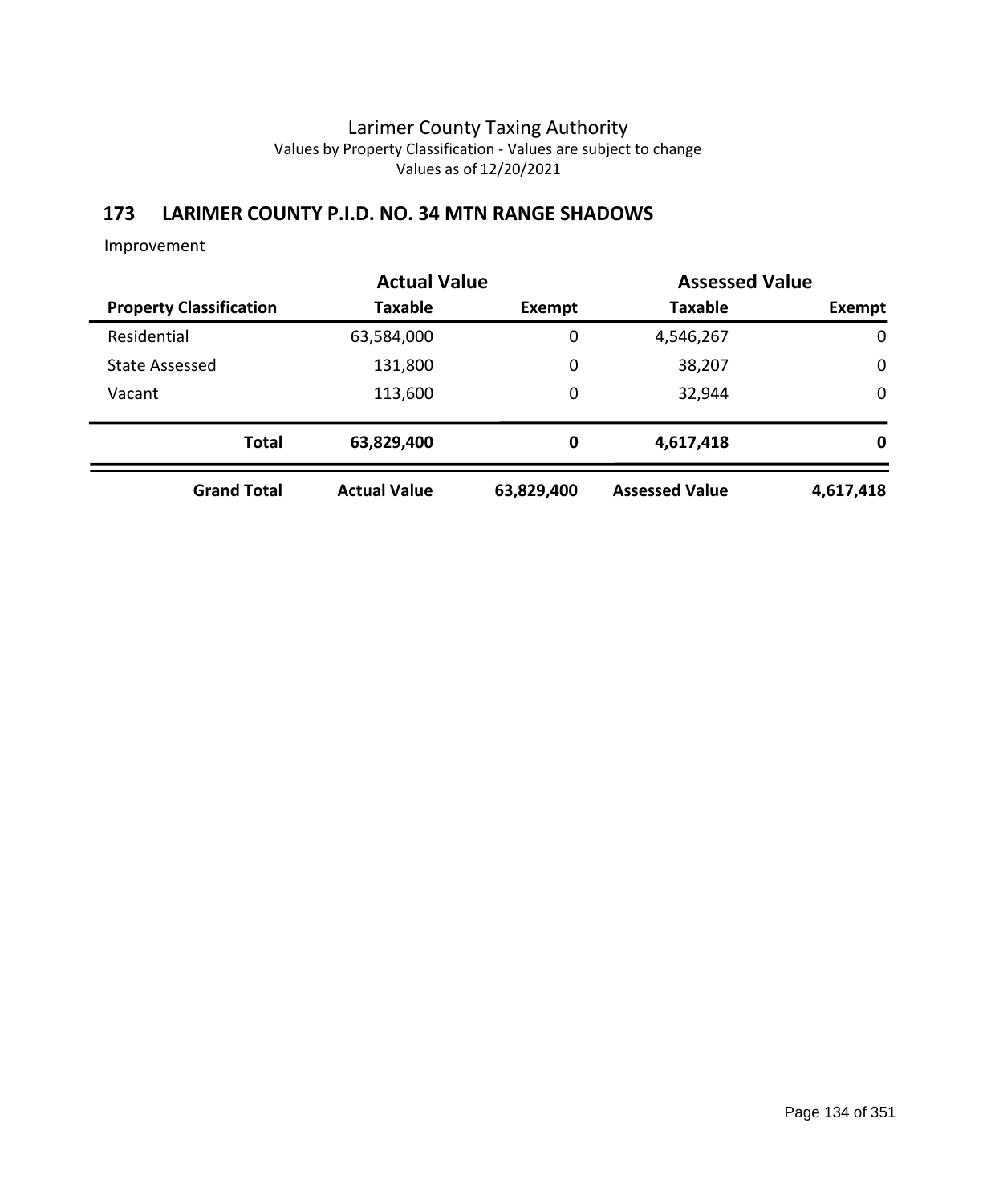# **174 LARIMER COUNTY P.I.D. NO. 38 CENTRO BUSINESS PARK**

|                                | <b>Actual Value</b> |             | <b>Assessed Value</b> |             |
|--------------------------------|---------------------|-------------|-----------------------|-------------|
| <b>Property Classification</b> | <b>Taxable</b>      | Exempt      | <b>Taxable</b>        | Exempt      |
| Commercial                     | 59,790,450          | 0           | 17,339,230            | 0           |
| Exempt                         | 0                   | 197,830     | 0                     | 57,371      |
| Industrial                     | 1,644,630           | 0           | 476,944               | 0           |
| Residential                    | 832,900             | $\mathbf 0$ | 59,553                | $\mathbf 0$ |
| <b>State Assessed</b>          | 29,300              | $\mathbf 0$ | 8,491                 | $\mathbf 0$ |
| Vacant                         | 2,624,590           | $\mathbf 0$ | 761,133               | 0           |
| <b>Total</b>                   | 64,921,870          | 197,830     | 18,645,351            | 57,371      |
| <b>Grand Total</b>             | <b>Actual Value</b> | 65,119,700  | <b>Assessed Value</b> | 18,702,722  |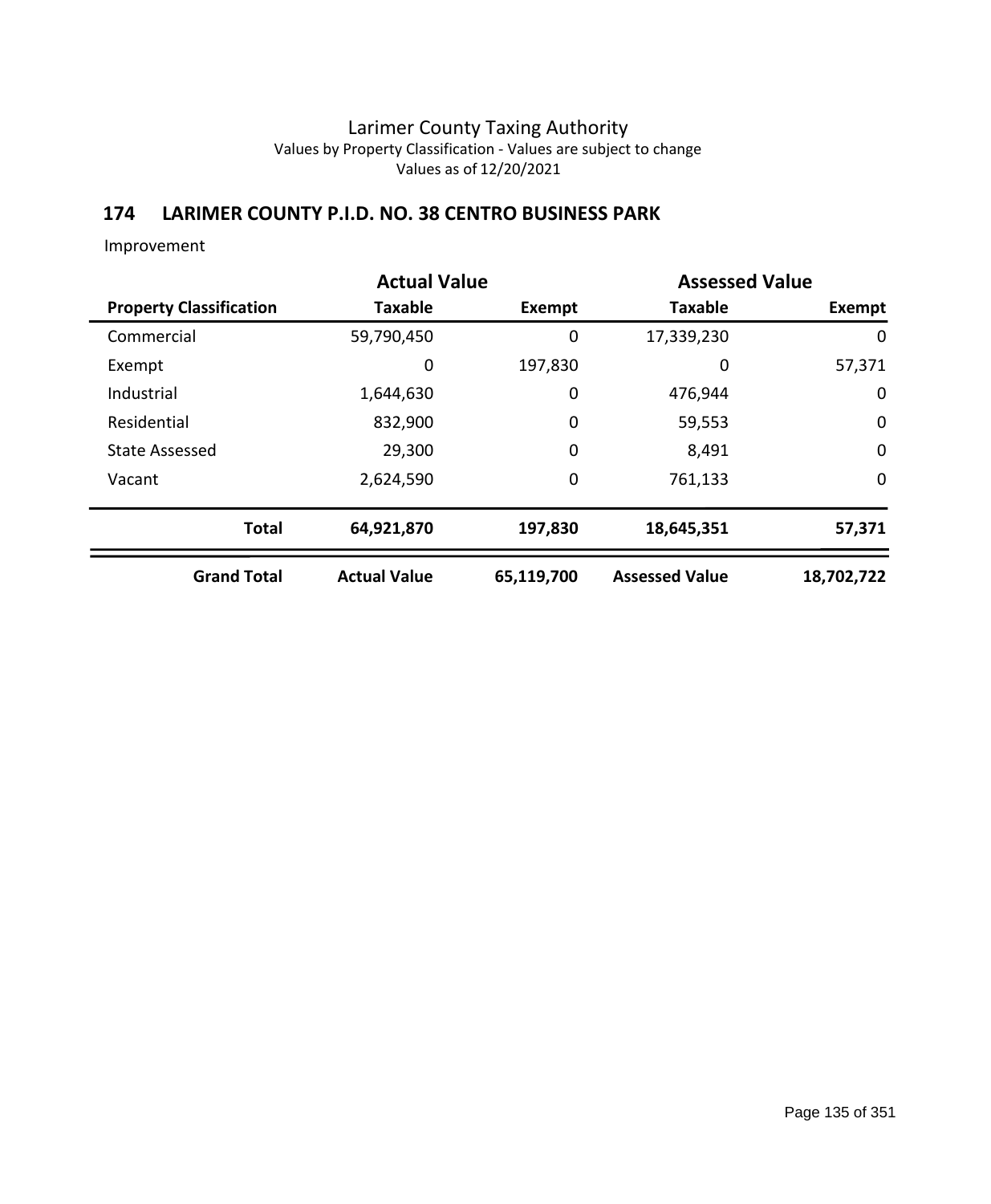## **175 LARIMER COUNTY P.I.D. NO. 40 PARAGON ESTATES**

|                                |                     | <b>Actual Value</b> |                       | <b>Assessed Value</b> |  |
|--------------------------------|---------------------|---------------------|-----------------------|-----------------------|--|
| <b>Property Classification</b> | <b>Taxable</b>      | Exempt              | <b>Taxable</b>        | Exempt                |  |
| Residential                    | 20,260,600          | 0                   | 1,448,647             | $\mathbf 0$           |  |
| <b>State Assessed</b>          | 21,500              | 0                   | 6,243                 | 0                     |  |
| <b>Total</b>                   | 20,282,100          | 0                   | 1,454,890             | 0                     |  |
| <b>Grand Total</b>             | <b>Actual Value</b> | 20,282,100          | <b>Assessed Value</b> | 1,454,890             |  |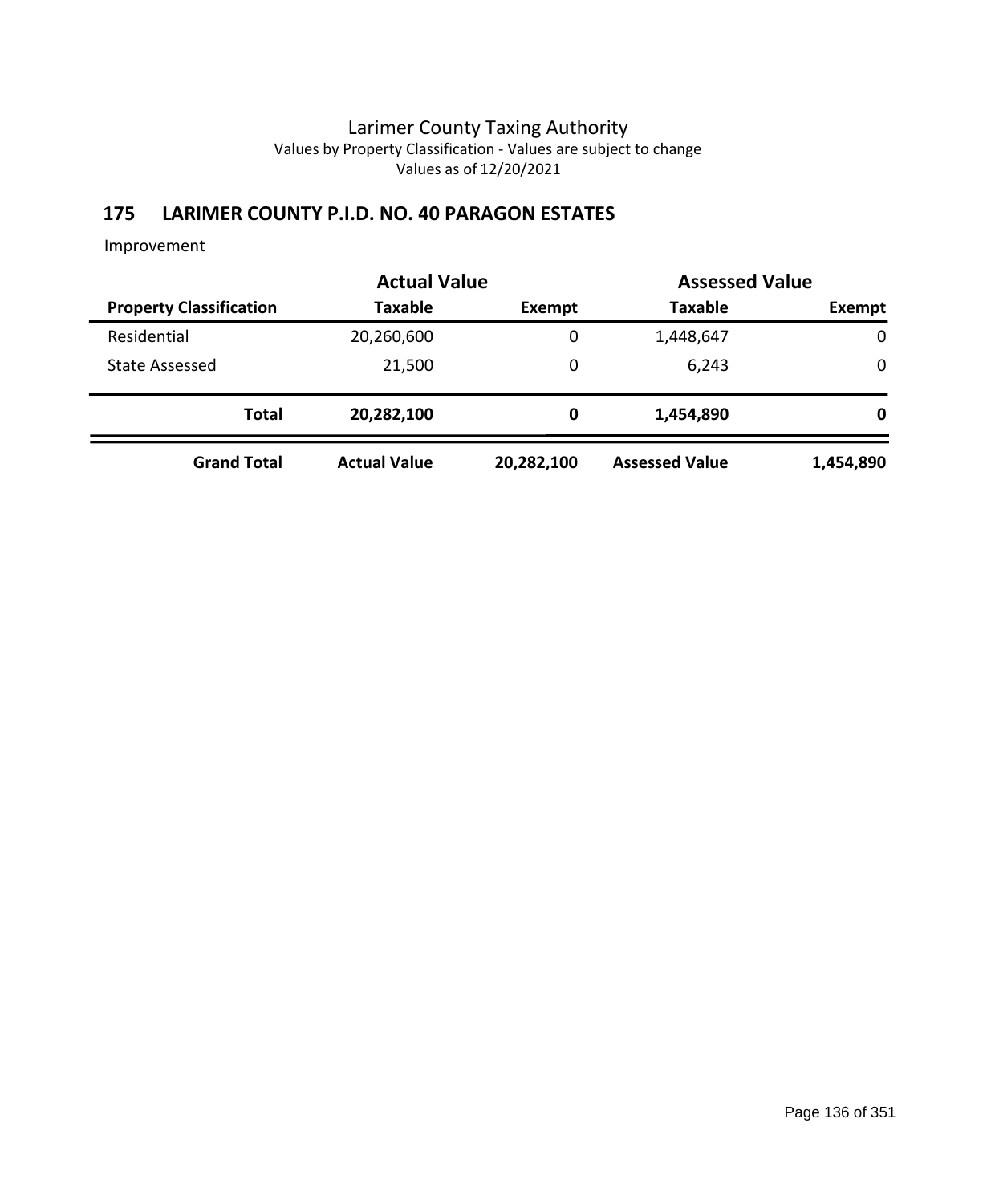# **176 TIMNATH RANCH METRO DISTRICT NO. 1**

|                                | <b>Actual Value</b> |            | <b>Assessed Value</b> |             |
|--------------------------------|---------------------|------------|-----------------------|-------------|
| <b>Property Classification</b> | <b>Taxable</b>      | Exempt     | <b>Taxable</b>        | Exempt      |
| Agricultural                   | 25,620              | 0          | 7,520                 | 0           |
| Exempt                         | 0                   | 995,270    | 0                     | 71,165      |
| Residential                    | 13,406,300          | 0          | 958,559               | $\mathbf 0$ |
| <b>State Assessed</b>          | 74,400              | 0          | 21,570                | $\mathbf 0$ |
| Vacant                         | 6,561,650           | 0          | 1,902,879             | $\mathbf 0$ |
| <b>Total</b>                   | 20,067,970          | 995,270    | 2,890,528             | 71,165      |
| <b>Grand Total</b>             | <b>Actual Value</b> | 21,063,240 | <b>Assessed Value</b> | 2,961,693   |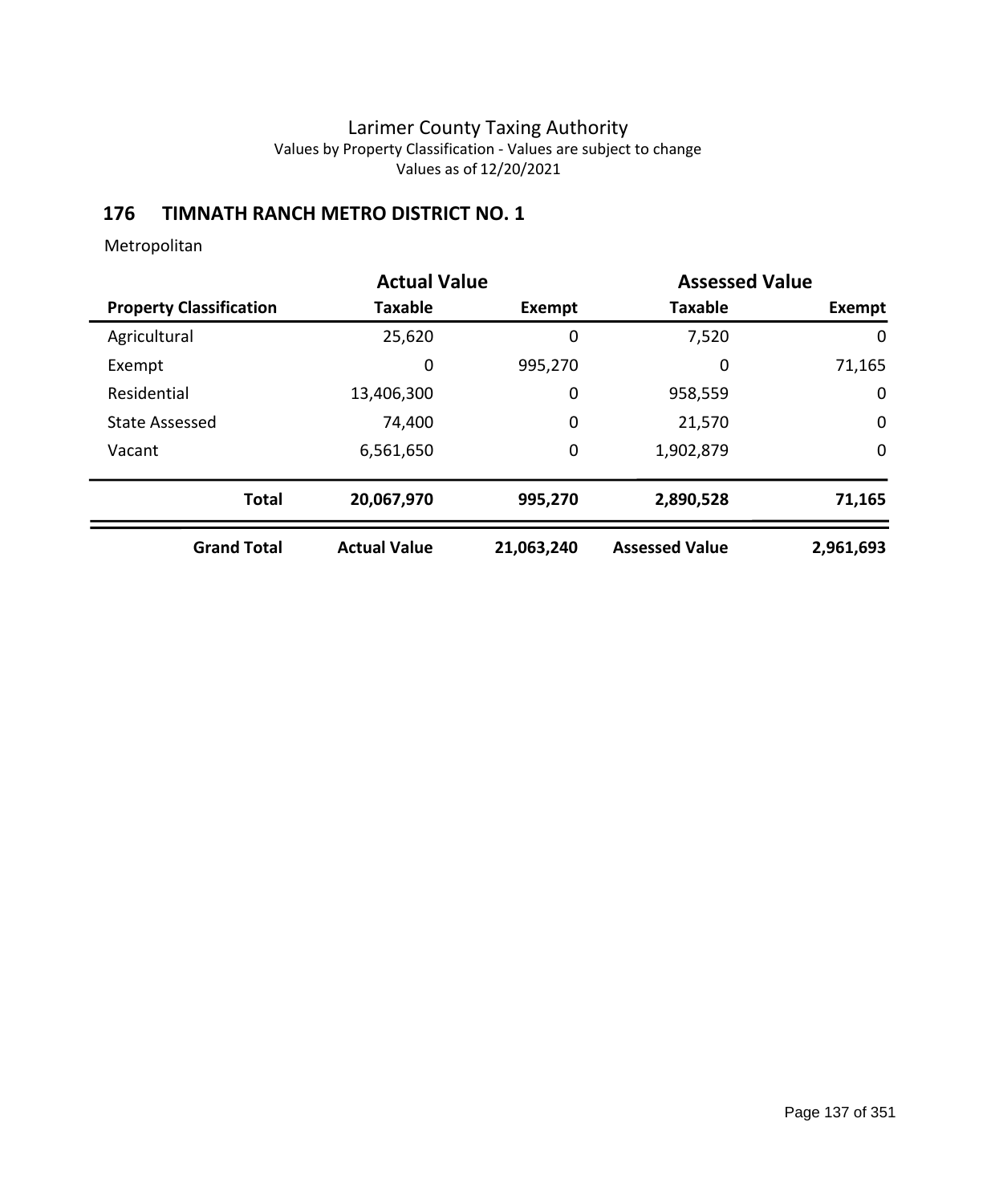# **177 TIMNATH RANCH METRO DISTRICT NO. 2**

|                                | <b>Actual Value</b> |             | <b>Assessed Value</b> |             |
|--------------------------------|---------------------|-------------|-----------------------|-------------|
| <b>Property Classification</b> | <b>Taxable</b>      | Exempt      | <b>Taxable</b>        | Exempt      |
| Agricultural                   | 30,800              | 0           | 8,932                 | 0           |
| Commercial                     | 182,800             | 0           | 53,012                | 0           |
| Exempt                         | 0                   | 718,360     | 0                     | 206,952     |
| Residential                    | 283,850,300         | 0           | 20,295,316            | 0           |
| <b>State Assessed</b>          | 1,597,200           | 0           | 463,191               | $\mathbf 0$ |
| Vacant                         | 1,787,200           | 0           | 518,288               | $\mathbf 0$ |
| <b>Total</b>                   | 287,448,300         | 718,360     | 21,338,739            | 206,952     |
| <b>Grand Total</b>             | <b>Actual Value</b> | 288,166,660 | <b>Assessed Value</b> | 21,545,691  |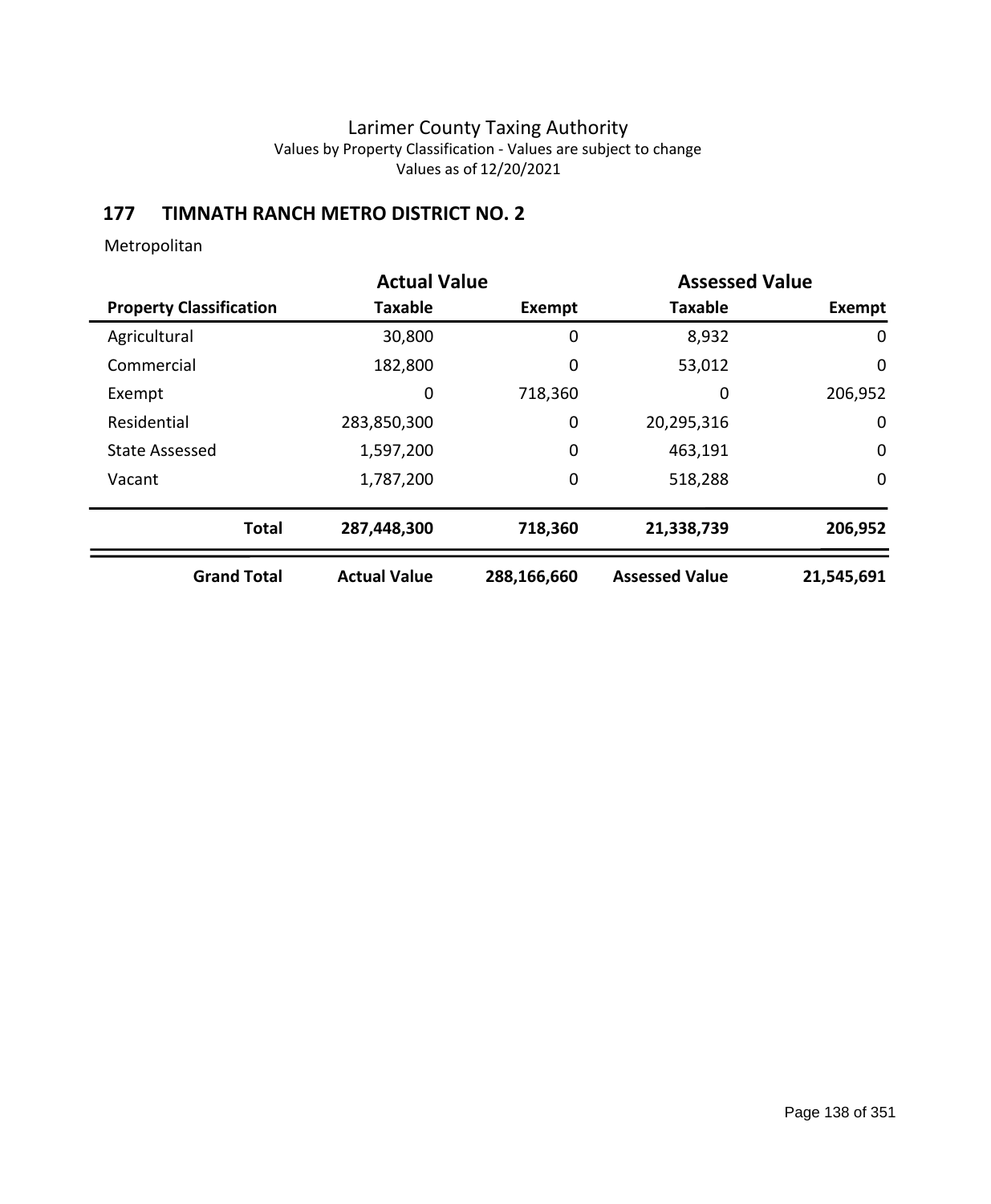# **178 TIMNATH RANCH METRO DISTRICT NO. 3**

|                                |                     | <b>Actual Value</b> |                       | <b>Assessed Value</b> |
|--------------------------------|---------------------|---------------------|-----------------------|-----------------------|
| <b>Property Classification</b> | Taxable             | Exempt              | <b>Taxable</b>        | Exempt                |
| Agricultural                   | 41,200              | 0                   | 11,949                | 0                     |
| Commercial                     | 790,000             | 0                   | 229,100               | $\mathbf 0$           |
| Exempt                         | 0                   | 590                 | 0                     | 46                    |
| <b>State Assessed</b>          | 3,500               | 0                   | 988                   | $\mathbf 0$           |
| Vacant                         | 400                 | 0                   | 116                   | $\mathbf 0$           |
| <b>Total</b>                   | 835,100             | 590                 | 242,153               | 46                    |
| <b>Grand Total</b>             | <b>Actual Value</b> | 835,690             | <b>Assessed Value</b> | 242,199               |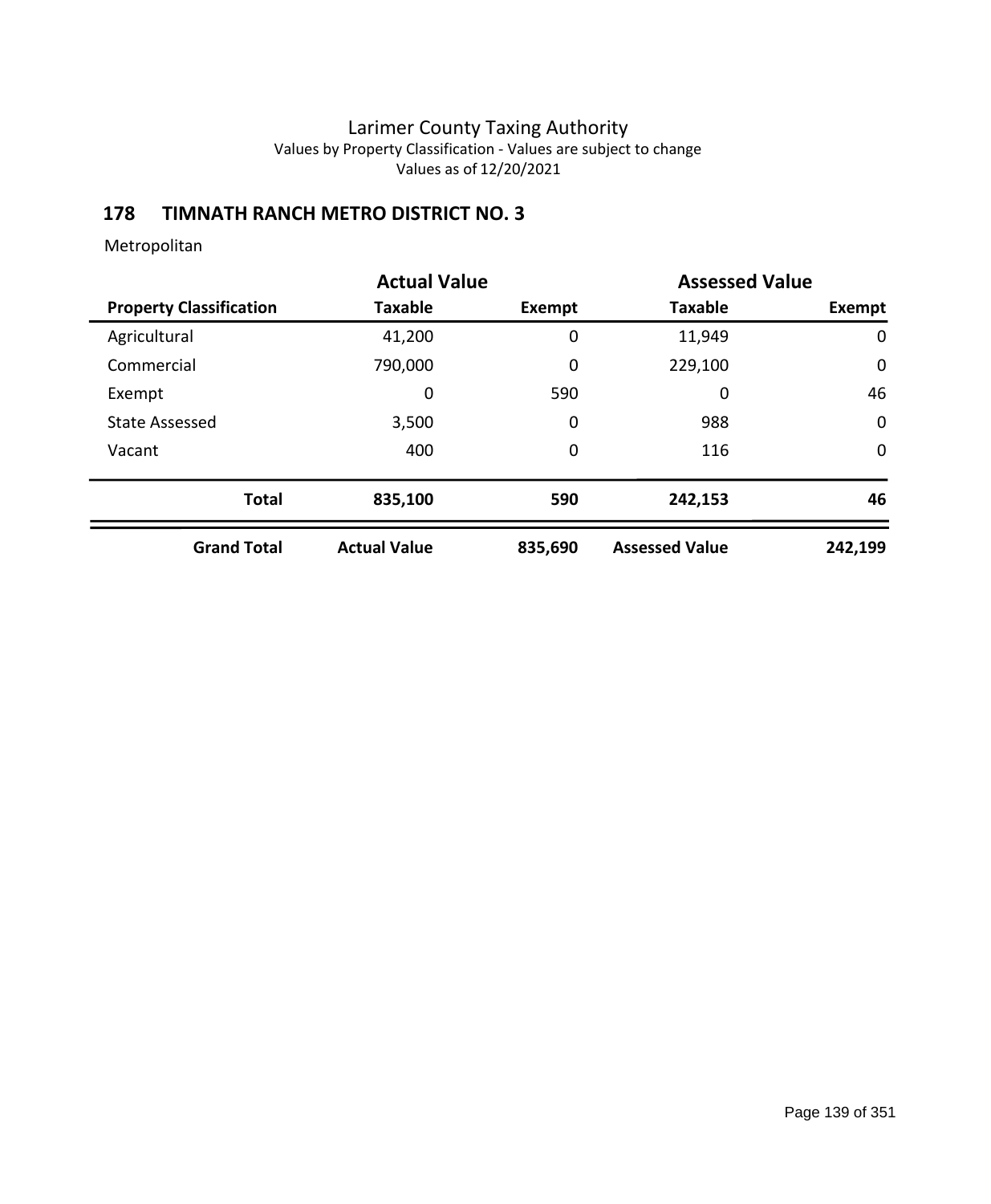# **179 TIMNATH RANCH METRO DISTRICT NO. 4**

|                                | <b>Actual Value</b> |               | <b>Assessed Value</b> |              |
|--------------------------------|---------------------|---------------|-----------------------|--------------|
| <b>Property Classification</b> | <b>Taxable</b>      | <b>Exempt</b> | <b>Taxable</b>        | Exempt       |
| Commercial                     | 16,001,500          | 0             | 4,640,435             | $\mathbf{0}$ |
| Exempt                         | 0                   | 1,000,130     | 0                     | 290,022      |
| <b>State Assessed</b>          | 26,500              | 0             | 7,682                 | 0            |
| Vacant                         | 400                 | 0             | 116                   | $\mathbf 0$  |
| <b>Total</b>                   | 16,028,400          | 1,000,130     | 4,648,233             | 290,022      |
| <b>Grand Total</b>             | <b>Actual Value</b> | 17,028,530    | <b>Assessed Value</b> | 4,938,255    |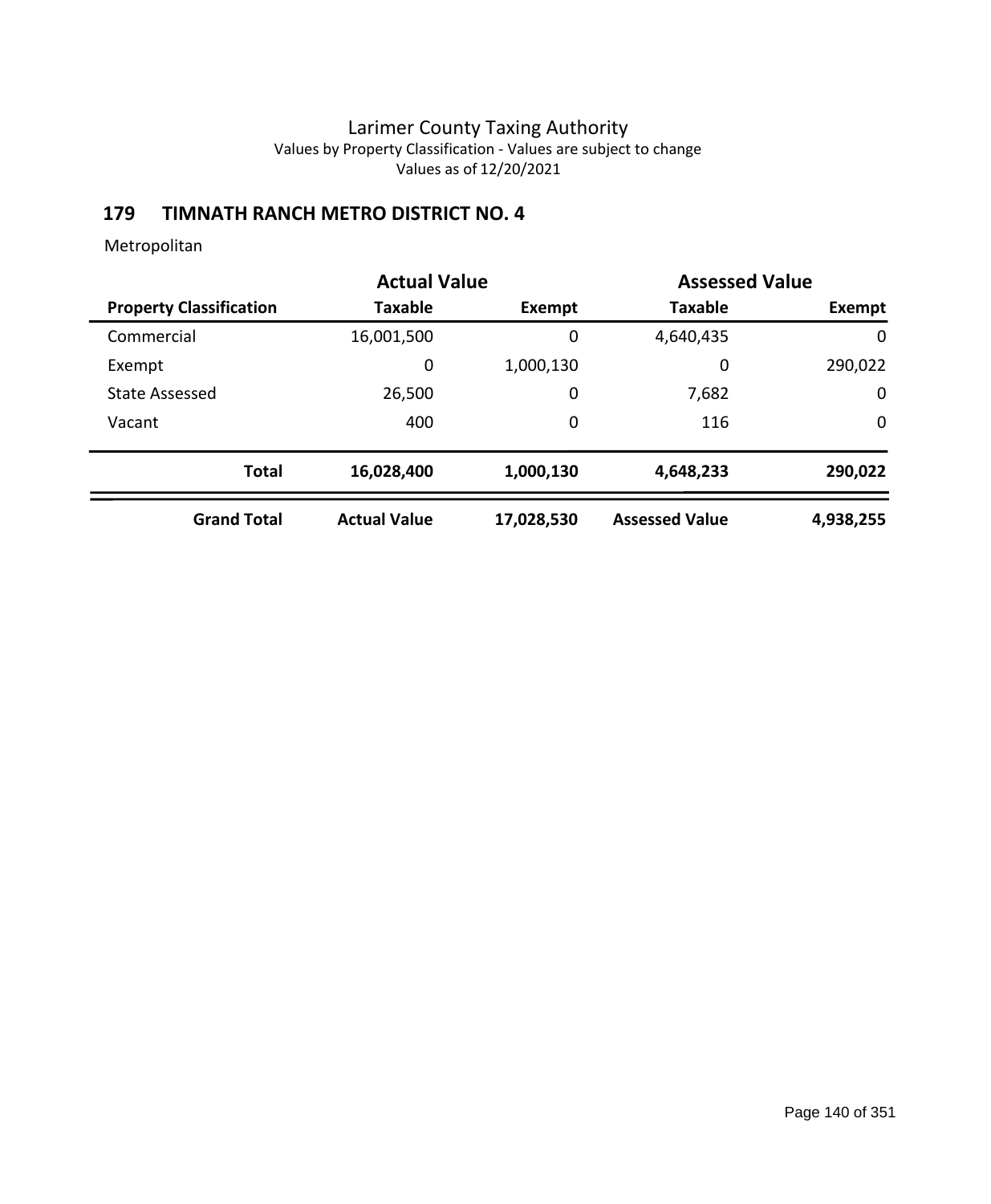# **180 CENTERRA METRO DISTRICT NO. 2 BOND**

|                                | <b>Actual Value</b> |             | <b>Assessed Value</b> |             |
|--------------------------------|---------------------|-------------|-----------------------|-------------|
| <b>Property Classification</b> | Taxable             | Exempt      | <b>Taxable</b>        | Exempt      |
| Commercial                     | 140,600             | 0           | 40,774                | $\mathbf 0$ |
| Residential                    | 53,730,100          | $\mathbf 0$ | 3,841,691             | 0           |
| <b>State Assessed</b>          | 142,900             | 0           | 41,454                | $\mathbf 0$ |
| <b>Total</b>                   | 54,013,600          | 0           | 3,923,919             | 0           |
| <b>Grand Total</b>             | <b>Actual Value</b> | 54,013,600  | <b>Assessed Value</b> | 3,923,919   |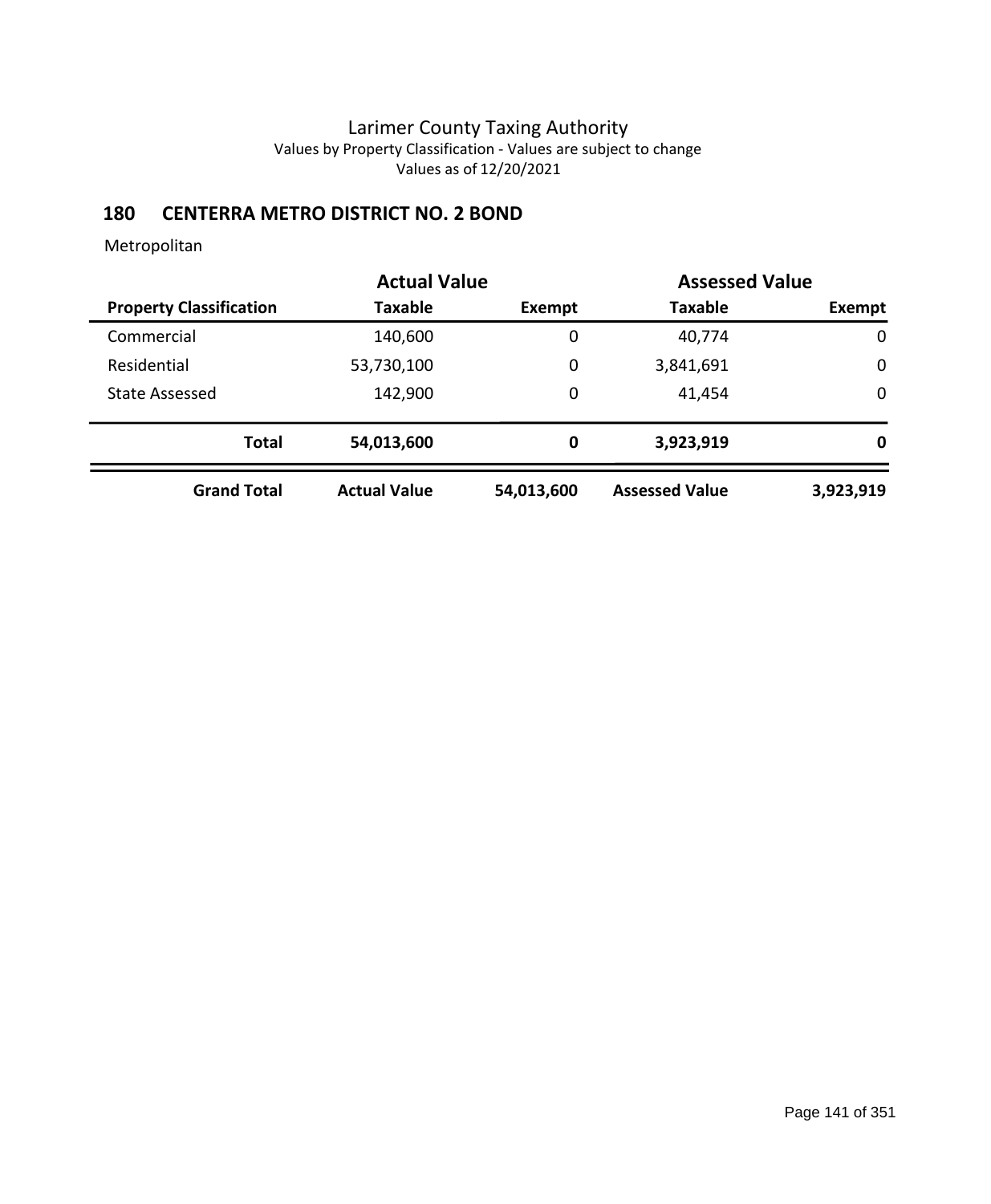# **181 SUNDANCE AT DAUBERT FARM METRO DIST**

|                                |                     | <b>Actual Value</b> |                       | <b>Assessed Value</b> |
|--------------------------------|---------------------|---------------------|-----------------------|-----------------------|
| <b>Property Classification</b> | <b>Taxable</b>      | Exempt              | <b>Taxable</b>        | Exempt                |
| Agricultural                   | 41,610              | 0                   | 12,149                | $\mathbf 0$           |
| Vacant                         | 8,500               | 0                   | 2,465                 | $\mathbf 0$           |
| <b>Total</b>                   | 50,110              | 0                   | 14,614                | 0                     |
| <b>Grand Total</b>             | <b>Actual Value</b> | 50,110              | <b>Assessed Value</b> | 14,614                |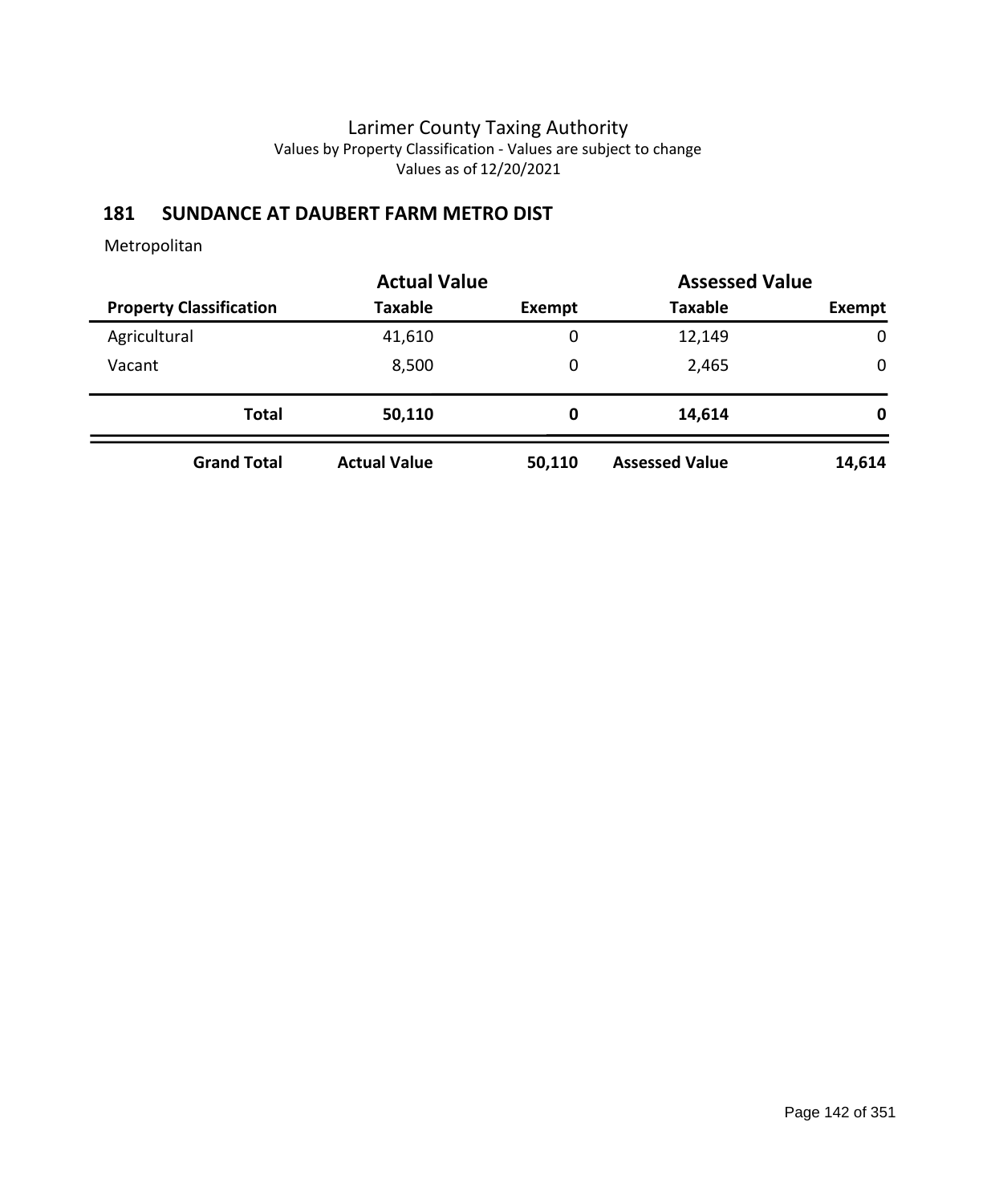## **182 THE LAKES AT CENTERRA METRO DISTRICT NO. 1**

|                                | <b>Actual Value</b> |        | <b>Assessed Value</b> |        |
|--------------------------------|---------------------|--------|-----------------------|--------|
| <b>Property Classification</b> | <b>Taxable</b>      | Exempt | <b>Taxable</b>        | Exempt |
| Vacant                         | 8,500               | 0      | 2,465                 | 0      |
| <b>Total</b>                   | 8,500               | 0      | 2,465                 | 0      |
| <b>Grand Total</b>             | <b>Actual Value</b> | 8,500  | <b>Assessed Value</b> | 2,465  |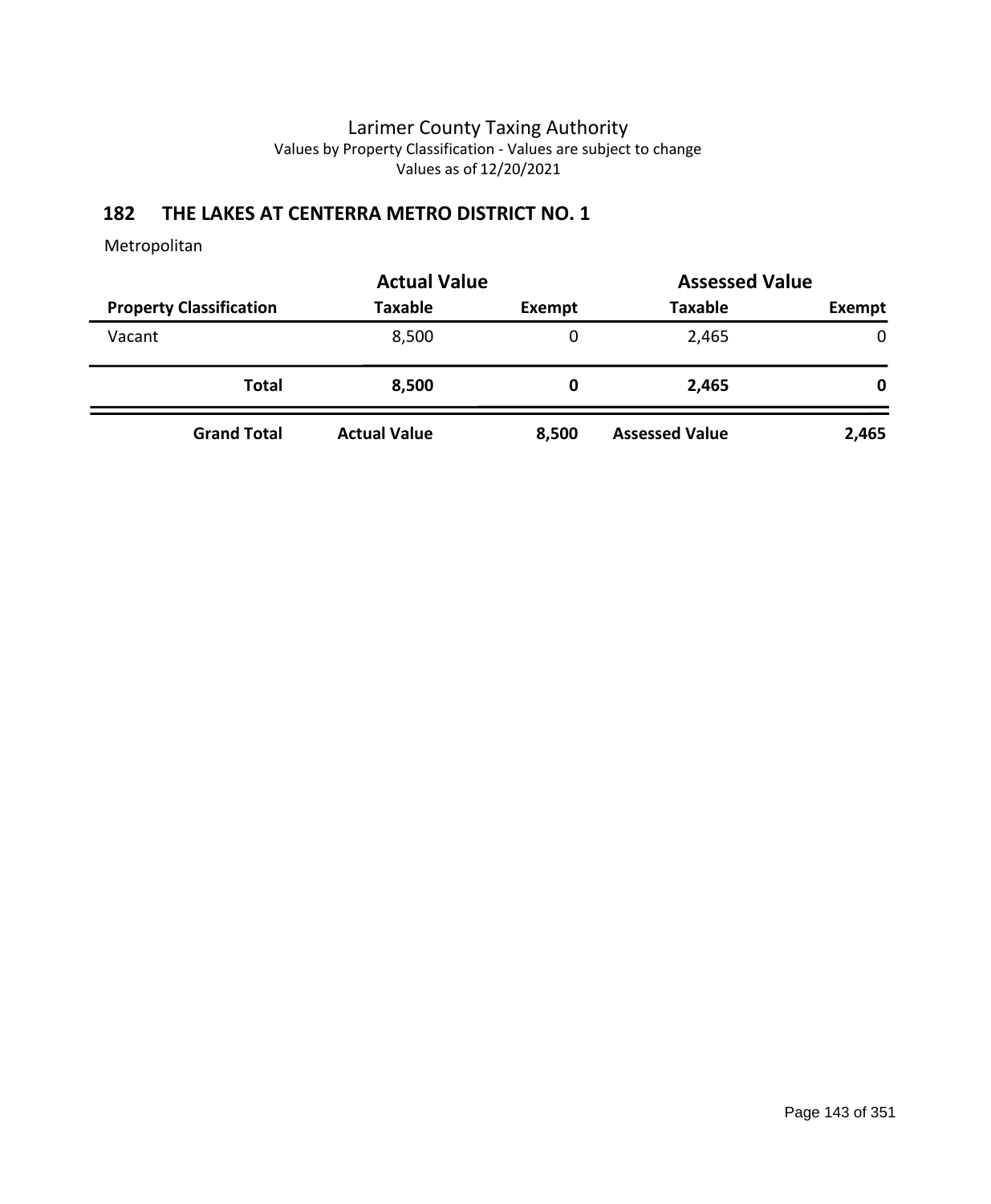## **183 THE LAKES AT CENTERRA METRO DISTRICT NO. 2**

|                                | <b>Actual Value</b> |             | <b>Assessed Value</b> |             |
|--------------------------------|---------------------|-------------|-----------------------|-------------|
| <b>Property Classification</b> | <b>Taxable</b>      | Exempt      | <b>Taxable</b>        | Exempt      |
| Commercial                     | 71,740              | 0           | 20,805                | 0           |
| Exempt                         | 0                   | 660,360     | 0                     | 153,163     |
| Residential                    | 186,400,900         | 0           | 13,327,692            | 0           |
| <b>State Assessed</b>          | 314,400             | 0           | 91,148                | $\mathbf 0$ |
| Vacant                         | 181,540             | 0           | 52,650                | $\mathbf 0$ |
| <b>Total</b>                   | 186,968,580         | 660,360     | 13,492,295            | 153,163     |
| <b>Grand Total</b>             | <b>Actual Value</b> | 187,628,940 | <b>Assessed Value</b> | 13,645,458  |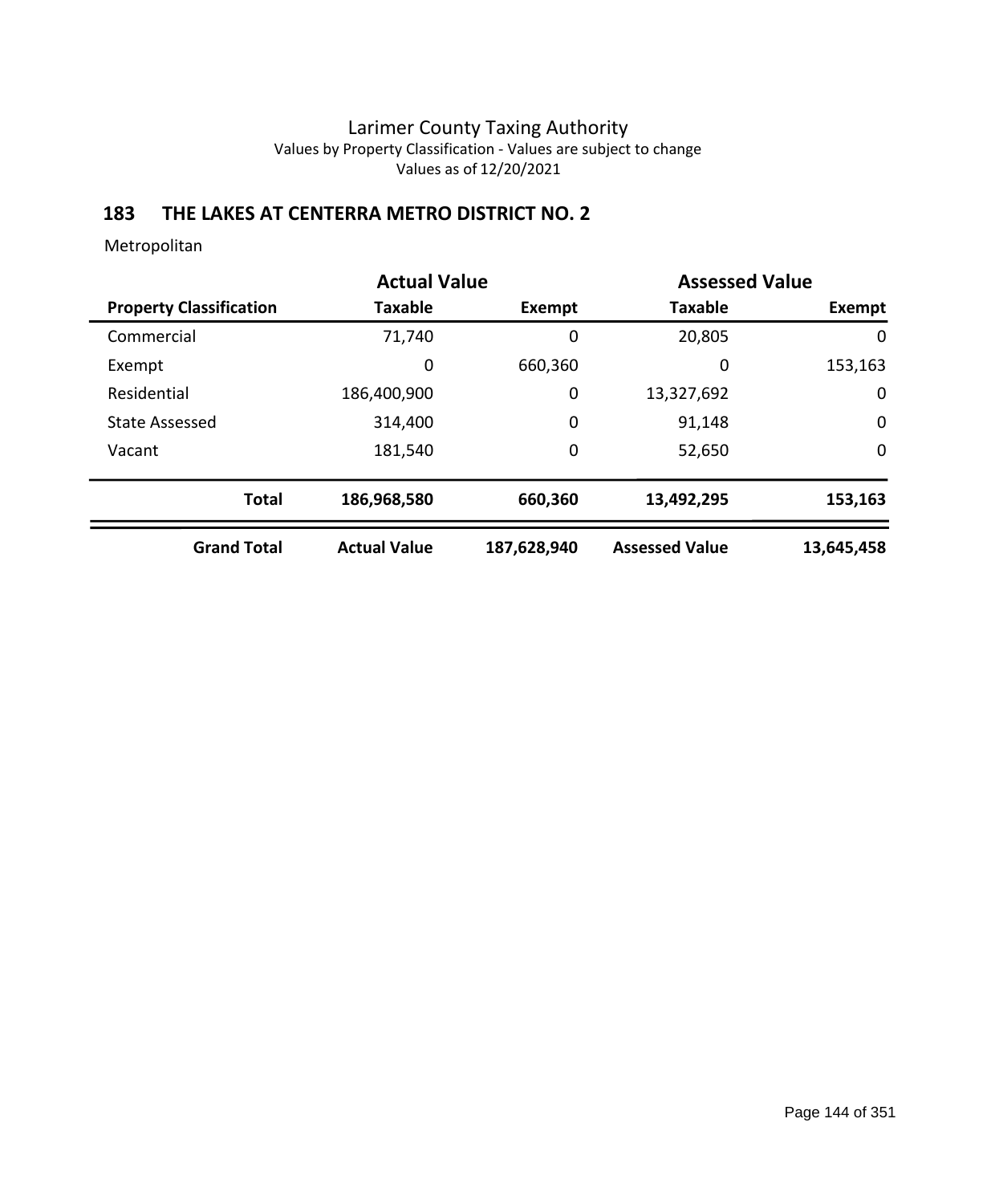## **184 THE LAKES AT CENTERRA METRO DISTRICT NO. 3**

|                                | <b>Actual Value</b> |            | <b>Assessed Value</b> |             |
|--------------------------------|---------------------|------------|-----------------------|-------------|
| <b>Property Classification</b> | <b>Taxable</b>      | Exempt     | <b>Taxable</b>        | Exempt      |
| Commercial                     | 94,350              | 0          | 27,362                | 0           |
| Exempt                         | 0                   | 3,930      | 0                     | 923         |
| Residential                    | 73,925,600          | 0          | 5,285,680             | $\mathbf 0$ |
| <b>State Assessed</b>          | 145,500             | 0          | 42,198                | $\mathbf 0$ |
| Vacant                         | 8,794,840           | 0          | 2,550,549             | $\mathbf 0$ |
| <b>Total</b>                   | 82,960,290          | 3,930      | 7,905,789             | 923         |
| <b>Grand Total</b>             | <b>Actual Value</b> | 82,964,220 | <b>Assessed Value</b> | 7,906,712   |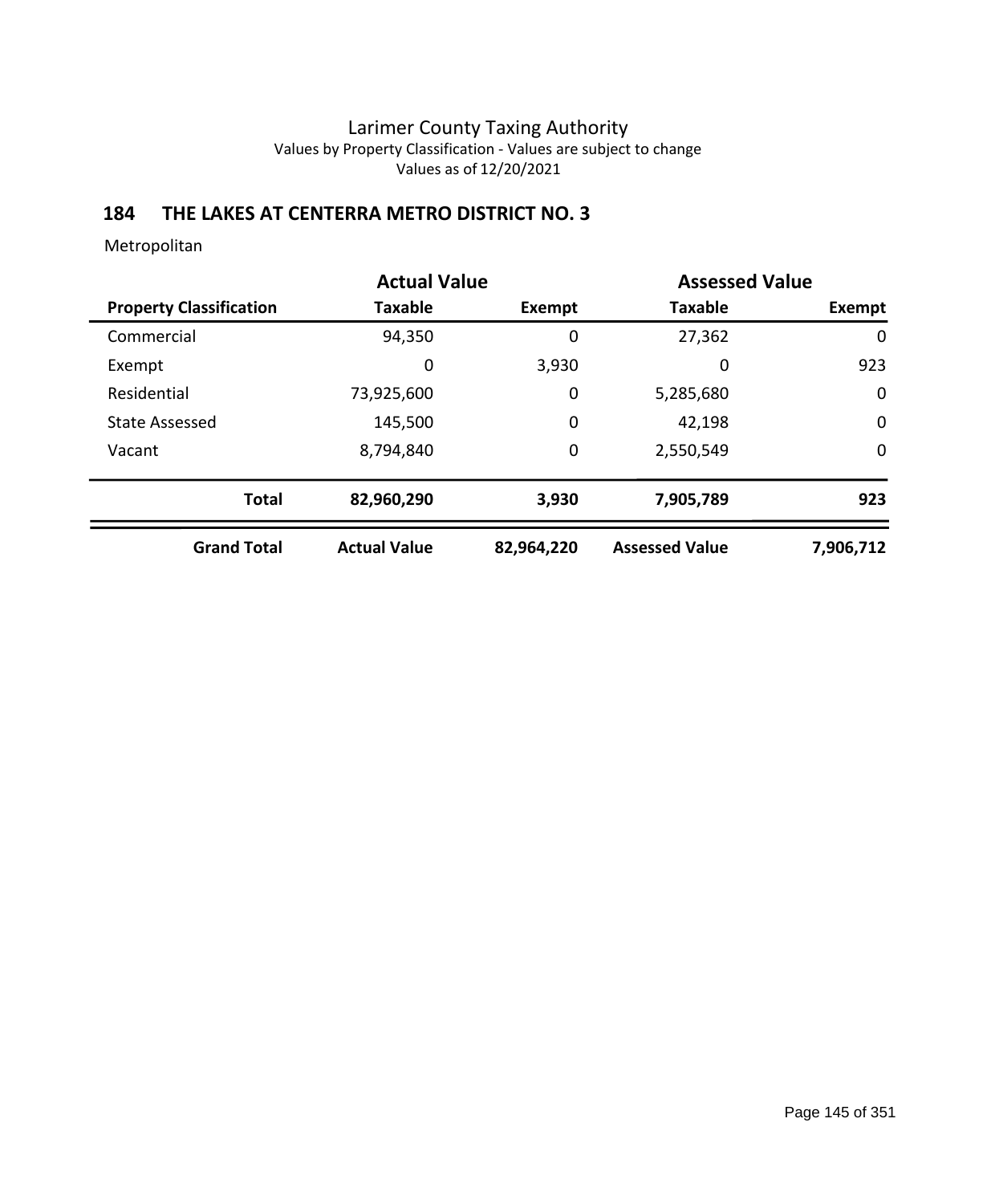## **185 WILDWING METRO DISTRICT NO. 1**

|                                | <b>Actual Value</b> |        | <b>Assessed Value</b> |               |  |
|--------------------------------|---------------------|--------|-----------------------|---------------|--|
| <b>Property Classification</b> | <b>Taxable</b>      | Exempt | <b>Taxable</b>        | <b>Exempt</b> |  |
| Vacant                         | 500                 | 0      | 145                   | $\mathbf{0}$  |  |
| <b>Total</b>                   | 500                 | 0      | 145                   | 0             |  |
| <b>Grand Total</b>             | <b>Actual Value</b> | 500    | <b>Assessed Value</b> | 145           |  |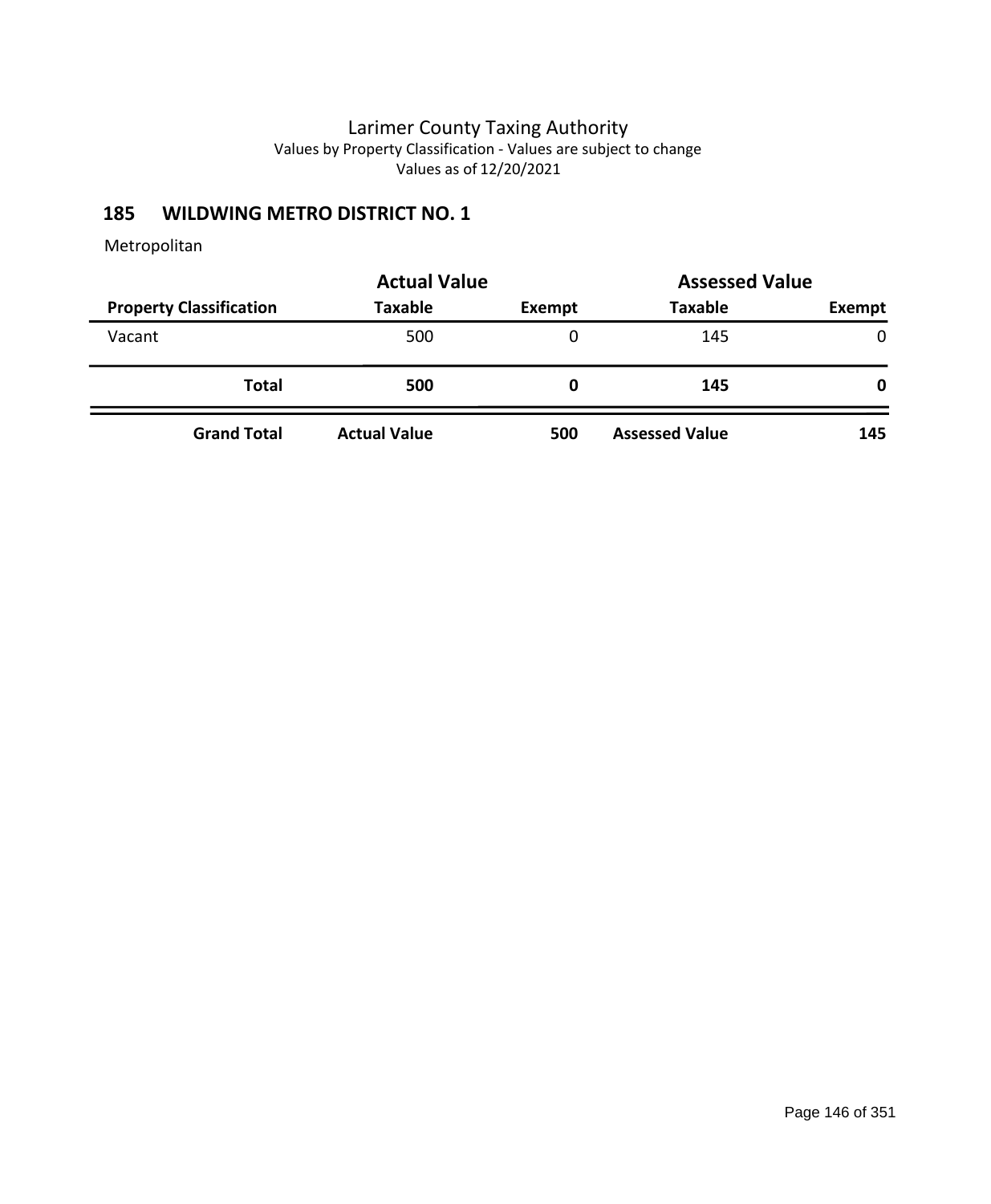# **186 WILDWING METRO DISTRICT NO. 2**

|                                |                     | <b>Actual Value</b> |                       | <b>Assessed Value</b> |  |
|--------------------------------|---------------------|---------------------|-----------------------|-----------------------|--|
| <b>Property Classification</b> | Taxable             | Exempt              | <b>Taxable</b>        | Exempt                |  |
| Exempt                         | 0                   | 171,970             | 0                     | 40,076                |  |
| Residential                    | 107,786,500         | 0                   | 7,706,786             | 0                     |  |
| <b>State Assessed</b>          | 346,100             | 0                   | 100,385               | 0                     |  |
| Vacant                         | 796,000             | 0                   | 230,840               | $\mathbf 0$           |  |
| <b>Total</b>                   | 108,928,600         | 171,970             | 8,038,011             | 40,076                |  |
| <b>Grand Total</b>             | <b>Actual Value</b> | 109,100,570         | <b>Assessed Value</b> | 8,078,087             |  |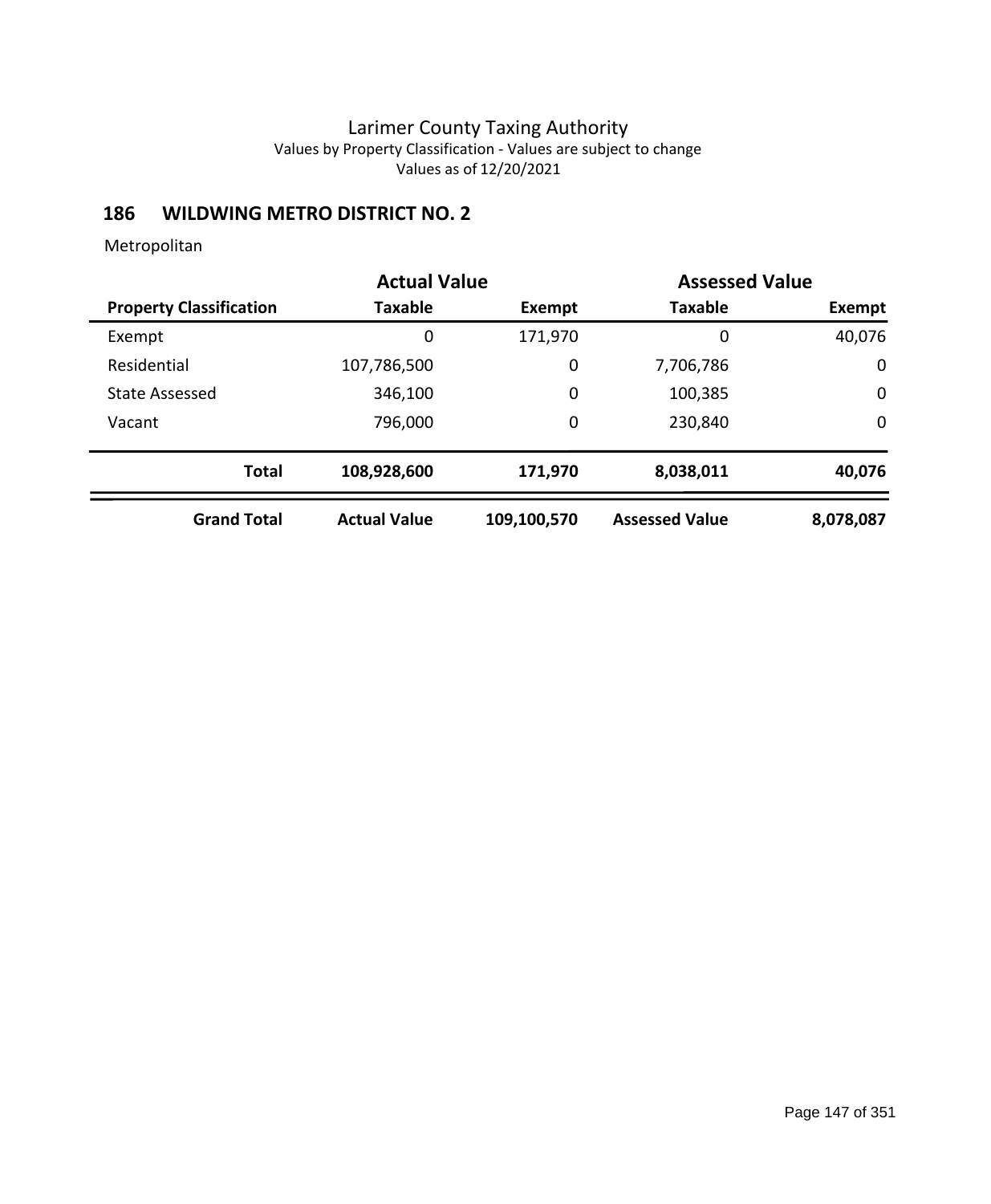# **187 CASCADE RIDGE METRO DISTRICT**

|                                | <b>Actual Value</b> |               |                       | <b>Assessed Value</b> |
|--------------------------------|---------------------|---------------|-----------------------|-----------------------|
| <b>Property Classification</b> | <b>Taxable</b>      | <b>Exempt</b> | <b>Taxable</b>        | Exempt                |
| Vacant                         | 2,019,900           | 0             | 585,797               | 0                     |
| Total                          | 2,019,900           | 0             | 585,797               | 0                     |
| <b>Grand Total</b>             | <b>Actual Value</b> | 2,019,900     | <b>Assessed Value</b> | 585,797               |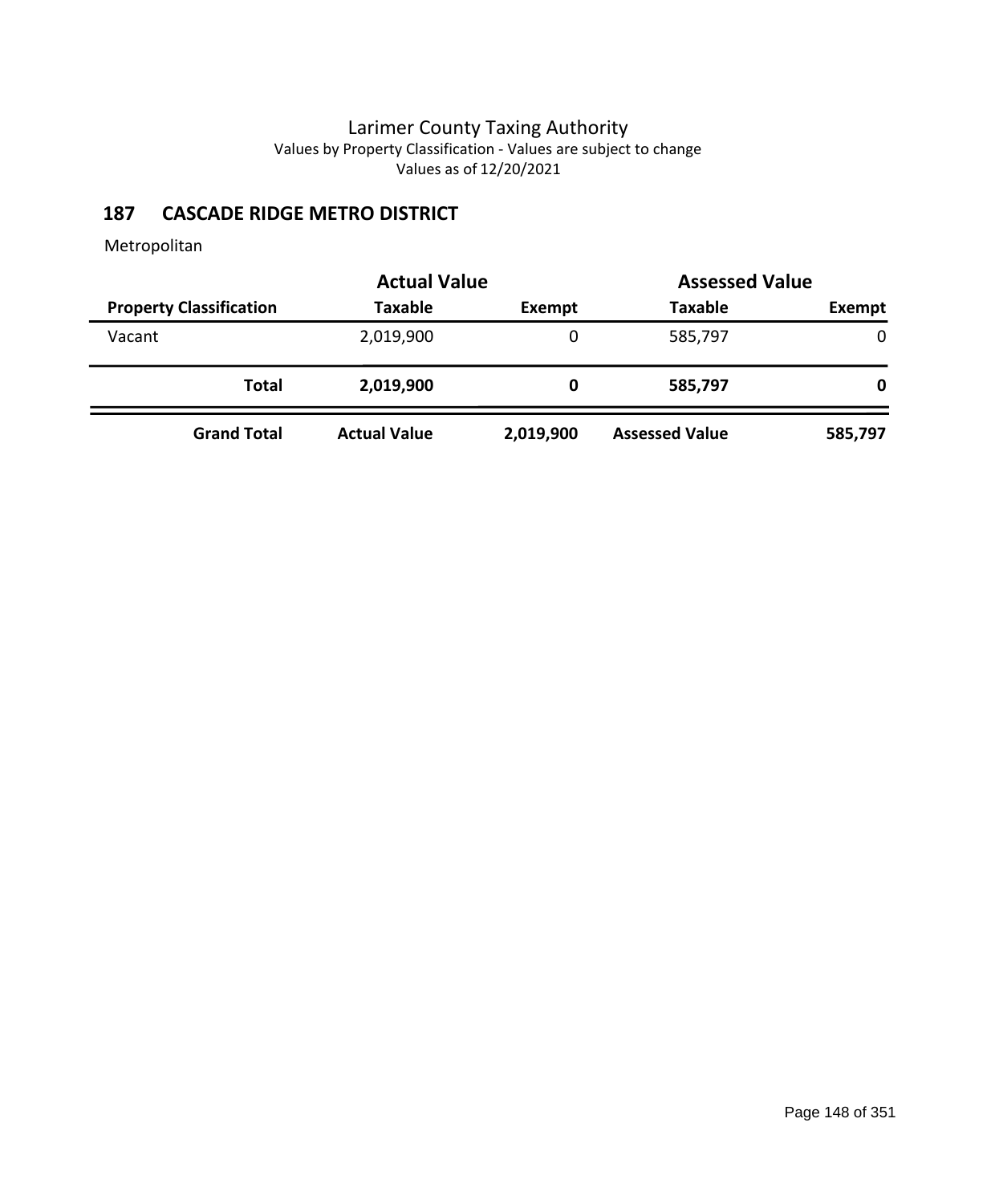# **188 WATERFALL METRO DISTRICT NO. 1**

|                                | <b>Actual Value</b> | <b>Assessed Value</b> |                       |              |
|--------------------------------|---------------------|-----------------------|-----------------------|--------------|
| <b>Property Classification</b> | <b>Taxable</b>      | <b>Exempt</b>         | <b>Taxable</b>        | Exempt       |
| Commercial                     | 31,437,310          | 0                     | 9,116,820             | $\mathbf{0}$ |
| Exempt                         | 0                   | 1,725,880             | 0                     | 500,505      |
| <b>State Assessed</b>          | 12,900              | 0                     | 3,719                 | $\mathbf 0$  |
| Vacant                         | 1,470,950           | 0                     | 426,576               | $\mathbf 0$  |
| <b>Total</b>                   | 32,921,160          | 1,725,880             | 9,547,115             | 500,505      |
| <b>Grand Total</b>             | <b>Actual Value</b> | 34,647,040            | <b>Assessed Value</b> | 10,047,620   |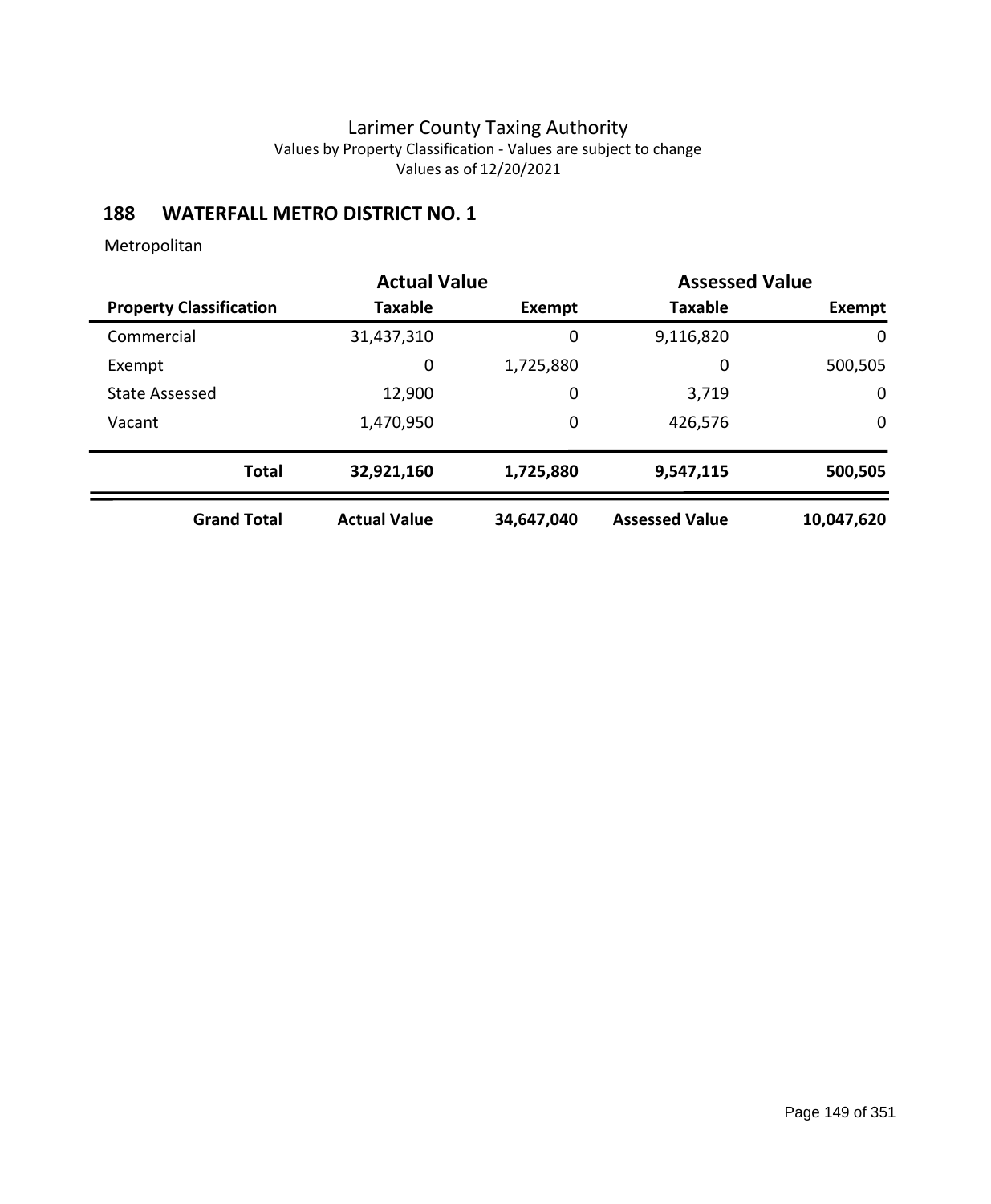# **190 LARIMER COUNTY P.I.D. NO. 37 TERRY COVE**

|                                | <b>Actual Value</b> |            | <b>Assessed Value</b> |             |
|--------------------------------|---------------------|------------|-----------------------|-------------|
| <b>Property Classification</b> | <b>Taxable</b>      | Exempt     | <b>Taxable</b>        | Exempt      |
| Residential                    | 17,866,800          | 0          | 1,277,484             | $\mathbf 0$ |
| <b>State Assessed</b>          | 15,500              | 0          | 4,495                 | $\mathbf 0$ |
| <b>Total</b>                   | 17,882,300          | 0          | 1,281,979             | 0           |
| <b>Grand Total</b>             | <b>Actual Value</b> | 17,882,300 | <b>Assessed Value</b> | 1,281,979   |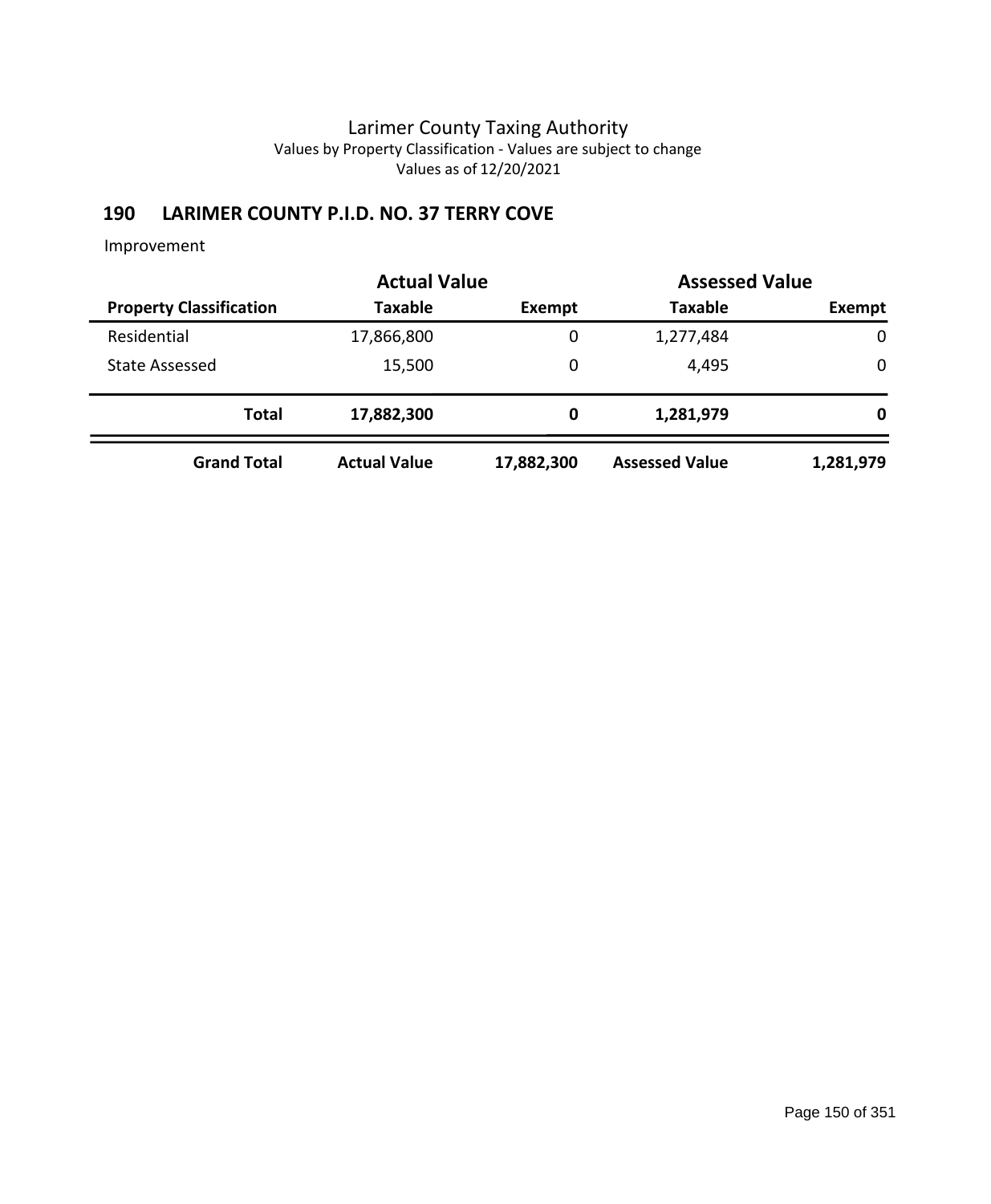# **191 LARIMER COUNTY P.I.D. NO. 41 THE BLUFFS**

|                                | <b>Actual Value</b> | <b>Assessed Value</b> |                       |             |  |
|--------------------------------|---------------------|-----------------------|-----------------------|-------------|--|
| <b>Property Classification</b> | Taxable             | Exempt                | <b>Taxable</b>        | Exempt      |  |
| Agricultural                   | 43,510              | 0                     | 12,619                | $\mathbf 0$ |  |
| Residential                    | 15,760,300          | 0                     | 1,126,859             | 0           |  |
| <b>State Assessed</b>          | 16,400              | 0                     | 4,745                 | $\mathbf 0$ |  |
| <b>Total</b>                   | 15,820,210          | 0                     | 1,144,223             | 0           |  |
| <b>Grand Total</b>             | <b>Actual Value</b> | 15,820,210            | <b>Assessed Value</b> | 1,144,223   |  |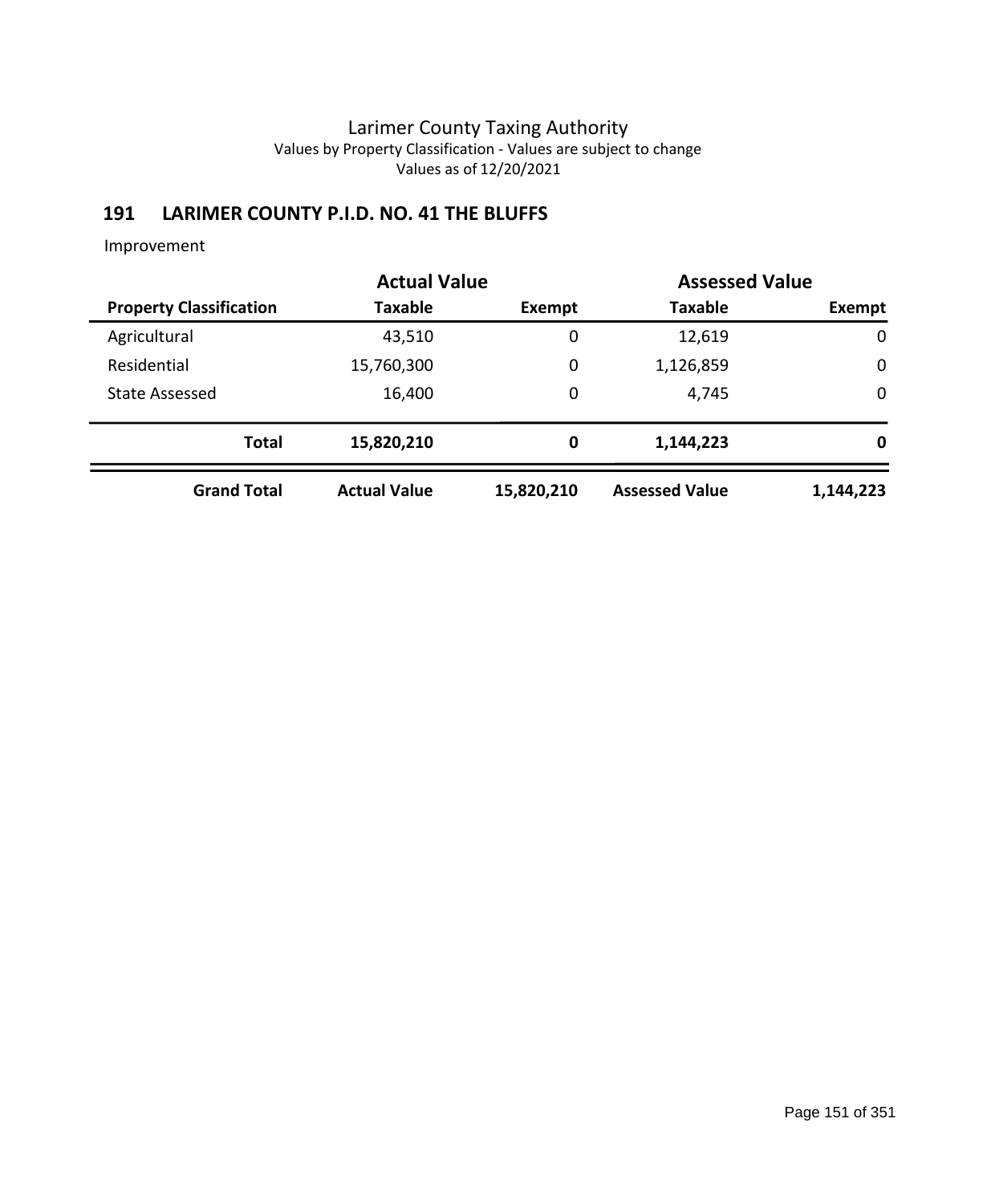## **192 LARIMER COUNTY P.I.D. NO. 42 COTTONWOOD SHORES**

|                                |                     | <b>Actual Value</b><br><b>Assessed Value</b> |                       |             |  |
|--------------------------------|---------------------|----------------------------------------------|-----------------------|-------------|--|
| <b>Property Classification</b> | Taxable             | Exempt                                       | <b>Taxable</b>        | Exempt      |  |
| Agricultural                   | 28,120              | 0                                            | 8,155                 | $\mathbf 0$ |  |
| Residential                    | 27,678,900          | 0                                            | 1,979,056             | $\mathbf 0$ |  |
| <b>State Assessed</b>          | 20,600              | 0                                            | 5,993                 | $\mathbf 0$ |  |
| Vacant                         | 758,000             | 0                                            | 219,820               | $\mathbf 0$ |  |
| <b>Total</b>                   | 28,485,620          | 0                                            | 2,213,024             | $\mathbf 0$ |  |
| <b>Grand Total</b>             | <b>Actual Value</b> | 28,485,620                                   | <b>Assessed Value</b> | 2,213,024   |  |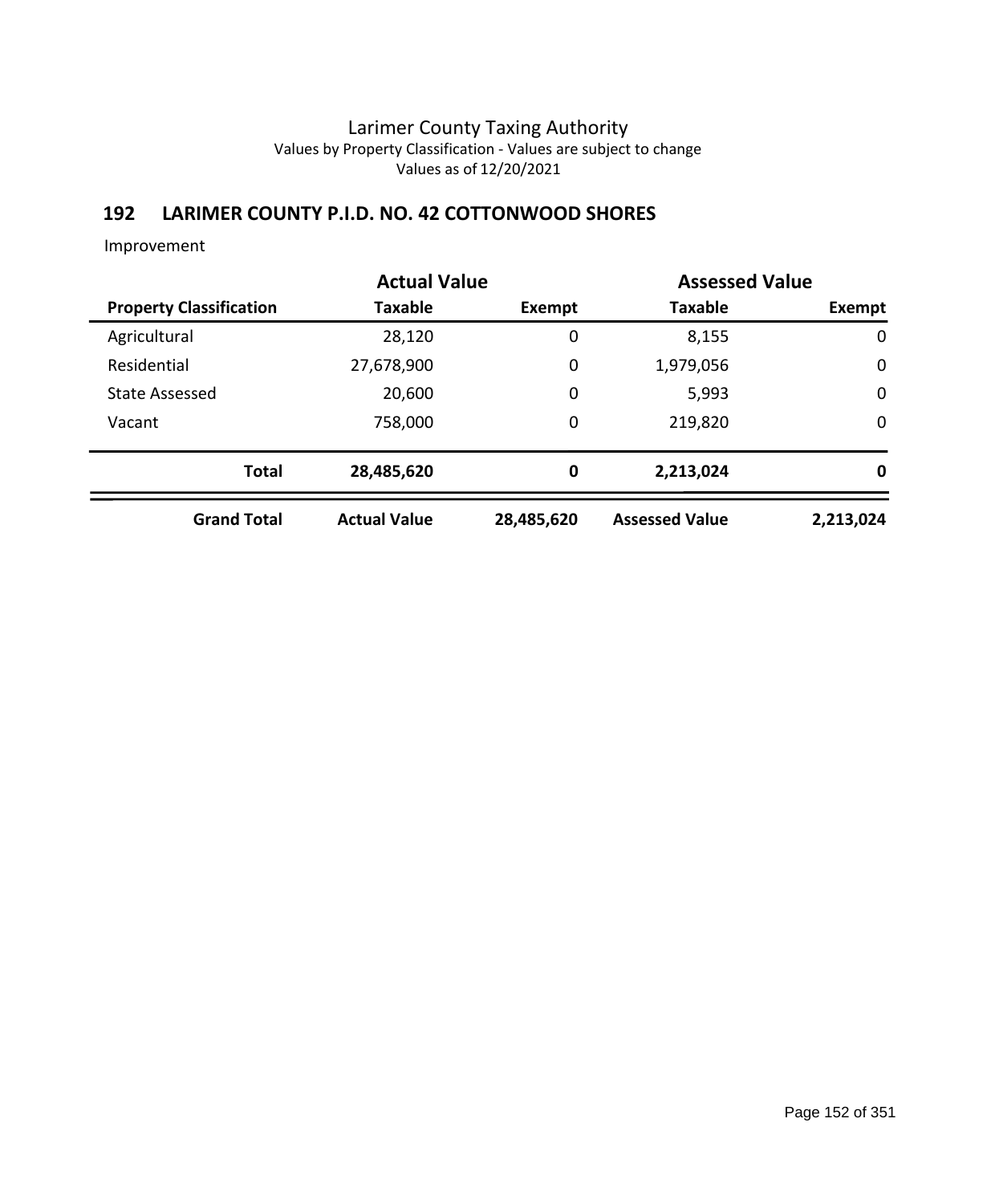## **193 BERTHOUD-HERITAGE METRO DISTRICT NO. 1**

|                                |                     | <b>Actual Value</b> |                       | <b>Assessed Value</b> |
|--------------------------------|---------------------|---------------------|-----------------------|-----------------------|
| <b>Property Classification</b> | Taxable             | <b>Exempt</b>       | <b>Taxable</b>        | Exempt                |
| Commercial                     | 257,260             | 0                   | 74,605                | $\mathbf{0}$          |
| Exempt                         | 0                   | 2,115,770           | 0                     | 163,256               |
| <b>State Assessed</b>          | 6,500               | 0                   | 1,874                 | $\mathbf 0$           |
| Vacant                         | 500                 | 0                   | 145                   | $\mathbf 0$           |
| <b>Total</b>                   | 264,260             | 2,115,770           | 76,624                | 163,256               |
| <b>Grand Total</b>             | <b>Actual Value</b> | 2,380,030           | <b>Assessed Value</b> | 239,880               |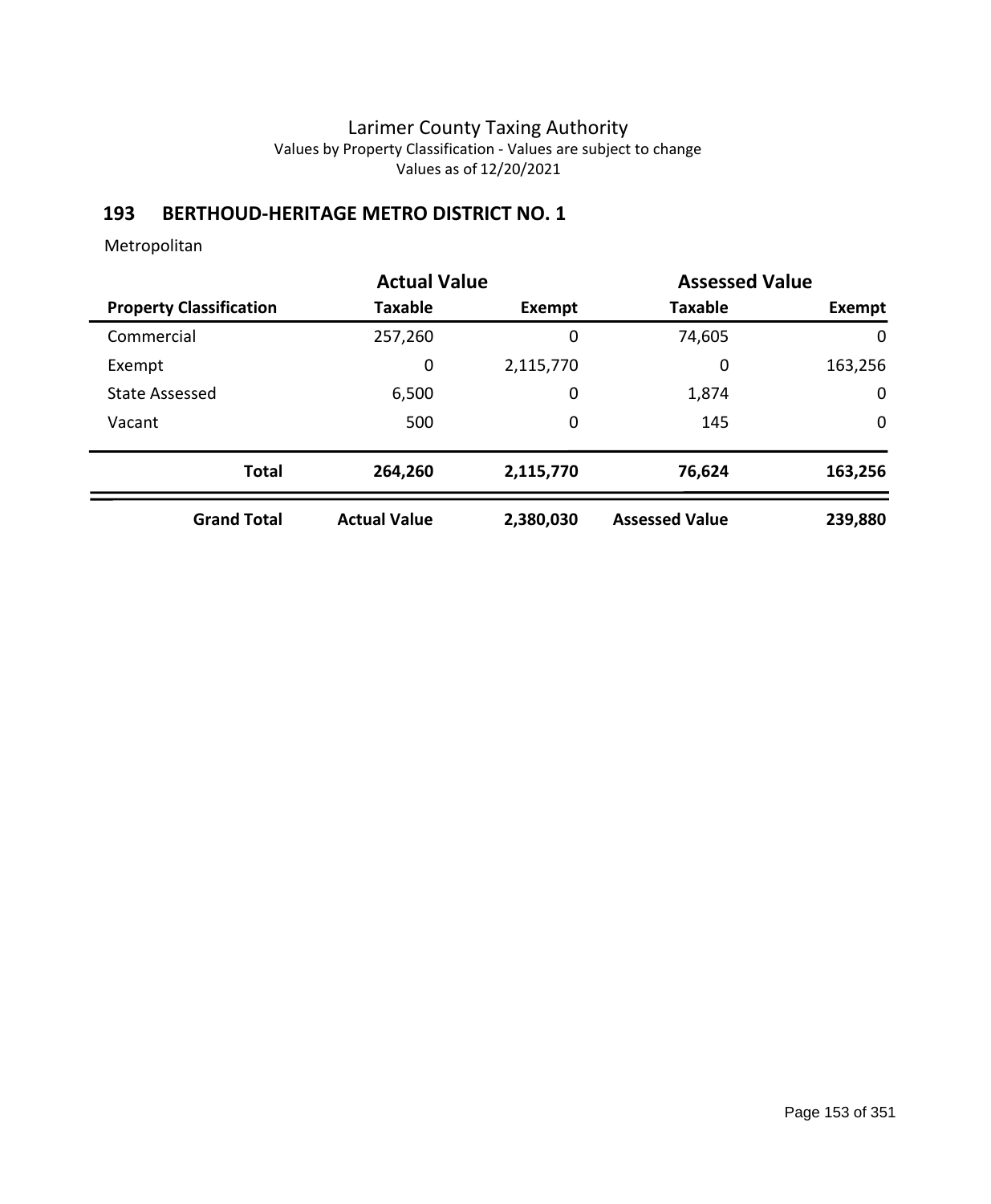# **194 BERTHOUD-HERITAGE METRO DISTRICT NO. 2**

|                                |                     | <b>Actual Value</b> |                       | <b>Assessed Value</b> |  |
|--------------------------------|---------------------|---------------------|-----------------------|-----------------------|--|
| <b>Property Classification</b> | <b>Taxable</b>      | Exempt              | <b>Taxable</b>        | Exempt                |  |
| Agricultural                   | 49,230              | 0                   | 14,281                | 0                     |  |
| Commercial                     | 1,412,990           | 0                   | 409,767               | 0                     |  |
| Exempt                         | 0                   | 1,200,070           | 0                     | 85,805                |  |
| Residential                    | 61,502,200          | 0                   | 4,397,411             | 0                     |  |
| <b>State Assessed</b>          | 108,200             | 0                   | 31,365                | $\mathbf 0$           |  |
| Vacant                         | 25,645,320          | 0                   | 7,437,145             | $\mathbf 0$           |  |
| <b>Total</b>                   | 88,717,940          | 1,200,070           | 12,289,969            | 85,805                |  |
| <b>Grand Total</b>             | <b>Actual Value</b> | 89,918,010          | <b>Assessed Value</b> | 12,375,774            |  |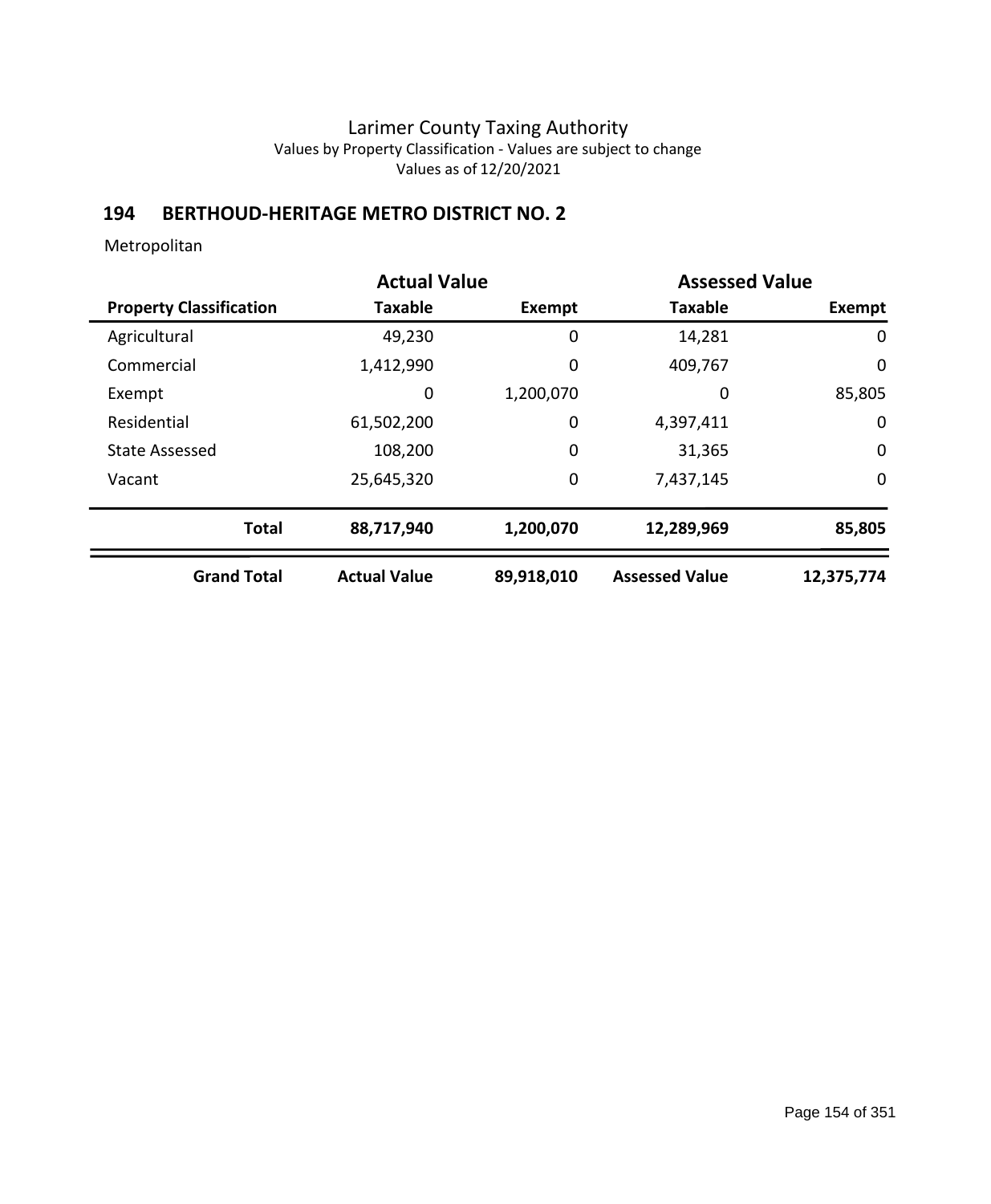# **195 BERTHOUD-HERITAGE METRO DISTRICT NO. 3**

|                                |                     | <b>Actual Value</b> |                       | <b>Assessed Value</b> |  |
|--------------------------------|---------------------|---------------------|-----------------------|-----------------------|--|
| <b>Property Classification</b> | Taxable             | Exempt              | <b>Taxable</b>        | Exempt                |  |
| Agricultural                   | 340                 | 0                   | 99                    | 0                     |  |
| <b>State Assessed</b>          | 38,300              | 0                   | 11,119                | $\mathbf 0$           |  |
| Vacant                         | 1,500               | 0                   | 435                   | $\mathbf 0$           |  |
| <b>Total</b>                   | 40,140              | 0                   | 11,653                | 0                     |  |
| <b>Grand Total</b>             | <b>Actual Value</b> | 40,140              | <b>Assessed Value</b> | 11,653                |  |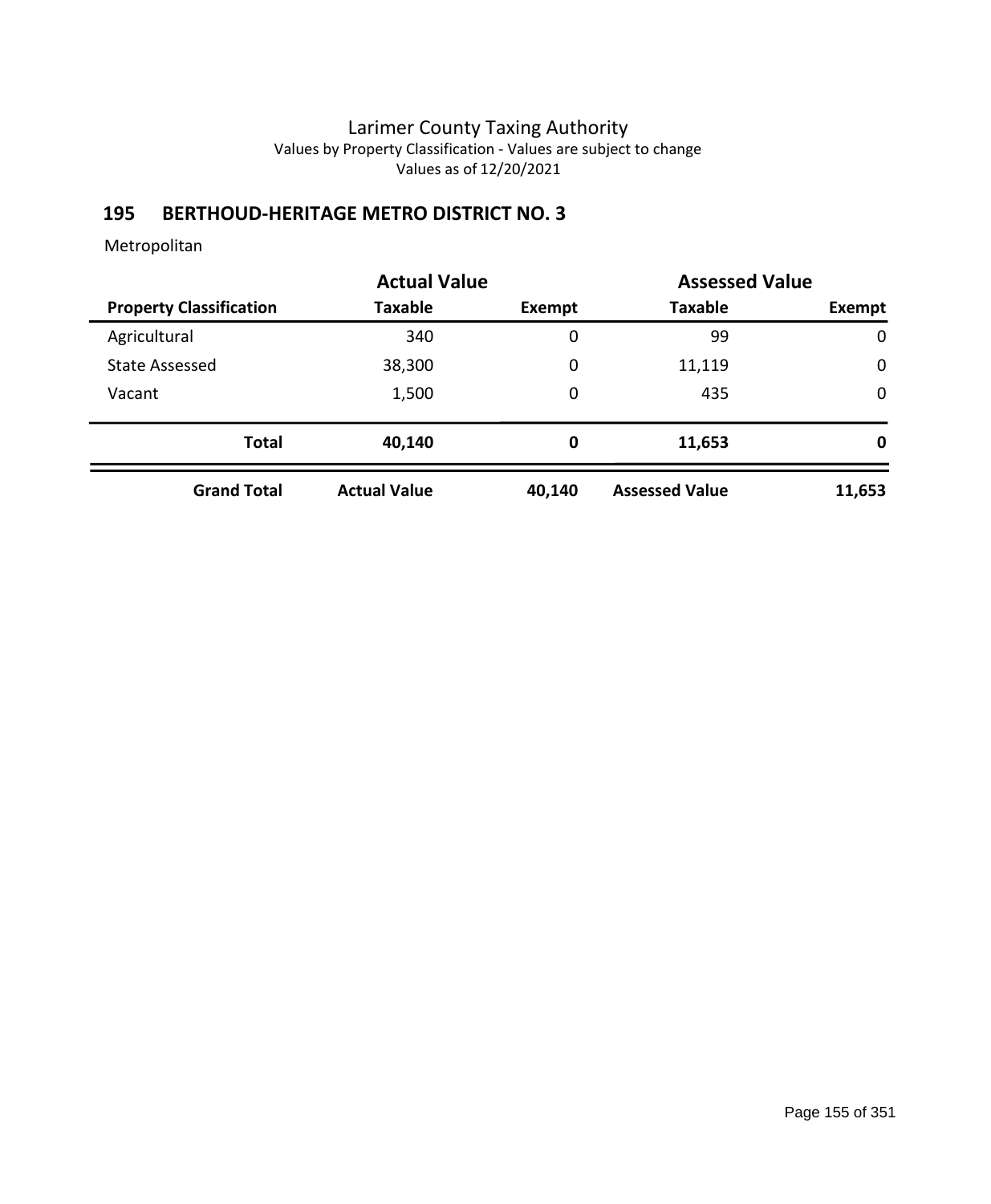# **196 BERTHOUD-HERITAGE METRO DISTRICT NO. 4**

|                                | <b>Actual Value</b> |            | <b>Assessed Value</b> |             |
|--------------------------------|---------------------|------------|-----------------------|-------------|
| <b>Property Classification</b> | Taxable             | Exempt     | <b>Taxable</b>        | Exempt      |
| Commercial                     | 38,170              | 0          | 11,069                | 0           |
| Residential                    | 39,972,400          | 0          | 2,858,048             | 0           |
| <b>State Assessed</b>          | 179,500             | 0          | 52,046                | $\mathbf 0$ |
| Vacant                         | 3,059,180           | 0          | 887,131               | $\mathbf 0$ |
| <b>Total</b>                   | 43,249,250          | 0          | 3,808,294             | 0           |
| <b>Grand Total</b>             | <b>Actual Value</b> | 43,249,250 | <b>Assessed Value</b> | 3,808,294   |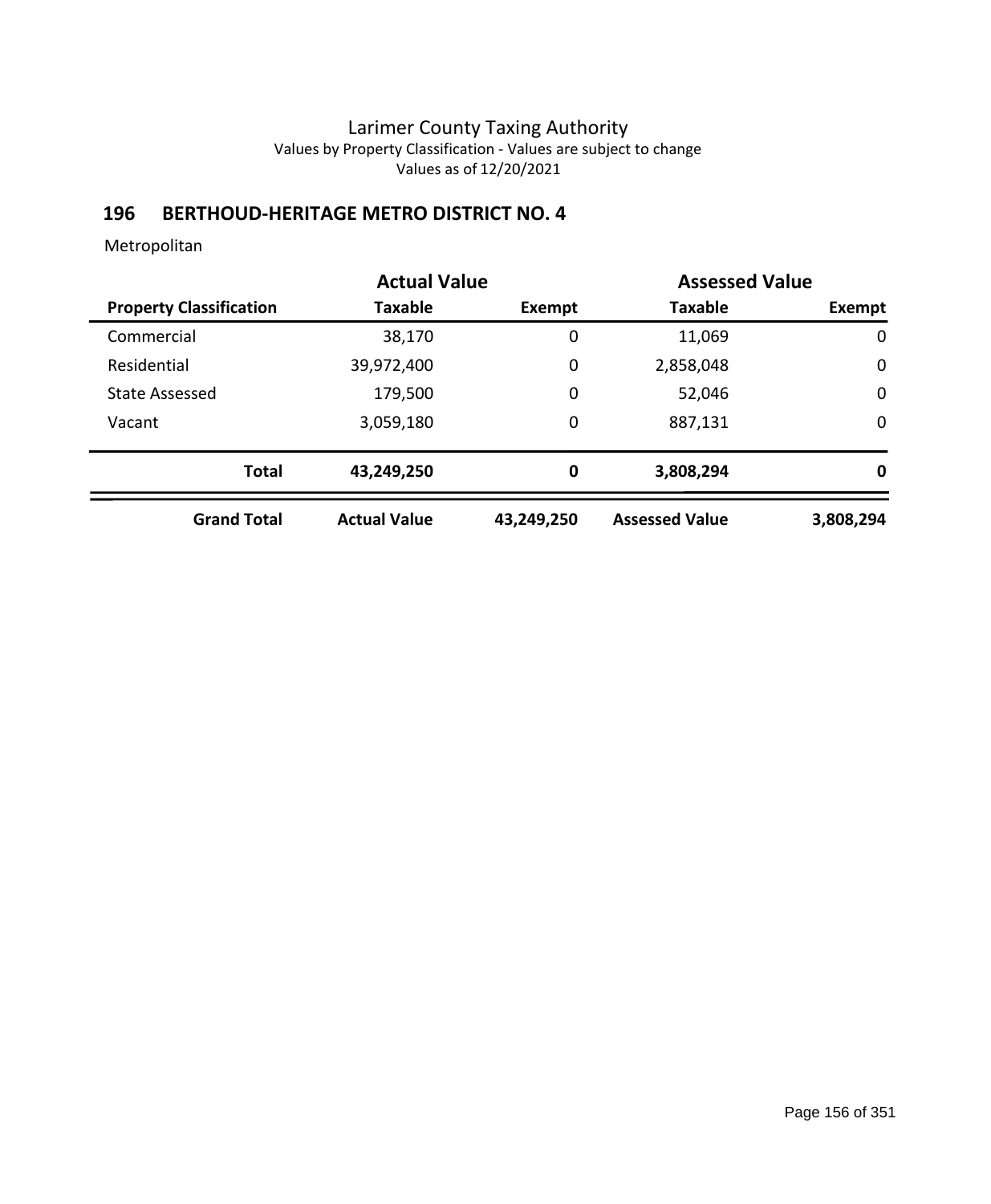# **197 BERTHOUD-HERITAGE METRO DISTRICT NO. 5**

|                                | <b>Actual Value</b> |         | <b>Assessed Value</b> |             |
|--------------------------------|---------------------|---------|-----------------------|-------------|
| <b>Property Classification</b> | <b>Taxable</b>      | Exempt  | <b>Taxable</b>        | Exempt      |
| Agricultural                   | 80                  | 0       | 23                    | $\mathbf 0$ |
| <b>State Assessed</b>          | 128,400             | 0       | 37,233                | $\mathbf 0$ |
| Vacant                         | 500                 | 0       | 145                   | $\mathbf 0$ |
| <b>Total</b>                   | 128,980             | 0       | 37,401                | 0           |
| <b>Grand Total</b>             | <b>Actual Value</b> | 128,980 | <b>Assessed Value</b> | 37,401      |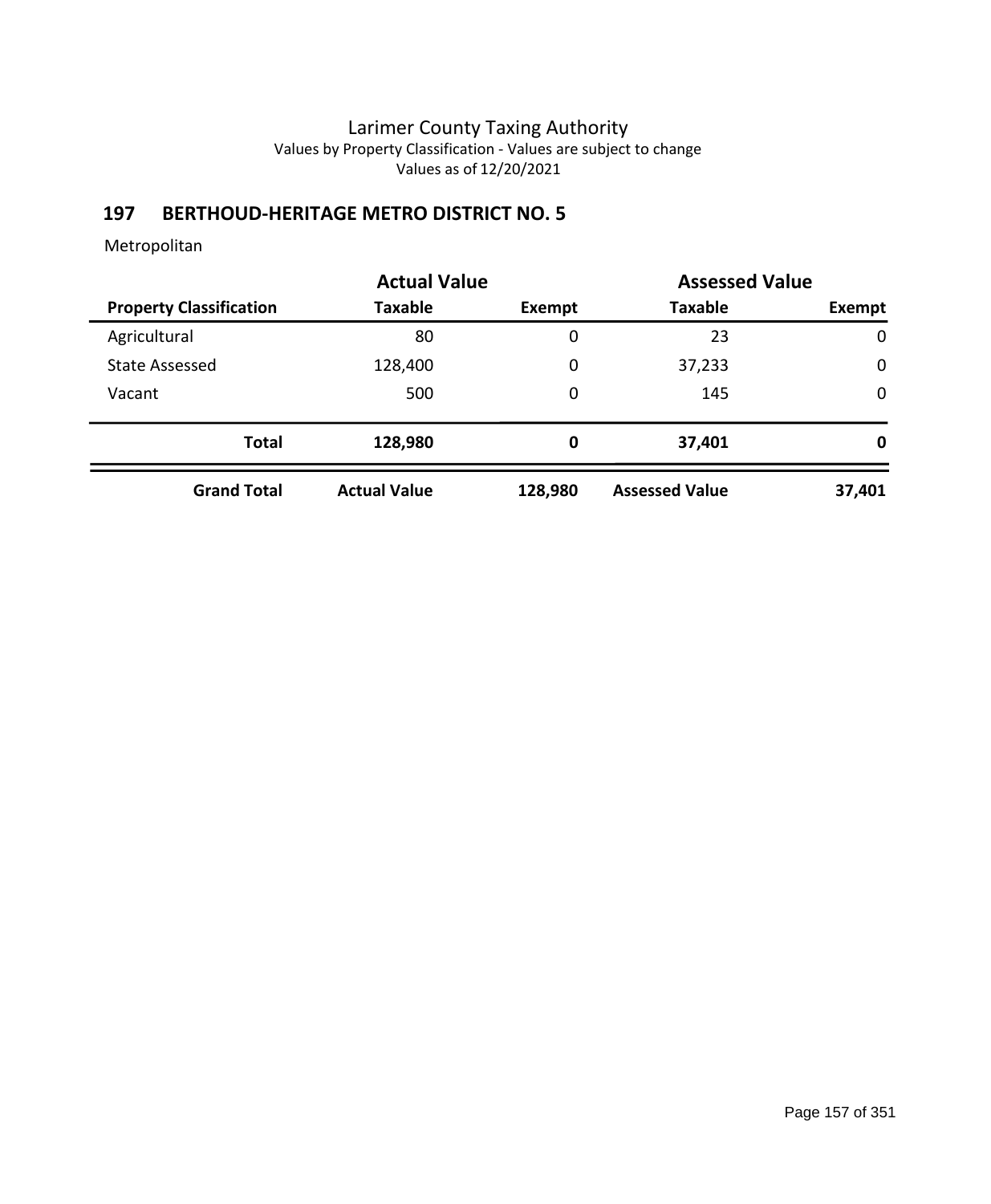## **198 BERTHOUD-HERITAGE METRO DISTRICT NO. 6**

|                                |                     | <b>Actual Value</b> |                       | <b>Assessed Value</b> |
|--------------------------------|---------------------|---------------------|-----------------------|-----------------------|
| <b>Property Classification</b> | <b>Taxable</b>      | Exempt              | <b>Taxable</b>        | Exempt                |
| Exempt                         | 0                   | 500                 | 0                     | 36                    |
| Residential                    | 12,514,300          | 0                   | 894,774               | $\mathbf 0$           |
| State Assessed                 | 55,100              | 0                   | 15,982                | $\mathbf 0$           |
| Vacant                         | 7,488,650           | 0                   | 2,171,732             | $\mathbf 0$           |
| <b>Total</b>                   | 20,058,050          | 500                 | 3,082,488             | 36                    |
| <b>Grand Total</b>             | <b>Actual Value</b> | 20,058,550          | <b>Assessed Value</b> | 3,082,524             |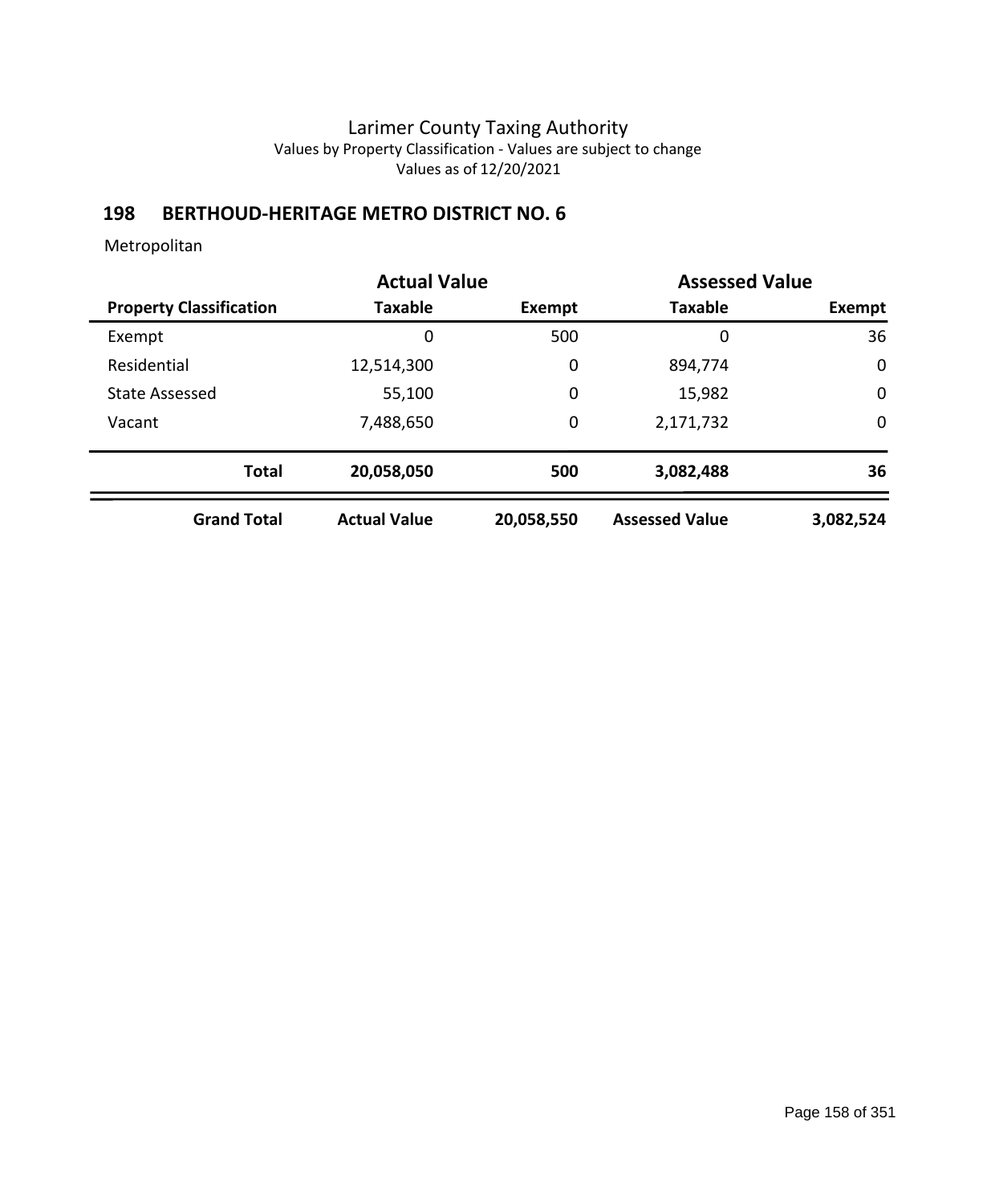# **199 BERTHOUD-HERITAGE METRO DISTRICT NO. 7**

|                                |                     | <b>Actual Value</b> |                       | <b>Assessed Value</b> |  |
|--------------------------------|---------------------|---------------------|-----------------------|-----------------------|--|
| <b>Property Classification</b> | <b>Taxable</b>      | Exempt              | <b>Taxable</b>        | Exempt                |  |
| <b>State Assessed</b>          | 6,400               | 0                   | 1,843                 | $\mathbf 0$           |  |
| Vacant                         | 1,372,100           | 0                   | 397,909               | 0                     |  |
| <b>Total</b>                   | 1,378,500           | 0                   | 399,752               | 0                     |  |
| <b>Grand Total</b>             | <b>Actual Value</b> | 1,378,500           | <b>Assessed Value</b> | 399,752               |  |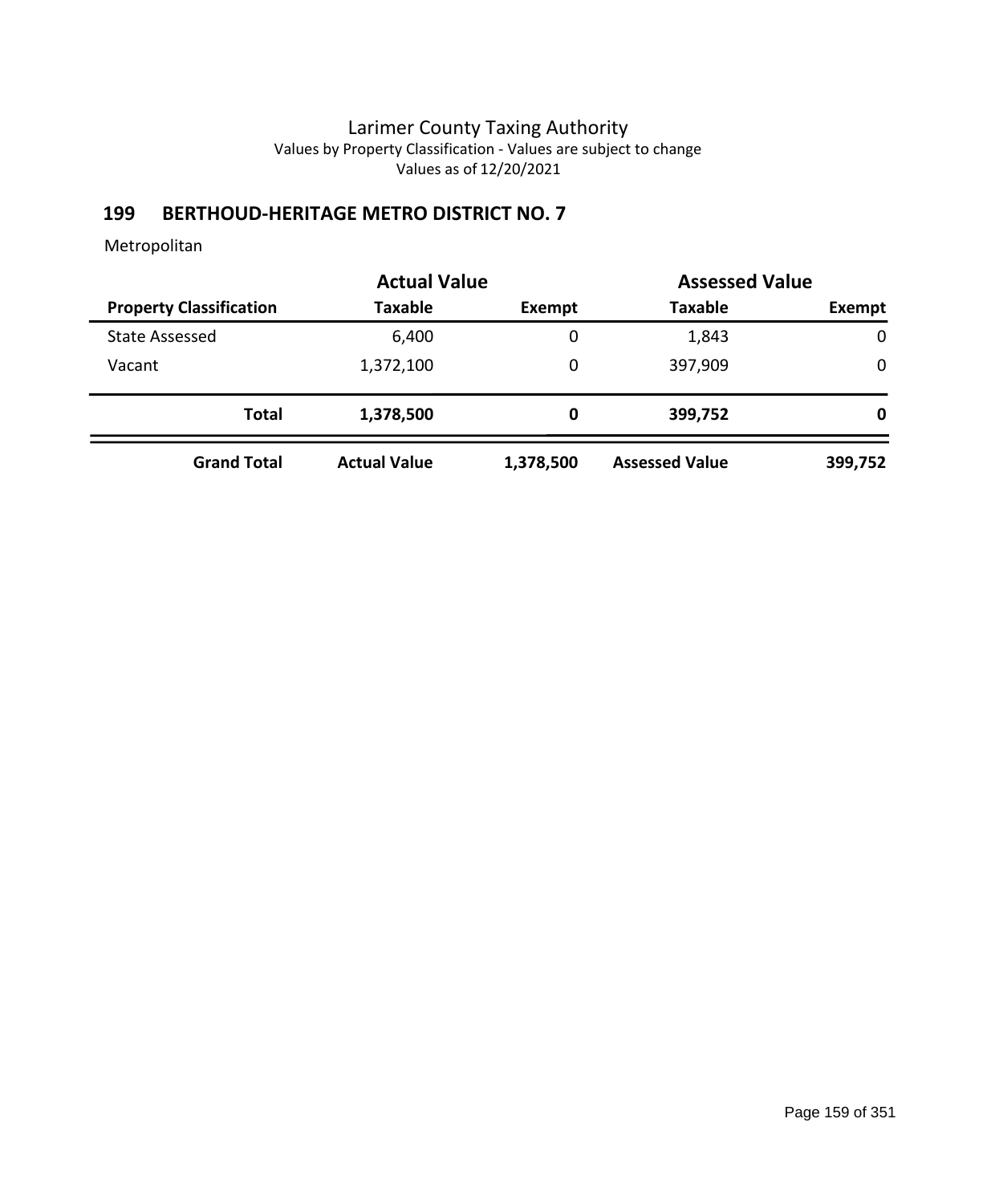## **200 BERTHOUD-HERITAGE METRO DISTRICT NO. 8**

|                                | <b>Actual Value</b> |               |                       | <b>Assessed Value</b> |  |
|--------------------------------|---------------------|---------------|-----------------------|-----------------------|--|
| <b>Property Classification</b> | <b>Taxable</b>      | <b>Exempt</b> | <b>Taxable</b>        | Exempt                |  |
| Residential                    | 9,245,600           | $\mathbf 0$   | 661,061               | $\mathbf 0$           |  |
| <b>State Assessed</b>          | 13,700              | 0             | 3,994                 | $\mathbf 0$           |  |
| Vacant                         | 8,770,800           | $\mathbf 0$   | 2,543,532             | $\mathbf 0$           |  |
| <b>Total</b>                   | 18,030,100          | 0             | 3,208,587             | 0                     |  |
| <b>Grand Total</b>             | <b>Actual Value</b> | 18,030,100    | <b>Assessed Value</b> | 3,208,587             |  |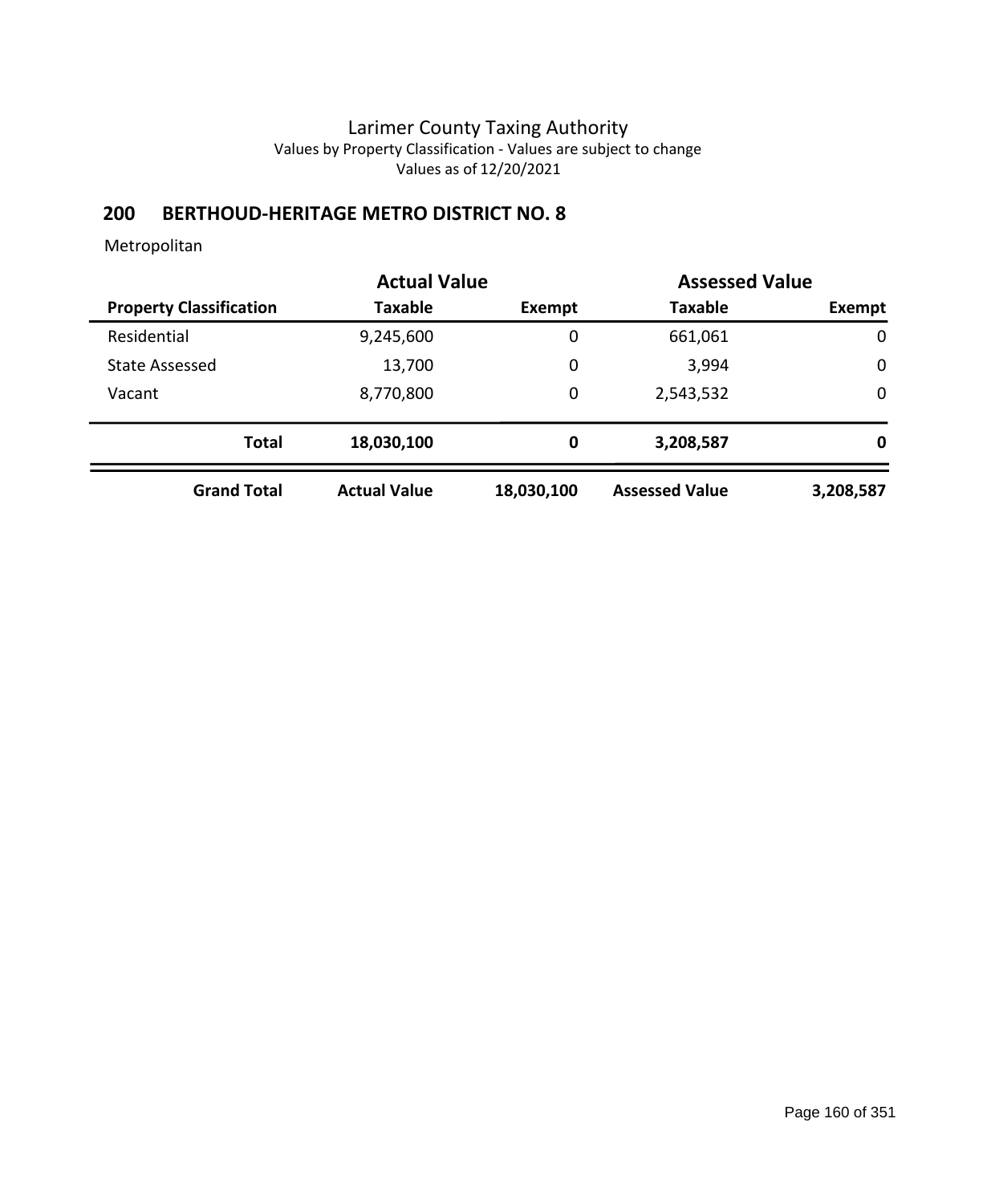# **201 BERTHOUD-HERITAGE METRO DISTRICT NO. 9**

|                                |                     | <b>Actual Value</b> |                       | <b>Assessed Value</b> |
|--------------------------------|---------------------|---------------------|-----------------------|-----------------------|
| <b>Property Classification</b> | <b>Taxable</b>      | Exempt              | <b>Taxable</b>        | Exempt                |
| Agricultural                   | 80                  | 0                   | 23                    | 0                     |
| Exempt                         | 0                   | 1,931,930           | 0                     | 170,103               |
| <b>State Assessed</b>          | 40,100              | 0                   | 11,617                | $\mathbf 0$           |
| Vacant                         | 500                 | 0                   | 145                   | $\mathbf 0$           |
| <b>Total</b>                   | 40,680              | 1,931,930           | 11,785                | 170,103               |
| <b>Grand Total</b>             | <b>Actual Value</b> | 1,972,610           | <b>Assessed Value</b> | 181,888               |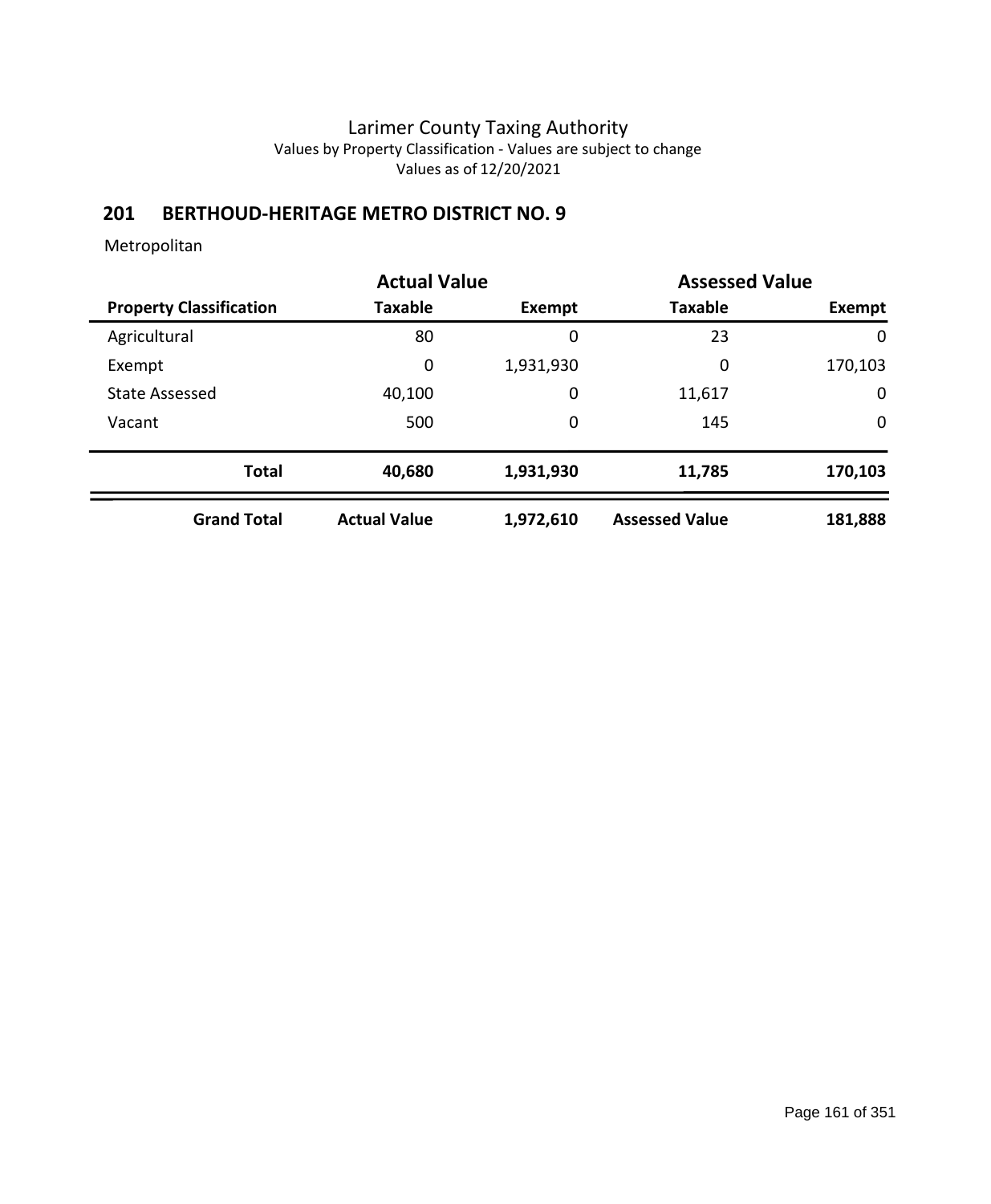## **202 WINDSOR HIGHLANDS METRO DISTRICT NO. 6**

|                                | <b>Actual Value</b> |            | <b>Assessed Value</b> |               |
|--------------------------------|---------------------|------------|-----------------------|---------------|
| <b>Property Classification</b> | <b>Taxable</b>      | Exempt     | <b>Taxable</b>        | <b>Exempt</b> |
| Commercial                     | 8,637,840           | 0          | 2,504,973             | 0             |
| Industrial                     | 83,460              | 0          | 24,203                | $\mathbf 0$   |
| Residential                    | 34,762,900          | 0          | 2,485,589             | $\mathbf 0$   |
| <b>State Assessed</b>          | 91,200              | 0          | 26,471                | $\mathbf 0$   |
| Vacant                         | 7,373,920           | 0          | 2,138,437             | 0             |
| <b>Total</b>                   | 50,949,320          | $\bf{0}$   | 7,179,673             | 0             |
| <b>Grand Total</b>             | <b>Actual Value</b> | 50,949,320 | <b>Assessed Value</b> | 7,179,673     |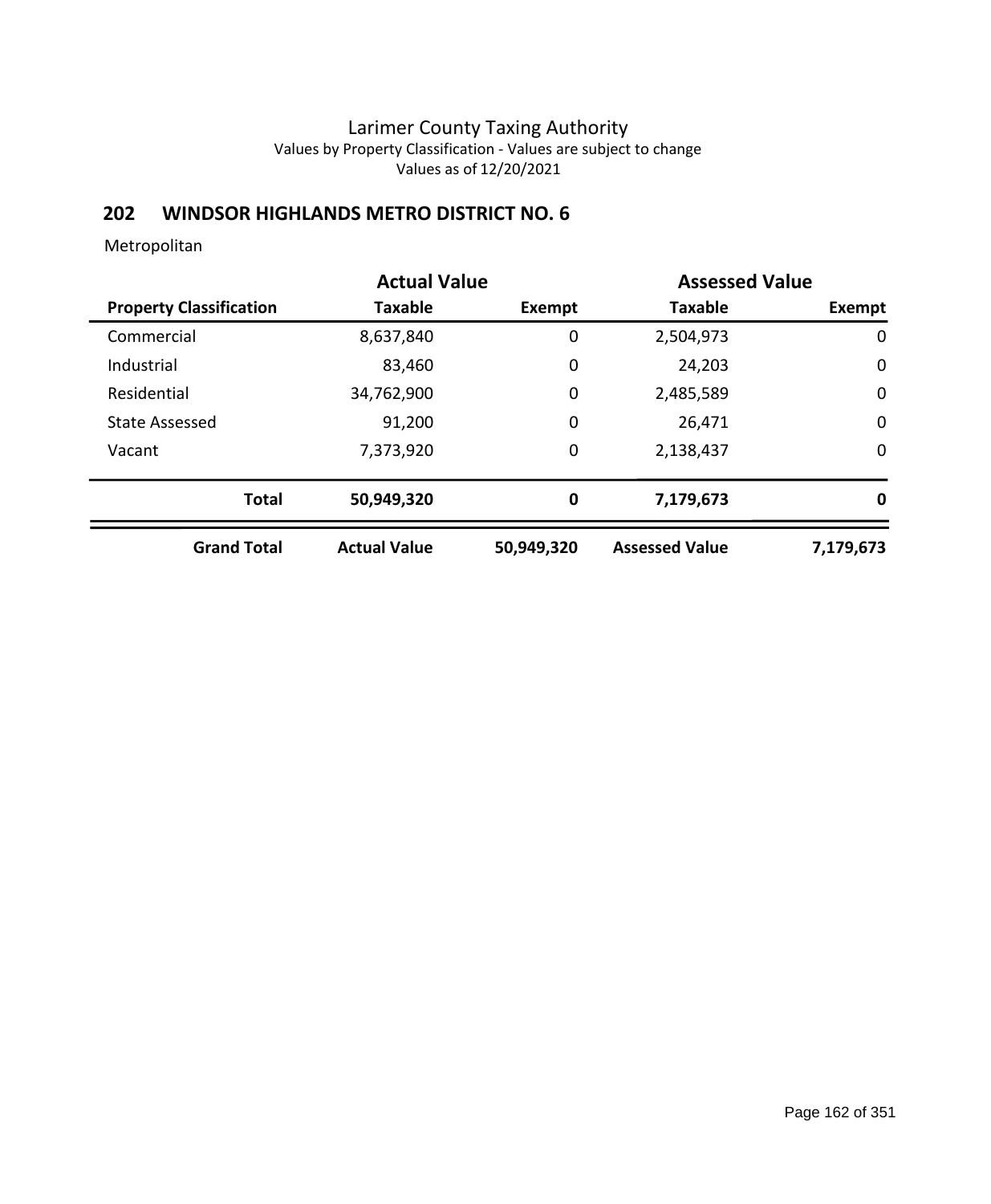## **203 LAKEVIEW METRO DISTRICT**

|                                | <b>Actual Value</b> | <b>Assessed Value</b> |                       |         |  |
|--------------------------------|---------------------|-----------------------|-----------------------|---------|--|
| <b>Property Classification</b> | <b>Taxable</b>      | Exempt                | <b>Taxable</b>        | Exempt  |  |
| <b>State Assessed</b>          | 2,500               | 0                     | 744                   | 0       |  |
| Vacant                         | 1,213,100           | 0                     | 351,799               | 0       |  |
| <b>Total</b>                   | 1,215,600           | 0                     | 352,543               | 0       |  |
| <b>Grand Total</b>             | <b>Actual Value</b> | 1,215,600             | <b>Assessed Value</b> | 352,543 |  |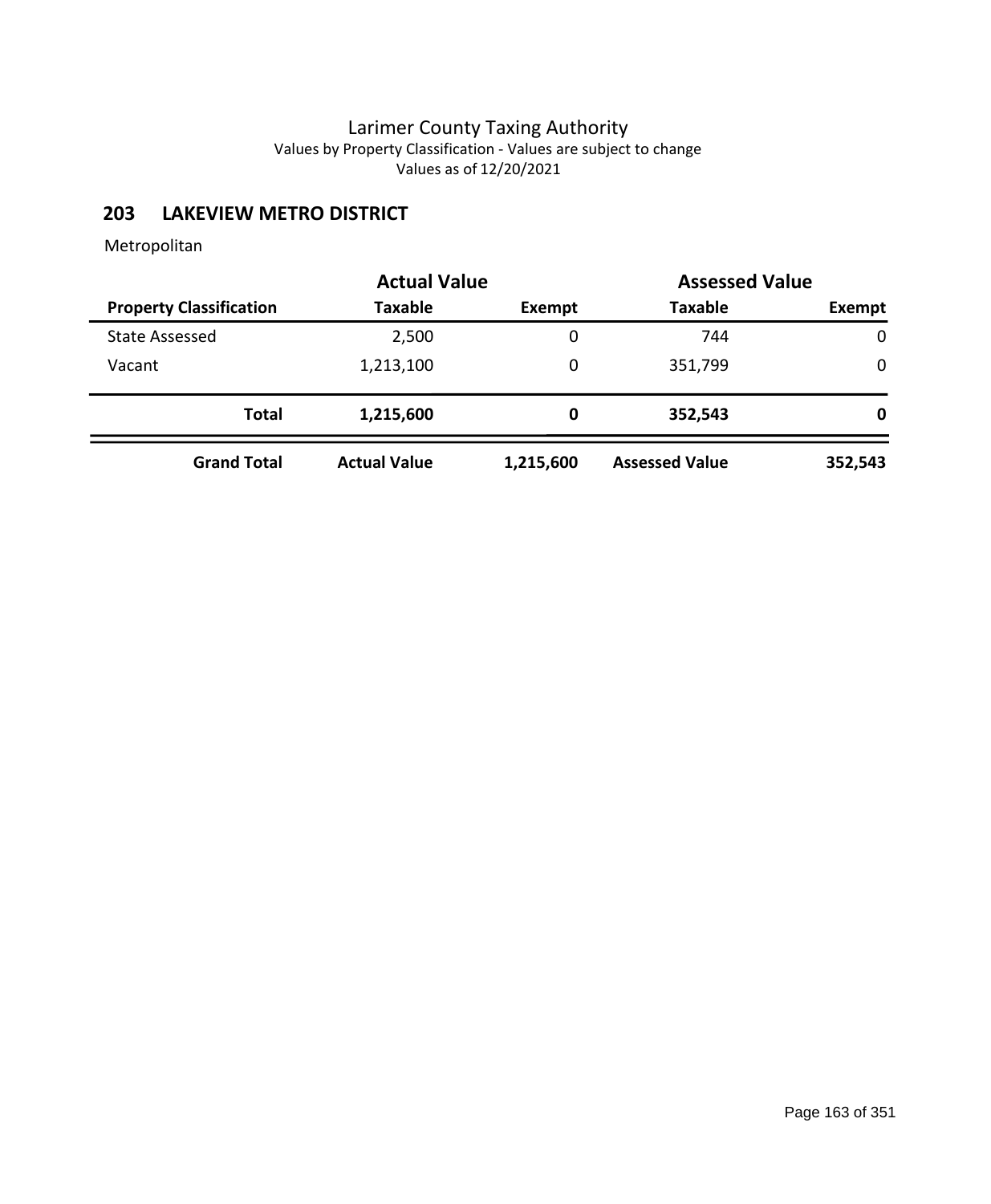## **205 HARMONY TECHNOLOGY PARK METRO DISTRICT**

|                                | <b>Actual Value</b> | <b>Assessed Value</b> |                       |               |
|--------------------------------|---------------------|-----------------------|-----------------------|---------------|
| <b>Property Classification</b> | <b>Taxable</b>      | Exempt                | <b>Taxable</b>        | <b>Exempt</b> |
| Commercial                     | 65,854,510          | 0                     | 19,097,812            | 0             |
| Exempt                         | 0                   | 1,000                 | 0                     | 290           |
| Industrial                     | 22,902,780          | 0                     | 6,641,806             | $\mathbf 0$   |
| Residential                    | 10,290,000          | 0                     | 735,735               | $\mathbf 0$   |
| <b>State Assessed</b>          | 18,100              | 0                     | 5,244                 | $\mathbf 0$   |
| Vacant                         | 14,912,130          | 0                     | 4,324,517             | $\mathbf 0$   |
| <b>Total</b>                   | 113,977,520         | 1,000                 | 30,805,114            | 290           |
| <b>Grand Total</b>             | <b>Actual Value</b> | 113,978,520           | <b>Assessed Value</b> | 30,805,404    |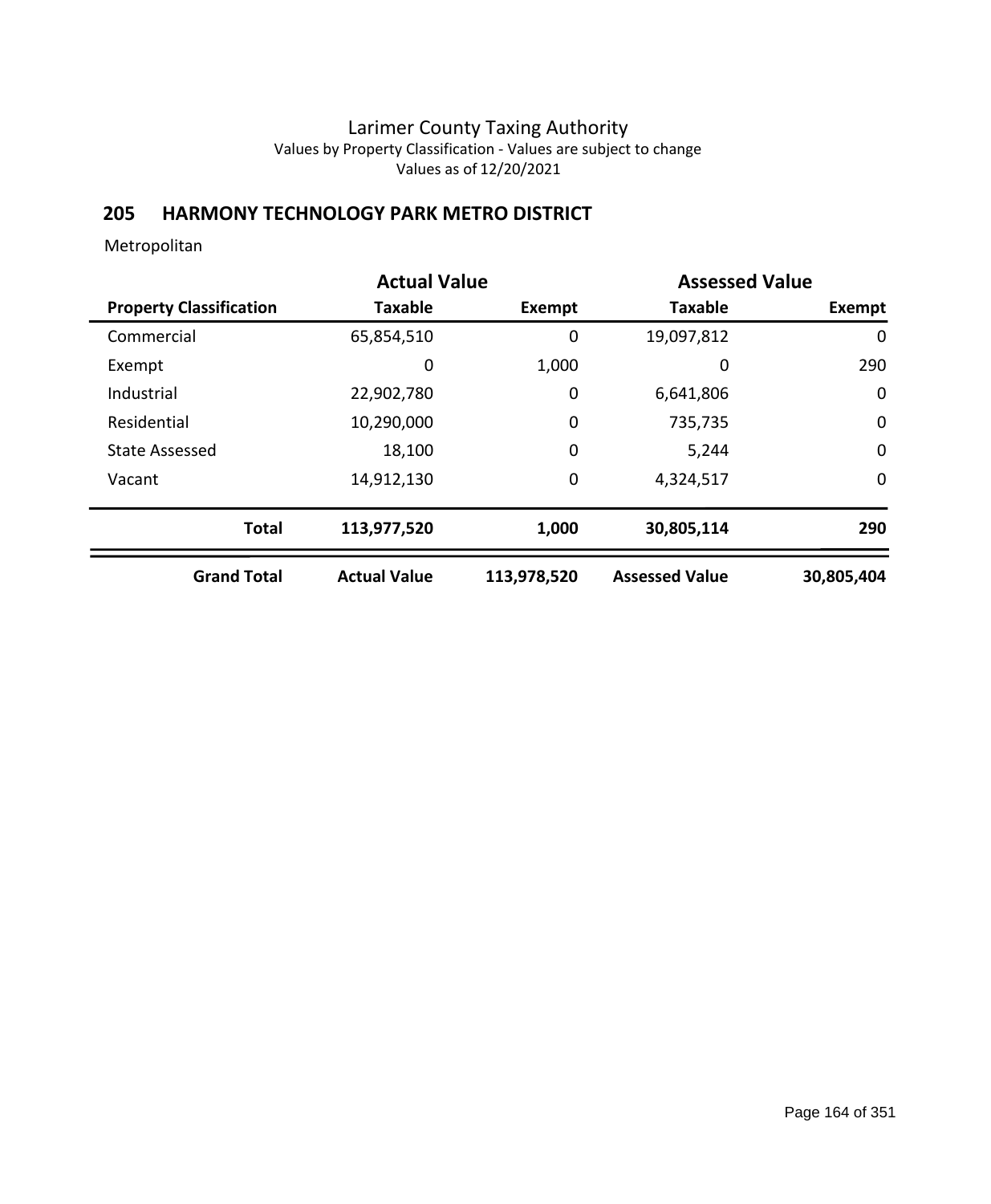## **207 CENTERRA METRO DISTRICT NO. 2 RES DEBT**

|                                | <b>Actual Value</b> | <b>Assessed Value</b> |                       |             |  |
|--------------------------------|---------------------|-----------------------|-----------------------|-------------|--|
| <b>Property Classification</b> | Taxable             | Exempt                | <b>Taxable</b>        | Exempt      |  |
| Commercial                     | 525,050             | 0                     | 152,265               | $\mathbf 0$ |  |
| Exempt                         | 0                   | 11,070,720            | 0                     | 3,210,509   |  |
| Residential                    | 76,000,000          | 0                     | 5,434,000             | 0           |  |
| <b>State Assessed</b>          | 263,500             | 0                     | 76,416                | 0           |  |
| <b>Total</b>                   | 76,788,550          | 11,070,720            | 5,662,681             | 3,210,509   |  |
| <b>Grand Total</b>             | <b>Actual Value</b> | 87,859,270            | <b>Assessed Value</b> | 8,873,190   |  |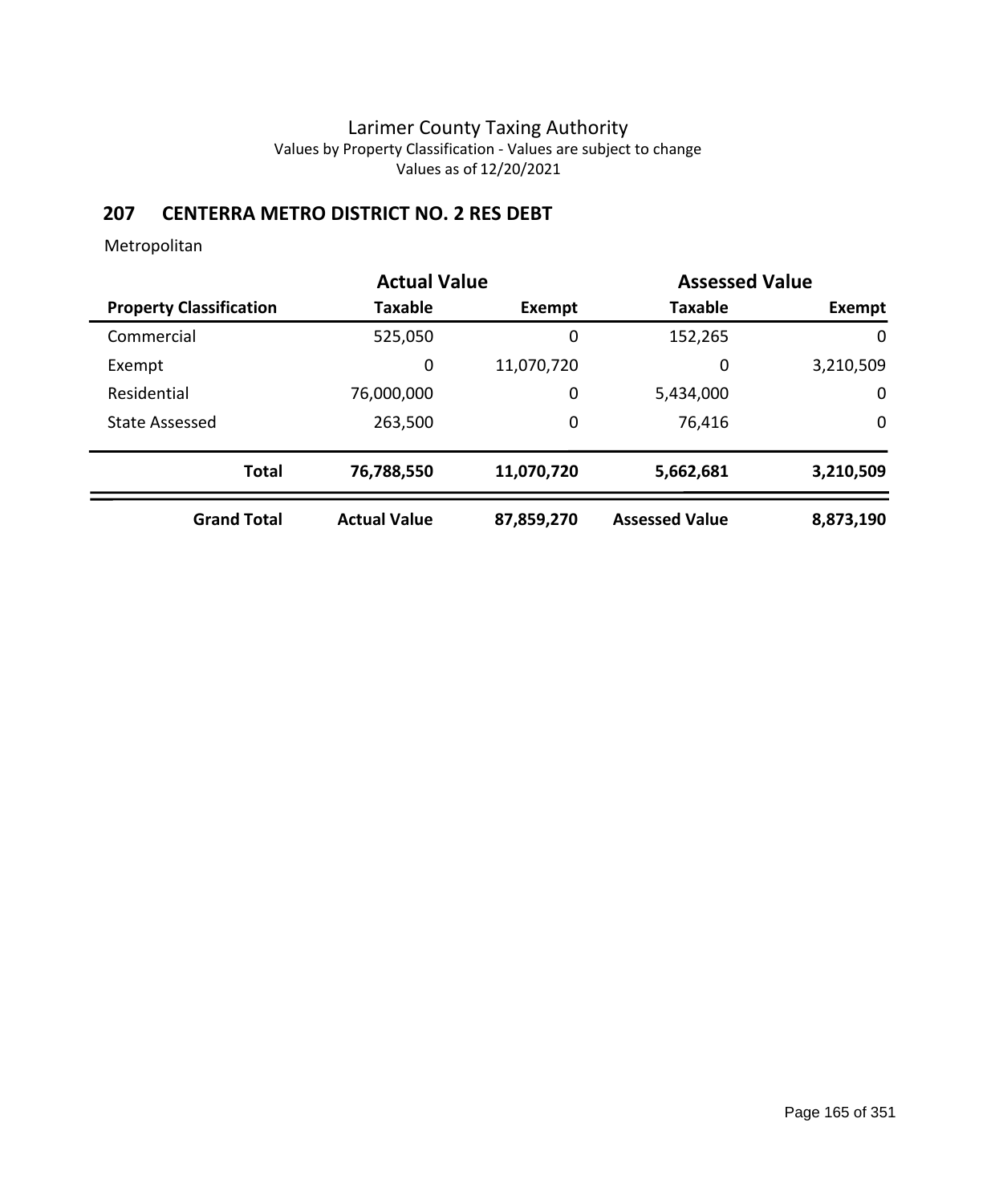## **208 LARIMER COUNTY P.I.D. NO. 39 RAINBOW LAKES ESTATES**

|                                | <b>Actual Value</b> |               | <b>Assessed Value</b> |             |
|--------------------------------|---------------------|---------------|-----------------------|-------------|
| <b>Property Classification</b> | <b>Taxable</b>      | <b>Exempt</b> | <b>Taxable</b>        | Exempt      |
| Residential                    | 54,255,300          | $\mathbf 0$   | 3,879,288             | $\mathbf 0$ |
| <b>State Assessed</b>          | 60,300              | 0             | 17,481                | $\mathbf 0$ |
| Vacant                         | 346,800             | 0             | 100,572               | $\mathbf 0$ |
| <b>Total</b>                   | 54,662,400          | 0             | 3,997,341             | 0           |
| <b>Grand Total</b>             | <b>Actual Value</b> | 54,662,400    | <b>Assessed Value</b> | 3,997,341   |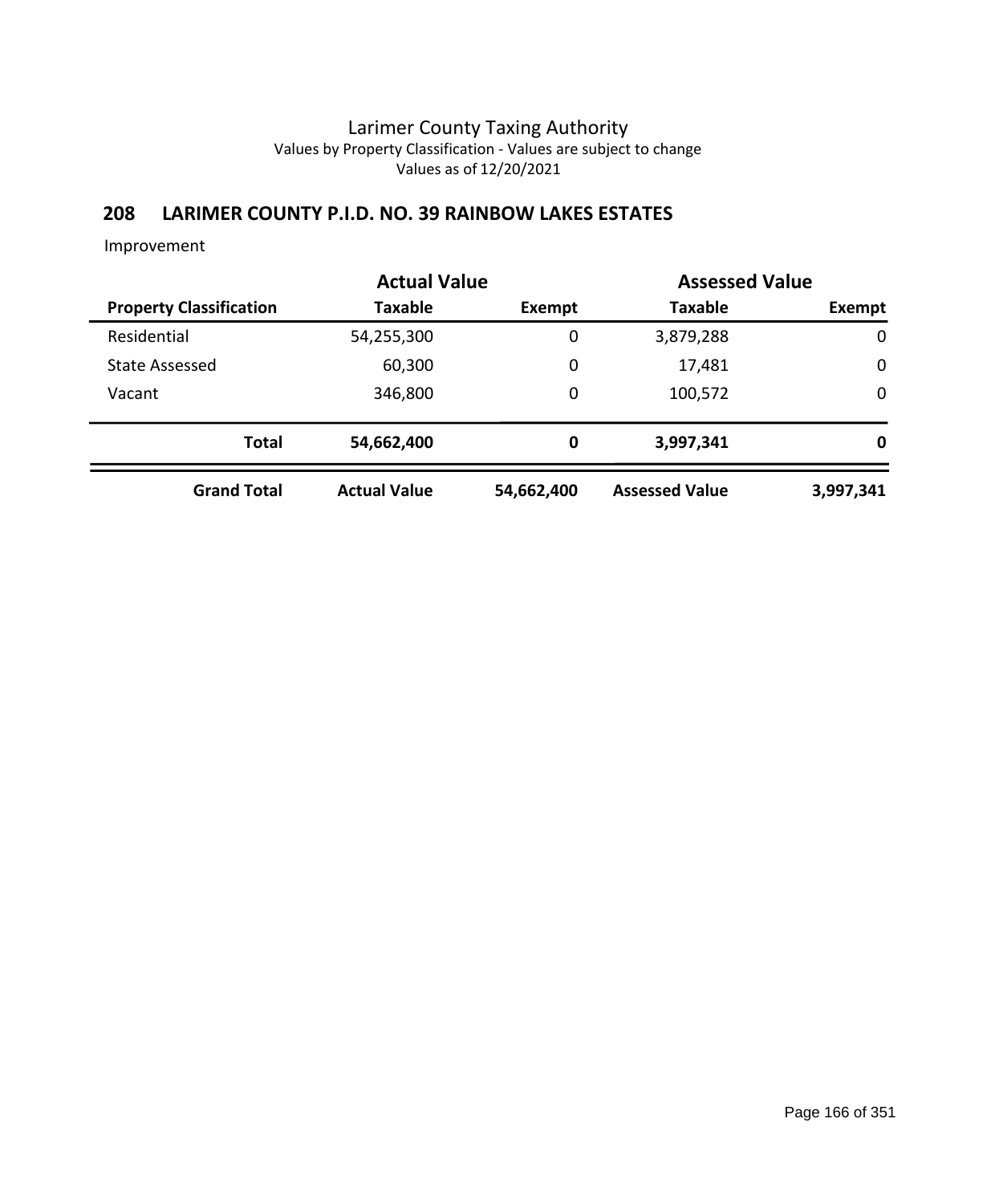## **209 LARIMER COUNTY P.I.D. NO. 43 GRAYHAWK KNOLLS**

|                                | <b>Actual Value</b> | <b>Assessed Value</b> |                       |             |  |
|--------------------------------|---------------------|-----------------------|-----------------------|-------------|--|
| <b>Property Classification</b> | <b>Taxable</b>      | Exempt                | <b>Taxable</b>        | Exempt      |  |
| Residential                    | 20,262,400          | 0                     | 1,448,777             | $\mathbf 0$ |  |
| <b>State Assessed</b>          | 23,200              | 0                     | 6,743                 | 0           |  |
| <b>Total</b>                   | 20,285,600          | 0                     | 1,455,520             | 0           |  |
| <b>Grand Total</b>             | <b>Actual Value</b> | 20,285,600            | <b>Assessed Value</b> | 1,455,520   |  |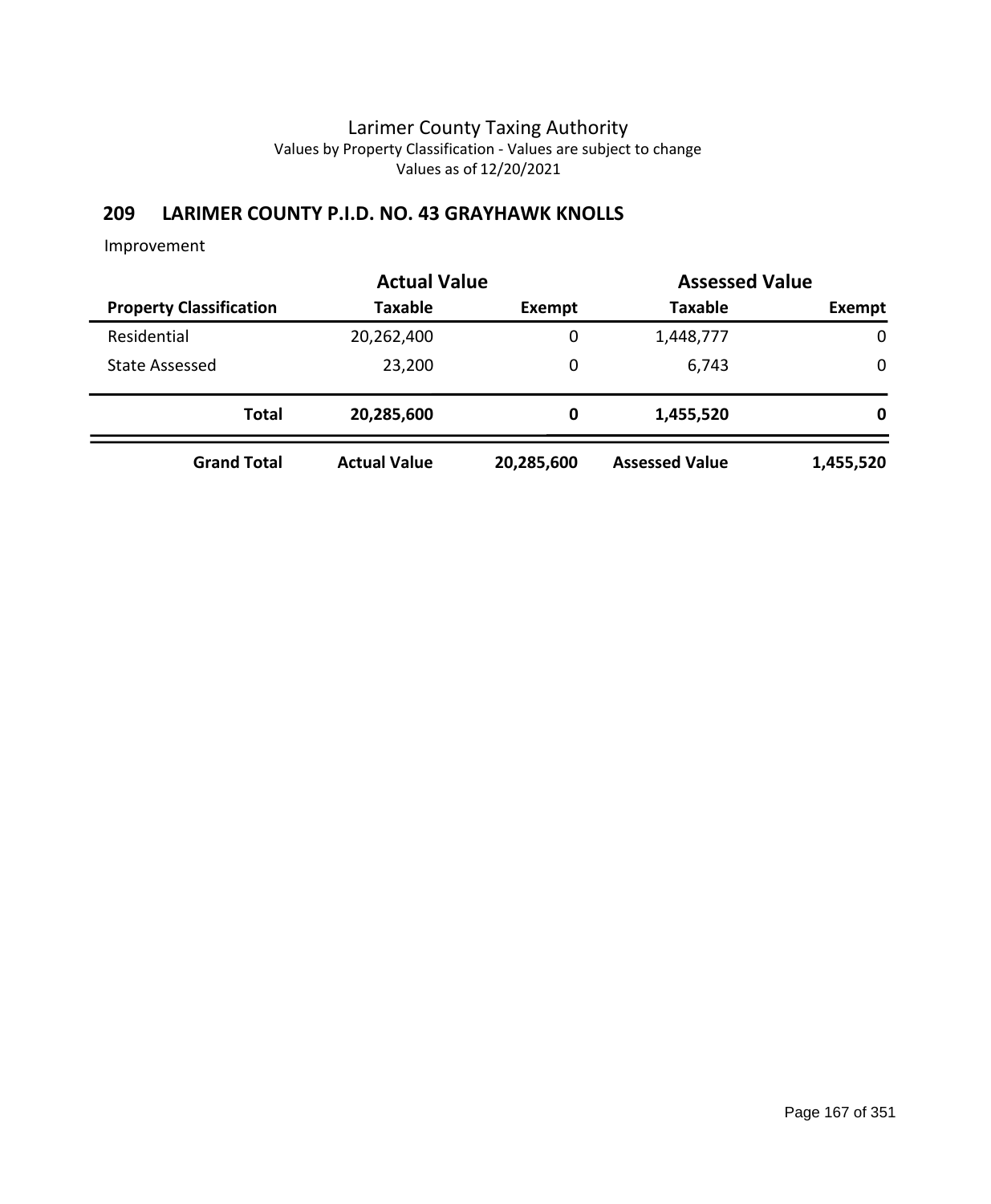## **210 LARIMER COUNTY P.I.D. NO. 46 KORAL HEIGHTS**

|                                | <b>Actual Value</b> | <b>Assessed Value</b> |                       |             |  |
|--------------------------------|---------------------|-----------------------|-----------------------|-------------|--|
| <b>Property Classification</b> | Taxable             | Exempt                | <b>Taxable</b>        | Exempt      |  |
| Residential                    | 19,674,800          | 0                     | 1,406,766             | $\mathbf 0$ |  |
| <b>State Assessed</b>          | 27,600              | 0                     | 7,991                 | $\mathbf 0$ |  |
| Vacant                         | 280,500             | 0                     | 81,345                | $\mathbf 0$ |  |
| <b>Total</b>                   | 19,982,900          | 0                     | 1,496,102             | 0           |  |
| <b>Grand Total</b>             | <b>Actual Value</b> | 19,982,900            | <b>Assessed Value</b> | 1,496,102   |  |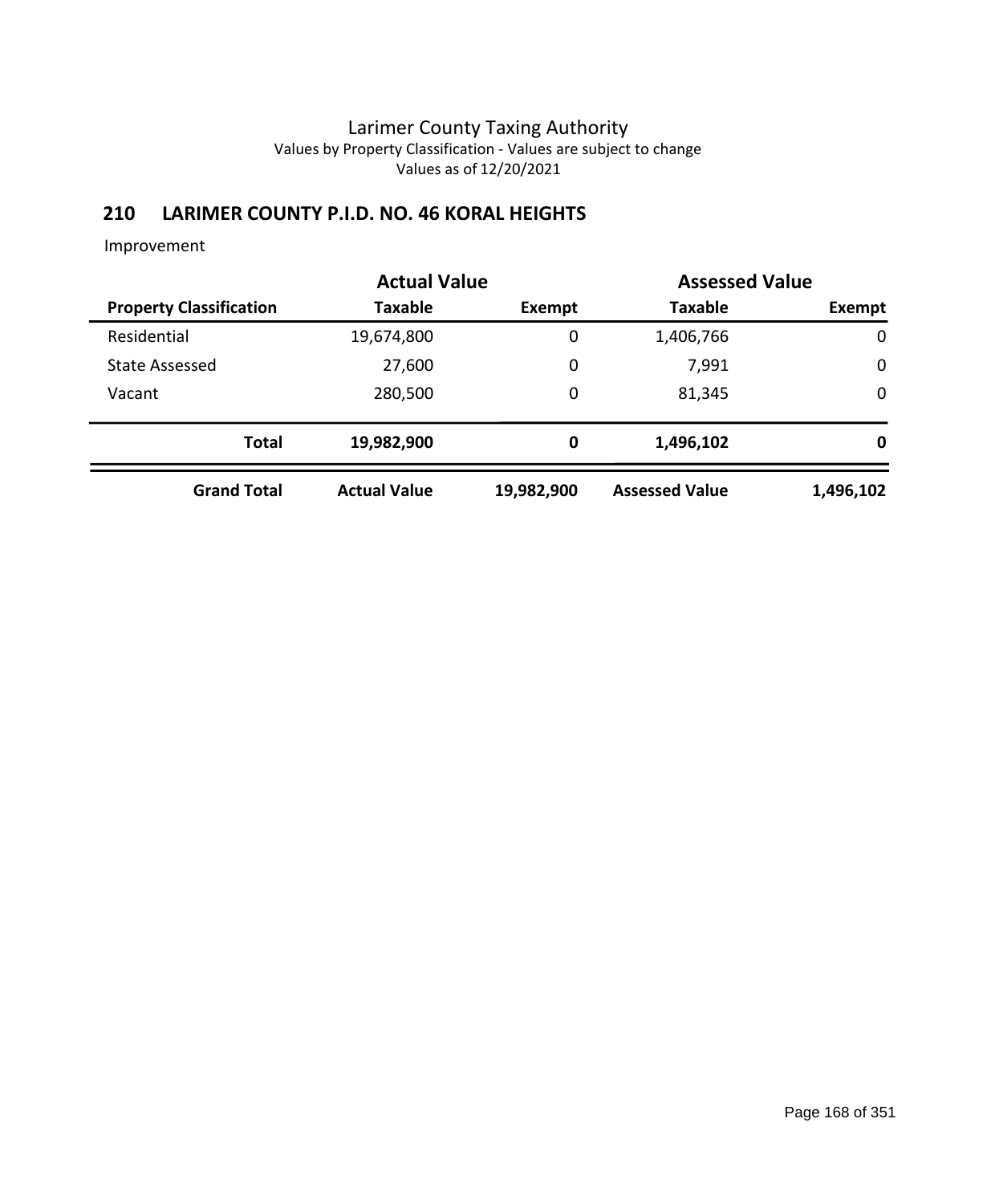# **211 LARIMER COUNTY P.I.D. NO. 47 PARK HILL**

| <b>Actual Value</b>            |                     | <b>Assessed Value</b> |                       |             |
|--------------------------------|---------------------|-----------------------|-----------------------|-------------|
| <b>Property Classification</b> | <b>Taxable</b>      | Exempt                | <b>Taxable</b>        | Exempt      |
| Agricultural                   | 10,440              | 0                     | 3,028                 | 0           |
| Exempt                         | 0                   | 89,950                | 0                     | 26,086      |
| Residential                    | 4,978,400           | 0                     | 355,957               | $\mathbf 0$ |
| <b>State Assessed</b>          | 30,500              | 0                     | 8,851                 | $\mathbf 0$ |
| Vacant                         | 98,000              | 0                     | 28,420                | $\mathbf 0$ |
| <b>Total</b>                   | 5,117,340           | 89,950                | 396,256               | 26,086      |
| <b>Grand Total</b>             | <b>Actual Value</b> | 5,207,290             | <b>Assessed Value</b> | 422,342     |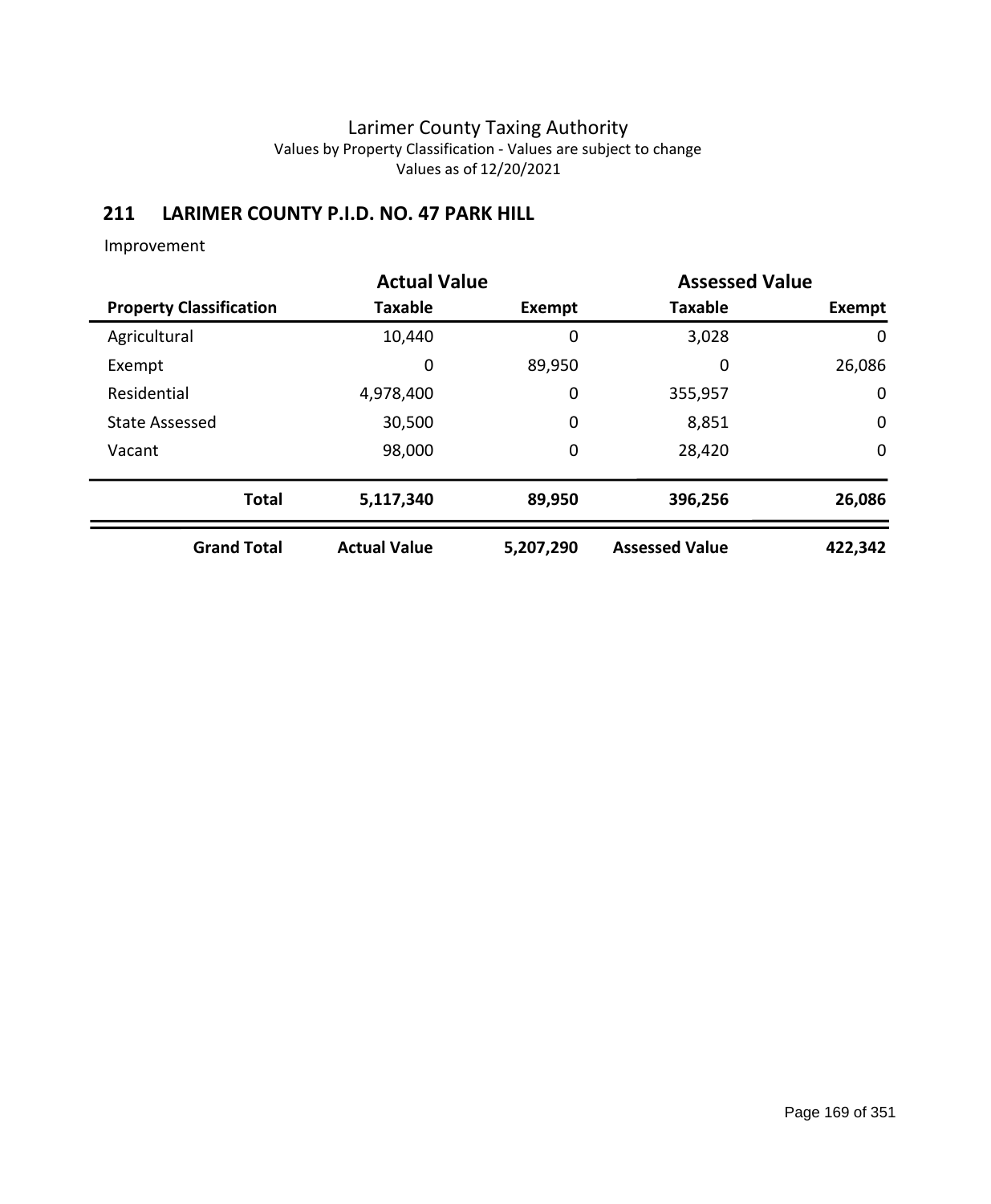# **212 LARIMER COUNTY P.I.D. NO. 48 PUEBLA VISTA ESTATES**

|                                | <b>Actual Value</b> | <b>Assessed Value</b> |                       |         |
|--------------------------------|---------------------|-----------------------|-----------------------|---------|
| <b>Property Classification</b> | <b>Taxable</b>      | Exempt                | <b>Taxable</b>        | Exempt  |
| Residential                    | 9,455,100           | 0                     | 676,048               | 0       |
| <b>State Assessed</b>          | 47,400              | 0                     | 13,742                | 0       |
| <b>Total</b>                   | 9,502,500           | 0                     | 689,790               | 0       |
| <b>Grand Total</b>             | <b>Actual Value</b> | 9,502,500             | <b>Assessed Value</b> | 689,790 |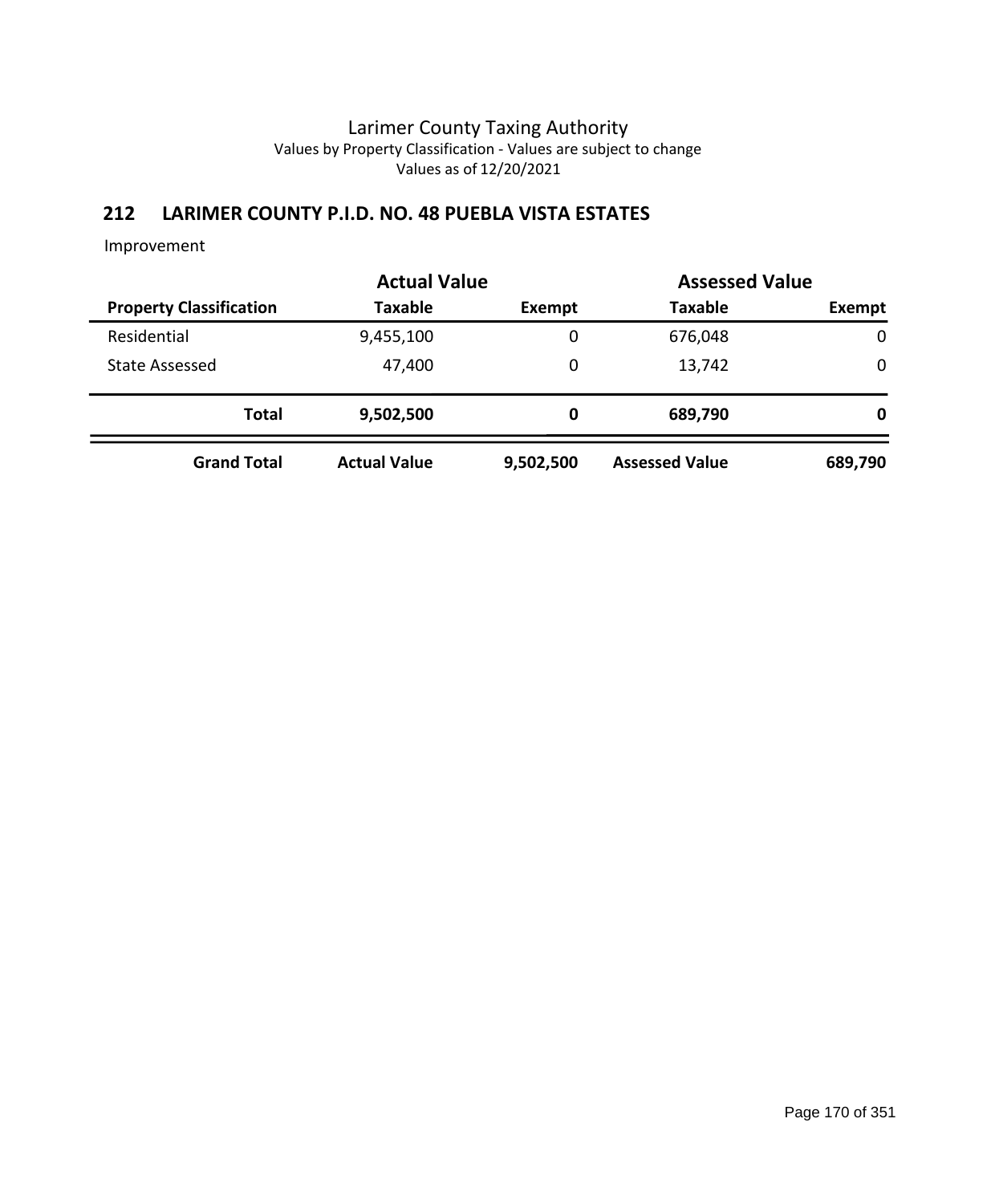# **213 LARIMER COUNTY P.I.D. NO. 49 WAGON WHEEL**

|                                | <b>Actual Value</b> | <b>Assessed Value</b> |                       |             |  |
|--------------------------------|---------------------|-----------------------|-----------------------|-------------|--|
| <b>Property Classification</b> | <b>Taxable</b>      | <b>Exempt</b>         | <b>Taxable</b>        | Exempt      |  |
| Residential                    | 4,465,100           | 0                     | 319,255               | $\mathbf 0$ |  |
| <b>State Assessed</b>          | 6,800               | 0                     | 1,998                 | 0           |  |
| <b>Total</b>                   | 4,471,900           | 0                     | 321,253               | 0           |  |
| <b>Grand Total</b>             | <b>Actual Value</b> | 4,471,900             | <b>Assessed Value</b> | 321,253     |  |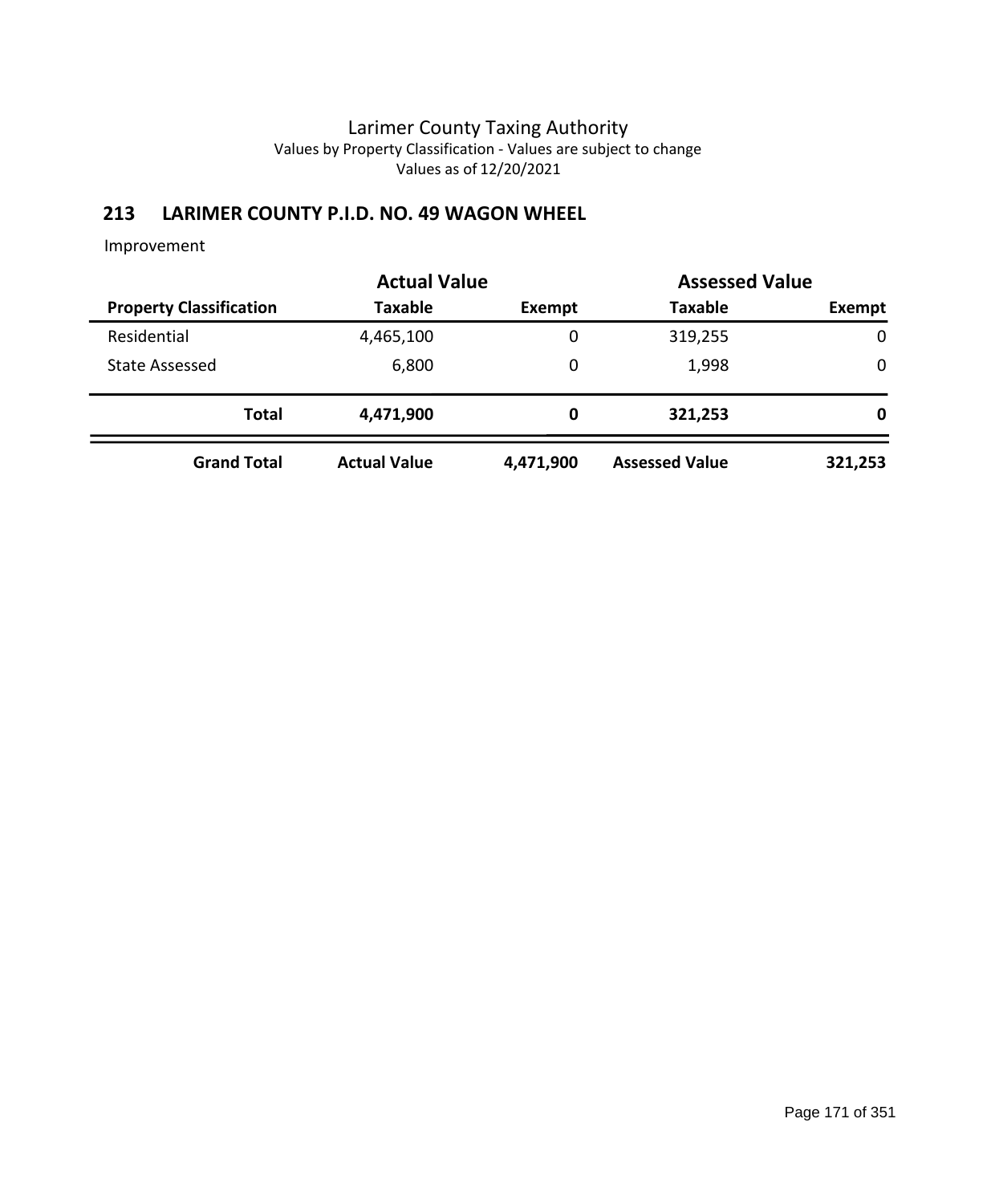## **214 PRAIRIESTAR METRO DISTRICT NO. 1**

|                                | <b>Actual Value</b> | <b>Assessed Value</b> |                       |               |
|--------------------------------|---------------------|-----------------------|-----------------------|---------------|
| <b>Property Classification</b> | <b>Taxable</b>      | Exempt                | <b>Taxable</b>        | <b>Exempt</b> |
| Agricultural                   | 30                  | 0                     | 10                    | $\mathbf{0}$  |
| <b>Total</b>                   | 30                  | 0                     | 10                    | 0             |
| <b>Grand Total</b>             | <b>Actual Value</b> | 30                    | <b>Assessed Value</b> | 10            |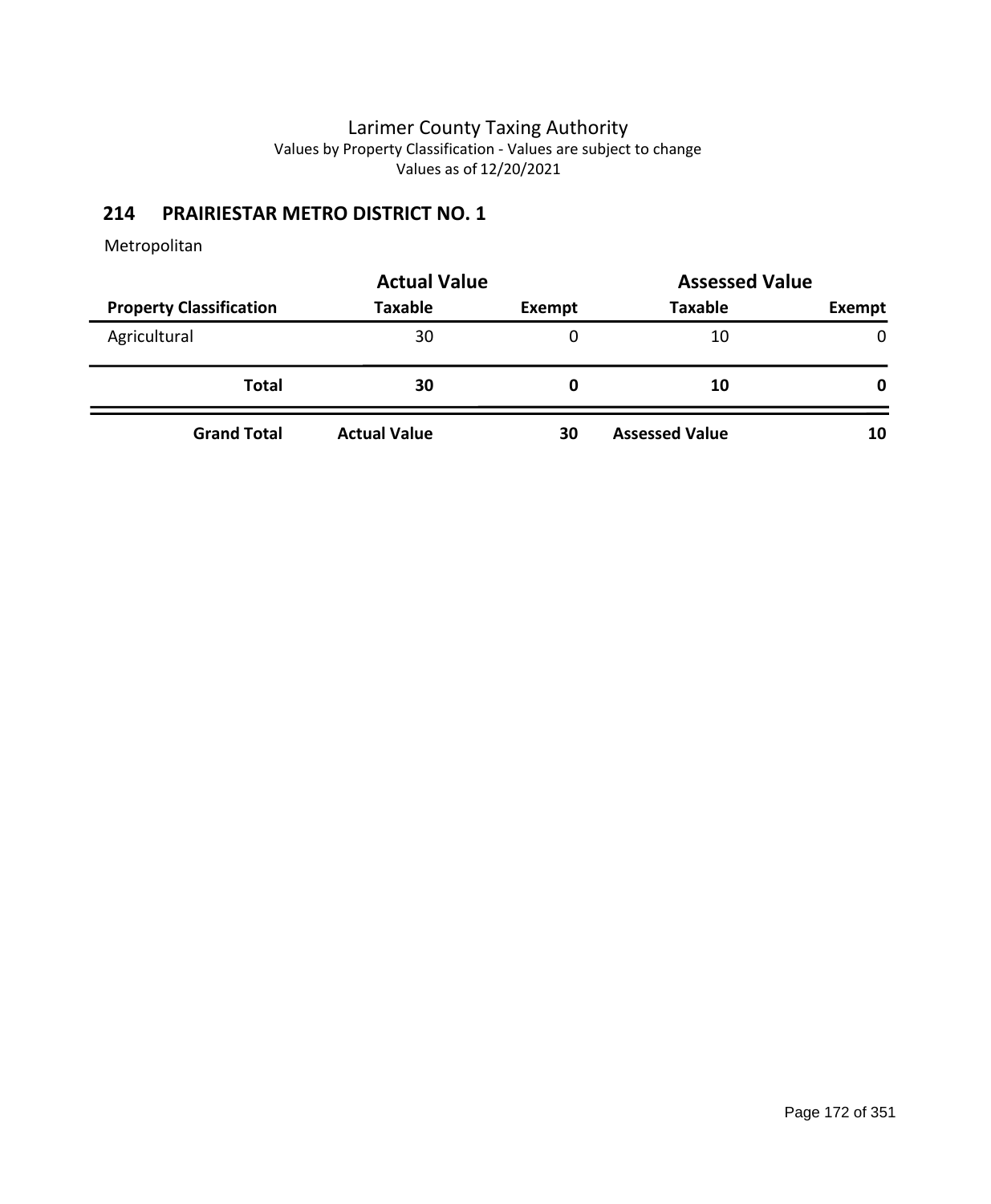# **215 PRAIRIESTAR METRO DISTRICT NO. 2**

|                                | <b>Actual Value</b> |             | <b>Assessed Value</b> |             |
|--------------------------------|---------------------|-------------|-----------------------|-------------|
| <b>Property Classification</b> | <b>Taxable</b>      | Exempt      | <b>Taxable</b>        | Exempt      |
| Agricultural                   | 1,650               | 0           | 550                   | $\mathbf 0$ |
| Residential                    | 193,361,900         | 0           | 13,825,486            | 0           |
| <b>State Assessed</b>          | 1,368,500           | 0           | 396,874               | $\mathbf 0$ |
| Vacant                         | 2,051,300           | 0           | 594,877               | $\mathbf 0$ |
| <b>Total</b>                   | 196,783,350         | 0           | 14,817,787            | 0           |
| <b>Grand Total</b>             | <b>Actual Value</b> | 196,783,350 | <b>Assessed Value</b> | 14,817,787  |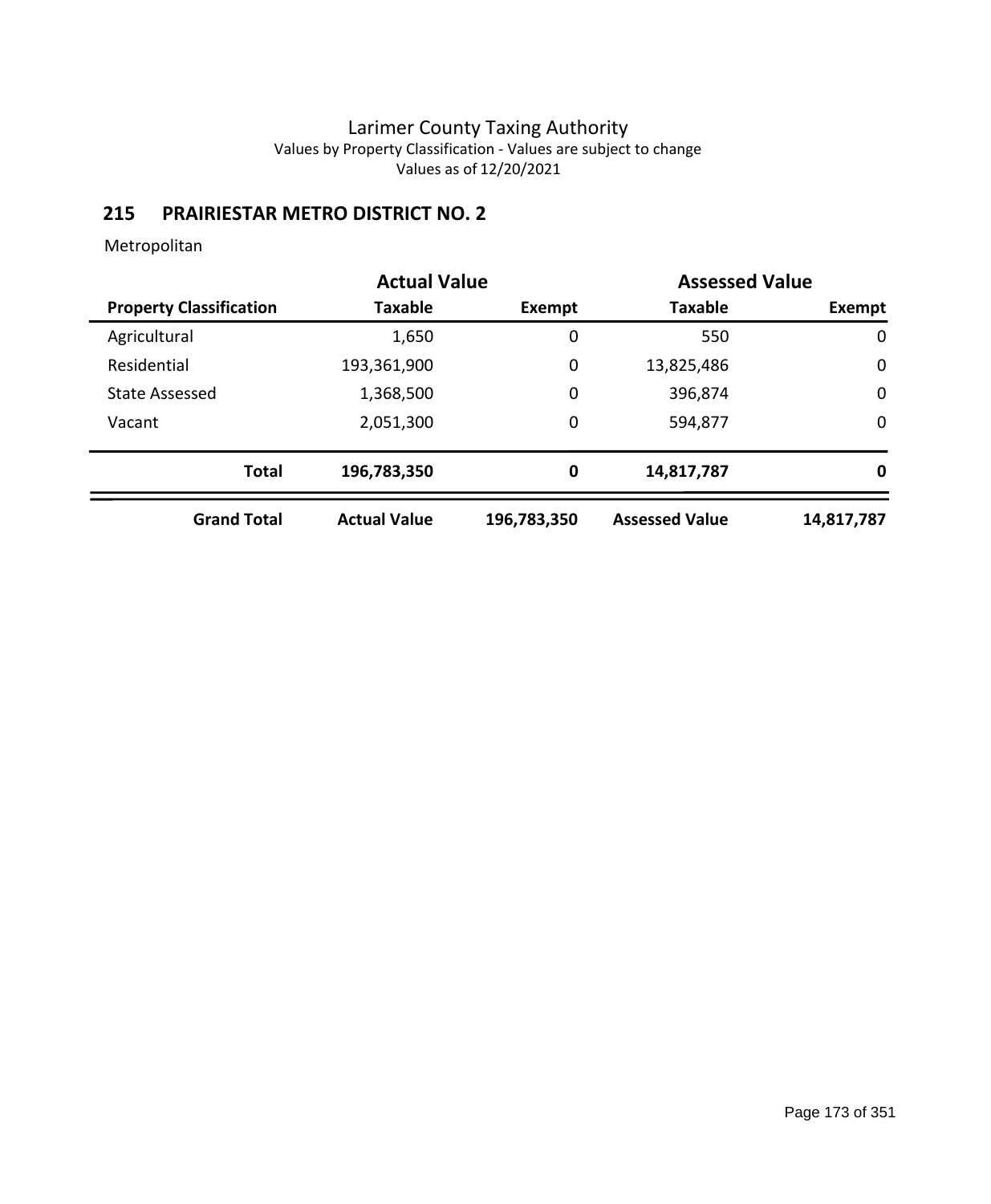## **216 PRAIRIESTAR METRO DISTRICT NO. 3**

|                                | <b>Actual Value</b> | <b>Assessed Value</b> |                       |        |  |
|--------------------------------|---------------------|-----------------------|-----------------------|--------|--|
| <b>Property Classification</b> | <b>Taxable</b>      | <b>Exempt</b>         | <b>Taxable</b>        | Exempt |  |
| Agricultural                   | 2,300               | 0                     | 668                   | 0      |  |
| Total                          | 2,300               | O                     | 668                   | 0      |  |
| <b>Grand Total</b>             | <b>Actual Value</b> | 2,300                 | <b>Assessed Value</b> | 668    |  |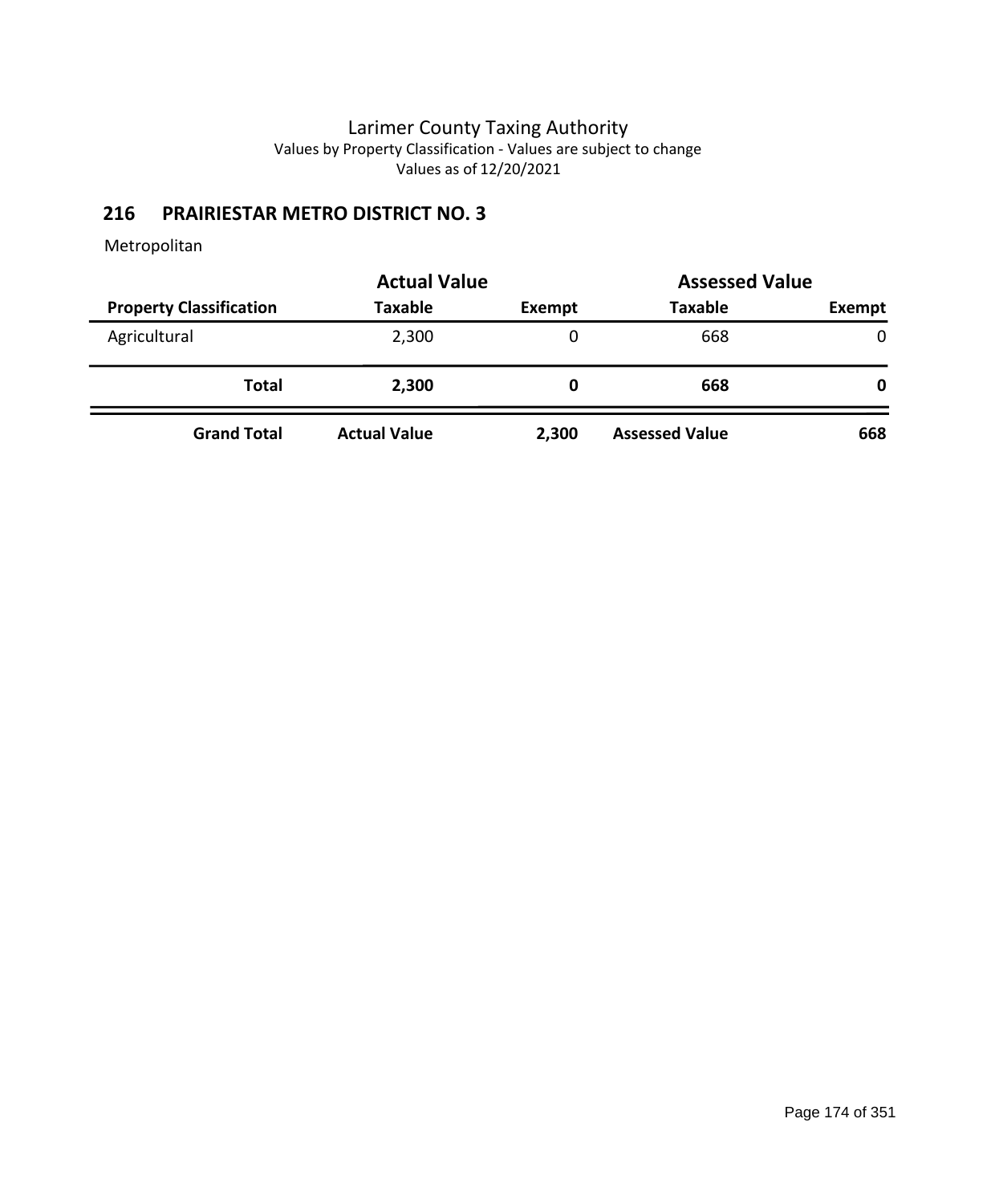# **217 PRAIRIESTAR METRO DISTRICT NO. 4**

|                                | <b>Actual Value</b> | <b>Assessed Value</b> |                       |              |
|--------------------------------|---------------------|-----------------------|-----------------------|--------------|
| <b>Property Classification</b> | <b>Taxable</b>      | Exempt                | <b>Taxable</b>        | Exempt       |
| Agricultural                   | 30                  | 0                     | 10                    | $\mathbf{0}$ |
| <b>Total</b>                   | 30                  | O                     | 10                    | 0            |
| <b>Grand Total</b>             | <b>Actual Value</b> | 30                    | <b>Assessed Value</b> | 10           |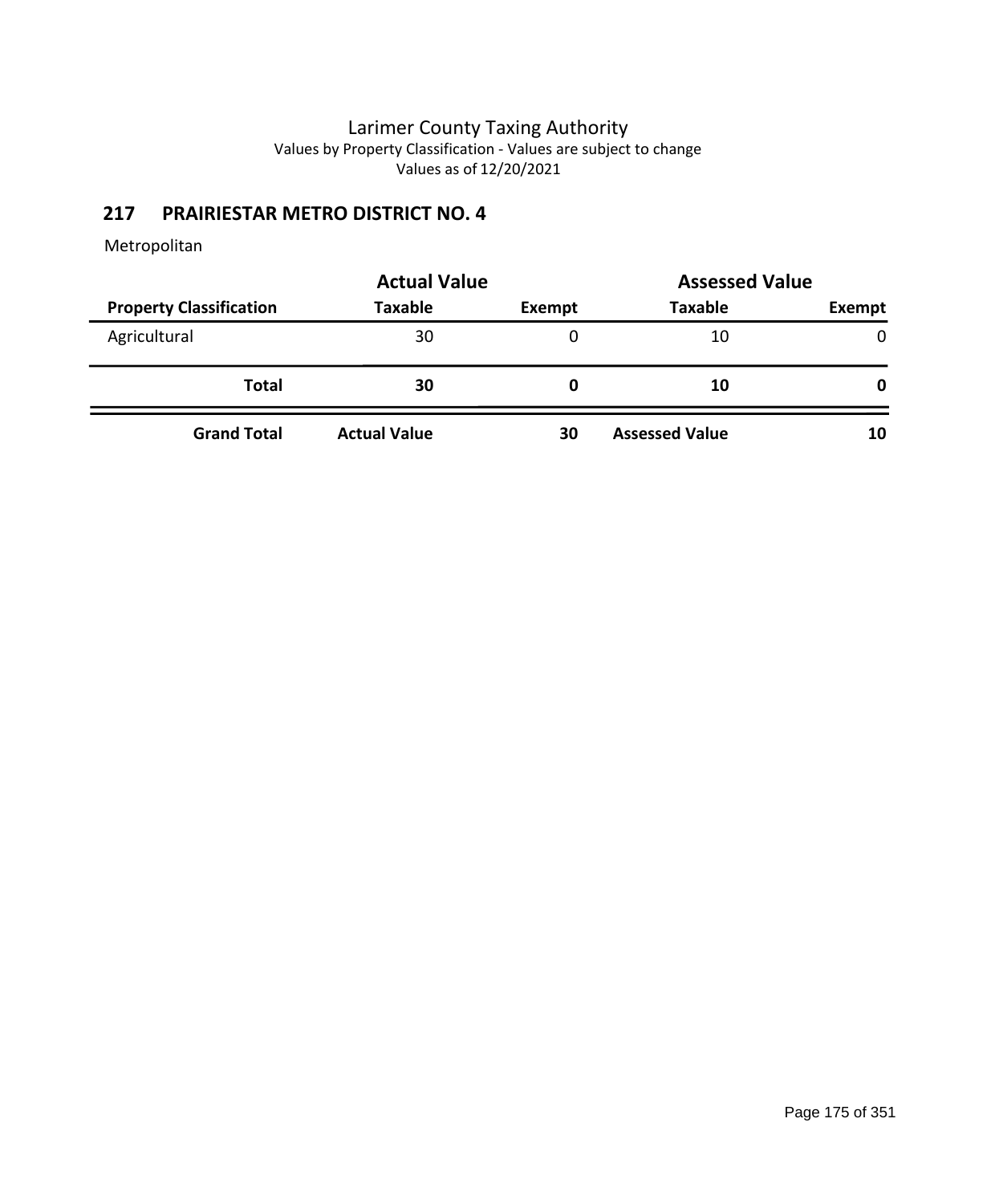## **218 MIDTOWN URA PROSPECT SOUTH**

Urban Renewal Authority

|                                | <b>Actual Value</b> |               | <b>Assessed Value</b> |               |
|--------------------------------|---------------------|---------------|-----------------------|---------------|
| <b>Property Classification</b> | <b>Taxable</b>      | <b>Exempt</b> | <b>Taxable</b>        | <b>Exempt</b> |
| Commercial                     | 43,288,800          | 0             | 12,553,753            | 0             |
| Exempt                         | 0                   | 3,359,960     | 0                     | 801,950       |
| Industrial                     | 406,370             | 0             | 117,847               | $\mathbf 0$   |
| Residential                    | 81,412,100          | 0             | 5,820,966             | $\mathbf 0$   |
| <b>State Assessed</b>          | 172,600             | 0             | 50,050                | $\mathbf 0$   |
| Vacant                         | 810,100             | 0             | 234,930               | 0             |
| <b>Total</b>                   | 126,089,970         | 3,359,960     | 18,777,546            | 801,950       |
| <b>Grand Total</b>             | <b>Actual Value</b> | 129,449,930   | <b>Assessed Value</b> | 19,579,496    |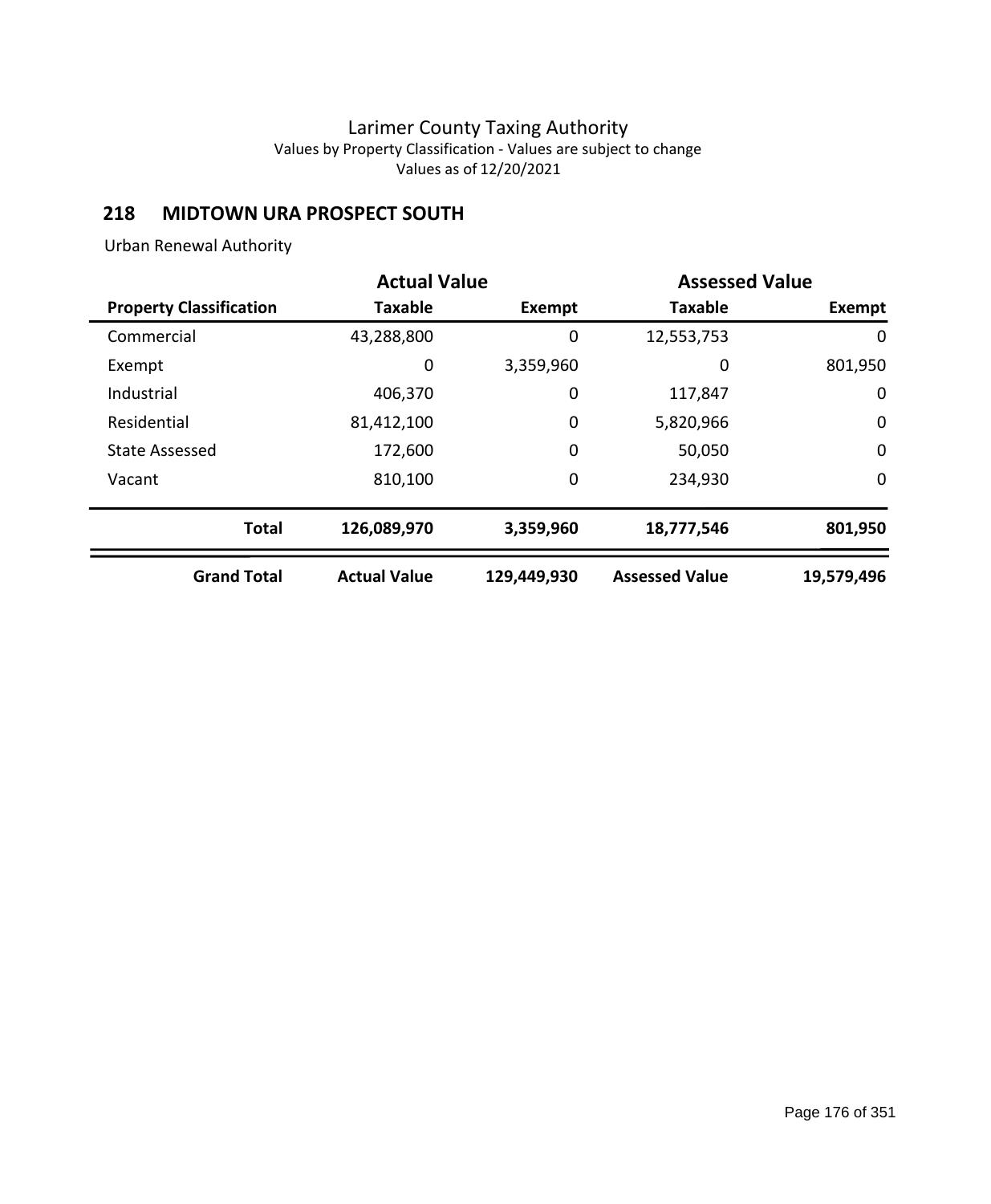# **219 LARIMER COUNTY P.I.D. NO. 50 CLYDESDALE PARK**

|                                | <b>Actual Value</b> | <b>Assessed Value</b> |                       |             |
|--------------------------------|---------------------|-----------------------|-----------------------|-------------|
| <b>Property Classification</b> | <b>Taxable</b>      | Exempt                | <b>Taxable</b>        | Exempt      |
| Residential                    | 105,463,200         | 0                     | 7,540,587             | $\mathbf 0$ |
| <b>State Assessed</b>          | 186,900             | 0                     | 54,190                | 0           |
| <b>Total</b>                   | 105,650,100         | 0                     | 7,594,777             | 0           |
| <b>Grand Total</b>             | <b>Actual Value</b> | 105,650,100           | <b>Assessed Value</b> | 7,594,777   |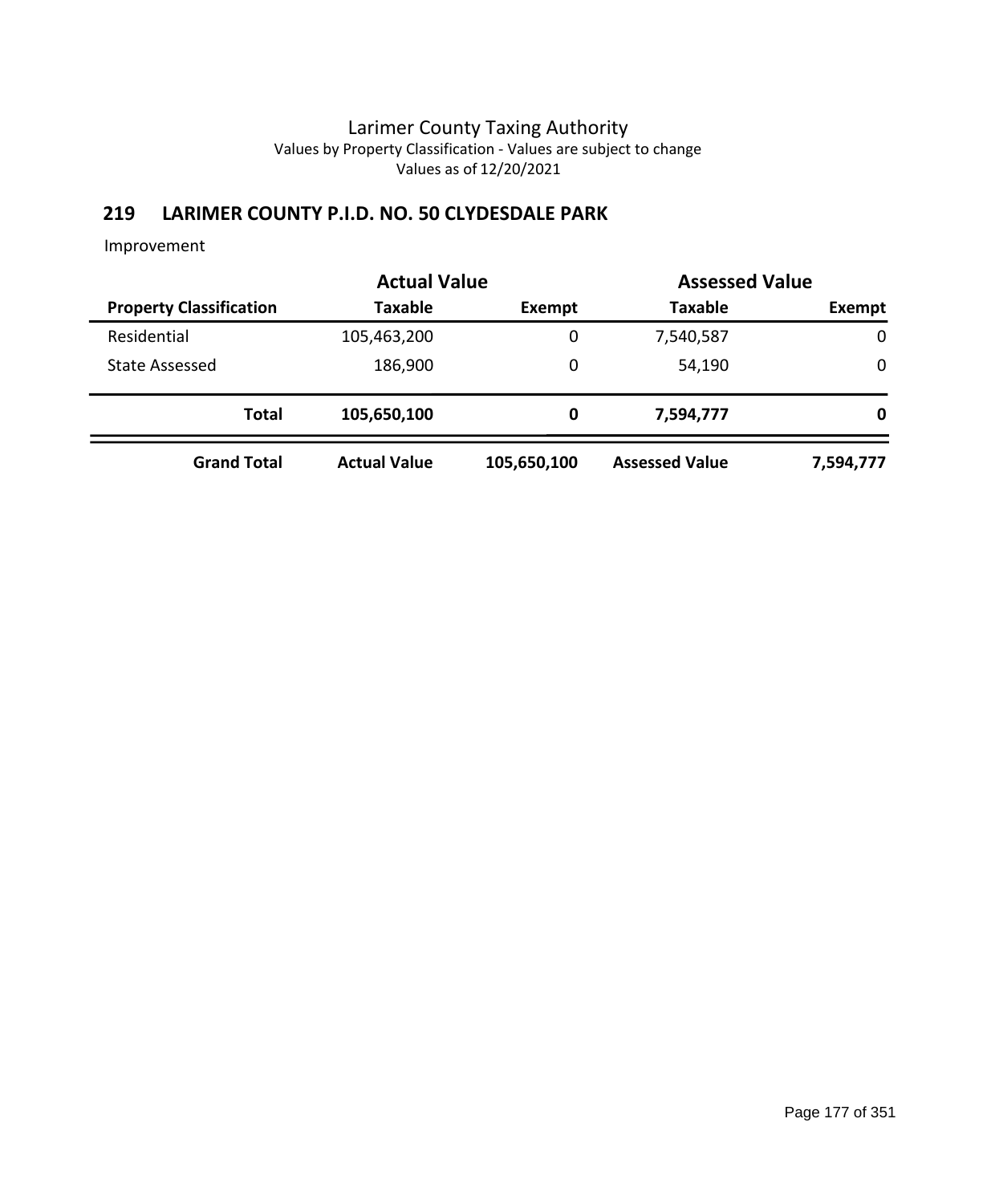# **220 LARIMER COUNTY P.I.D. NO. 51 CLYDESDALE ESTATES**

|                                | <b>Actual Value</b> | <b>Assessed Value</b> |                       |           |  |
|--------------------------------|---------------------|-----------------------|-----------------------|-----------|--|
| <b>Property Classification</b> | <b>Taxable</b>      | Exempt                | <b>Taxable</b>        | Exempt    |  |
| Residential                    | 33,941,000          | 0                     | 2,426,798             | 0         |  |
| State Assessed                 | 54,200              | 0                     | 15,733                | 0         |  |
| <b>Total</b>                   | 33,995,200          | 0                     | 2,442,531             | 0         |  |
| <b>Grand Total</b>             | <b>Actual Value</b> | 33,995,200            | <b>Assessed Value</b> | 2,442,531 |  |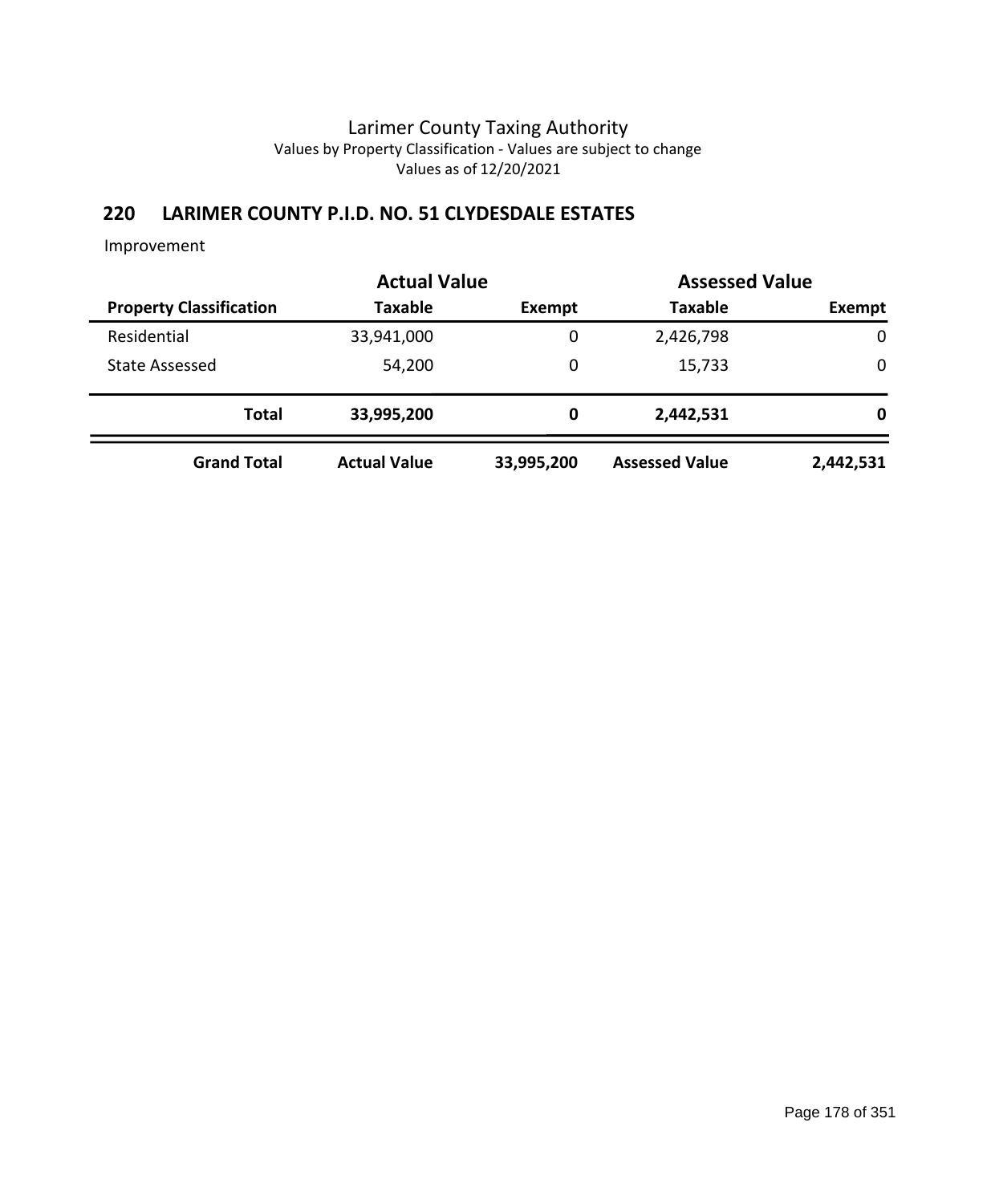## **221 LARIMER COUNTY P.I.D. 44 HORSESHOE VIEW EST SOUTH**

|                                | <b>Actual Value</b> | <b>Assessed Value</b> |                       |             |  |
|--------------------------------|---------------------|-----------------------|-----------------------|-------------|--|
| <b>Property Classification</b> | <b>Taxable</b>      | Exempt                | <b>Taxable</b>        | Exempt      |  |
| Residential                    | 27,477,100          | 0                     | 1,964,603             | $\mathbf 0$ |  |
| <b>State Assessed</b>          | 188,900             | 0                     | 54,791                | 0           |  |
| <b>Total</b>                   | 27,666,000          | 0                     | 2,019,394             | 0           |  |
| <b>Grand Total</b>             | <b>Actual Value</b> | 27,666,000            | <b>Assessed Value</b> | 2,019,394   |  |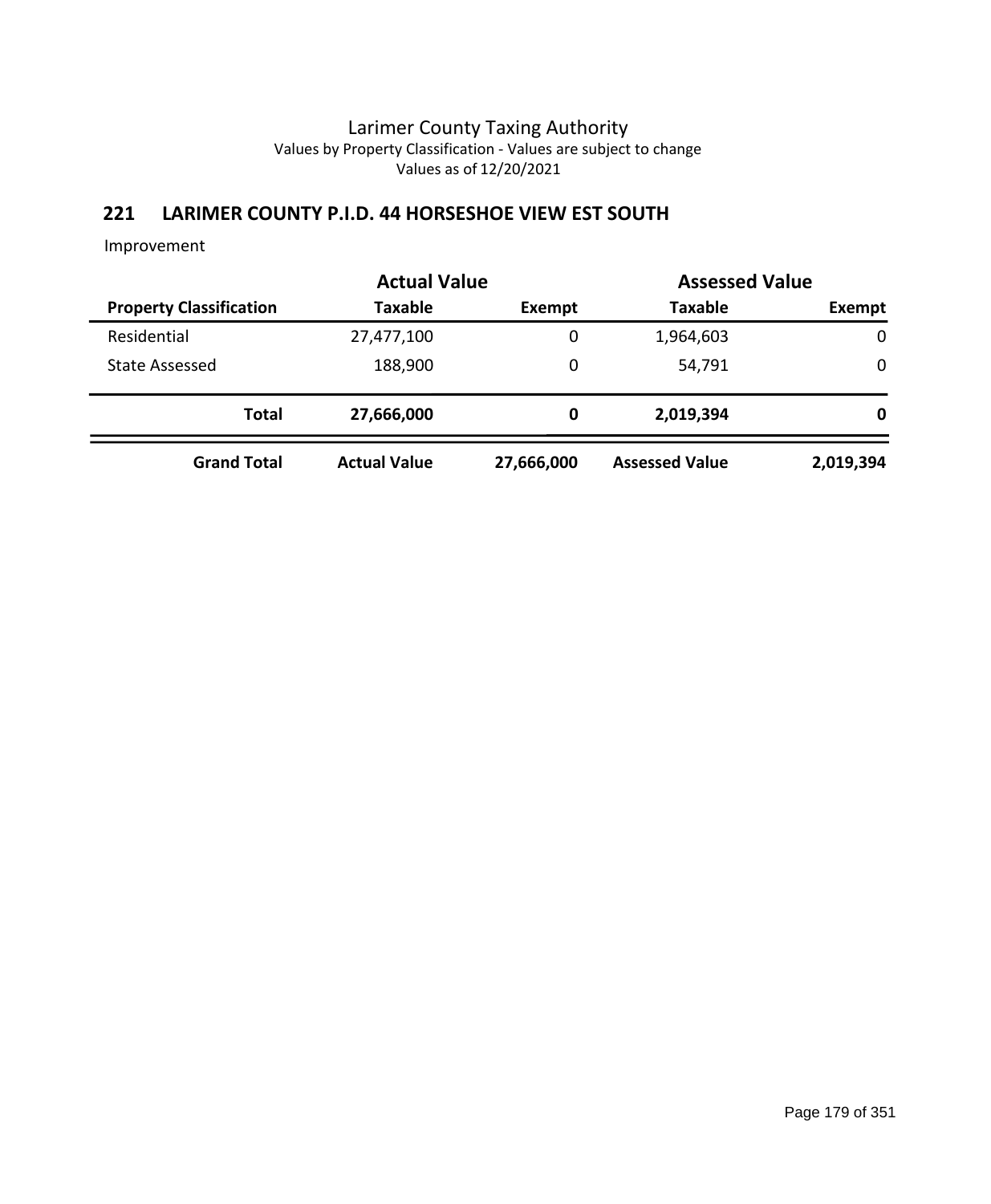# **222 LARIMER COUNTY P.I.D. 52 SOLDIER CANYON ESTATES**

|                                | <b>Actual Value</b> |               | <b>Assessed Value</b> |               |
|--------------------------------|---------------------|---------------|-----------------------|---------------|
| <b>Property Classification</b> | <b>Taxable</b>      | <b>Exempt</b> | <b>Taxable</b>        | <b>Exempt</b> |
| Residential                    | 13,181,700          | 0             | 942,499               | $\mathbf 0$   |
| <b>Total</b>                   | 13,181,700          | 0             | 942,499               | 0             |
| <b>Grand Total</b>             | <b>Actual Value</b> | 13,181,700    | <b>Assessed Value</b> | 942,499       |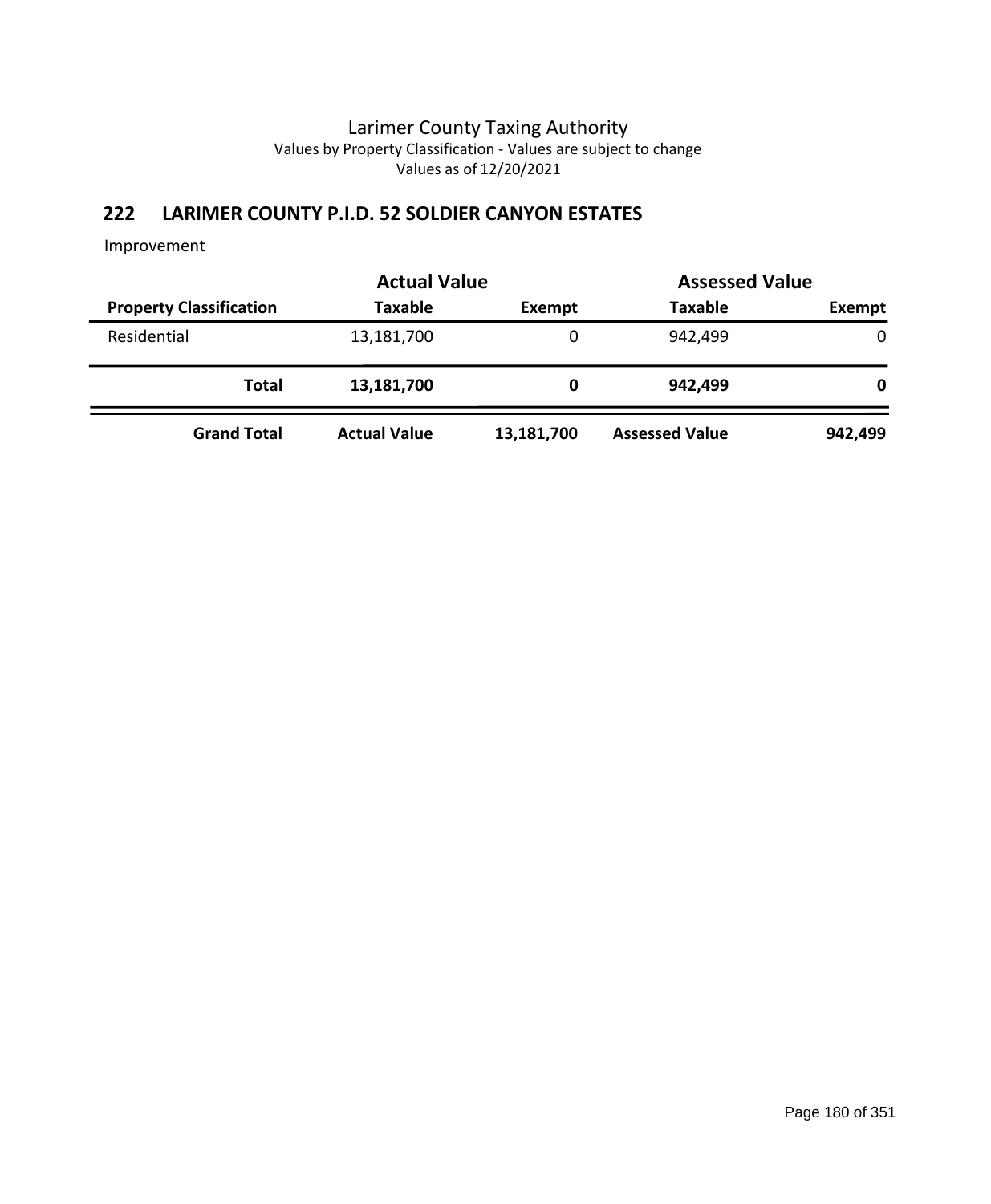## **223 LARIMER COUNTY P.I.D. 53 HORSESHOE VIEW EST NORTH**

|                                | <b>Actual Value</b> |             | <b>Assessed Value</b> |             |
|--------------------------------|---------------------|-------------|-----------------------|-------------|
| <b>Property Classification</b> | <b>Taxable</b>      | Exempt      | <b>Taxable</b>        | Exempt      |
| Residential                    | 29,554,800          | 0           | 2,113,192             | $\mathbf 0$ |
| <b>State Assessed</b>          | 182,900             | 0           | 53,037                | $\mathbf 0$ |
| Vacant                         | 300,000             | $\mathbf 0$ | 87,000                | $\mathbf 0$ |
| <b>Total</b>                   | 30,037,700          | 0           | 2,253,229             | 0           |
| <b>Grand Total</b>             | <b>Actual Value</b> | 30,037,700  | <b>Assessed Value</b> | 2,253,229   |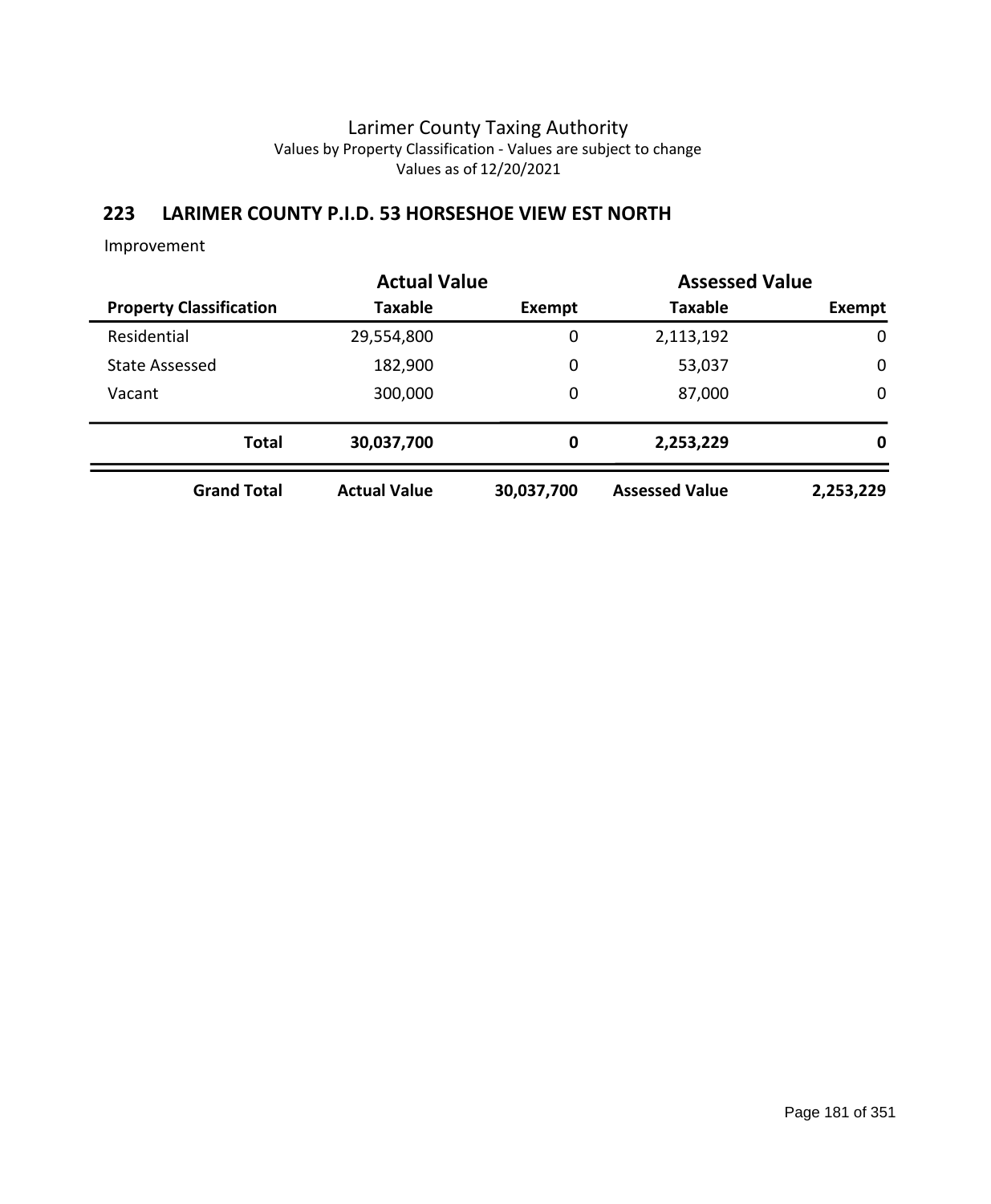# **224 LARIMER COUNTY P.I.D. NO. 54 TERRY SHORES**

|                                | <b>Actual Value</b> |             | <b>Assessed Value</b> |             |
|--------------------------------|---------------------|-------------|-----------------------|-------------|
| <b>Property Classification</b> | <b>Taxable</b>      | Exempt      | <b>Taxable</b>        | Exempt      |
| Residential                    | 61,949,800          | 0           | 4,429,424             | $\mathbf 0$ |
| <b>State Assessed</b>          | 72,300              | 0           | 20,977                | $\mathbf 0$ |
| Vacant                         | 154,000             | $\mathbf 0$ | 44,660                | $\mathbf 0$ |
| <b>Total</b>                   | 62,176,100          | 0           | 4,495,061             | 0           |
| <b>Grand Total</b>             | <b>Actual Value</b> | 62,176,100  | <b>Assessed Value</b> | 4,495,061   |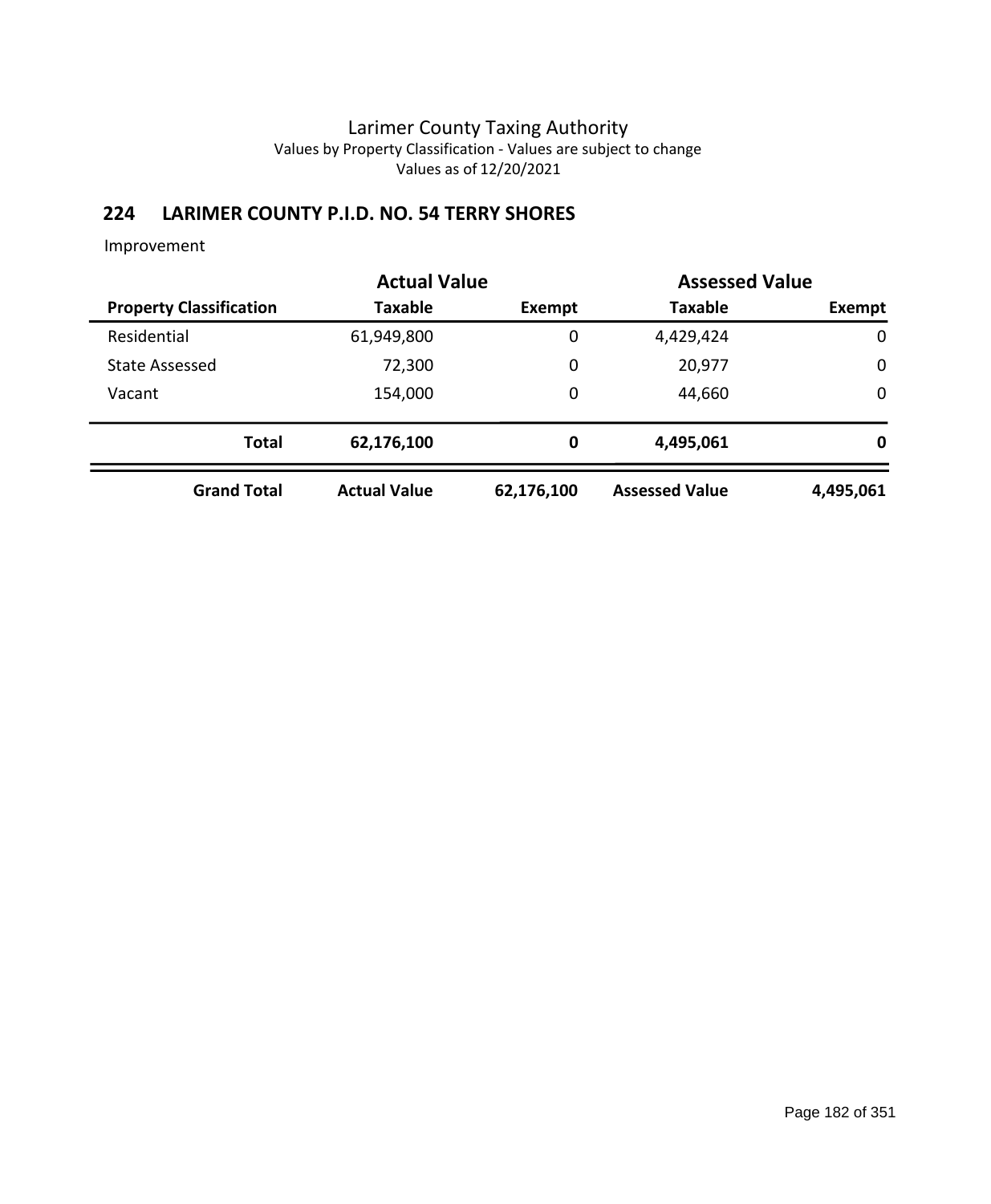## **225 FOOTHILLS METRO DISTRICT**

|                                | <b>Actual Value</b> |             | <b>Assessed Value</b> |            |
|--------------------------------|---------------------|-------------|-----------------------|------------|
| <b>Property Classification</b> | <b>Taxable</b>      | Exempt      | <b>Taxable</b>        | Exempt     |
| Commercial                     | 86,748,640          | 0           | 25,157,107            | 0          |
| Exempt                         | 0                   | 29,438,420  | 0                     | 8,537,142  |
| Residential                    | 102,870,000         | 0           | 7,355,205             | 0          |
| <b>State Assessed</b>          | 158,800             | 0           | 46,037                | 0          |
| <b>Total</b>                   | 189,777,440         | 29,438,420  | 32,558,349            | 8,537,142  |
| <b>Grand Total</b>             | <b>Actual Value</b> | 219,215,860 | <b>Assessed Value</b> | 41,095,491 |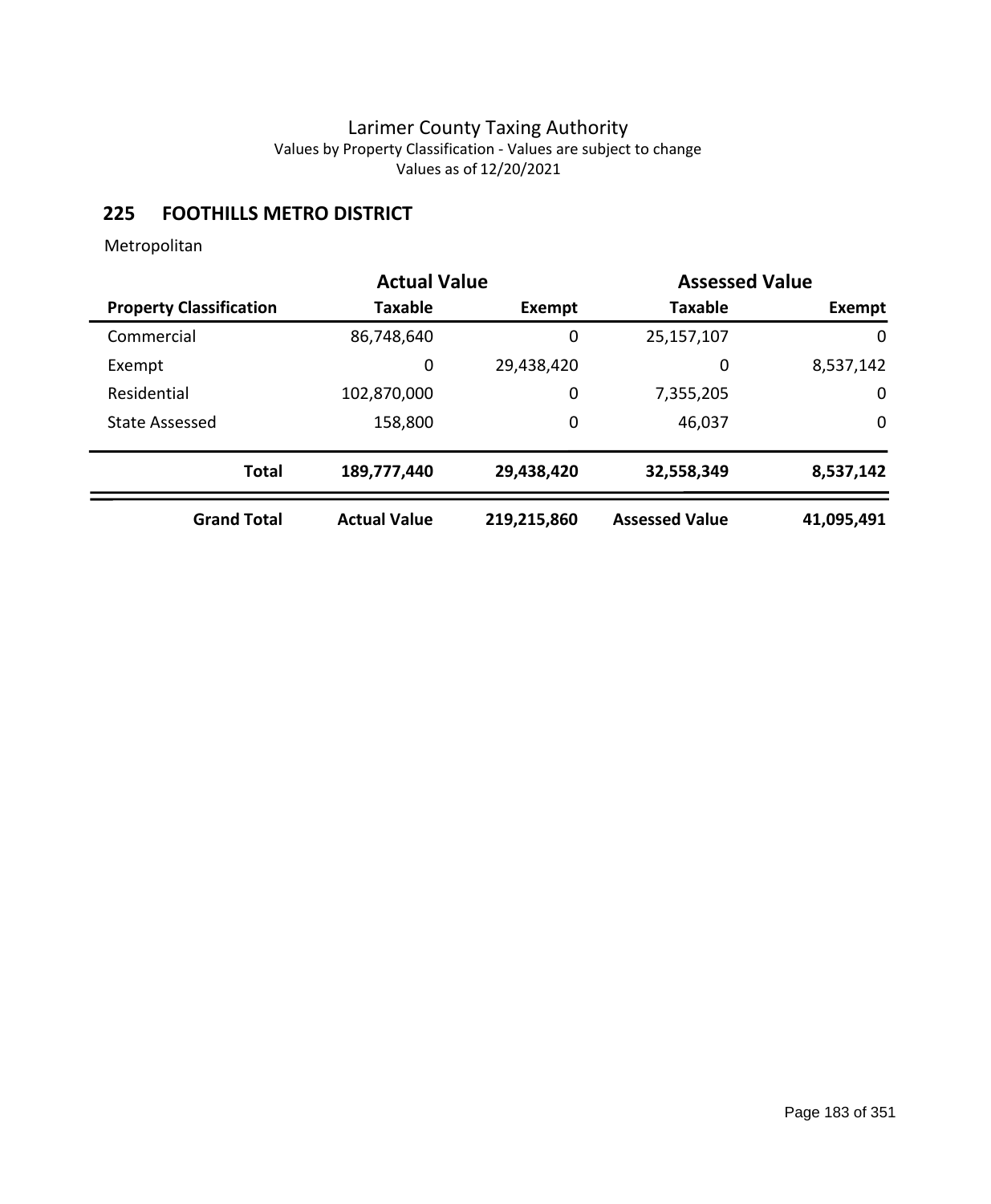## **226 MIDTOWN URA FOOTHILLS MALL**

Urban Renewal Authority

|                                | <b>Actual Value</b> |               | <b>Assessed Value</b> |             |
|--------------------------------|---------------------|---------------|-----------------------|-------------|
| <b>Property Classification</b> | <b>Taxable</b>      | <b>Exempt</b> | <b>Taxable</b>        | Exempt      |
| Commercial                     | 86,748,640          | 0             | 25,157,107            | 0           |
| Exempt                         | 0                   | 29,438,920    | 0                     | 8,537,287   |
| Residential                    | 102,870,000         | 0             | 7,355,205             | 0           |
| <b>State Assessed</b>          | 179,700             | 0             | 52,104                | $\mathbf 0$ |
| Vacant                         | 3,000               | 0             | 870                   | $\mathbf 0$ |
| <b>Total</b>                   | 189,801,340         | 29,438,920    | 32,565,286            | 8,537,287   |
| <b>Grand Total</b>             | <b>Actual Value</b> | 219,240,260   | <b>Assessed Value</b> | 41,102,573  |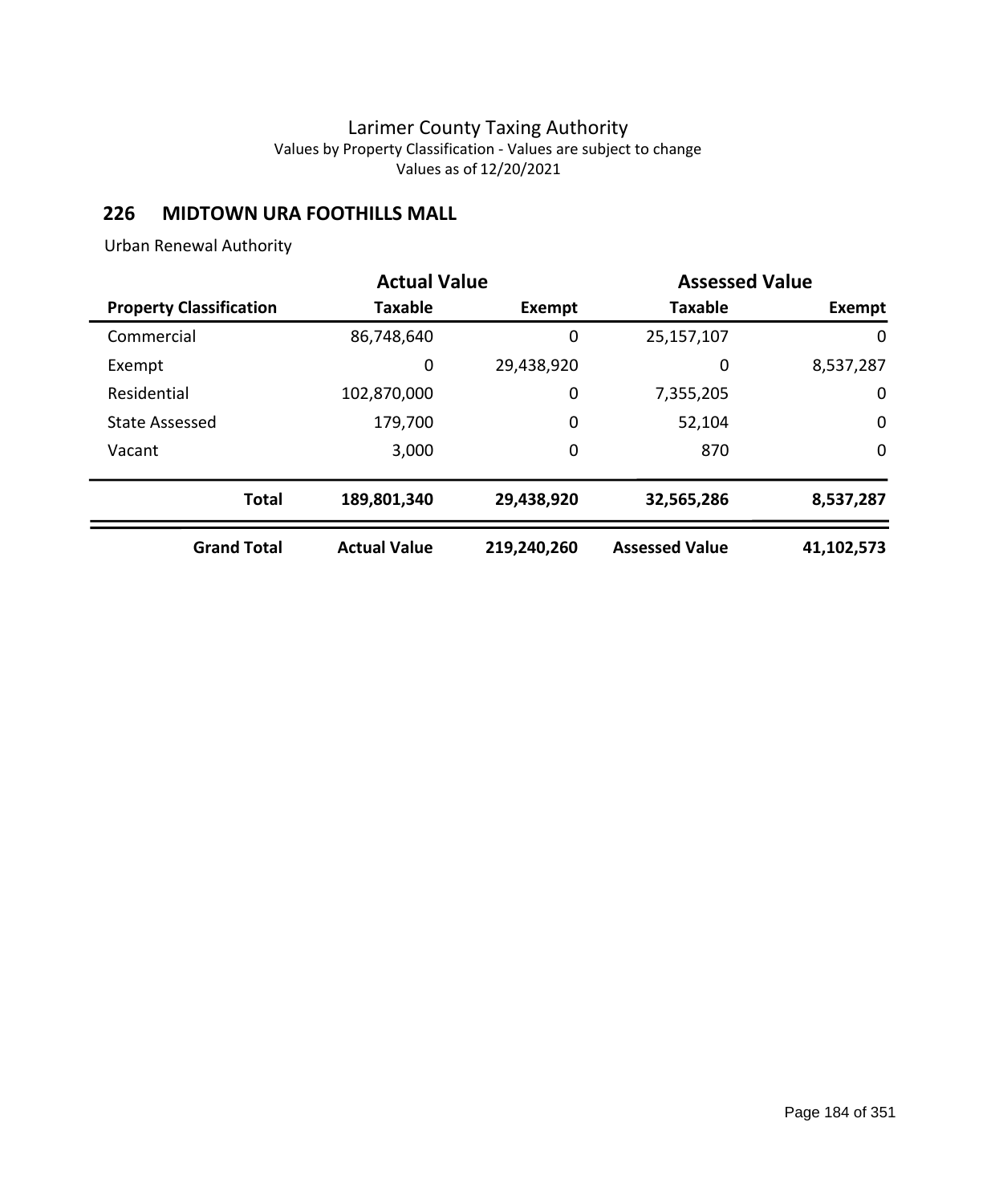# **227 LARIMER COUNTY P.I.D. NO. 45 WILLOWS**

|                                | <b>Actual Value</b> |            | <b>Assessed Value</b> |             |
|--------------------------------|---------------------|------------|-----------------------|-------------|
| <b>Property Classification</b> | Taxable             | Exempt     | <b>Taxable</b>        | Exempt      |
| Residential                    | 11,397,500          | 0          | 814,927               | $\mathbf 0$ |
| <b>State Assessed</b>          | 14,700              | 0          | 4,245                 | $\mathbf 0$ |
| Vacant                         | 295,500             | 0          | 85,695                | $\mathbf 0$ |
| <b>Total</b>                   | 11,707,700          | 0          | 904,867               | 0           |
| <b>Grand Total</b>             | <b>Actual Value</b> | 11,707,700 | <b>Assessed Value</b> | 904,867     |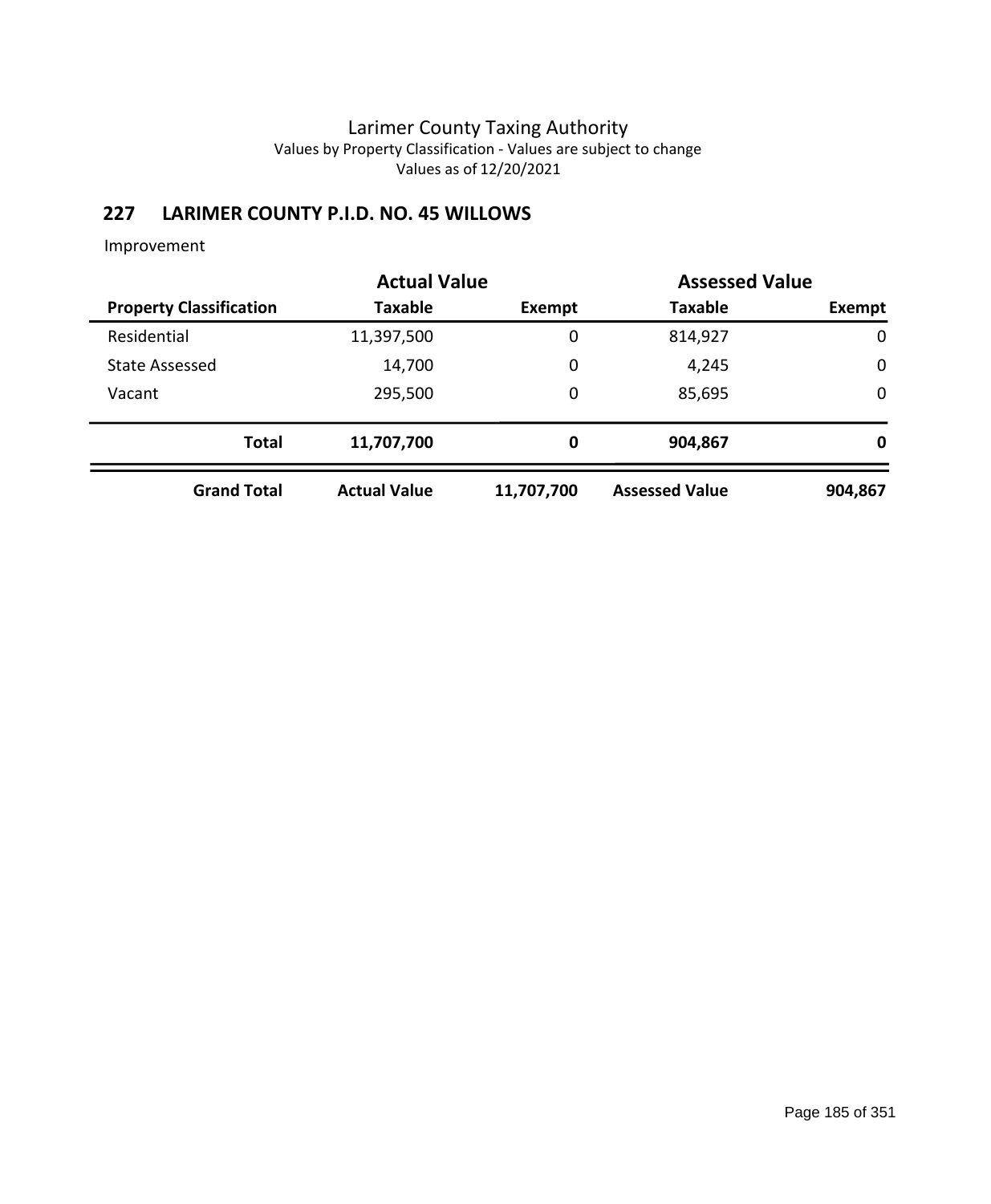## **228 LARIMER COUNTY P.I.D. NO. 55 STORM MOUNTAIN**

| <b>Actual Value</b>            |              |                     |             | <b>Assessed Value</b> |               |  |
|--------------------------------|--------------|---------------------|-------------|-----------------------|---------------|--|
| <b>Property Classification</b> |              | <b>Taxable</b>      | Exempt      | <b>Taxable</b>        | <b>Exempt</b> |  |
| Agricultural                   |              | 59,520              | 0           | 17,267                | 0             |  |
| Commercial                     |              | 81,800              | $\mathbf 0$ | 23,722                | $\mathbf 0$   |  |
| Exempt                         |              | 0                   | 211,300     | 0                     | 61,277        |  |
| Residential                    |              | 117,058,300         | $\mathbf 0$ | 8,369,667             | $\mathbf 0$   |  |
| Vacant                         |              | 8,114,600           | $\mathbf 0$ | 2,353,234             | 0             |  |
|                                | <b>Total</b> | 125,314,220         | 211,300     | 10,763,890            | 61,277        |  |
| <b>Grand Total</b>             |              | <b>Actual Value</b> | 125,525,520 | <b>Assessed Value</b> | 10,825,167    |  |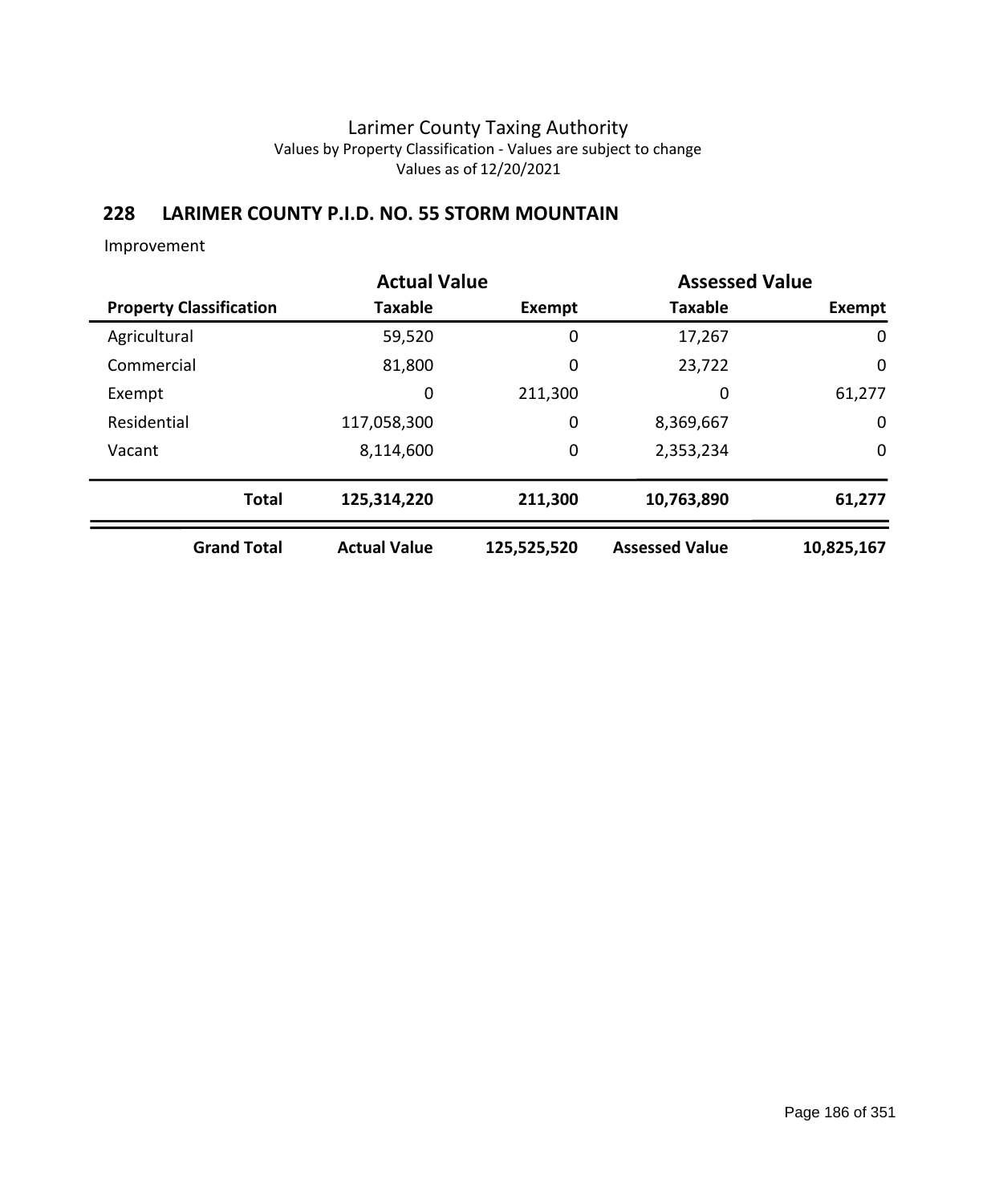# **229 LARIMER COUNTY P.I.D. NO. 56 BOYDS WEST**

|                                | <b>Actual Value</b> |           |                       | <b>Assessed Value</b> |  |  |
|--------------------------------|---------------------|-----------|-----------------------|-----------------------|--|--|
| <b>Property Classification</b> | <b>Taxable</b>      | Exempt    | <b>Taxable</b>        | Exempt                |  |  |
| Residential                    | 3,692,500           | 0         | 264,016               | $\mathbf 0$           |  |  |
| <b>State Assessed</b>          | 13,700              | 0         | 3,964                 | 0                     |  |  |
| <b>Total</b>                   | 3,706,200           | 0         | 267,980               | 0                     |  |  |
| <b>Grand Total</b>             | <b>Actual Value</b> | 3,706,200 | <b>Assessed Value</b> | 267,980               |  |  |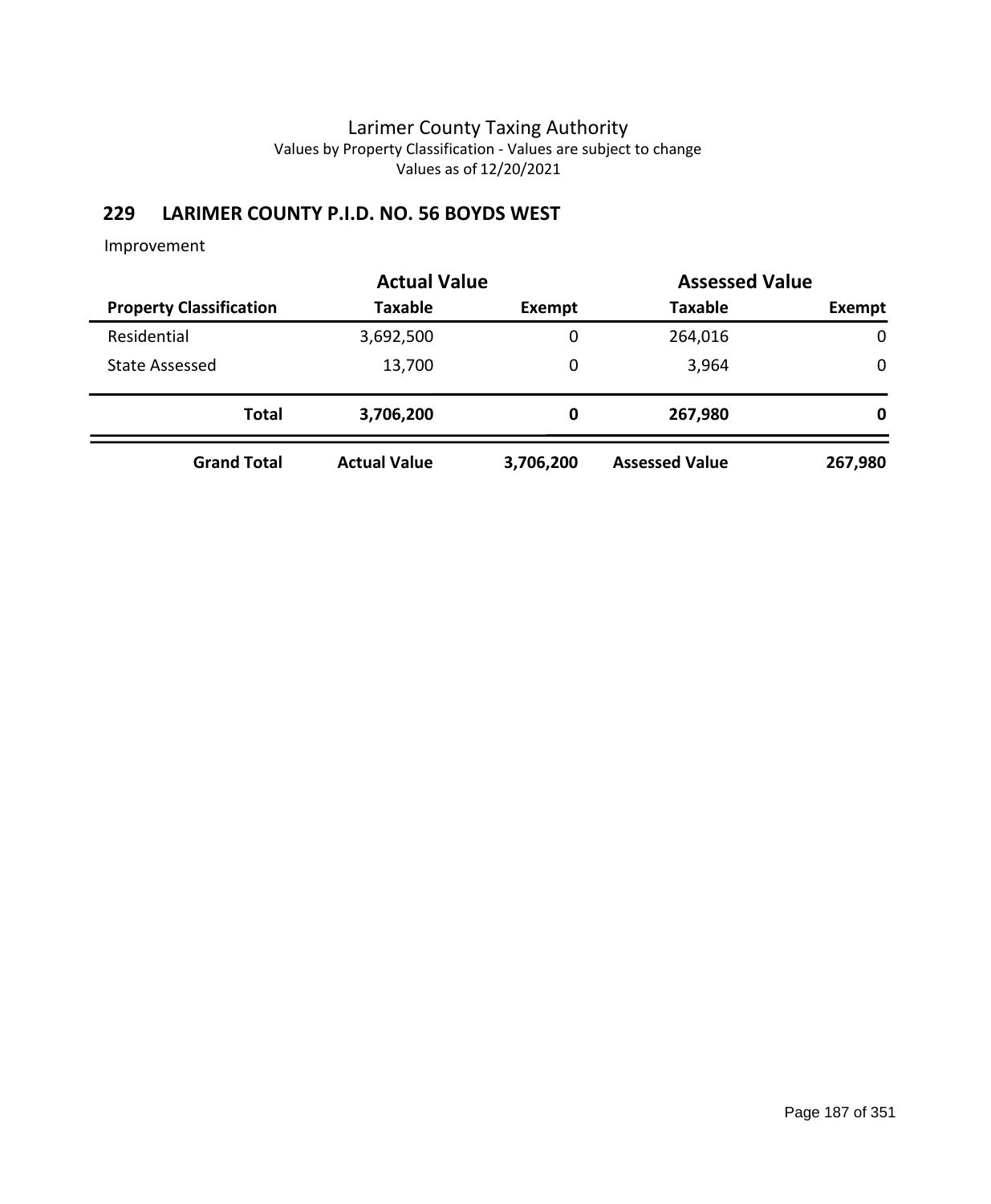## **230 LYONS REGIONAL LIBRARY DISTRICT**

Library

|                                | <b>Actual Value</b> |               | <b>Assessed Value</b> |             |
|--------------------------------|---------------------|---------------|-----------------------|-------------|
| <b>Property Classification</b> | <b>Taxable</b>      | <b>Exempt</b> | <b>Taxable</b>        | Exempt      |
| Agricultural                   | 383,060             | 0             | 111,101               | 0           |
| Commercial                     | 118,200             | 0             | 34,278                | 0           |
| Exempt                         | 0                   | 3,166,150     | 0                     | 918,184     |
| Industrial                     | 339,400             | 0             | 98,426                | $\mathbf 0$ |
| <b>Natural Resources</b>       | 2,269,810           | 0             | 658,245               | $\mathbf 0$ |
| Residential                    | 187,202,300         | 0             | 13,385,021            | $\mathbf 0$ |
| Vacant                         | 5,756,300           | $\mathbf 0$   | 1,669,327             | $\mathbf 0$ |
| <b>Total</b>                   | 196,069,070         | 3,166,150     | 15,956,398            | 918,184     |
| <b>Grand Total</b>             | <b>Actual Value</b> | 199,235,220   | <b>Assessed Value</b> | 16,874,582  |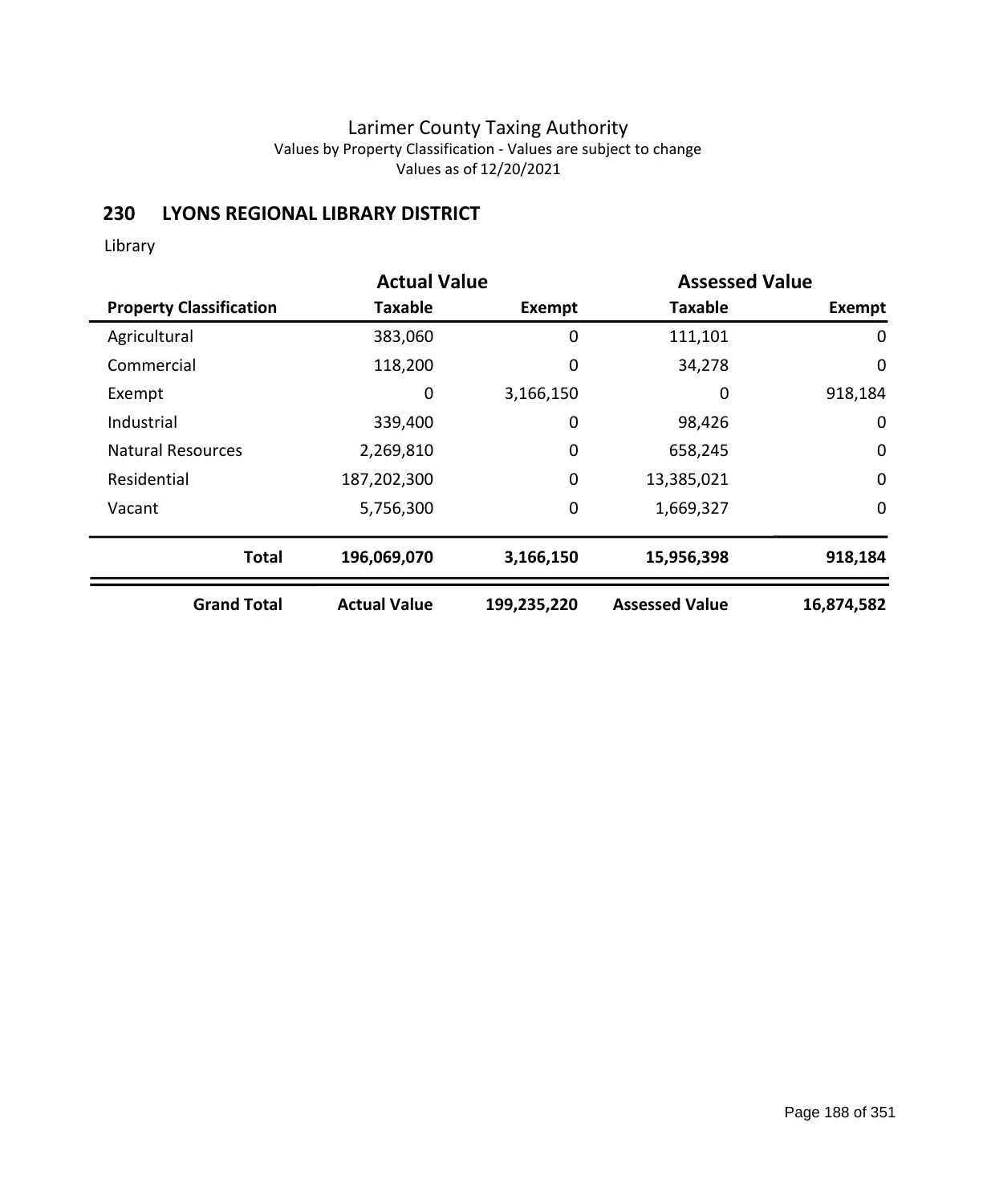## **231 LARIMER COUNTY P.I.D. NO. 57 COBBLESTONE FARMS**

|                                | <b>Actual Value</b> |           | <b>Assessed Value</b> |             |
|--------------------------------|---------------------|-----------|-----------------------|-------------|
| <b>Property Classification</b> | Taxable             | Exempt    | <b>Taxable</b>        | Exempt      |
| Residential                    | 7,324,700           | 0         | 523,720               | 0           |
| <b>State Assessed</b>          | 7,700               | 0         | 2,247                 | $\mathbf 0$ |
| Vacant                         | 251,000             | 0         | 72,790                | $\mathbf 0$ |
| <b>Total</b>                   | 7,583,400           | 0         | 598,757               | 0           |
| <b>Grand Total</b>             | <b>Actual Value</b> | 7,583,400 | <b>Assessed Value</b> | 598,757     |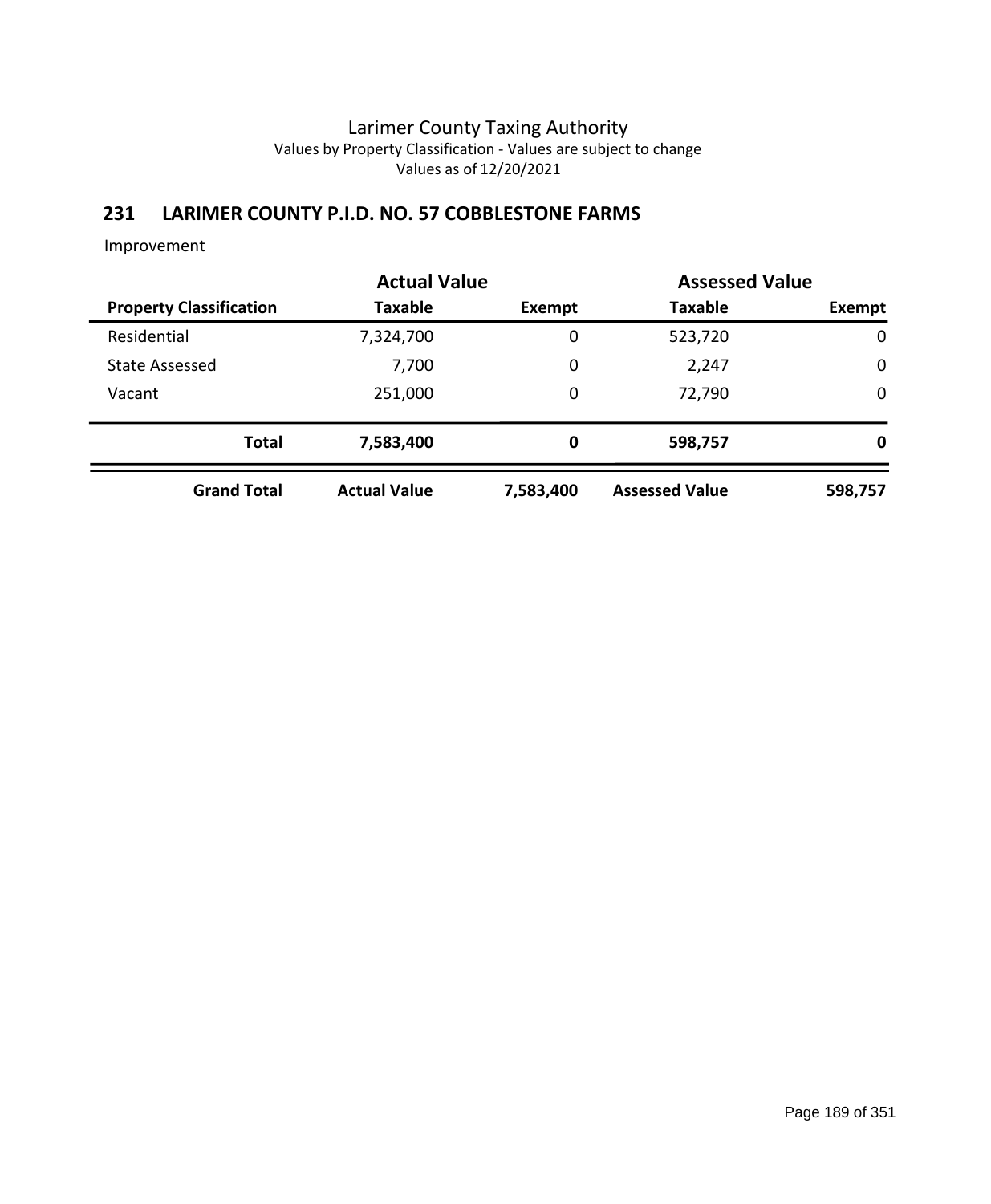# **232 LARIMER COUNTY P.I.D. NO. 58 MISTY CREEK**

|                                |                     |           |                       | <b>Actual Value</b> |  | <b>Assessed Value</b> |  |  |
|--------------------------------|---------------------|-----------|-----------------------|---------------------|--|-----------------------|--|--|
| <b>Property Classification</b> | <b>Taxable</b>      | Exempt    | <b>Taxable</b>        | Exempt              |  |                       |  |  |
| Residential                    | 8,442,300           | 0         | 603,622               | 0                   |  |                       |  |  |
| <b>State Assessed</b>          | 11,200              | 0         | 3,246                 | 0                   |  |                       |  |  |
| <b>Total</b>                   | 8,453,500           | 0         | 606,868               | 0                   |  |                       |  |  |
| <b>Grand Total</b>             | <b>Actual Value</b> | 8,453,500 | <b>Assessed Value</b> | 606,868             |  |                       |  |  |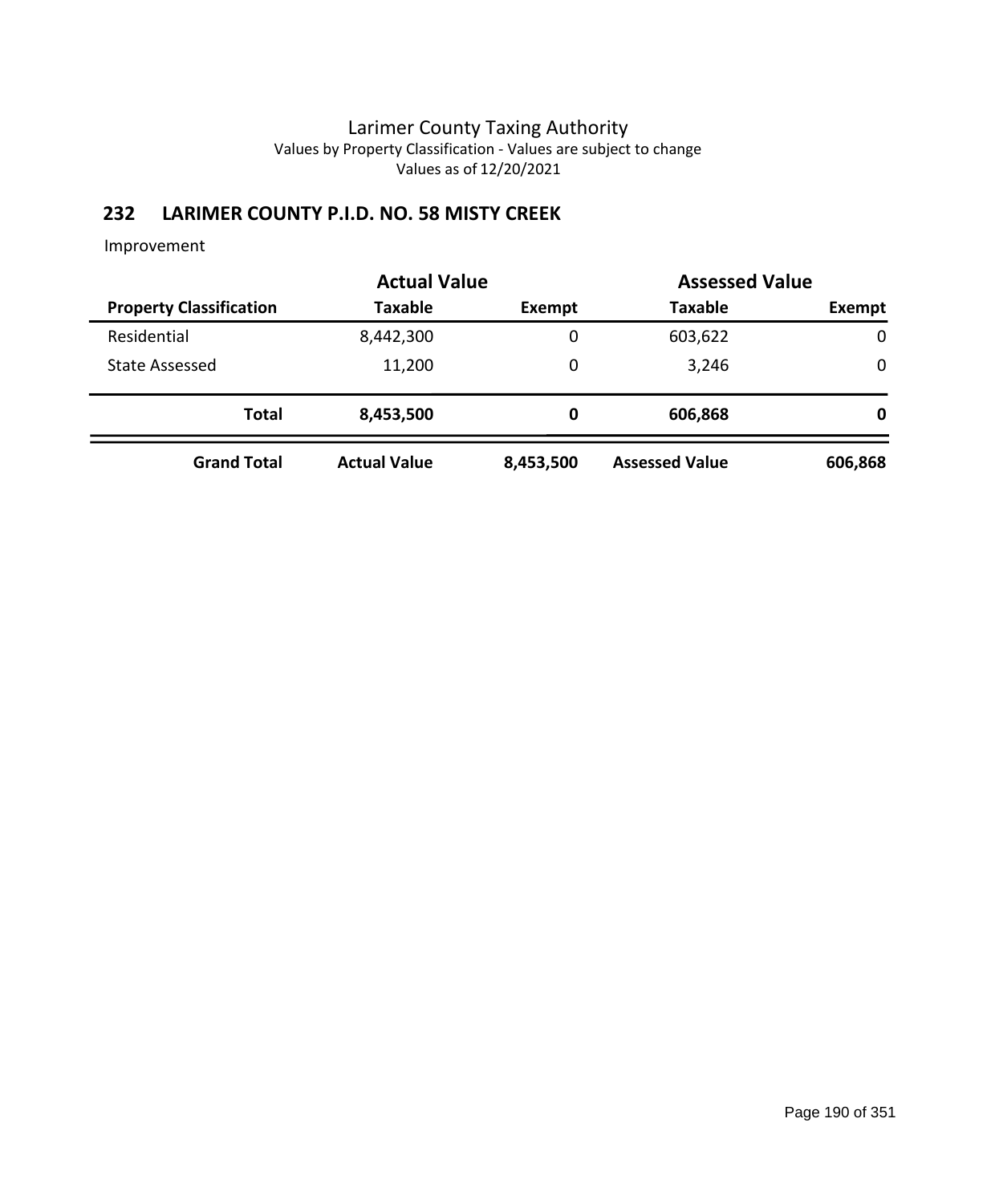# **233 LARIMER COUNTY P.I.D. NO. 59 GRASSLANDS**

|                                | <b>Actual Value</b> | <b>Assessed Value</b> |                       |             |
|--------------------------------|---------------------|-----------------------|-----------------------|-------------|
| <b>Property Classification</b> | <b>Taxable</b>      | Exempt                | <b>Taxable</b>        | Exempt      |
| Residential                    | 40,189,100          | 0                     | 2,873,524             | $\mathbf 0$ |
| State Assessed                 | 73,500              | 0                     | 21,330                | $\mathbf 0$ |
| <b>Total</b>                   | 40,262,600          | 0                     | 2,894,854             | 0           |
| <b>Grand Total</b>             | <b>Actual Value</b> | 40,262,600            | <b>Assessed Value</b> | 2,894,854   |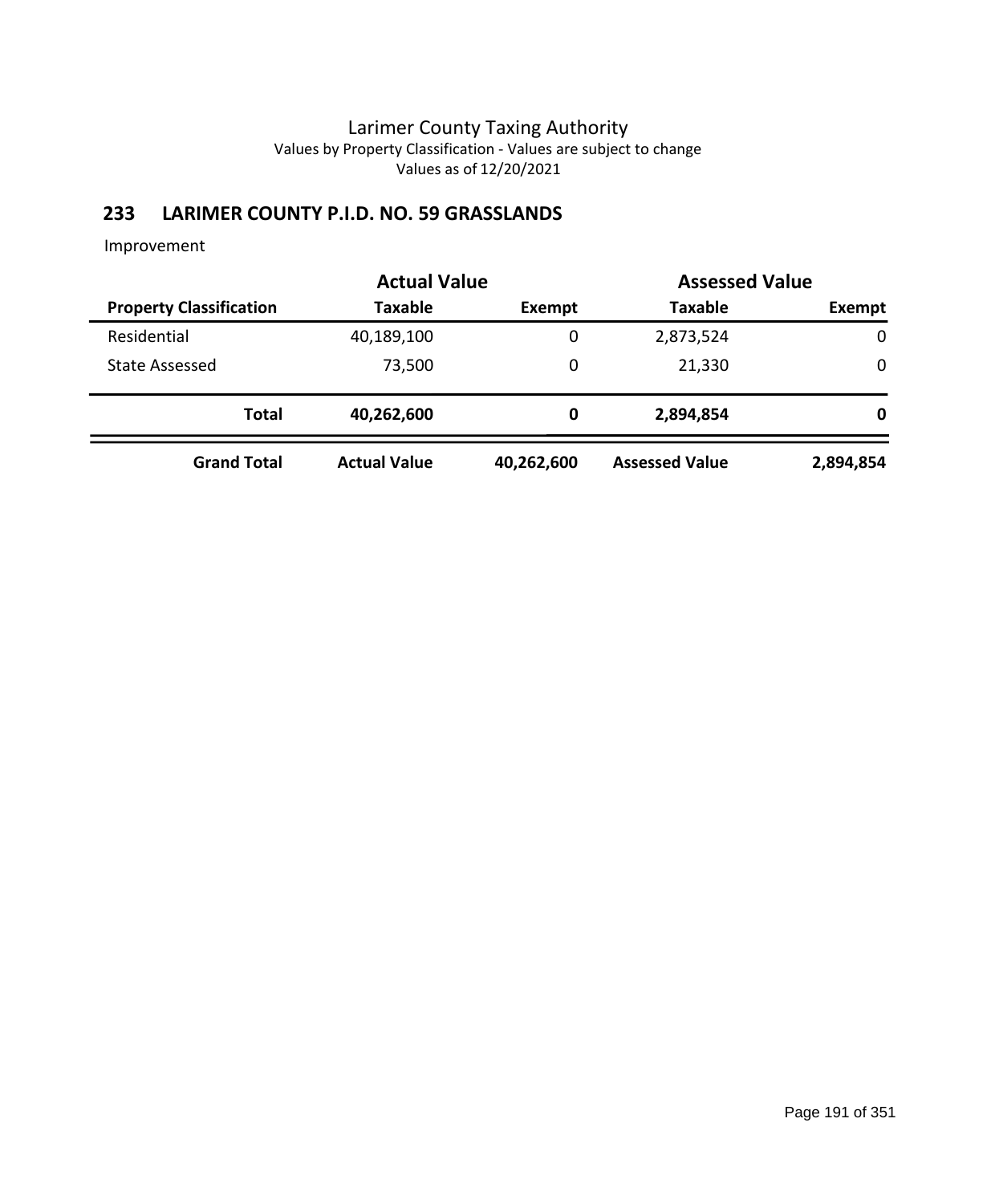# **234 ENCORE ON 34 METRO DISTRICT NO. 1**

|                                | <b>Actual Value</b> | <b>Assessed Value</b> |                       |              |  |
|--------------------------------|---------------------|-----------------------|-----------------------|--------------|--|
| <b>Property Classification</b> | <b>Taxable</b>      | Exempt                | <b>Taxable</b>        | Exempt       |  |
| Agricultural                   | 30                  | 0                     | 10                    | $\mathbf{0}$ |  |
| <b>Total</b>                   | 30                  | O                     | 10                    | $\mathbf 0$  |  |
| <b>Grand Total</b>             | <b>Actual Value</b> | 30                    | <b>Assessed Value</b> | 10           |  |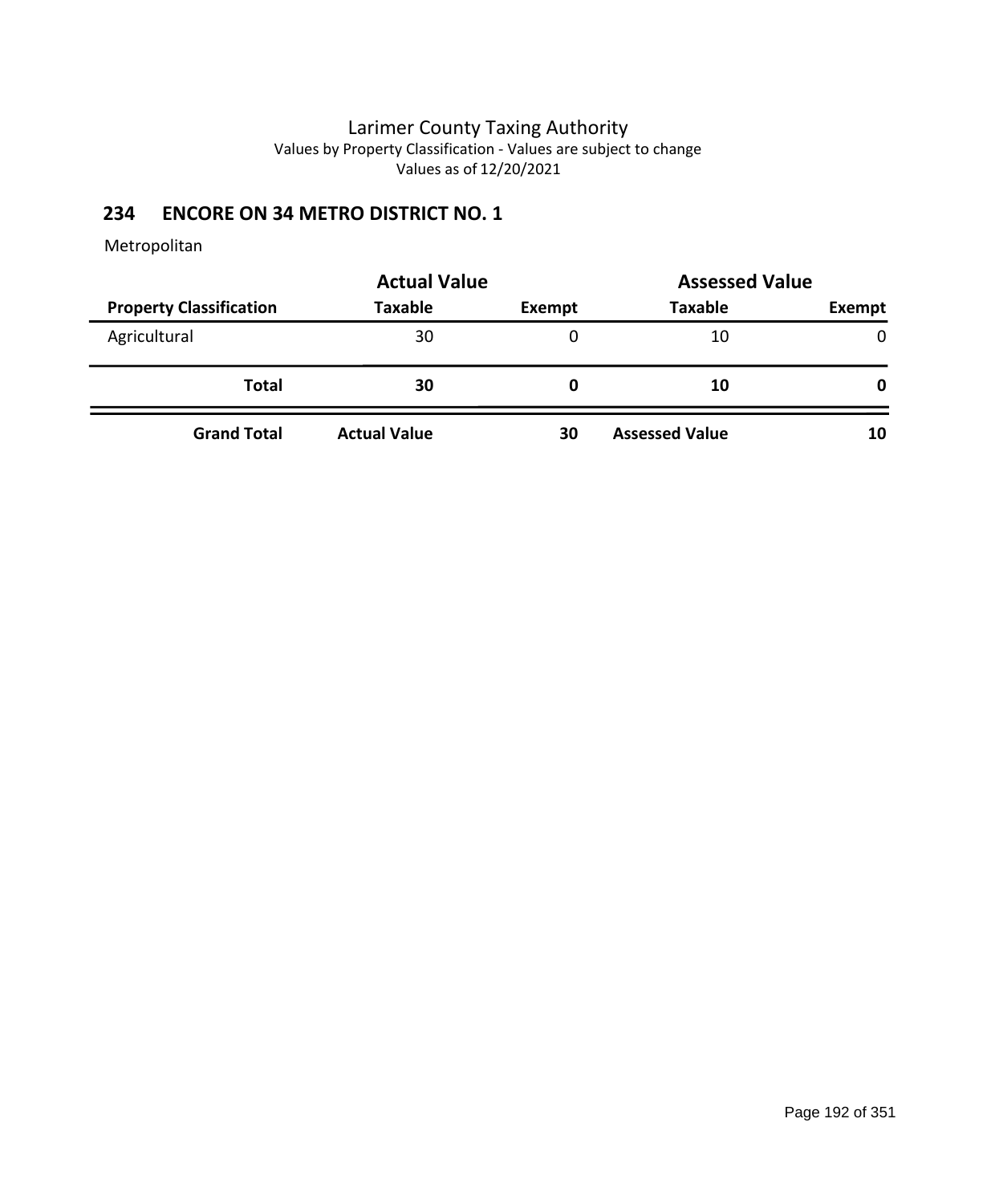# **235 ENCORE ON 34 METRO DISTRICT NO. 2**

|                                | <b>Actual Value</b> |           | <b>Assessed Value</b> |             |
|--------------------------------|---------------------|-----------|-----------------------|-------------|
| <b>Property Classification</b> | <b>Taxable</b>      | Exempt    | <b>Taxable</b>        | Exempt      |
| Agricultural                   | 158,550             | 0         | 45,984                | 0           |
| Oil & Gas                      | 2,857,282           | 0         | 2,277,545             | $\mathbf 0$ |
| Residential                    | 944,800             | 0         | 67,553                | $\mathbf 0$ |
| <b>State Assessed</b>          | 3,395,500           | 0         | 984,678               | $\mathbf 0$ |
| <b>Total</b>                   | 7,356,132           | 0         | 3,375,760             | 0           |
| <b>Grand Total</b>             | <b>Actual Value</b> | 7,356,132 | <b>Assessed Value</b> | 3,375,760   |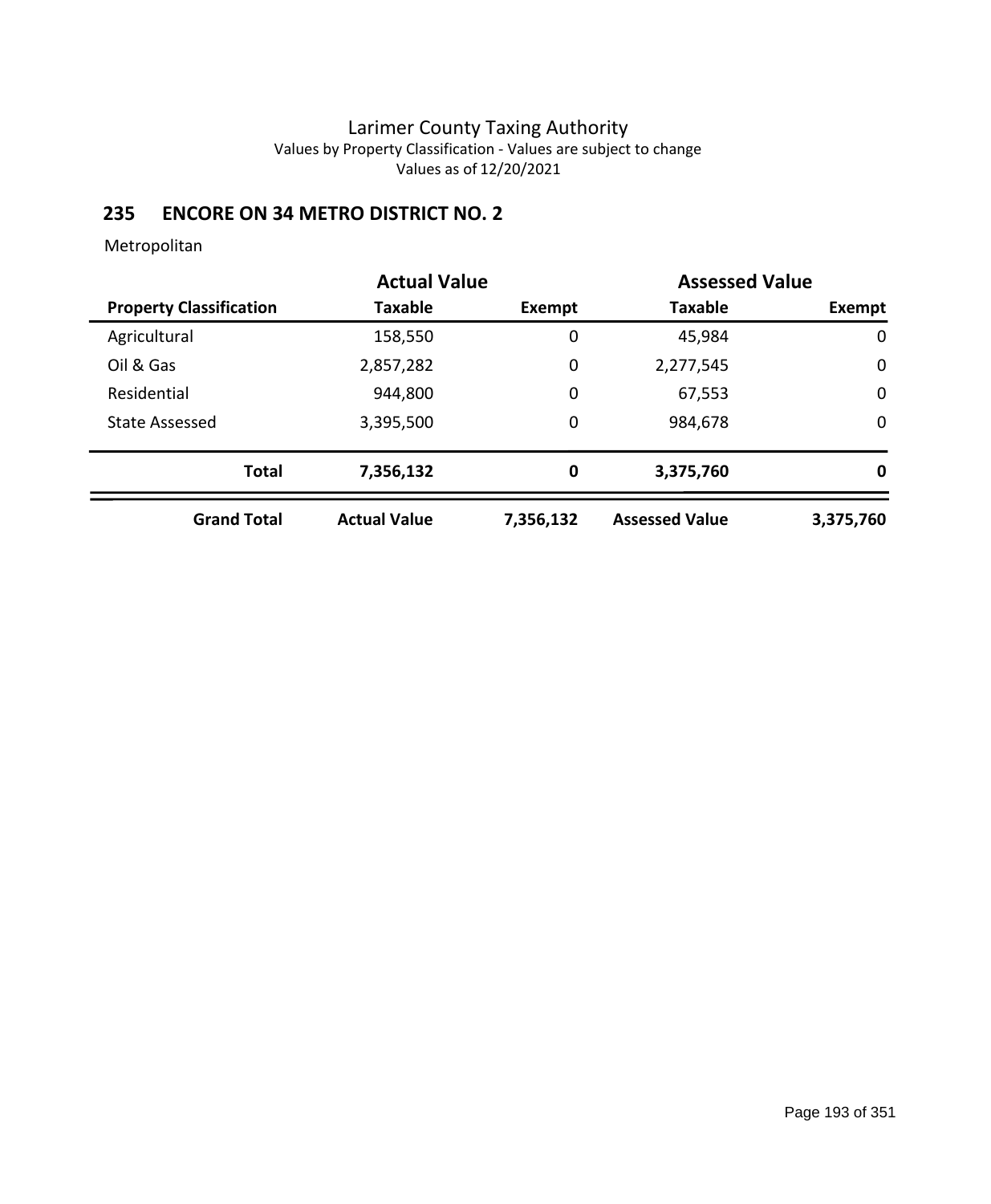# **236 ENCORE ON 34 METRO DISTRICT NO. 3**

|                                | <b>Actual Value</b> | <b>Assessed Value</b> |                       |        |
|--------------------------------|---------------------|-----------------------|-----------------------|--------|
| <b>Property Classification</b> | <b>Taxable</b>      | Exempt                | <b>Taxable</b>        | Exempt |
| Agricultural                   | 79,000              | 0                     | 22,913                | 0      |
| <b>Total</b>                   | 79,000              | 0                     | 22,913                | 0      |
| <b>Grand Total</b>             | <b>Actual Value</b> | 79,000                | <b>Assessed Value</b> | 22,913 |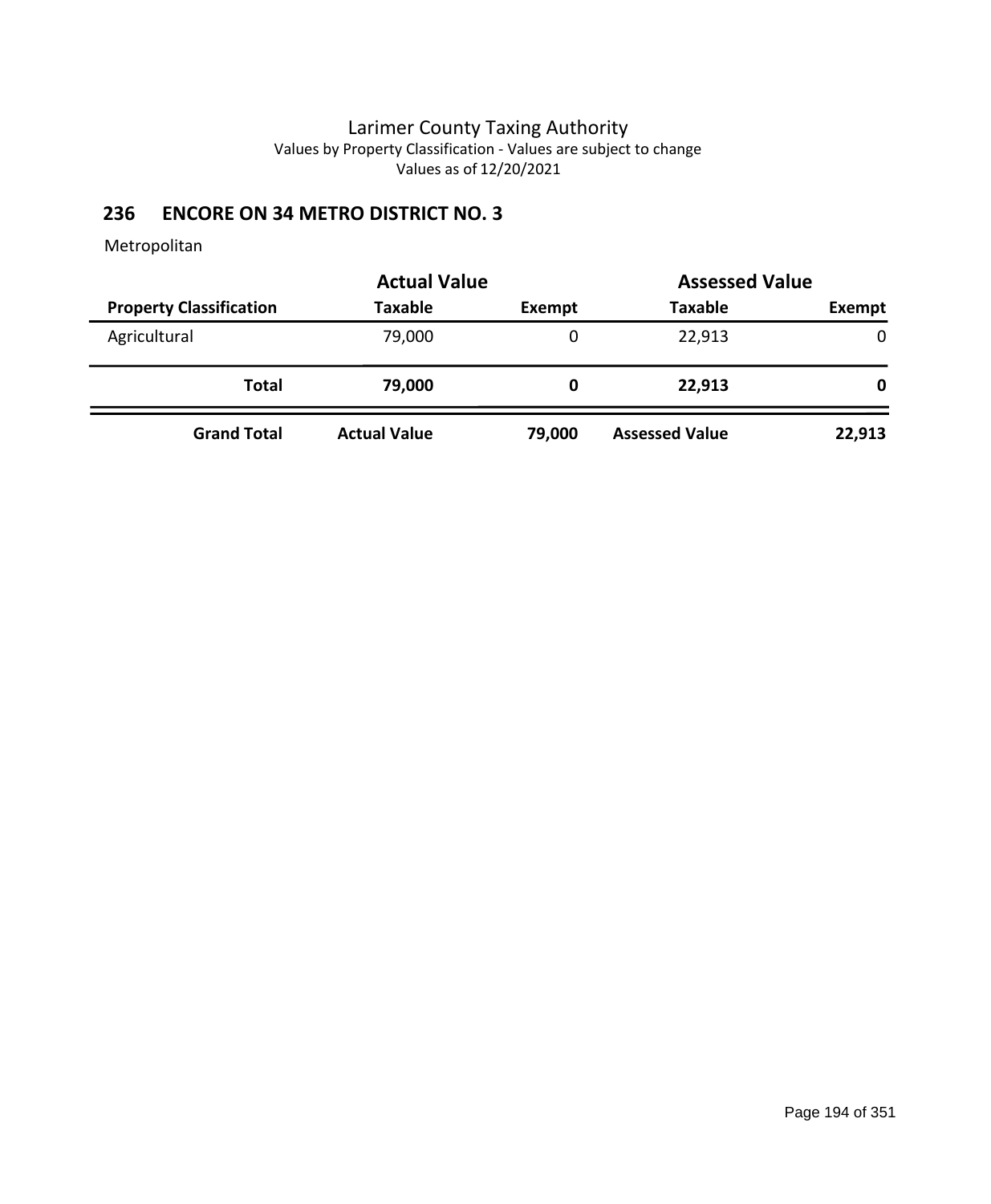# **237 SOUTHWEST TIMNATH METRO DISTRICT NO. 1**

|                                | <b>Actual Value</b> | <b>Assessed Value</b> |                       |               |
|--------------------------------|---------------------|-----------------------|-----------------------|---------------|
| <b>Property Classification</b> | <b>Taxable</b>      | Exempt                | <b>Taxable</b>        | <b>Exempt</b> |
| Exempt                         | 0                   | 500                   |                       | 36            |
| <b>Total</b>                   | 0                   | 500                   |                       | 36            |
| <b>Grand Total</b>             | <b>Actual Value</b> | 500                   | <b>Assessed Value</b> | 36            |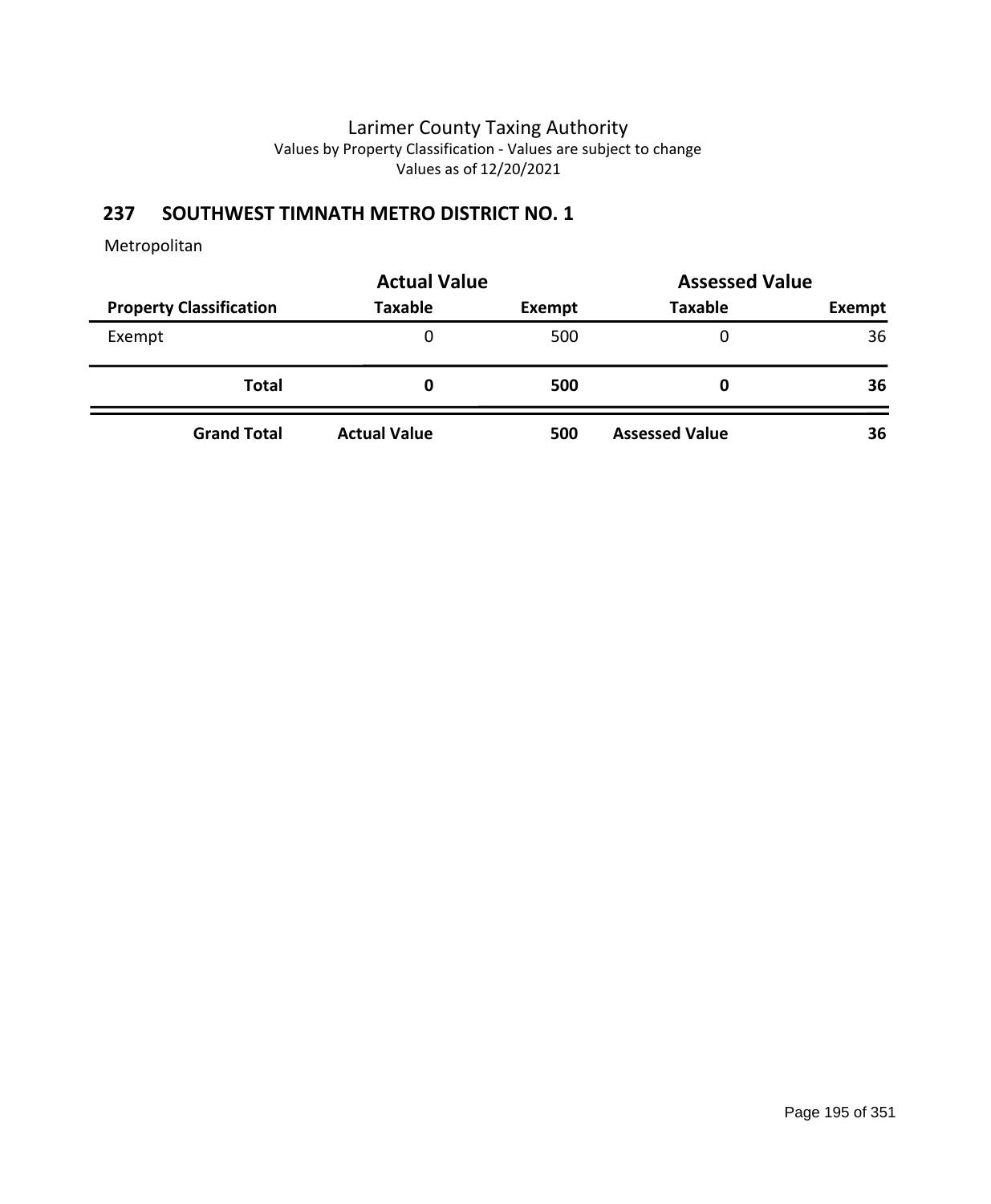# **238 SOUTHWEST TIMNATH METRO DISTRICT NO. 2**

|                                | <b>Actual Value</b> |            | <b>Assessed Value</b> |             |
|--------------------------------|---------------------|------------|-----------------------|-------------|
| <b>Property Classification</b> | Taxable             | Exempt     | <b>Taxable</b>        | Exempt      |
| Exempt                         | 0                   | 4,000      | 0                     | 288         |
| Residential                    | 54,796,700          | 0          | 3,917,942             | $\mathbf 0$ |
| <b>State Assessed</b>          | 256,500             | 0          | 74,368                | $\mathbf 0$ |
| <b>Total</b>                   | 55,053,200          | 4,000      | 3,992,310             | 288         |
| <b>Grand Total</b>             | <b>Actual Value</b> | 55,057,200 | <b>Assessed Value</b> | 3,992,598   |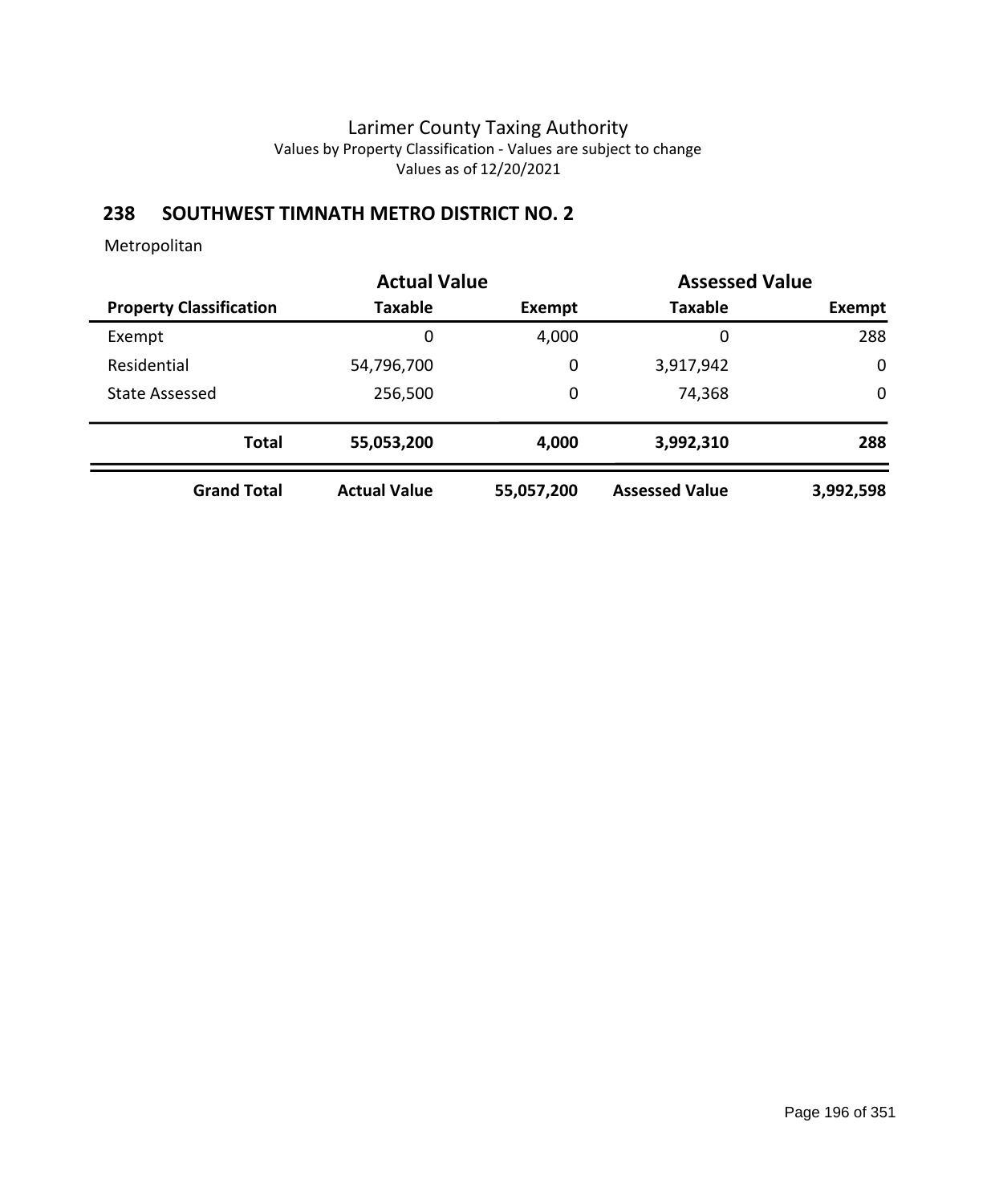# **239 SOUTHWEST TIMNATH METRO DISTRICT NO. 3**

|                                | <b>Actual Value</b> |            | <b>Assessed Value</b> |             |
|--------------------------------|---------------------|------------|-----------------------|-------------|
| <b>Property Classification</b> | Taxable             | Exempt     | <b>Taxable</b>        | Exempt      |
| Exempt                         | 0                   | 500        | 0                     | 36          |
| Residential                    | 26,051,000          | 0          | 1,862,638             | $\mathbf 0$ |
| <b>State Assessed</b>          | 116,300             | 0          | 33,720                | $\mathbf 0$ |
| <b>Total</b>                   | 26,167,300          | 500        | 1,896,358             | 36          |
| <b>Grand Total</b>             | <b>Actual Value</b> | 26,167,800 | <b>Assessed Value</b> | 1,896,394   |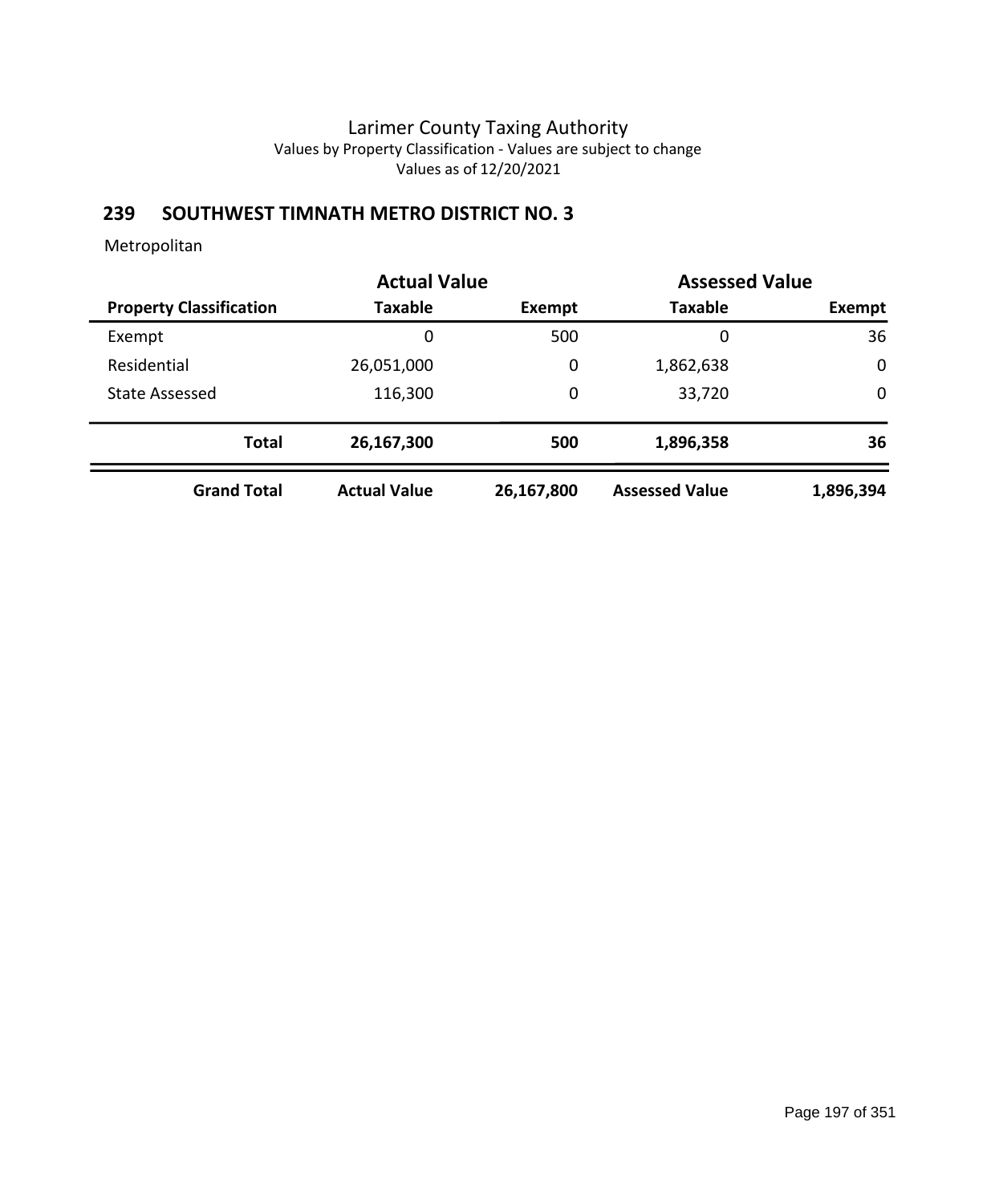# **240 SOUTHWEST TIMNATH METRO DISTRICT NO. 4**

|                                | <b>Actual Value</b> |             | <b>Assessed Value</b> |             |
|--------------------------------|---------------------|-------------|-----------------------|-------------|
| <b>Property Classification</b> | <b>Taxable</b>      | Exempt      | <b>Taxable</b>        | Exempt      |
| Residential                    | 38,619,800          | 0           | 2,761,310             | $\mathbf 0$ |
| <b>State Assessed</b>          | 124,800             | $\mathbf 0$ | 36,201                | $\mathbf 0$ |
| Vacant                         | 1,116,500           | 0           | 323,785               | $\mathbf 0$ |
| <b>Total</b>                   | 39,861,100          | 0           | 3,121,296             | 0           |
| <b>Grand Total</b>             | <b>Actual Value</b> | 39,861,100  | <b>Assessed Value</b> | 3,121,296   |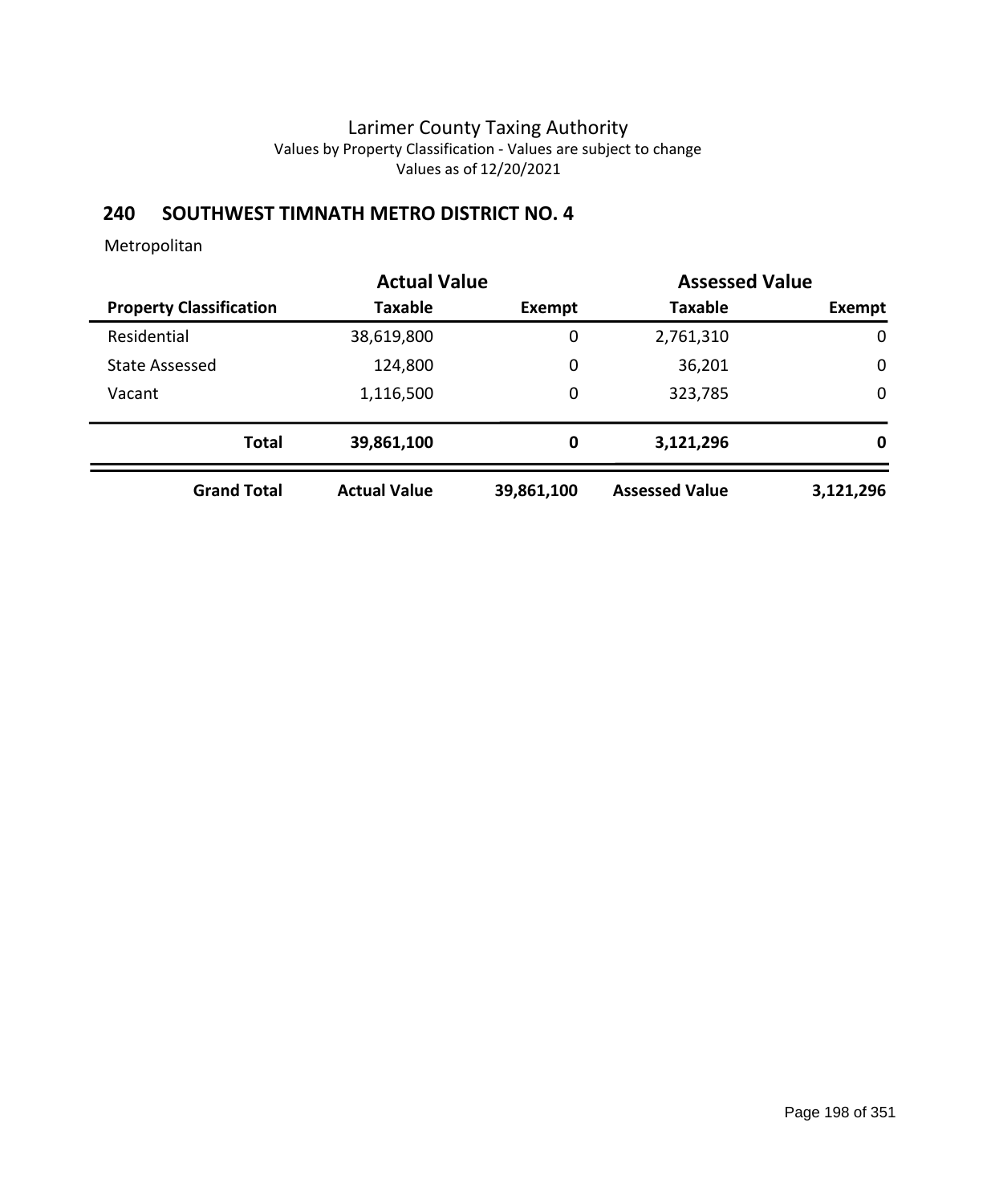## **241 LONGMONT SOIL CONSERVATION DISTRICT**

Soil Conservation

|                                | <b>Actual Value</b> | <b>Assessed Value</b> |                       |             |  |
|--------------------------------|---------------------|-----------------------|-----------------------|-------------|--|
| <b>Property Classification</b> | <b>Taxable</b>      | <b>Exempt</b>         | <b>Taxable</b>        | Exempt      |  |
| Agricultural                   | 18,550              | 0                     | 5,380                 | 0           |  |
| Commercial                     | 583,900             | 0                     | 169,331               | $\mathbf 0$ |  |
| <b>Natural Resources</b>       | 6,660               | 0                     | 1,932                 | $\mathbf 0$ |  |
| Residential                    | 24,364,800          | 0                     | 1,742,080             | $\mathbf 0$ |  |
| <b>State Assessed</b>          | 35,300              | 0                     | 10,238                | $\mathbf 0$ |  |
| Vacant                         | 500                 | $\mathbf 0$           | 145                   | 0           |  |
| <b>Total</b>                   | 25,009,710          | 0                     | 1,929,106             | 0           |  |
| <b>Grand Total</b>             | <b>Actual Value</b> | 25,009,710            | <b>Assessed Value</b> | 1,929,106   |  |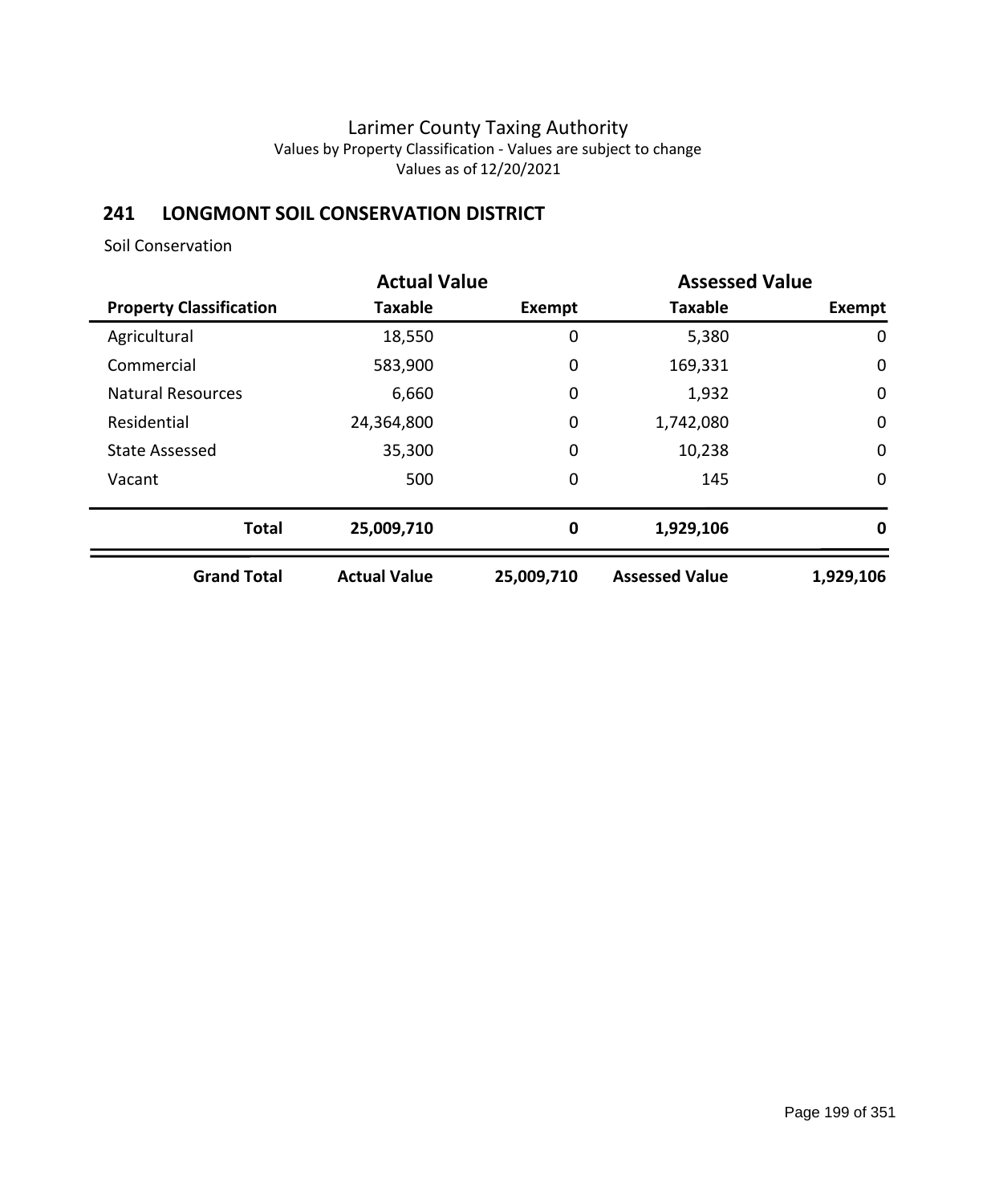## **242 BRANDS METRO DISTRICT NO. 1**

|                                | <b>Actual Value</b> | <b>Assessed Value</b> |                       |              |
|--------------------------------|---------------------|-----------------------|-----------------------|--------------|
| <b>Property Classification</b> | <b>Taxable</b>      | Exempt                | <b>Taxable</b>        | Exempt       |
| Agricultural                   | 40                  |                       | 12                    | $\mathbf{0}$ |
| <b>Total</b>                   | 40                  | 0                     | 12                    | 0            |
| <b>Grand Total</b>             | <b>Actual Value</b> | 40                    | <b>Assessed Value</b> | 12           |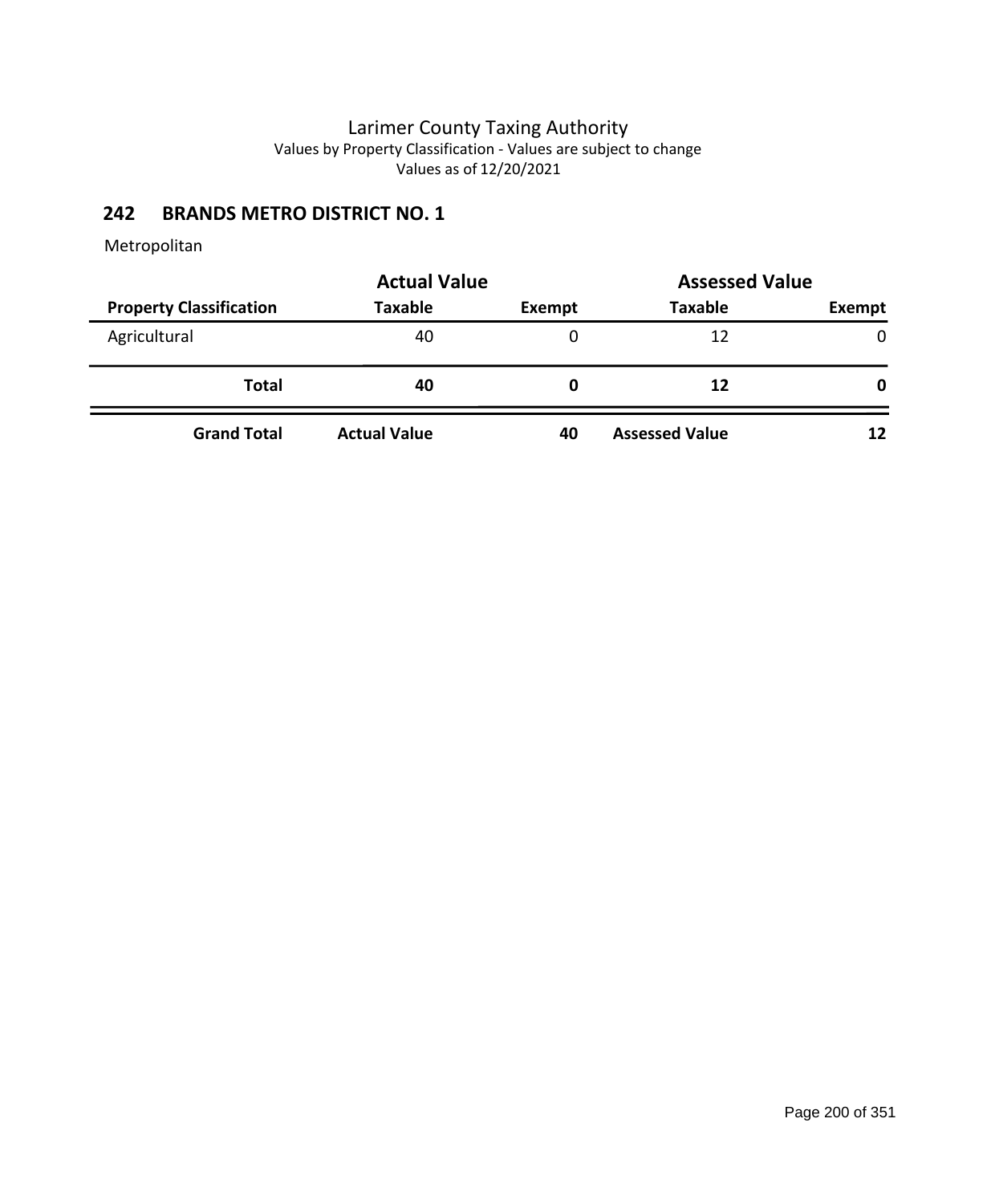## **243 BRANDS METRO DISTRICT NO. 2**

|                                | <b>Actual Value</b> |           | <b>Assessed Value</b> |             |
|--------------------------------|---------------------|-----------|-----------------------|-------------|
| <b>Property Classification</b> | Taxable             | Exempt    | <b>Taxable</b>        | Exempt      |
| Agricultural                   | 310                 | 0         | 91                    | $\mathbf 0$ |
| Commercial                     | 7,540,920           | 0         | 2,186,867             | $\mathbf 0$ |
| <b>State Assessed</b>          | 1,700               | 0         | 499                   | $\mathbf 0$ |
| Vacant                         | 769,900             | 0         | 223,271               | $\mathbf 0$ |
| <b>Total</b>                   | 8,312,830           | 0         | 2,410,728             | 0           |
| <b>Grand Total</b>             | <b>Actual Value</b> | 8,312,830 | <b>Assessed Value</b> | 2,410,728   |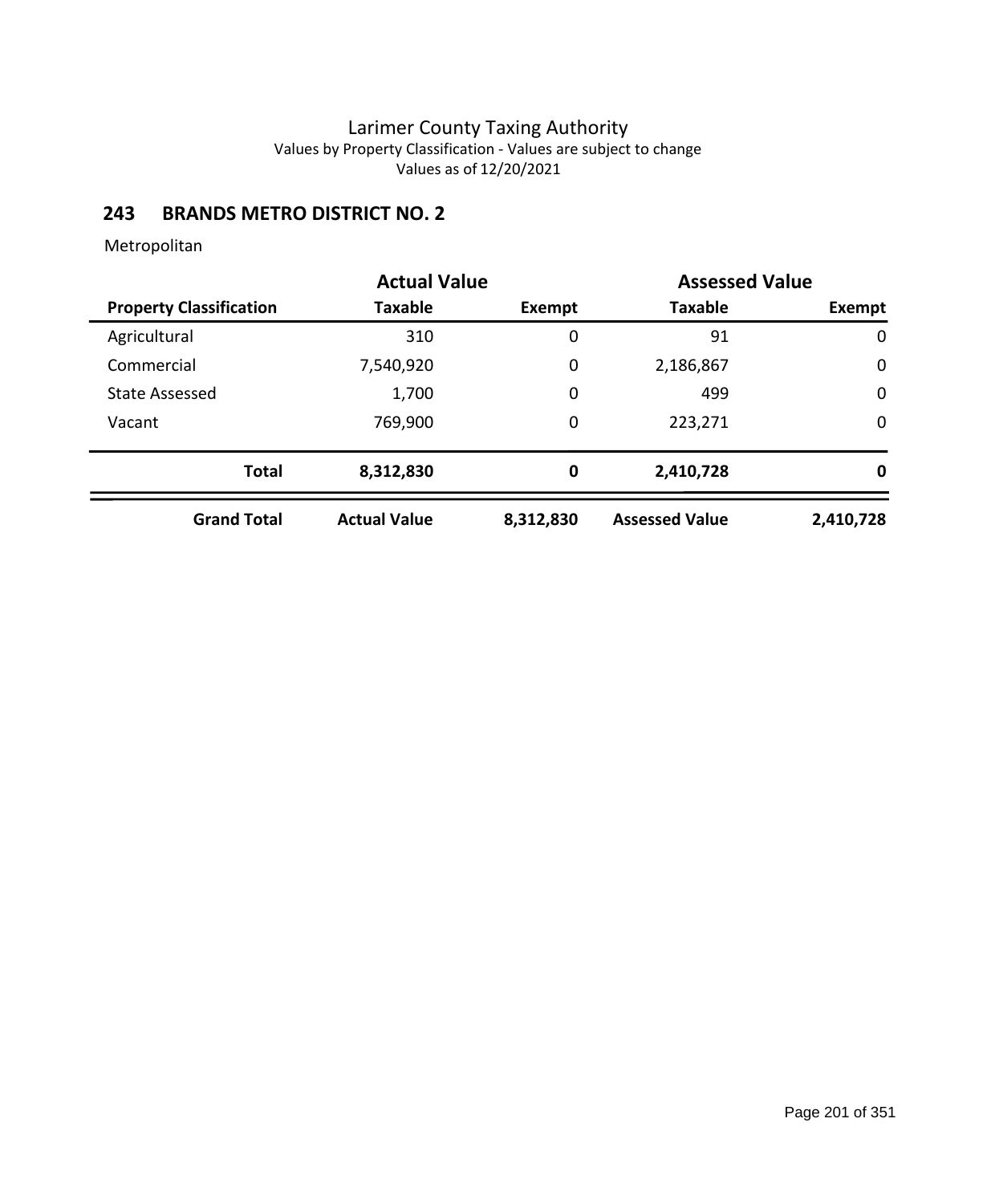## **244 BRANDS METRO DISTRICT NO. 3**

|                                | <b>Actual Value</b> | <b>Assessed Value</b> |                       |              |
|--------------------------------|---------------------|-----------------------|-----------------------|--------------|
| <b>Property Classification</b> | <b>Taxable</b>      | Exempt                | <b>Taxable</b>        | Exempt       |
| Agricultural                   | 40                  |                       | 12                    | $\mathbf{0}$ |
| <b>Total</b>                   | 40                  | 0                     | 12                    | 0            |
| <b>Grand Total</b>             | <b>Actual Value</b> | 40                    | <b>Assessed Value</b> | 12           |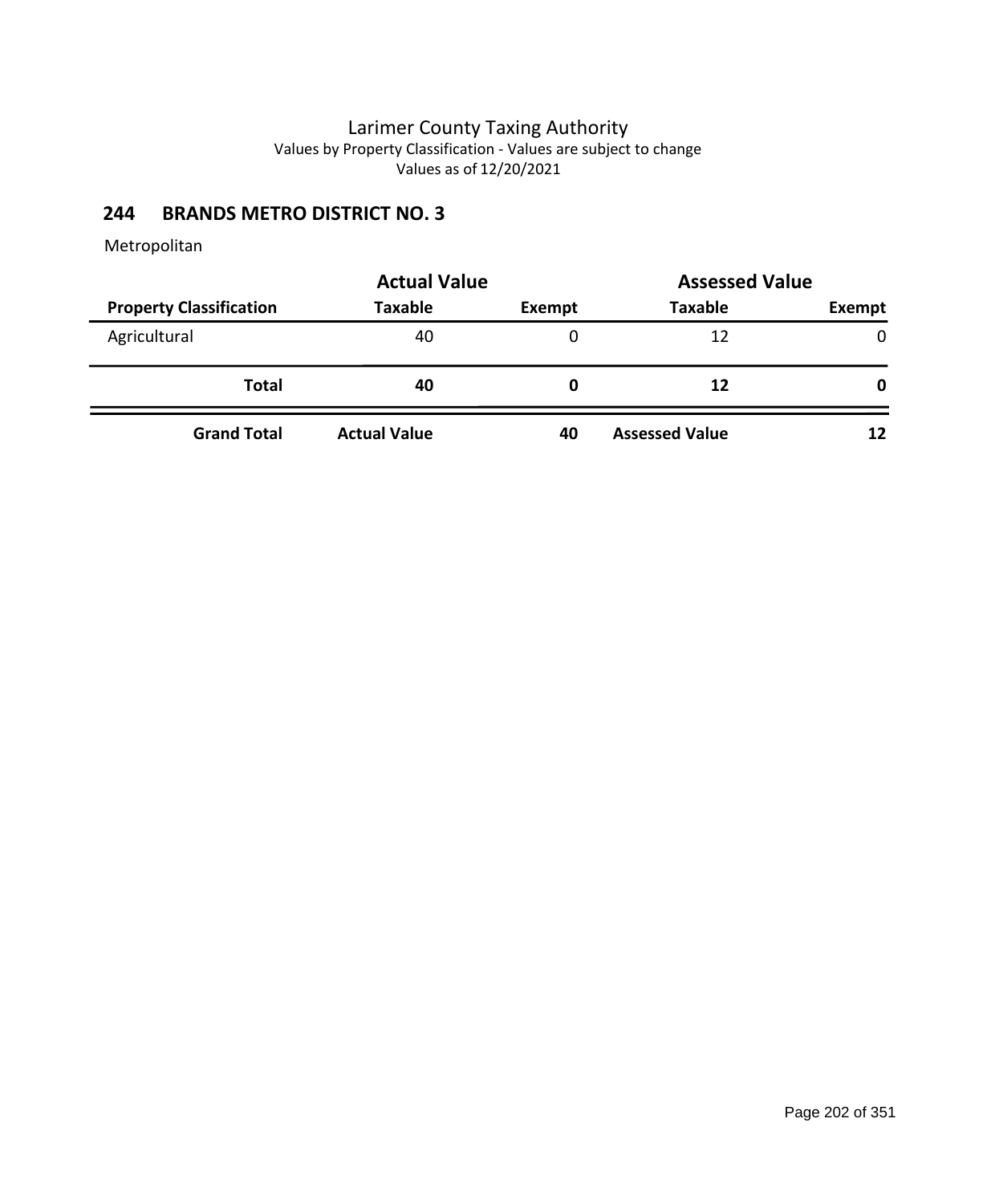## **245 BRANDS METRO DISTRICT NO. 4**

|                                | <b>Actual Value</b> |        | <b>Assessed Value</b> |        |
|--------------------------------|---------------------|--------|-----------------------|--------|
| <b>Property Classification</b> | <b>Taxable</b>      | Exempt | <b>Taxable</b>        | Exempt |
| Agricultural                   | 40                  |        | 12                    | 0      |
| Total                          | 40                  | 0      | 12                    | 0      |
| <b>Grand Total</b>             | <b>Actual Value</b> | 40     | <b>Assessed Value</b> | 12     |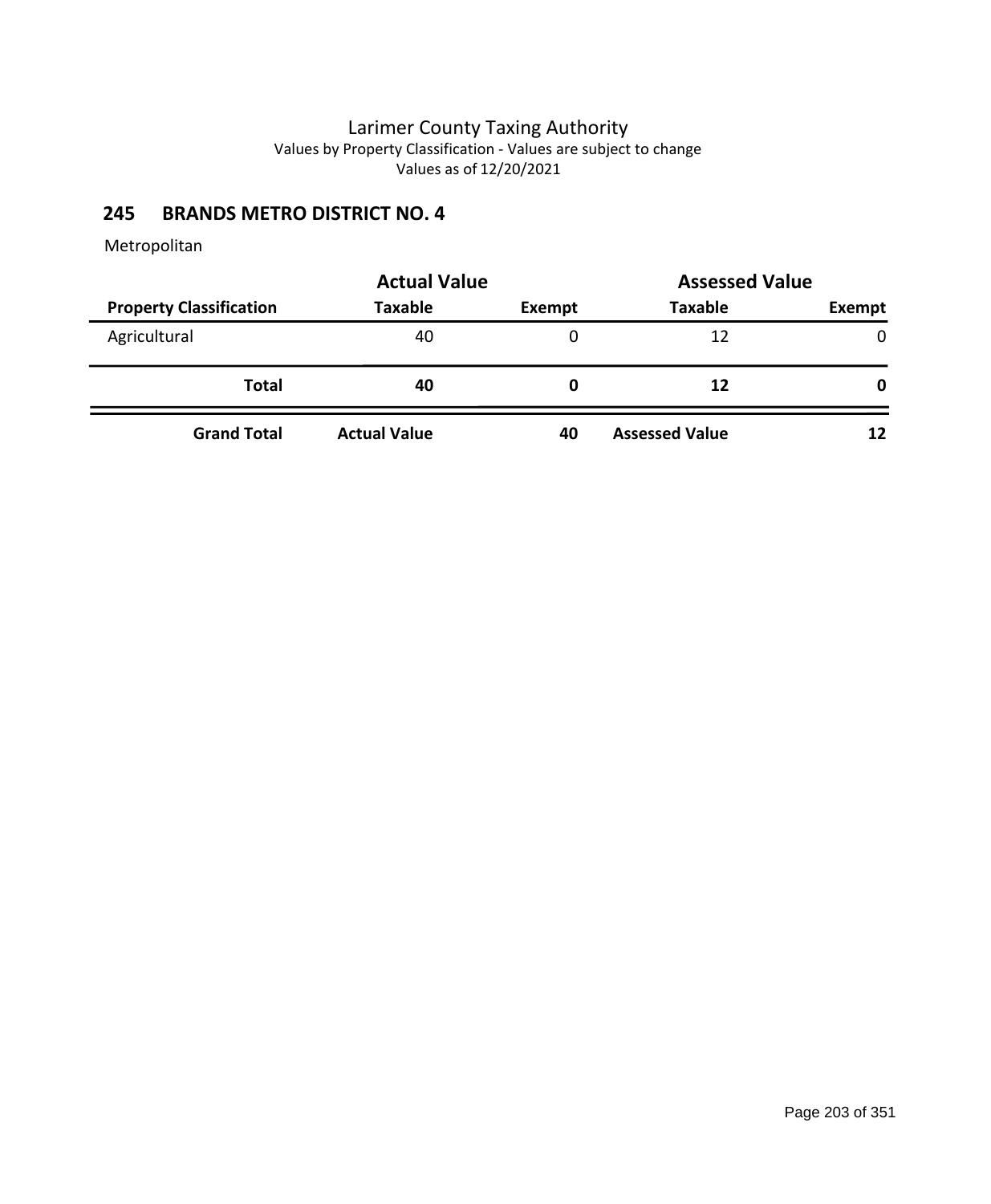### **246 BRANDS EAST METRO DIST NO. 1**

|                                | <b>Actual Value</b> |        | <b>Assessed Value</b> |               |
|--------------------------------|---------------------|--------|-----------------------|---------------|
| <b>Property Classification</b> | <b>Taxable</b>      | Exempt | <b>Taxable</b>        | <b>Exempt</b> |
| Vacant                         | 500                 | 0      | 145                   | $\mathbf{0}$  |
| <b>Total</b>                   | 500                 | 0      | 145                   | 0             |
| <b>Grand Total</b>             | <b>Actual Value</b> | 500    | <b>Assessed Value</b> | 145           |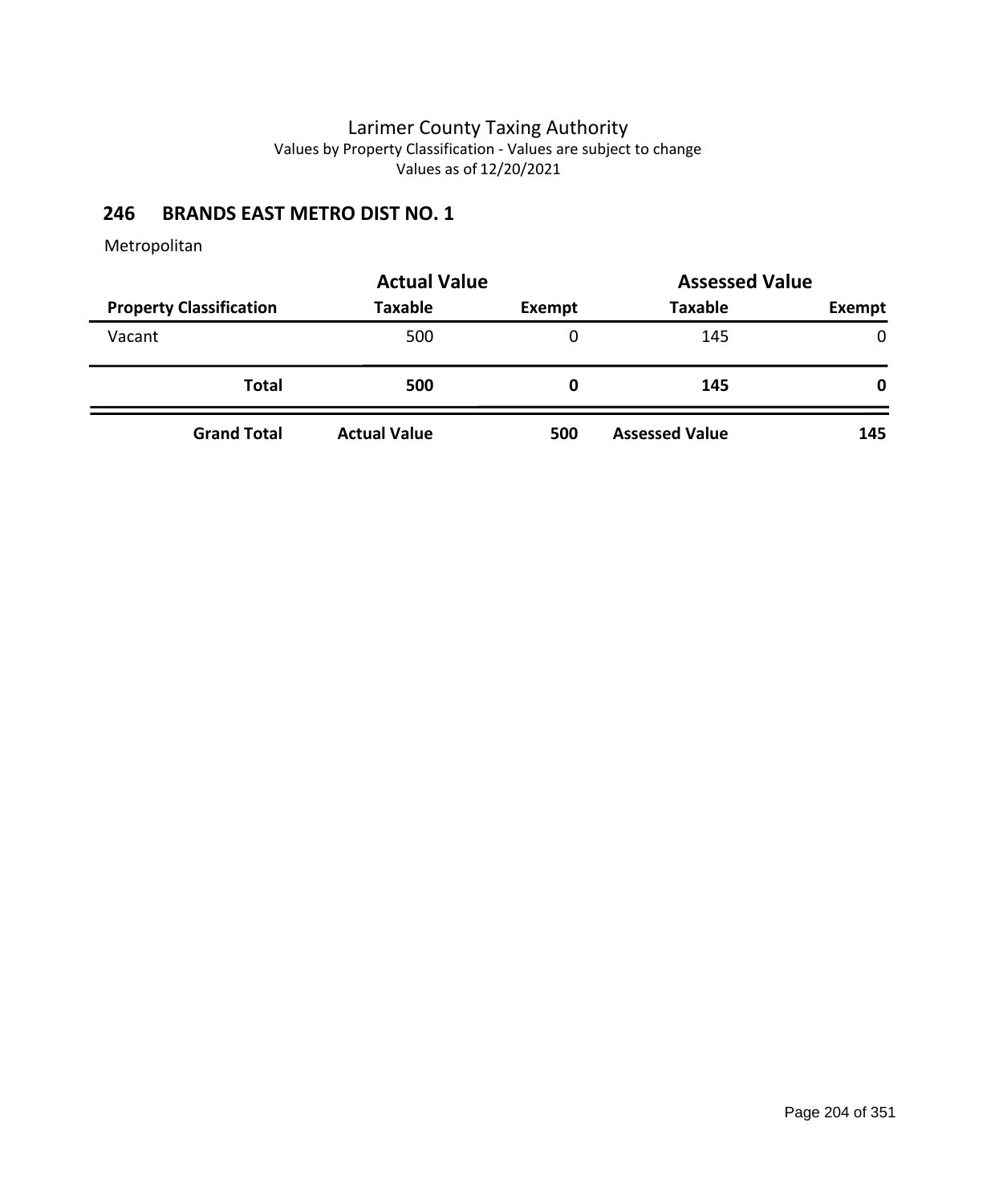## **247 BRANDS EAST METRO DIST NO. 2**

|                                | <b>Actual Value</b> |           | <b>Assessed Value</b> |             |
|--------------------------------|---------------------|-----------|-----------------------|-------------|
| <b>Property Classification</b> | Taxable             | Exempt    | <b>Taxable</b>        | Exempt      |
| Agricultural                   | 1,910               | 0         | 555                   | 0           |
| Commercial                     | 2,708,300           | 0         | 785,407               | $\mathbf 0$ |
| <b>State Assessed</b>          | 1,700               | 0         | 499                   | $\mathbf 0$ |
| <b>Total</b>                   | 2,711,910           | 0         | 786,461               | 0           |
| <b>Grand Total</b>             | <b>Actual Value</b> | 2,711,910 | <b>Assessed Value</b> | 786,461     |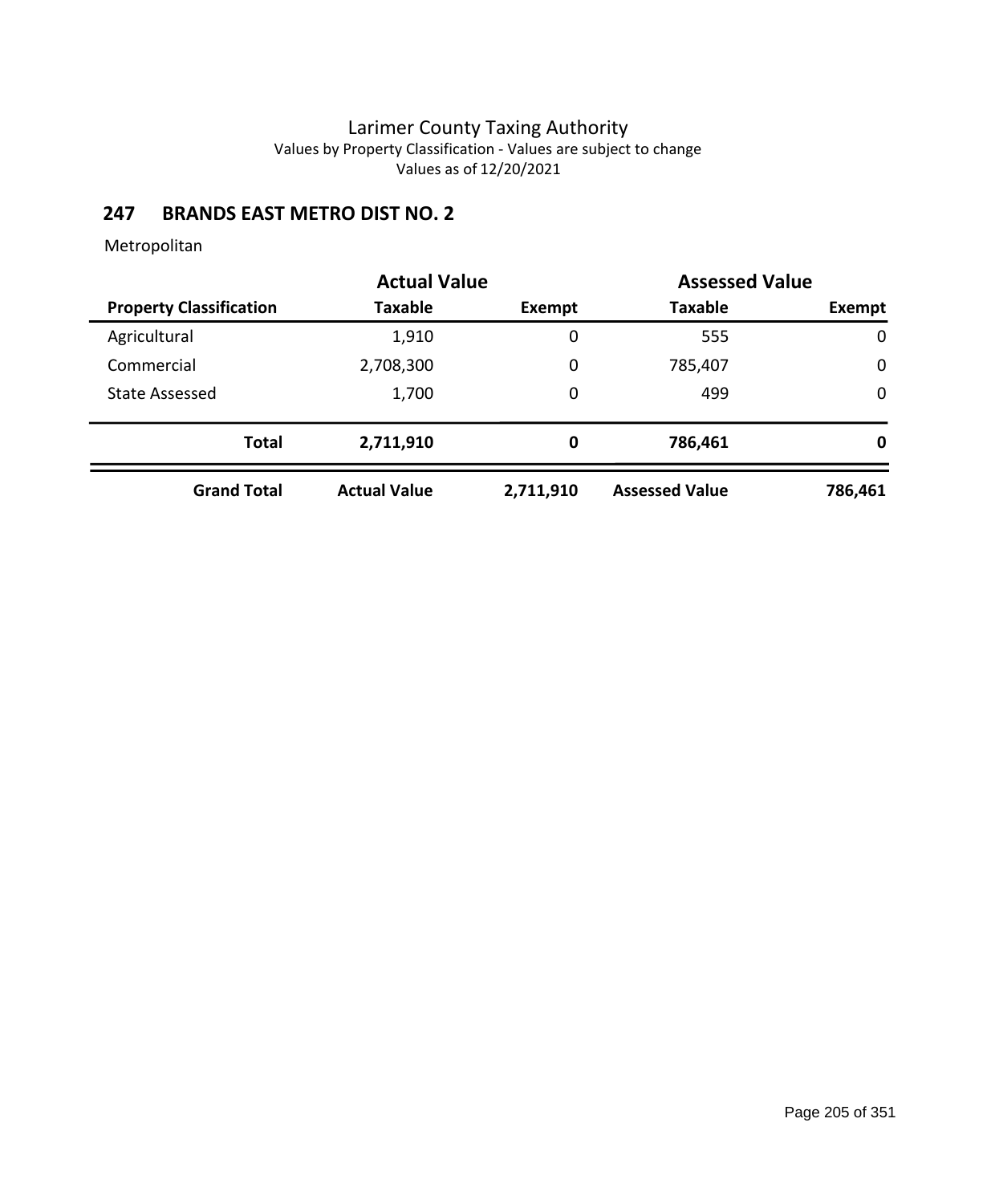### **248 BRANDS EAST METRO DIST NO. 3**

|                                | <b>Actual Value</b> |               | <b>Assessed Value</b> |               |
|--------------------------------|---------------------|---------------|-----------------------|---------------|
| <b>Property Classification</b> | Taxable             | <b>Exempt</b> | <b>Taxable</b>        | <b>Exempt</b> |
| Agricultural                   | 1,020               | 0             | 297                   | $\mathbf 0$   |
| Commercial                     | 978,290             | 0             | 283,704               | $\mathbf 0$   |
| Residential                    | 97,802,900          | 0             | 6,992,907             | $\mathbf 0$   |
| <b>State Assessed</b>          | 446,900             | 0             | 129,606               | $\mathbf 0$   |
| Vacant                         | 1,000               | 0             | 290                   | $\mathbf 0$   |
| <b>Total</b>                   | 99,230,110          | 0             | 7,406,804             | 0             |
| <b>Grand Total</b>             | <b>Actual Value</b> | 99,230,110    | <b>Assessed Value</b> | 7,406,804     |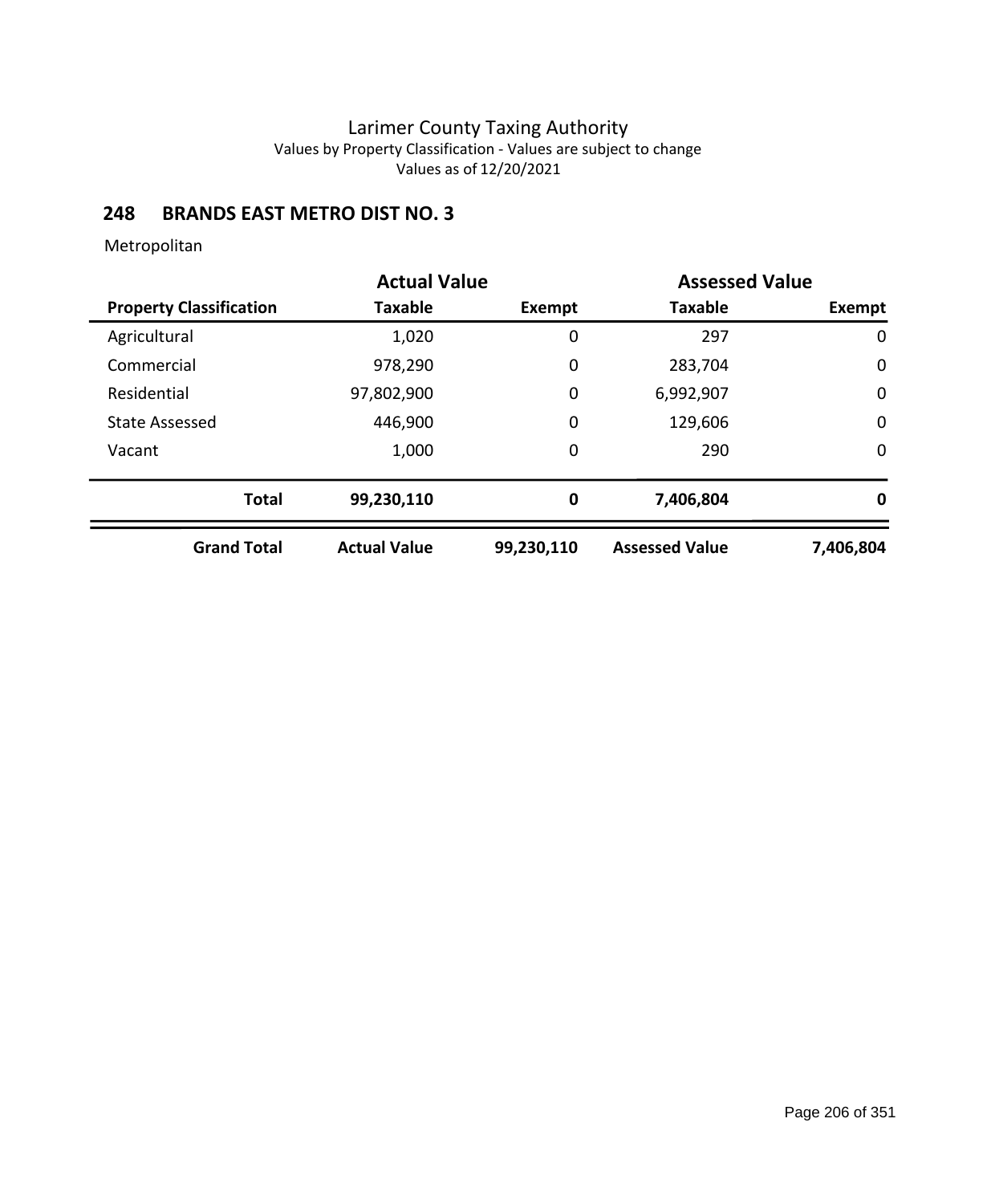### **249 BRANDS EAST METRO DIST NO. 4**

|                                | <b>Actual Value</b> |            | <b>Assessed Value</b> |             |
|--------------------------------|---------------------|------------|-----------------------|-------------|
| <b>Property Classification</b> | <b>Taxable</b>      | Exempt     | <b>Taxable</b>        | Exempt      |
| Agricultural                   | 1,090               | 0          | 318                   | 0           |
| Commercial                     | 13,831,850          | 0          | 4,011,236             | $\mathbf 0$ |
| <b>State Assessed</b>          | 4,300               | 0          | 1,248                 | $\mathbf 0$ |
| Vacant                         | 965,300             | 0          | 279,937               | $\mathbf 0$ |
| <b>Total</b>                   | 14,802,540          | 0          | 4,292,739             | 0           |
| <b>Grand Total</b>             | <b>Actual Value</b> | 14,802,540 | <b>Assessed Value</b> | 4,292,739   |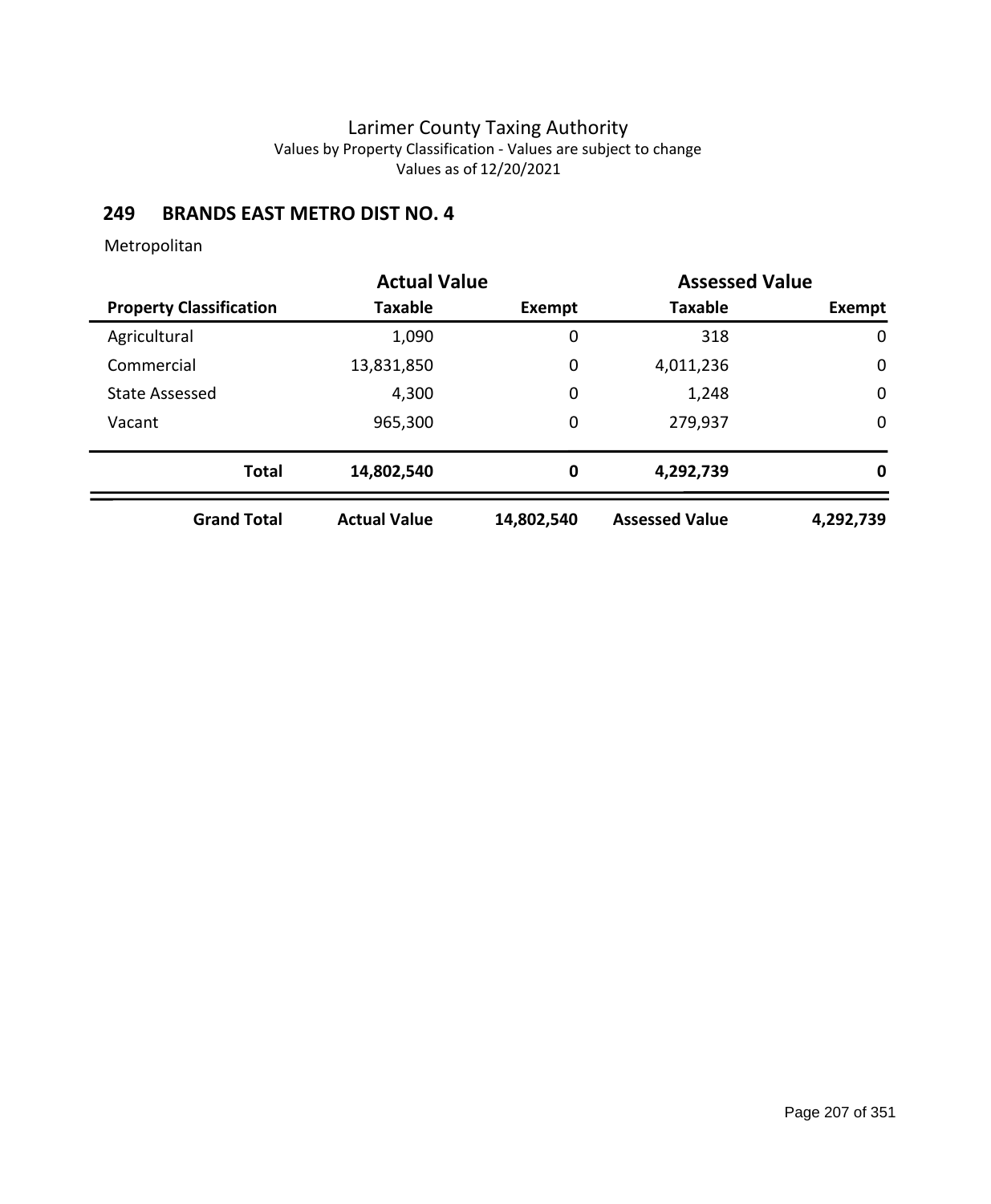## **250 LOVELAND DOWNTOWN DEVELOPMENT AUTHORITY**

Downtown Development Authority

| <b>Actual Value</b>            |                     | <b>Assessed Value</b> |                       |             |
|--------------------------------|---------------------|-----------------------|-----------------------|-------------|
| <b>Property Classification</b> | <b>Taxable</b>      | <b>Exempt</b>         | <b>Taxable</b>        | Exempt      |
| Commercial                     | 159,827,820         | 0                     | 46,350,071            | 0           |
| Exempt                         | 0                   | 40,306,420            | 0                     | 11,681,877  |
| Industrial                     | 4,231,730           | 0                     | 1,227,203             | 0           |
| Residential                    | 120,815,700         | 0                     | 8,638,357             | $\mathbf 0$ |
| State Assessed                 | 8,395,900           | $\mathbf 0$           | 2,434,787             | $\mathbf 0$ |
| Vacant                         | 521,560             | 0                     | 151,254               | $\mathbf 0$ |
| <b>Total</b>                   | 293,792,710         | 40,306,420            | 58,801,672            | 11,681,877  |
| <b>Grand Total</b>             | <b>Actual Value</b> | 334,099,130           | <b>Assessed Value</b> | 70,483,549  |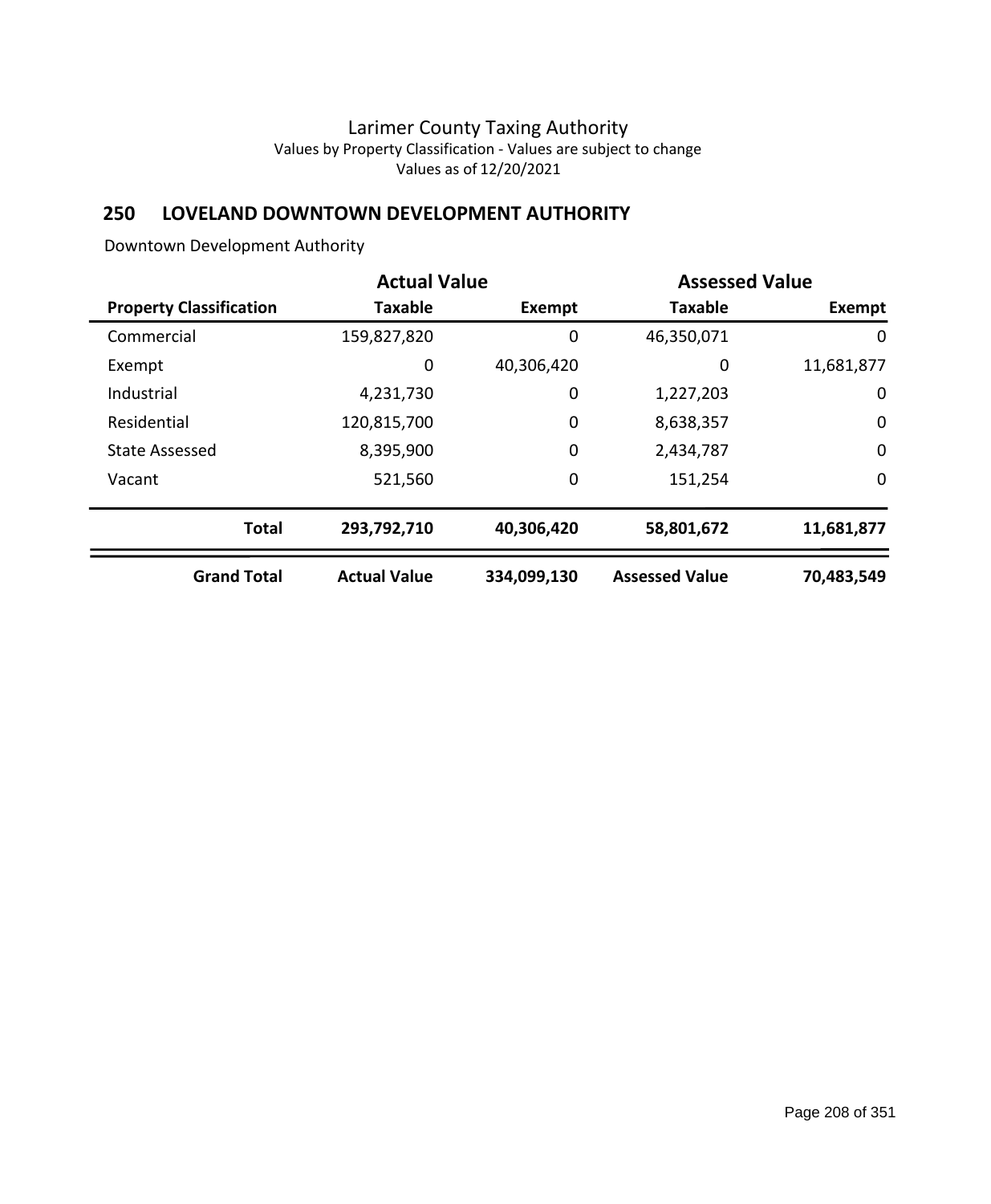# **251 LARIMER COUNTY P.I.D. NO. 60 SMITHFIELD**

|                                | <b>Actual Value</b> |                  |                       | <b>Assessed Value</b> |
|--------------------------------|---------------------|------------------|-----------------------|-----------------------|
| <b>Property Classification</b> | <b>Taxable</b>      | Exempt           | <b>Taxable</b>        | Exempt                |
| Commercial                     | 65,266,540          | 0                | 18,927,299            | $\mathbf 0$           |
| Industrial                     | 12,910,530          | $\mathbf 0$      | 3,744,055             | 0                     |
| <b>State Assessed</b>          | 163,200             | $\mathbf 0$      | 47,342                | $\mathbf 0$           |
| Vacant                         | 842,320             | $\mathbf 0$      | 244,273               | $\mathbf 0$           |
| <b>Total</b>                   | 79,182,590          | $\boldsymbol{0}$ | 22,962,969            | 0                     |
| <b>Grand Total</b>             | <b>Actual Value</b> | 79,182,590       | <b>Assessed Value</b> | 22,962,969            |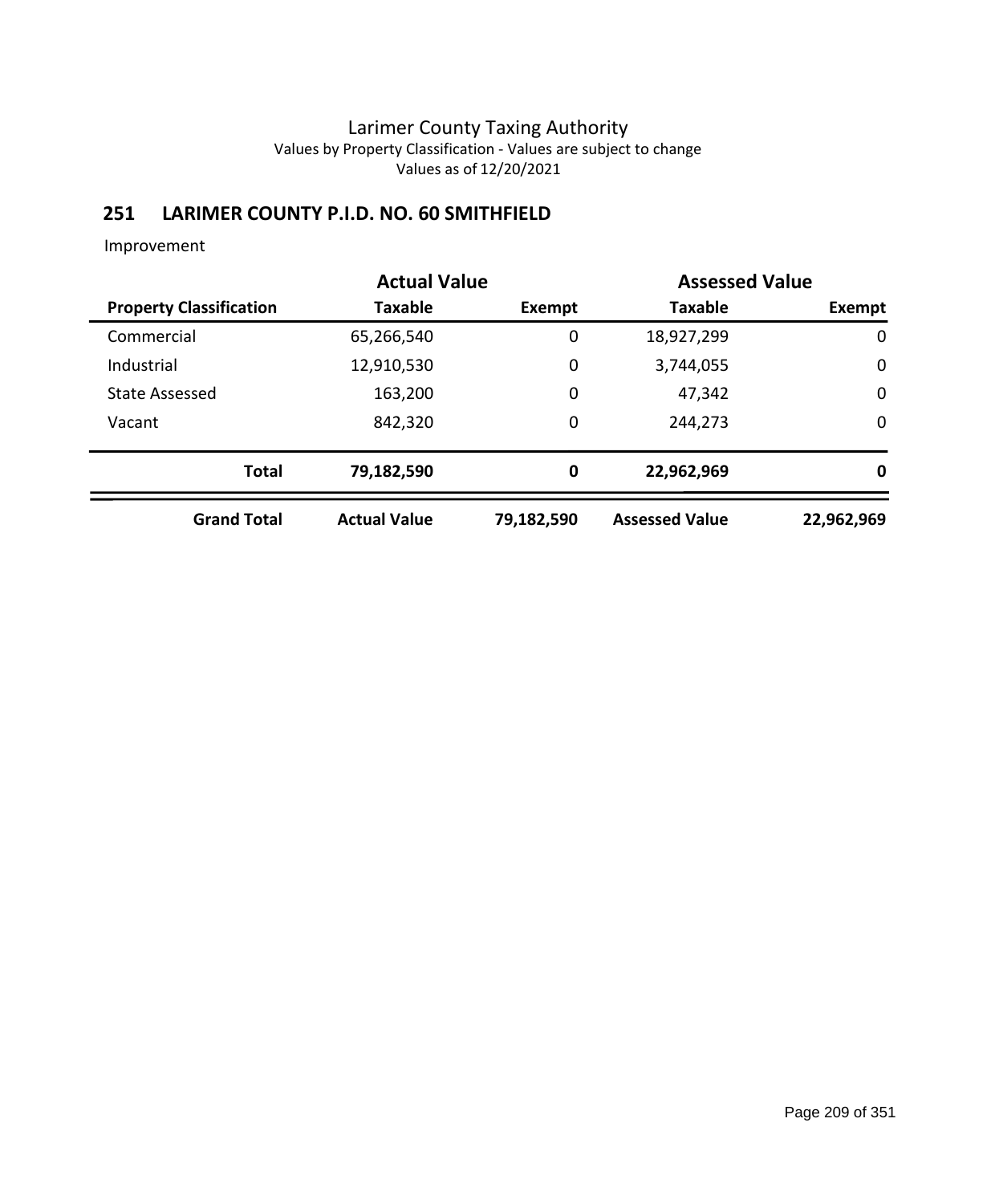## **252 HERITAGE RIDGE METRO DISTRICT**

|                                | <b>Actual Value</b> | <b>Assessed Value</b> |                       |             |
|--------------------------------|---------------------|-----------------------|-----------------------|-------------|
| <b>Property Classification</b> | <b>Taxable</b>      | Exempt                | <b>Taxable</b>        | Exempt      |
| Exempt                         | 0                   | 440,160               | 0                     | 31,475      |
| Residential                    | 147,394,900         | $\mathbf 0$           | 10,538,903            | 0           |
| <b>State Assessed</b>          | 893,100             | $\mathbf 0$           | 259,018               | $\mathbf 0$ |
| Vacant                         | 7,426,000           | $\mathbf 0$           | 2,153,540             | $\mathbf 0$ |
| <b>Total</b>                   | 155,714,000         | 440,160               | 12,951,461            | 31,475      |
| <b>Grand Total</b>             | <b>Actual Value</b> | 156,154,160           | <b>Assessed Value</b> | 12,982,936  |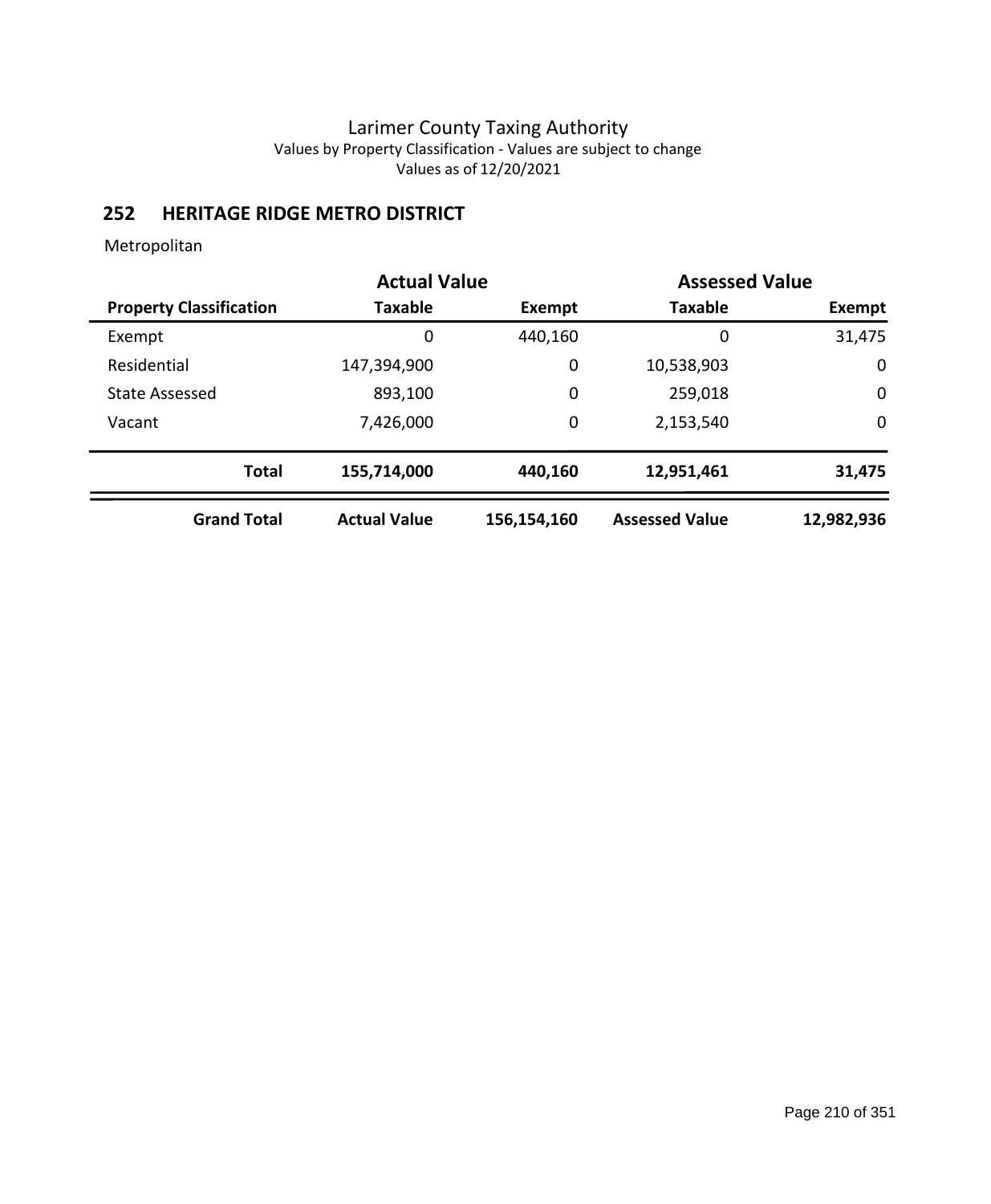# **253 WILDWING METRO DISTRICT NO. 3**

|                                | <b>Actual Value</b> |               | <b>Assessed Value</b> |             |
|--------------------------------|---------------------|---------------|-----------------------|-------------|
| <b>Property Classification</b> | <b>Taxable</b>      | <b>Exempt</b> | <b>Taxable</b>        | Exempt      |
| Exempt                         | 0                   | 2,500         | 0                     | 180         |
| Residential                    | 65,851,500          | 0             | 4,708,383             | 0           |
| <b>State Assessed</b>          | 324,600             | $\mathbf 0$   | 94,141                | $\mathbf 0$ |
| Vacant                         | 500                 | $\mathbf 0$   | 145                   | $\mathbf 0$ |
| <b>Total</b>                   | 66,176,600          | 2,500         | 4,802,669             | 180         |
| <b>Grand Total</b>             | <b>Actual Value</b> | 66,179,100    | <b>Assessed Value</b> | 4,802,849   |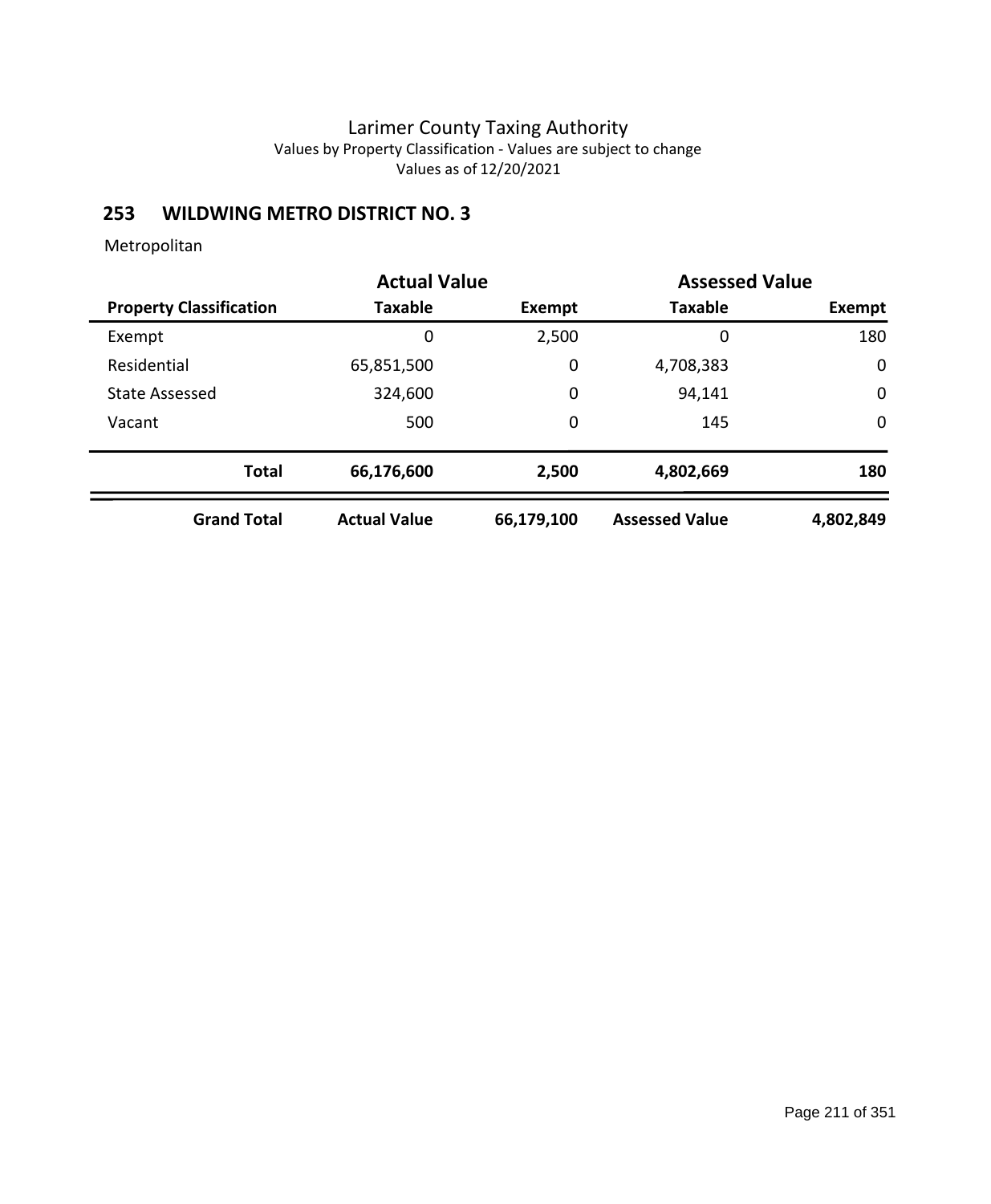# **254 WILDWING METRO DISTRICT NO. 4**

|                                | <b>Actual Value</b> |            | <b>Assessed Value</b> |             |
|--------------------------------|---------------------|------------|-----------------------|-------------|
| <b>Property Classification</b> | <b>Taxable</b>      | Exempt     | <b>Taxable</b>        | Exempt      |
| Exempt                         | 0                   | 2,500      | 0                     | 180         |
| Residential                    | 44,868,400          | 0          | 3,208,099             | 0           |
| <b>State Assessed</b>          | 169,300             | 0          | 49,084                | $\mathbf 0$ |
| Vacant                         | 7,476,500           | 0          | 2,168,185             | $\mathbf 0$ |
| <b>Total</b>                   | 52,514,200          | 2,500      | 5,425,368             | 180         |
| <b>Grand Total</b>             | <b>Actual Value</b> | 52,516,700 | <b>Assessed Value</b> | 5,425,548   |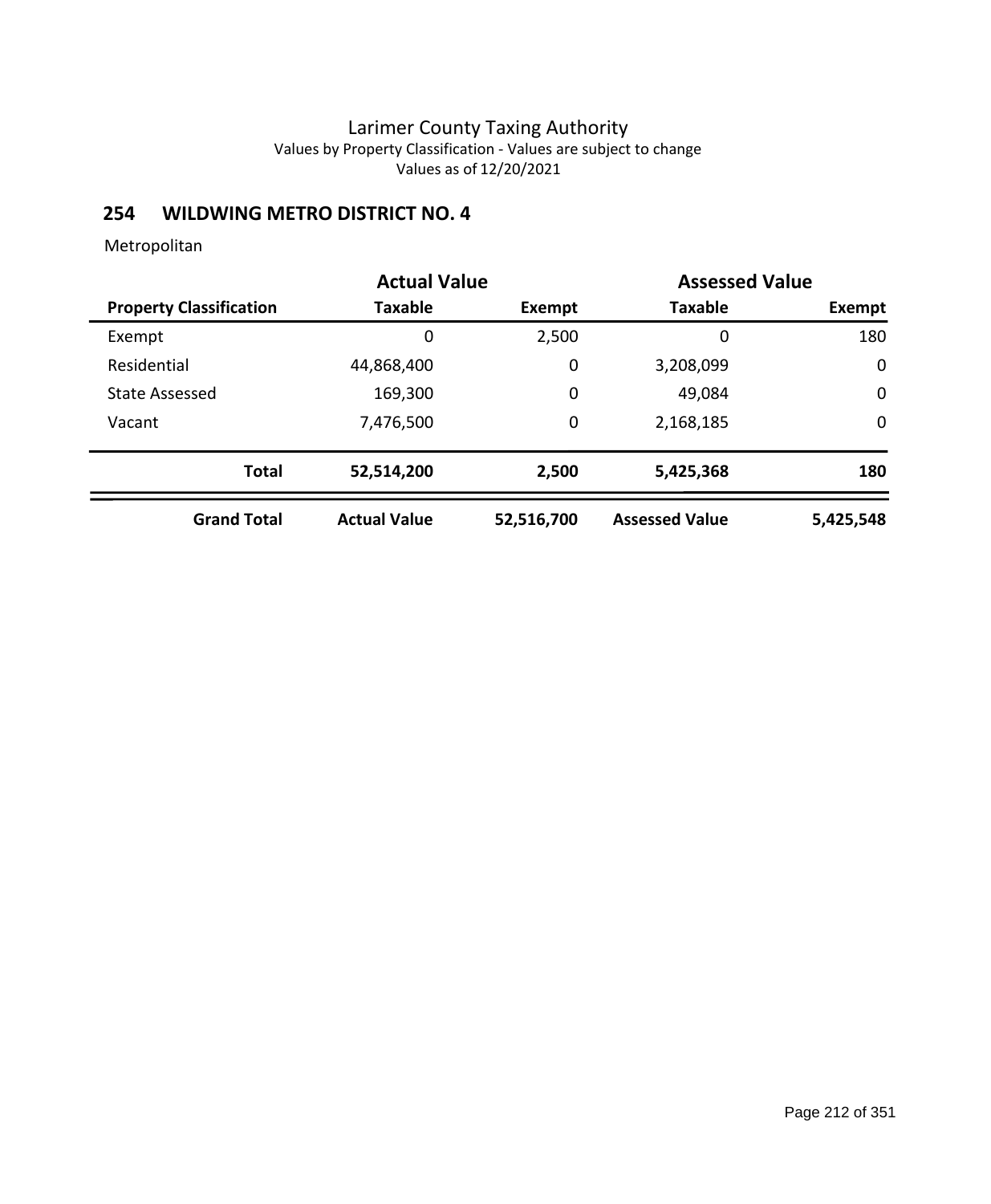# **255 WILDWING METRO DISTRICT NO. 5**

|                                | <b>Actual Value</b> |           | <b>Assessed Value</b> |           |
|--------------------------------|---------------------|-----------|-----------------------|-----------|
| <b>Property Classification</b> | Taxable             | Exempt    | <b>Taxable</b>        | Exempt    |
| Residential                    | 1,954,700           | 0         | 139,763               | 0         |
| State Assessed                 | 4,300               | 0         | 1,238                 | 0         |
| Vacant                         | 4,117,500           | 0         | 1,194,075             | 0         |
| <b>Total</b>                   | 6,076,500           | 0         | 1,335,076             | 0         |
| <b>Grand Total</b>             | <b>Actual Value</b> | 6,076,500 | <b>Assessed Value</b> | 1,335,076 |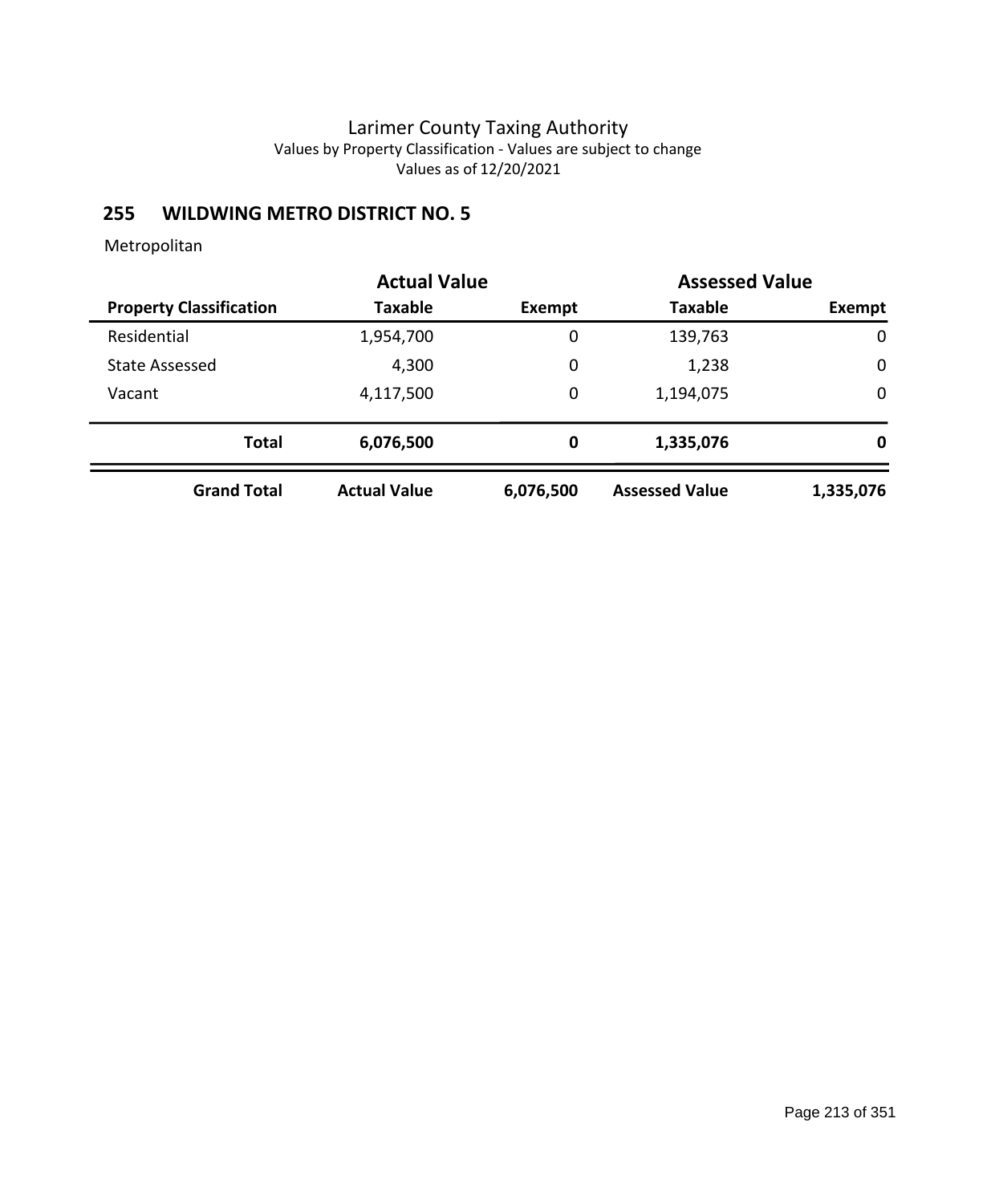# **256 JOHNSTOWN PLAZA METRO DISTRICT**

|                                | <b>Actual Value</b> |            | <b>Assessed Value</b> |             |
|--------------------------------|---------------------|------------|-----------------------|-------------|
| <b>Property Classification</b> | <b>Taxable</b>      | Exempt     | <b>Taxable</b>        | Exempt      |
| Commercial                     | 63,576,900          | 0          | 18,437,299            | 0           |
| Exempt                         | 0                   | 1,081,200  | 0                     | 313,548     |
| <b>State Assessed</b>          | 84,500              | 0          | 24,518                | $\mathbf 0$ |
| Vacant                         | 535,000             | 0          | 155,150               | 0           |
| <b>Total</b>                   | 64,196,400          | 1,081,200  | 18,616,967            | 313,548     |
| <b>Grand Total</b>             | <b>Actual Value</b> | 65,277,600 | <b>Assessed Value</b> | 18,930,515  |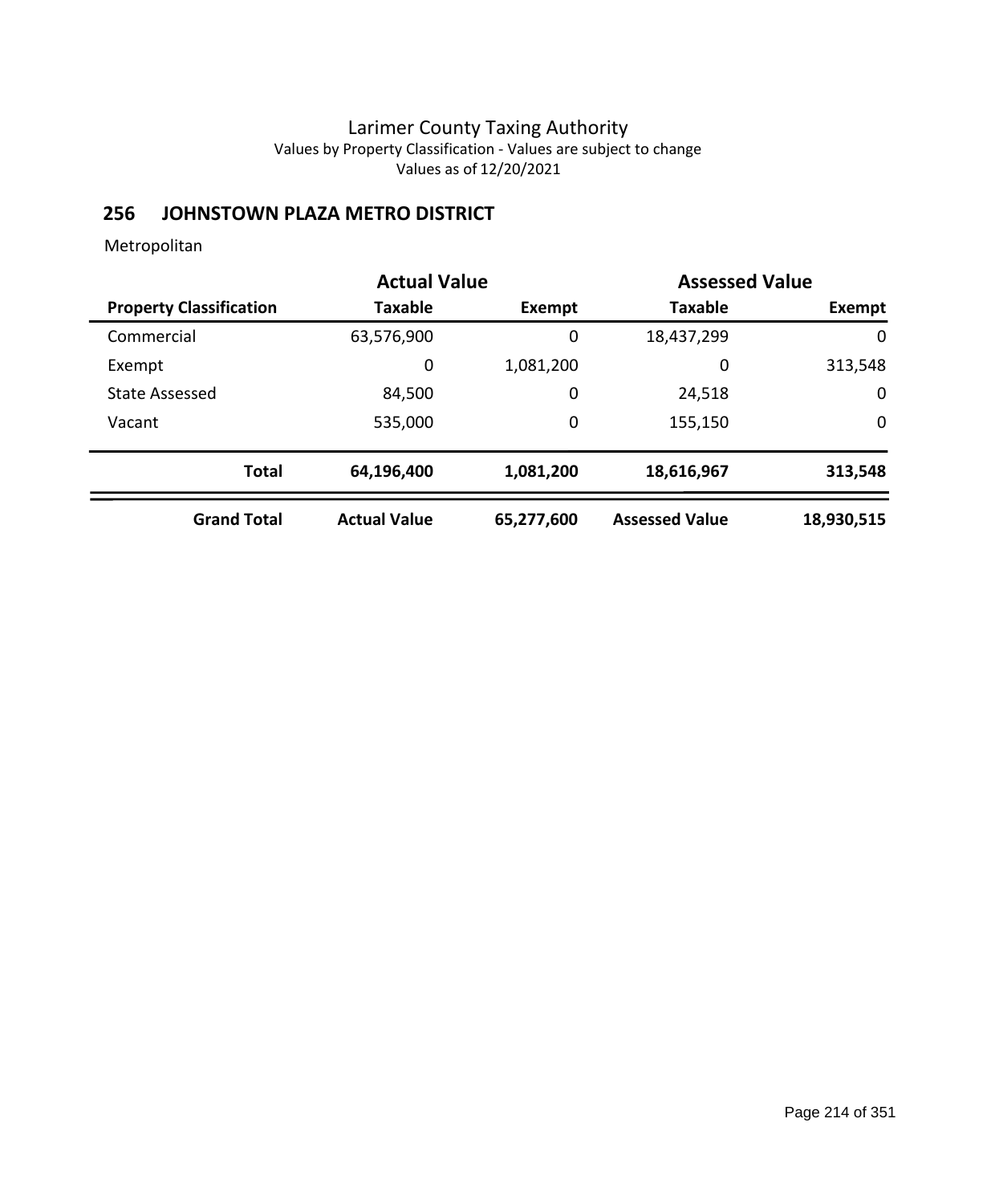# **258 EAST FOSSIL CREEK RANCH METRO DIST NO. 2**

|                                |                     | <b>Actual Value</b> |                       | <b>Assessed Value</b> |
|--------------------------------|---------------------|---------------------|-----------------------|-----------------------|
| <b>Property Classification</b> | <b>Taxable</b>      | Exempt              | <b>Taxable</b>        | Exempt                |
| Residential                    | 261,000             | 0                   | 18,662                | $\mathbf 0$           |
| Vacant                         | 1,519,000           | 0                   | 440,510               | 0                     |
| <b>Total</b>                   | 1,780,000           | 0                   | 459,172               | 0                     |
| <b>Grand Total</b>             | <b>Actual Value</b> | 1,780,000           | <b>Assessed Value</b> | 459,172               |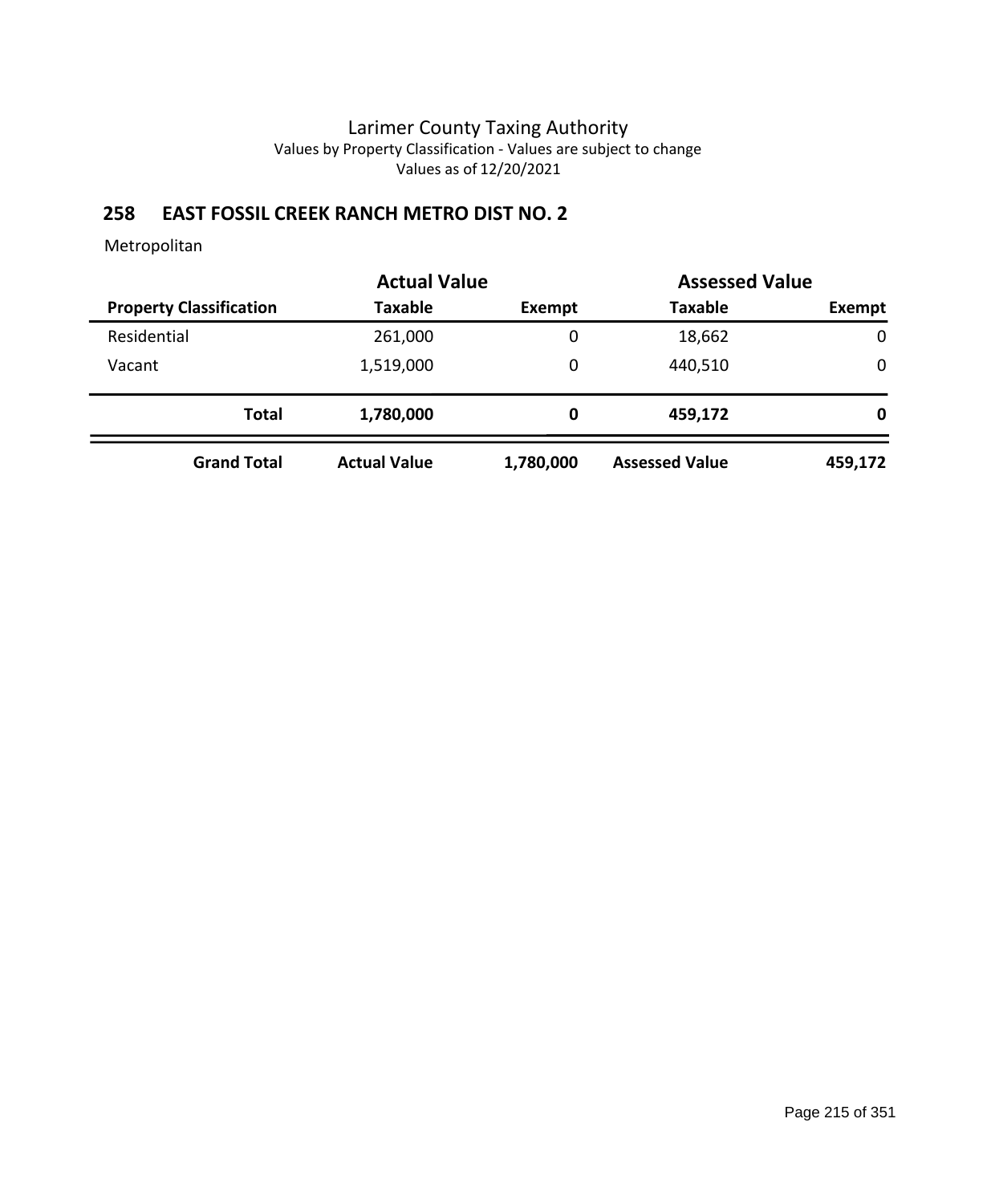# **259 LEE FARM METRO DISTRICT NO. 1**

|                                | <b>Actual Value</b> | <b>Assessed Value</b> |                       |               |
|--------------------------------|---------------------|-----------------------|-----------------------|---------------|
| <b>Property Classification</b> | <b>Taxable</b>      | Exempt                | <b>Taxable</b>        | <b>Exempt</b> |
| Agricultural                   | 30                  | 0                     | 10                    | $\mathbf{0}$  |
| <b>Total</b>                   | 30                  | 0                     | 10                    | 0             |
| <b>Grand Total</b>             | <b>Actual Value</b> | 30                    | <b>Assessed Value</b> | 10            |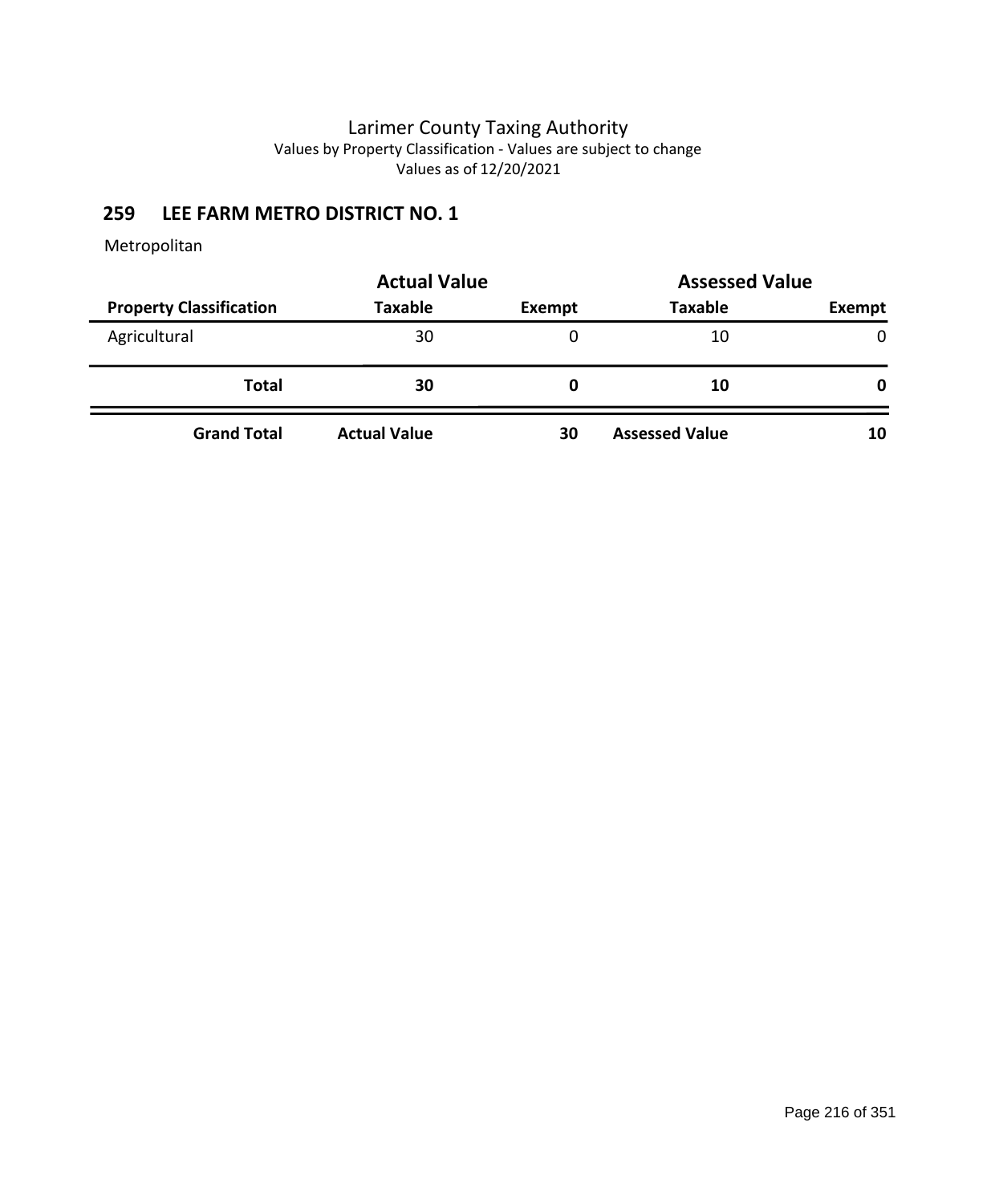# **260 LEE FARM METRO DISTRICT NO. 2**

|                                | <b>Actual Value</b> |               | <b>Assessed Value</b> |             |
|--------------------------------|---------------------|---------------|-----------------------|-------------|
| <b>Property Classification</b> | <b>Taxable</b>      | <b>Exempt</b> | <b>Taxable</b>        | Exempt      |
| <b>State Assessed</b>          | 26,000              | 0             | 7,537                 | 0           |
| Vacant                         | 985,950             | 0             | 285,926               | $\mathbf 0$ |
| <b>Total</b>                   | 1,011,950           | 0             | 293,463               | 0           |
| <b>Grand Total</b>             | <b>Actual Value</b> | 1,011,950     | <b>Assessed Value</b> | 293,463     |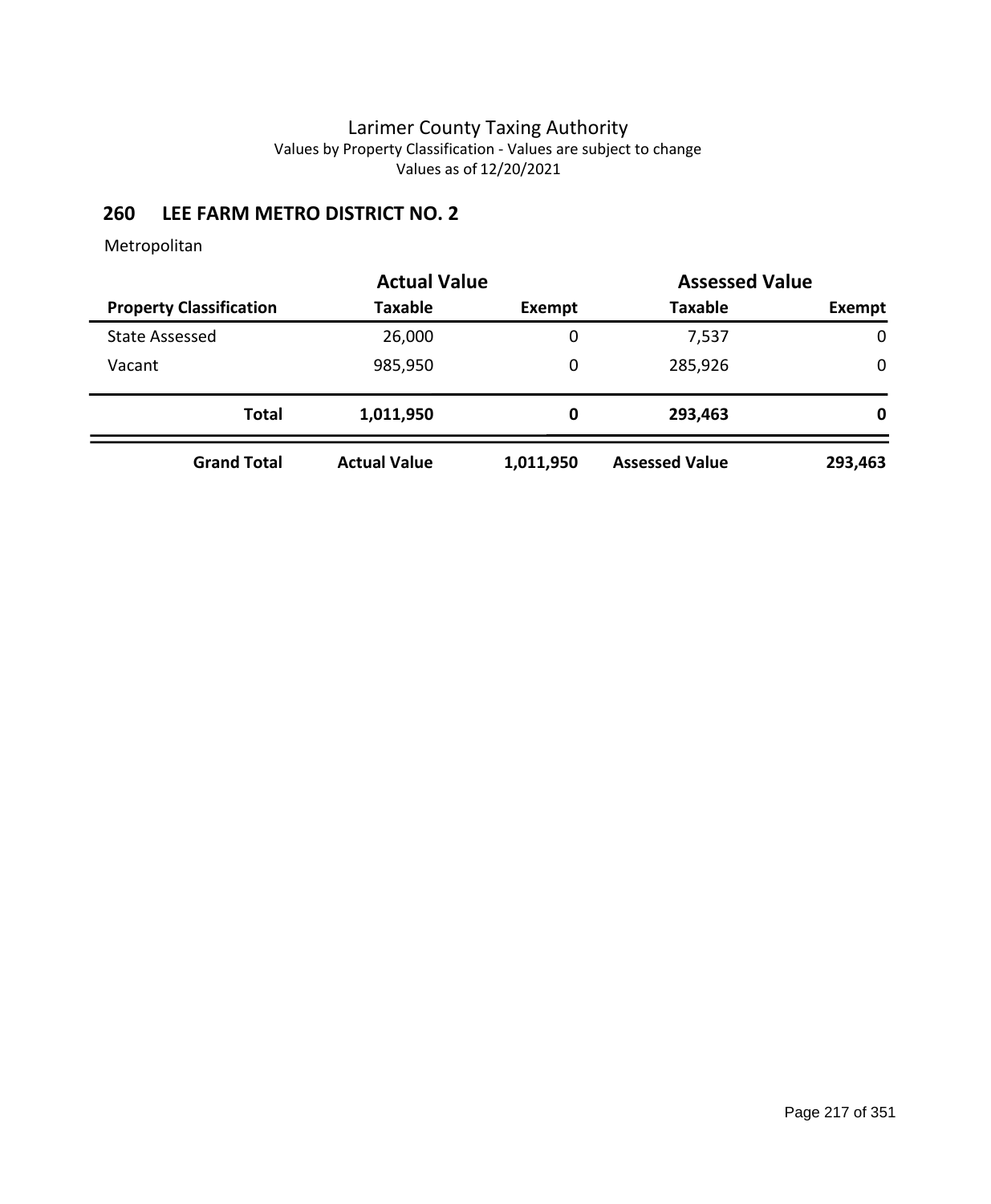# **261 LEE FARM METRO DISTRICT NO. 3**

|                                | <b>Actual Value</b> |               | <b>Assessed Value</b> |              |
|--------------------------------|---------------------|---------------|-----------------------|--------------|
| <b>Property Classification</b> | <b>Taxable</b>      | <b>Exempt</b> | <b>Taxable</b>        | Exempt       |
| Vacant                         | 792,500             | 0             | 229,825               | $\mathbf{0}$ |
| Total                          | 792,500             | 0             | 229,825               | 0            |
| <b>Grand Total</b>             | <b>Actual Value</b> | 792,500       | <b>Assessed Value</b> | 229,825      |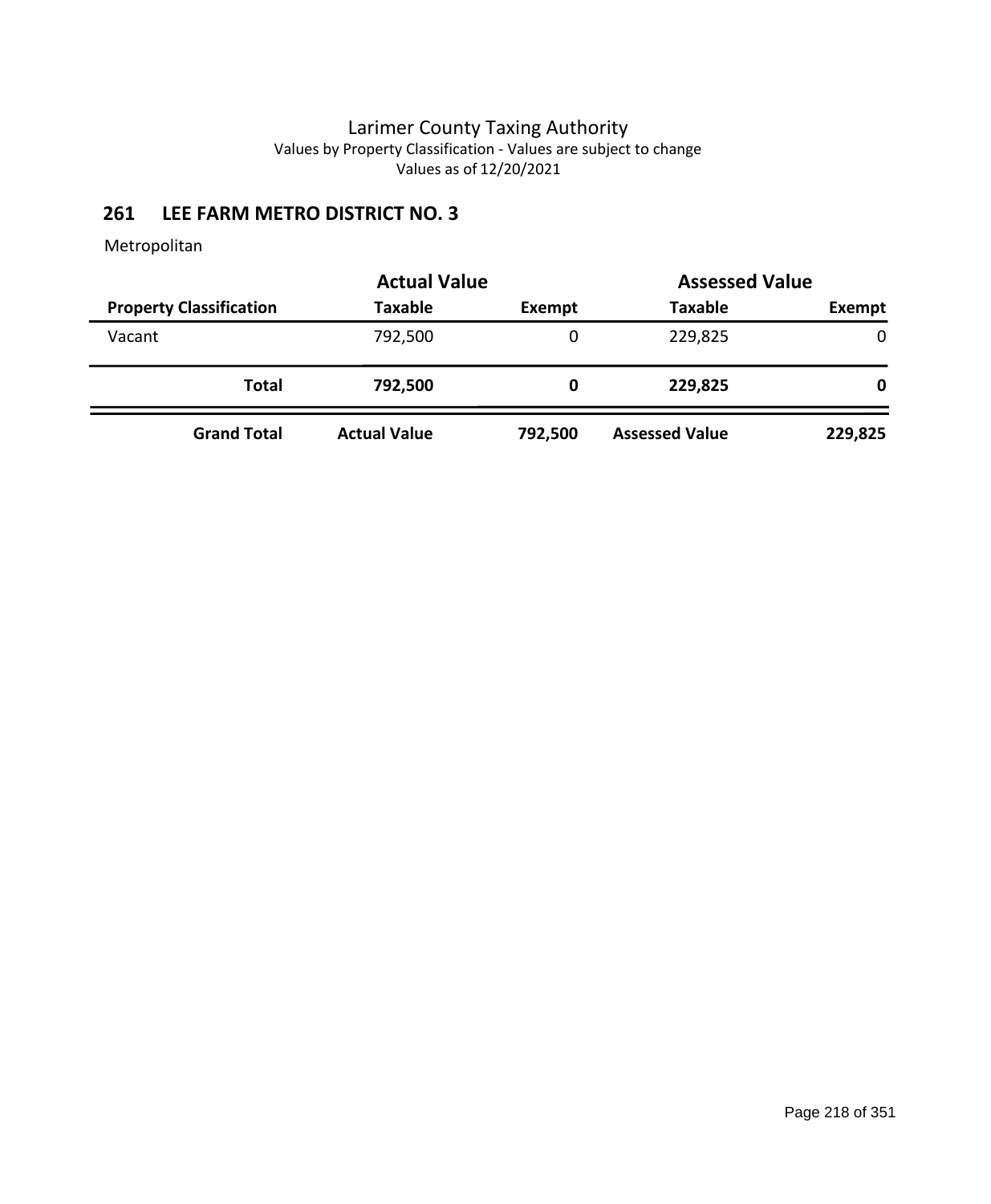# **262 LEE FARM METRO DISTRICT NO. 4**

|                                | <b>Actual Value</b> |               | <b>Assessed Value</b> |              |
|--------------------------------|---------------------|---------------|-----------------------|--------------|
| <b>Property Classification</b> | <b>Taxable</b>      | <b>Exempt</b> | <b>Taxable</b>        | Exempt       |
| Vacant                         | 669,900             | 0             | 194,271               | $\mathbf{0}$ |
| Total                          | 669,900             | 0             | 194,271               | 0            |
| <b>Grand Total</b>             | <b>Actual Value</b> | 669,900       | <b>Assessed Value</b> | 194,271      |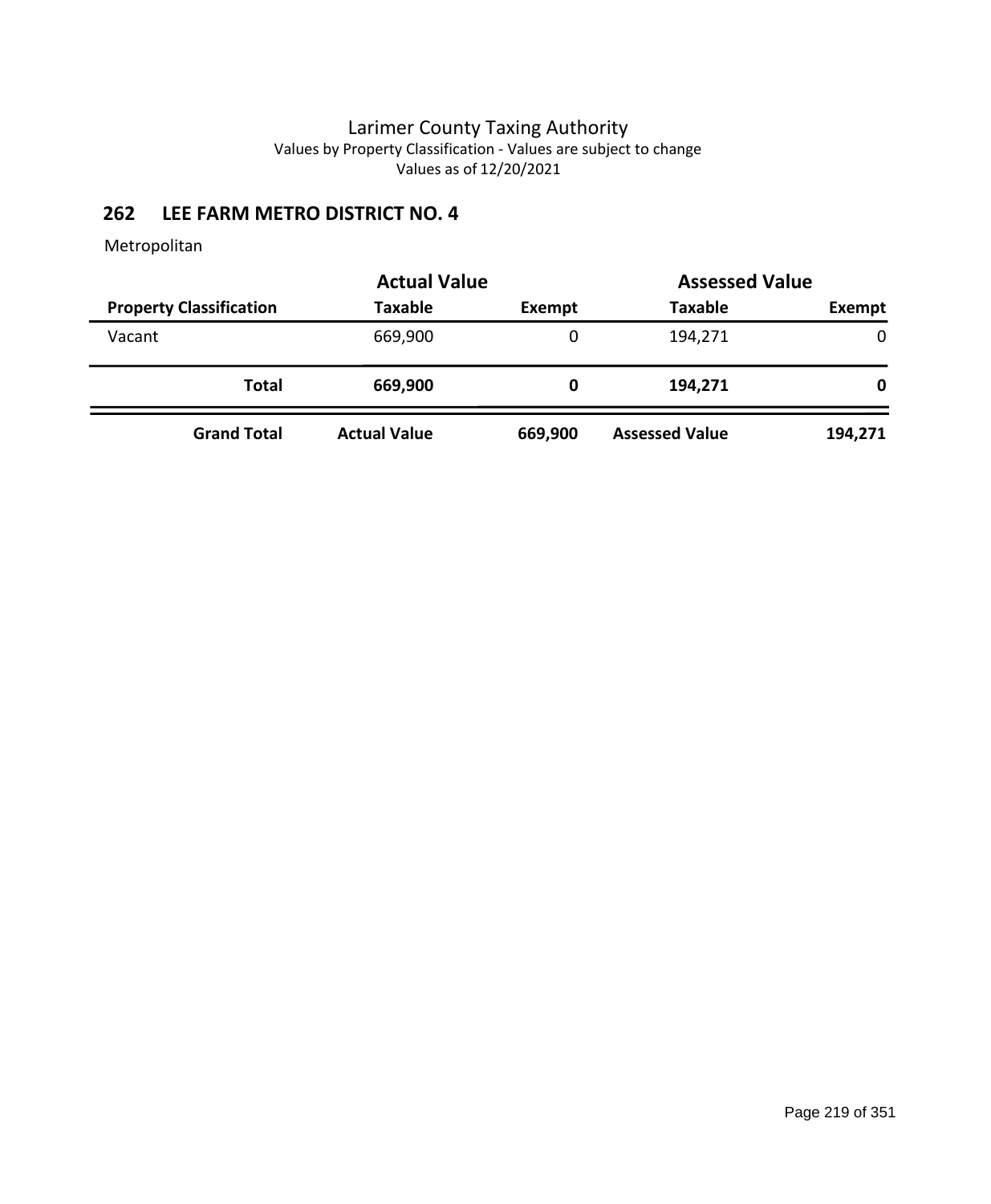# **263 HAMMOND FARM METRO DISTRICT NO. 1**

|                                | <b>Actual Value</b> | <b>Assessed Value</b> |                       |              |
|--------------------------------|---------------------|-----------------------|-----------------------|--------------|
| <b>Property Classification</b> | <b>Taxable</b>      | Exempt                | <b>Taxable</b>        | Exempt       |
| Vacant                         | 500                 | 0                     | 145                   | $\Omega$     |
| <b>Total</b>                   | 500                 | 0                     | 145                   | $\mathbf{0}$ |
| <b>Grand Total</b>             | <b>Actual Value</b> | 500                   | <b>Assessed Value</b> | 145          |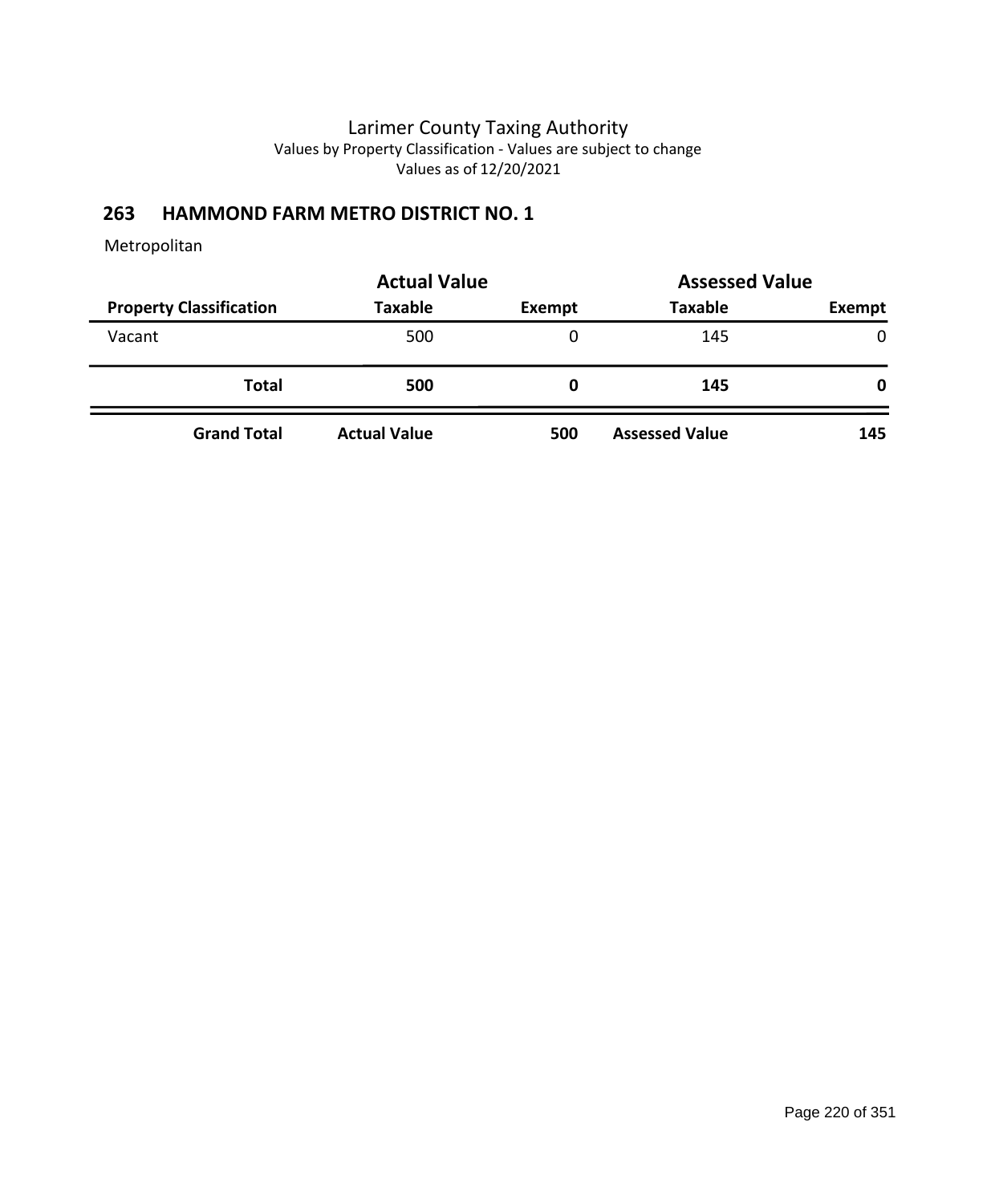# **264 HAMMOND FARM METRO DISTRICT NO. 2**

|                                | <b>Actual Value</b> |               | <b>Assessed Value</b> |             |
|--------------------------------|---------------------|---------------|-----------------------|-------------|
| <b>Property Classification</b> | <b>Taxable</b>      | <b>Exempt</b> | <b>Taxable</b>        | Exempt      |
| Residential                    | 117,996,500         | 0             | 8,436,684             | $\mathbf 0$ |
| <b>State Assessed</b>          | 210,900             | 0             | 61,182                | $\mathbf 0$ |
| Vacant                         | 131,500             | 0             | 38,135                | $\mathbf 0$ |
| <b>Total</b>                   | 118,338,900         | 0             | 8,536,001             | 0           |
| <b>Grand Total</b>             | <b>Actual Value</b> | 118,338,900   | <b>Assessed Value</b> | 8,536,001   |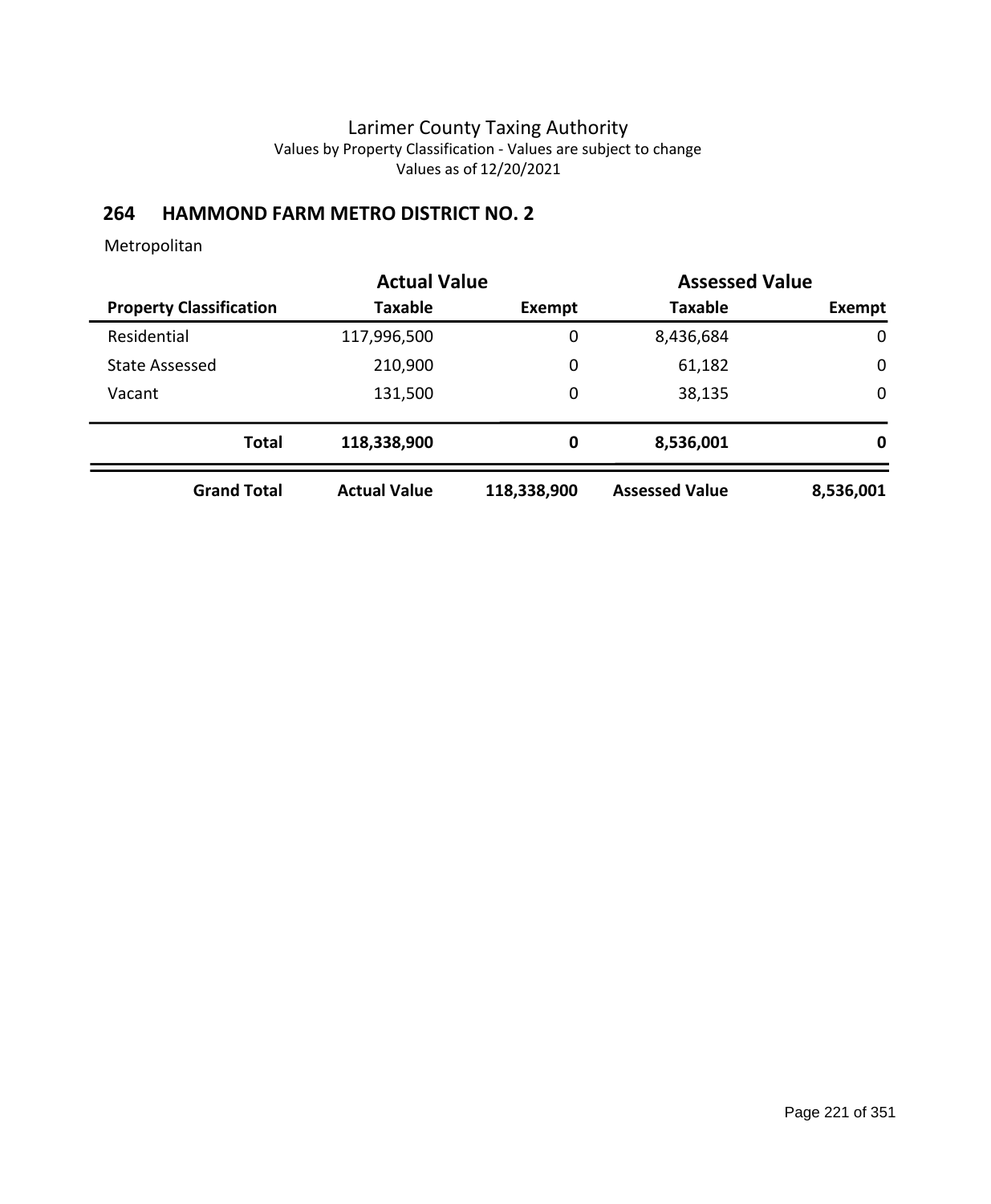# **265 HAMMOND FARM METRO DISTRICT NO. 3**

|                                |                     | <b>Actual Value</b> |                       | <b>Assessed Value</b> |
|--------------------------------|---------------------|---------------------|-----------------------|-----------------------|
| <b>Property Classification</b> | <b>Taxable</b>      | <b>Exempt</b>       | <b>Taxable</b>        | Exempt                |
| <b>State Assessed</b>          | 54,900              | 0                   | 15,915                | 0                     |
| Vacant                         | 500                 | 0                   | 145                   | $\mathbf 0$           |
| <b>Total</b>                   | 55,400              | 0                   | 16,060                | 0                     |
| <b>Grand Total</b>             | <b>Actual Value</b> | 55,400              | <b>Assessed Value</b> | 16,060                |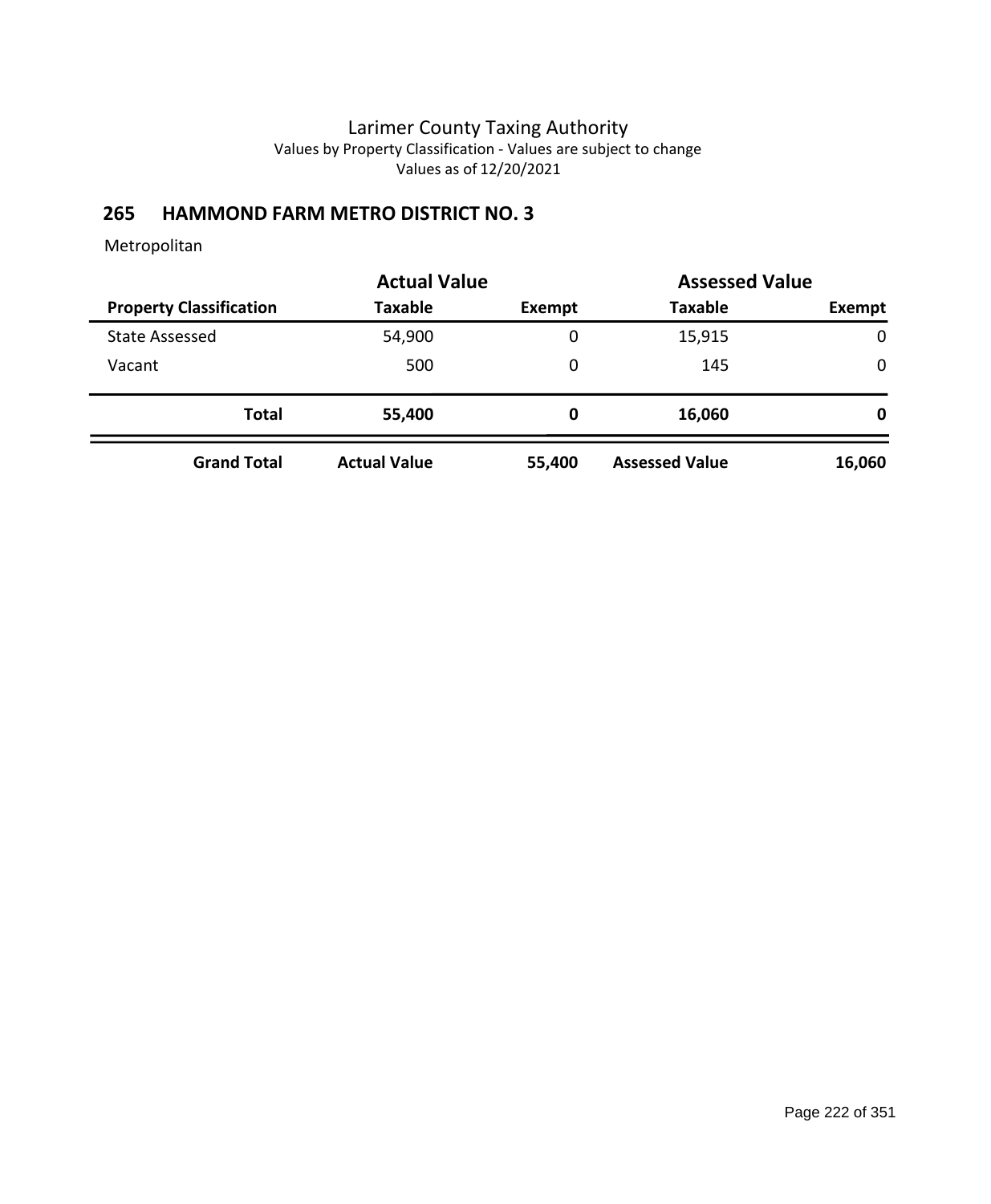# **266 HAMMOND FARM METRO DISTRICT NO. 4**

|                                | <b>Actual Value</b> |               | <b>Assessed Value</b> |             |
|--------------------------------|---------------------|---------------|-----------------------|-------------|
| <b>Property Classification</b> | <b>Taxable</b>      | <b>Exempt</b> | <b>Taxable</b>        | Exempt      |
| Agricultural                   | 1,330               | 0             | 386                   | $\mathbf 0$ |
| <b>State Assessed</b>          | 222,600             | $\mathbf 0$   | 64,559                | $\mathbf 0$ |
| Vacant                         | 3,521,000           | $\mathbf 0$   | 1,021,090             | $\mathbf 0$ |
| <b>Total</b>                   | 3,744,930           | 0             | 1,086,035             | 0           |
| <b>Grand Total</b>             | <b>Actual Value</b> | 3,744,930     | <b>Assessed Value</b> | 1,086,035   |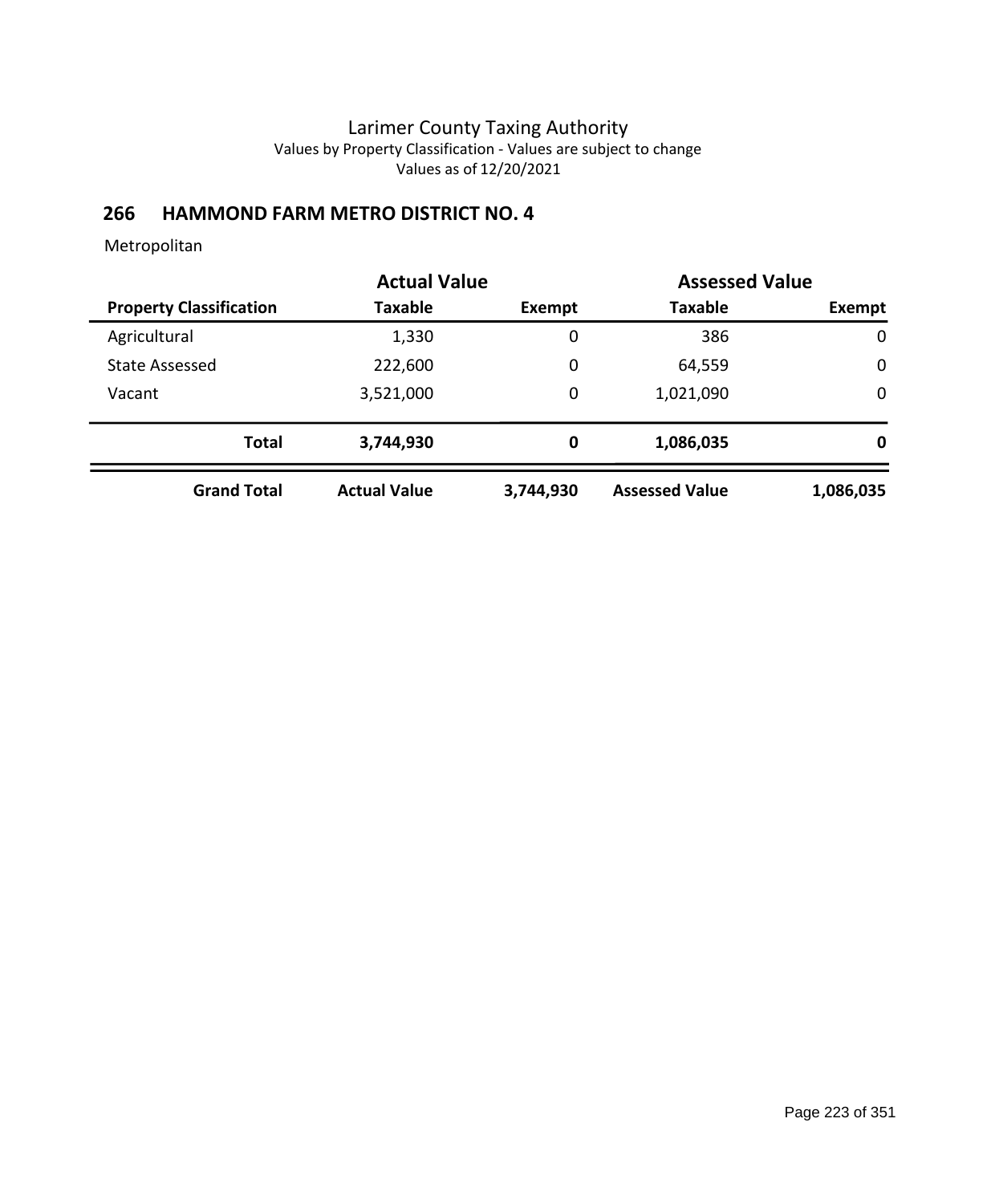# **267 LARIMER COUNTY P.I.D. NO. 62 RIDGEWOOD MEADOWS**

Improvement

|                                | <b>Actual Value</b> | <b>Assessed Value</b> |                       |             |  |
|--------------------------------|---------------------|-----------------------|-----------------------|-------------|--|
| <b>Property Classification</b> | <b>Taxable</b>      | Exempt                | <b>Taxable</b>        | Exempt      |  |
| Residential                    | 17,951,000          | 0                     | 1,283,510             | $\mathbf 0$ |  |
| <b>State Assessed</b>          | 24,900              | 0                     | 7,242                 | 0           |  |
| <b>Total</b>                   | 17,975,900          | 0                     | 1,290,752             | 0           |  |
| <b>Grand Total</b>             | <b>Actual Value</b> | 17,975,900            | <b>Assessed Value</b> | 1,290,752   |  |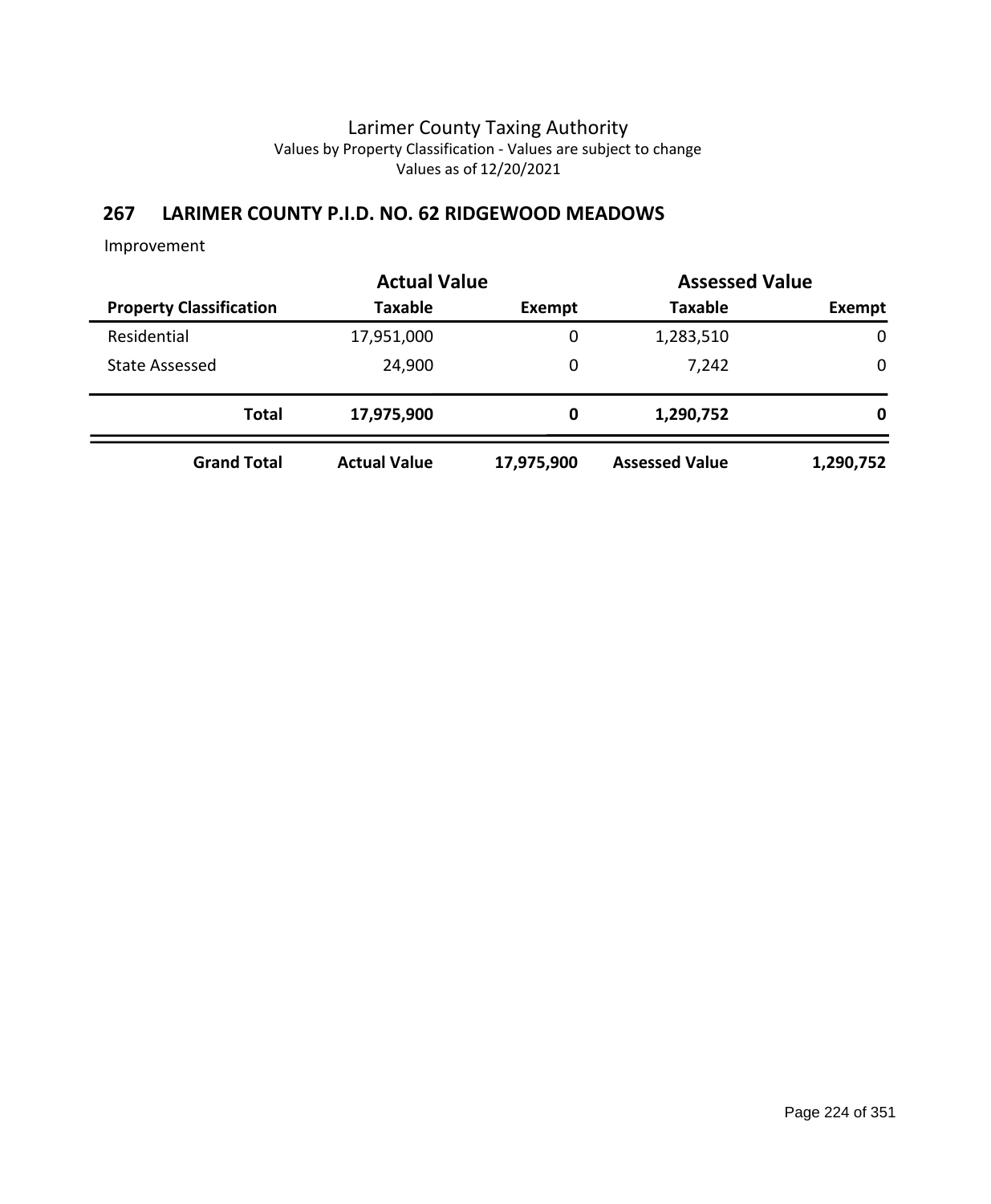### **268 THOMPSON CROSSING METRO DISTRICT NO. 2 BOND**

|                                | <b>Actual Value</b> |               | <b>Assessed Value</b> |             |
|--------------------------------|---------------------|---------------|-----------------------|-------------|
| <b>Property Classification</b> | <b>Taxable</b>      | <b>Exempt</b> | <b>Taxable</b>        | Exempt      |
| Commercial                     | 63,576,900          | 0             | 18,437,299            | 0           |
| Exempt                         | 0                   | 1,081,200     | 0                     | 313,548     |
| Residential                    | 3,970,300           | 0             | 283,876               | $\mathbf 0$ |
| <b>State Assessed</b>          | 84,500              | 0             | 24,518                | $\mathbf 0$ |
| Vacant                         | 535,000             | 0             | 155,150               | $\mathbf 0$ |
| <b>Total</b>                   | 68,166,700          | 1,081,200     | 18,900,843            | 313,548     |
| <b>Grand Total</b>             | <b>Actual Value</b> | 69,247,900    | <b>Assessed Value</b> | 19,214,391  |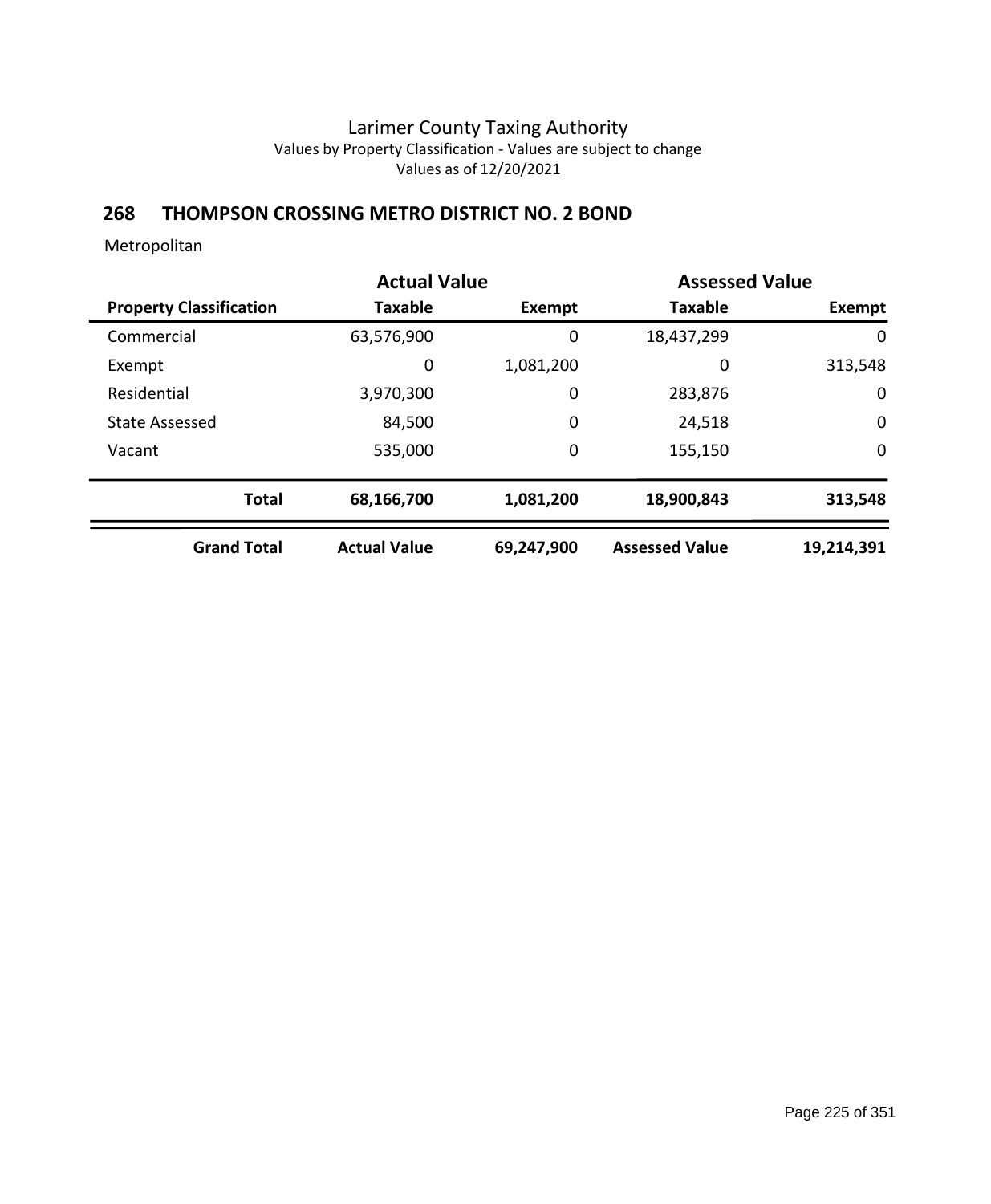# **269 FOUNDRY LOVELAND METRO DISTRICT**

|                                | <b>Actual Value</b> |            | <b>Assessed Value</b> |             |
|--------------------------------|---------------------|------------|-----------------------|-------------|
| <b>Property Classification</b> | <b>Taxable</b>      | Exempt     | <b>Taxable</b>        | Exempt      |
| Commercial                     | 19,673,420          | 0          | 5,705,292             | $\mathbf 0$ |
| Exempt                         | 0                   | 11,684,780 | 0                     | 3,388,587   |
| Residential                    | 41,140,800          | 0          | 2,941,567             | 0           |
| <b>State Assessed</b>          | 3,400               | 0          | 999                   | $\mathbf 0$ |
| <b>Total</b>                   | 60,817,620          | 11,684,780 | 8,647,858             | 3,388,587   |
| <b>Grand Total</b>             | <b>Actual Value</b> | 72,502,400 | <b>Assessed Value</b> | 12,036,445  |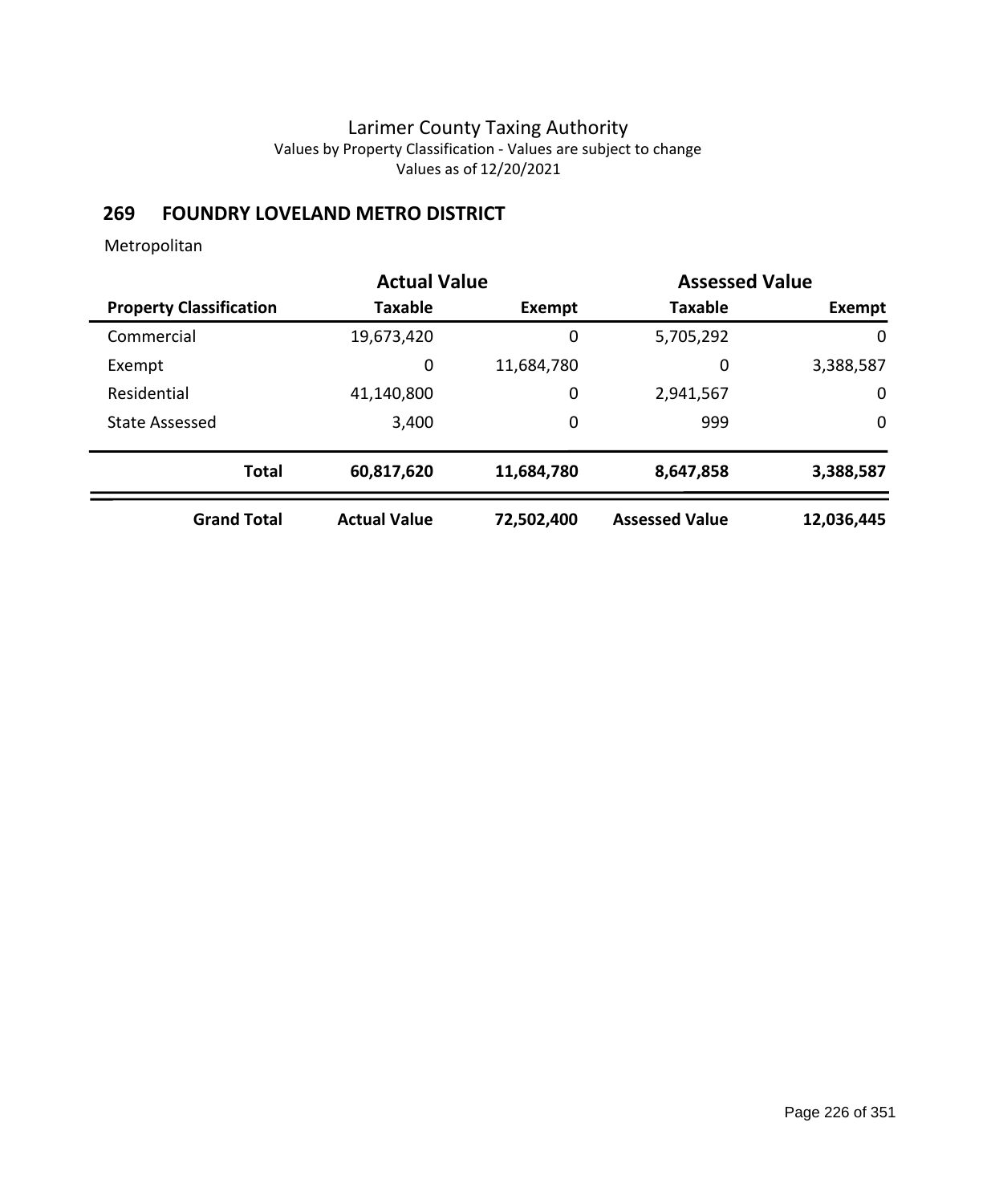# **272 HARMONY I-25 METRO DISTRICT NO. 1**

|                                | <b>Actual Value</b> |           | <b>Assessed Value</b> |             |
|--------------------------------|---------------------|-----------|-----------------------|-------------|
| <b>Property Classification</b> | <b>Taxable</b>      | Exempt    | <b>Taxable</b>        | Exempt      |
| Commercial                     | 622,900             | 0         | 180,641               | $\mathbf 0$ |
| <b>State Assessed</b>          | 900                 | 0         | 249                   | $\mathbf 0$ |
| Vacant                         | 1,367,770           | 0         | 396,653               | $\mathbf 0$ |
| <b>Total</b>                   | 1,991,570           | 0         | 577,543               | 0           |
| <b>Grand Total</b>             | <b>Actual Value</b> | 1,991,570 | <b>Assessed Value</b> | 577,543     |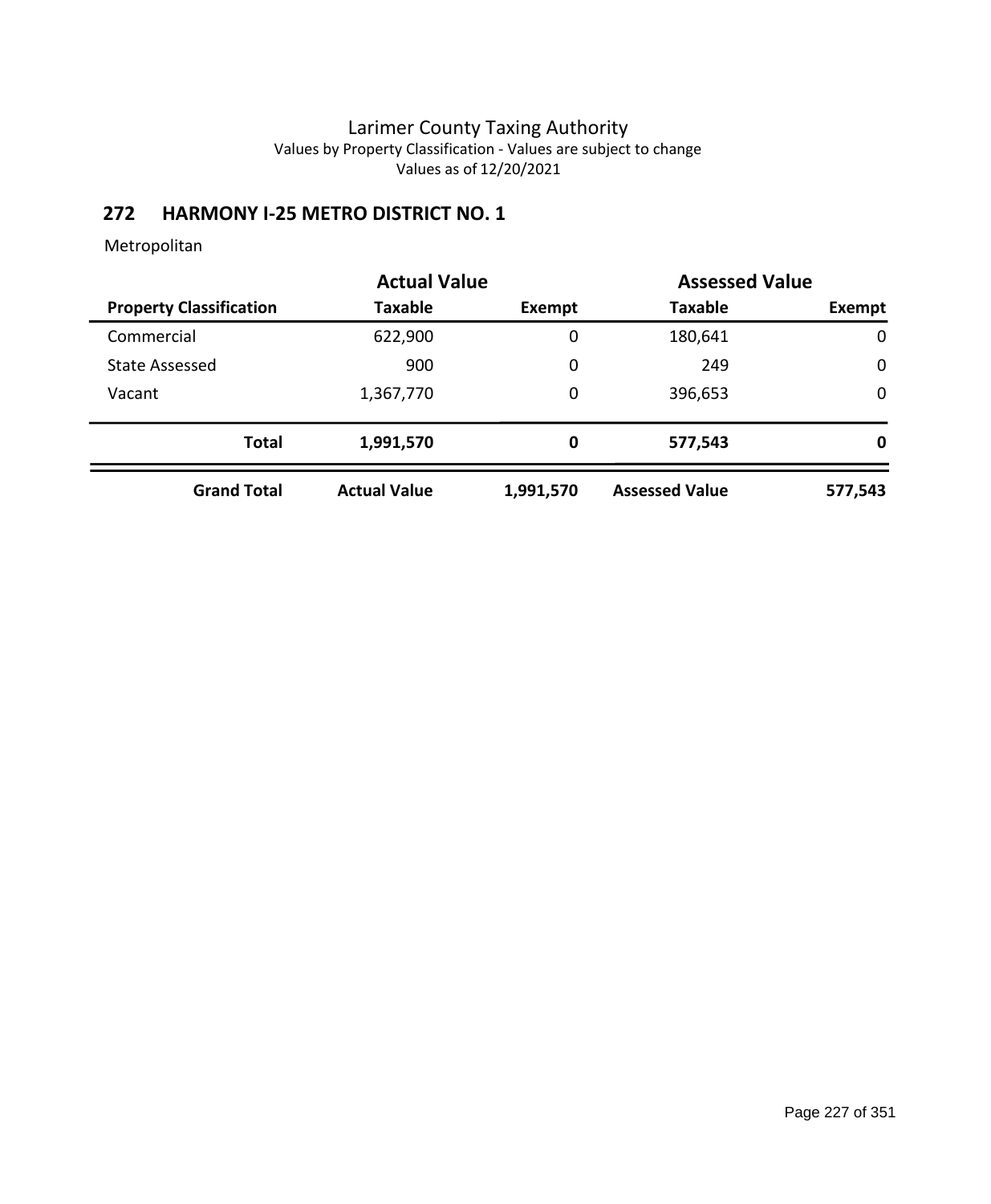# **273 HARMONY I-25 METRO DISTRICT NO. 2**

|                                | <b>Actual Value</b> |           | <b>Assessed Value</b> |             |
|--------------------------------|---------------------|-----------|-----------------------|-------------|
| <b>Property Classification</b> | Taxable             | Exempt    | <b>Taxable</b>        | Exempt      |
| Commercial                     | 2,362,330           | 0         | 685,076               | $\mathbf 0$ |
| <b>State Assessed</b>          | 1,700               | 0         | 499                   | $\mathbf 0$ |
| Vacant                         | 742,020             | 0         | 215,186               | $\mathbf 0$ |
| <b>Total</b>                   | 3,106,050           | 0         | 900,761               | 0           |
| <b>Grand Total</b>             | <b>Actual Value</b> | 3,106,050 | <b>Assessed Value</b> | 900,761     |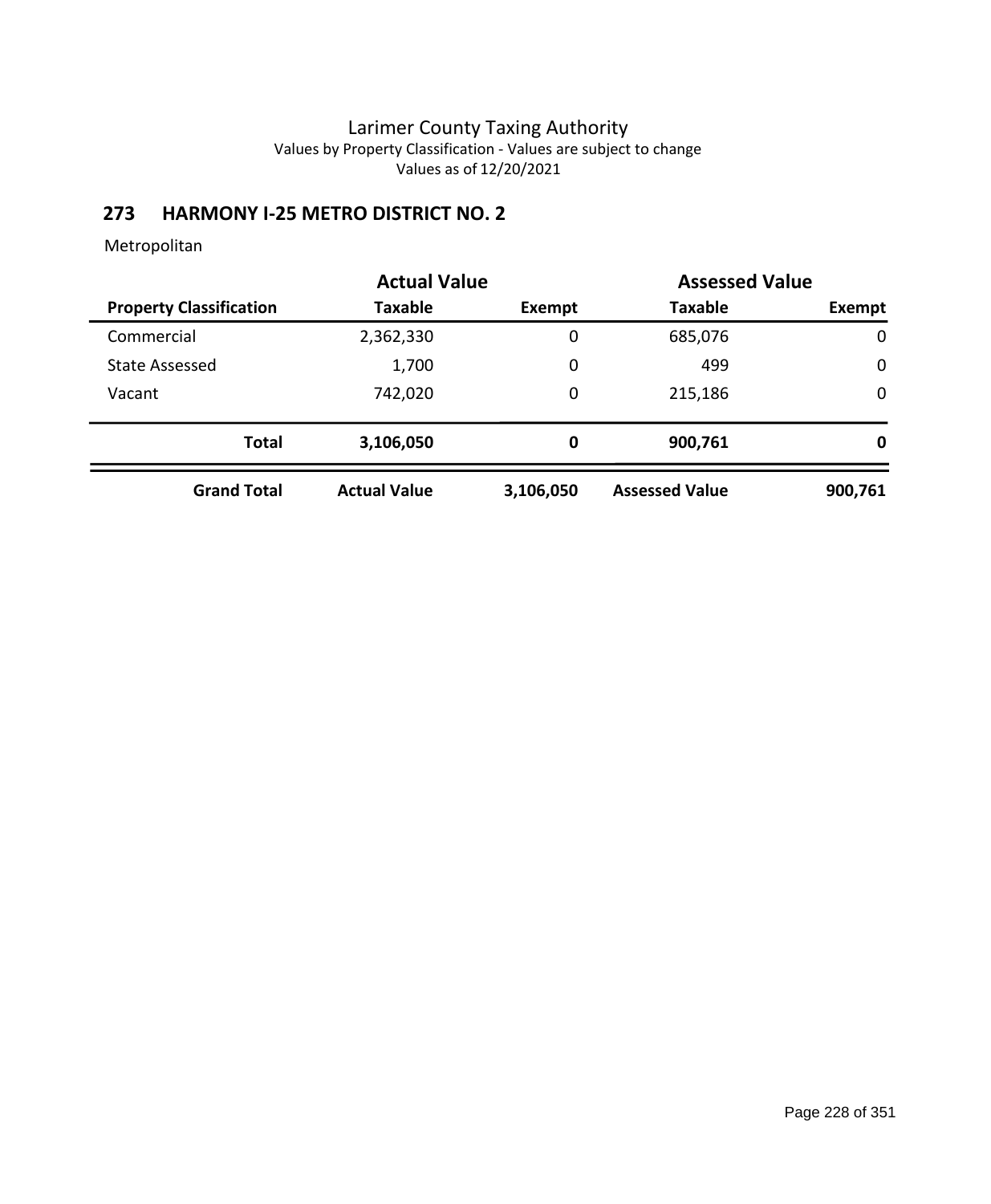# **274 HARMONY I-25 METRO DISTRICT NO. 3**

|                                |                     | <b>Actual Value</b> |                       | <b>Assessed Value</b> |
|--------------------------------|---------------------|---------------------|-----------------------|-----------------------|
| <b>Property Classification</b> | <b>Taxable</b>      | Exempt              | <b>Taxable</b>        | Exempt                |
| Agricultural                   | 4,860               | 0                   | 1,409                 | $\mathbf 0$           |
| Residential                    | 220,000             | 0                   | 15,730                | 0                     |
| <b>Total</b>                   | 224,860             | 0                   | 17,139                | 0                     |
| <b>Grand Total</b>             | <b>Actual Value</b> | 224,860             | <b>Assessed Value</b> | 17,139                |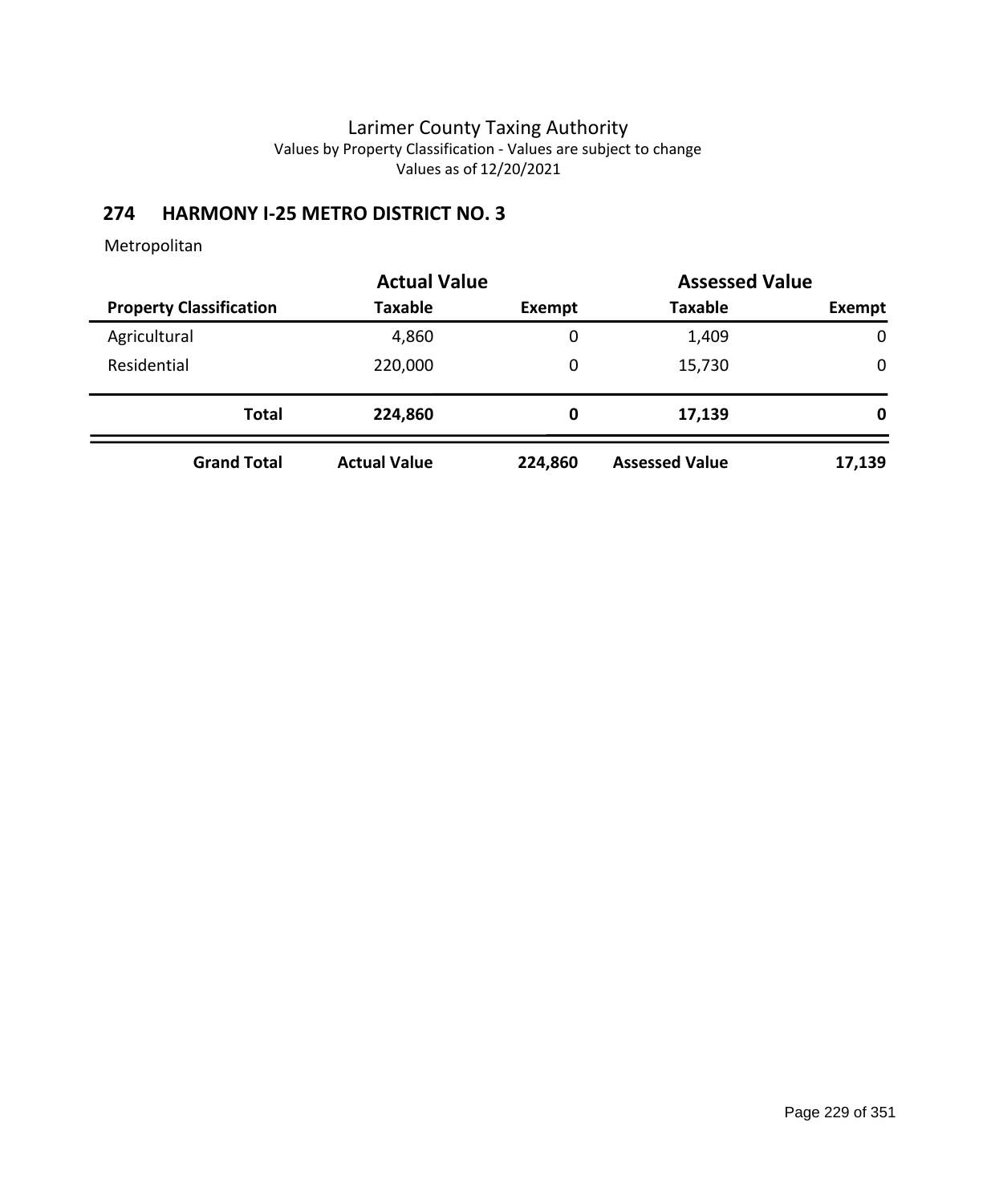# **275 WILDWING METRO DISTRICT NO. 1 BOND**

|                                | <b>Actual Value</b> |             | <b>Assessed Value</b> |             |  |
|--------------------------------|---------------------|-------------|-----------------------|-------------|--|
| <b>Property Classification</b> | <b>Taxable</b>      | Exempt      | <b>Taxable</b>        | Exempt      |  |
| Exempt                         | 0                   | 176,970     | 0                     | 40,436      |  |
| Residential                    | 220,461,100         | 0           | 15,763,031            | $\mathbf 0$ |  |
| <b>State Assessed</b>          | 844,400             | 0           | 244,849               | 0           |  |
| Vacant                         | 12,391,000          | 0           | 3,593,390             | $\mathbf 0$ |  |
| <b>Total</b>                   | 233,696,500         | 176,970     | 19,601,270            | 40,436      |  |
| <b>Grand Total</b>             | <b>Actual Value</b> | 233,873,470 | <b>Assessed Value</b> | 19,641,706  |  |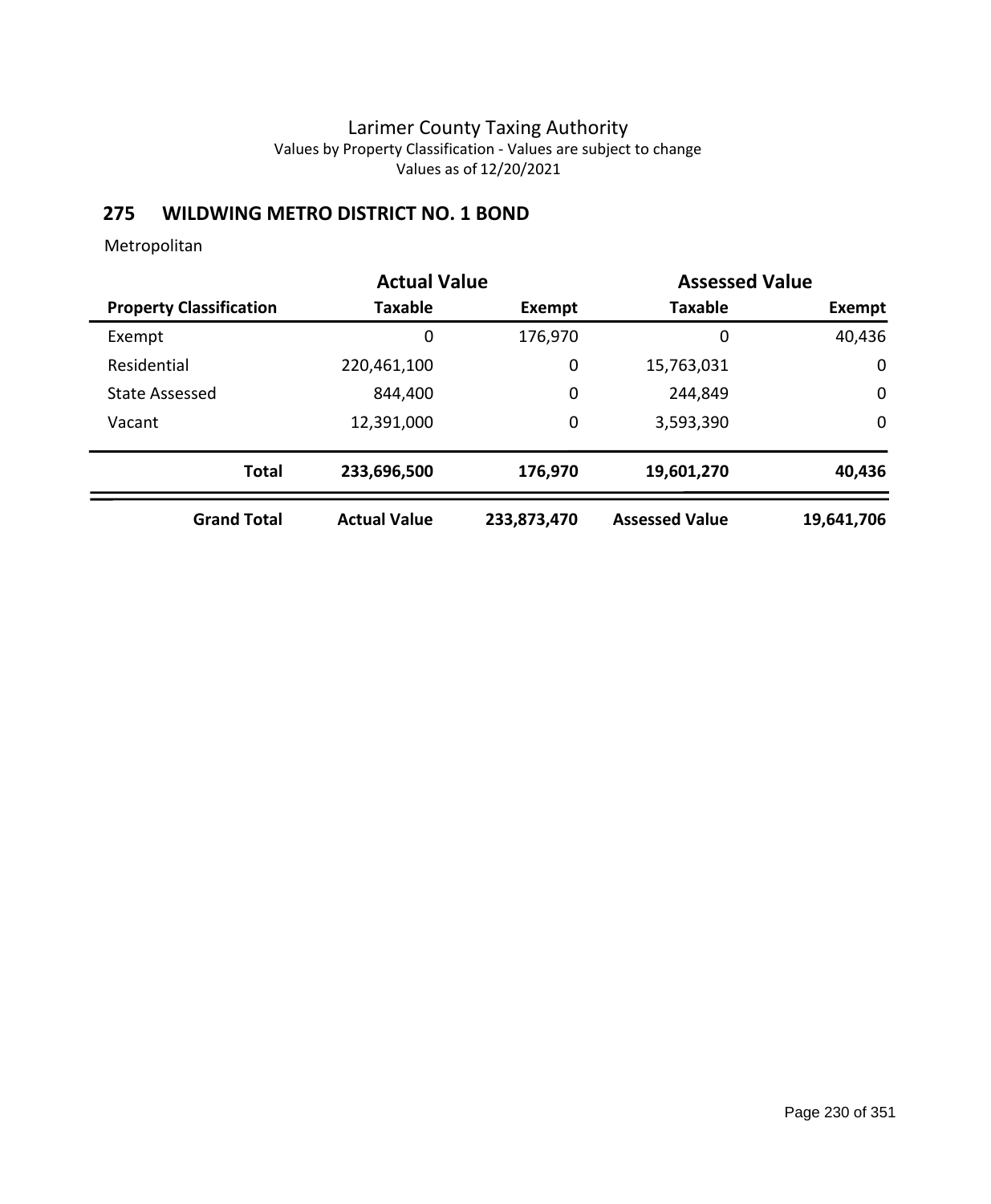# **276 LARIMER COUNTY P.I.D. NO. 61 LITTLE THOMPSON**

Improvement

|              |                                | <b>Actual Value</b> |             | <b>Assessed Value</b> |             |
|--------------|--------------------------------|---------------------|-------------|-----------------------|-------------|
|              | <b>Property Classification</b> | Taxable             | Exempt      | <b>Taxable</b>        | Exempt      |
| Agricultural |                                | 61,390              | $\mathbf 0$ | 17,806                | $\mathbf 0$ |
| Residential  |                                | 45,811,600          | 0           | 3,275,567             | $\mathbf 0$ |
| Vacant       |                                | 2,066,500           | 0           | 599,285               | $\mathbf 0$ |
|              | <b>Total</b>                   | 47,939,490          | $\bf{0}$    | 3,892,658             | 0           |
|              | <b>Grand Total</b>             | <b>Actual Value</b> | 47,939,490  | <b>Assessed Value</b> | 3,892,658   |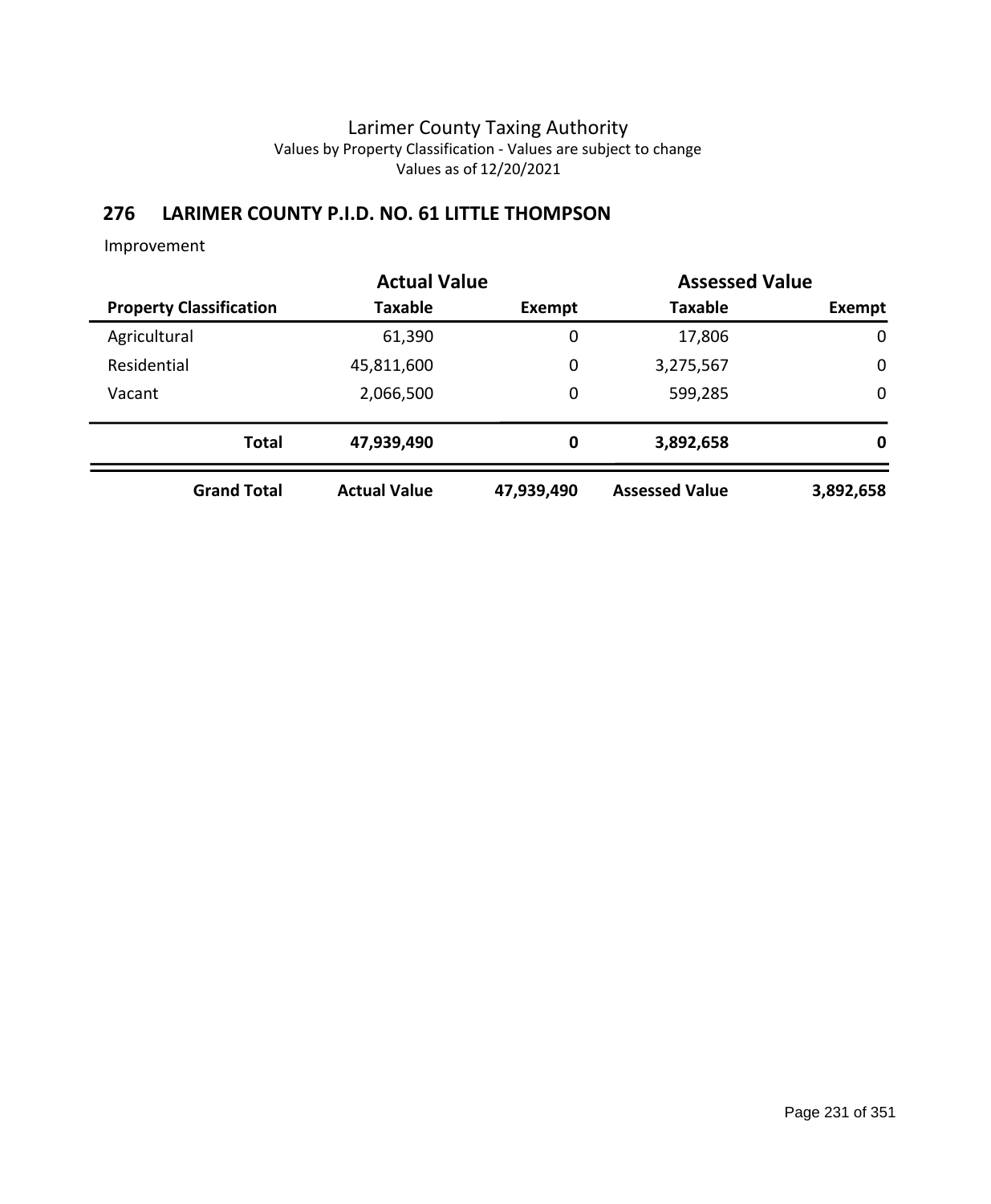# **277 MULBERRY FRONTAGE METRO DISTRICT**

|                                | <b>Actual Value</b> | <b>Assessed Value</b> |                       |             |  |
|--------------------------------|---------------------|-----------------------|-----------------------|-------------|--|
| <b>Property Classification</b> | <b>Taxable</b>      | Exempt                | <b>Taxable</b>        | Exempt      |  |
| Agricultural                   | 28,450              | 0                     | 8,251                 | $\mathbf 0$ |  |
| Total                          | 28,450              | 0                     | 8,251                 | 0           |  |
| <b>Grand Total</b>             | <b>Actual Value</b> | 28,450                | <b>Assessed Value</b> | 8,251       |  |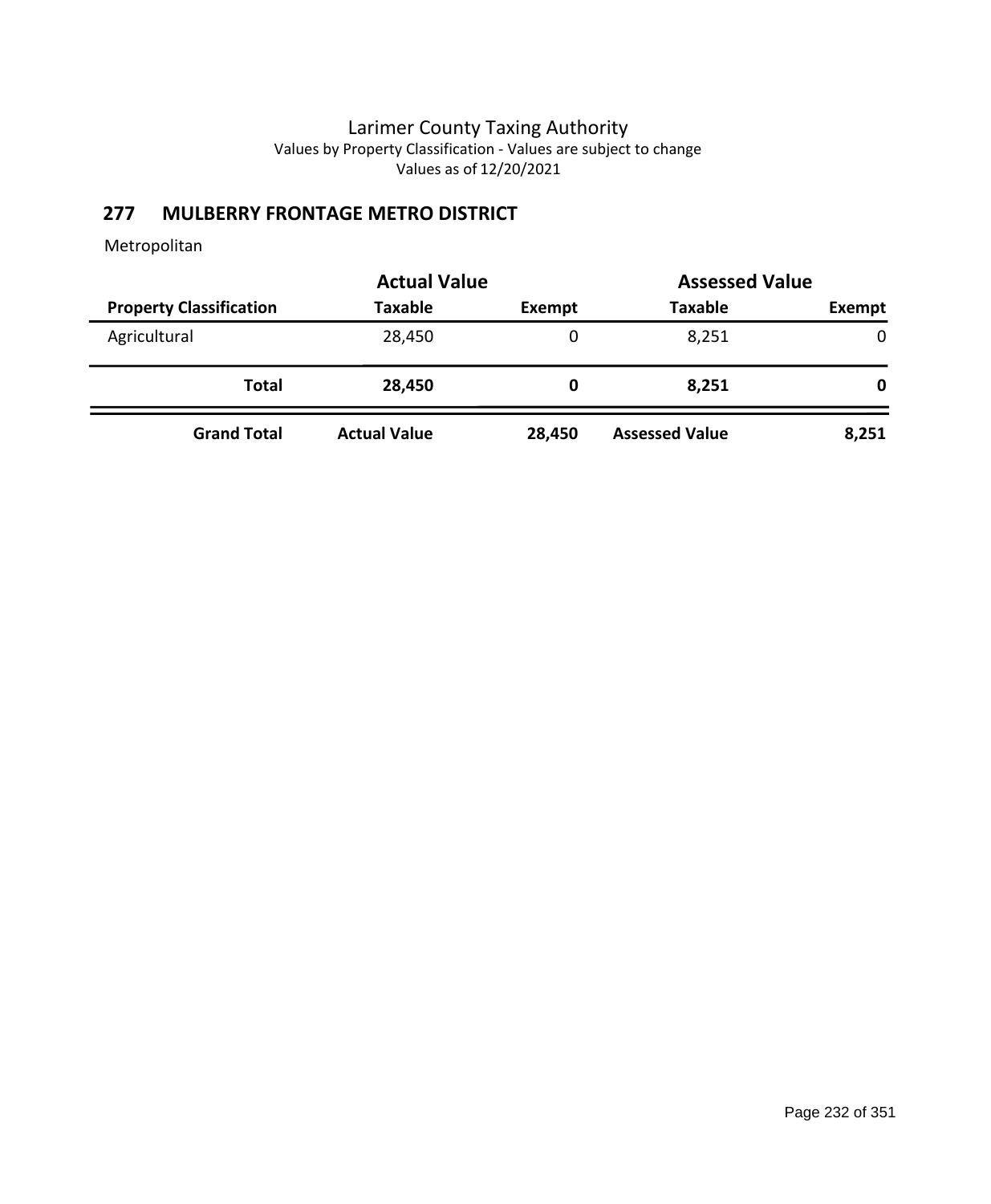# **278 BRANDS WEST METRO DISTRICT NO. 1**

|                                | <b>Actual Value</b> | <b>Assessed Value</b> |                       |              |
|--------------------------------|---------------------|-----------------------|-----------------------|--------------|
| <b>Property Classification</b> | <b>Taxable</b>      | Exempt                | <b>Taxable</b>        | Exempt       |
| Agricultural                   | 30                  | 0                     | 10                    | $\mathbf{0}$ |
| <b>Total</b>                   | 30                  | O                     | 10                    | 0            |
| <b>Grand Total</b>             | <b>Actual Value</b> | 30                    | <b>Assessed Value</b> | 10           |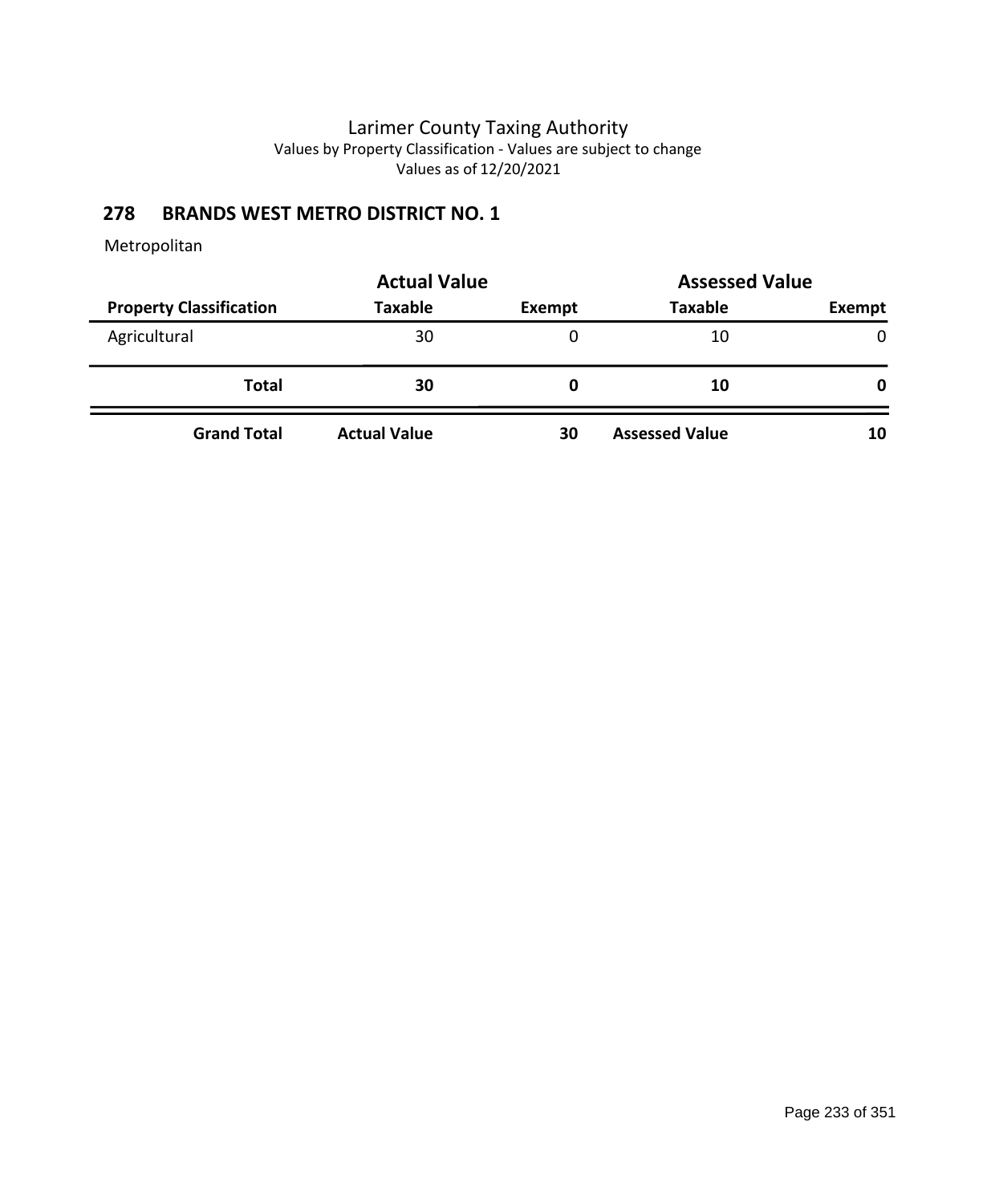# **279 BRANDS WEST METRO DISTRICT NO. 2**

|                                | <b>Actual Value</b> |        |                       | <b>Assessed Value</b> |  |
|--------------------------------|---------------------|--------|-----------------------|-----------------------|--|
| <b>Property Classification</b> | <b>Taxable</b>      | Exempt | <b>Taxable</b>        | Exempt                |  |
| Agricultural                   | 9,130               | 0      | 2,649                 | $\mathbf{0}$          |  |
| <b>Total</b>                   | 9,130               | 0      | 2,649                 | 0                     |  |
| <b>Grand Total</b>             | <b>Actual Value</b> | 9,130  | <b>Assessed Value</b> | 2,649                 |  |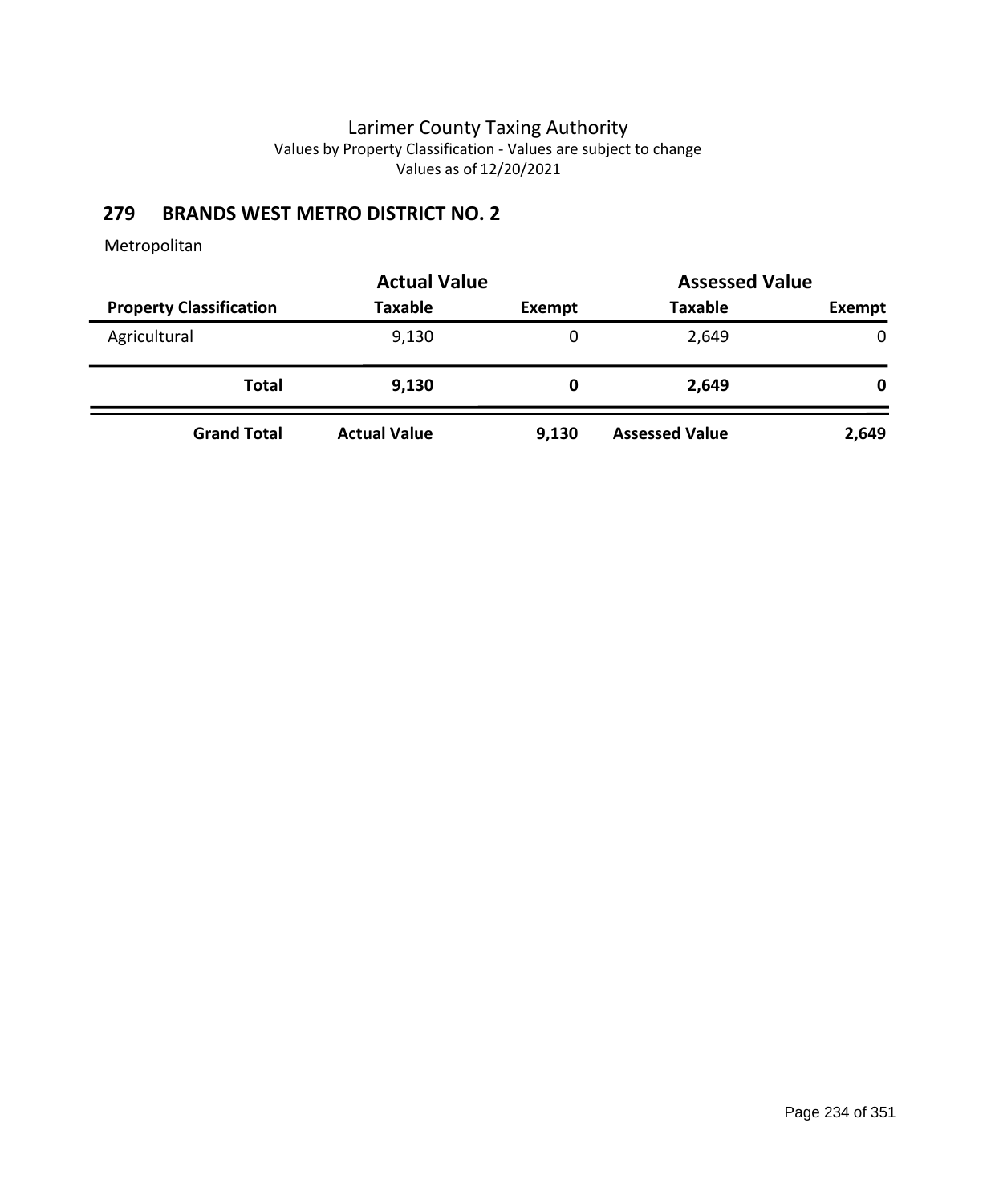## **280 BRANDS WEST METRO DISTRICT NO. 3**

|                                | <b>Actual Value</b> | <b>Assessed Value</b> |                       |        |  |
|--------------------------------|---------------------|-----------------------|-----------------------|--------|--|
| <b>Property Classification</b> | <b>Taxable</b>      | Exempt                | <b>Taxable</b>        | Exempt |  |
| Agricultural                   | 4,410               | 0                     | 1,281                 | 0      |  |
| <b>Total</b>                   | 4,410               | 0                     | 1,281                 | 0      |  |
| <b>Grand Total</b>             | <b>Actual Value</b> | 4,410                 | <b>Assessed Value</b> | 1,281  |  |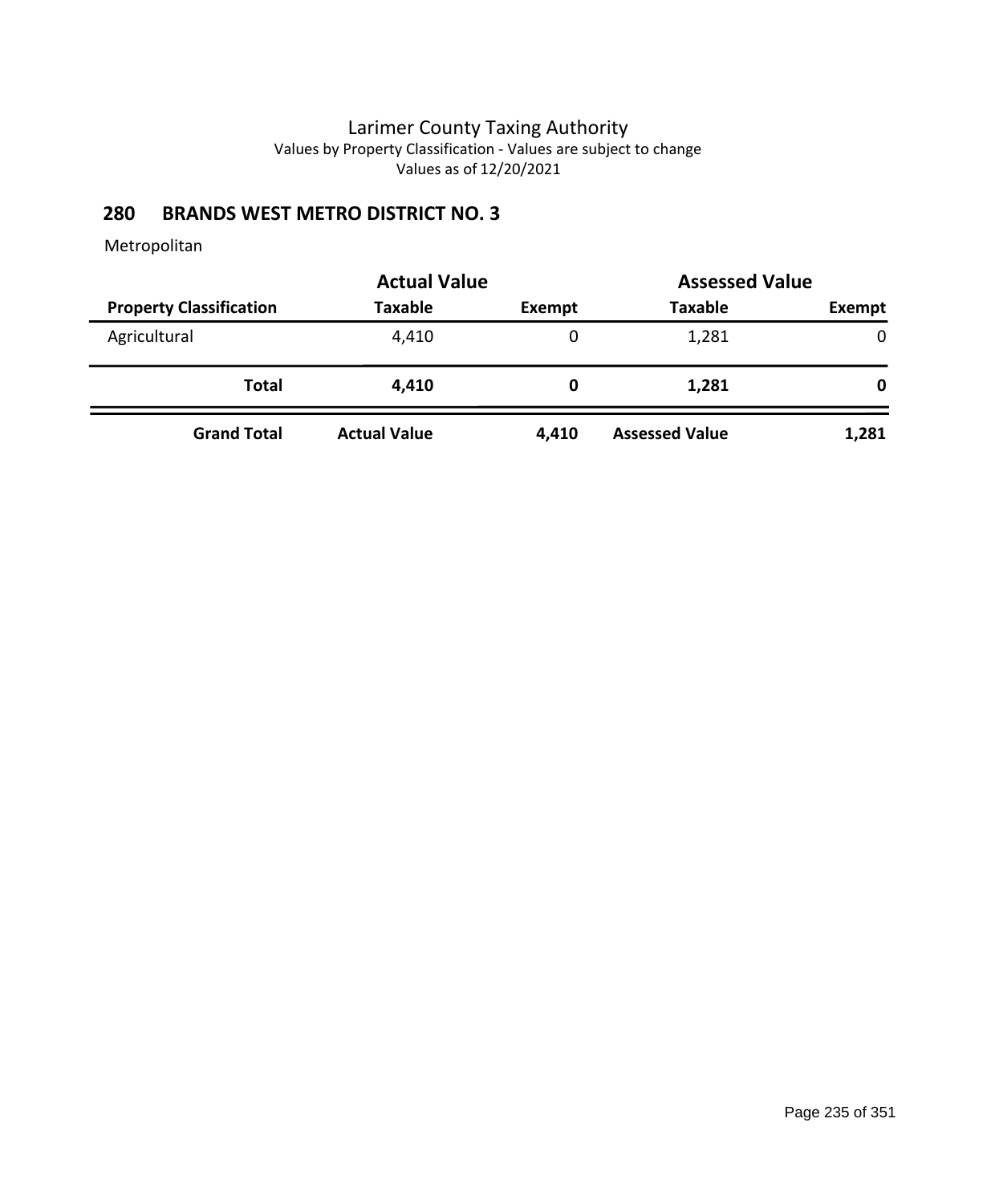## **281 BRANDS WEST METRO DISTRICT NO. 4**

|                                | <b>Actual Value</b> | <b>Assessed Value</b> |                       |               |
|--------------------------------|---------------------|-----------------------|-----------------------|---------------|
| <b>Property Classification</b> | <b>Taxable</b>      | Exempt                | <b>Taxable</b>        | <b>Exempt</b> |
| Agricultural                   | 2,310               | 0                     | 671                   | 0             |
| Total                          | 2,310               | 0                     | 671                   | 0             |
| <b>Grand Total</b>             | <b>Actual Value</b> | 2,310                 | <b>Assessed Value</b> | 671           |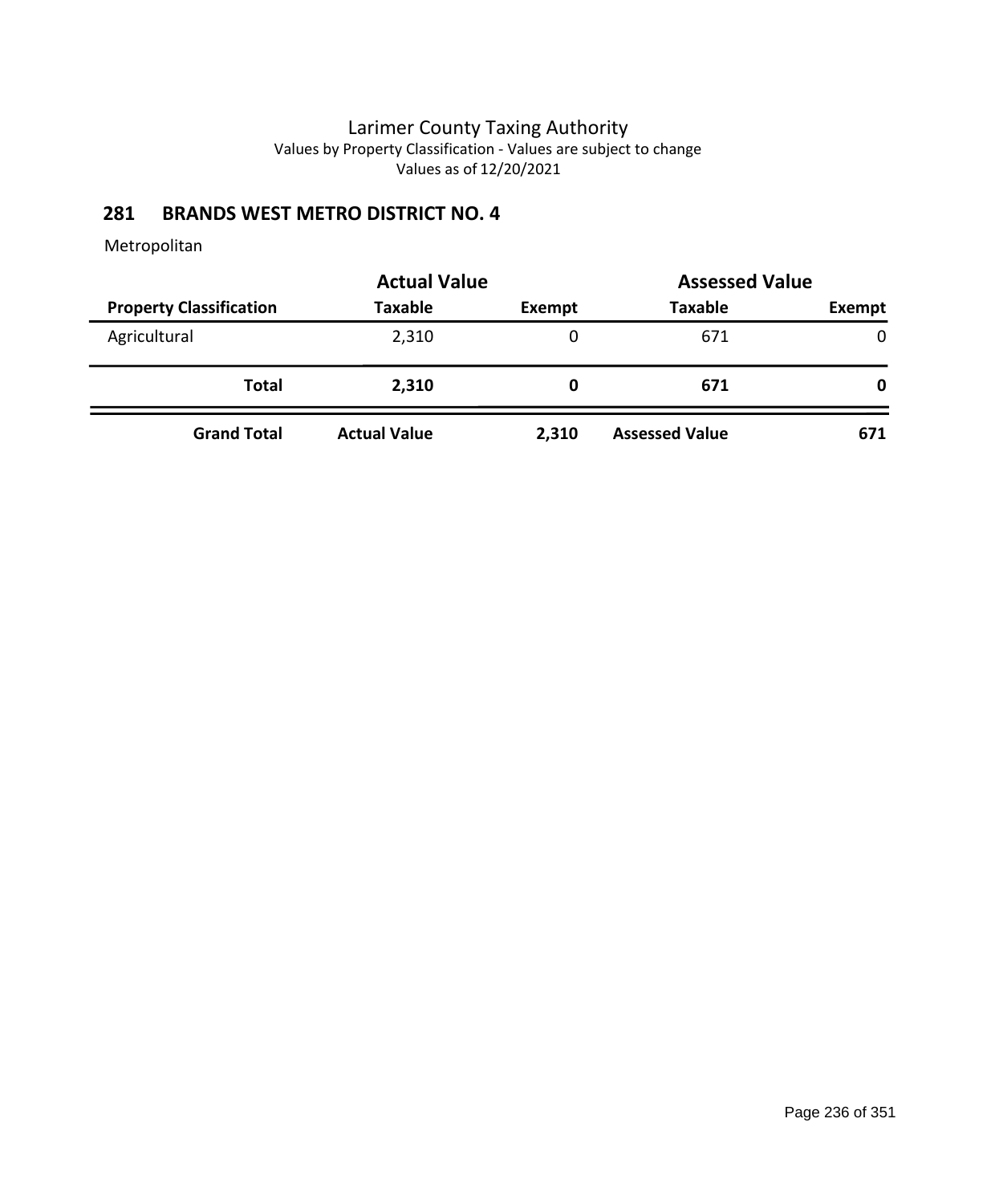# **282 WINDSOR HIGHLANDS METRO DISTRICT NO. 7**

|                                | <b>Actual Value</b> |             | <b>Assessed Value</b> |             |
|--------------------------------|---------------------|-------------|-----------------------|-------------|
| <b>Property Classification</b> | <b>Taxable</b>      | Exempt      | <b>Taxable</b>        | Exempt      |
| Residential                    | 9,825,400           | 0           | 702,521               | 0           |
| <b>State Assessed</b>          | 24,300              | 0           | 7,048                 | $\mathbf 0$ |
| Vacant                         | 5,523,300           | 0           | 1,601,757             | 0           |
| <b>Total</b>                   | 15,373,000          | $\mathbf 0$ | 2,311,326             | 0           |
| <b>Grand Total</b>             | <b>Actual Value</b> | 15,373,000  | <b>Assessed Value</b> | 2,311,326   |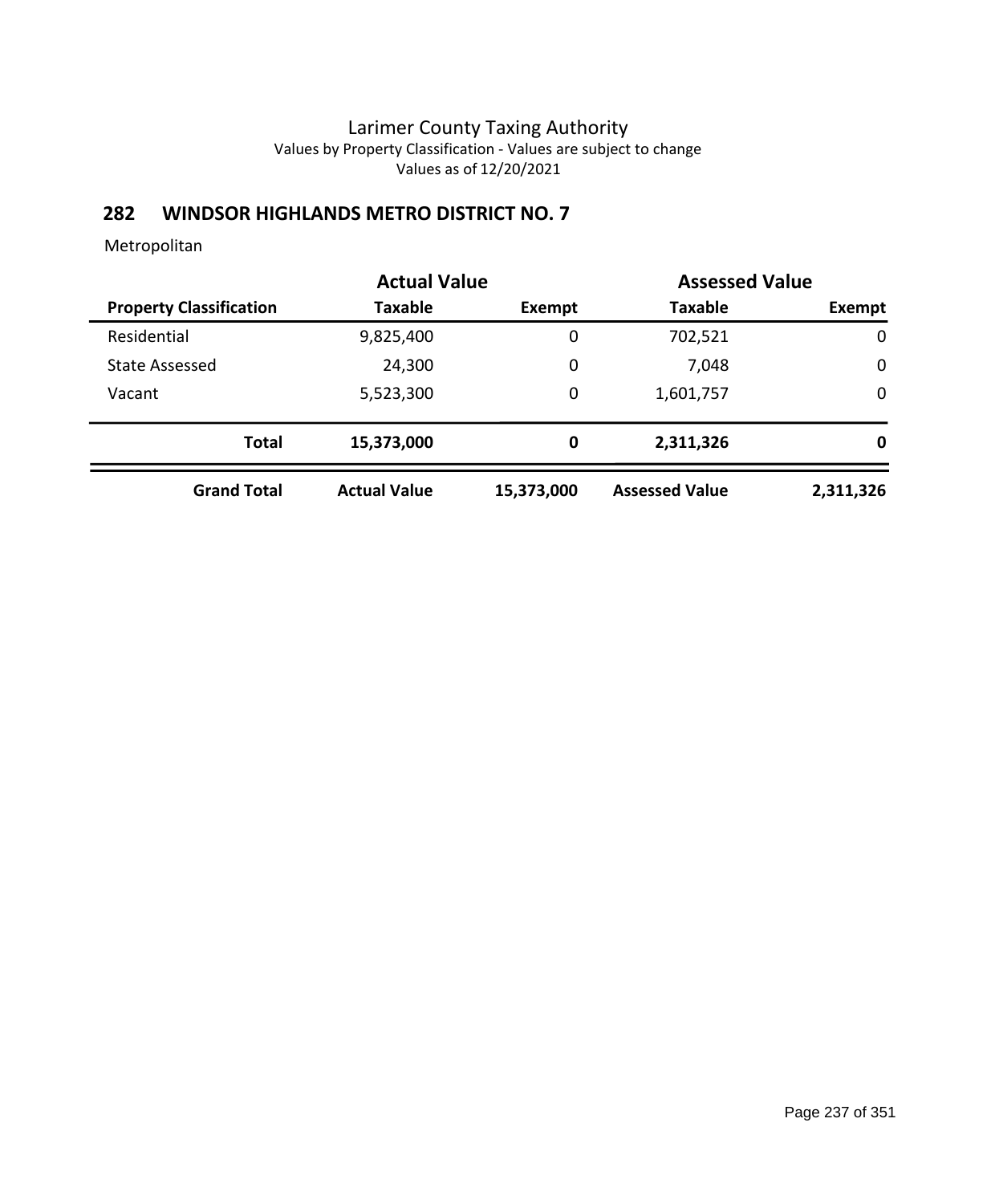## **283 WINDSOR HIGHLANDS METRO DISTRICT NO. 8**

|                                |                     | <b>Actual Value</b> |                       | <b>Assessed Value</b> |
|--------------------------------|---------------------|---------------------|-----------------------|-----------------------|
| <b>Property Classification</b> | Taxable             | Exempt              | <b>Taxable</b>        | Exempt                |
| Agricultural                   | 2,270               | $\mathbf 0$         | 659                   | $\mathbf 0$           |
| <b>State Assessed</b>          | 34,900              | 0                   | 10,115                | $\mathbf 0$           |
| Vacant                         | 3,480,200           | 0                   | 1,009,258             | $\mathbf 0$           |
| <b>Total</b>                   | 3,517,370           | $\mathbf 0$         | 1,020,032             | 0                     |
| <b>Grand Total</b>             | <b>Actual Value</b> | 3,517,370           | <b>Assessed Value</b> | 1,020,032             |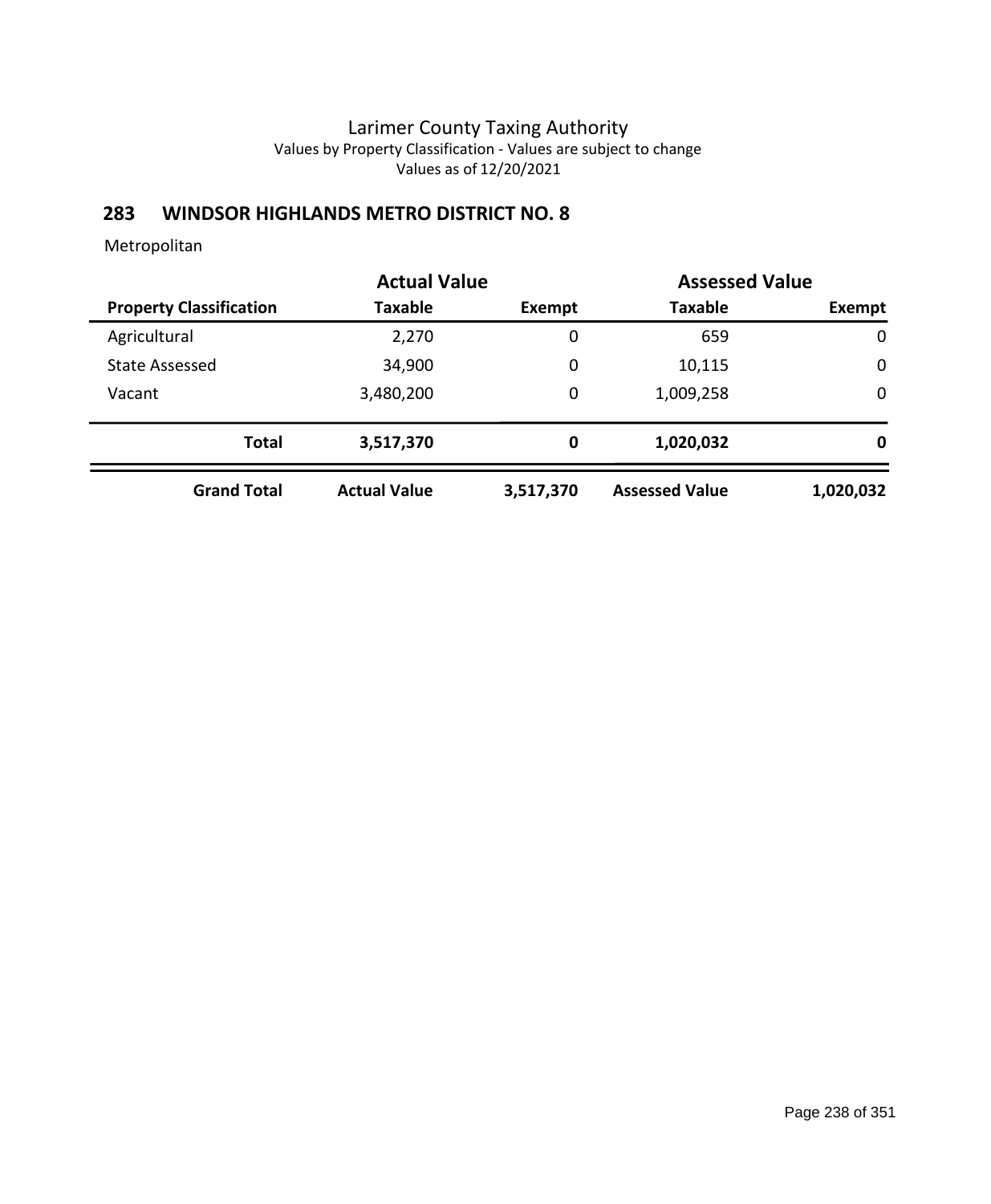## **284 WINDSOR HIGHLANDS METRO DISTRICT NO. 9**

|                                | <b>Actual Value</b> | <b>Assessed Value</b> |                       |             |
|--------------------------------|---------------------|-----------------------|-----------------------|-------------|
| <b>Property Classification</b> | Taxable             | Exempt                | <b>Taxable</b>        | Exempt      |
| Agricultural                   | 4,000               | 0                     | 1,160                 | $\mathbf 0$ |
| <b>State Assessed</b>          | 46,200              | 0                     | 13,407                | $\mathbf 0$ |
| Vacant                         | 500                 | 0                     | 145                   | $\mathbf 0$ |
| <b>Total</b>                   | 50,700              | 0                     | 14,712                | 0           |
| <b>Grand Total</b>             | <b>Actual Value</b> | 50,700                | <b>Assessed Value</b> | 14,712      |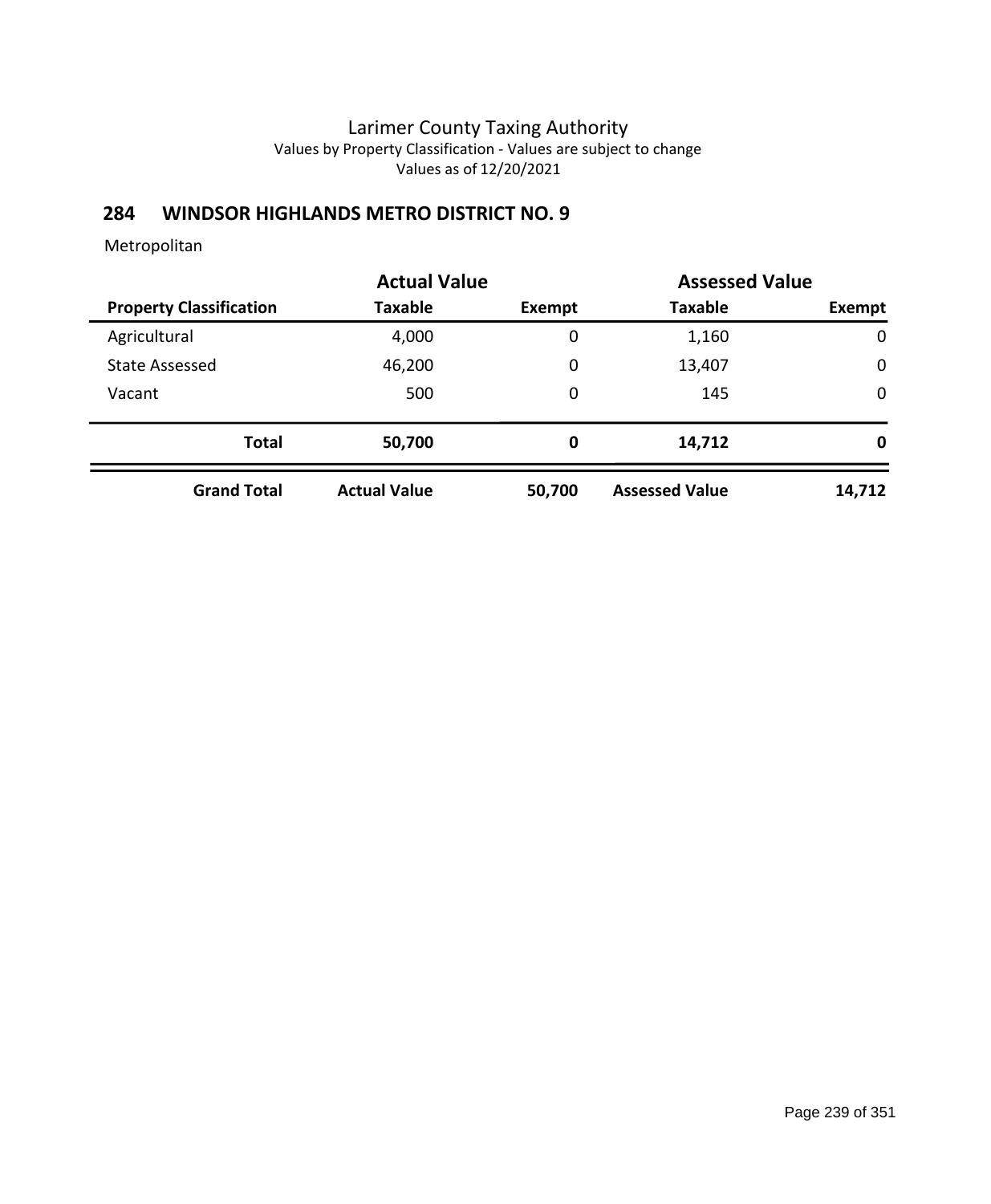# **285 WINDSOR HIGHLANDS METRO DISTRICT NO. 10**

|                                | <b>Actual Value</b> |         | <b>Assessed Value</b> |             |
|--------------------------------|---------------------|---------|-----------------------|-------------|
| <b>Property Classification</b> | <b>Taxable</b>      | Exempt  | <b>Taxable</b>        | Exempt      |
| <b>State Assessed</b>          | 91,200              | 0       | 26,471                | $\mathbf 0$ |
| Vacant                         | 171,330             | 0       | 49,686                | 0           |
| <b>Total</b>                   | 262,530             | 0       | 76,157                | 0           |
| <b>Grand Total</b>             | <b>Actual Value</b> | 262,530 | <b>Assessed Value</b> | 76,157      |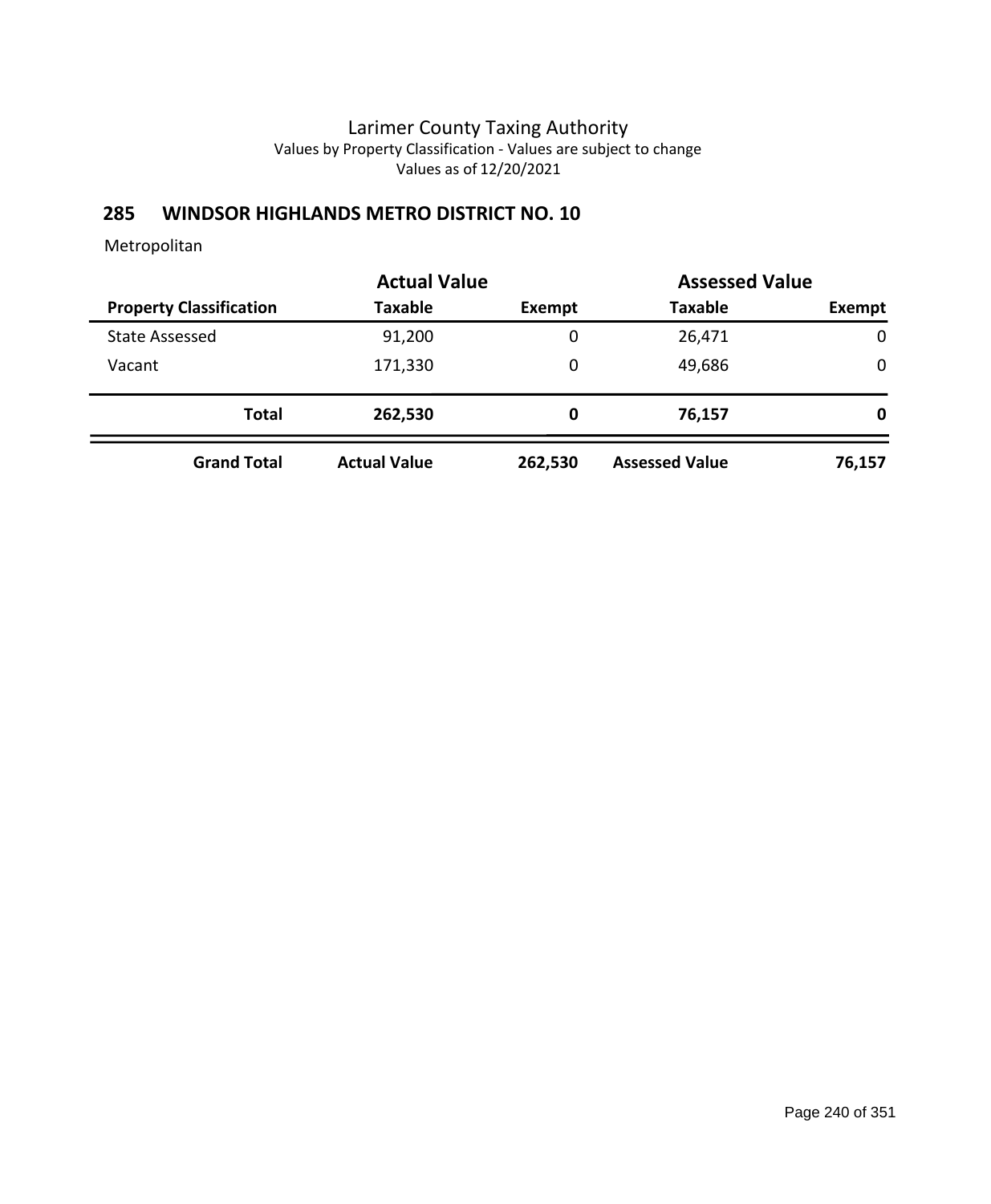### **286 WINDSOR HIGHLANDS METRO DISTRICT NO. 11**

|                                | <b>Actual Value</b> |           |                       | <b>Assessed Value</b> |  |
|--------------------------------|---------------------|-----------|-----------------------|-----------------------|--|
| <b>Property Classification</b> | <b>Taxable</b>      | Exempt    | <b>Taxable</b>        | <b>Exempt</b>         |  |
| Commercial                     | 261,640             | 0         | 75,876                | 0                     |  |
| Exempt                         | 0                   | 3,774,200 | 0                     | 1,094,518             |  |
| <b>State Assessed</b>          | 92,900              | 0         | 26,947                | 0                     |  |
| <b>Total</b>                   | 354,540             | 3,774,200 | 102,823               | 1,094,518             |  |
| <b>Grand Total</b>             | <b>Actual Value</b> | 4,128,740 | <b>Assessed Value</b> | 1,197,341             |  |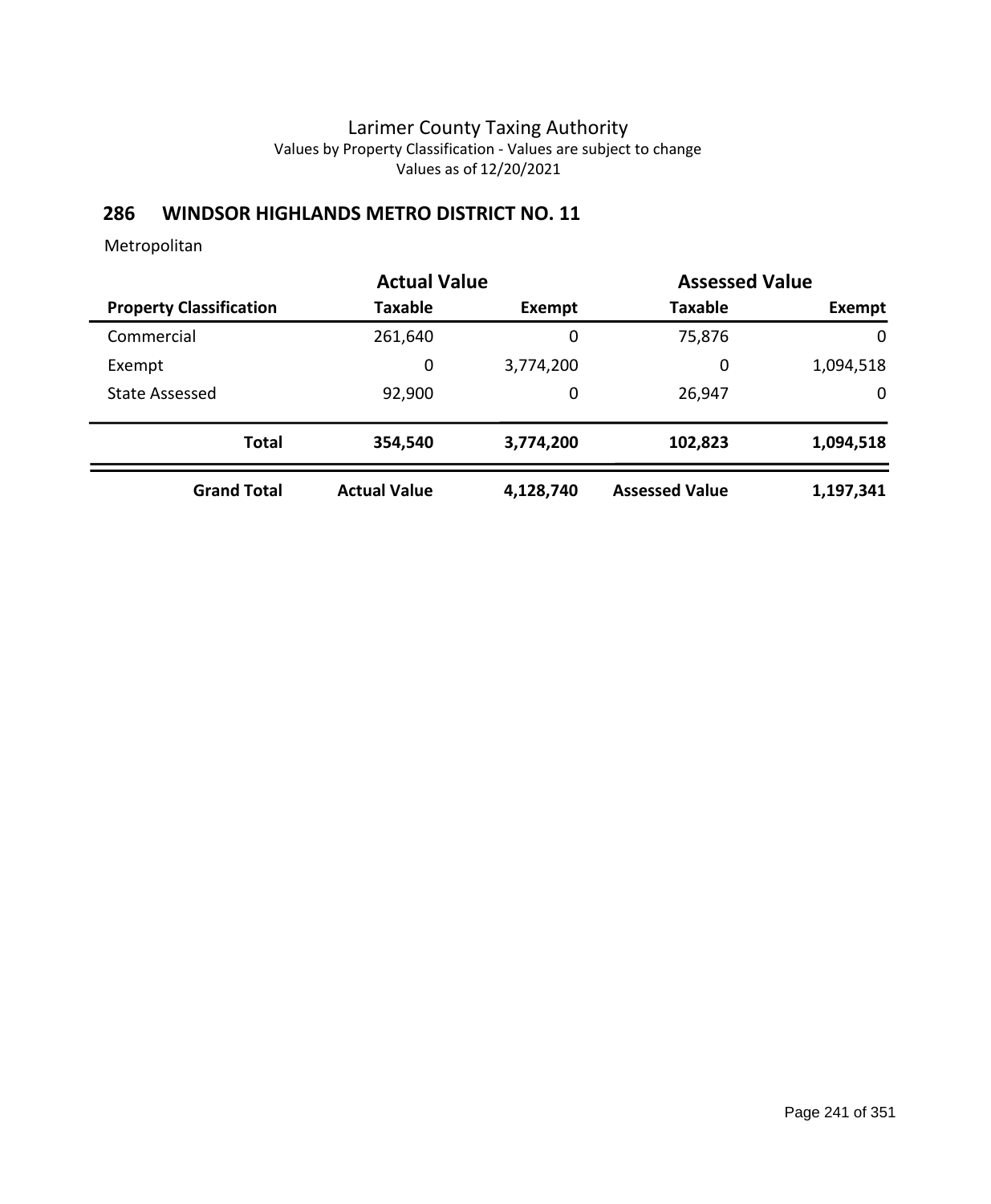# **287 THE VILLAGES AT JOHNSTOWN METRO DIST NO. 1**

|                                | <b>Actual Value</b> | <b>Assessed Value</b> |                       |        |  |
|--------------------------------|---------------------|-----------------------|-----------------------|--------|--|
| <b>Property Classification</b> | <b>Taxable</b>      | Exempt                | <b>Taxable</b>        | Exempt |  |
| Agricultural                   | 580                 | 0                     | 168                   | 0      |  |
| <b>Total</b>                   | 580                 | 0                     | 168                   | 0      |  |
| <b>Grand Total</b>             | <b>Actual Value</b> | 580                   | <b>Assessed Value</b> | 168    |  |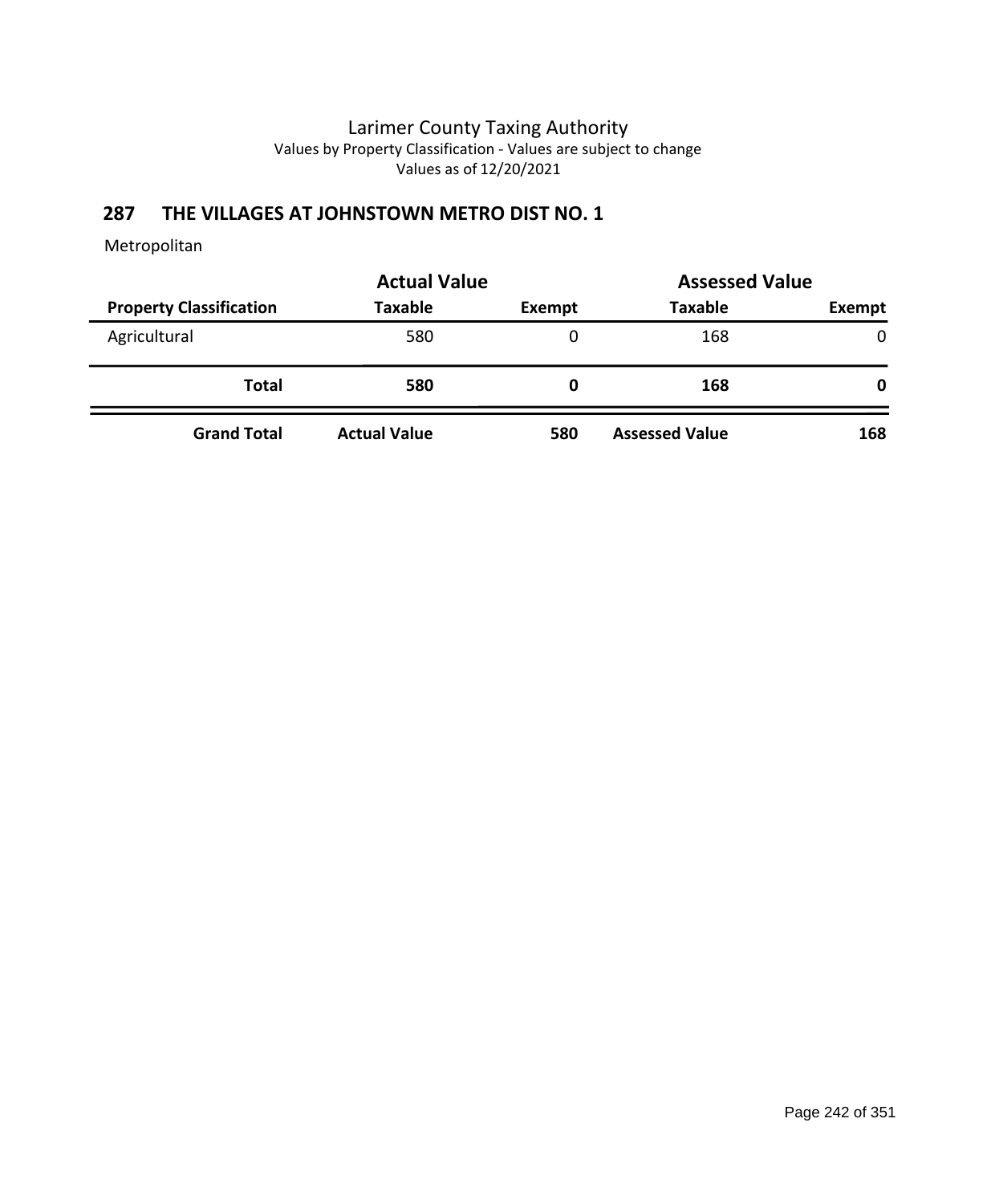# **288 THE VILLAGES AT JOHNSTOWN METRO DIST NO. 2**

|                                | <b>Actual Value</b> |        | <b>Assessed Value</b> |              |
|--------------------------------|---------------------|--------|-----------------------|--------------|
| <b>Property Classification</b> | <b>Taxable</b>      | Exempt | <b>Taxable</b>        | Exempt       |
| Agricultural                   | 200                 | 0      | 58                    | $\mathbf{0}$ |
| <b>Natural Resources</b>       | 1,320               | 0      | 383                   | $\mathbf{0}$ |
| <b>Total</b>                   | 1,520               | 0      | 441                   | 0            |
| <b>Grand Total</b>             | <b>Actual Value</b> | 1,520  | <b>Assessed Value</b> | 441          |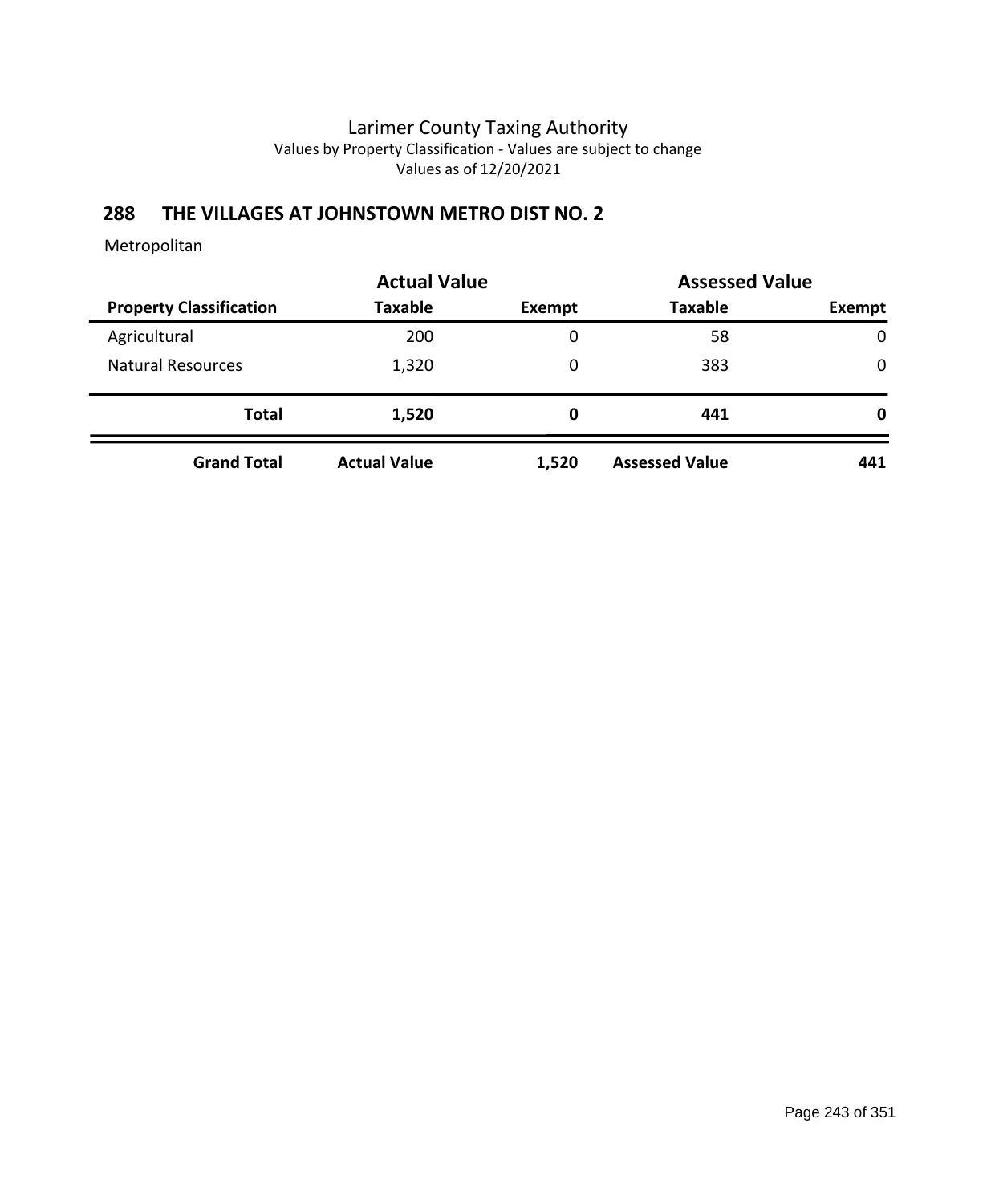# **289 THE VILLAGES AT JOHNSTOWN METRO DIST NO. 3**

|                                | <b>Actual Value</b> |         | <b>Assessed Value</b> |         |
|--------------------------------|---------------------|---------|-----------------------|---------|
| <b>Property Classification</b> | <b>Taxable</b>      | Exempt  | <b>Taxable</b>        | Exempt  |
| Vacant                         | 885,140             | 0       | 256,777               | 0       |
| <b>Total</b>                   | 885,140             | 0       | 256,777               | 0       |
| <b>Grand Total</b>             | <b>Actual Value</b> | 885,140 | <b>Assessed Value</b> | 256,777 |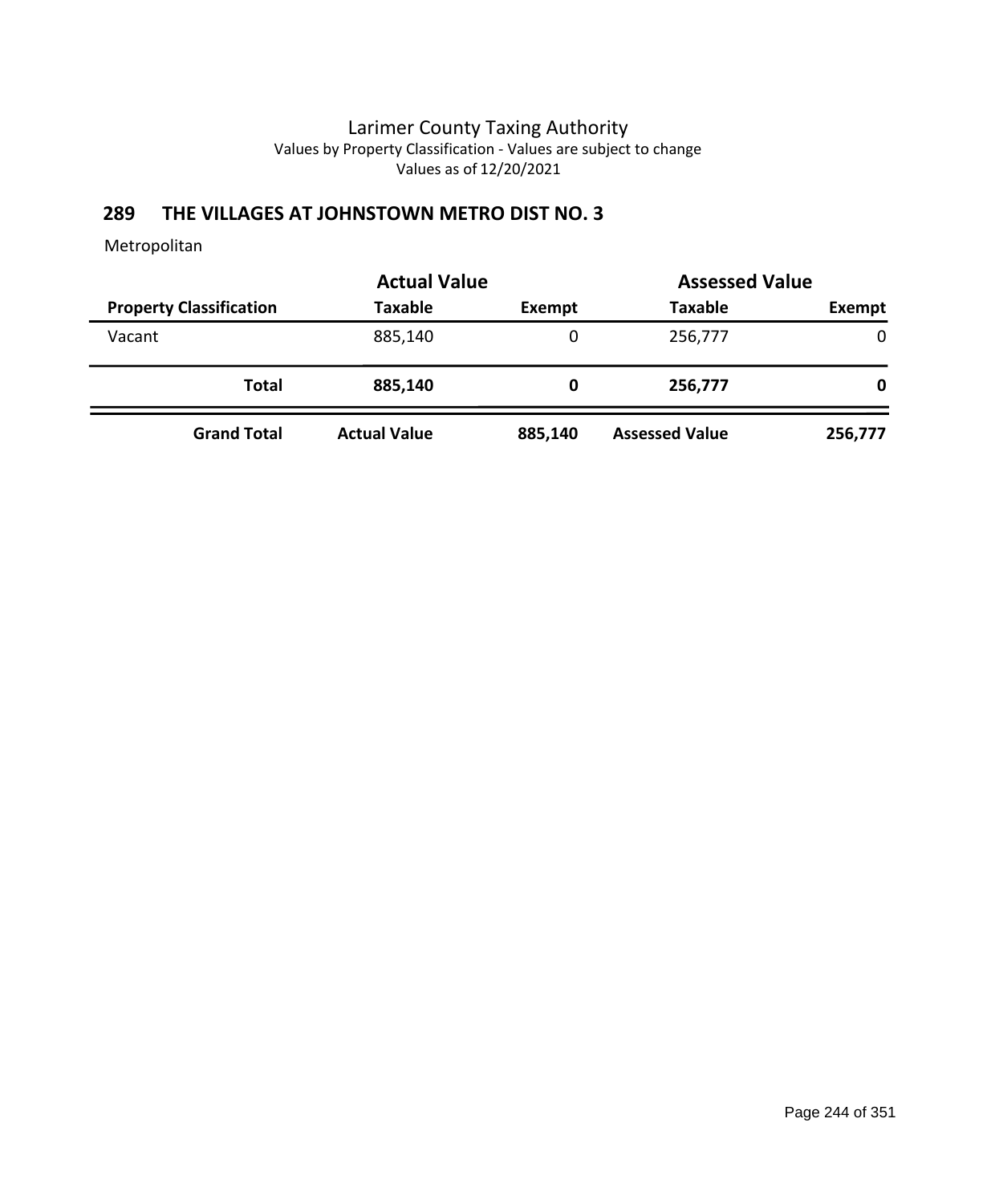# **290 THE VILLAGES AT JOHNSTOWN METRO DIST NO. 4**

|                                | <b>Actual Value</b> | <b>Assessed Value</b> |                       |              |
|--------------------------------|---------------------|-----------------------|-----------------------|--------------|
| <b>Property Classification</b> | Taxable             | Exempt                | <b>Taxable</b>        | Exempt       |
| Agricultural                   | 200                 | 0                     | 58                    | $\mathbf{0}$ |
| <b>Total</b>                   | 200                 | O                     | 58                    | 0            |
| <b>Grand Total</b>             | <b>Actual Value</b> | 200                   | <b>Assessed Value</b> | 58           |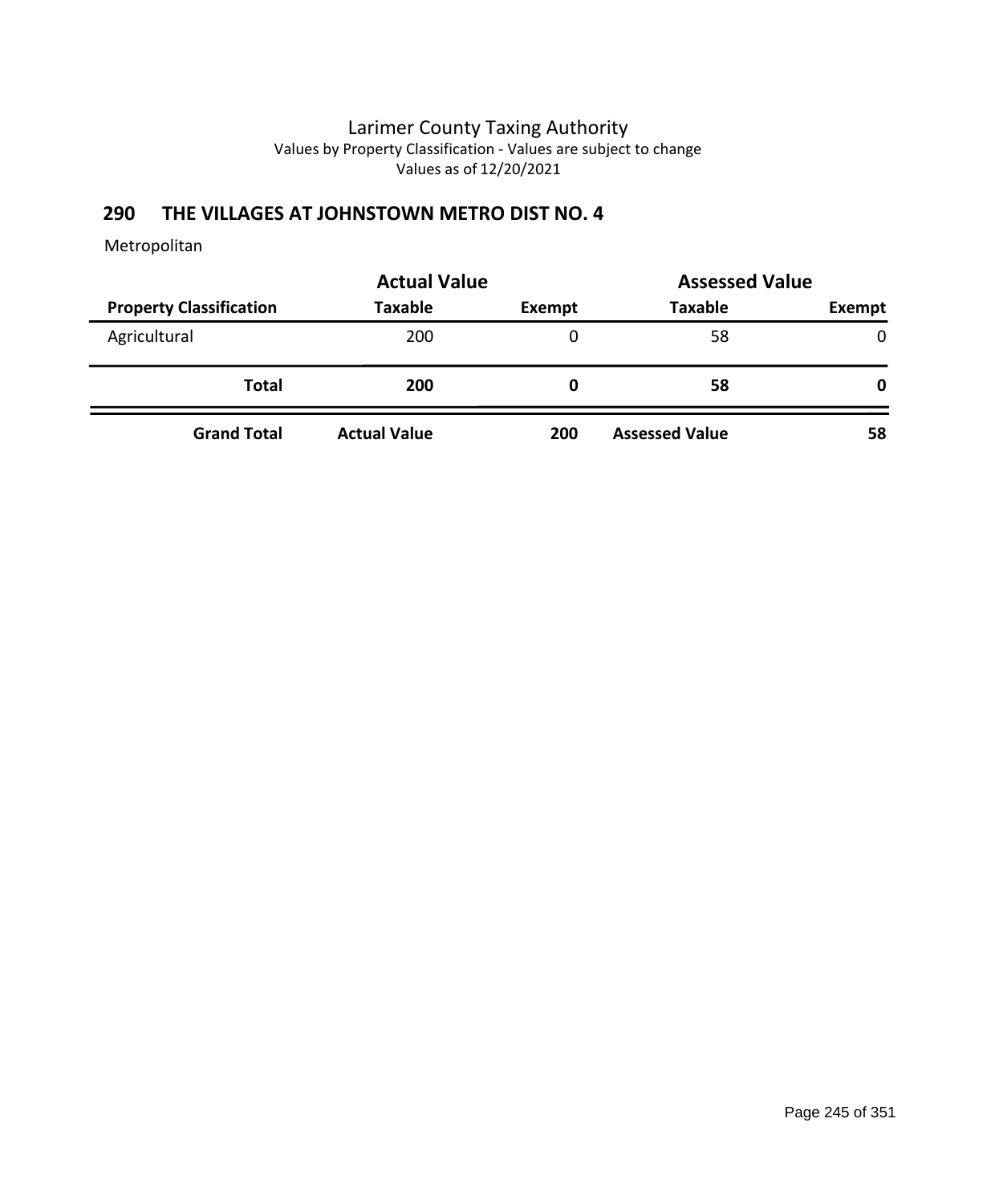# **291 THE VILLAGES AT JOHNSTOWN METRO DIST NO. 5**

|                                | <b>Actual Value</b> |        | <b>Assessed Value</b> |              |
|--------------------------------|---------------------|--------|-----------------------|--------------|
| <b>Property Classification</b> | <b>Taxable</b>      | Exempt | <b>Taxable</b>        | Exempt       |
| Agricultural                   | 200                 | 0      | 58                    | $\mathbf{0}$ |
| <b>Total</b>                   | 200                 | O      | 58                    | 0            |
| <b>Grand Total</b>             | <b>Actual Value</b> | 200    | <b>Assessed Value</b> | 58           |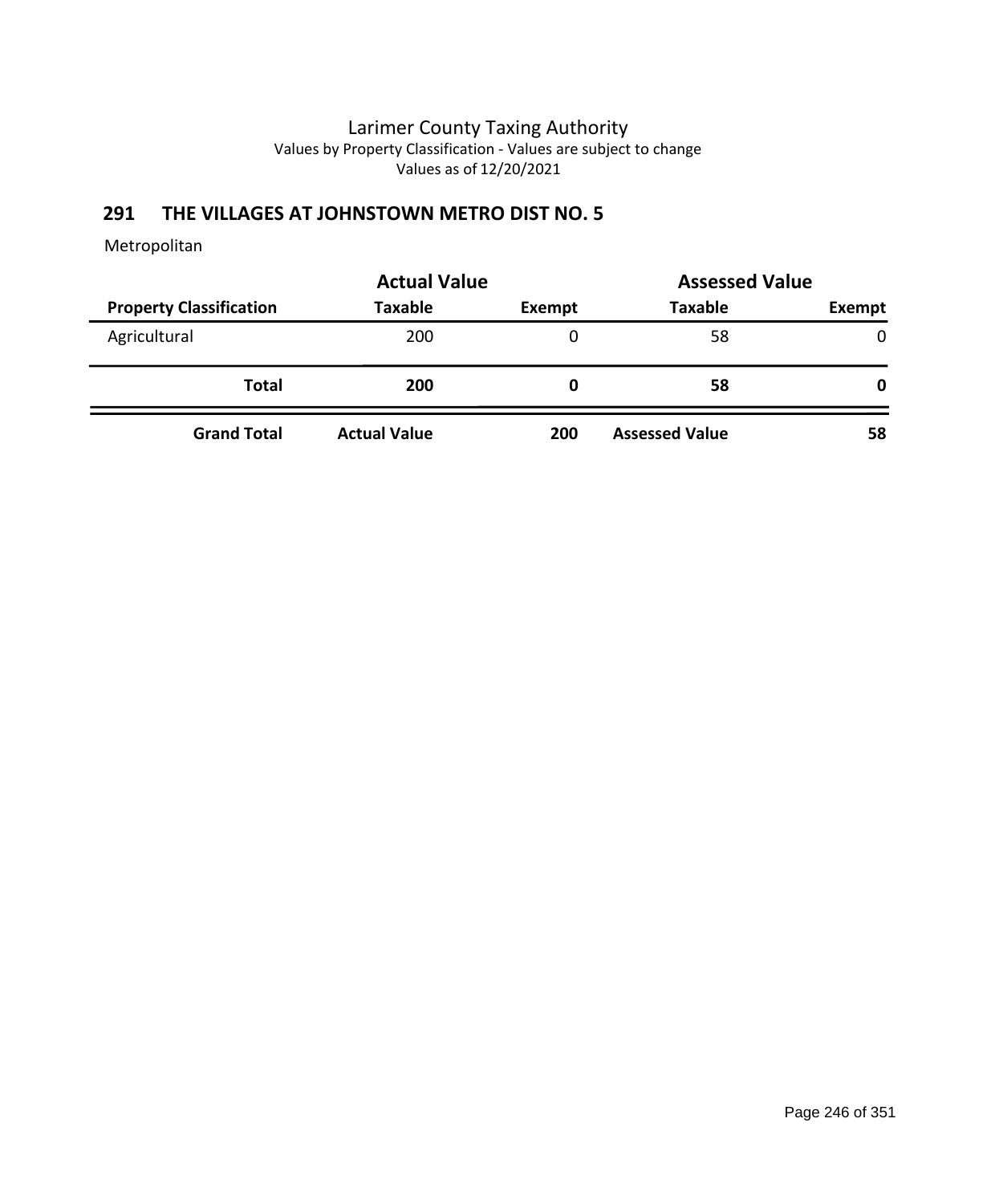# **292 THE VILLAGES AT JOHNSTOWN METRO DIST NO. 6**

|                                | <b>Actual Value</b> | <b>Assessed Value</b> |                       |              |
|--------------------------------|---------------------|-----------------------|-----------------------|--------------|
| <b>Property Classification</b> | Taxable             | Exempt                | <b>Taxable</b>        | Exempt       |
| Agricultural                   | 200                 | 0                     | 58                    | $\mathbf{0}$ |
| <b>Total</b>                   | 200                 | O                     | 58                    | 0            |
| <b>Grand Total</b>             | <b>Actual Value</b> | 200                   | <b>Assessed Value</b> | 58           |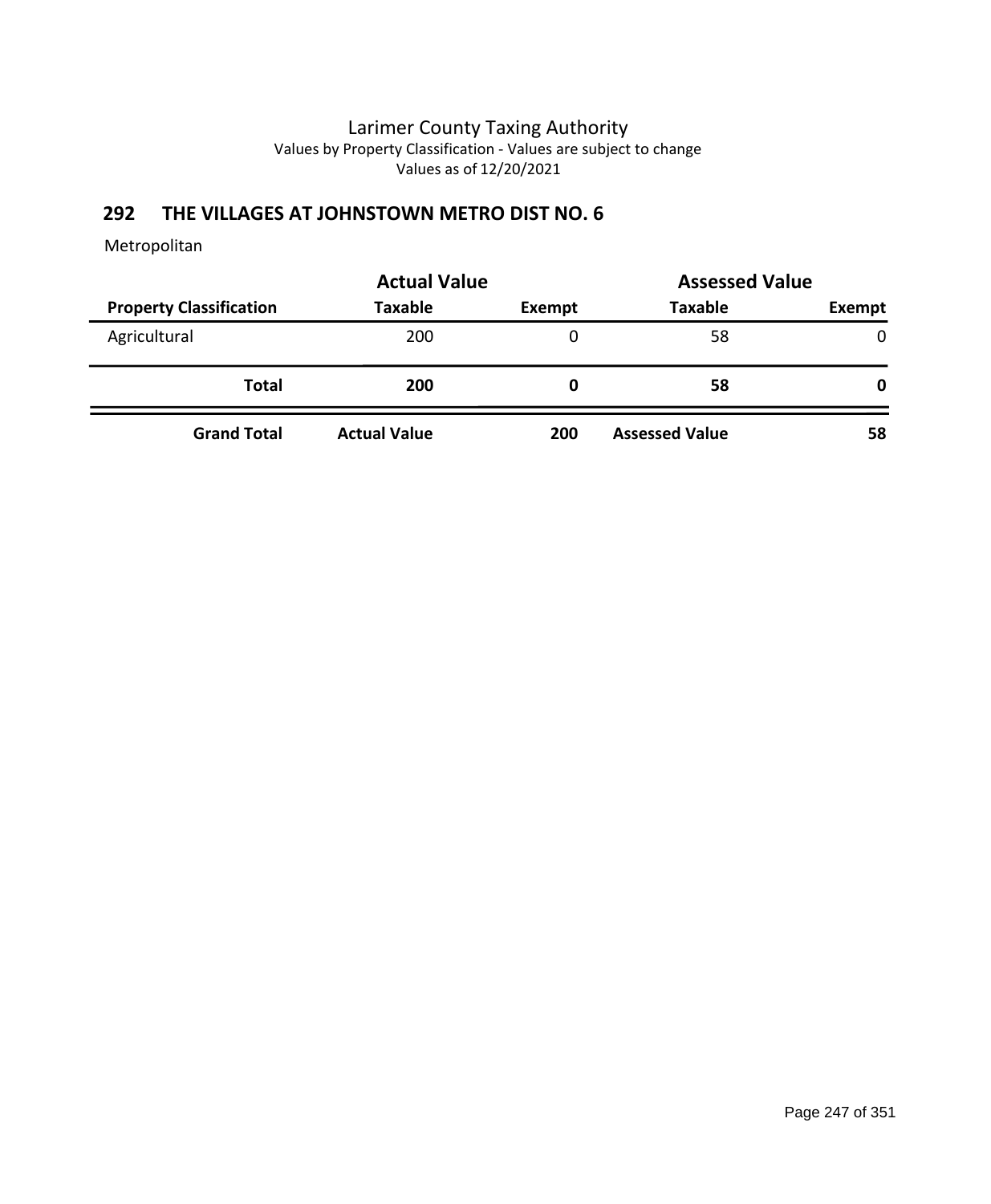# **293 THE VILLAGES AT JOHNSTOWN METRO DIST NO. 7**

|                                | <b>Actual Value</b> |        | <b>Assessed Value</b> |              |
|--------------------------------|---------------------|--------|-----------------------|--------------|
| <b>Property Classification</b> | <b>Taxable</b>      | Exempt | <b>Taxable</b>        | Exempt       |
| Agricultural                   | 200                 | 0      | 58                    | $\mathbf{0}$ |
| <b>Total</b>                   | 200                 | 0      | 58                    | 0            |
| <b>Grand Total</b>             | <b>Actual Value</b> | 200    | <b>Assessed Value</b> | 58           |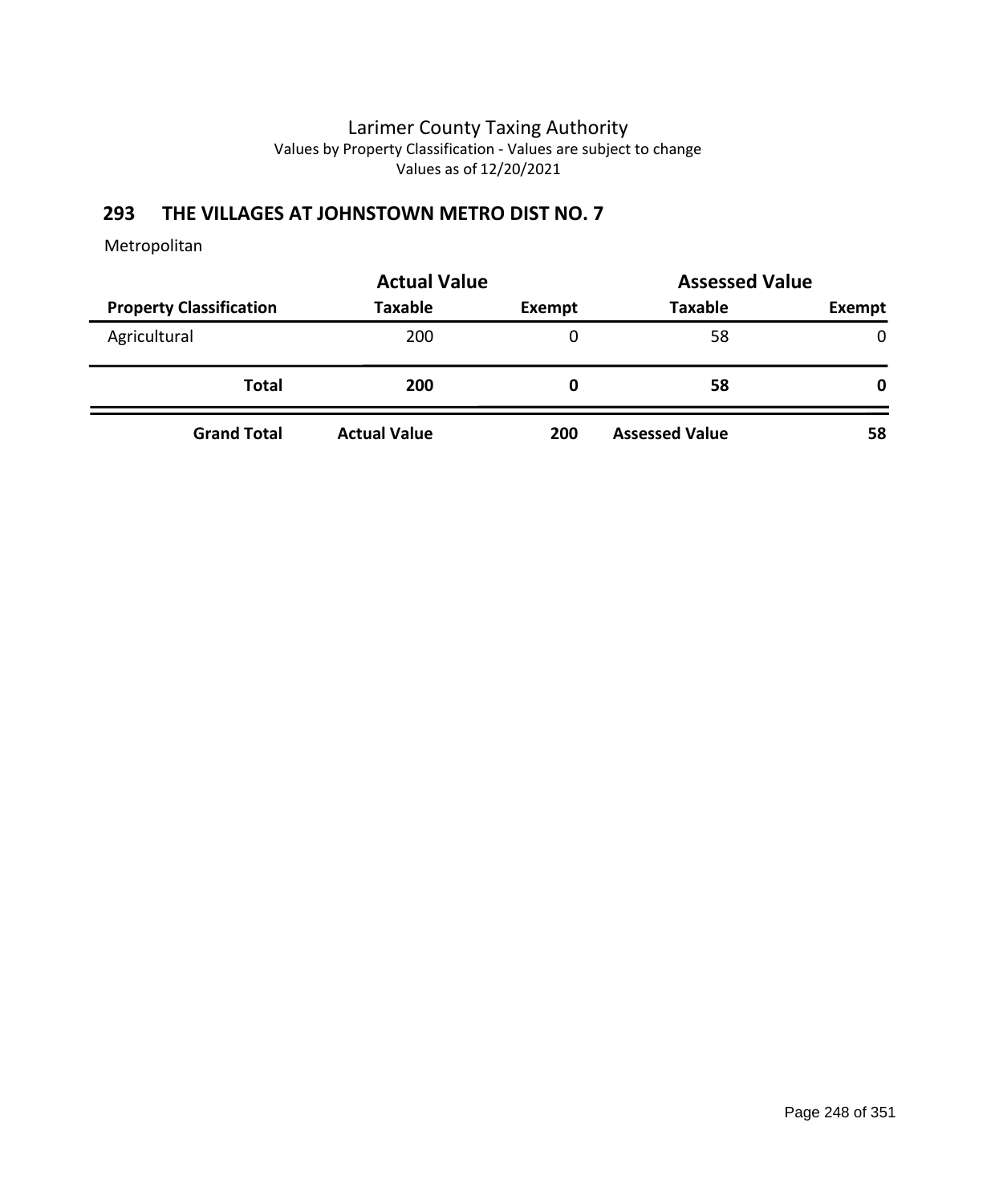# **294 THE VILLAGES AT JOHNSTOWN METRO DIST NO. 8**

|                                | <b>Actual Value</b> | <b>Assessed Value</b> |                       |              |
|--------------------------------|---------------------|-----------------------|-----------------------|--------------|
| <b>Property Classification</b> | Taxable             | Exempt                | <b>Taxable</b>        | Exempt       |
| Agricultural                   | 200                 | 0                     | 58                    | $\mathbf{0}$ |
| <b>Total</b>                   | 200                 | O                     | 58                    | 0            |
| <b>Grand Total</b>             | <b>Actual Value</b> | 200                   | <b>Assessed Value</b> | 58           |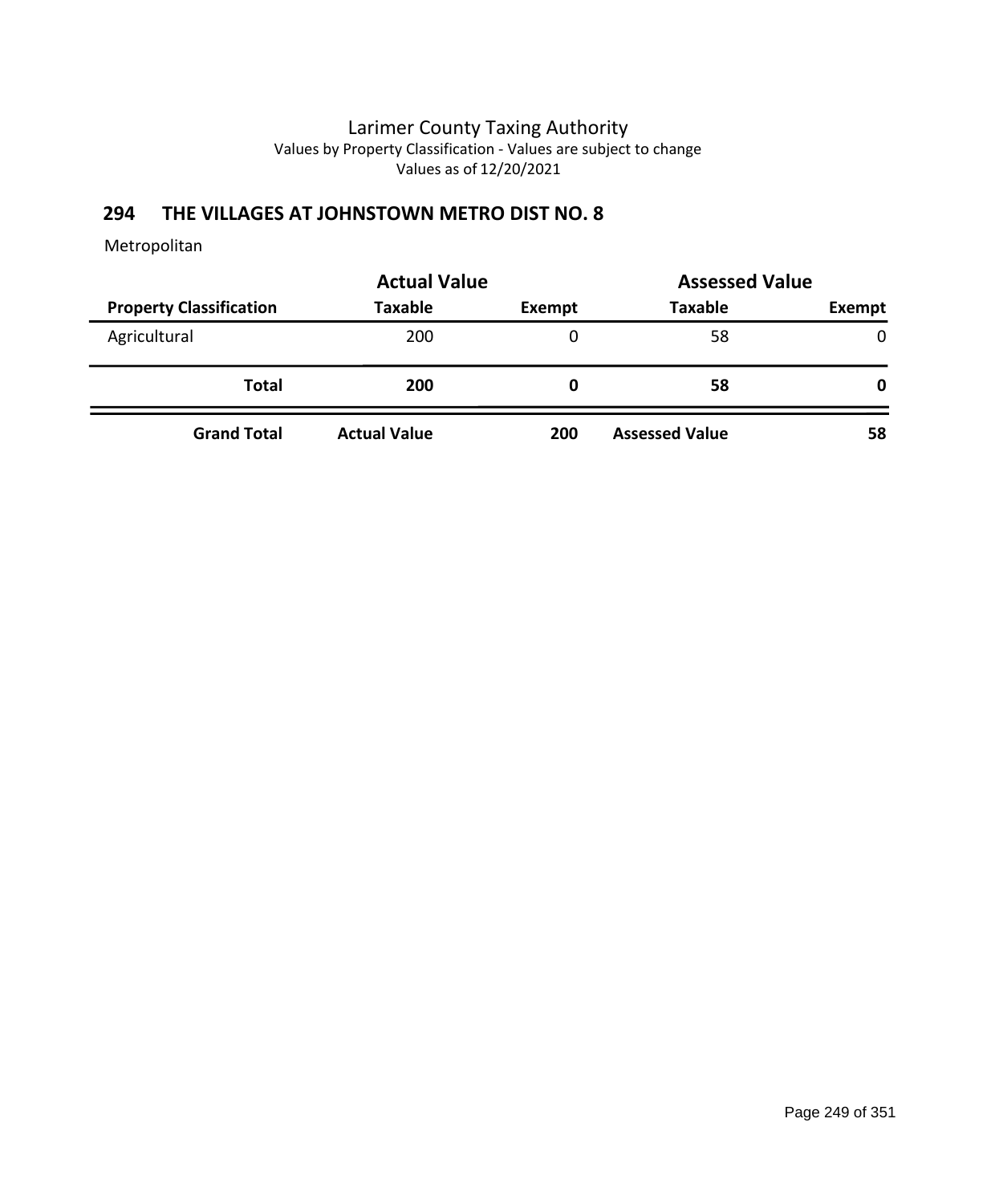# **295 TRAILSIDE METROPOLITAN DISTRICT NO. 1**

|                                | <b>Actual Value</b> |               | <b>Assessed Value</b> |              |
|--------------------------------|---------------------|---------------|-----------------------|--------------|
| <b>Property Classification</b> | Taxable             | <b>Exempt</b> | <b>Taxable</b>        | Exempt       |
| Residential                    | 616,000             | 0             | 44,044                | $\mathbf{0}$ |
| Total                          | 616,000             | 0             | 44,044                | 0            |
| <b>Grand Total</b>             | <b>Actual Value</b> | 616,000       | <b>Assessed Value</b> | 44,044       |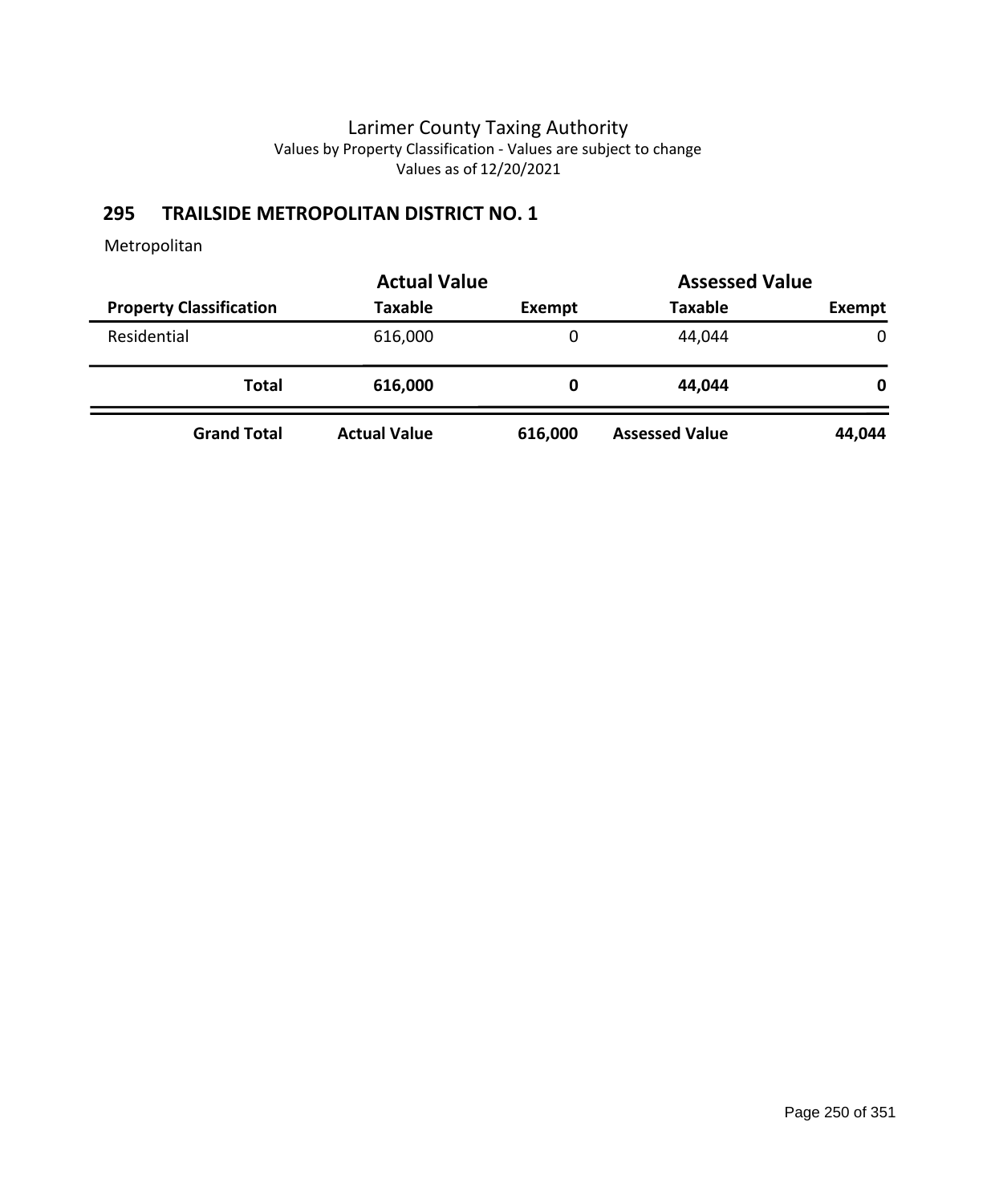# **296 TRAILSIDE METROPOLITAN DISTRICT NO. 2**

|                                | <b>Actual Value</b> |             | <b>Assessed Value</b> |             |
|--------------------------------|---------------------|-------------|-----------------------|-------------|
| <b>Property Classification</b> | <b>Taxable</b>      | Exempt      | <b>Taxable</b>        | Exempt      |
| Residential                    | 24,063,400          | $\mathbf 0$ | 1,720,516             | $\mathbf 0$ |
| <b>State Assessed</b>          | 44,000              | 0           | 12,736                | $\mathbf 0$ |
| Vacant                         | 2,985,600           | $\mathbf 0$ | 865,824               | $\mathbf 0$ |
| <b>Total</b>                   | 27,093,000          | 0           | 2,599,076             | 0           |
| <b>Grand Total</b>             | <b>Actual Value</b> | 27,093,000  | <b>Assessed Value</b> | 2,599,076   |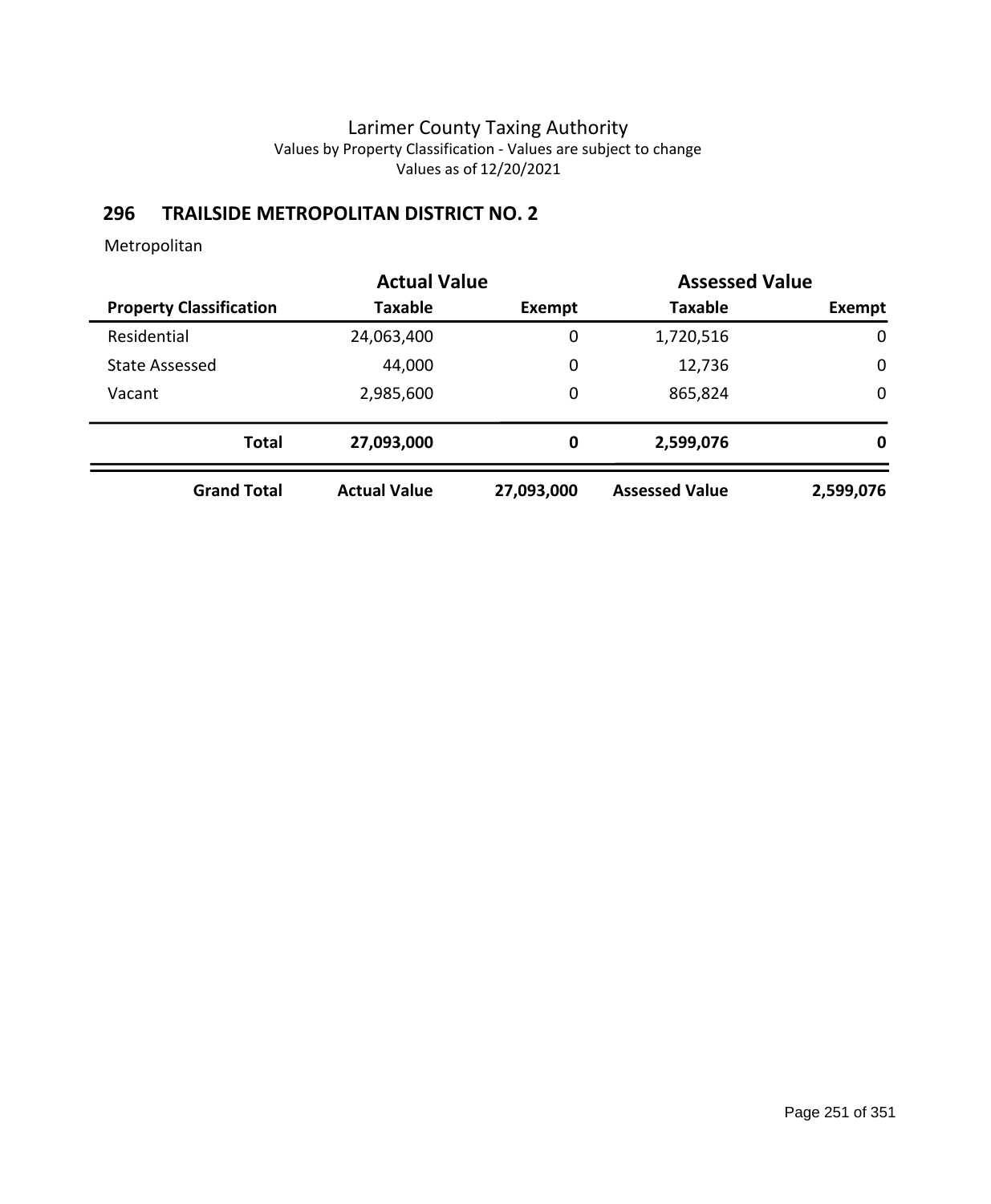# **297 TRAILSIDE METROPOLITAN DISTRICT NO. 3**

|                                | <b>Actual Value</b> |            | <b>Assessed Value</b> |               |
|--------------------------------|---------------------|------------|-----------------------|---------------|
| <b>Property Classification</b> | <b>Taxable</b>      | Exempt     | <b>Taxable</b>        | <b>Exempt</b> |
| Commercial                     | 34,400              | 0          | 9,976                 | 0             |
| Exempt                         | 0                   | 1,500      | 0                     | 108           |
| Residential                    | 16,496,200          | 0          | 1,179,481             | 0             |
| <b>State Assessed</b>          | 28,400              | 0          | 8,241                 | $\mathbf 0$   |
| Vacant                         | 2,966,200           | 0          | 860,198               | $\mathbf 0$   |
| <b>Total</b>                   | 19,525,200          | 1,500      | 2,057,896             | 108           |
| <b>Grand Total</b>             | <b>Actual Value</b> | 19,526,700 | <b>Assessed Value</b> | 2,058,004     |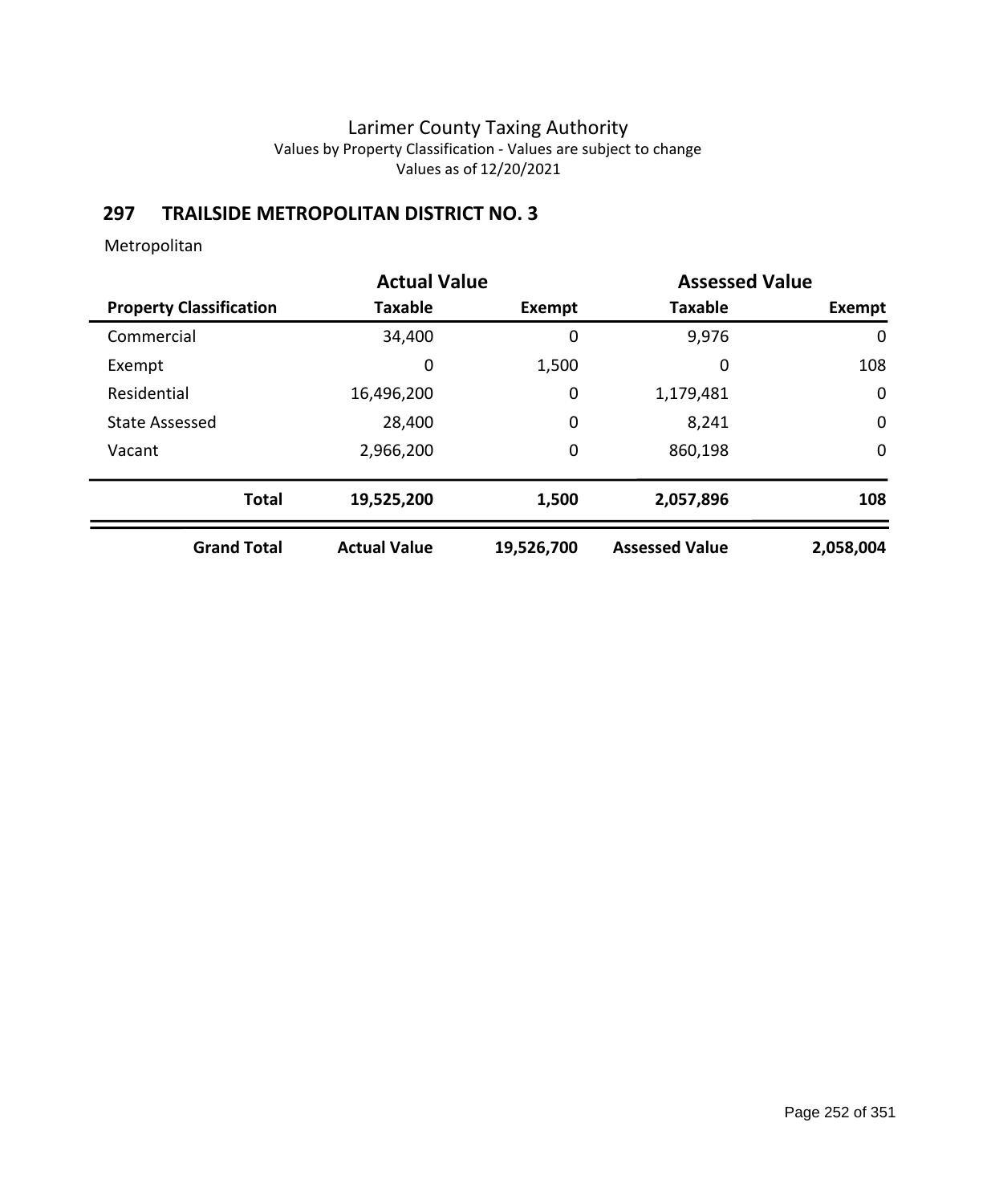# **298 TRAILSIDE METROPOLITAN DISTRICT NO. 4**

|                                | <b>Actual Value</b> |         | <b>Assessed Value</b> |             |
|--------------------------------|---------------------|---------|-----------------------|-------------|
| <b>Property Classification</b> | <b>Taxable</b>      | Exempt  | <b>Taxable</b>        | Exempt      |
| Commercial                     | 1,500               | 0       | 435                   | $\mathbf 0$ |
| Vacant                         | 658,700             | 0       | 191,023               | $\mathbf 0$ |
| <b>Total</b>                   | 660,200             | 0       | 191,458               | 0           |
| <b>Grand Total</b>             | <b>Actual Value</b> | 660,200 | <b>Assessed Value</b> | 191,458     |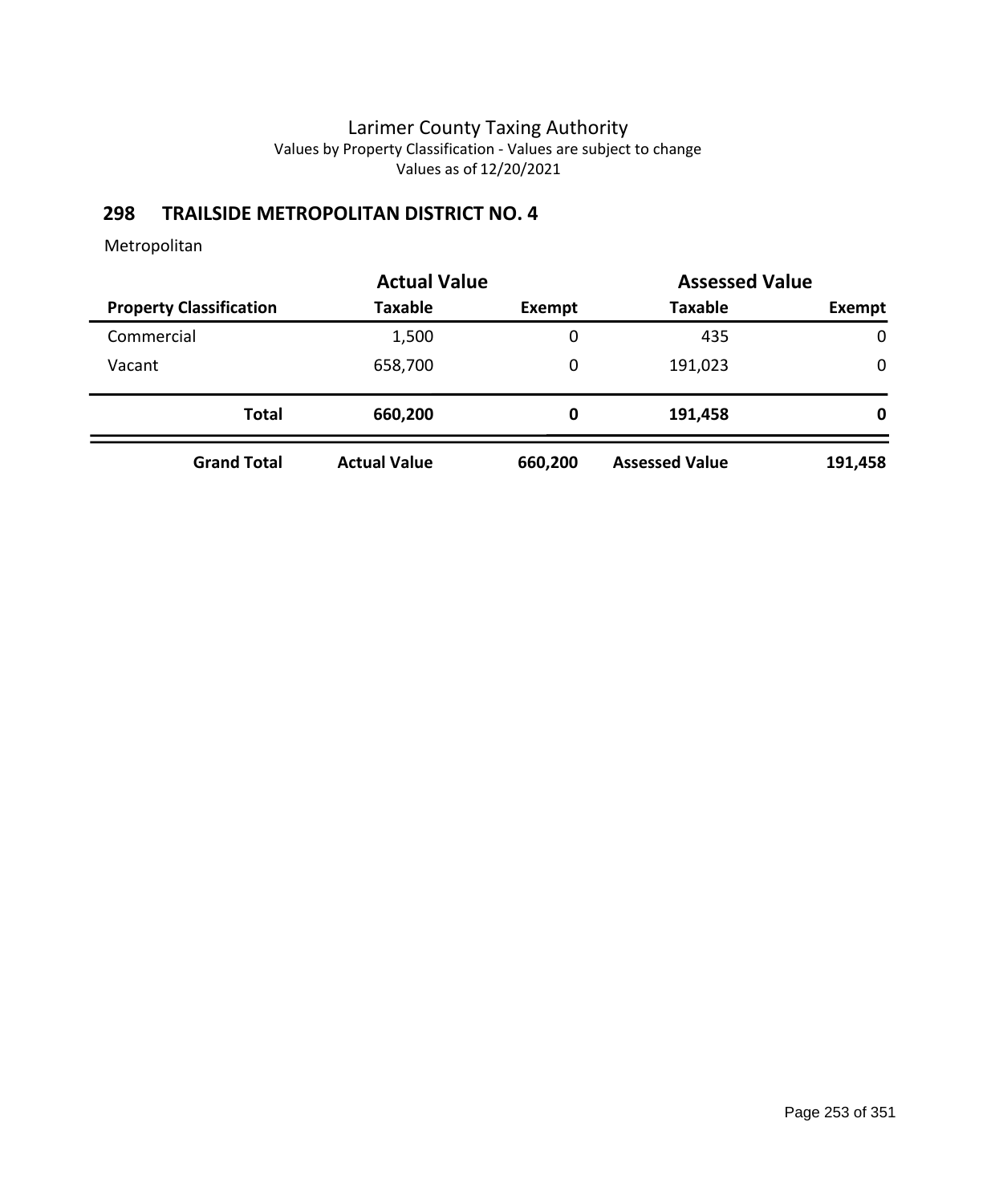# **299 TRAILSIDE METROPOLITAN DISTRICT NO. 5**

| <b>Actual Value</b>            |                     | <b>Assessed Value</b> |                       |               |
|--------------------------------|---------------------|-----------------------|-----------------------|---------------|
| <b>Property Classification</b> | <b>Taxable</b>      | Exempt                | <b>Taxable</b>        | <b>Exempt</b> |
| Exempt                         | 0                   | 9,770                 | 0                     | 699           |
| Vacant                         | 500                 | 0                     | 145                   | $\mathbf 0$   |
| <b>Total</b>                   | 500                 | 9,770                 | 145                   | 699           |
| <b>Grand Total</b>             | <b>Actual Value</b> | 10,270                | <b>Assessed Value</b> | 844           |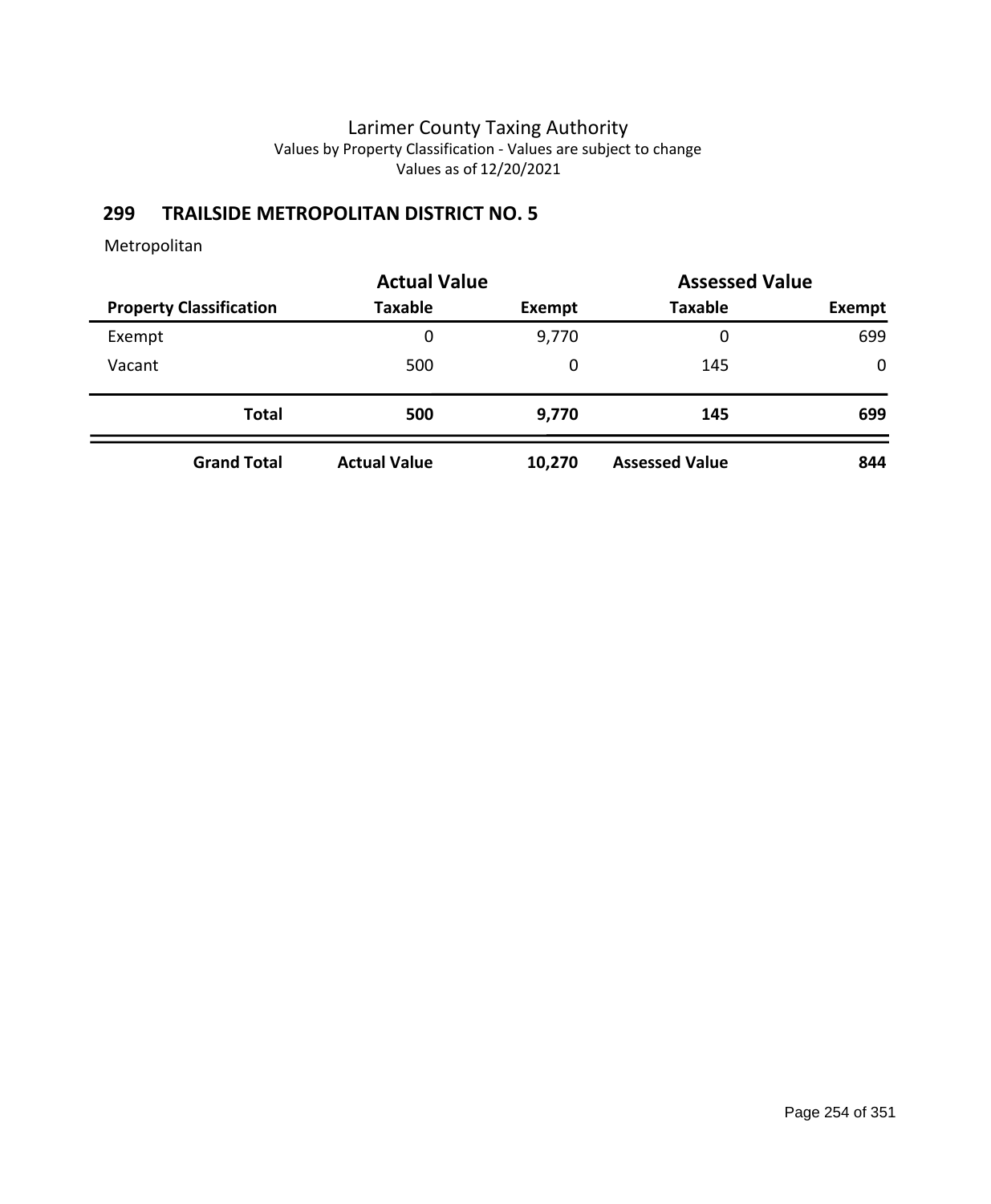# **300 PTARMIGAN WEST METRO DISTRICT NO. 1**

|                                | <b>Actual Value</b> |        | <b>Assessed Value</b> |        |
|--------------------------------|---------------------|--------|-----------------------|--------|
| <b>Property Classification</b> | <b>Taxable</b>      | Exempt | <b>Taxable</b>        | Exempt |
| Vacant                         | 8,700               | 0      | 2,523                 | 0      |
| <b>Total</b>                   | 8,700               | 0      | 2,523                 | 0      |
| <b>Grand Total</b>             | <b>Actual Value</b> | 8,700  | <b>Assessed Value</b> | 2,523  |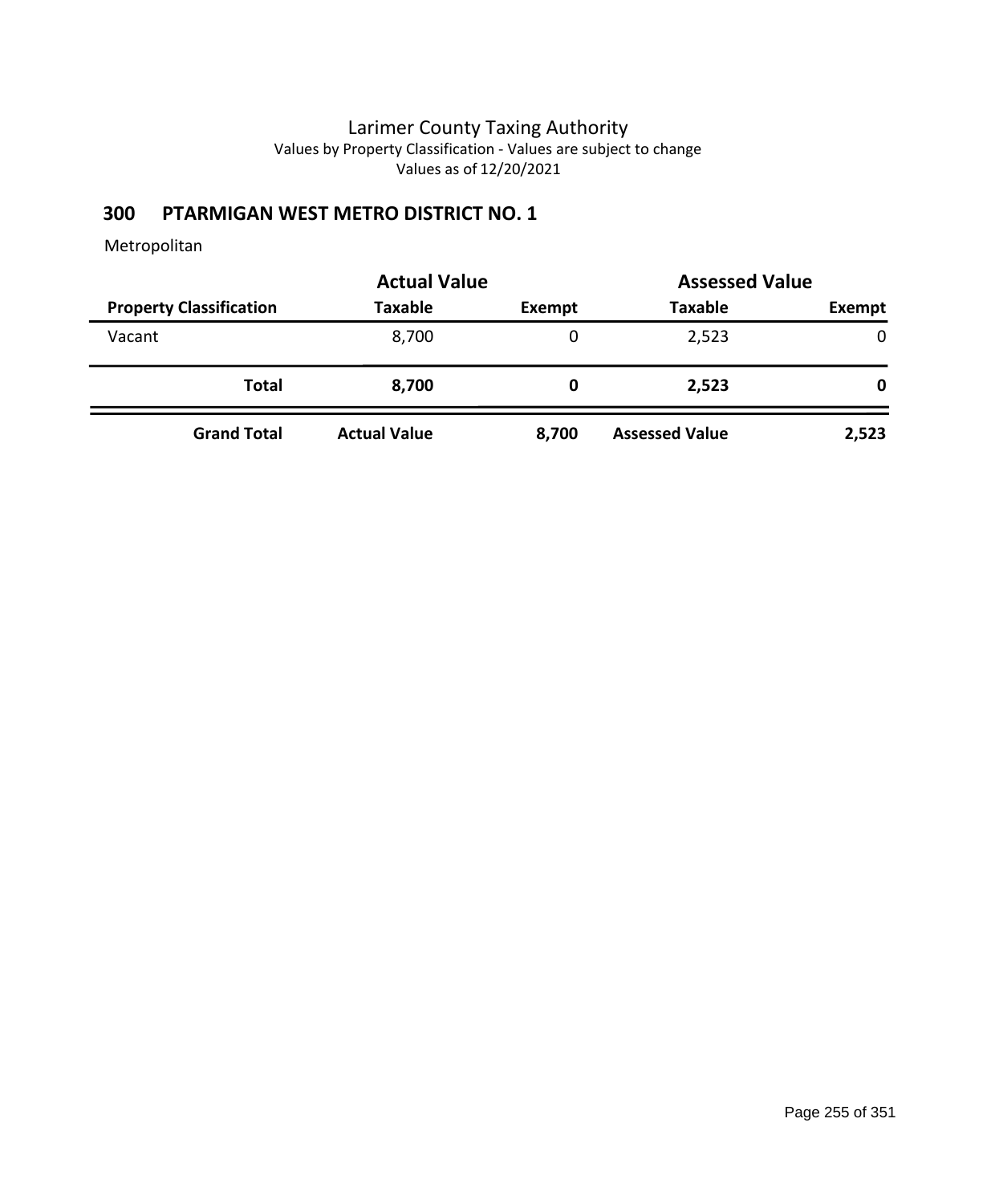# **301 PTARMIGAN WEST METRO DISTRICT NO. 2**

|        |                                | <b>Actual Value</b> |           | <b>Assessed Value</b> |           |
|--------|--------------------------------|---------------------|-----------|-----------------------|-----------|
|        | <b>Property Classification</b> | <b>Taxable</b>      | Exempt    | <b>Taxable</b>        | Exempt    |
| Exempt |                                | 0                   | 14,310    | 0                     | 4,155     |
| Vacant |                                | 4,937,330           | 0         | 1,431,832             | 0         |
|        | <b>Total</b>                   | 4,937,330           | 14,310    | 1,431,832             | 4,155     |
|        | <b>Grand Total</b>             | <b>Actual Value</b> | 4,951,640 | <b>Assessed Value</b> | 1,435,987 |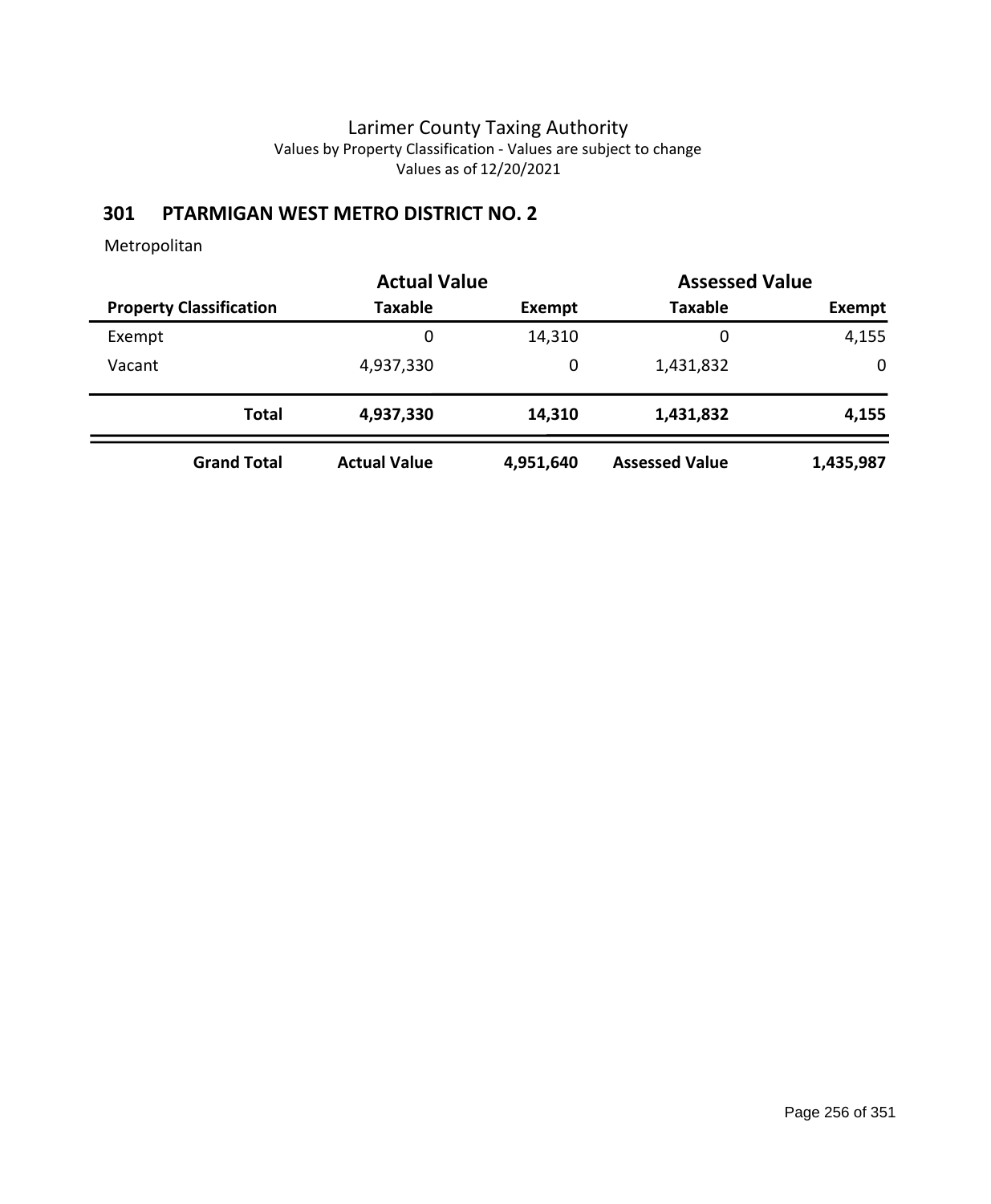# **302 PTARMIGAN WEST METRO DISTRICT NO. 3**

|                                           | <b>Actual Value</b> |                       | <b>Assessed Value</b> |
|-------------------------------------------|---------------------|-----------------------|-----------------------|
| <b>Property Classification</b><br>Taxable | <b>Exempt</b>       | <b>Taxable</b>        | Exempt                |
| 1,880,820<br>Vacant                       | 0                   | 545,439               | $\mathbf{0}$          |
| Total<br>1,880,820                        | 0                   | 545,439               | 0                     |
| <b>Actual Value</b><br><b>Grand Total</b> | 1,880,820           | <b>Assessed Value</b> | 545,439               |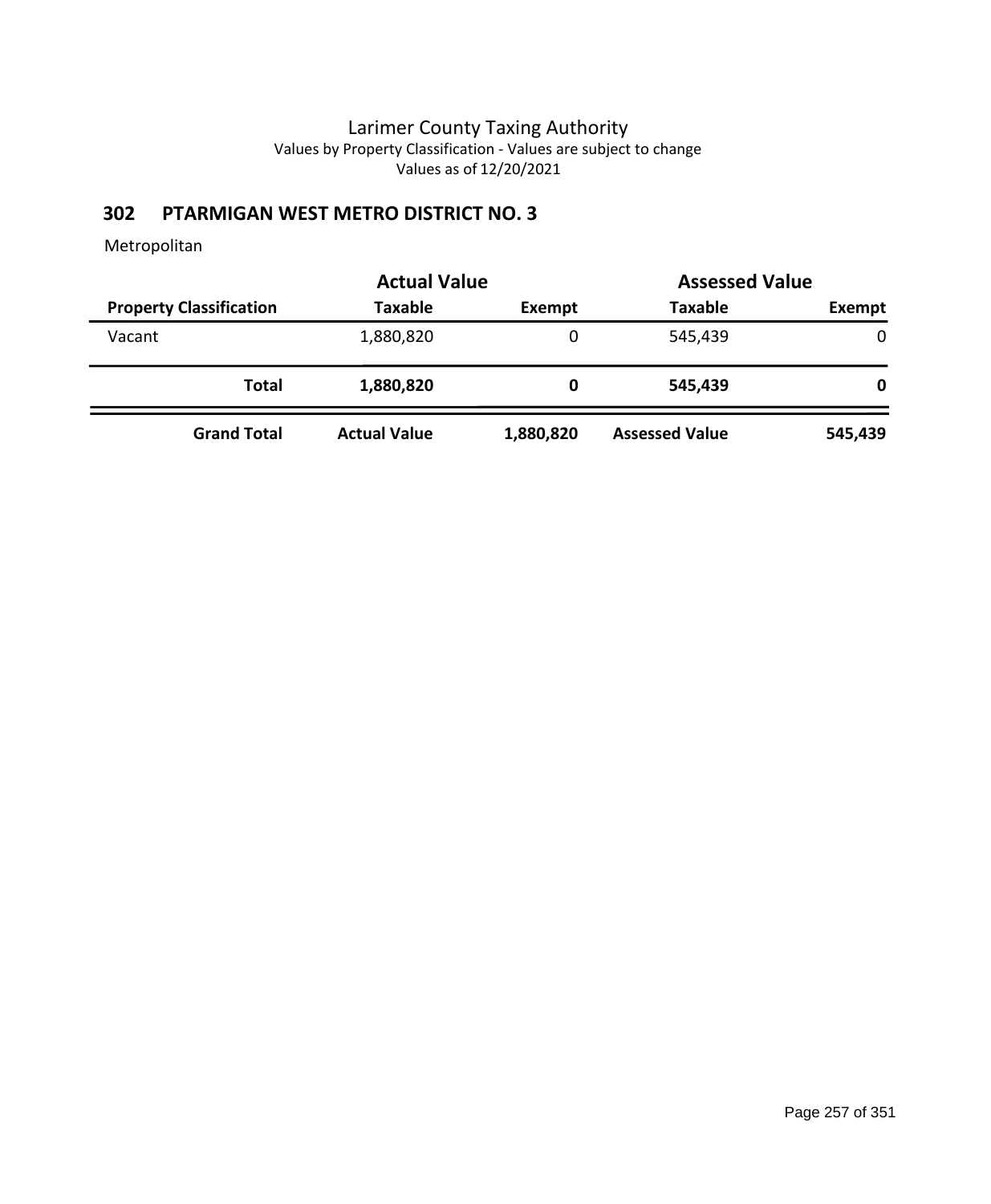### **303 GATEWAY AT PROSPECT METRO DISTRICT NO. 1**

| <b>Actual Value</b>            |                     |               |                       | <b>Assessed Value</b> |
|--------------------------------|---------------------|---------------|-----------------------|-----------------------|
| <b>Property Classification</b> | Taxable             | <b>Exempt</b> | <b>Taxable</b>        | Exempt                |
| Agricultural                   | 13,980              | 0             | 4,054                 | 0                     |
| Total                          | 13,980              |               | 4.054                 | 0                     |
| <b>Grand Total</b>             | <b>Actual Value</b> | 13,980        | <b>Assessed Value</b> | 4,054                 |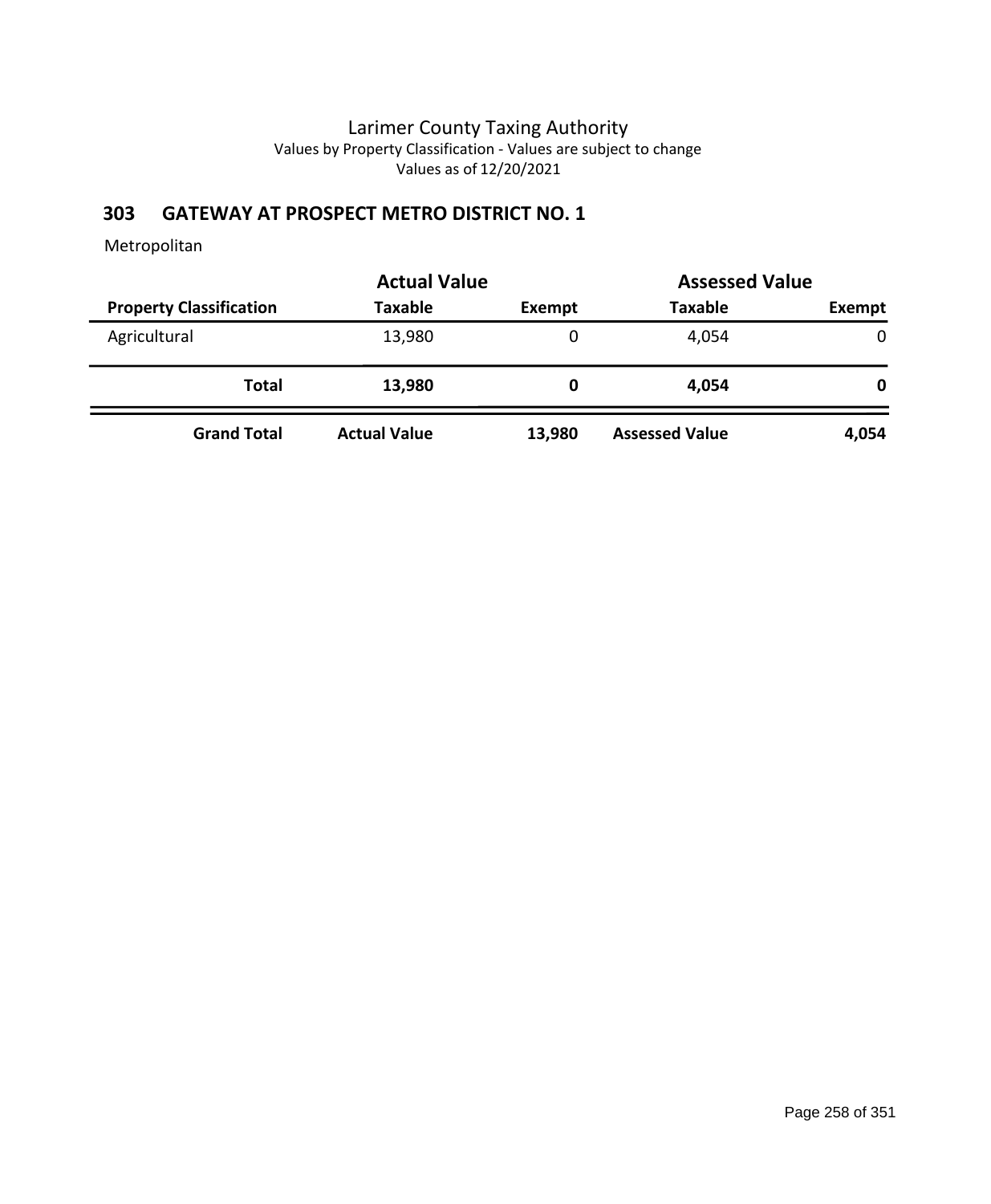### **304 GATEWAY AT PROSPECT METRO DISTRICT NO. 2**

|                                | <b>Actual Value</b> |        | <b>Assessed Value</b> |             |
|--------------------------------|---------------------|--------|-----------------------|-------------|
| <b>Property Classification</b> | <b>Taxable</b>      | Exempt | <b>Taxable</b>        | Exempt      |
| Agricultural                   | 15,510              | 0      | 4,498                 | $\mathbf 0$ |
| <b>State Assessed</b>          | 2,500               | 0      | 744                   | $\mathbf 0$ |
| <b>Total</b>                   | 18,010              | 0      | 5,242                 | 0           |
| <b>Grand Total</b>             | <b>Actual Value</b> | 18,010 | <b>Assessed Value</b> | 5,242       |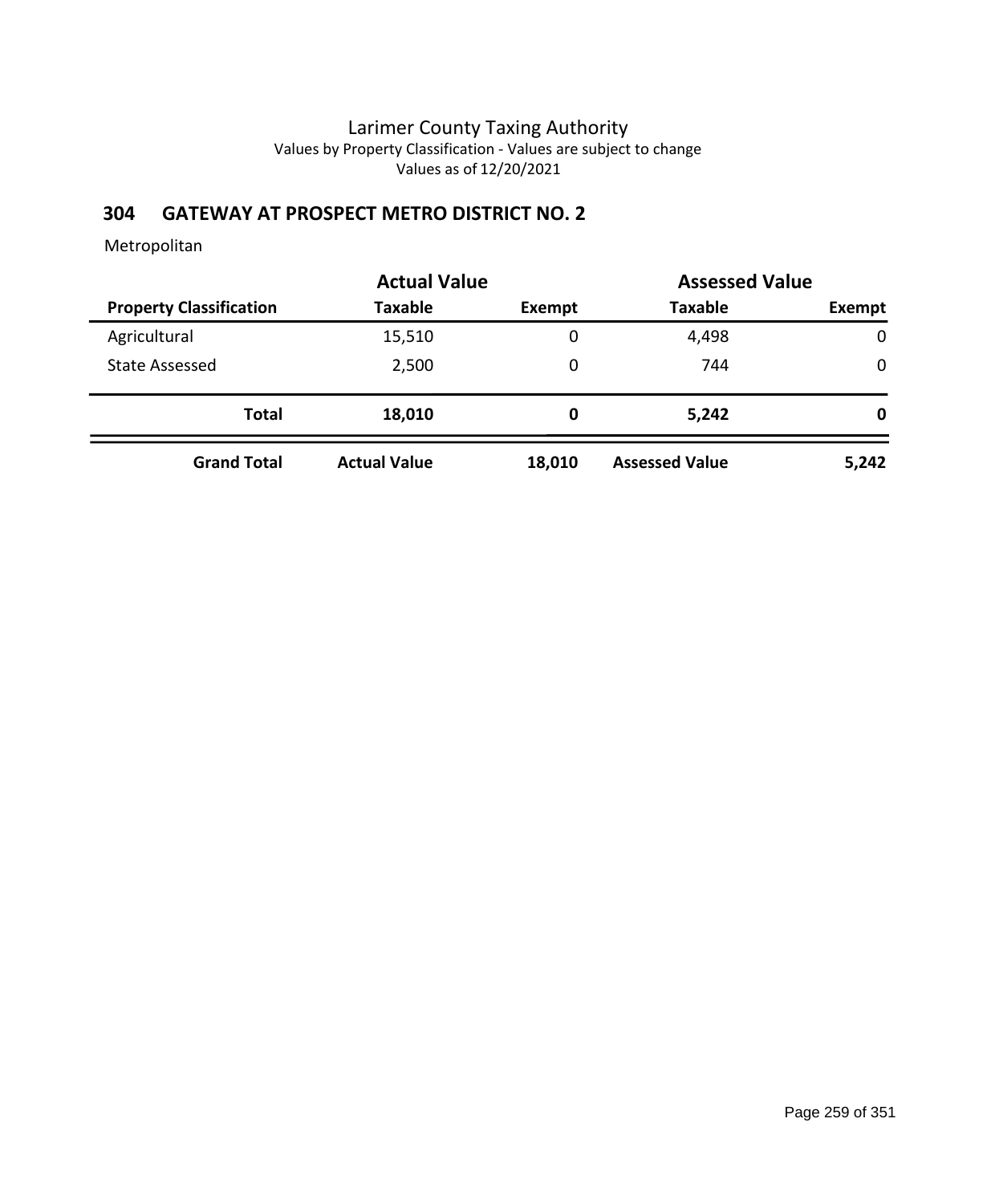### **305 GATEWAY AT PROSPECT METRO DISTRICT NO. 3**

|                                | <b>Actual Value</b> | <b>Assessed Value</b> |                       |               |
|--------------------------------|---------------------|-----------------------|-----------------------|---------------|
| <b>Property Classification</b> | <b>Taxable</b>      | Exempt                | <b>Taxable</b>        | <b>Exempt</b> |
| Agricultural                   | 630                 | 0                     | 183                   | $\mathbf{0}$  |
| <b>Total</b>                   | 630                 | O                     | 183                   | 0             |
| <b>Grand Total</b>             | <b>Actual Value</b> | 630                   | <b>Assessed Value</b> | 183           |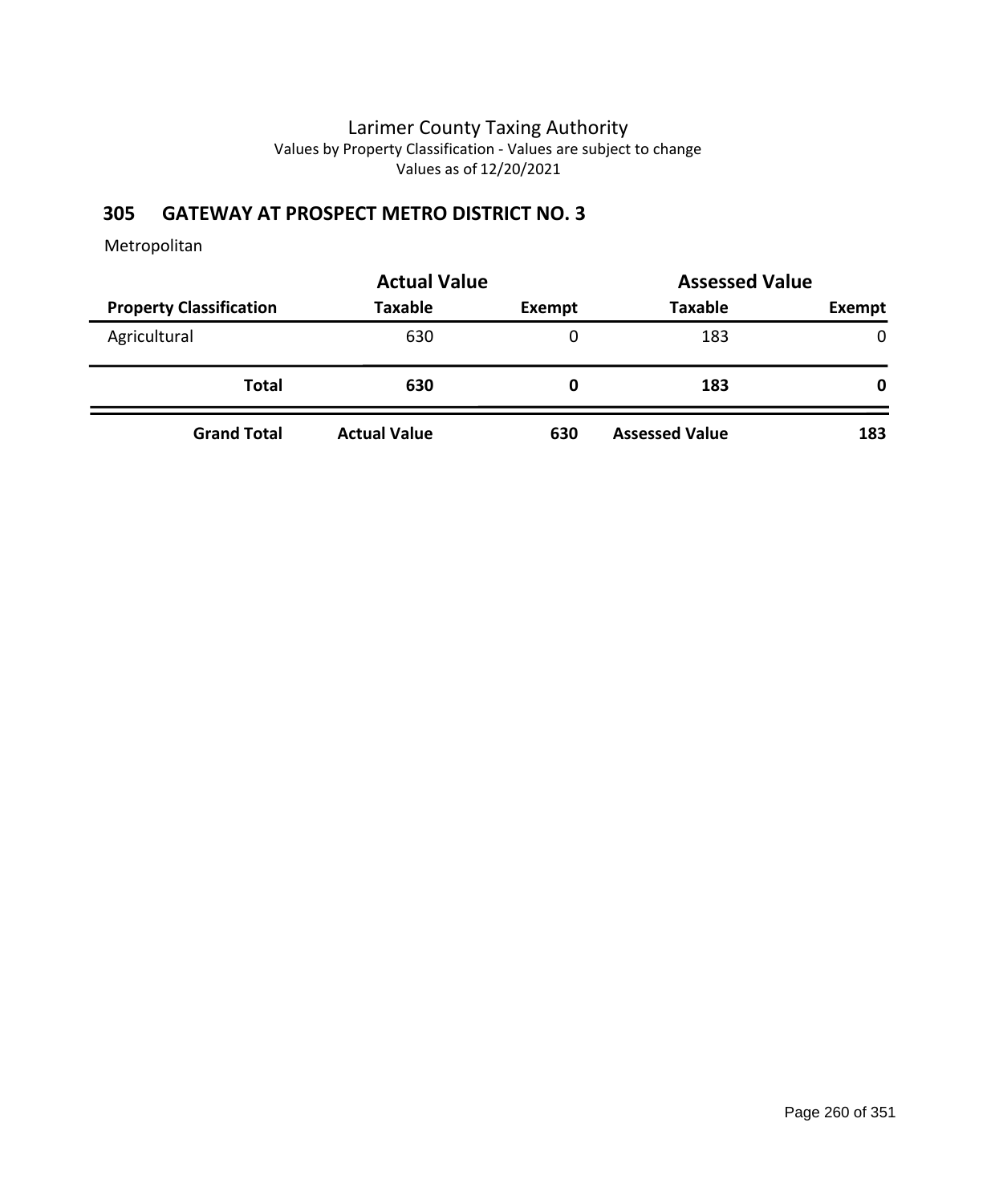### **306 GATEWAY AT PROSPECT METRO DISTRICT NO. 4**

|                                | <b>Actual Value</b> | <b>Assessed Value</b> |                       |              |
|--------------------------------|---------------------|-----------------------|-----------------------|--------------|
| <b>Property Classification</b> | <b>Taxable</b>      | <b>Exempt</b>         | <b>Taxable</b>        | Exempt       |
| Agricultural                   | 630                 | 0                     | 183                   | $\mathbf{0}$ |
| <b>Total</b>                   | 630                 | 0                     | 183                   | 0            |
| <b>Grand Total</b>             | <b>Actual Value</b> | 630                   | <b>Assessed Value</b> | 183          |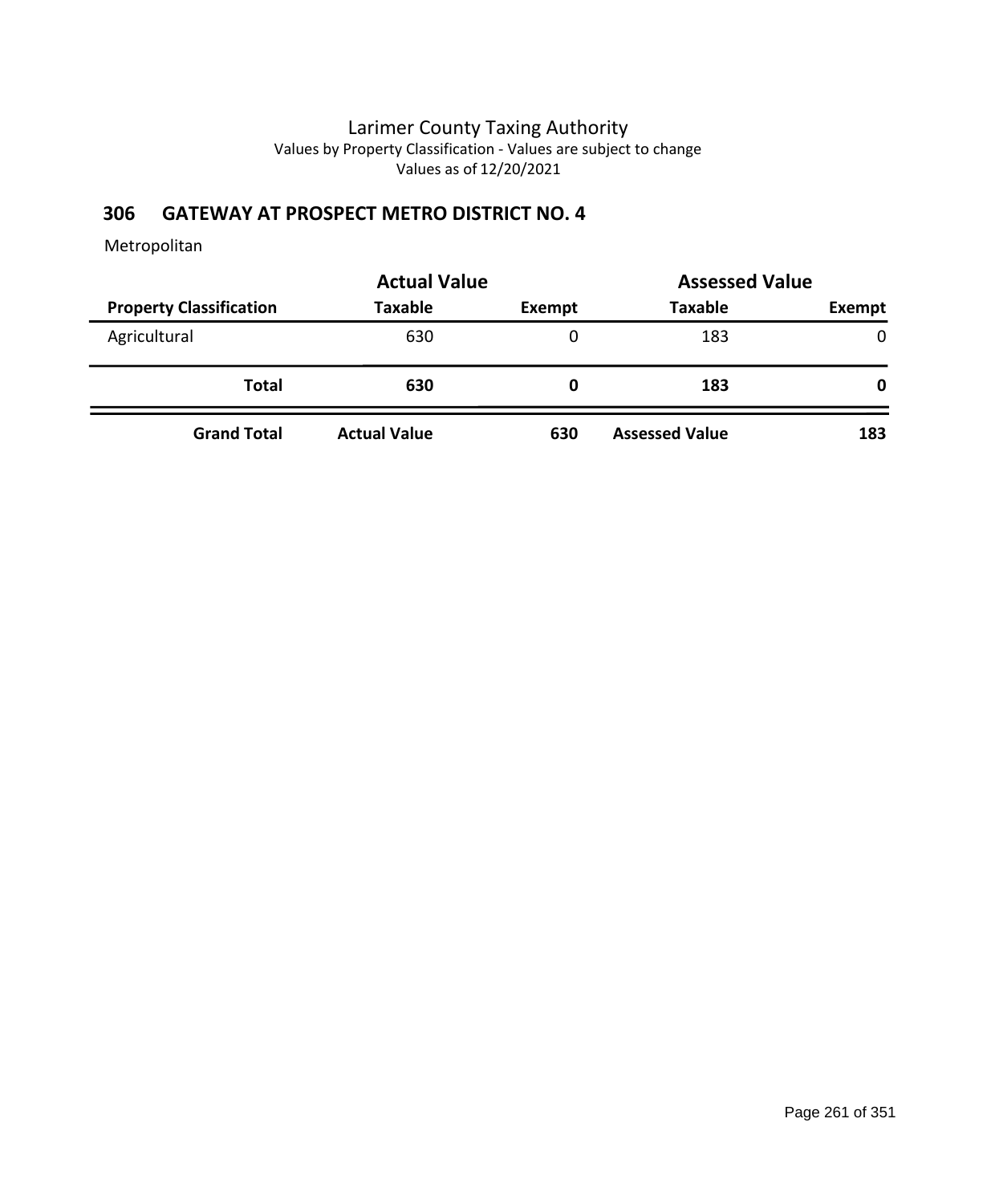### **307 GATEWAY AT PROSPECT METRO DISTRICT NO. 5**

|                                | <b>Actual Value</b> |        |                       | <b>Assessed Value</b> |  |
|--------------------------------|---------------------|--------|-----------------------|-----------------------|--|
| <b>Property Classification</b> | <b>Taxable</b>      | Exempt | <b>Taxable</b>        | Exempt                |  |
| Agricultural                   | 630                 | 0      | 183                   | 0                     |  |
| <b>Total</b>                   | 630                 | 0      | 183                   | 0                     |  |
| <b>Grand Total</b>             | <b>Actual Value</b> | 630    | <b>Assessed Value</b> | 183                   |  |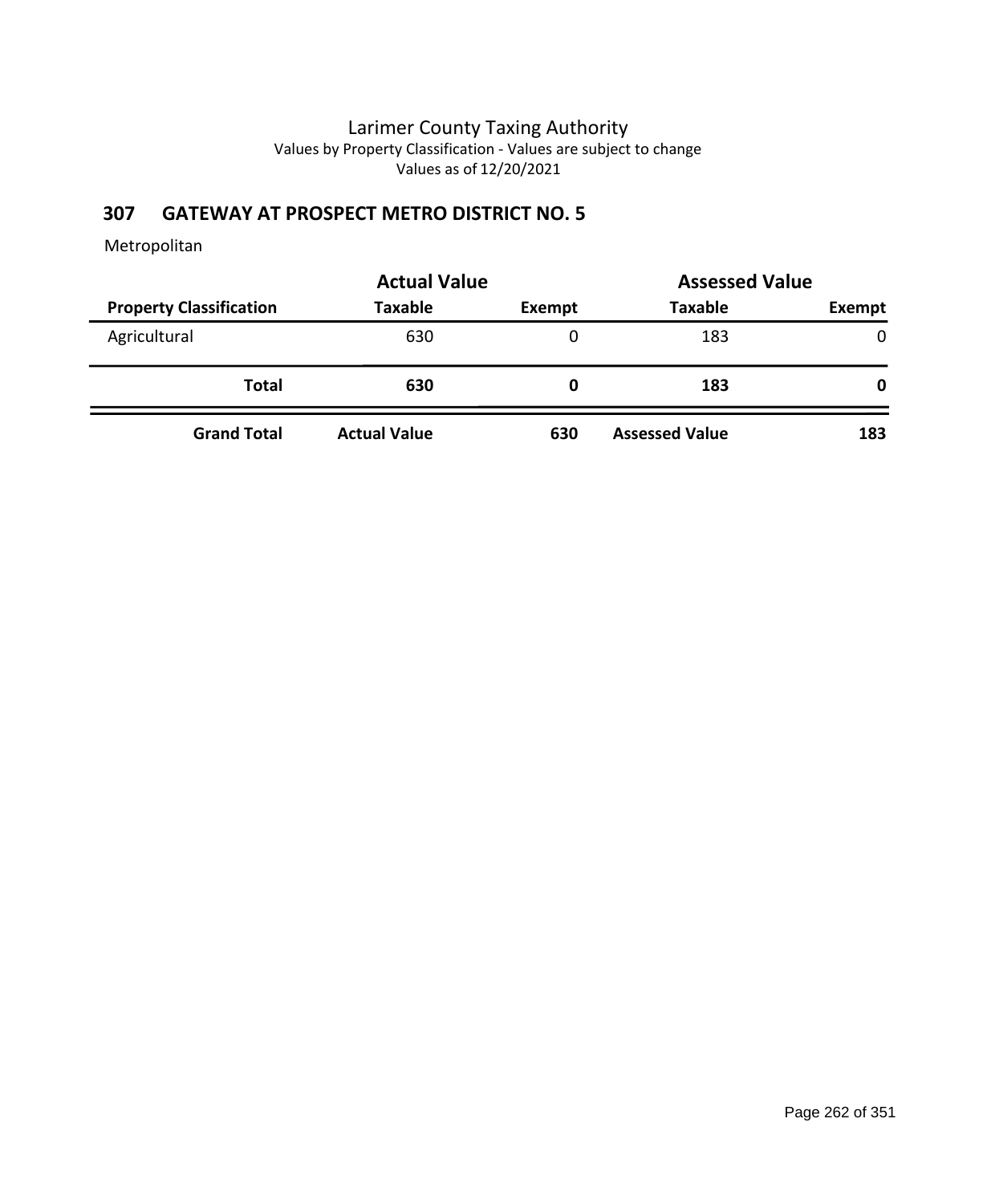### **308 GATEWAY AT PROSPECT METRO DISTRICT NO. 6**

|                                | <b>Actual Value</b> | <b>Assessed Value</b> |                       |              |
|--------------------------------|---------------------|-----------------------|-----------------------|--------------|
| <b>Property Classification</b> | Taxable             | Exempt                | <b>Taxable</b>        | Exempt       |
| Agricultural                   | 630                 | 0                     | 183                   | $\mathbf{0}$ |
| <b>Total</b>                   | 630                 | 0                     | 183                   | 0            |
| <b>Grand Total</b>             | <b>Actual Value</b> | 630                   | <b>Assessed Value</b> | 183          |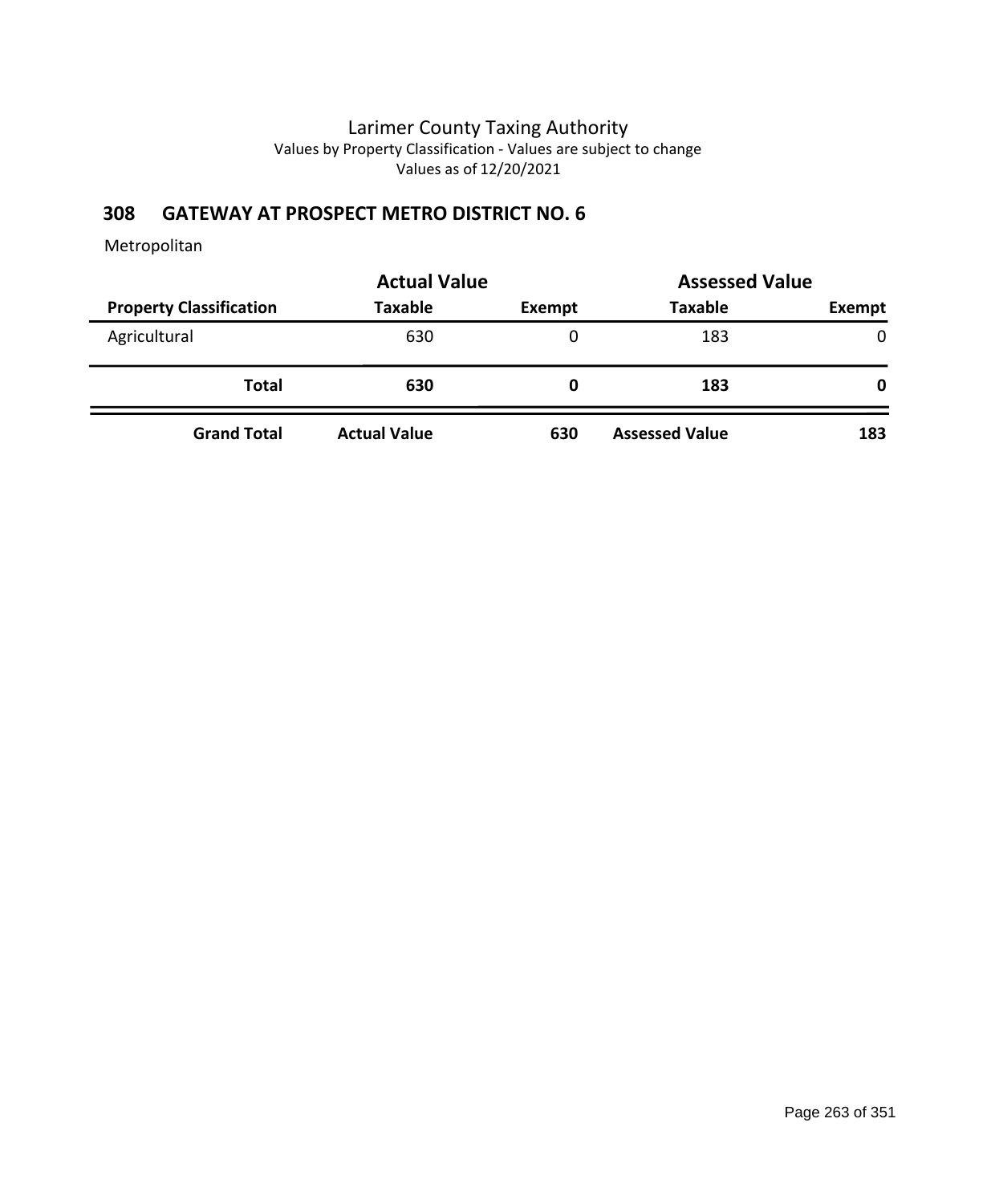### **309 GATEWAY AT PROSPECT METRO DISTRICT NO. 7**

|                                | <b>Actual Value</b> | <b>Assessed Value</b> |                       |               |
|--------------------------------|---------------------|-----------------------|-----------------------|---------------|
| <b>Property Classification</b> | <b>Taxable</b>      | Exempt                | <b>Taxable</b>        | <b>Exempt</b> |
| Agricultural                   | 630                 | 0                     | 183                   | $\mathbf{0}$  |
| <b>Total</b>                   | 630                 | O                     | 183                   | 0             |
| <b>Grand Total</b>             | <b>Actual Value</b> | 630                   | <b>Assessed Value</b> | 183           |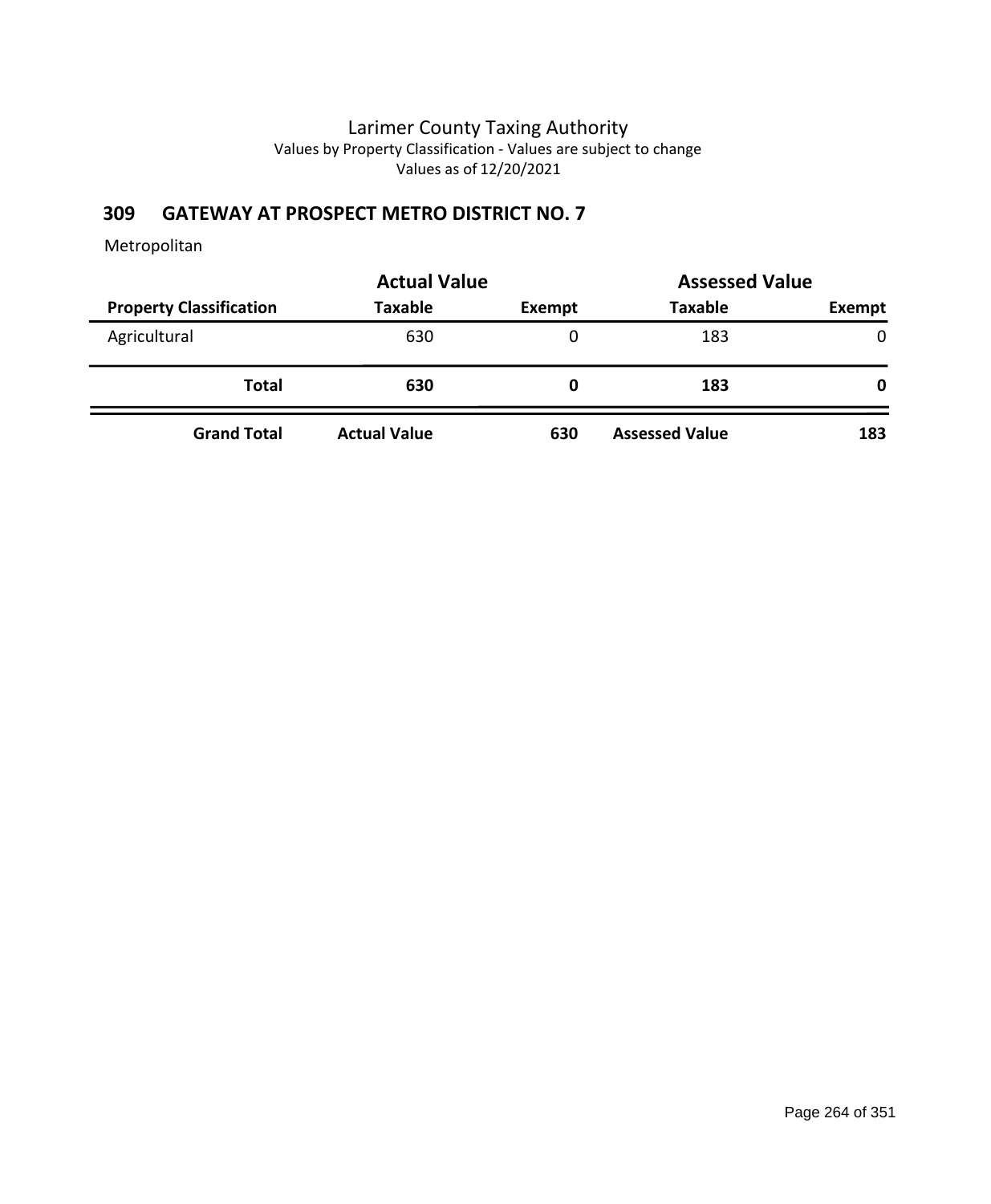### **310 LARIMER COUNTY P.I.D. NO. 63 AUTUMN CREEK**

|                                | <b>Actual Value</b> | <b>Assessed Value</b> |                       |             |  |
|--------------------------------|---------------------|-----------------------|-----------------------|-------------|--|
| <b>Property Classification</b> | <b>Taxable</b>      | Exempt                | <b>Taxable</b>        | Exempt      |  |
| Agricultural                   | 10,340              | $\mathbf 0$           | 2,999                 | $\mathbf 0$ |  |
| Residential                    | 9,878,700           | 0                     | 706,327               | $\mathbf 0$ |  |
| <b>State Assessed</b>          | 8,700               | 0                     | 2,497                 | $\mathbf 0$ |  |
| <b>Total</b>                   | 9,897,740           | 0                     | 711,823               | 0           |  |
| <b>Grand Total</b>             | <b>Actual Value</b> | 9,897,740             | <b>Assessed Value</b> | 711,823     |  |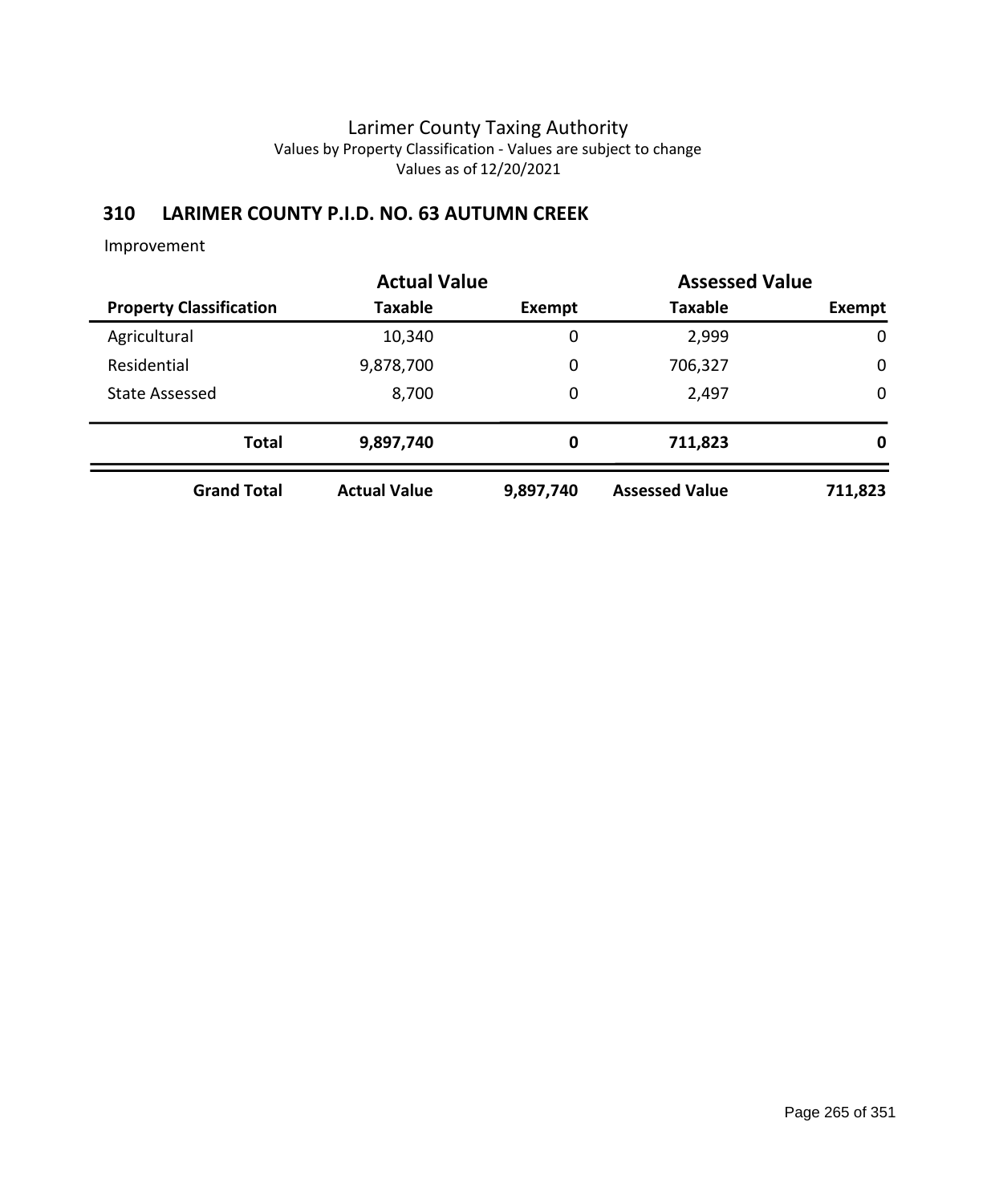### **311 LARIMER COUNTY P.I.D. NO. 64 SOARING PEAKS RANCHES**

|                                | <b>Actual Value</b> |               | <b>Assessed Value</b> |             |
|--------------------------------|---------------------|---------------|-----------------------|-------------|
| <b>Property Classification</b> | <b>Taxable</b>      | <b>Exempt</b> | <b>Taxable</b>        | Exempt      |
| Residential                    | 18,003,100          | 0             | 1,287,232             | $\mathbf 0$ |
| <b>State Assessed</b>          | 14,700              | 0             | 4,245                 | $\mathbf 0$ |
| Vacant                         | 223,000             | $\mathbf 0$   | 64,670                | $\mathbf 0$ |
| <b>Total</b>                   | 18,240,800          | 0             | 1,356,147             | 0           |
| <b>Grand Total</b>             | <b>Actual Value</b> | 18,240,800    | <b>Assessed Value</b> | 1,356,147   |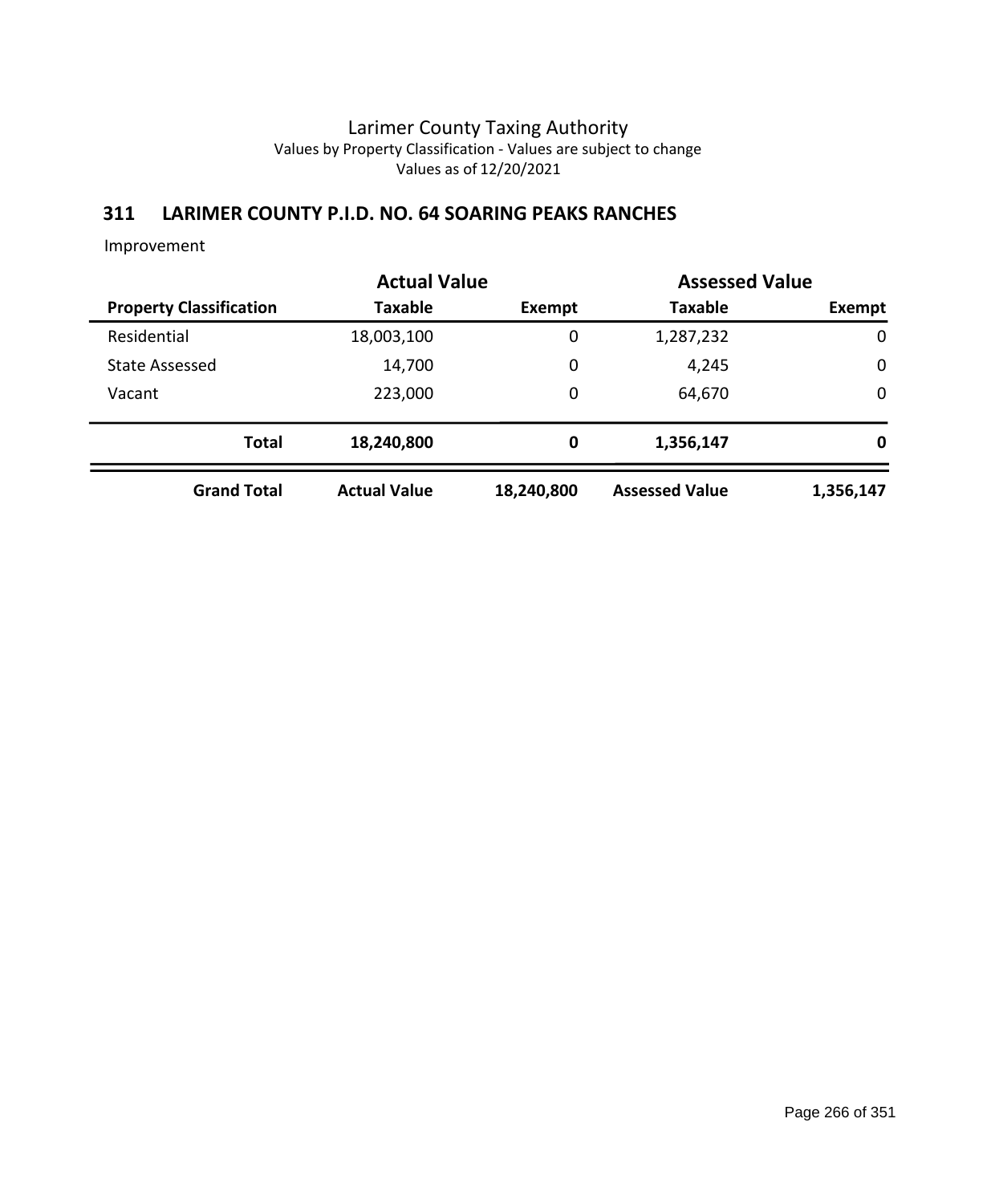# **312 LARIMER COUNTY P.I.D. NO. 65 RIVIERA ESTATES**

|                                |                     | <b>Actual Value</b> |                       | <b>Assessed Value</b> |
|--------------------------------|---------------------|---------------------|-----------------------|-----------------------|
| <b>Property Classification</b> | <b>Taxable</b>      | Exempt              | <b>Taxable</b>        | Exempt                |
| Residential                    | 11,905,600          | 0                   | 851,242               | 0                     |
| <b>State Assessed</b>          | 18,900              | 0                   | 5,494                 | 0                     |
| <b>Total</b>                   | 11,924,500          | 0                   | 856,736               | 0                     |
| <b>Grand Total</b>             | <b>Actual Value</b> | 11,924,500          | <b>Assessed Value</b> | 856,736               |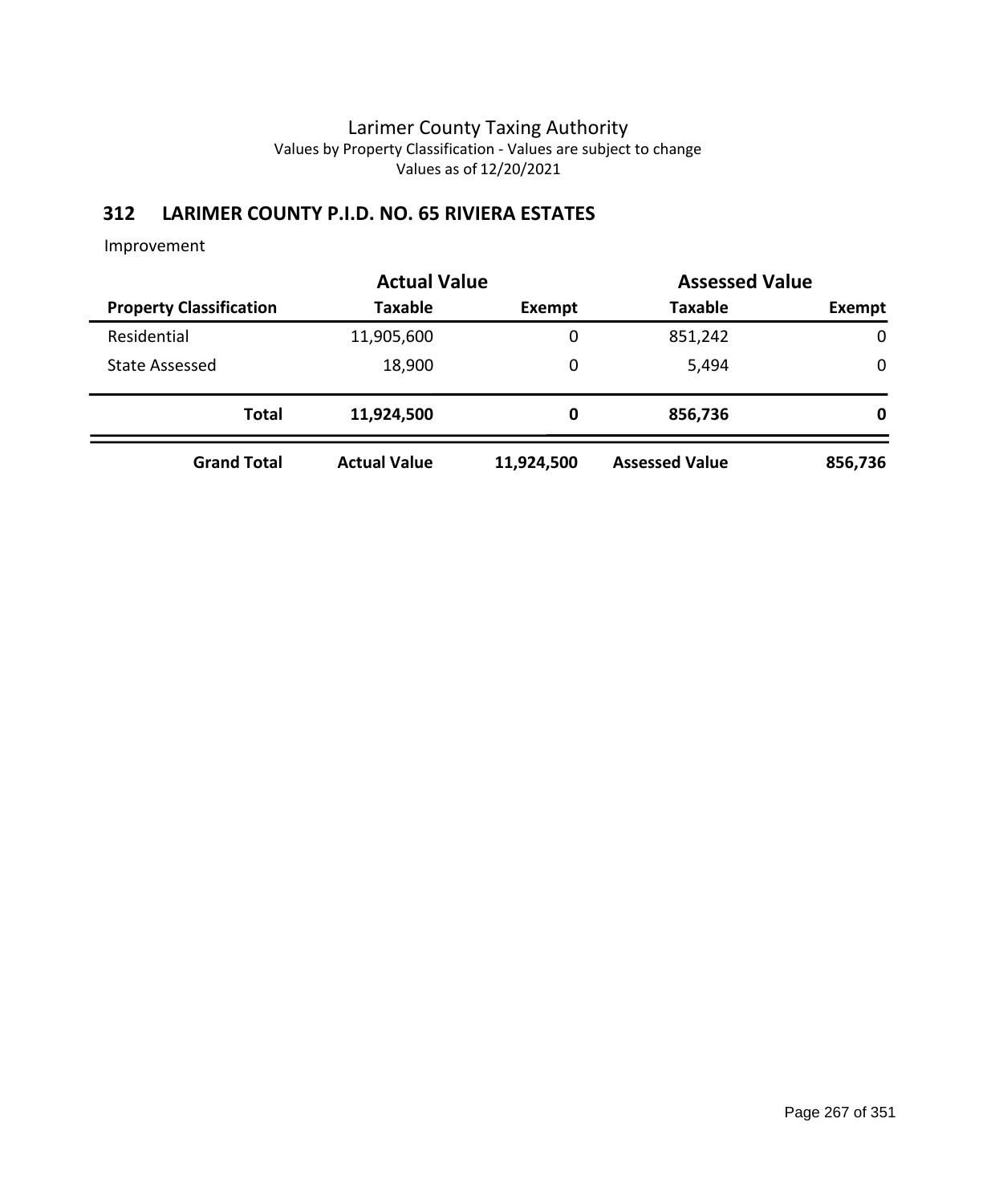### **313 LARIMER COUNTY P.I.D. NO. 66 CARTER LAKE HEIGHTS**

|              |                                |                     | <b>Actual Value</b> |                       | <b>Assessed Value</b> |
|--------------|--------------------------------|---------------------|---------------------|-----------------------|-----------------------|
|              | <b>Property Classification</b> | Taxable             | Exempt              | <b>Taxable</b>        | Exempt                |
| Agricultural |                                | 4,140               | $\mathbf 0$         | 1,202                 | $\mathbf 0$           |
| Residential  |                                | 15,514,700          | 0                   | 1,109,321             | $\mathbf 0$           |
| Vacant       |                                | 650,100             | 0                   | 188,529               | $\mathbf 0$           |
|              | <b>Total</b>                   | 16,168,940          | 0                   | 1,299,052             | 0                     |
|              | <b>Grand Total</b>             | <b>Actual Value</b> | 16,168,940          | <b>Assessed Value</b> | 1,299,052             |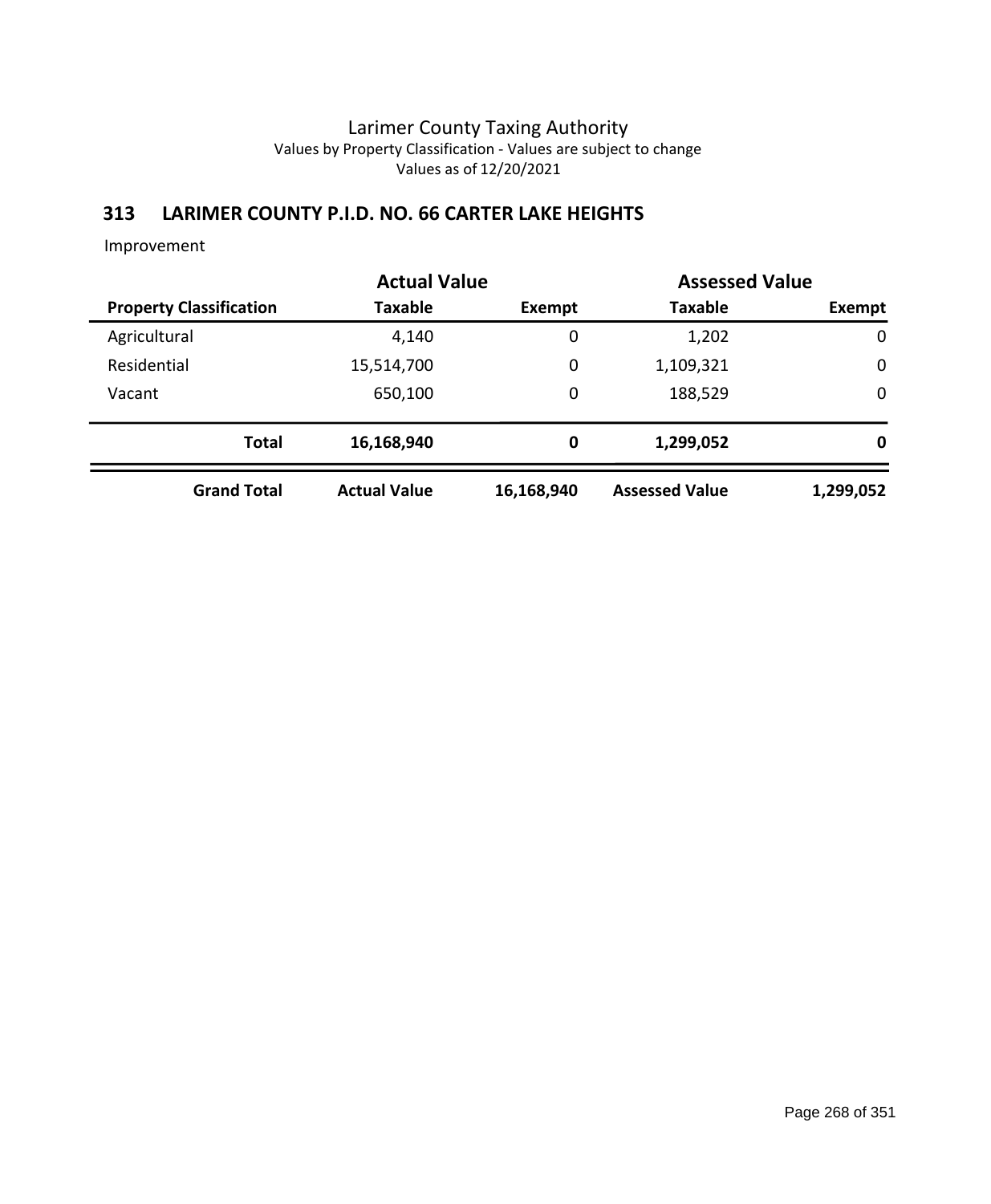### **314 SW PROSPECT I25 METRO DISTRICT NO. 1**

|                                | <b>Actual Value</b> | <b>Assessed Value</b> |                       |        |  |
|--------------------------------|---------------------|-----------------------|-----------------------|--------|--|
| <b>Property Classification</b> | <b>Taxable</b>      | <b>Exempt</b>         | <b>Taxable</b>        | Exempt |  |
| Agricultural                   | 26,550              | 0                     | 7,699                 | 0      |  |
| <b>Total</b>                   | 26,550              | 0                     | 7,699                 | 0      |  |
| <b>Grand Total</b>             | <b>Actual Value</b> | 26,550                | <b>Assessed Value</b> | 7,699  |  |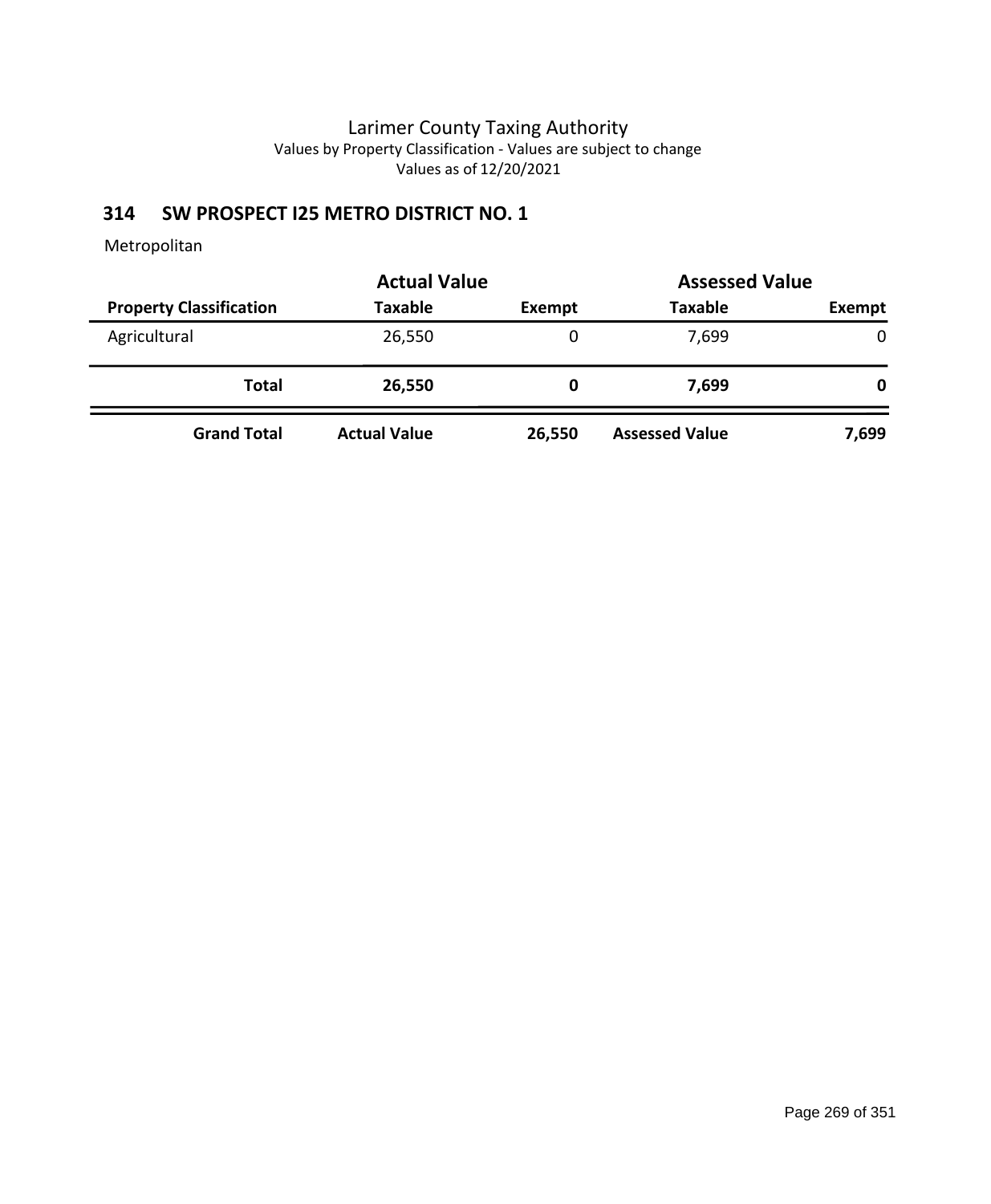### **315 SW PROSPECT I25 METRO DISTRICT NO. 2**

|                                | <b>Actual Value</b> | <b>Assessed Value</b> |                       |        |
|--------------------------------|---------------------|-----------------------|-----------------------|--------|
| <b>Property Classification</b> | <b>Taxable</b>      | Exempt                | <b>Taxable</b>        | Exempt |
| Agricultural                   | 370                 | 0                     | 107                   | 0      |
| Total                          | 370                 | O                     | 107                   | 0      |
| <b>Grand Total</b>             | <b>Actual Value</b> | 370                   | <b>Assessed Value</b> | 107    |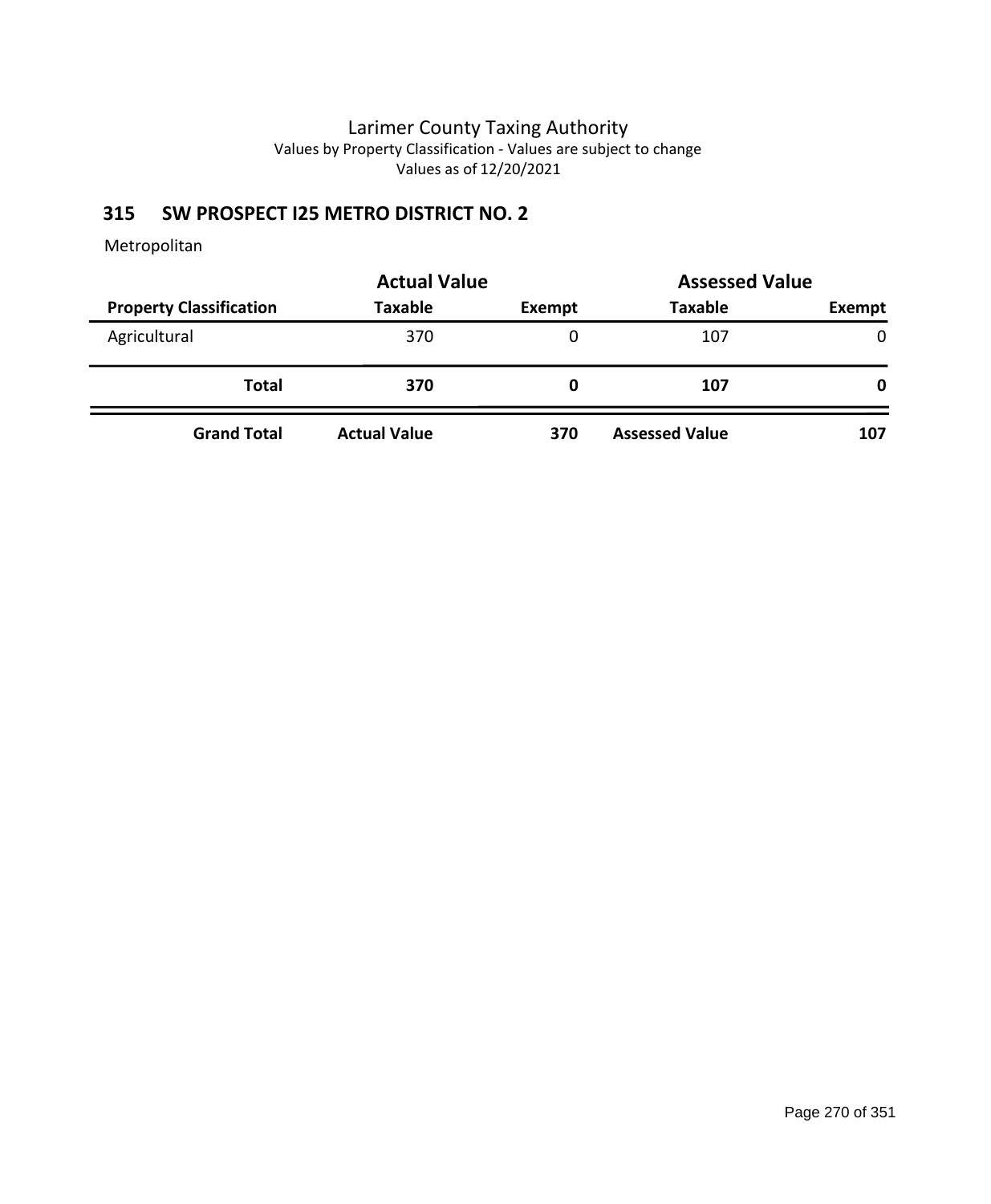### **316 SW PROSPECT I25 METRO DISTRICT NO. 3**

|                                | <b>Actual Value</b> |               | <b>Assessed Value</b> |        |
|--------------------------------|---------------------|---------------|-----------------------|--------|
| <b>Property Classification</b> | <b>Taxable</b>      | <b>Exempt</b> | <b>Taxable</b>        | Exempt |
| Agricultural                   | 370                 | 0             | 107                   | 0      |
| <b>Total</b>                   | 370                 | O             | 107                   | 0      |
| <b>Grand Total</b>             | <b>Actual Value</b> | 370           | <b>Assessed Value</b> | 107    |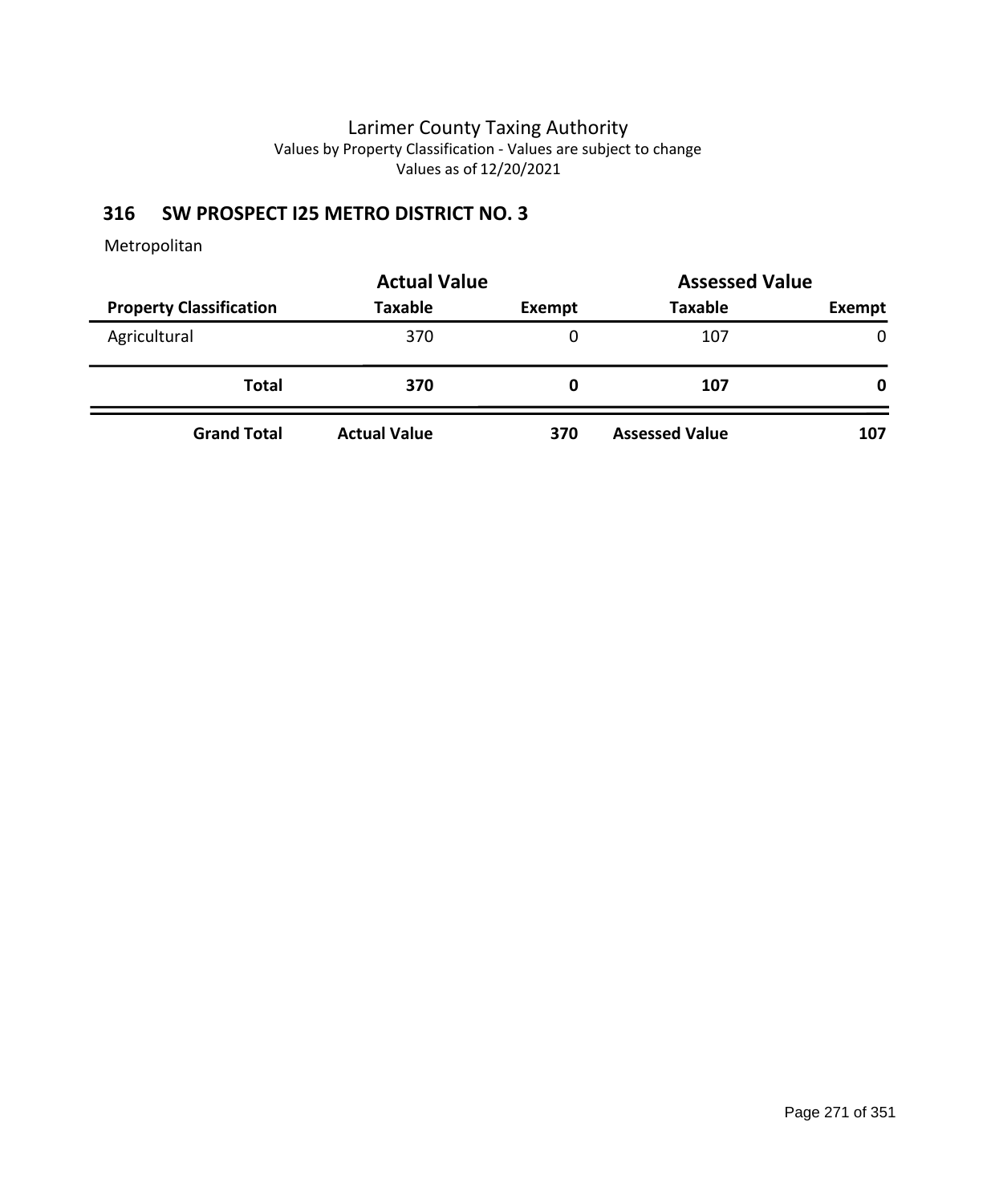### **317 SW PROSPECT I25 METRO DISTRICT NO. 4**

|                                | <b>Actual Value</b> | <b>Assessed Value</b> |                       |        |
|--------------------------------|---------------------|-----------------------|-----------------------|--------|
| <b>Property Classification</b> | <b>Taxable</b>      | Exempt                | <b>Taxable</b>        | Exempt |
| Agricultural                   | 370                 | 0                     | 107                   | 0      |
| Total                          | 370                 | O                     | 107                   | 0      |
| <b>Grand Total</b>             | <b>Actual Value</b> | 370                   | <b>Assessed Value</b> | 107    |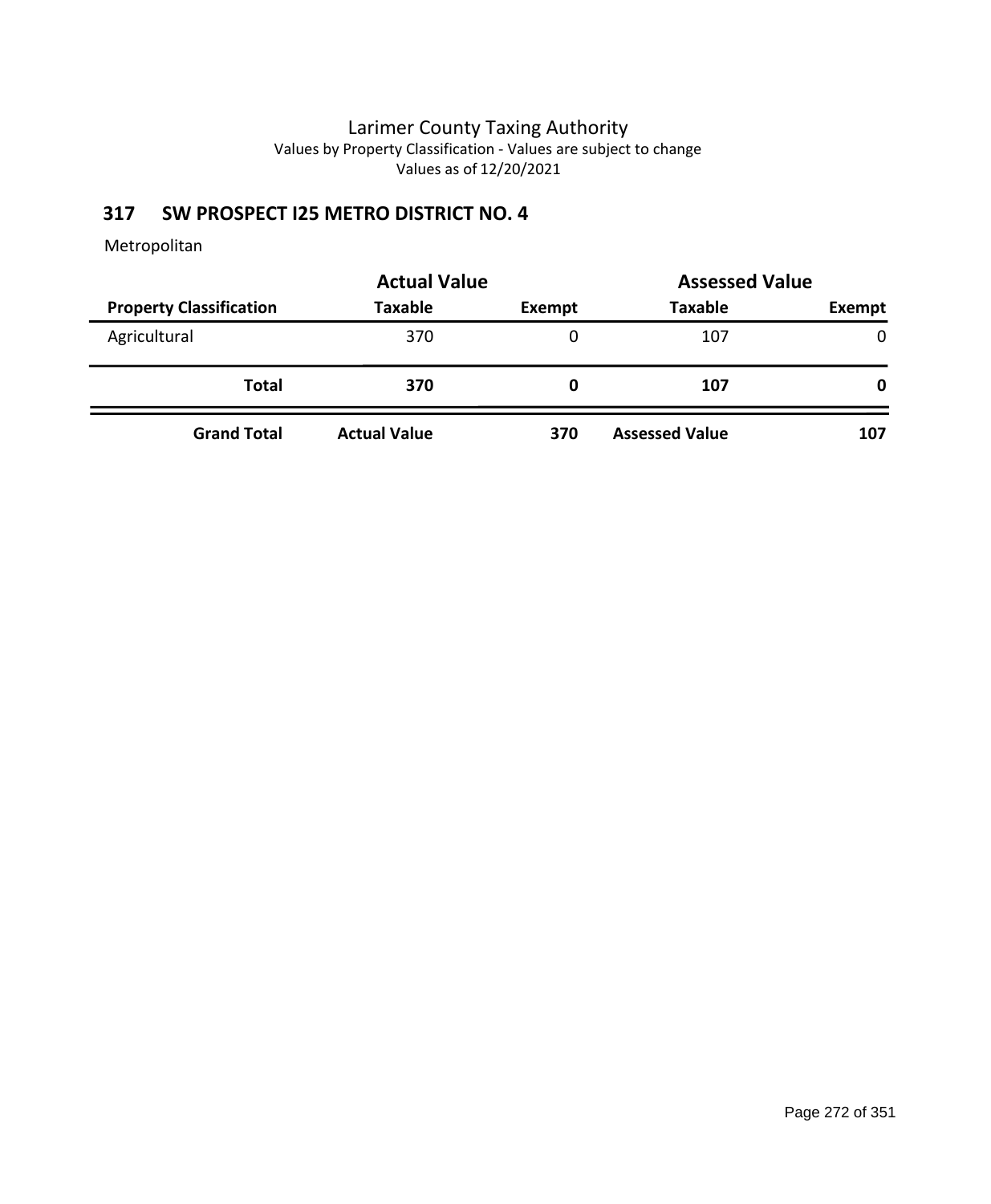### **318 SW PROSPECT I25 METRO DISTRICT NO. 5**

|                                | <b>Actual Value</b> | <b>Assessed Value</b> |                       |        |
|--------------------------------|---------------------|-----------------------|-----------------------|--------|
| <b>Property Classification</b> | <b>Taxable</b>      | Exempt                | <b>Taxable</b>        | Exempt |
| Agricultural                   | 370                 | 0                     | 107                   | 0      |
| Total                          | 370                 | O                     | 107                   | 0      |
| <b>Grand Total</b>             | <b>Actual Value</b> | 370                   | <b>Assessed Value</b> | 107    |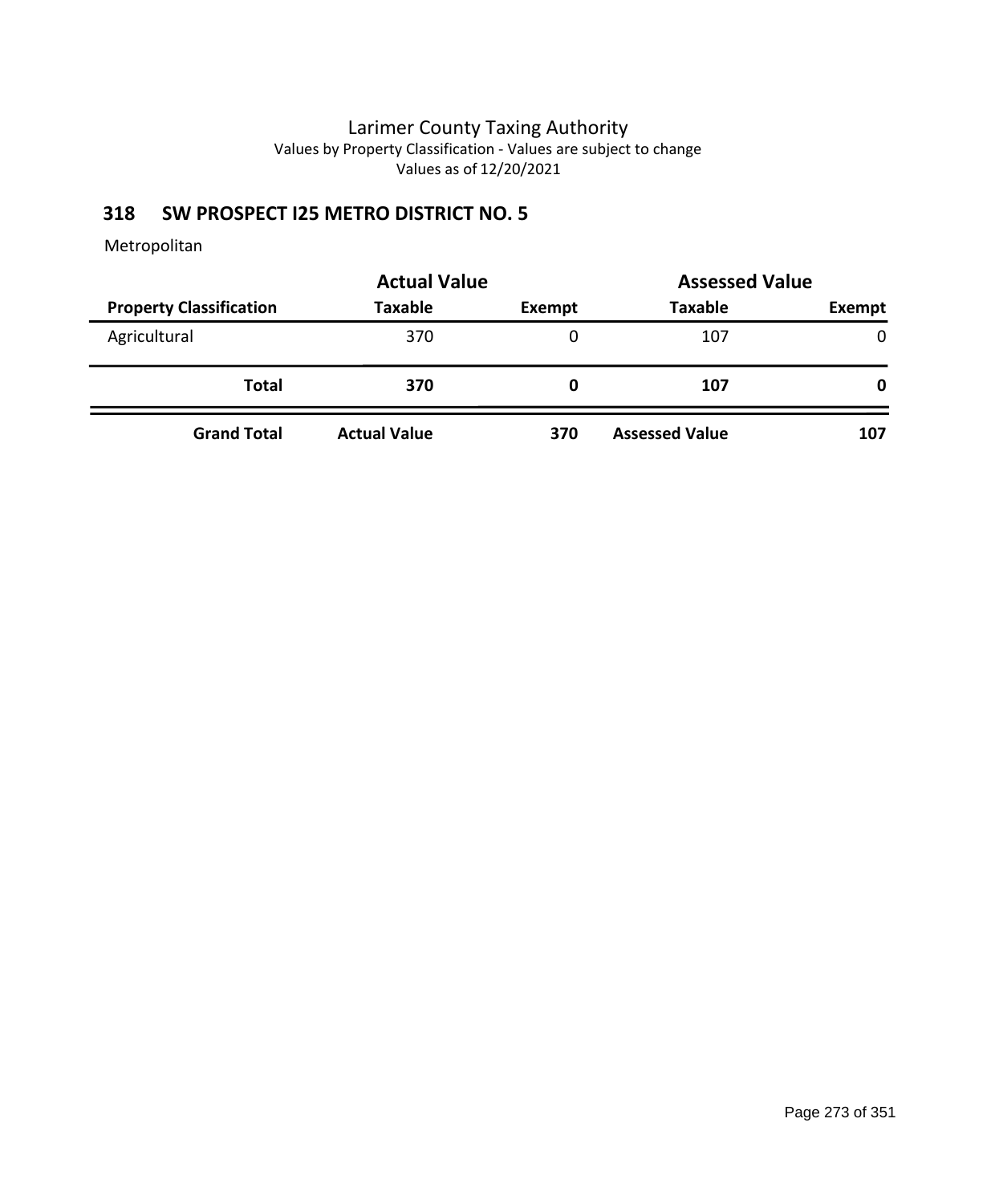### **319 SW PROSPECT I25 METRO DISTRICT NO. 6**

|                                | <b>Actual Value</b> | <b>Assessed Value</b> |                       |        |
|--------------------------------|---------------------|-----------------------|-----------------------|--------|
| <b>Property Classification</b> | <b>Taxable</b>      | Exempt                | <b>Taxable</b>        | Exempt |
| Agricultural                   | 370                 | 0                     | 107                   | 0      |
| Total                          | 370                 | O                     | 107                   | 0      |
| <b>Grand Total</b>             | <b>Actual Value</b> | 370                   | <b>Assessed Value</b> | 107    |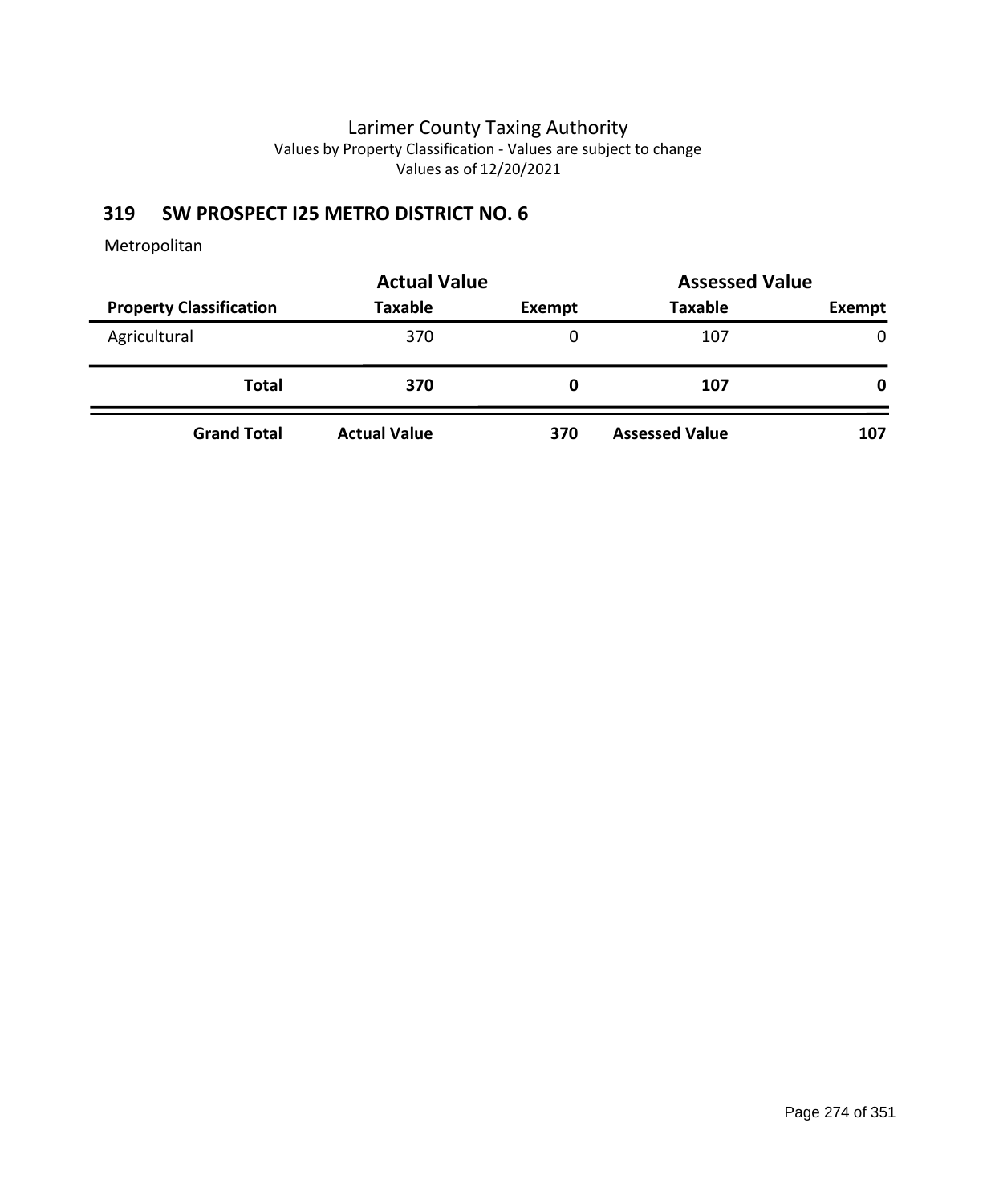### **320 SW PROSPECT I25 METRO DISTRICT NO. 7**

|                                | <b>Actual Value</b> | <b>Assessed Value</b> |                       |        |
|--------------------------------|---------------------|-----------------------|-----------------------|--------|
| <b>Property Classification</b> | <b>Taxable</b>      | Exempt                | <b>Taxable</b>        | Exempt |
| Agricultural                   | 370                 | 0                     | 107                   | 0      |
| Total                          | 370                 | O                     | 107                   | 0      |
| <b>Grand Total</b>             | <b>Actual Value</b> | 370                   | <b>Assessed Value</b> | 107    |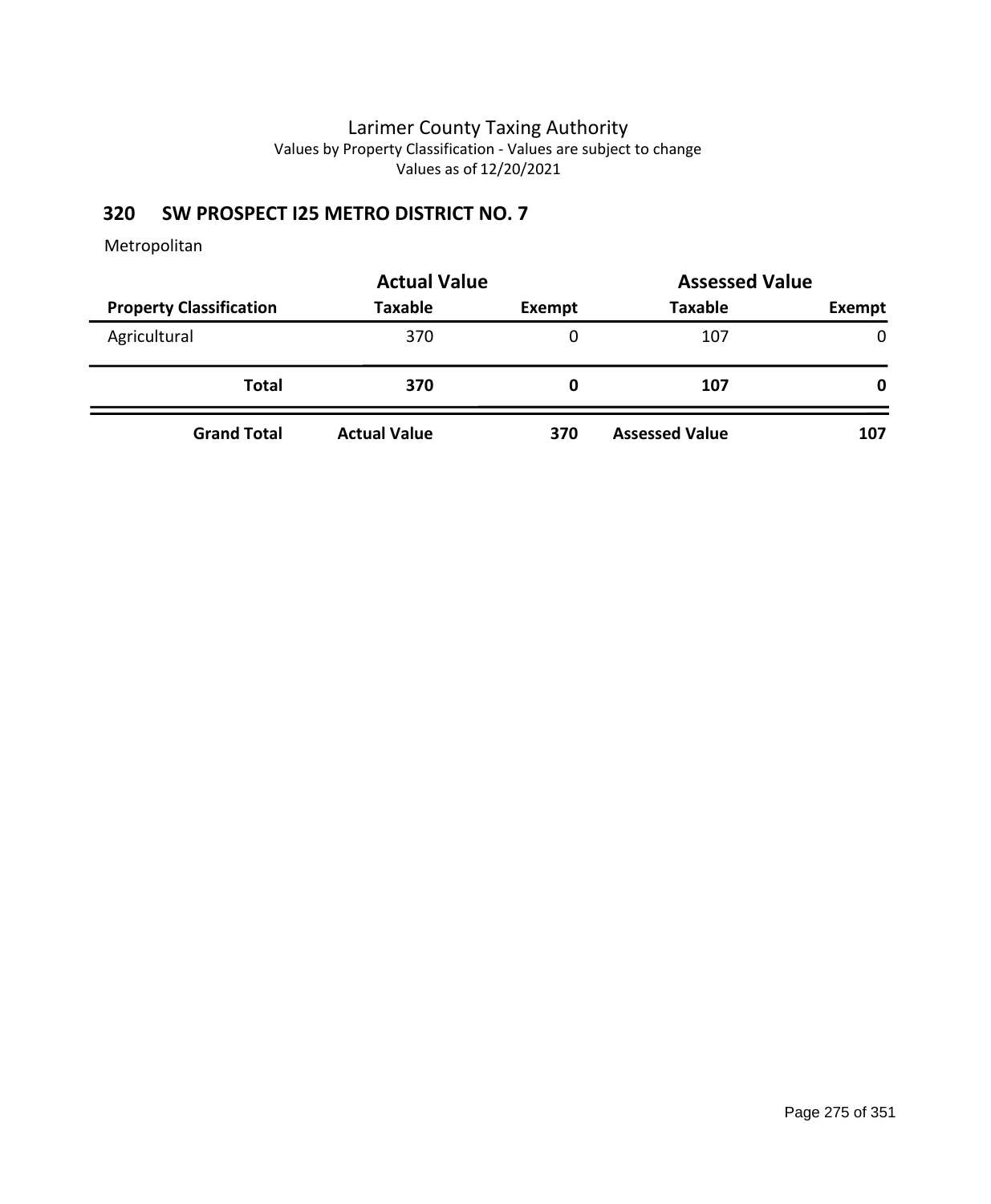### **321 RUDOLPH FARMS METRO DISTRICT NO. 1**

|                                | <b>Actual Value</b> | <b>Assessed Value</b> |                       |             |  |
|--------------------------------|---------------------|-----------------------|-----------------------|-------------|--|
| <b>Property Classification</b> | <b>Taxable</b>      | <b>Exempt</b>         | <b>Taxable</b>        | Exempt      |  |
| Agricultural                   | 18,650              | 0                     | 5,413                 | $\mathbf 0$ |  |
| <b>Total</b>                   | 18,650              | O                     | 5,413                 | 0           |  |
| <b>Grand Total</b>             | <b>Actual Value</b> | 18,650                | <b>Assessed Value</b> | 5,413       |  |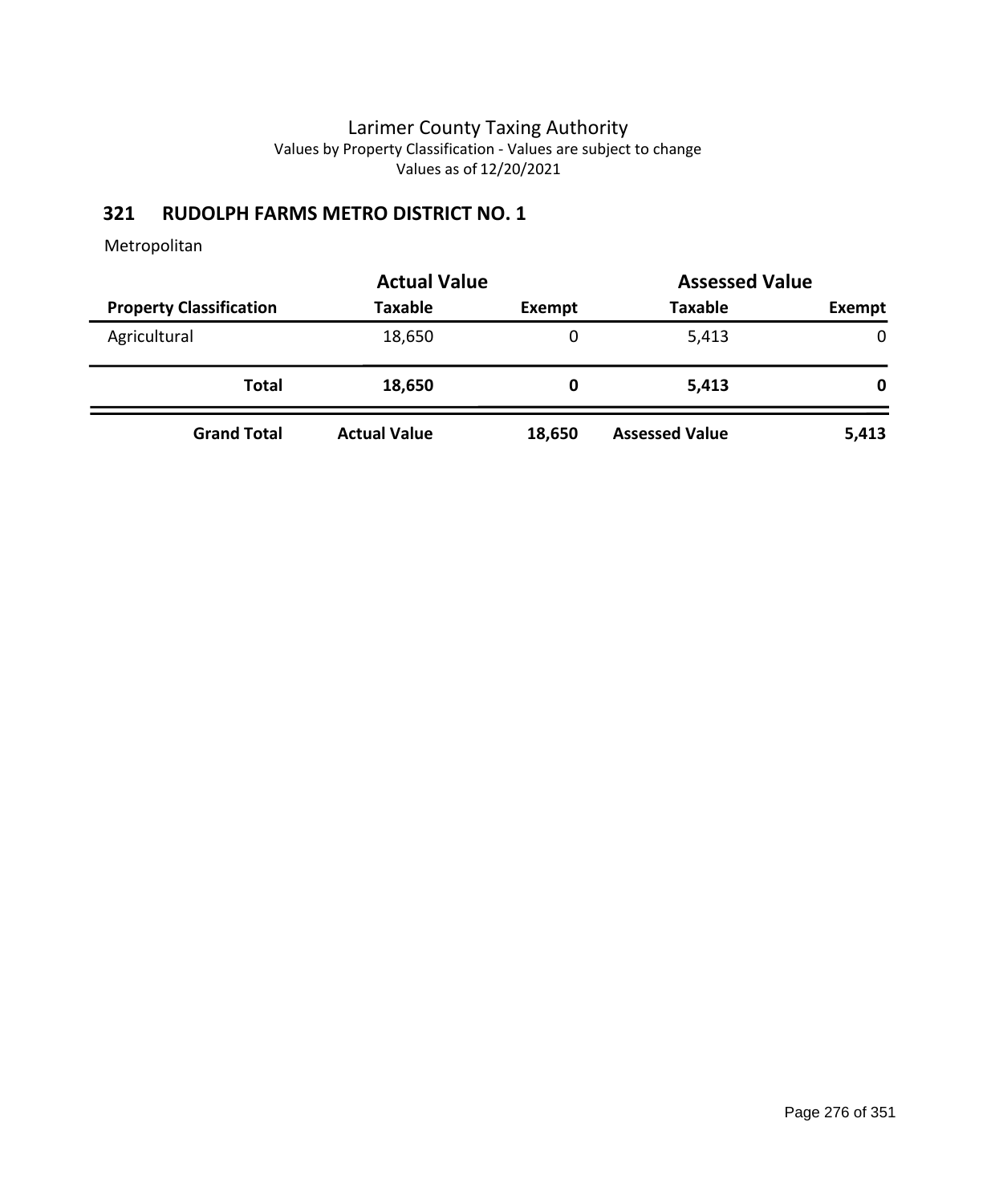### **322 RUDOLPH FARMS METRO DISTRICT NO. 2**

|                                | <b>Actual Value</b> | <b>Assessed Value</b> |                       |              |
|--------------------------------|---------------------|-----------------------|-----------------------|--------------|
| <b>Property Classification</b> | <b>Taxable</b>      | Exempt                | <b>Taxable</b>        | Exempt       |
| Agricultural                   | 670                 | 0                     | 196                   | $\mathbf{0}$ |
| <b>Total</b>                   | 670                 | O                     | 196                   | 0            |
| <b>Grand Total</b>             | <b>Actual Value</b> | 670                   | <b>Assessed Value</b> | 196          |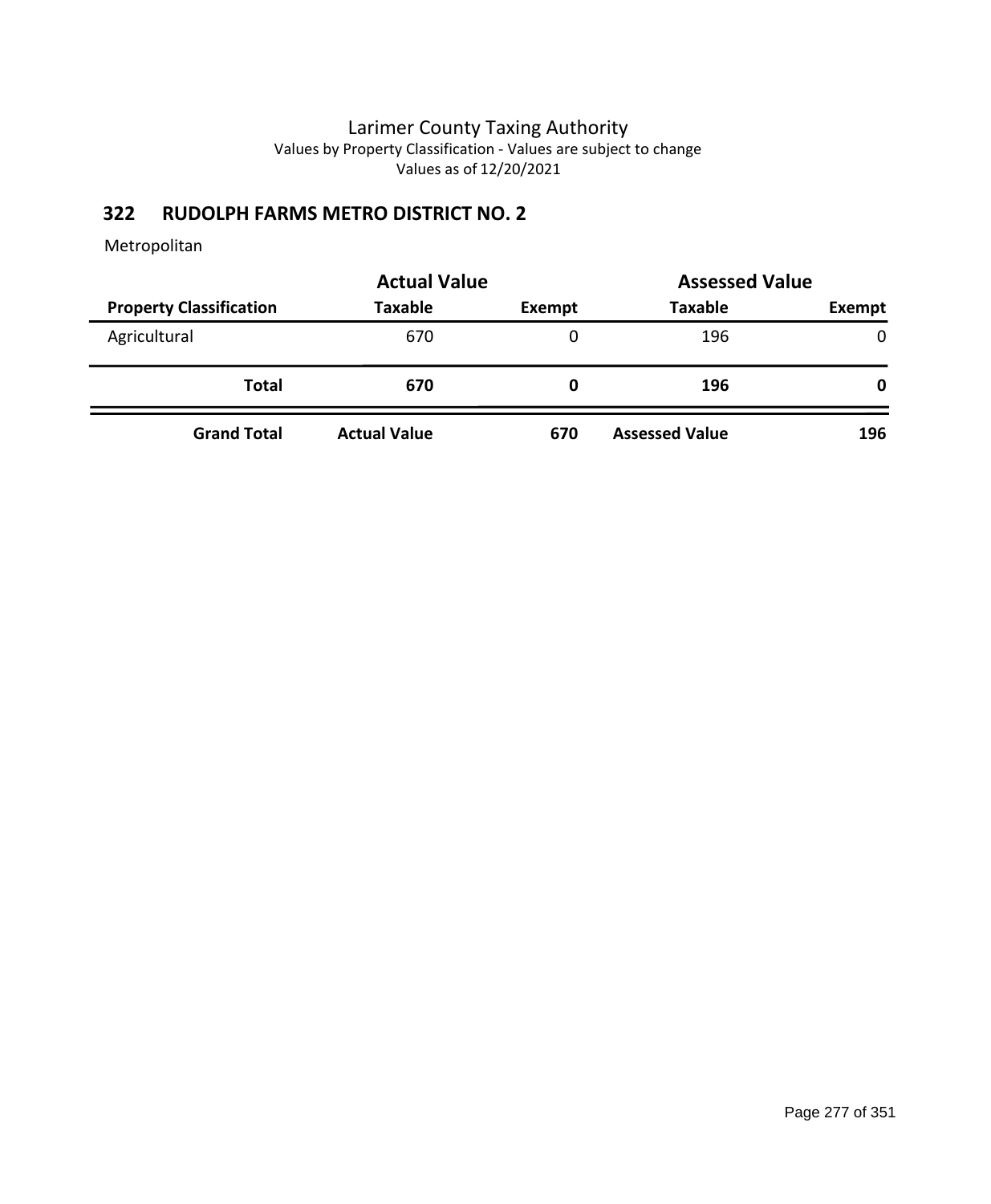### **323 RUDOLPH FARMS METRO DISTRICT NO. 3**

|                                | <b>Actual Value</b> | <b>Assessed Value</b> |                       |               |  |
|--------------------------------|---------------------|-----------------------|-----------------------|---------------|--|
| <b>Property Classification</b> | <b>Taxable</b>      | Exempt                | <b>Taxable</b>        | <b>Exempt</b> |  |
| Agricultural                   | 670                 | 0                     | 196                   | $\mathbf{0}$  |  |
| <b>Total</b>                   | 670                 | O                     | 196                   | 0             |  |
| <b>Grand Total</b>             | <b>Actual Value</b> | 670                   | <b>Assessed Value</b> | 196           |  |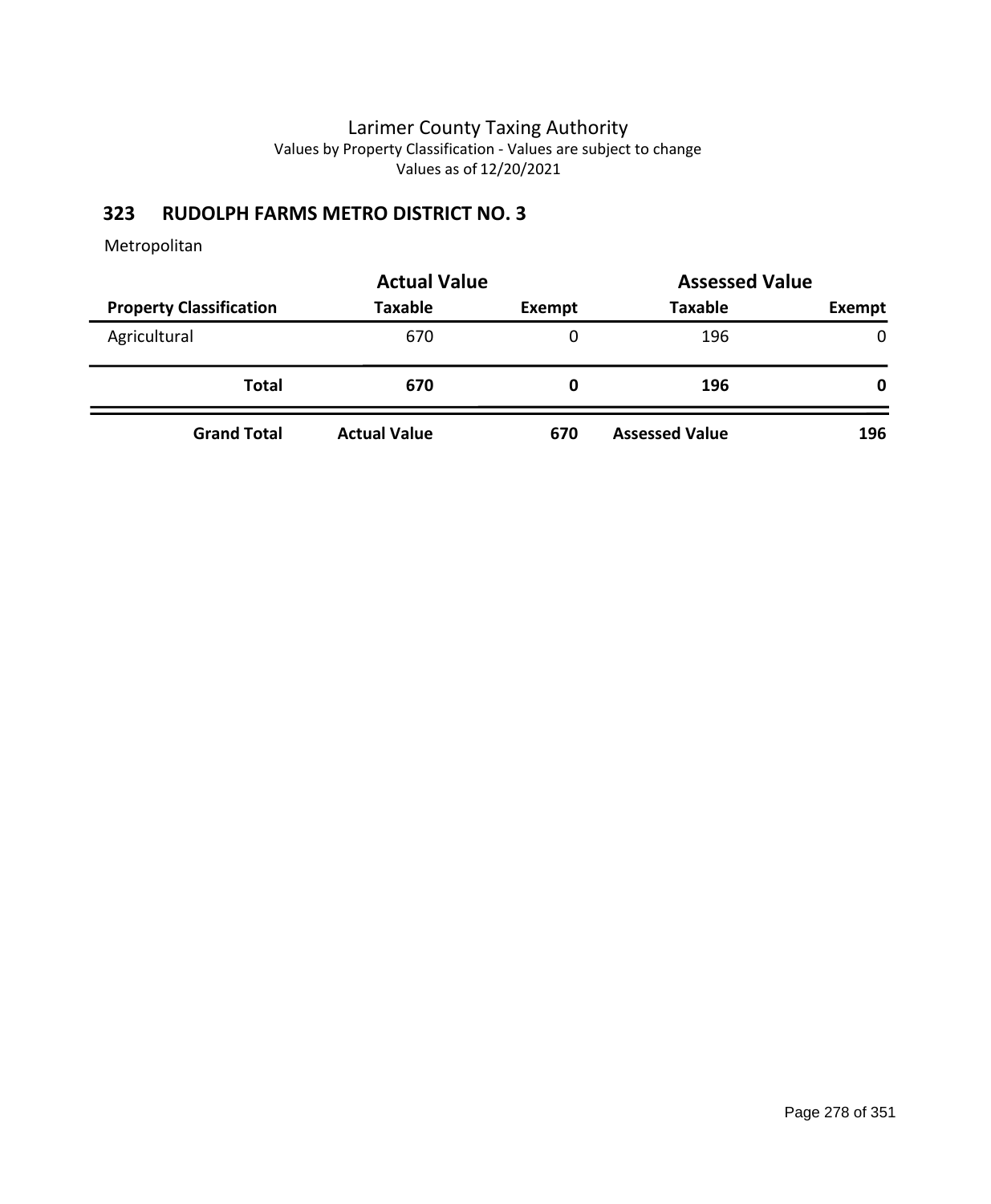### **324 RUDOLPH FARMS METRO DISTRICT NO. 4**

|                                | <b>Actual Value</b> | <b>Assessed Value</b> |                       |               |  |
|--------------------------------|---------------------|-----------------------|-----------------------|---------------|--|
| <b>Property Classification</b> | <b>Taxable</b>      | Exempt                | <b>Taxable</b>        | <b>Exempt</b> |  |
| Agricultural                   | 670                 | 0                     | 196                   | $\mathbf{0}$  |  |
| <b>Total</b>                   | 670                 | O                     | 196                   | 0             |  |
| <b>Grand Total</b>             | <b>Actual Value</b> | 670                   | <b>Assessed Value</b> | 196           |  |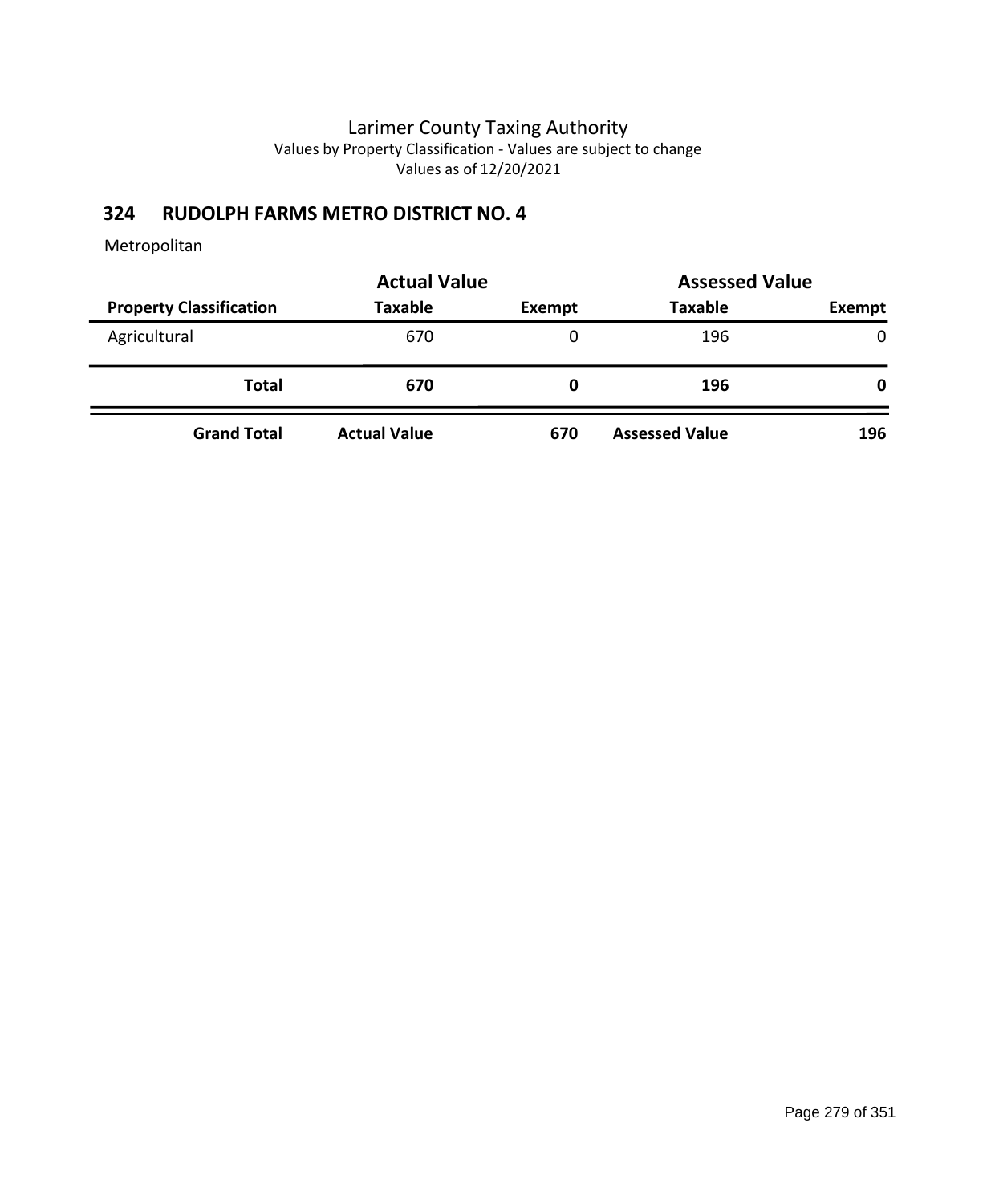### **325 RUDOLPH FARMS METRO DISTRICT NO. 5**

|                                | <b>Actual Value</b> | <b>Assessed Value</b> |                       |              |
|--------------------------------|---------------------|-----------------------|-----------------------|--------------|
| <b>Property Classification</b> | <b>Taxable</b>      | Exempt                | <b>Taxable</b>        | Exempt       |
| Agricultural                   | 670                 | 0                     | 196                   | $\mathbf{0}$ |
| <b>Total</b>                   | 670                 | O                     | 196                   | 0            |
| <b>Grand Total</b>             | <b>Actual Value</b> | 670                   | <b>Assessed Value</b> | 196          |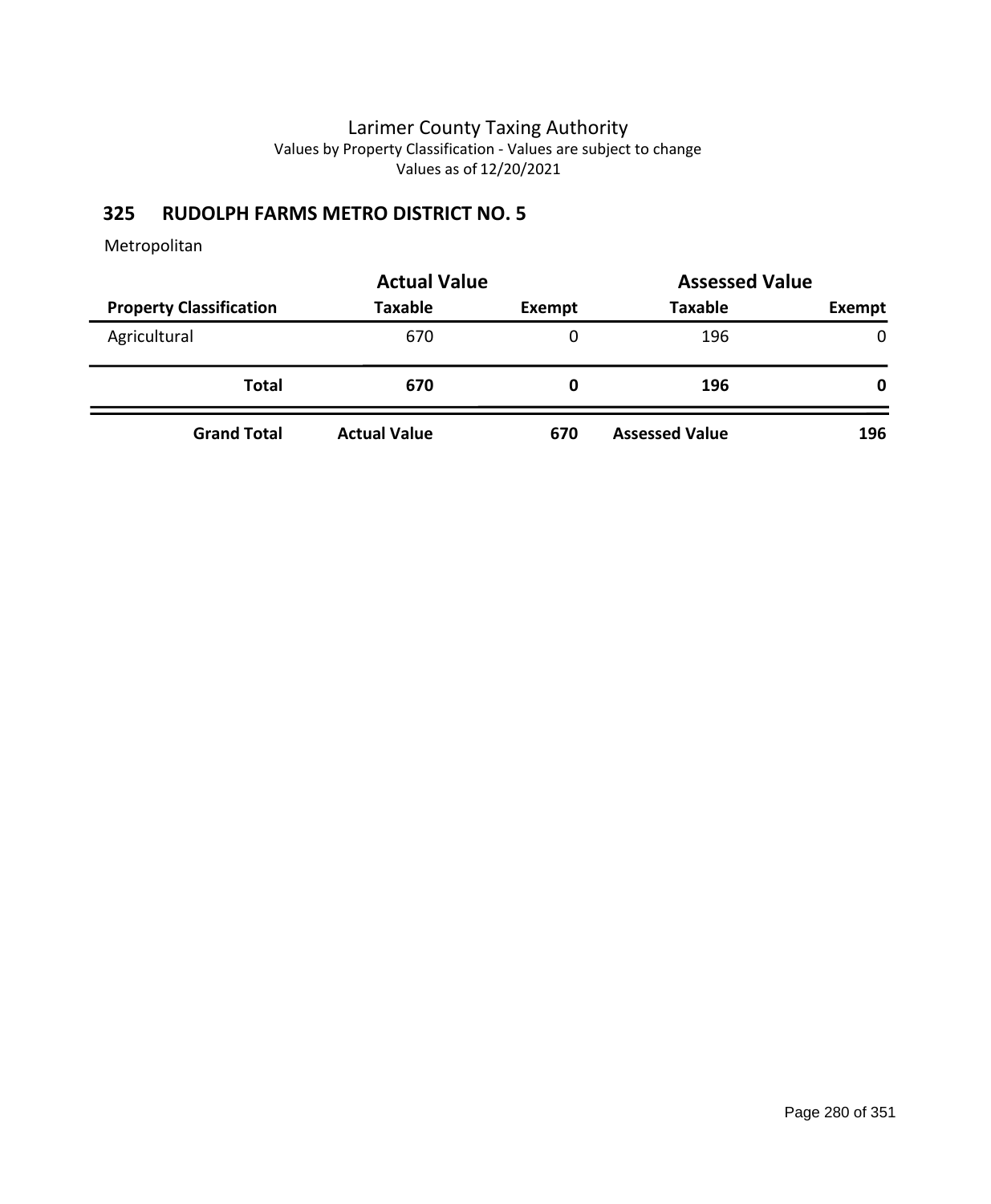### **326 RUDOLPH FARMS METRO DISTRICT NO. 6**

|                                | <b>Actual Value</b> | <b>Assessed Value</b> |                       |        |
|--------------------------------|---------------------|-----------------------|-----------------------|--------|
| <b>Property Classification</b> | Taxable             | Exempt                | <b>Taxable</b>        | Exempt |
| Agricultural                   | 670                 | 0                     | 196                   | 0      |
| Total                          | 670                 | O                     | 196                   | 0      |
| <b>Grand Total</b>             | <b>Actual Value</b> | 670                   | <b>Assessed Value</b> | 196    |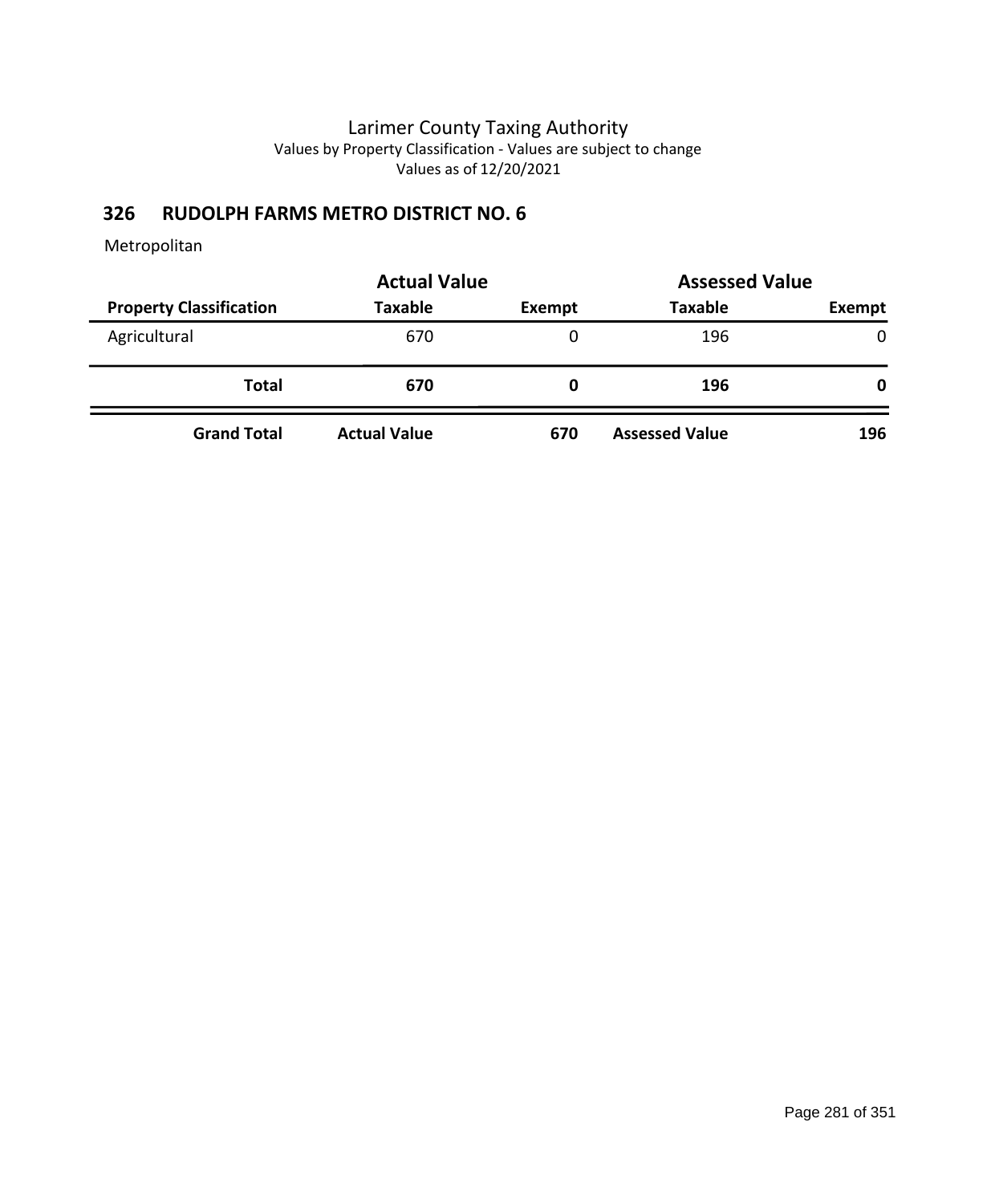# **327 I-25/PROSPECT INTERCHANGE METRO DISTRICT**

|                                |                     | <b>Actual Value</b> |                       | <b>Assessed Value</b> |
|--------------------------------|---------------------|---------------------|-----------------------|-----------------------|
| <b>Property Classification</b> | <b>Taxable</b>      | Exempt              | <b>Taxable</b>        | Exempt                |
| Agricultural                   | 262,470             | 0                   | 76,122                | 0                     |
| Commercial                     | 239,940             | 0                   | 69,583                | 0                     |
| Exempt                         | 0                   | 3,152,270           | 0                     | 914,159               |
| Residential                    | 93,500              | 0                   | 6,685                 | $\mathbf 0$           |
| <b>State Assessed</b>          | 6,000               | 0                   | 1,738                 | 0                     |
| <b>Total</b>                   | 601,910             | 3,152,270           | 154,128               | 914,159               |
| <b>Grand Total</b>             | <b>Actual Value</b> | 3,754,180           | <b>Assessed Value</b> | 1,068,287             |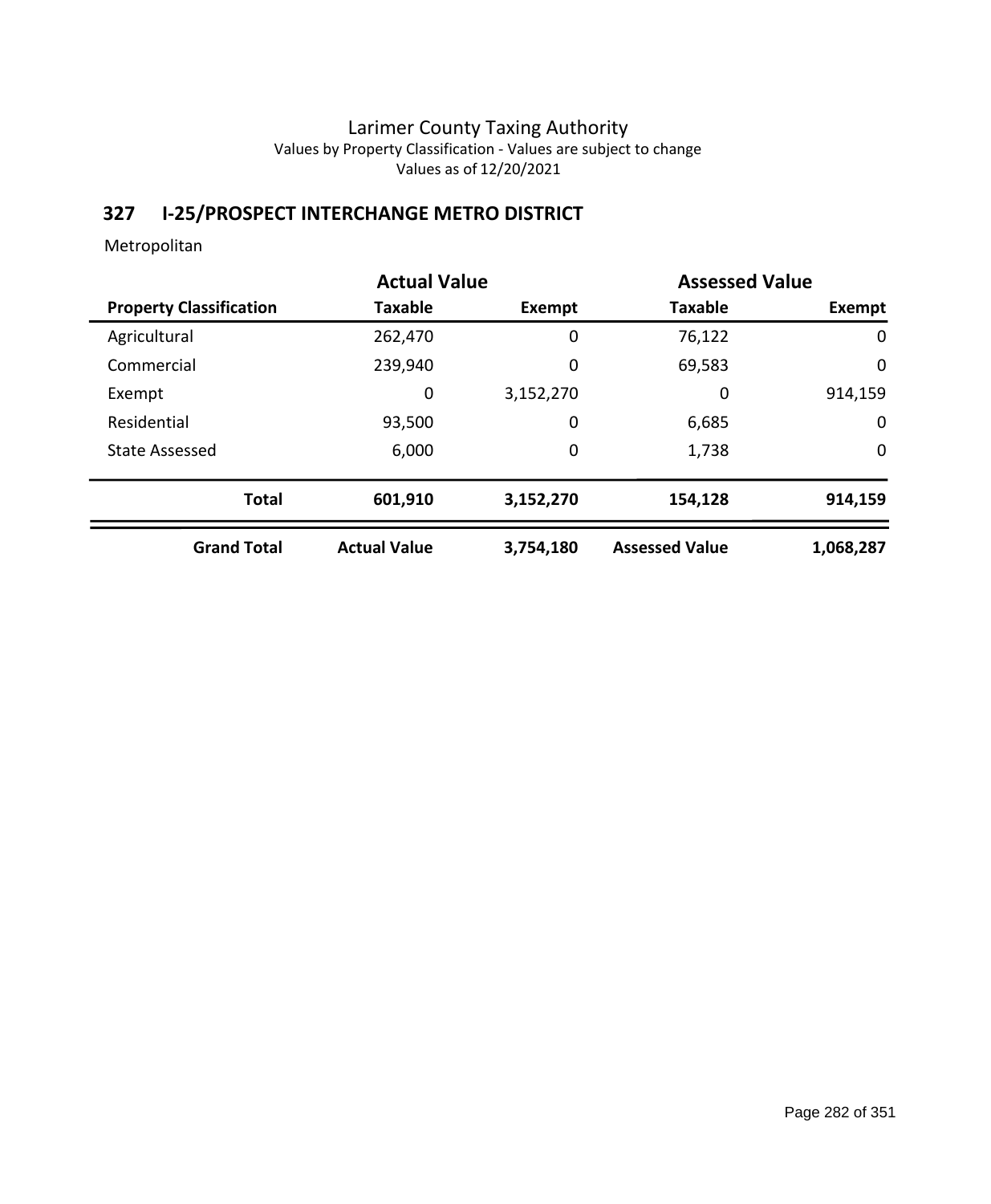# **328 ROSE FARM ACRES METROPOLITAN DISTRICT**

|                                | <b>Actual Value</b> |            | <b>Assessed Value</b> |             |
|--------------------------------|---------------------|------------|-----------------------|-------------|
| <b>Property Classification</b> | Taxable             | Exempt     | <b>Taxable</b>        | Exempt      |
| Commercial                     | 241,020             | 0          | 69,896                | 0           |
| Residential                    | 16,461,700          | 0          | 1,177,011             | $\mathbf 0$ |
| <b>State Assessed</b>          | 37,000              | 0          | 10,738                | $\mathbf 0$ |
| Vacant                         | 7,010,300           | 0          | 2,032,987             | 0           |
| <b>Total</b>                   | 23,750,020          | 0          | 3,290,632             | 0           |
| <b>Grand Total</b>             | <b>Actual Value</b> | 23,750,020 | <b>Assessed Value</b> | 3,290,632   |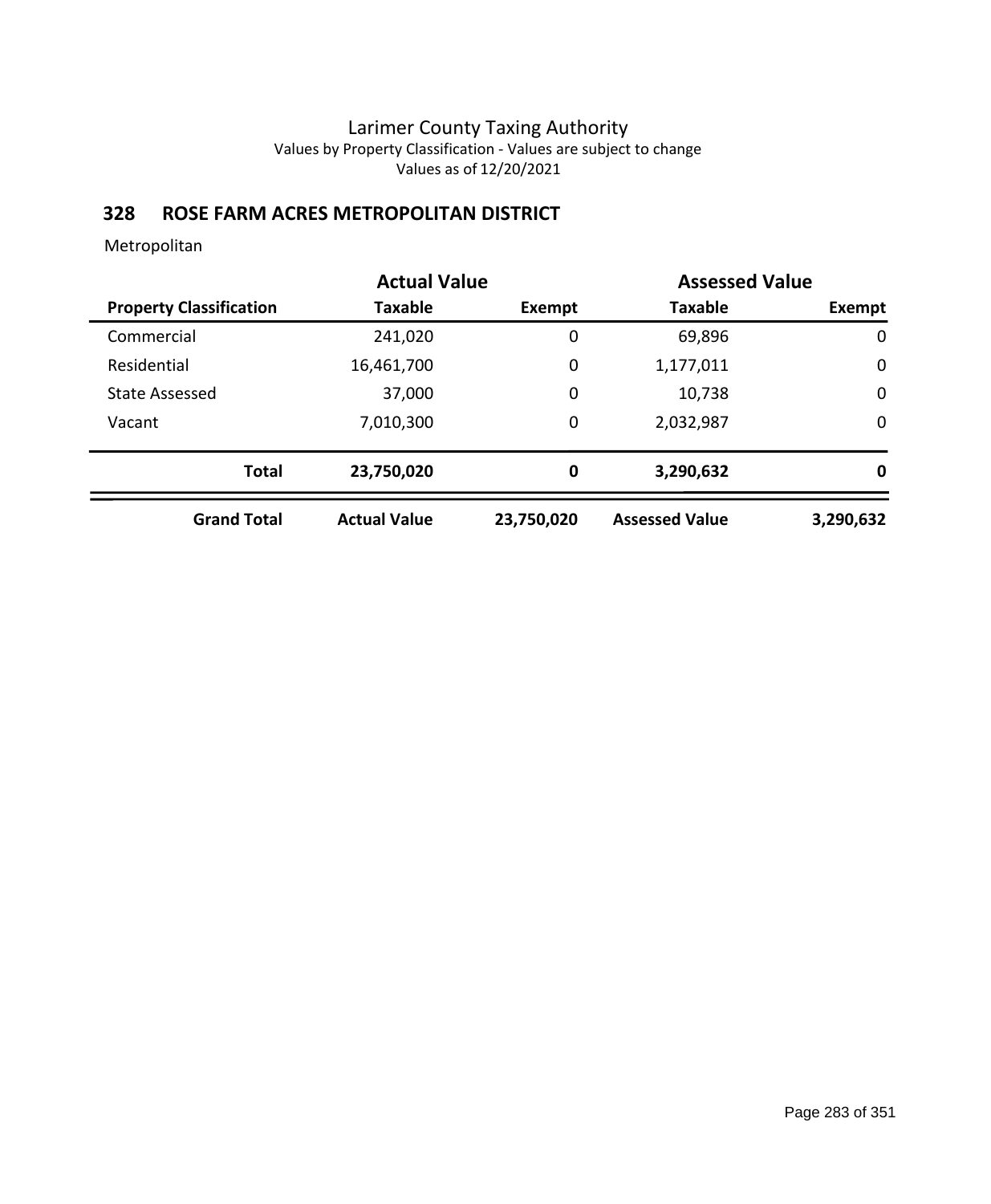# **329 PARKSIDE METROPOLITAN DISTRICT**

|                                | <b>Actual Value</b> |               | <b>Assessed Value</b> |             |
|--------------------------------|---------------------|---------------|-----------------------|-------------|
| <b>Property Classification</b> | <b>Taxable</b>      | <b>Exempt</b> | <b>Taxable</b>        | Exempt      |
| Exempt                         | 0                   | 940           | 0                     | 272         |
| Residential                    | 14,715,100          | 0             | 1,052,133             | 0           |
| <b>State Assessed</b>          | 23,200              | 0             | 6,743                 | $\mathbf 0$ |
| Vacant                         | 5,404,660           | 0             | 1,567,354             | $\mathbf 0$ |
| <b>Total</b>                   | 20,142,960          | 940           | 2,626,230             | 272         |
| <b>Grand Total</b>             | <b>Actual Value</b> | 20,143,900    | <b>Assessed Value</b> | 2,626,502   |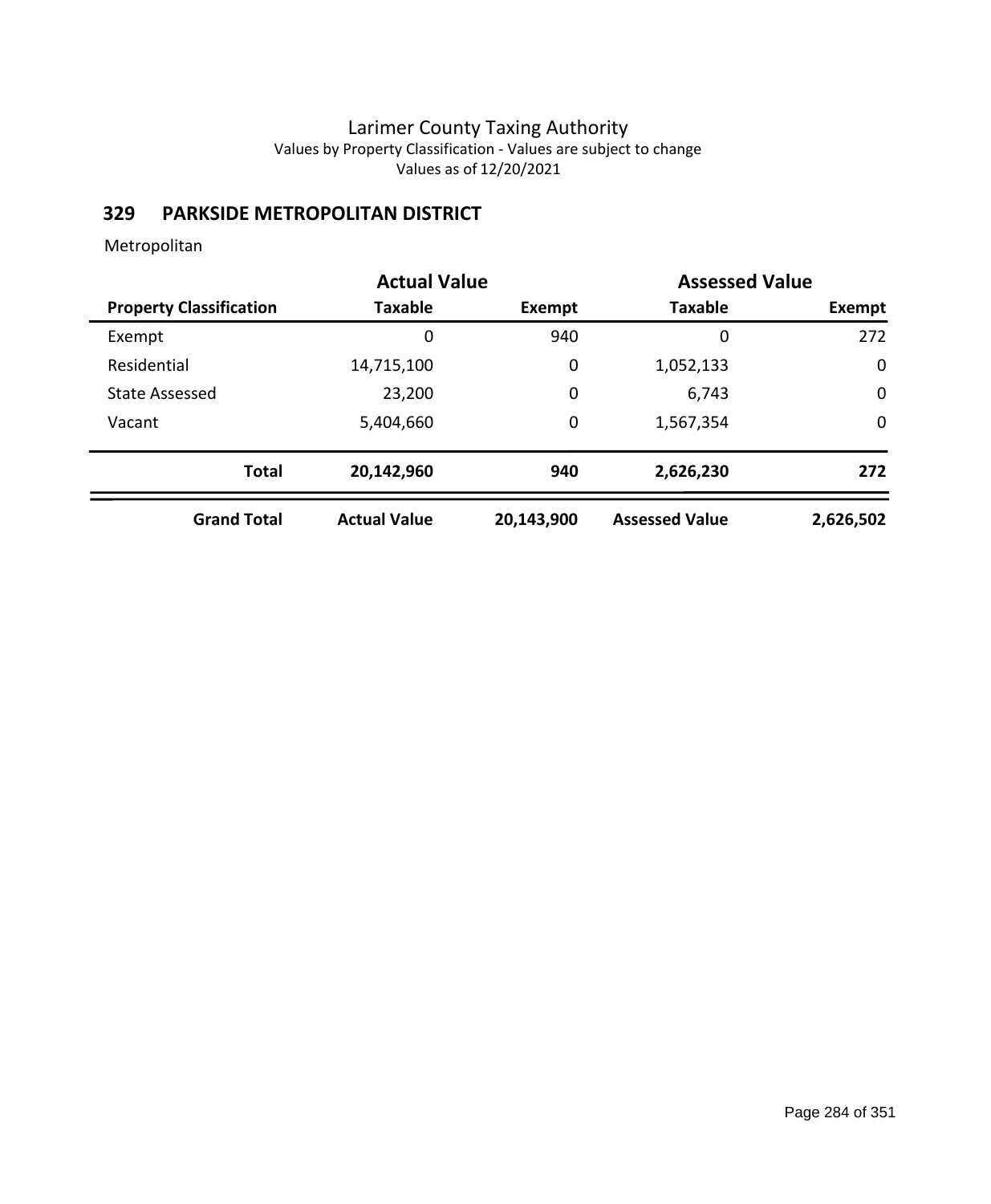### **330 CENTERRA 2 FLATS**

|                                |                     | <b>Actual Value</b> |                       | <b>Assessed Value</b> |  |
|--------------------------------|---------------------|---------------------|-----------------------|-----------------------|--|
| <b>Property Classification</b> | <b>Taxable</b>      | Exempt              | <b>Taxable</b>        | Exempt                |  |
| Residential                    | 10,116,200          | 0                   | 723,303               | 0                     |  |
| State Assessed                 | 192,600             | 0                   | 55,853                | 0                     |  |
| <b>Total</b>                   | 10,308,800          | 0                   | 779,156               | 0                     |  |
| <b>Grand Total</b>             | <b>Actual Value</b> | 10,308,800          | <b>Assessed Value</b> | 779,156               |  |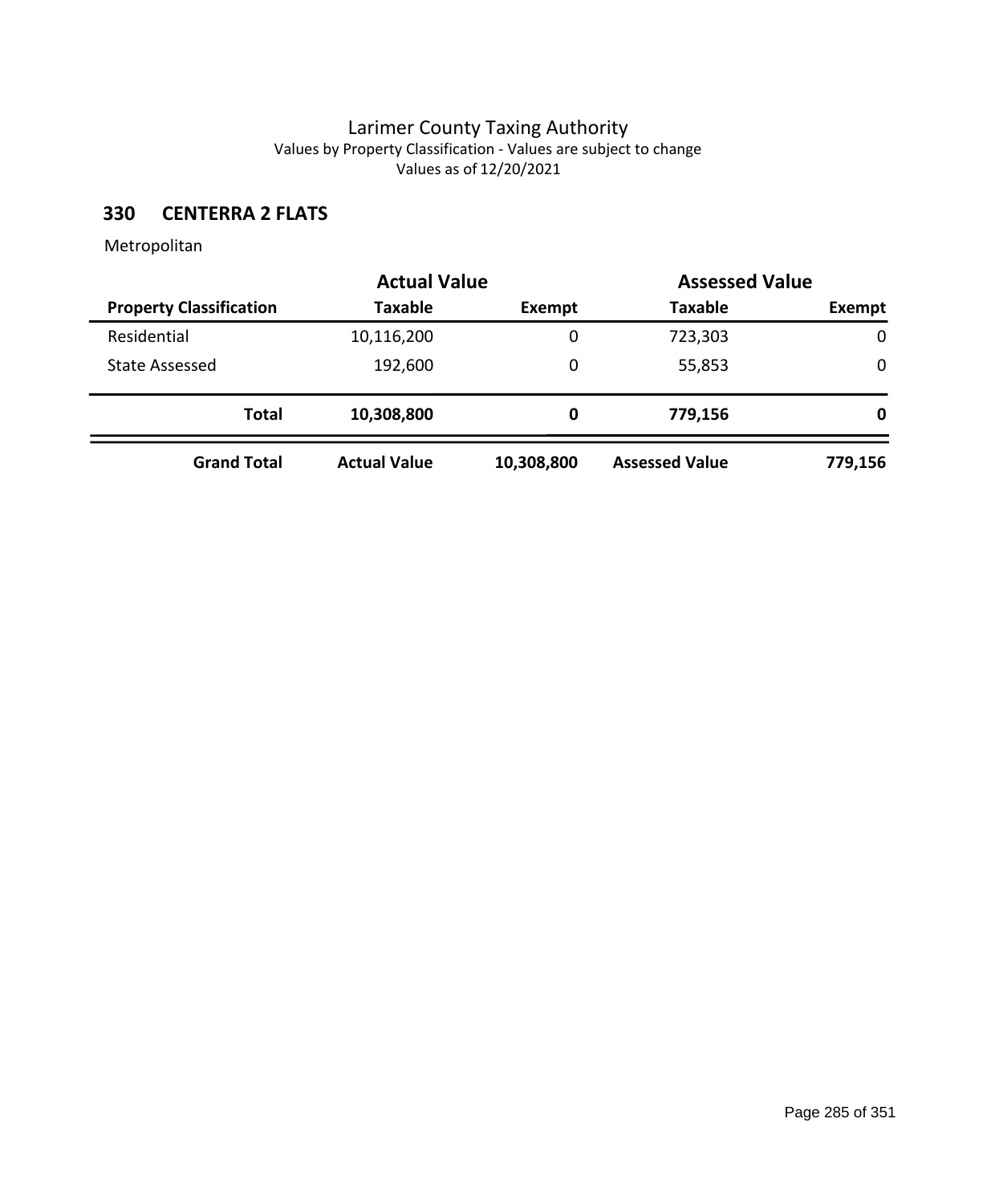### **331 BERTHOUD-HERITAGE METRO DISTRICT NO. 10**

|                                | <b>Actual Value</b> |         | <b>Assessed Value</b> |             |
|--------------------------------|---------------------|---------|-----------------------|-------------|
| <b>Property Classification</b> | <b>Taxable</b>      | Exempt  | <b>Taxable</b>        | Exempt      |
| Agricultural                   | 118,210             | 0       | 34,364                | $\mathbf 0$ |
| Residential                    | 271,100             | 0       | 19,384                | $\mathbf 0$ |
| <b>State Assessed</b>          | 111,900             | 0       | 32,471                | 0           |
| <b>Total</b>                   | 501,210             | 0       | 86,219                | 0           |
| <b>Grand Total</b>             | <b>Actual Value</b> | 501,210 | <b>Assessed Value</b> | 86,219      |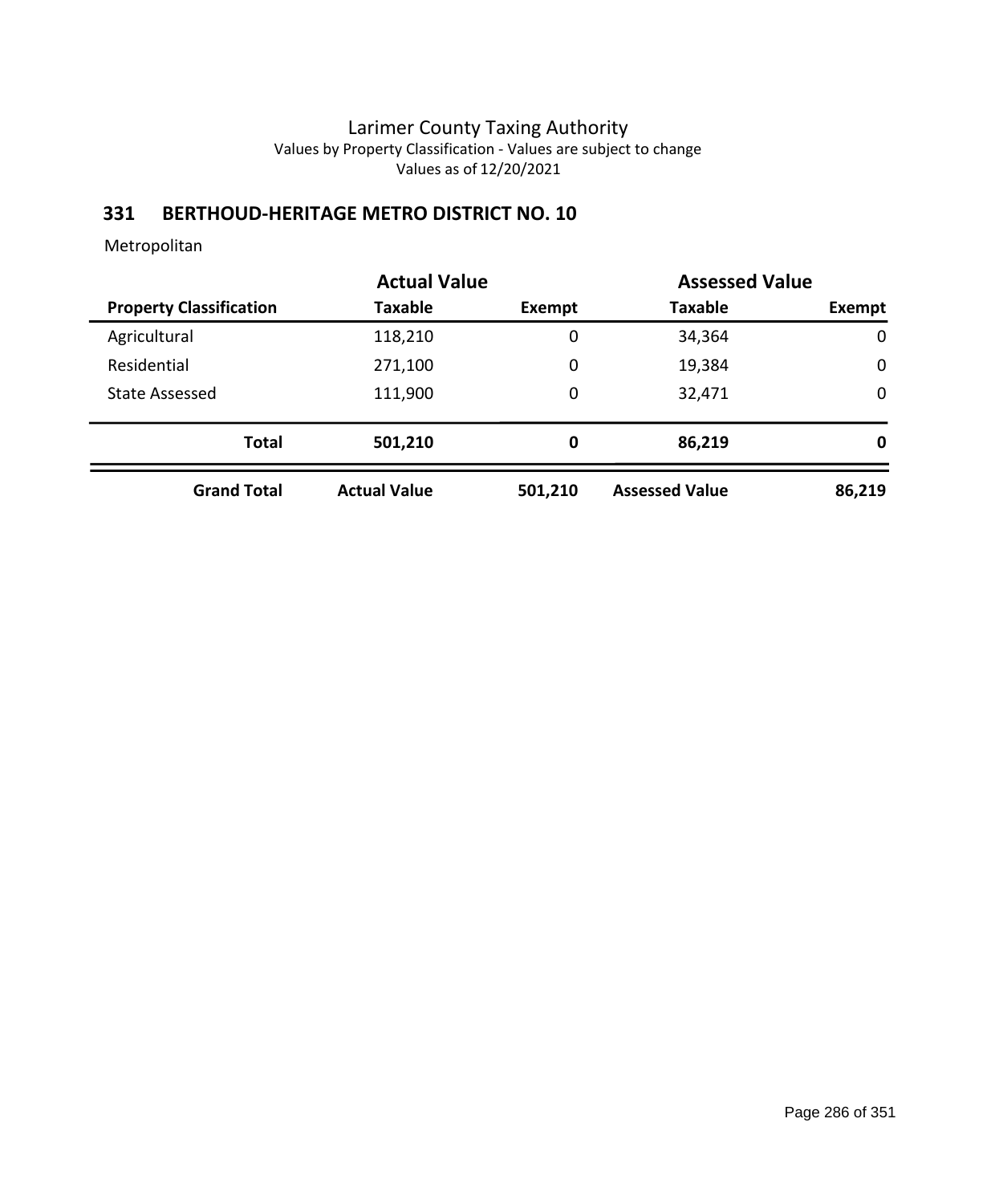# **332 BERTHOUD-HERITAGE METRO DISTRICT NO. 11**

|                                |                     | <b>Actual Value</b> |                       | <b>Assessed Value</b> |
|--------------------------------|---------------------|---------------------|-----------------------|-----------------------|
| <b>Property Classification</b> | <b>Taxable</b>      | Exempt              | <b>Taxable</b>        | Exempt                |
| Agricultural                   | 80                  | 0                   | 23                    | $\mathbf 0$           |
| State Assessed                 | 15,800              | 0                   | 4,593                 | $\mathbf 0$           |
| <b>Total</b>                   | 15,880              | 0                   | 4,616                 | 0                     |
| <b>Grand Total</b>             | <b>Actual Value</b> | 15,880              | <b>Assessed Value</b> | 4,616                 |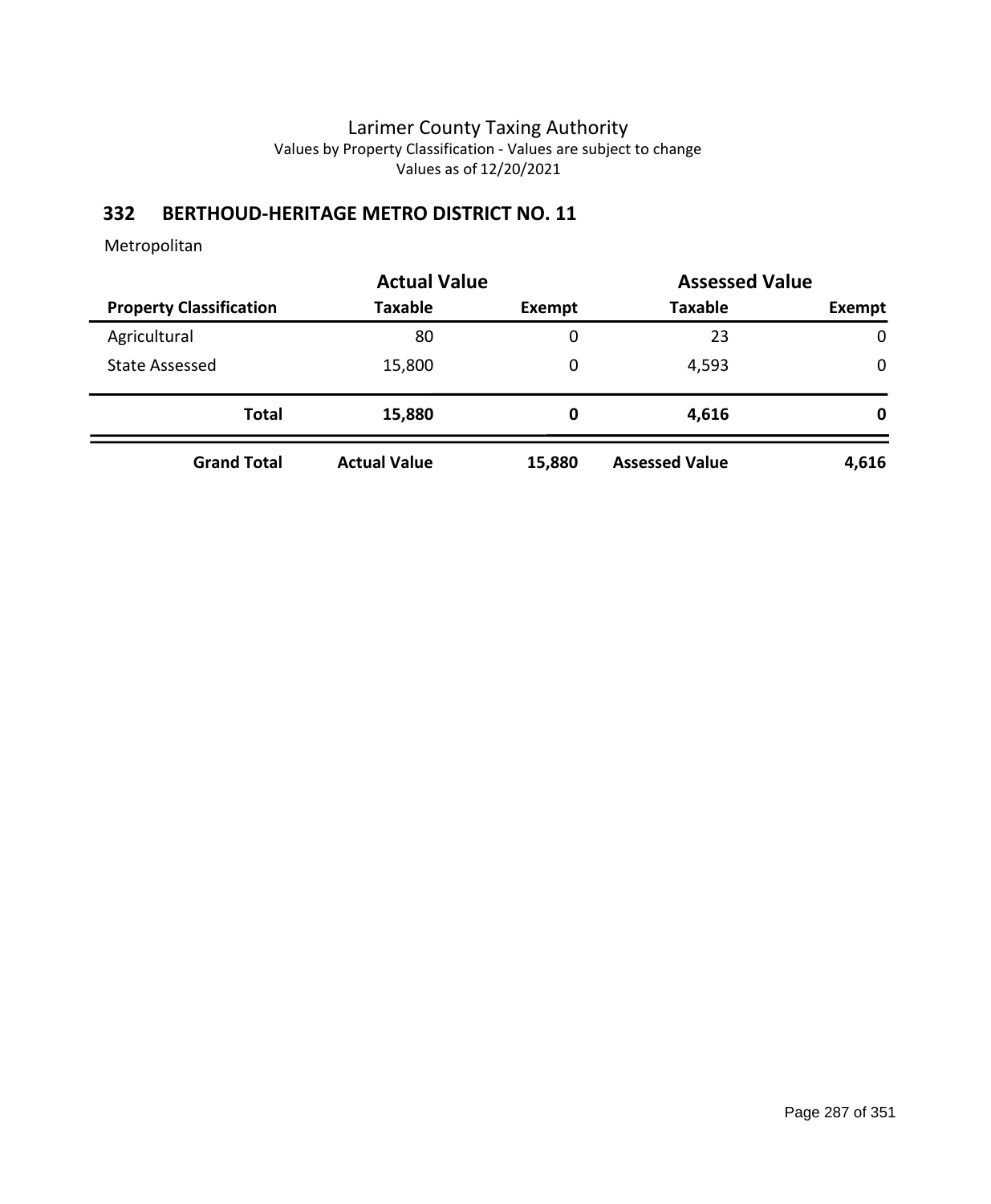### **333 BERTHOUD-HERITAGE METRO DISTRICT NO. 12**

|                                | <b>Actual Value</b> | <b>Assessed Value</b> |                       |               |  |
|--------------------------------|---------------------|-----------------------|-----------------------|---------------|--|
| <b>Property Classification</b> | <b>Taxable</b>      | <b>Exempt</b>         | <b>Taxable</b>        | <b>Exempt</b> |  |
| Agricultural                   | 80                  |                       | 23                    | $\mathbf{0}$  |  |
| <b>Total</b>                   | 80                  | 0                     | 23                    | 0             |  |
| <b>Grand Total</b>             | <b>Actual Value</b> | 80                    | <b>Assessed Value</b> | 23            |  |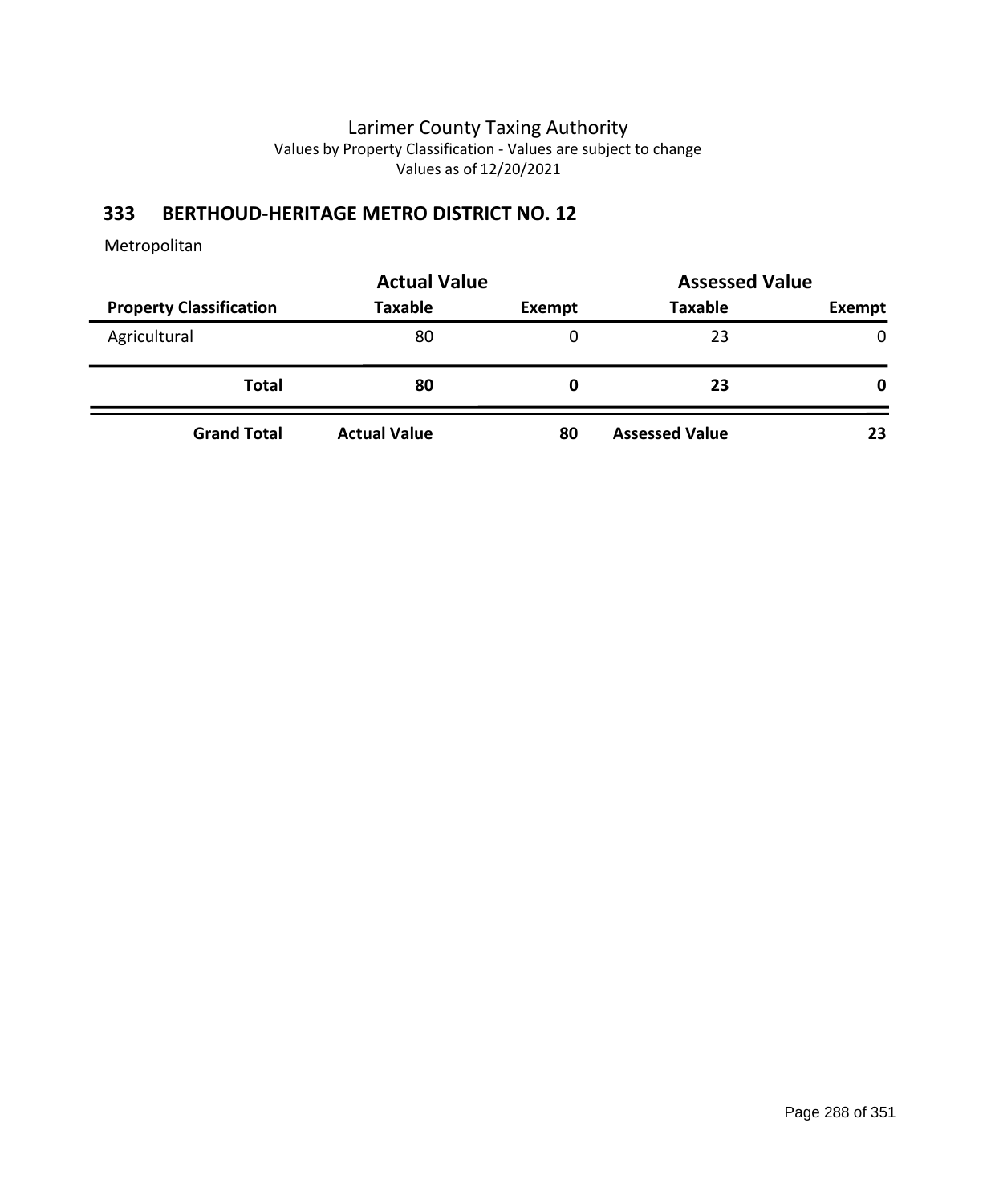# **334 BERTHOUD-HERITAGE METRO DISTRICT NO. 13**

|                                | <b>Actual Value</b> | <b>Assessed Value</b> |                       |              |  |
|--------------------------------|---------------------|-----------------------|-----------------------|--------------|--|
| <b>Property Classification</b> | <b>Taxable</b>      | <b>Exempt</b>         | <b>Taxable</b>        | Exempt       |  |
| Agricultural                   | 80                  |                       | 23                    | $\mathbf{0}$ |  |
| <b>Total</b>                   | 80                  | 0                     | 23                    | 0            |  |
| <b>Grand Total</b>             | <b>Actual Value</b> | 80                    | <b>Assessed Value</b> | 23           |  |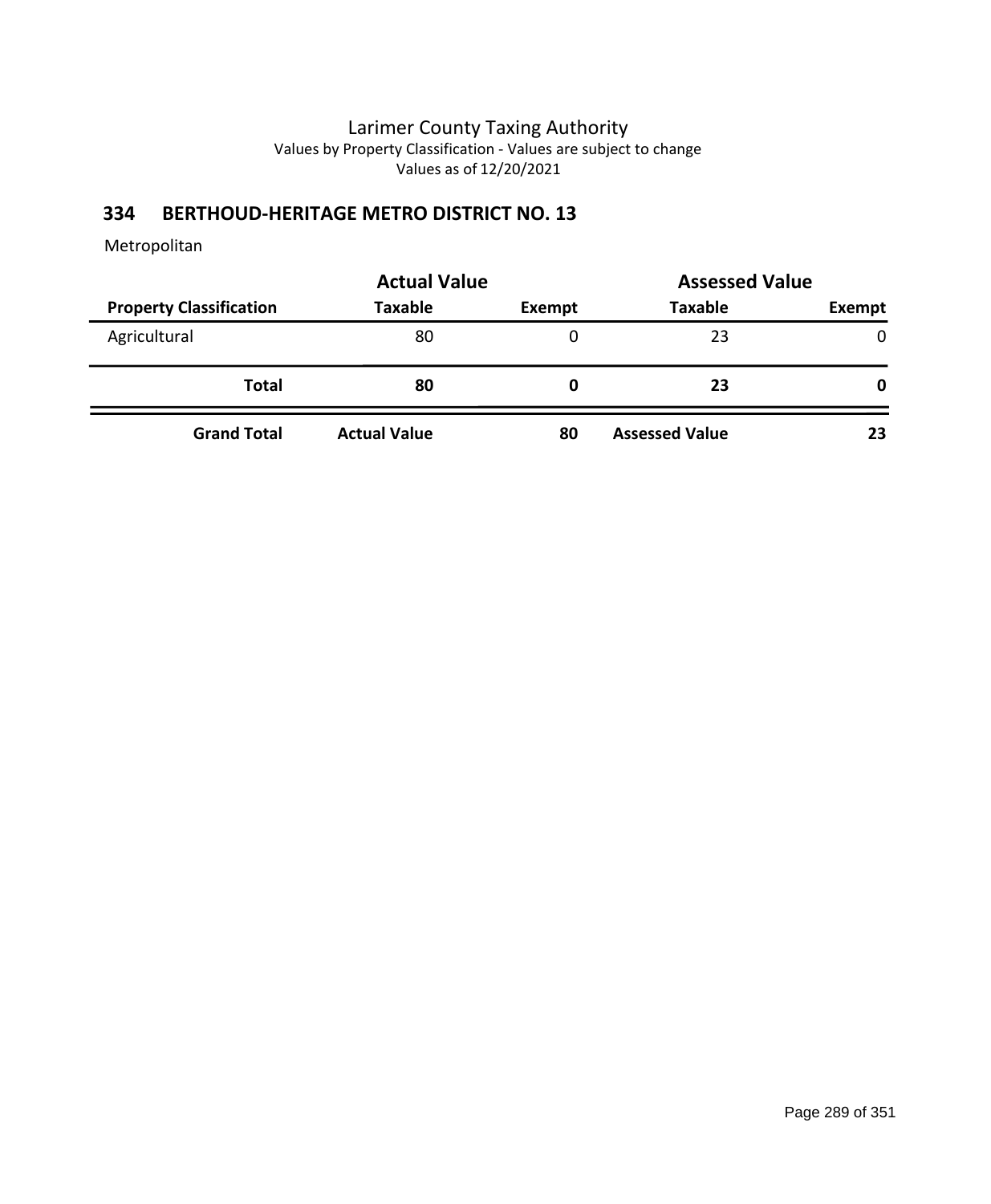# **335 BERTHOUD-HERITAGE METRO DISTRICT NO. 14**

|                                | <b>Actual Value</b> | <b>Assessed Value</b> |                       |              |  |
|--------------------------------|---------------------|-----------------------|-----------------------|--------------|--|
| <b>Property Classification</b> | <b>Taxable</b>      | Exempt                | <b>Taxable</b>        | Exempt       |  |
| Agricultural                   | 80                  | 0                     | 23                    | $\mathbf{0}$ |  |
| <b>Total</b>                   | 80                  | O                     | 23                    | 0            |  |
| <b>Grand Total</b>             | <b>Actual Value</b> | 80                    | <b>Assessed Value</b> | 23           |  |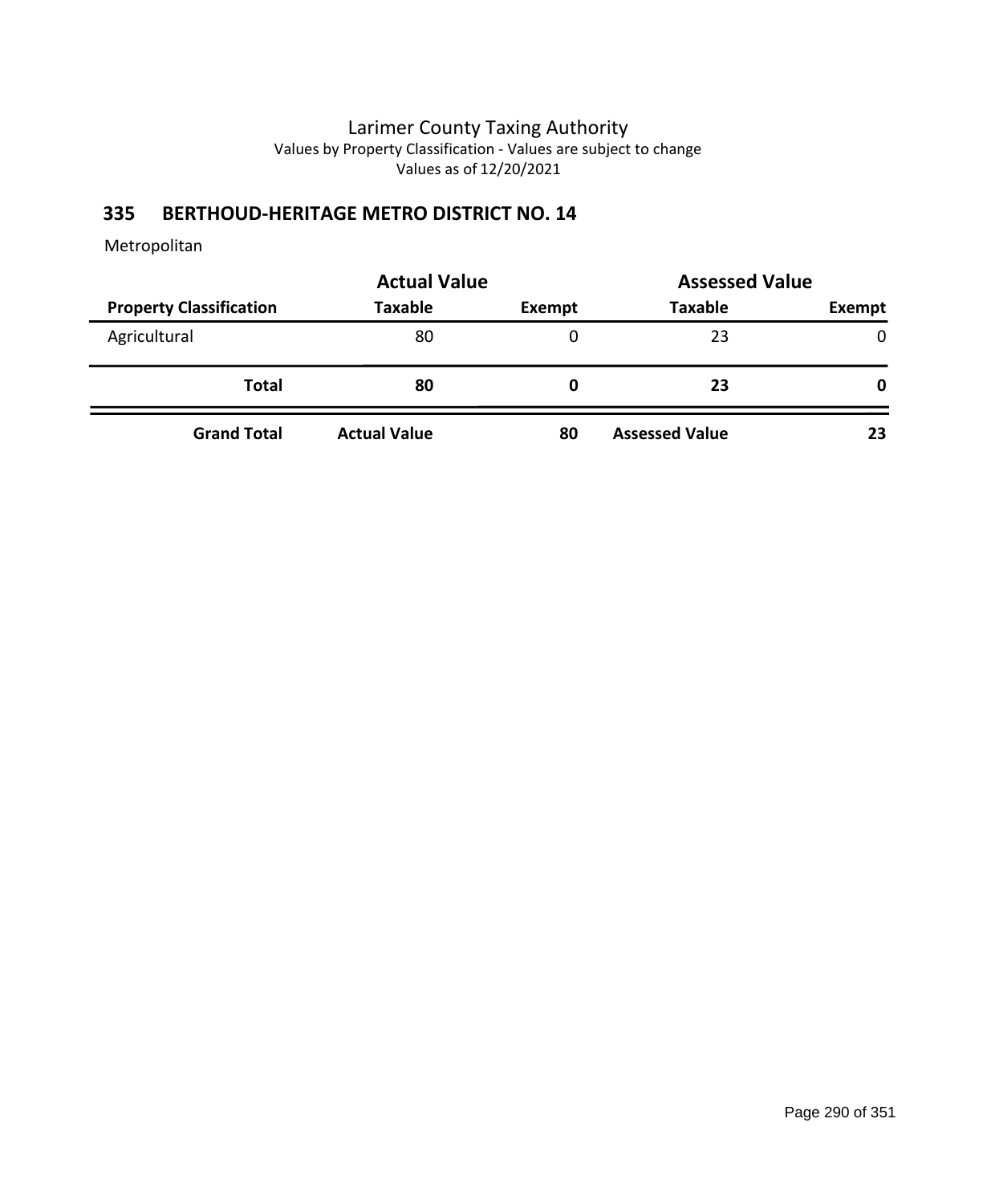# **336 BERTHOUD-HERITAGE METRO DISTRICT NO. 15**

|                                | <b>Actual Value</b> | <b>Assessed Value</b> |                       |              |  |
|--------------------------------|---------------------|-----------------------|-----------------------|--------------|--|
| <b>Property Classification</b> | <b>Taxable</b>      | <b>Exempt</b>         | <b>Taxable</b>        | Exempt       |  |
| Agricultural                   | 80                  |                       | 23                    | $\mathbf{0}$ |  |
| <b>Total</b>                   | 80                  | 0                     | 23                    | 0            |  |
| <b>Grand Total</b>             | <b>Actual Value</b> | 80                    | <b>Assessed Value</b> | 23           |  |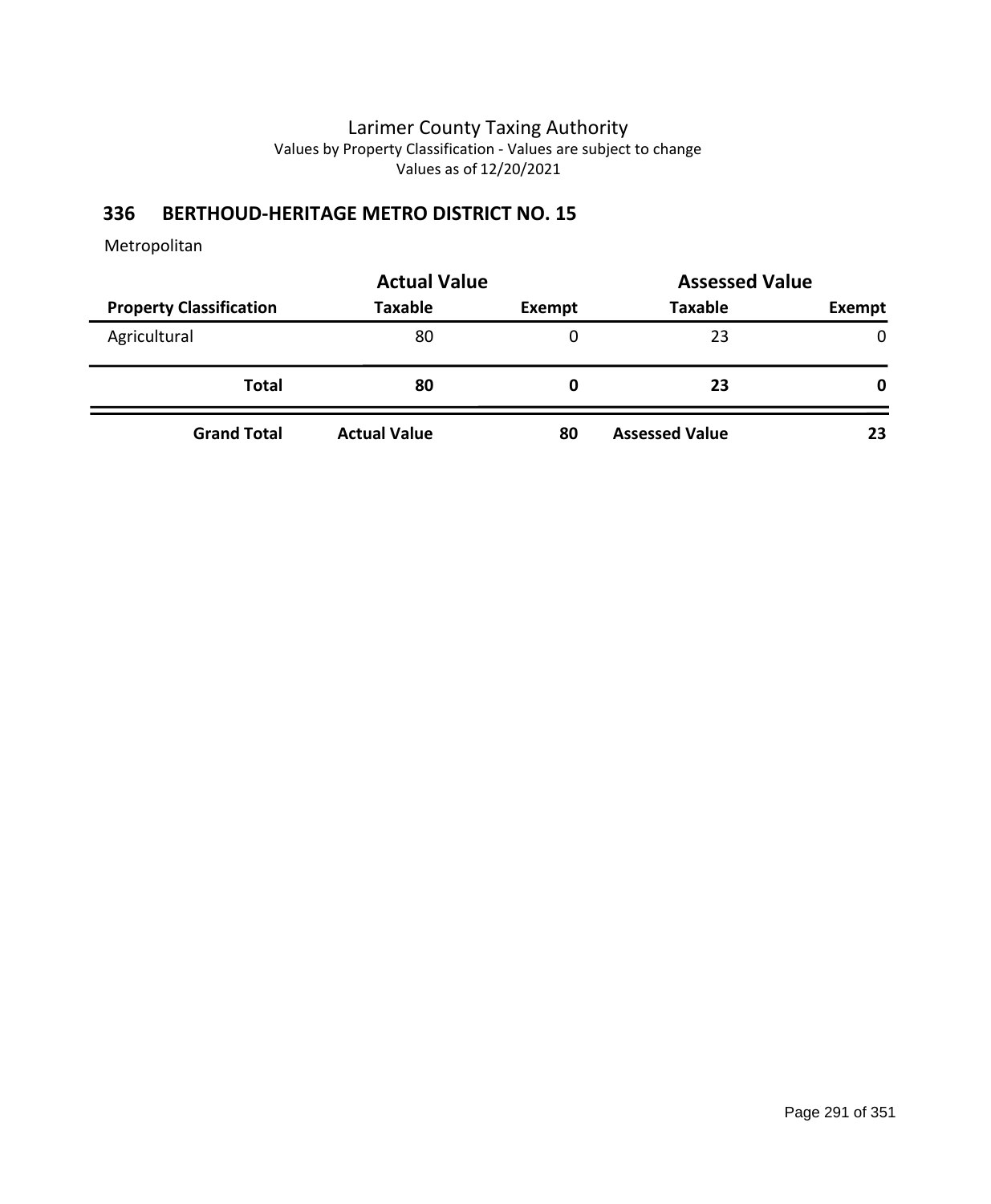# **337 BERTHOUD-HERITAGE METRO DISTRICT NO. 16**

|                                | <b>Actual Value</b> | <b>Assessed Value</b> |                       |              |  |
|--------------------------------|---------------------|-----------------------|-----------------------|--------------|--|
| <b>Property Classification</b> | <b>Taxable</b>      | <b>Exempt</b>         | <b>Taxable</b>        | Exempt       |  |
| Agricultural                   | 80                  |                       | 23                    | $\mathbf{0}$ |  |
| <b>Total</b>                   | 80                  | 0                     | 23                    | 0            |  |
| <b>Grand Total</b>             | <b>Actual Value</b> | 80                    | <b>Assessed Value</b> | 23           |  |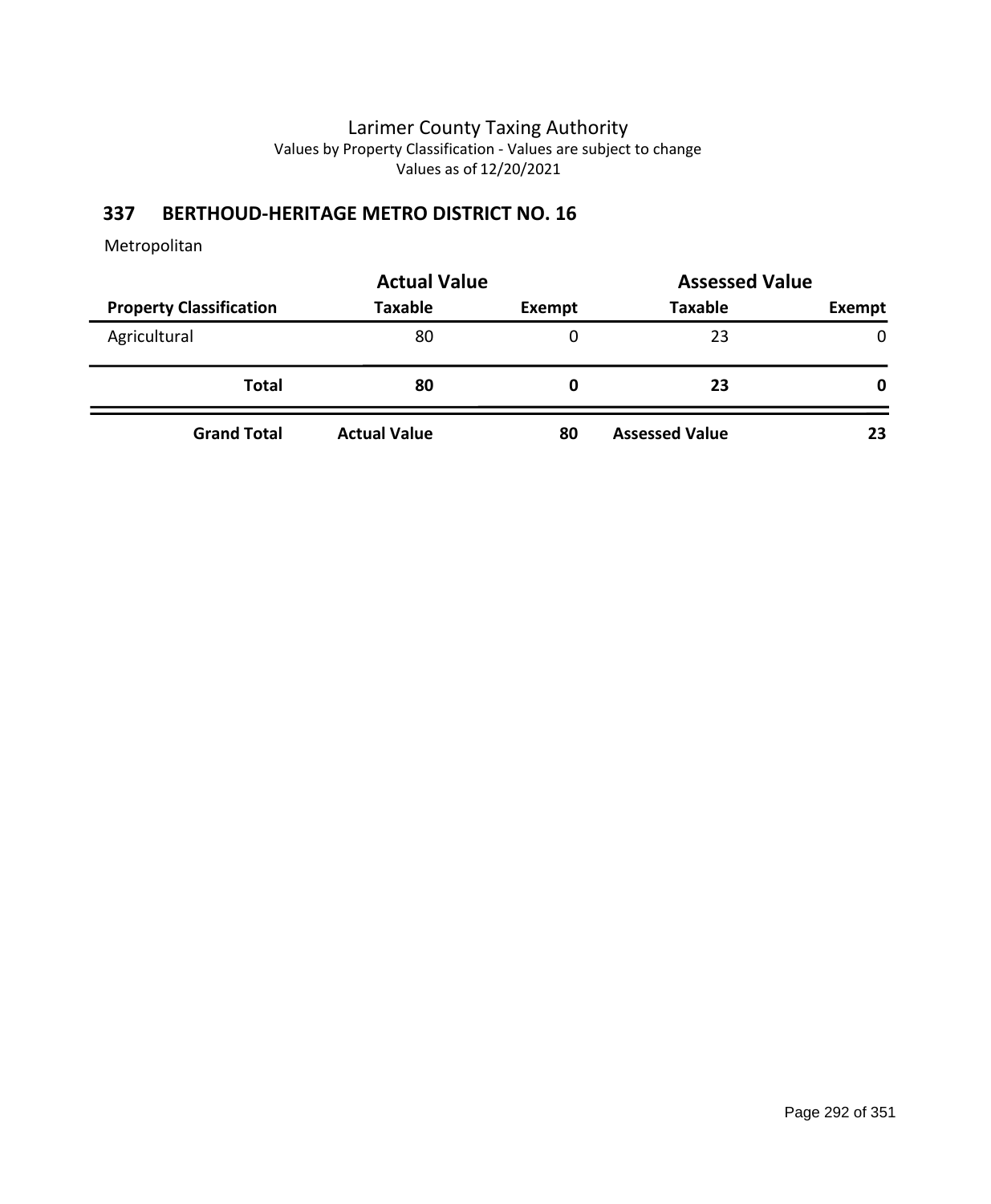### **338 BERTHOUD-HERITAGE METRO DISTRICT NO. 17**

|                                | <b>Actual Value</b> |           | <b>Assessed Value</b> |             |
|--------------------------------|---------------------|-----------|-----------------------|-------------|
| <b>Property Classification</b> | <b>Taxable</b>      | Exempt    | <b>Taxable</b>        | Exempt      |
| Agricultural                   | 80                  | 0         | 23                    | 0           |
| Commercial                     | 387,900             | 0         | 112,491               | 0           |
| Residential                    | 1,140,500           | 0         | 81,546                | 0           |
| <b>State Assessed</b>          | 900                 | 0         | 249                   | $\mathbf 0$ |
| <b>Total</b>                   | 1,529,380           | 0         | 194,309               | 0           |
| <b>Grand Total</b>             | <b>Actual Value</b> | 1,529,380 | <b>Assessed Value</b> | 194,309     |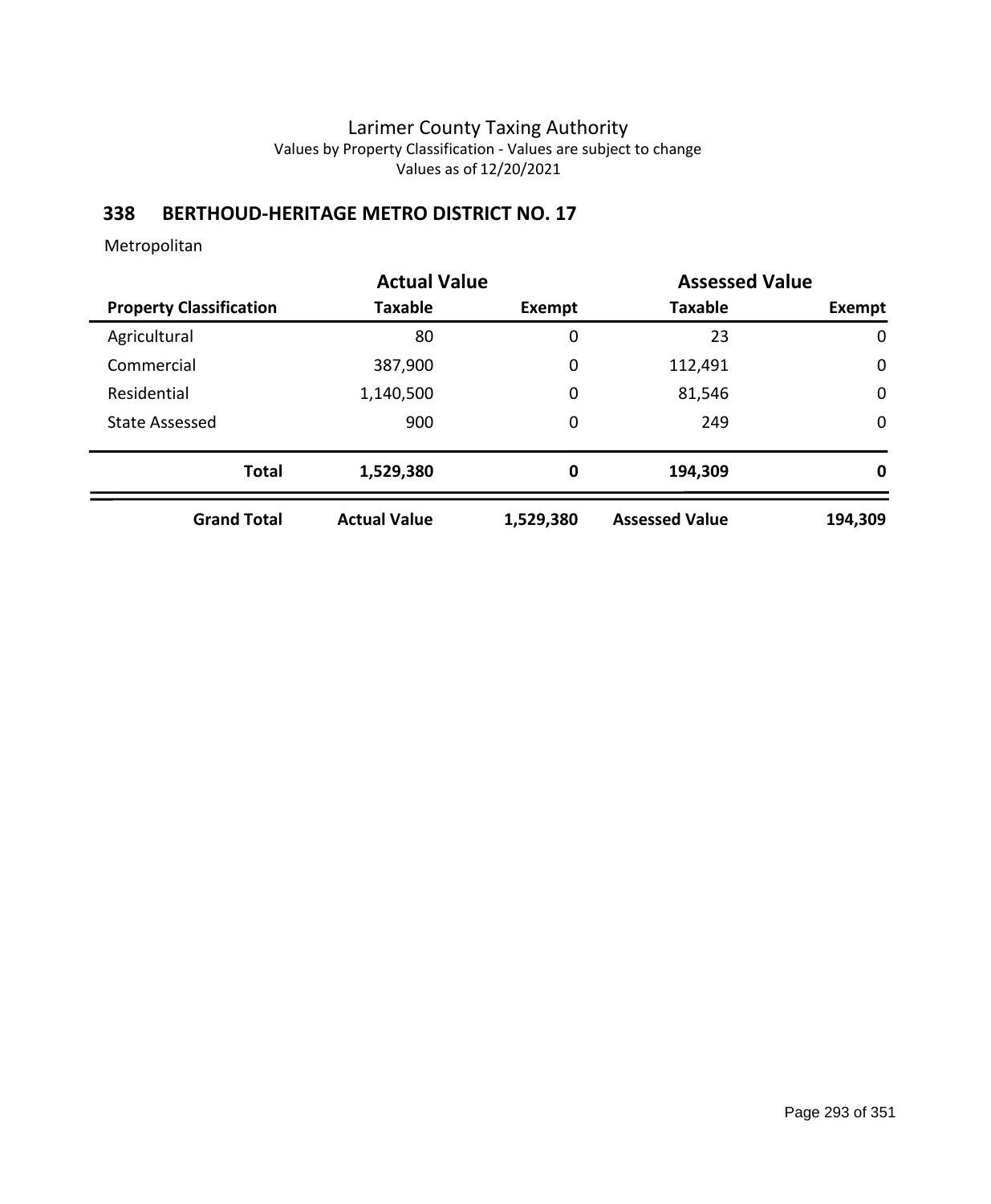### **339 EAGLE BROOK MEADOWS METRO DISTRICT NO. 1**

|                                | <b>Actual Value</b> |               | <b>Assessed Value</b> |        |
|--------------------------------|---------------------|---------------|-----------------------|--------|
| <b>Property Classification</b> | <b>Taxable</b>      | <b>Exempt</b> | <b>Taxable</b>        | Exempt |
| Vacant                         | 34,100              | 0             | 9,889                 | 0      |
| Total                          | 34,100              | 0             | 9,889                 | 0      |
| <b>Grand Total</b>             | <b>Actual Value</b> | 34,100        | <b>Assessed Value</b> | 9,889  |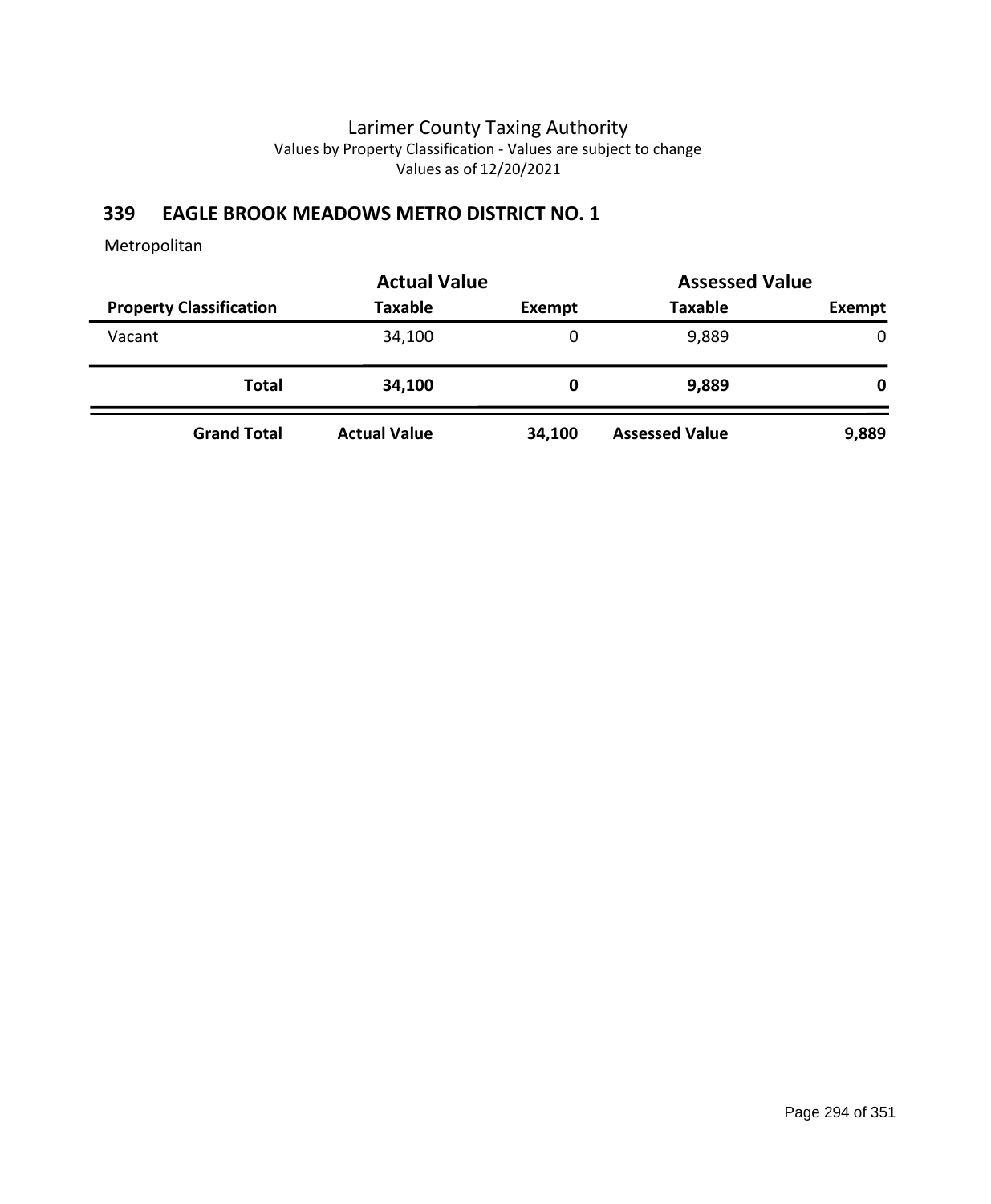### **340 EAGLE BROOK MEADOWS METRO DISTRICT NO. 2**

|                                | <b>Actual Value</b> |            | <b>Assessed Value</b> |             |
|--------------------------------|---------------------|------------|-----------------------|-------------|
| <b>Property Classification</b> | <b>Taxable</b>      | Exempt     | <b>Taxable</b>        | Exempt      |
| Residential                    | 21,860,100          | 0          | 1,562,983             | 0           |
| State Assessed                 | 382,900             | 0          | 111,030               | $\mathbf 0$ |
| Vacant                         | 8,019,000           | 0          | 2,325,510             | $\mathbf 0$ |
| <b>Total</b>                   | 30,262,000          | 0          | 3,999,523             | 0           |
| <b>Grand Total</b>             | <b>Actual Value</b> | 30,262,000 | <b>Assessed Value</b> | 3,999,523   |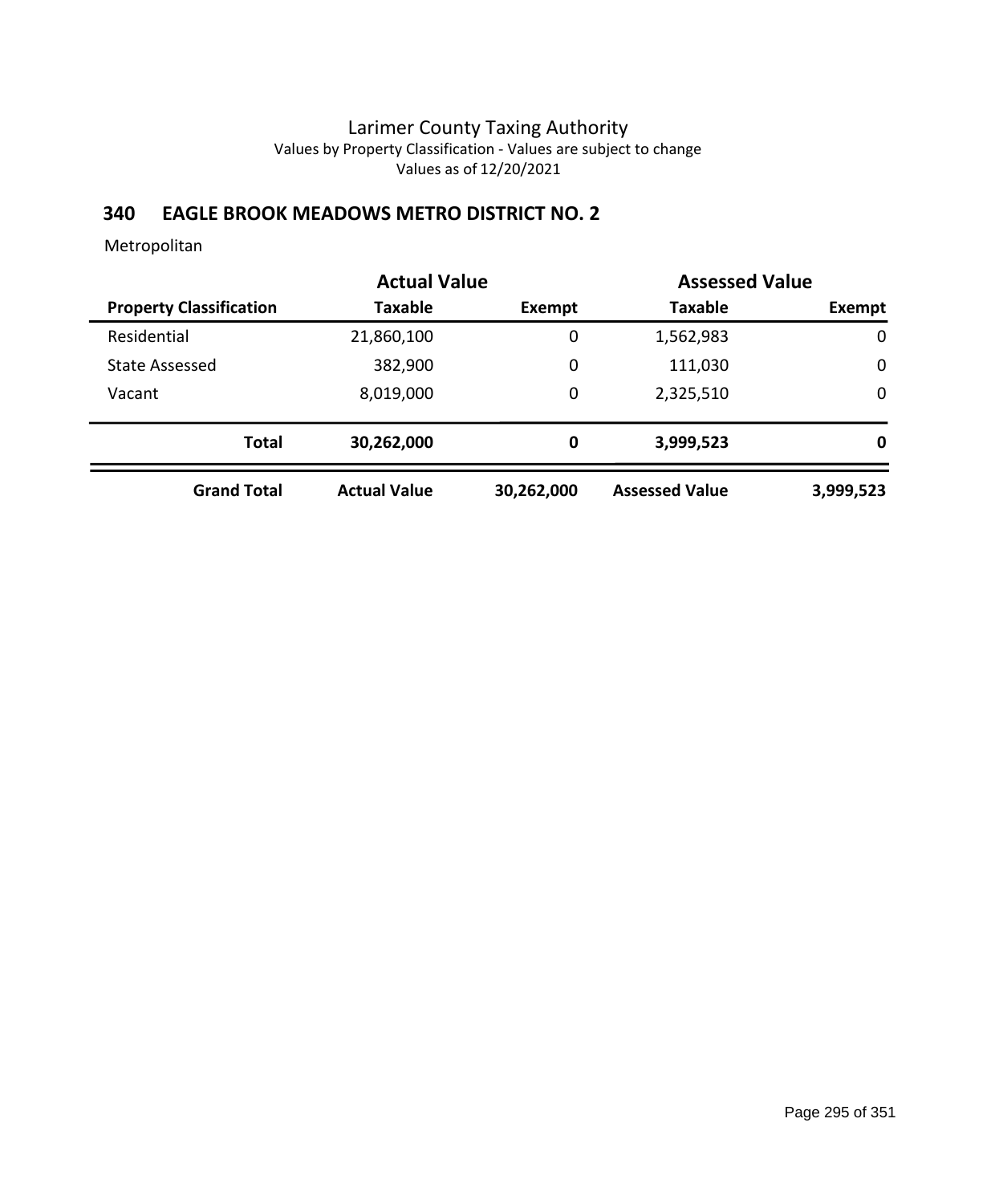# **341 EAGLE BROOK MEADOWS METRO DISTRICT NO. 3**

| <b>Actual Value</b>            |                     |               |                       | <b>Assessed Value</b> |  |
|--------------------------------|---------------------|---------------|-----------------------|-----------------------|--|
| <b>Property Classification</b> | <b>Taxable</b>      | <b>Exempt</b> | <b>Taxable</b>        | Exempt                |  |
| Vacant                         | 37,930              | 0             | 11,144                | 0                     |  |
| <b>Total</b>                   | 37,930              | 0             | 11,144                | 0                     |  |
| <b>Grand Total</b>             | <b>Actual Value</b> | 37,930        | <b>Assessed Value</b> | 11,144                |  |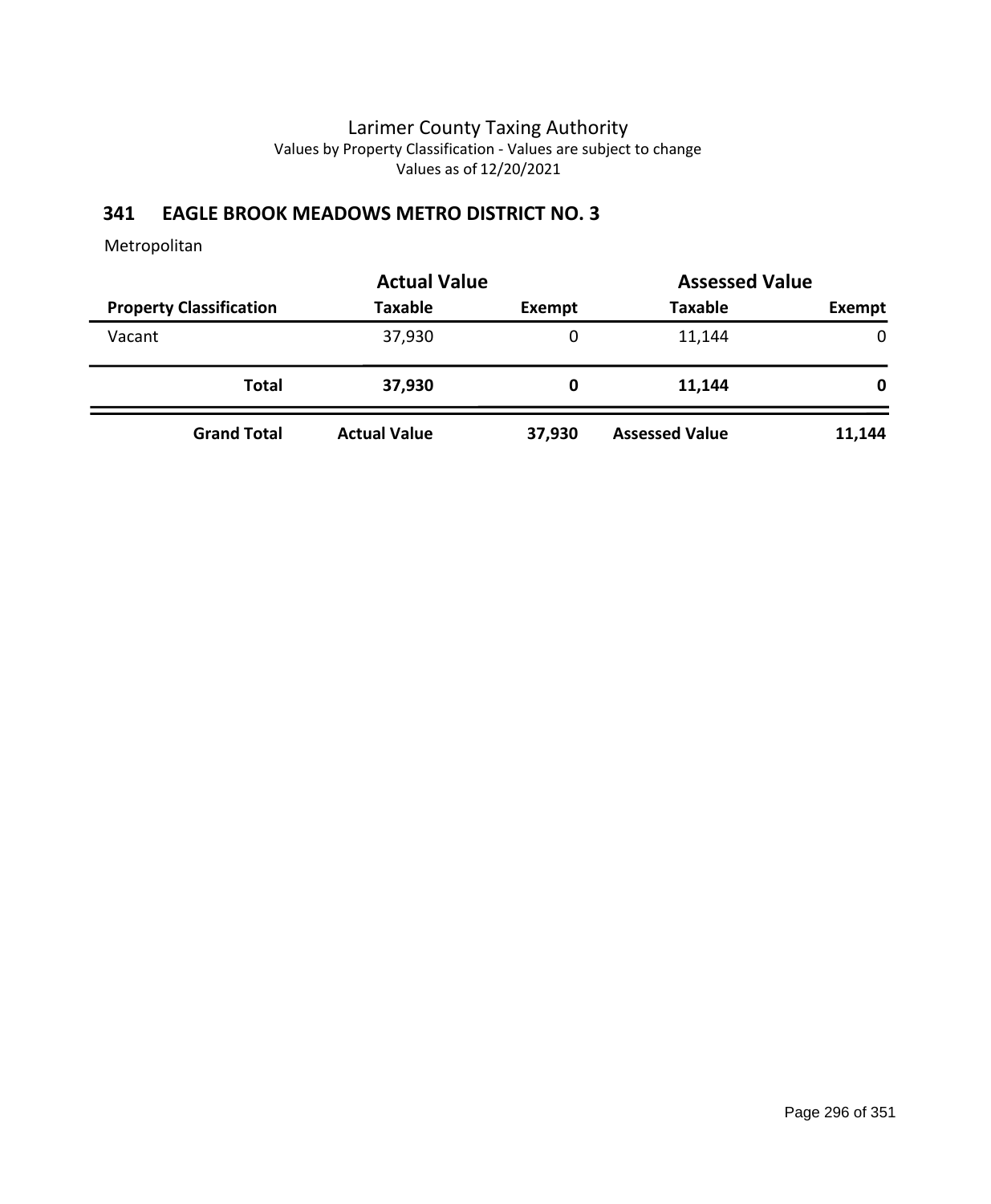# **342 WATERS EDGE METRO DISTRICT NO. 1**

|                                | <b>Actual Value</b> | <b>Assessed Value</b> |                       |               |  |
|--------------------------------|---------------------|-----------------------|-----------------------|---------------|--|
| <b>Property Classification</b> | <b>Taxable</b>      | Exempt                | <b>Taxable</b>        | <b>Exempt</b> |  |
| Agricultural                   | 50                  | 0                     | 15                    | $\mathbf{0}$  |  |
| <b>Total</b>                   | 50                  | O                     | 15                    | 0             |  |
| <b>Grand Total</b>             | <b>Actual Value</b> | 50                    | <b>Assessed Value</b> | 15            |  |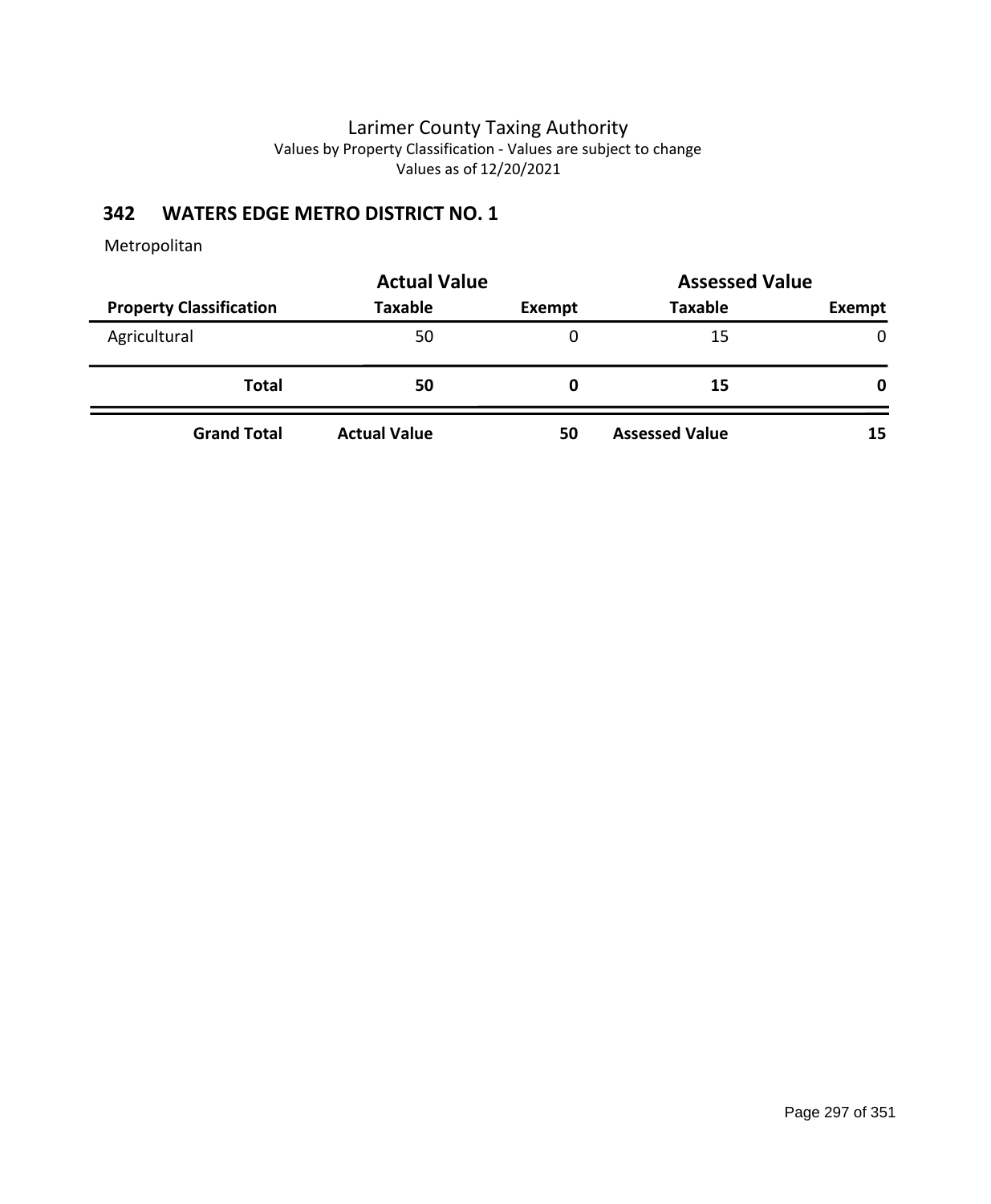# **343 WATERS EDGE METRO DISTRICT NO. 2**

|                                | <b>Actual Value</b> |           | <b>Assessed Value</b> |             |
|--------------------------------|---------------------|-----------|-----------------------|-------------|
| <b>Property Classification</b> | <b>Taxable</b>      | Exempt    | <b>Taxable</b>        | Exempt      |
| <b>State Assessed</b>          | 4,300               | 0         | 1,248                 | $\mathbf 0$ |
| Vacant                         | 1,592,240           | 0         | 461,765               | 0           |
| <b>Total</b>                   | 1,596,540           | 0         | 463,013               | 0           |
| <b>Grand Total</b>             | <b>Actual Value</b> | 1,596,540 | <b>Assessed Value</b> | 463,013     |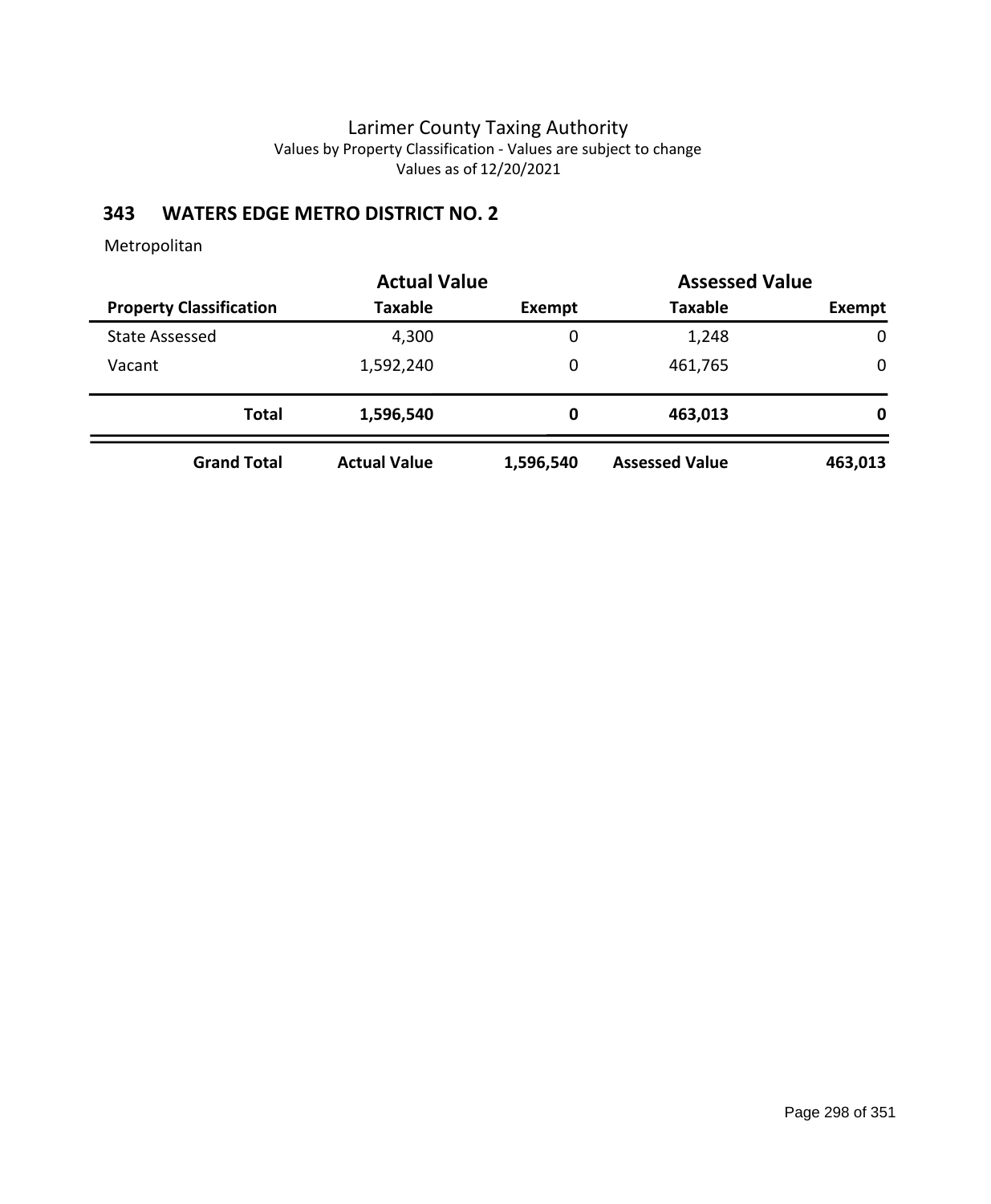# **344 WATERS EDGE METRO DISTRICT NO. 3**

|                                | <b>Actual Value</b> | <b>Assessed Value</b> |                       |               |
|--------------------------------|---------------------|-----------------------|-----------------------|---------------|
| <b>Property Classification</b> | <b>Taxable</b>      | Exempt                | <b>Taxable</b>        | <b>Exempt</b> |
| Agricultural                   | 30                  | 0                     | 10                    | 0             |
| <b>Total</b>                   | 30                  | O                     | 10                    | 0             |
| <b>Grand Total</b>             | <b>Actual Value</b> | 30                    | <b>Assessed Value</b> | 10            |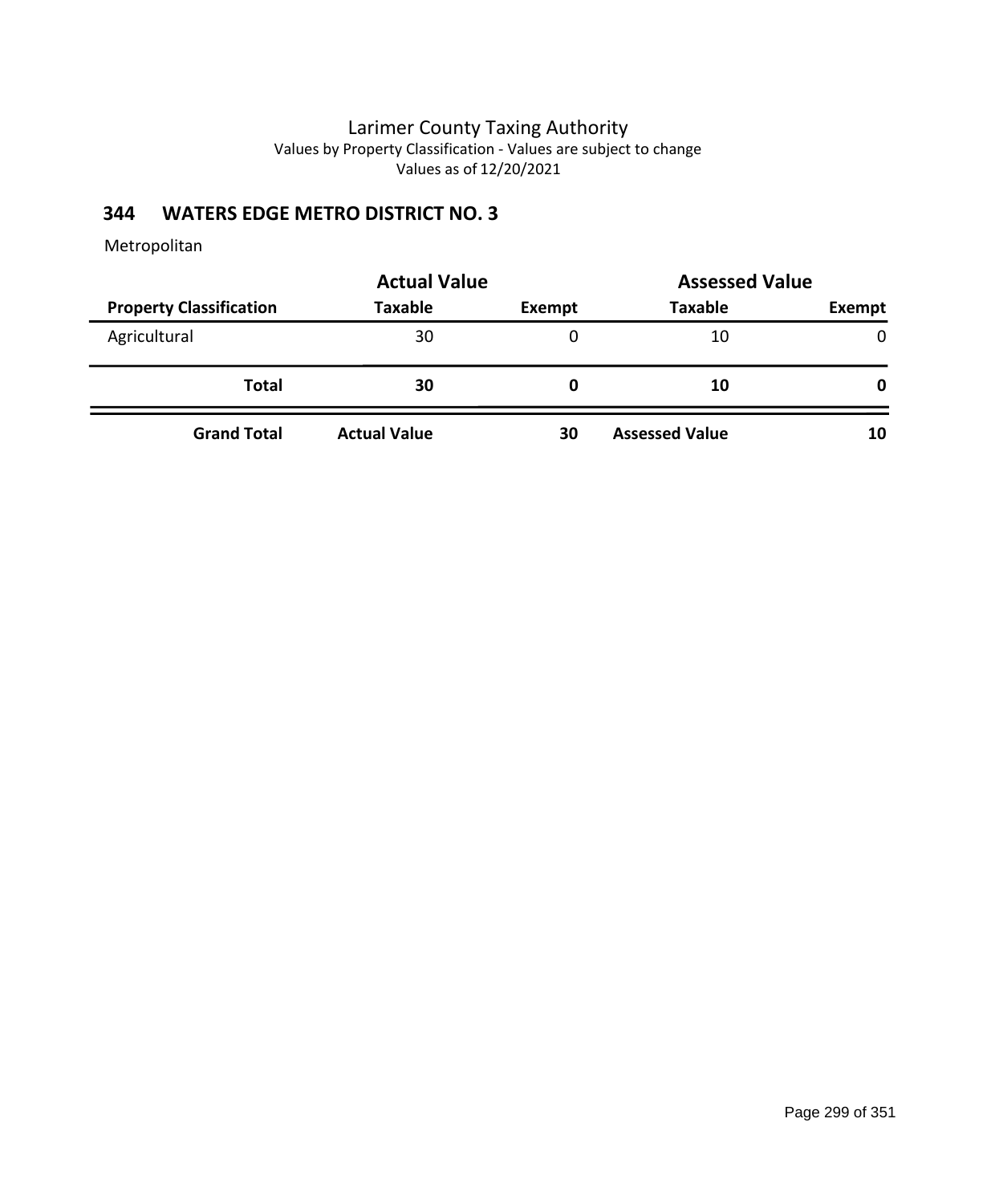# **345 WATERS EDGE METRO DISTRICT NO. 4**

|                                | <b>Actual Value</b> | <b>Assessed Value</b> |                       |               |
|--------------------------------|---------------------|-----------------------|-----------------------|---------------|
| <b>Property Classification</b> | <b>Taxable</b>      | Exempt                | <b>Taxable</b>        | <b>Exempt</b> |
| Agricultural                   | 30                  | 0                     | 10                    | $\mathbf{0}$  |
| <b>Total</b>                   | 30                  | O                     | 10                    | 0             |
| <b>Grand Total</b>             | <b>Actual Value</b> | 30                    | <b>Assessed Value</b> | 10            |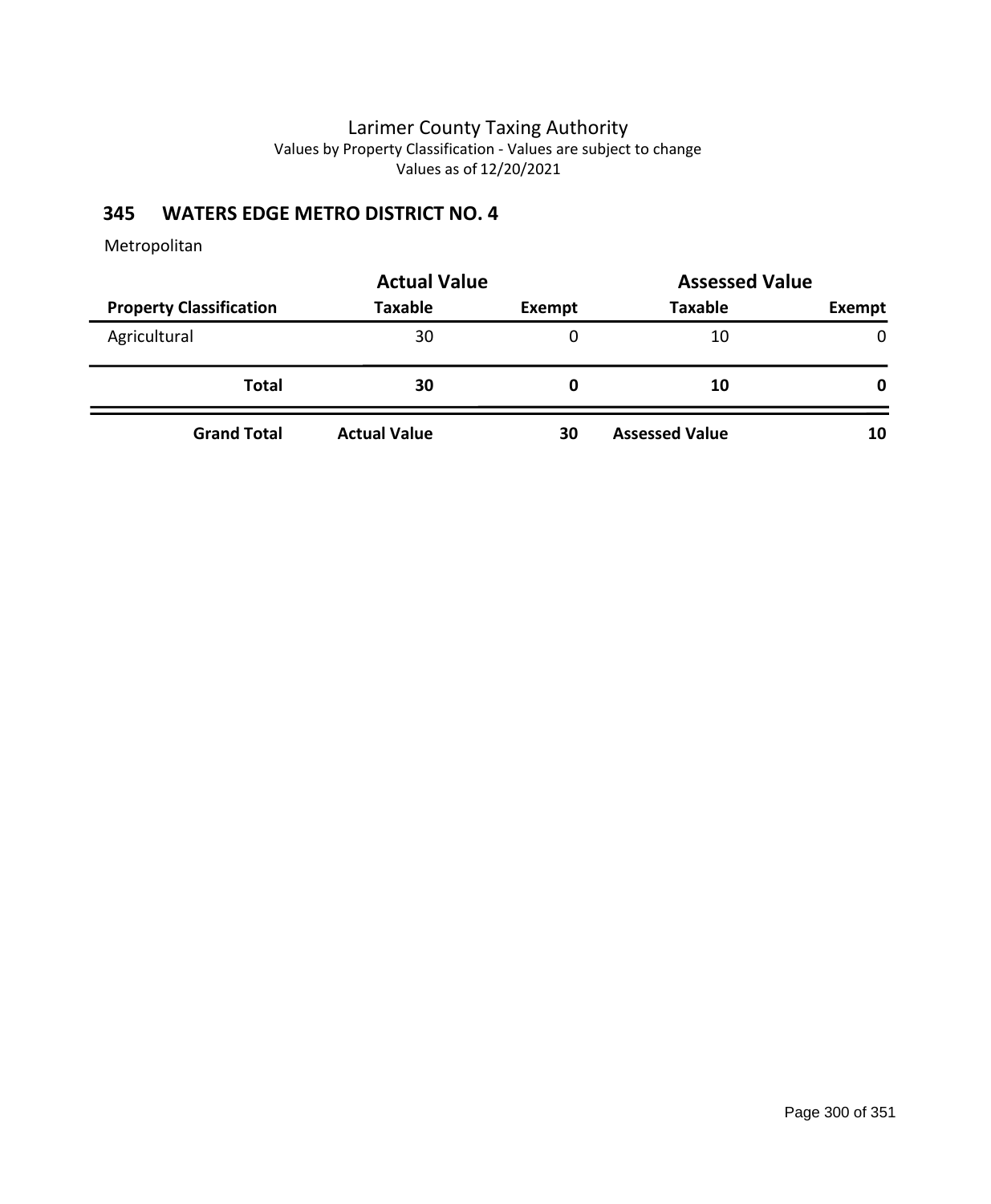# **346 WATERS EDGE METRO DISTRICT NO. 5**

|                                | <b>Actual Value</b> | <b>Assessed Value</b> |                       |               |
|--------------------------------|---------------------|-----------------------|-----------------------|---------------|
| <b>Property Classification</b> | <b>Taxable</b>      | Exempt                | <b>Taxable</b>        | <b>Exempt</b> |
| Agricultural                   | 30                  | 0                     | 10                    | $\mathbf{0}$  |
| <b>Total</b>                   | 30                  | O                     | 10                    | 0             |
| <b>Grand Total</b>             | <b>Actual Value</b> | 30                    | <b>Assessed Value</b> | 10            |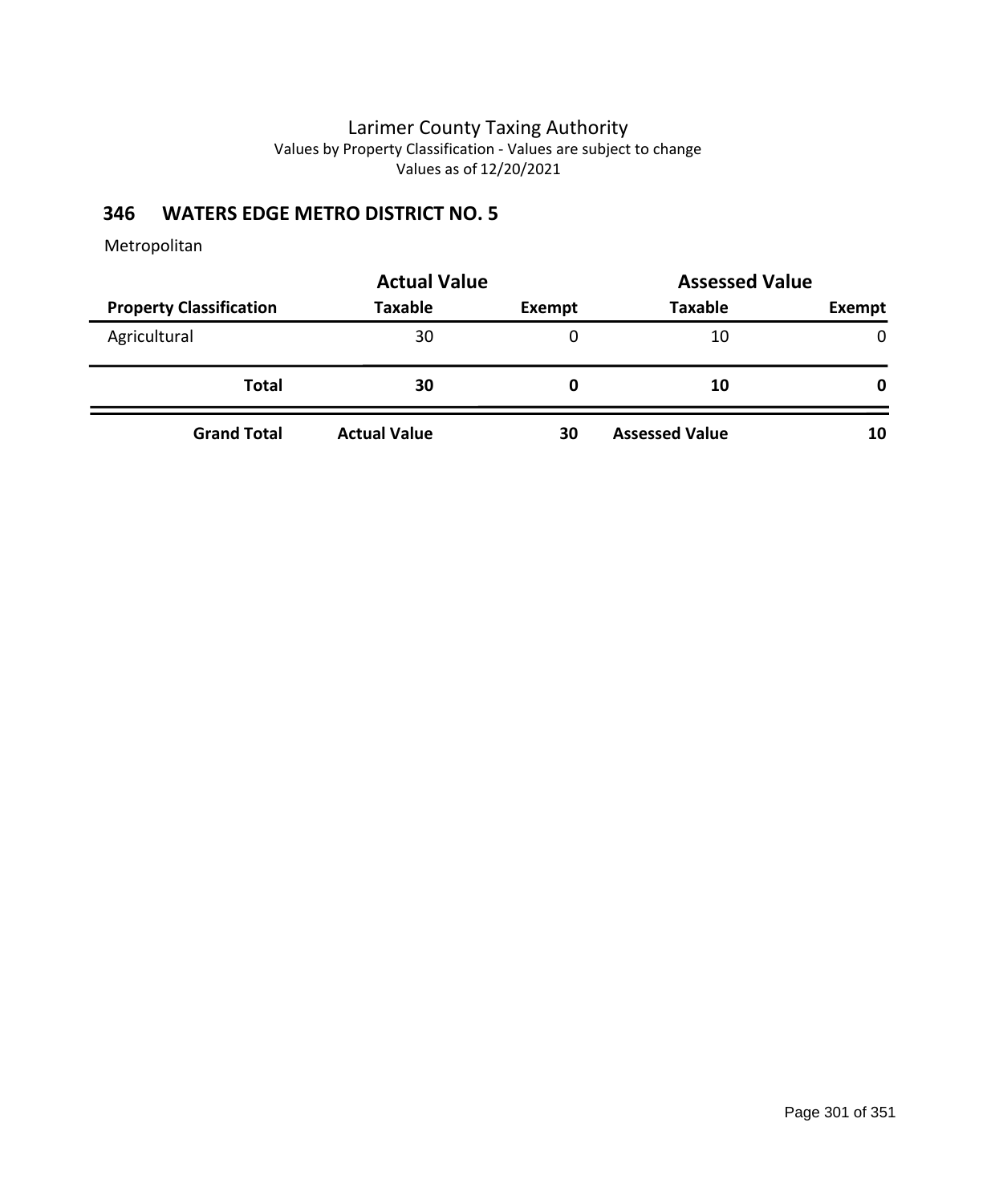## **350 TOWN OF TIMNATH TIMNATH LANDING GID**

Improvement

|                                | <b>Actual Value</b> |            | <b>Assessed Value</b> |             |
|--------------------------------|---------------------|------------|-----------------------|-------------|
| <b>Property Classification</b> | <b>Taxable</b>      | Exempt     | <b>Taxable</b>        | Exempt      |
| Agricultural                   | 225,740             | 0          | 65,467                | 0           |
| Commercial                     | 72,320              | 0          | 20,973                | 0           |
| Exempt                         | 0                   | 12,030     | 0                     | 3,489       |
| Residential                    | 4,314,100           | 0          | 308,462               | 0           |
| <b>State Assessed</b>          | 41,900              | 0          | 12,129                | $\mathbf 0$ |
| Vacant                         | 7,983,200           | 0          | 2,315,128             | $\mathbf 0$ |
| <b>Total</b>                   | 12,637,260          | 12,030     | 2,722,159             | 3,489       |
| <b>Grand Total</b>             | <b>Actual Value</b> | 12,649,290 | <b>Assessed Value</b> | 2,725,648   |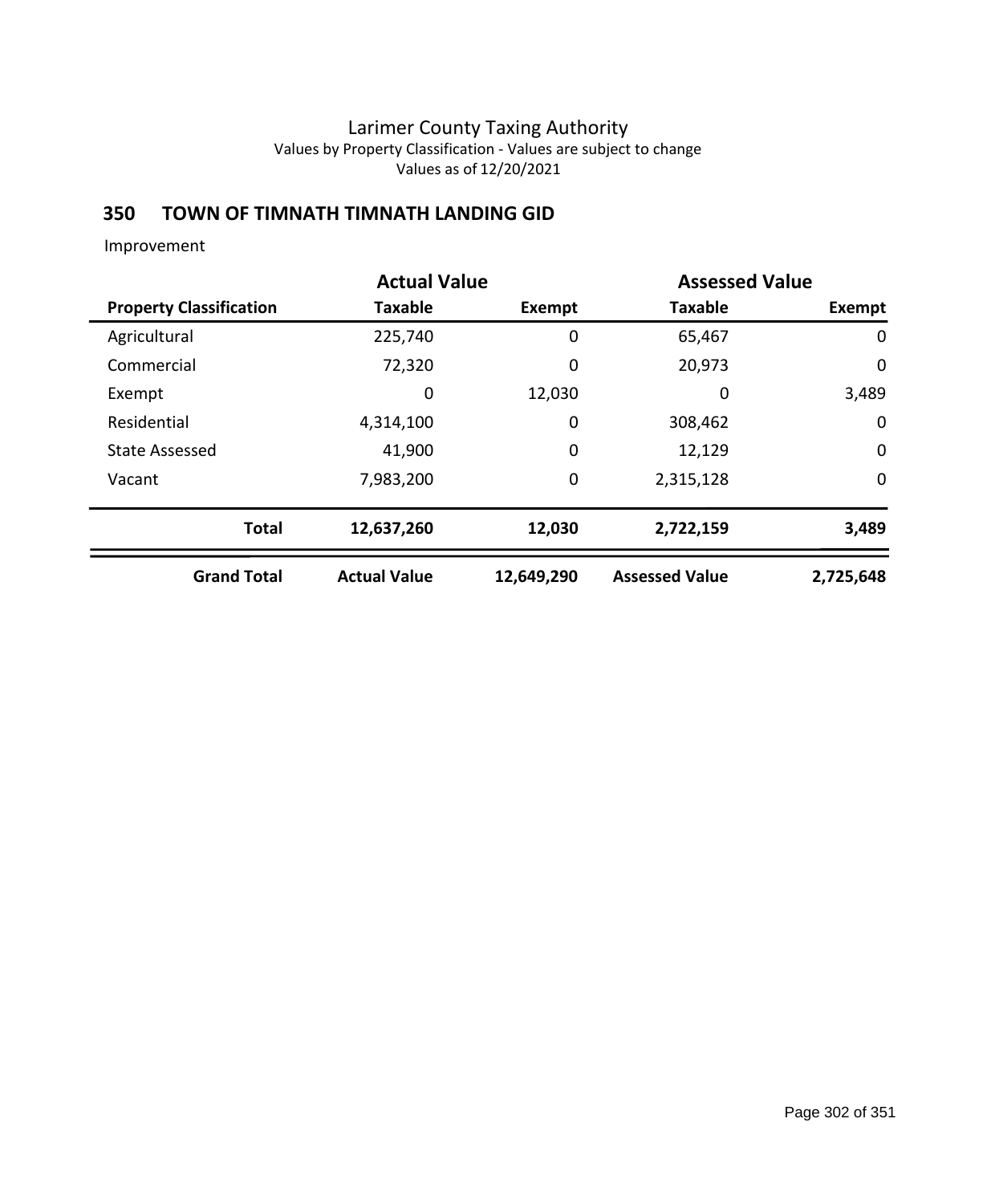### **351 LARIMER COUNTY P.I.D. NO. 67 MANOR RIDGE ESTATES**

Improvement

|                                |                     | <b>Actual Value</b> |                       | <b>Assessed Value</b> |  |
|--------------------------------|---------------------|---------------------|-----------------------|-----------------------|--|
| <b>Property Classification</b> | <b>Taxable</b>      | Exempt              | <b>Taxable</b>        | Exempt                |  |
| Residential                    | 66,440,400          | 0                   | 4,750,488             | $\mathbf 0$           |  |
| <b>State Assessed</b>          | 102,500             | 0                   | 29,717                | 0                     |  |
| <b>Total</b>                   | 66,542,900          | 0                   | 4,780,205             | 0                     |  |
| <b>Grand Total</b>             | <b>Actual Value</b> | 66,542,900          | <b>Assessed Value</b> | 4,780,205             |  |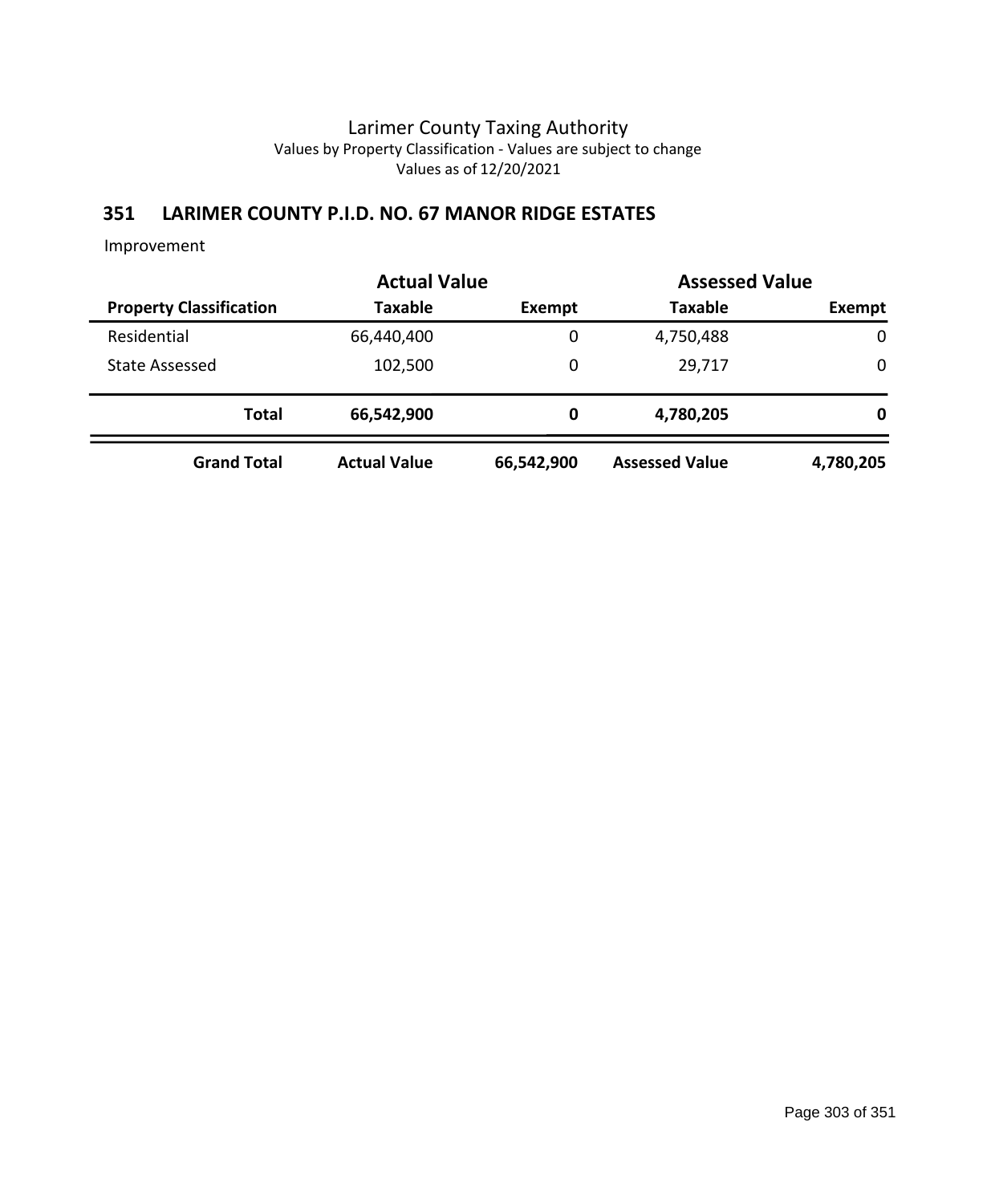### **352 LARIMER COUNTY P.I.D. NO. 68 SCENIC RANCH ESTATES**

Improvement

|                                | <b>Actual Value</b> |             | <b>Assessed Value</b> |             |
|--------------------------------|---------------------|-------------|-----------------------|-------------|
| <b>Property Classification</b> | Taxable             | Exempt      | <b>Taxable</b>        | Exempt      |
| Agricultural                   | 3,570               | $\mathbf 0$ | 1,035                 | $\mathbf 0$ |
| Residential                    | 14,894,100          | 0           | 1,064,929             | $\mathbf 0$ |
| <b>State Assessed</b>          | 12,900              | 0           | 3,746                 | $\mathbf 0$ |
| <b>Total</b>                   | 14,910,570          | 0           | 1,069,710             | 0           |
| <b>Grand Total</b>             | <b>Actual Value</b> | 14,910,570  | <b>Assessed Value</b> | 1,069,710   |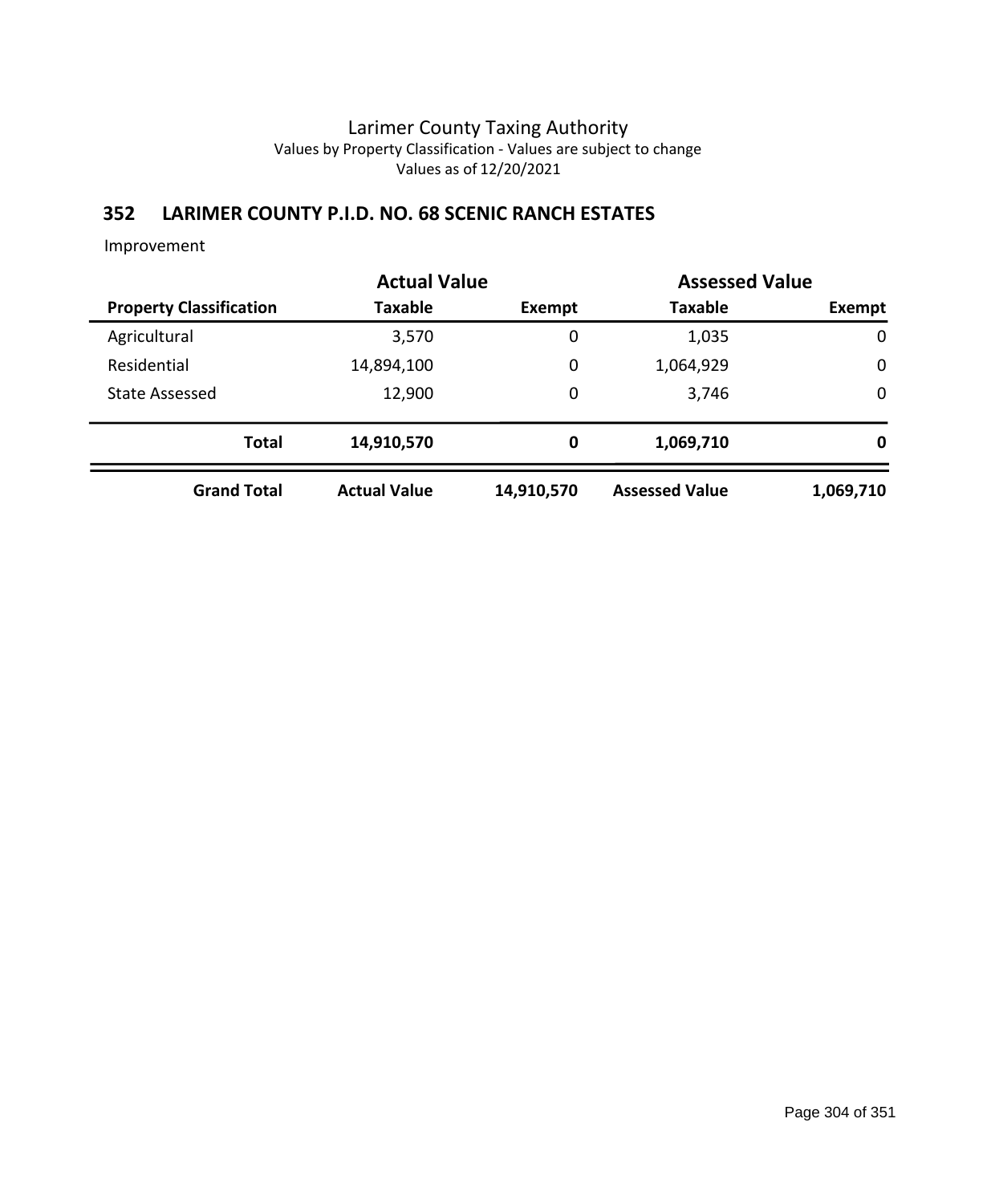# **354 WEST BOYD METRO DISTRICT NO. 2**

|                                | <b>Actual Value</b> |         | <b>Assessed Value</b> |             |
|--------------------------------|---------------------|---------|-----------------------|-------------|
| <b>Property Classification</b> | Taxable             | Exempt  | <b>Taxable</b>        | Exempt      |
| Agricultural                   | 30,740              | 0       | 8,915                 | 0           |
| Residential                    | 301,000             | 0       | 21,522                | $\mathbf 0$ |
| <b>State Assessed</b>          | 2,500               | 0       | 744                   | $\mathbf 0$ |
| <b>Total</b>                   | 334,240             | 0       | 31,181                | 0           |
| <b>Grand Total</b>             | <b>Actual Value</b> | 334,240 | <b>Assessed Value</b> | 31,181      |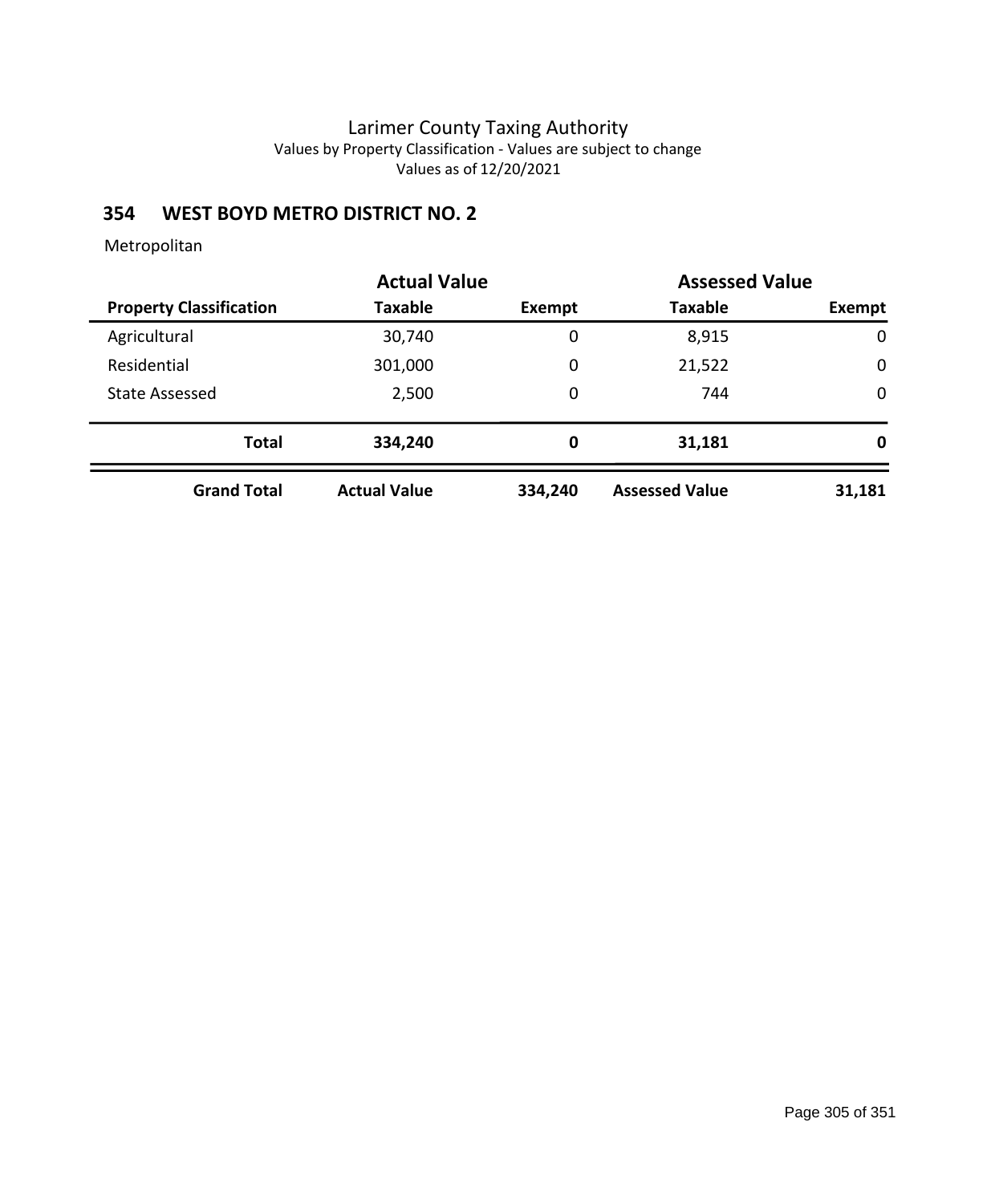# **355 WEST BOYD METRO DISTRICT NO. 3**

|                                |                     | <b>Actual Value</b> |                       | <b>Assessed Value</b> |
|--------------------------------|---------------------|---------------------|-----------------------|-----------------------|
| <b>Property Classification</b> | <b>Taxable</b>      | Exempt              | <b>Taxable</b>        | <b>Exempt</b>         |
| Agricultural                   | 23,230              | 0                   | 6,739                 | 0                     |
| Total                          | 23,230              | O                   | 6,739                 | 0                     |
| <b>Grand Total</b>             | <b>Actual Value</b> | 23,230              | <b>Assessed Value</b> | 6,739                 |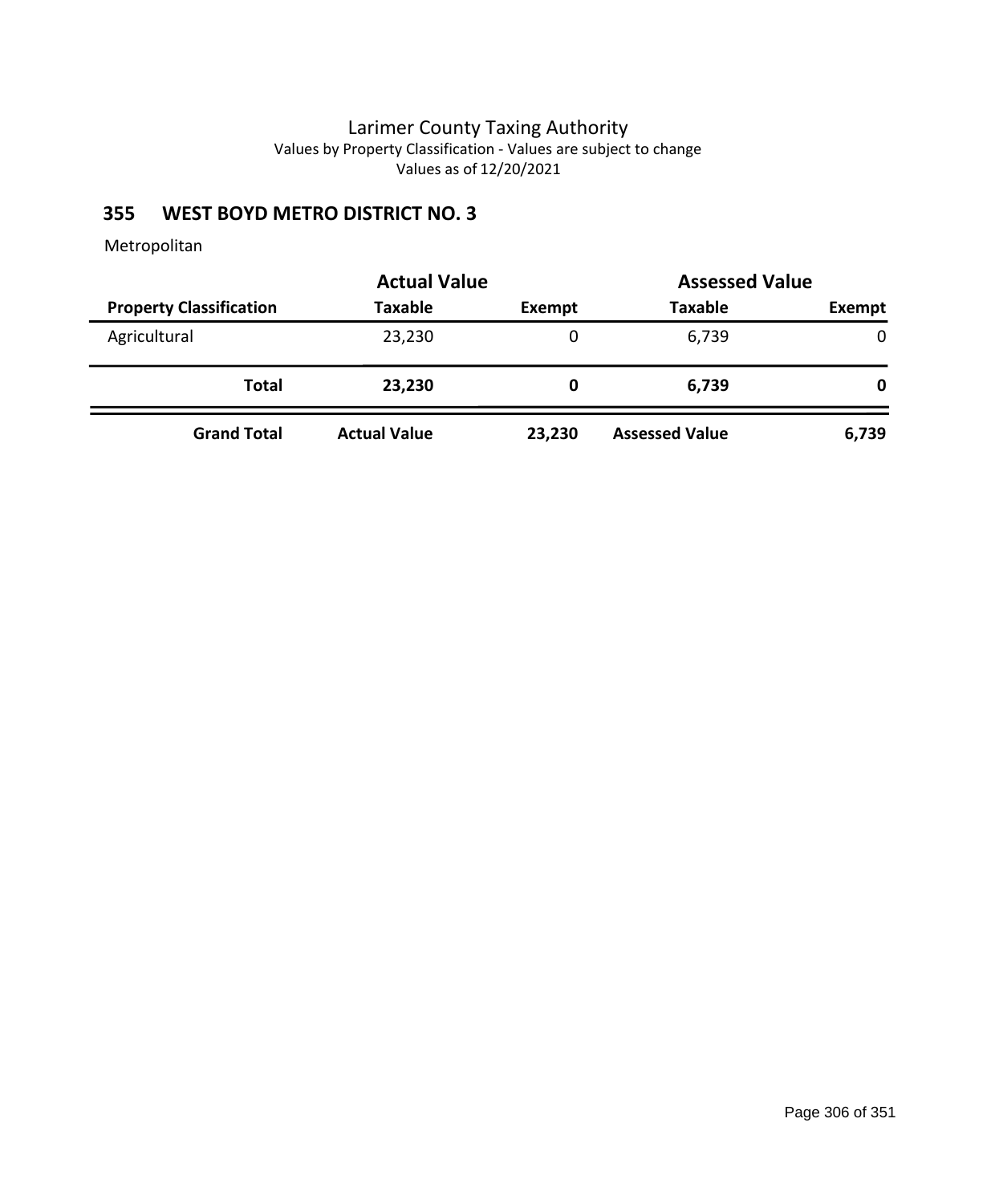# **356 BERTHOUD 160 METRO DISTRICT**

|                                |                     | <b>Actual Value</b> |                       | <b>Assessed Value</b> |  |
|--------------------------------|---------------------|---------------------|-----------------------|-----------------------|--|
| <b>Property Classification</b> | <b>Taxable</b>      | Exempt              | <b>Taxable</b>        | <b>Exempt</b>         |  |
| Agricultural                   | 57,700              | 0                   | 16,734                | $\Omega$              |  |
| Total                          | 57,700              | O                   | 16,734                | 0                     |  |
| <b>Grand Total</b>             | <b>Actual Value</b> | 57,700              | <b>Assessed Value</b> | 16,734                |  |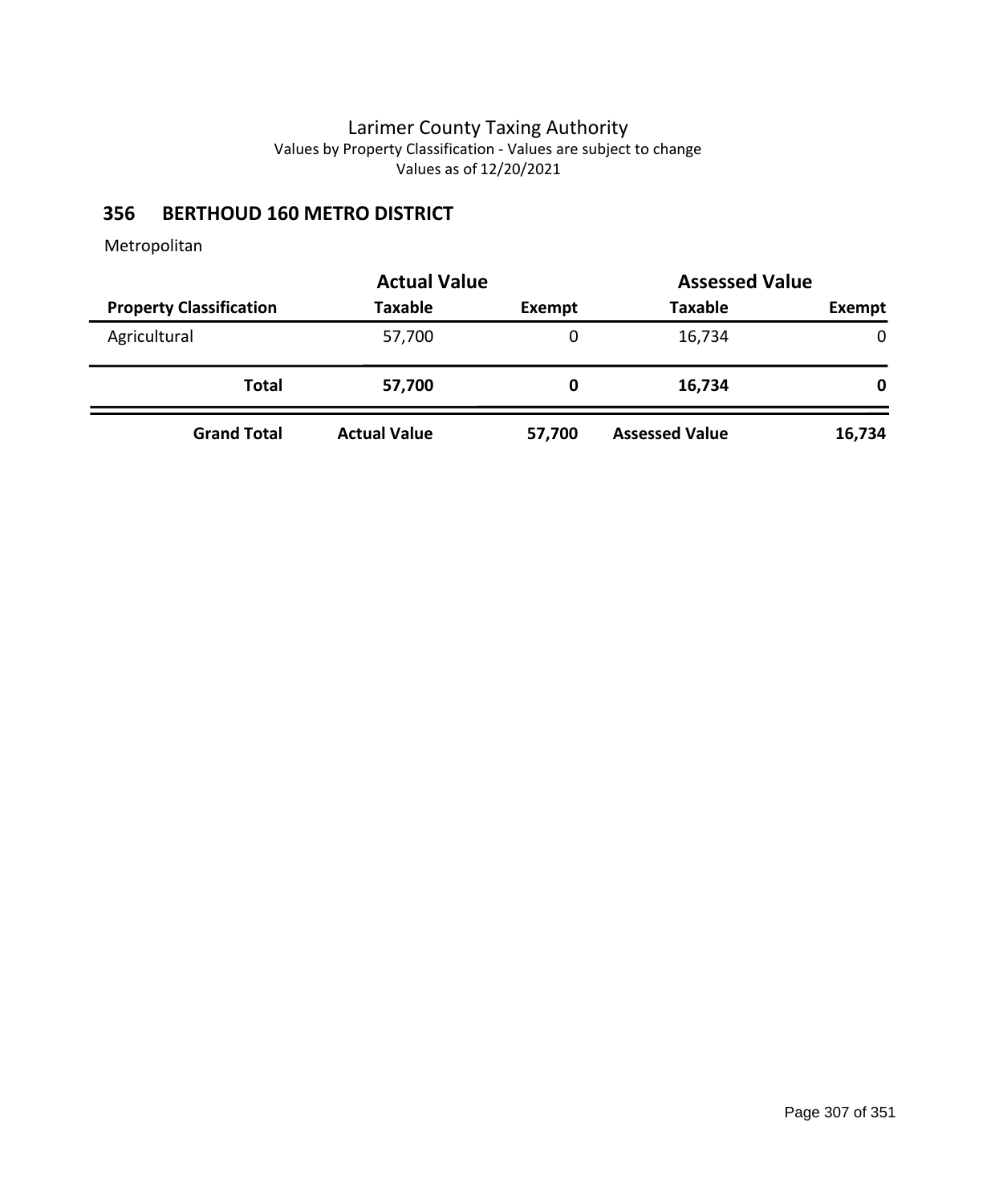### **357 SERRATOGA FALLS METRO DISTRICT NO. 3 DEBT BOND**

|                                | <b>Actual Value</b> |         | <b>Assessed Value</b> |             |
|--------------------------------|---------------------|---------|-----------------------|-------------|
| <b>Property Classification</b> | <b>Taxable</b>      | Exempt  | <b>Taxable</b>        | Exempt      |
| Agricultural                   | 99,090              | 0       | 28,737                | $\mathbf 0$ |
| Vacant                         | 367,300             | 0       | 106,517               | 0           |
| <b>Total</b>                   | 466,390             | 0       | 135,254               | 0           |
| <b>Grand Total</b>             | <b>Actual Value</b> | 466,390 | <b>Assessed Value</b> | 135,254     |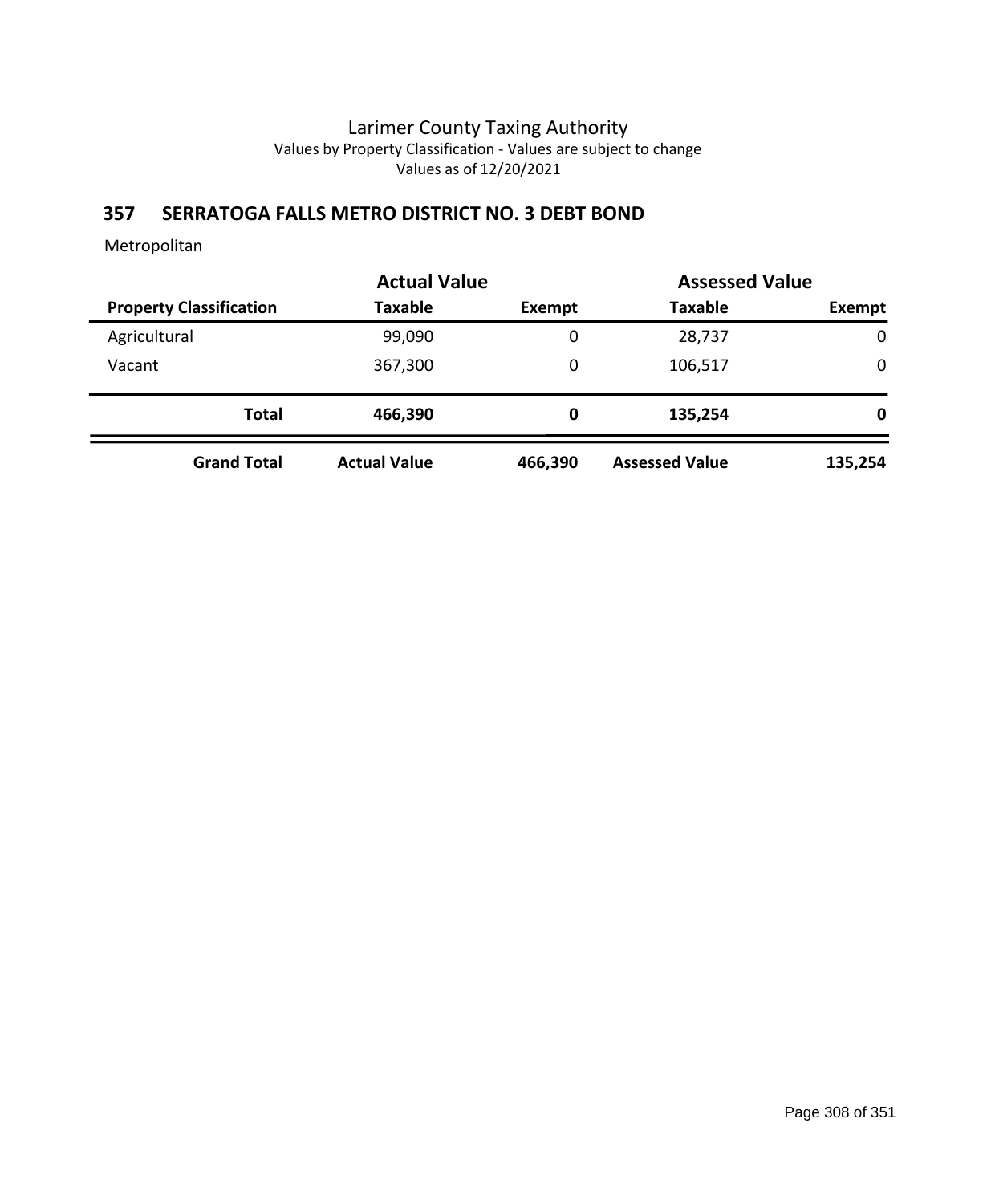# **358 MONTAVA METRO DISTRICT NO. 1**

|                                |                     | <b>Actual Value</b><br><b>Assessed Value</b> |                       |               |  |
|--------------------------------|---------------------|----------------------------------------------|-----------------------|---------------|--|
| <b>Property Classification</b> | <b>Taxable</b>      | Exempt                                       | <b>Taxable</b>        | <b>Exempt</b> |  |
| Agricultural                   | 7,140               | 0                                            | 2,071                 | 0             |  |
| Total                          | 7,140               | 0                                            | 2,071                 | 0             |  |
| <b>Grand Total</b>             | <b>Actual Value</b> | 7,140                                        | <b>Assessed Value</b> | 2,071         |  |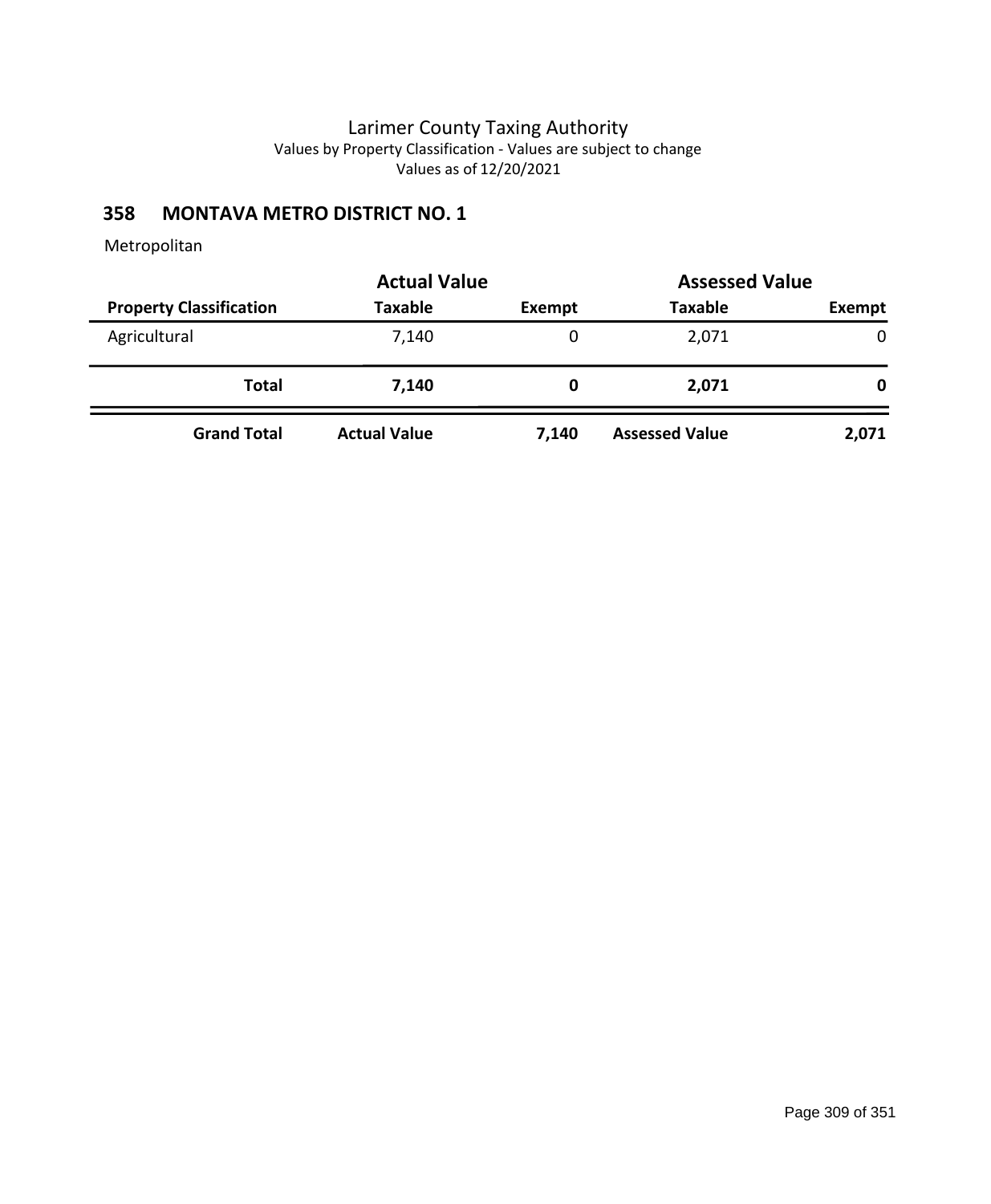# **359 MONTAVA METRO DISTRICT NO. 2**

|                                |                     | <b>Actual Value</b><br><b>Assessed Value</b> |                       |        |  |
|--------------------------------|---------------------|----------------------------------------------|-----------------------|--------|--|
| <b>Property Classification</b> | <b>Taxable</b>      | <b>Exempt</b>                                | <b>Taxable</b>        | Exempt |  |
| Agricultural                   | 7,140               | 0                                            | 2,071                 | 0      |  |
| Total                          | 7,140               | O                                            | 2,071                 | 0      |  |
| <b>Grand Total</b>             | <b>Actual Value</b> | 7,140                                        | <b>Assessed Value</b> | 2,071  |  |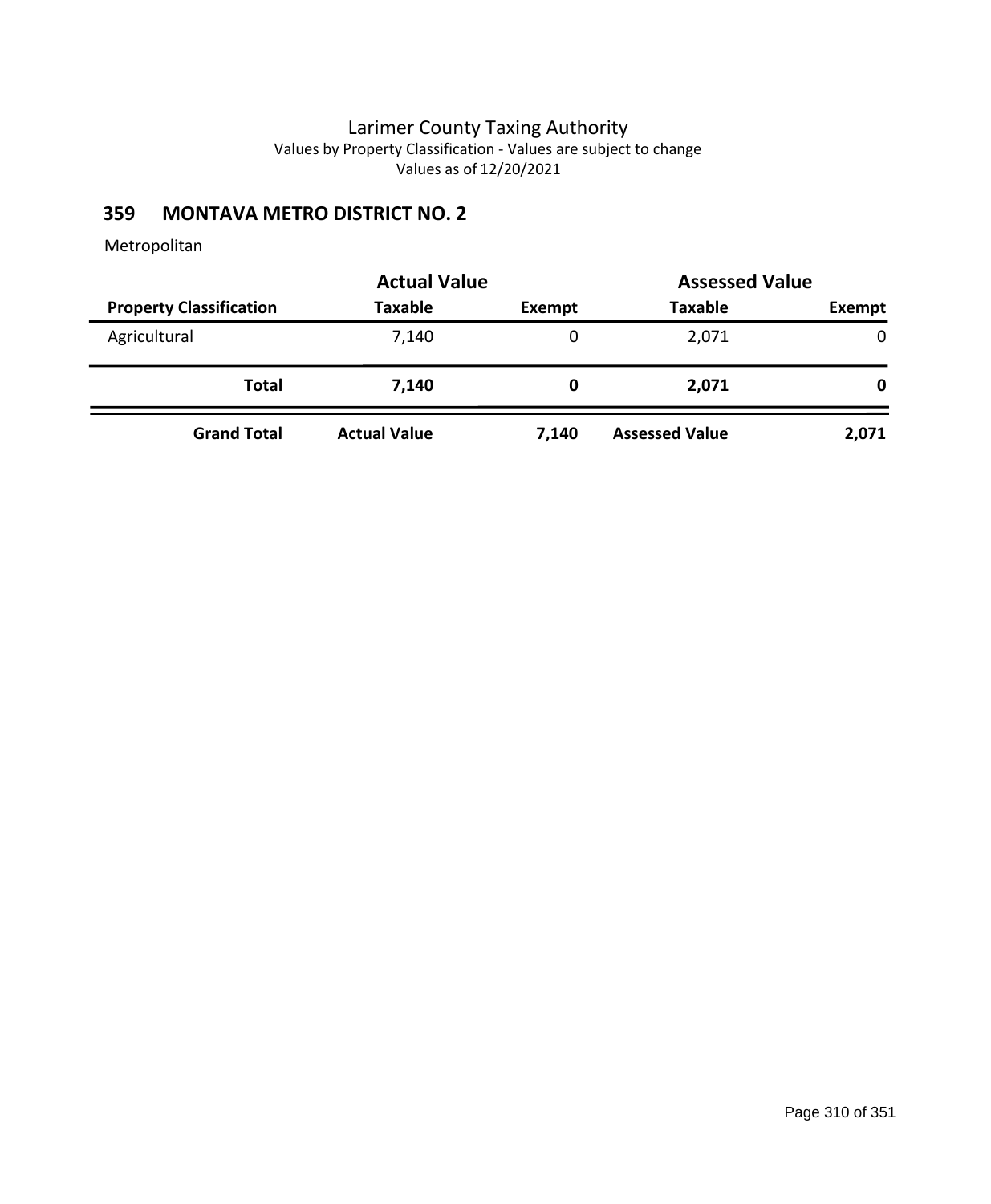# **360 MONTAVA METRO DISTRICT NO. 3**

|                                |                     | <b>Actual Value</b><br><b>Assessed Value</b> |                       |        |  |
|--------------------------------|---------------------|----------------------------------------------|-----------------------|--------|--|
| <b>Property Classification</b> | <b>Taxable</b>      | <b>Exempt</b>                                | <b>Taxable</b>        | Exempt |  |
| Agricultural                   | 7,140               | 0                                            | 2,071                 | 0      |  |
| Total                          | 7,140               | O                                            | 2,071                 | 0      |  |
| <b>Grand Total</b>             | <b>Actual Value</b> | 7,140                                        | <b>Assessed Value</b> | 2,071  |  |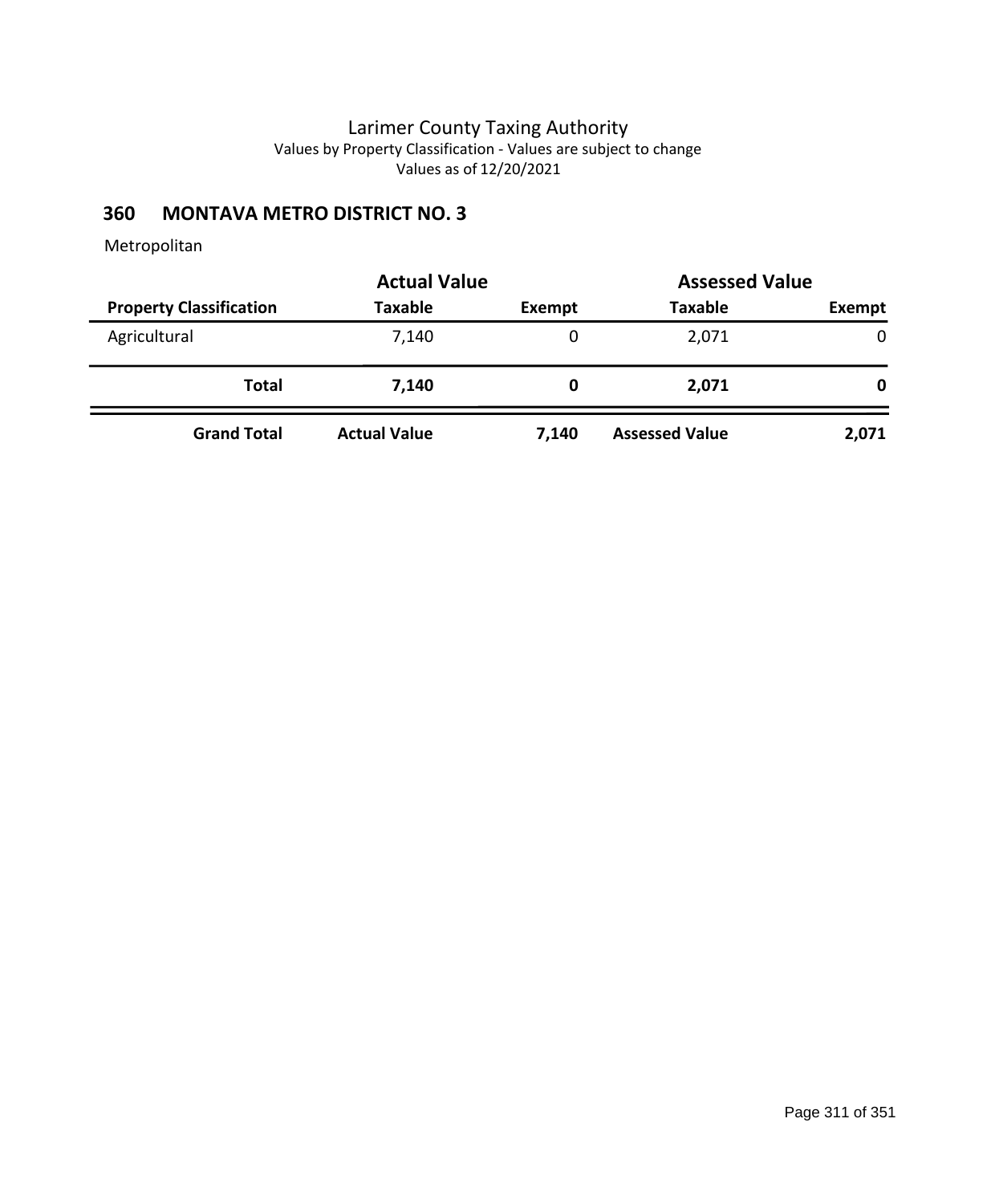# **361 MONTAVA METRO DISTRICT NO. 4**

|                                | <b>Actual Value</b> | <b>Assessed Value</b> |                       |              |  |
|--------------------------------|---------------------|-----------------------|-----------------------|--------------|--|
| <b>Property Classification</b> | <b>Taxable</b>      | <b>Exempt</b>         | <b>Taxable</b>        | Exempt       |  |
| Agricultural                   | 7,140               | 0                     | 2,071                 | $\mathbf{0}$ |  |
| Total                          | 7,140               | 0                     | 2,071                 | 0            |  |
| <b>Grand Total</b>             | <b>Actual Value</b> | 7,140                 | <b>Assessed Value</b> | 2,071        |  |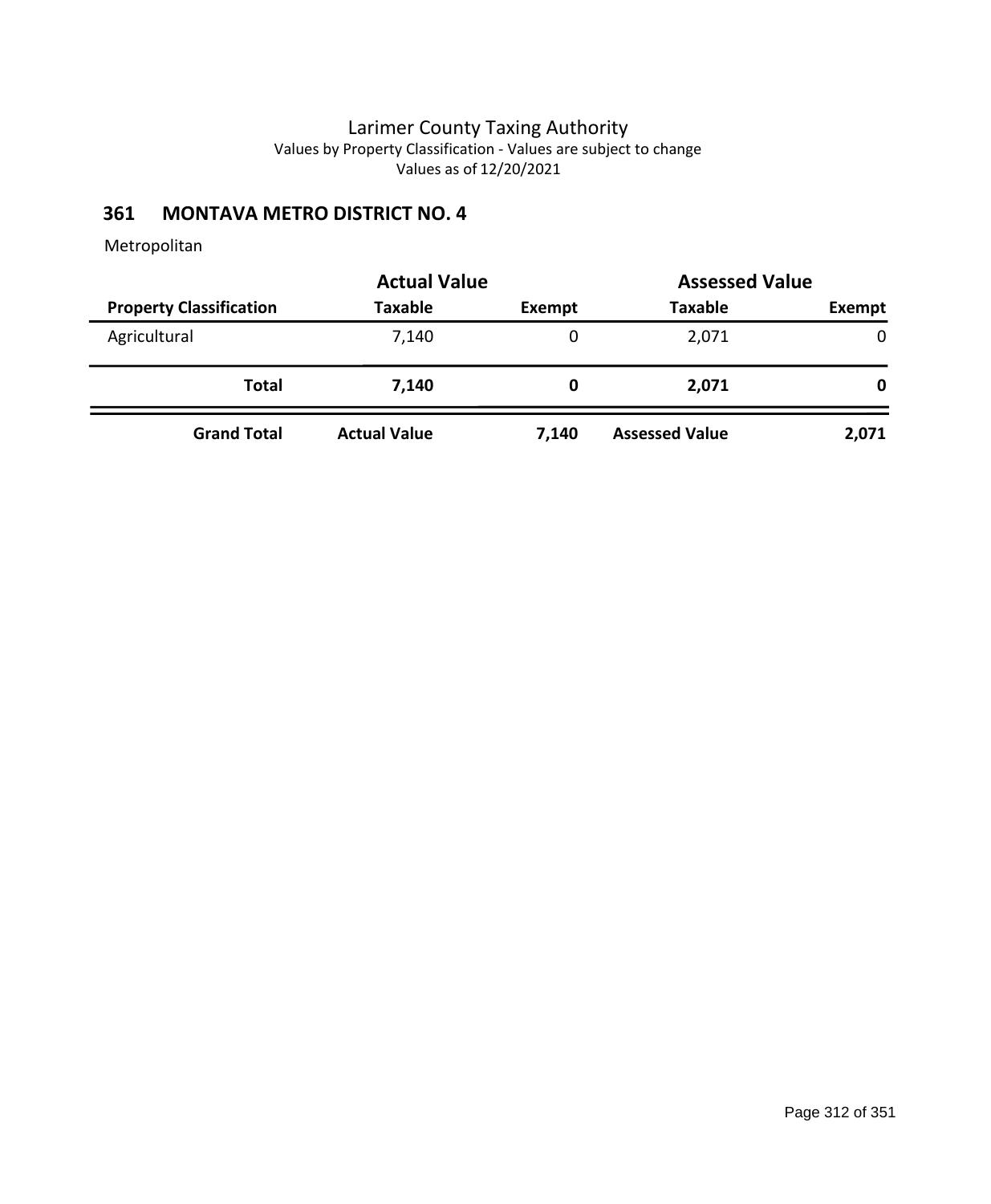# **362 MONTAVA METRO DISTRICT NO. 5**

|                                | <b>Actual Value</b> | <b>Assessed Value</b> |                       |               |  |
|--------------------------------|---------------------|-----------------------|-----------------------|---------------|--|
| <b>Property Classification</b> | <b>Taxable</b>      | Exempt                | <b>Taxable</b>        | <b>Exempt</b> |  |
| Agricultural                   | 7,140               | 0                     | 2,071                 | 0             |  |
| Total                          | 7,140               | 0                     | 2,071                 | 0             |  |
| <b>Grand Total</b>             | <b>Actual Value</b> | 7,140                 | <b>Assessed Value</b> | 2,071         |  |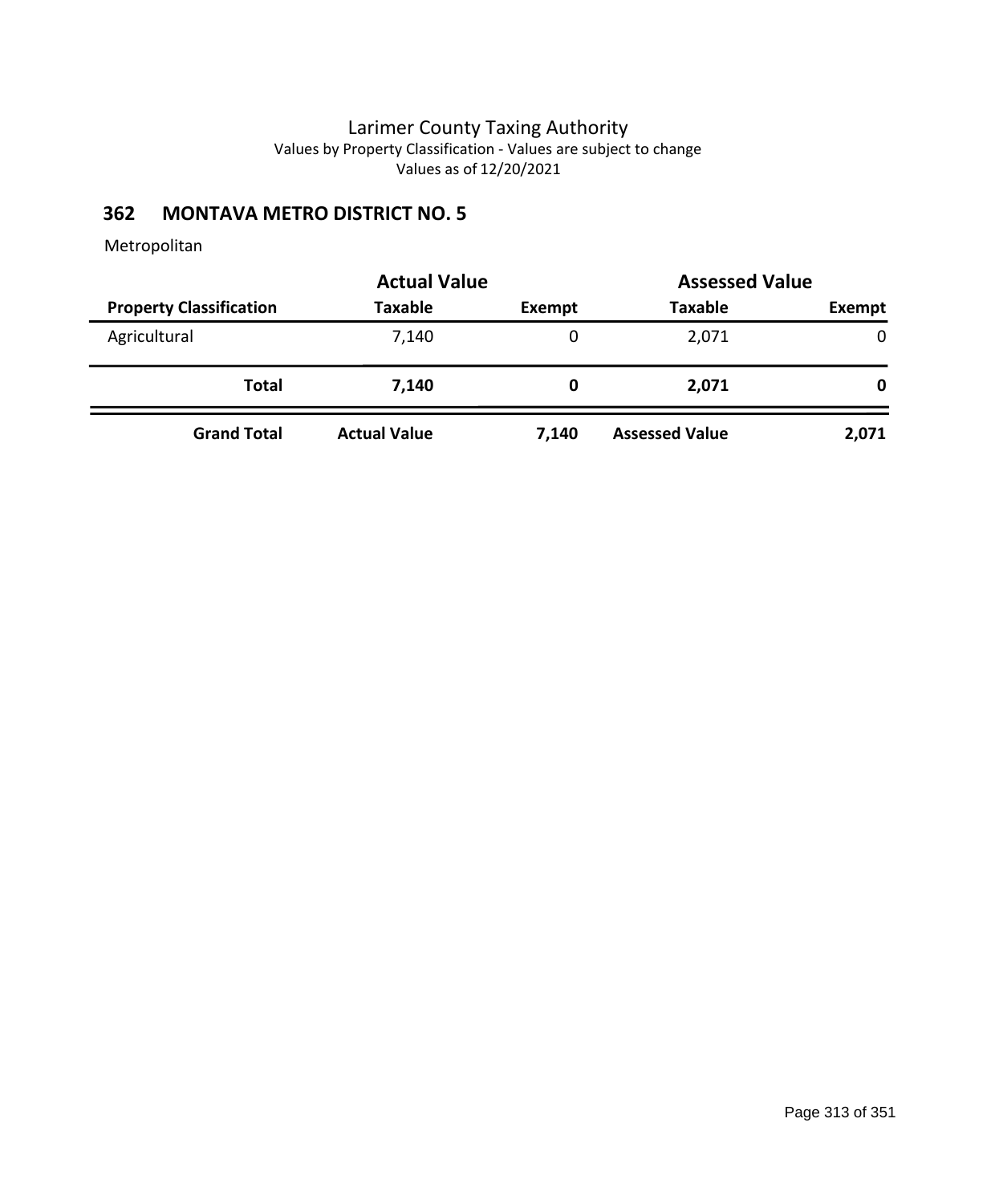# **363 MONTAVA METRO DISTRICT NO. 6**

|                                | <b>Actual Value</b> | <b>Assessed Value</b> |                       |               |  |
|--------------------------------|---------------------|-----------------------|-----------------------|---------------|--|
| <b>Property Classification</b> | <b>Taxable</b>      | Exempt                | <b>Taxable</b>        | <b>Exempt</b> |  |
| Agricultural                   | 7,140               | 0                     | 2,071                 | 0             |  |
| Total                          | 7,140               | 0                     | 2,071                 | 0             |  |
| <b>Grand Total</b>             | <b>Actual Value</b> | 7,140                 | <b>Assessed Value</b> | 2,071         |  |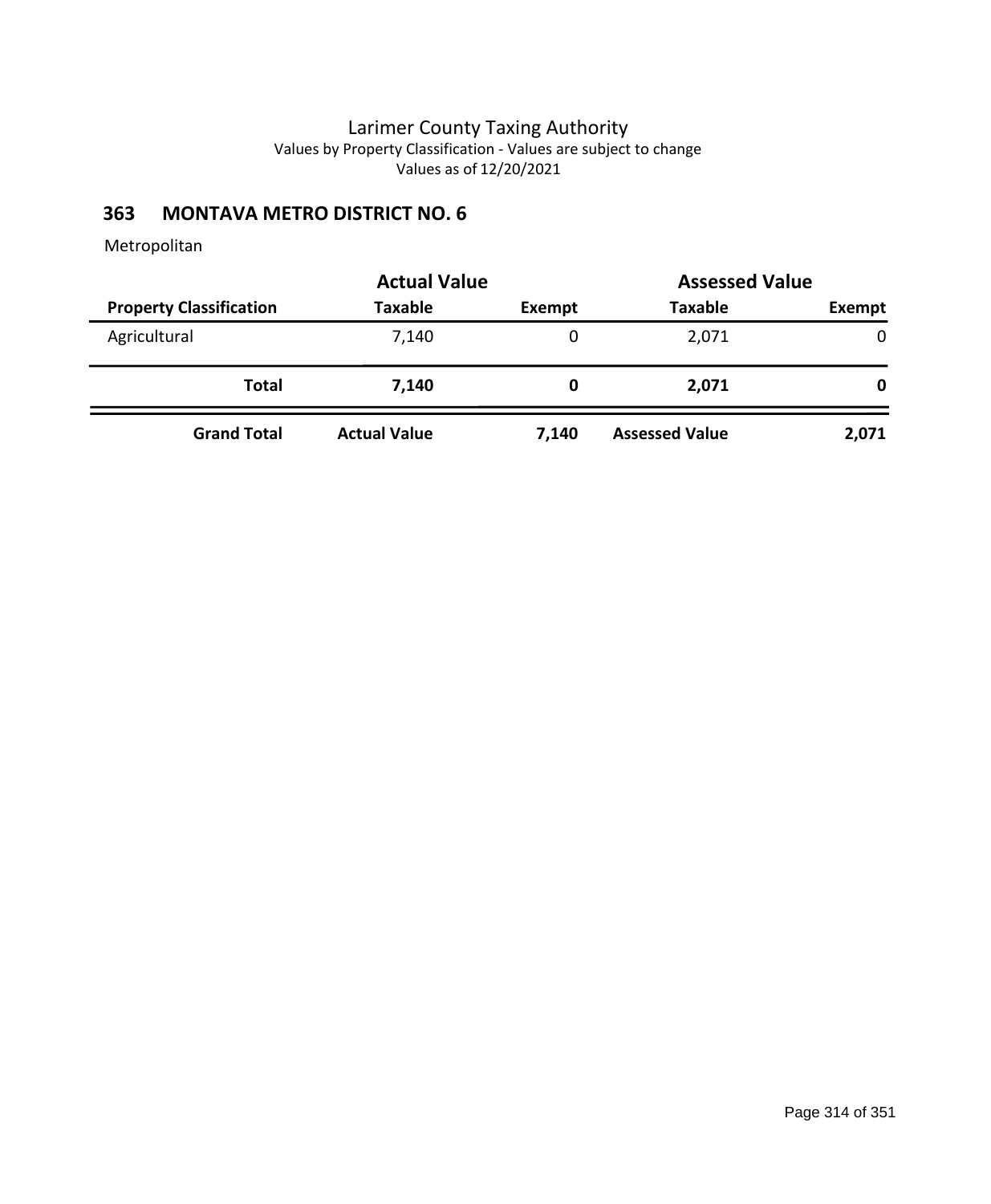# **364 MONTAVA METRO DISTRICT NO. 7**

|                                | <b>Actual Value</b> | <b>Assessed Value</b> |                       |        |  |
|--------------------------------|---------------------|-----------------------|-----------------------|--------|--|
| <b>Property Classification</b> | <b>Taxable</b>      | Exempt                | <b>Taxable</b>        | Exempt |  |
| Agricultural                   | 7,140               | 0                     | 2,071                 | 0      |  |
| Total                          | 7,140               |                       | 2,071                 | 0      |  |
| <b>Grand Total</b>             | <b>Actual Value</b> | 7,140                 | <b>Assessed Value</b> | 2,071  |  |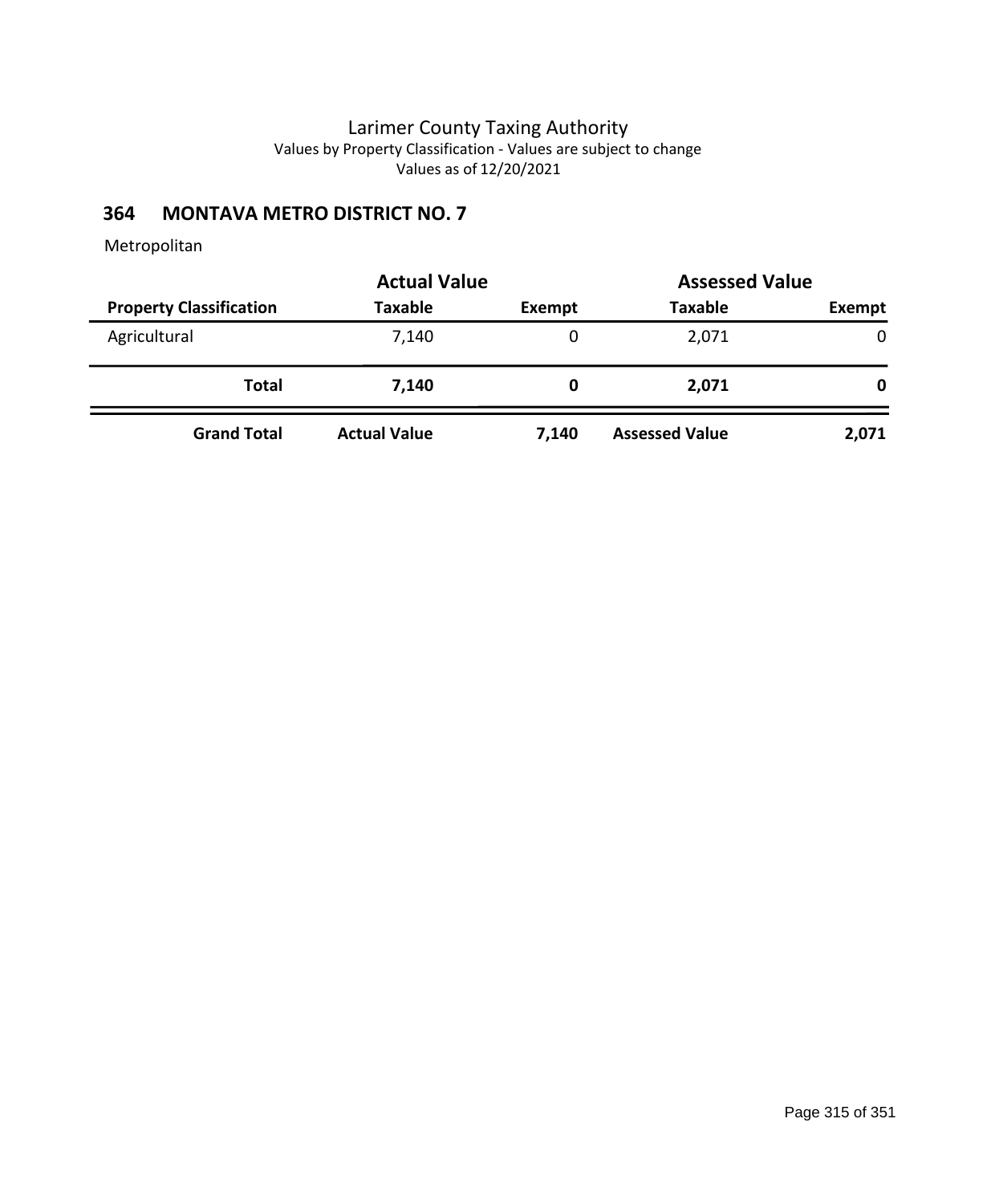# **365 NORTHFIELD METRO DISTRICT NO. 1**

|                                | <b>Actual Value</b> |        | <b>Assessed Value</b> |              |
|--------------------------------|---------------------|--------|-----------------------|--------------|
| <b>Property Classification</b> | <b>Taxable</b>      | Exempt | <b>Taxable</b>        | Exempt       |
| Vacant                         | 30                  | 0      | 10                    | $\mathbf{0}$ |
| <b>Total</b>                   | 30                  | 0      | 10                    | 0            |
| <b>Grand Total</b>             | <b>Actual Value</b> | 30     | <b>Assessed Value</b> | 10           |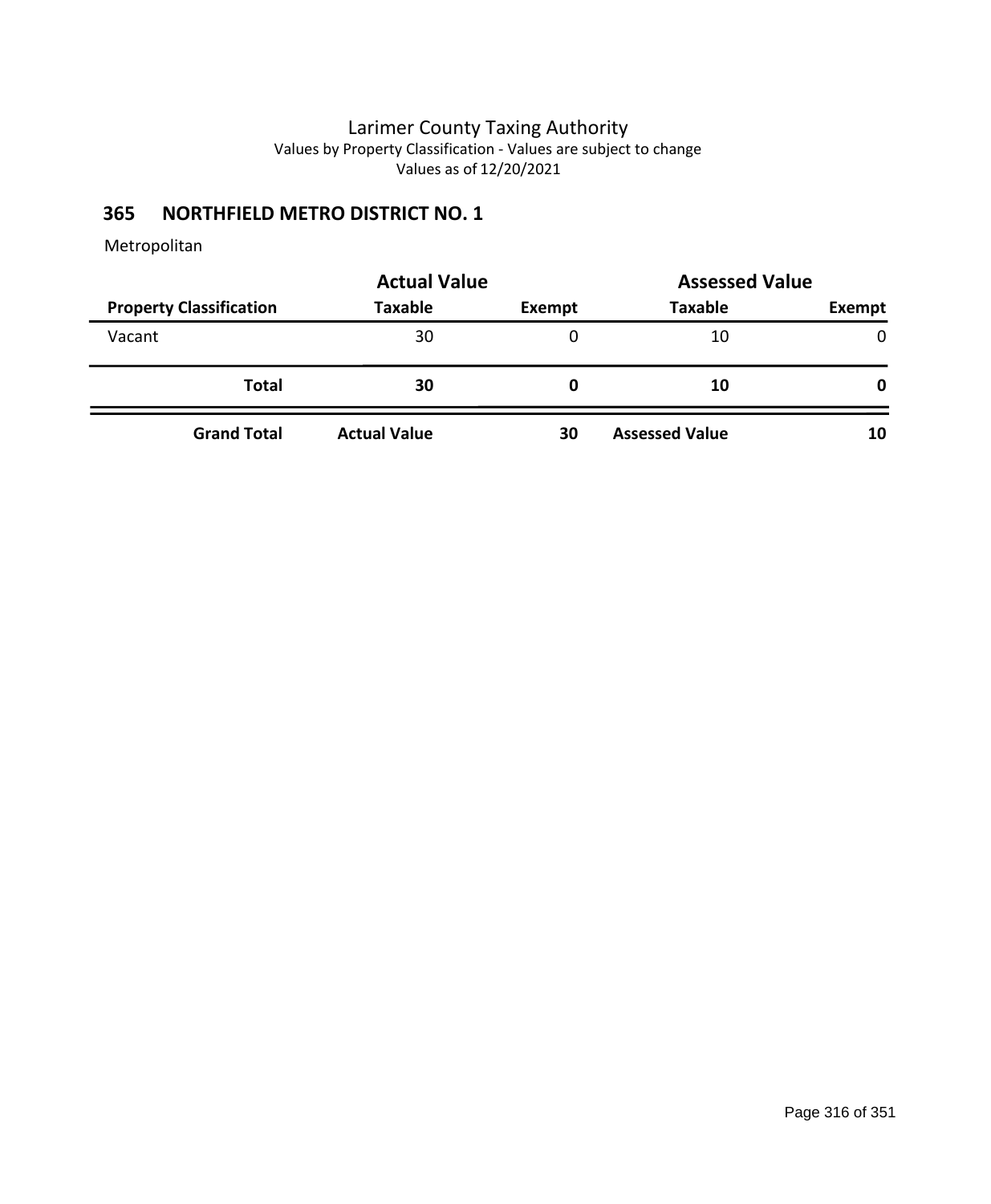# **366 NORTHFIELD METRO DISTRICT NO. 2**

|                                | <b>Actual Value</b> |               | <b>Assessed Value</b> |             |
|--------------------------------|---------------------|---------------|-----------------------|-------------|
| <b>Property Classification</b> | <b>Taxable</b>      | <b>Exempt</b> | <b>Taxable</b>        | Exempt      |
| Vacant                         | 364,590             | 0             | 105,734               | $\mathbf 0$ |
| Total                          | 364,590             | 0             | 105,734               | 0           |
| <b>Grand Total</b>             | <b>Actual Value</b> | 364,590       | <b>Assessed Value</b> | 105,734     |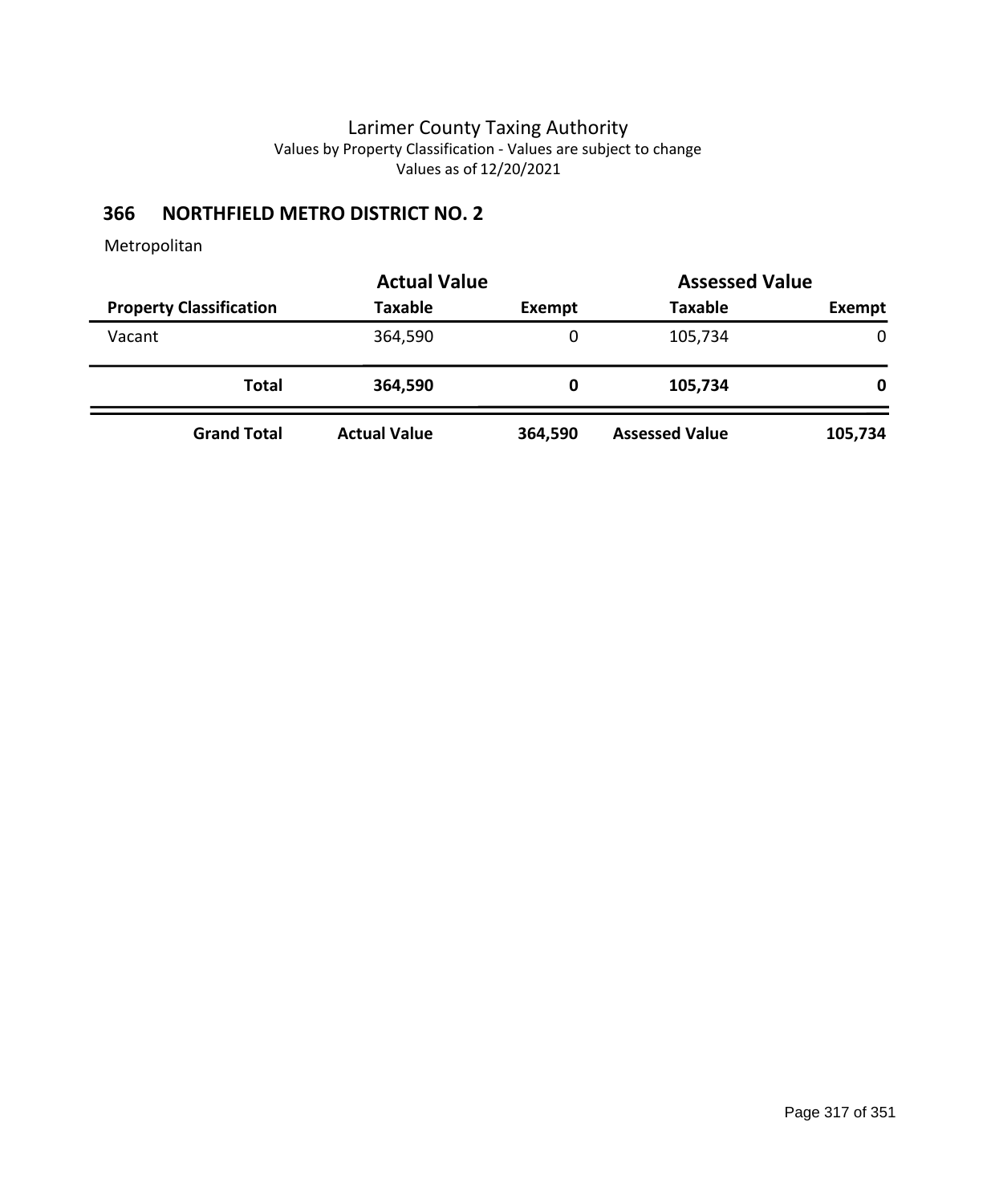# **367 NORTHFIELD METRO DISTRICT NO. 3**

|                                | <b>Actual Value</b> |        | <b>Assessed Value</b> |              |
|--------------------------------|---------------------|--------|-----------------------|--------------|
| <b>Property Classification</b> | <b>Taxable</b>      | Exempt | <b>Taxable</b>        | Exempt       |
| Vacant                         | 2,030               | 0      | 590                   | $\mathbf{0}$ |
| <b>Total</b>                   | 2,030               | 0      | 590                   | $\mathbf{0}$ |
| <b>Grand Total</b>             | <b>Actual Value</b> | 2,030  | <b>Assessed Value</b> | 590          |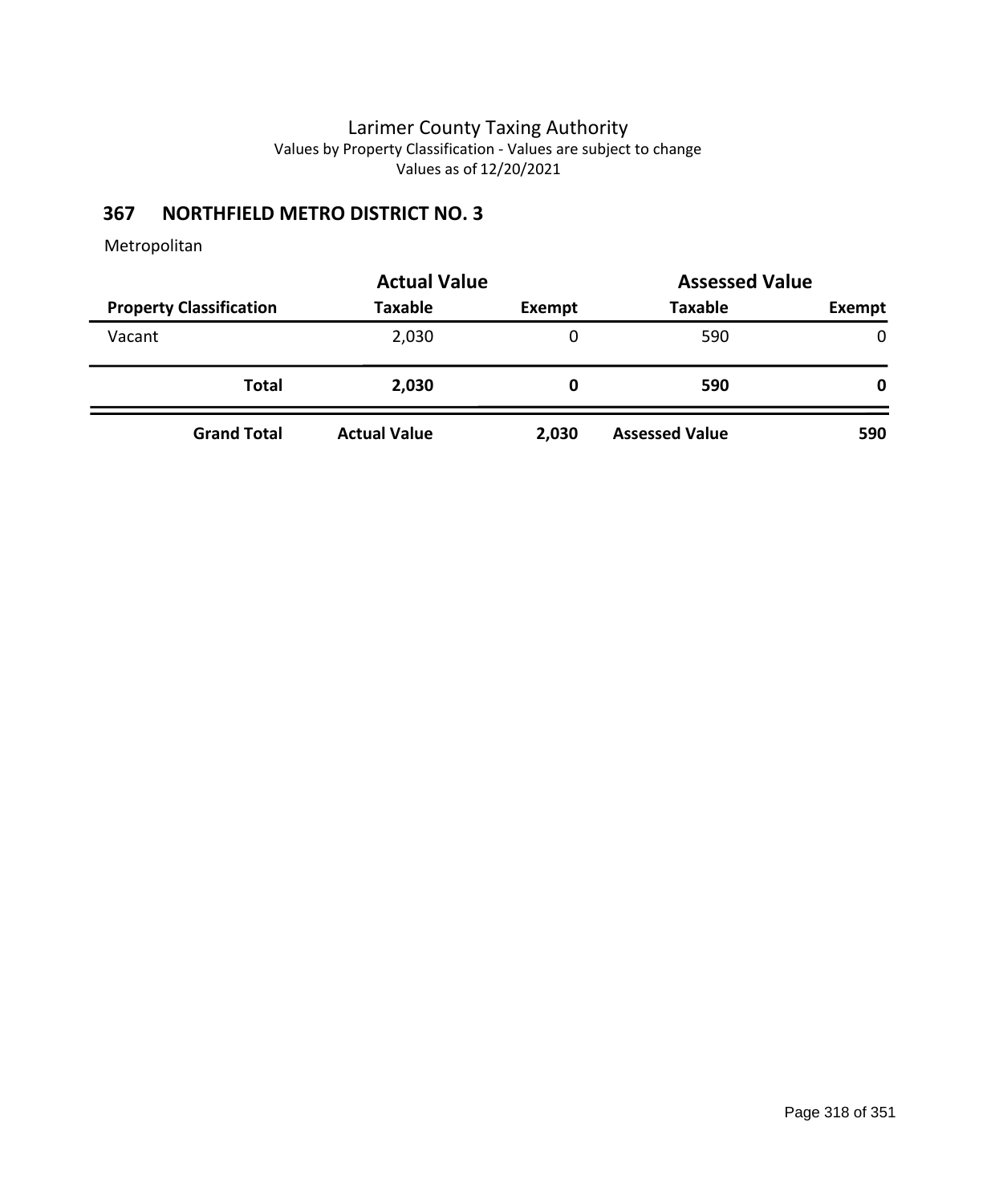### **368 COLLEGE AND DRAKE URBAN RENEWAL PLAN**

Urban Renewal Authority

|                                | <b>Actual Value</b> |            |                       | <b>Assessed Value</b> |
|--------------------------------|---------------------|------------|-----------------------|-----------------------|
| <b>Property Classification</b> | <b>Taxable</b>      | Exempt     | <b>Taxable</b>        | Exempt                |
| Commercial                     | 11,912,870          | 0          | 3,454,733             | $\mathbf 0$           |
| Exempt                         | 0                   | 500        | 0                     | 145                   |
| <b>State Assessed</b>          | 29,700              | 0          | 8,614                 | $\mathbf 0$           |
| Vacant                         | 32,000              | 0          | 9,280                 | $\mathbf 0$           |
| <b>Total</b>                   | 11,974,570          | 500        | 3,472,627             | 145                   |
| <b>Grand Total</b>             | <b>Actual Value</b> | 11,975,070 | <b>Assessed Value</b> | 3,472,772             |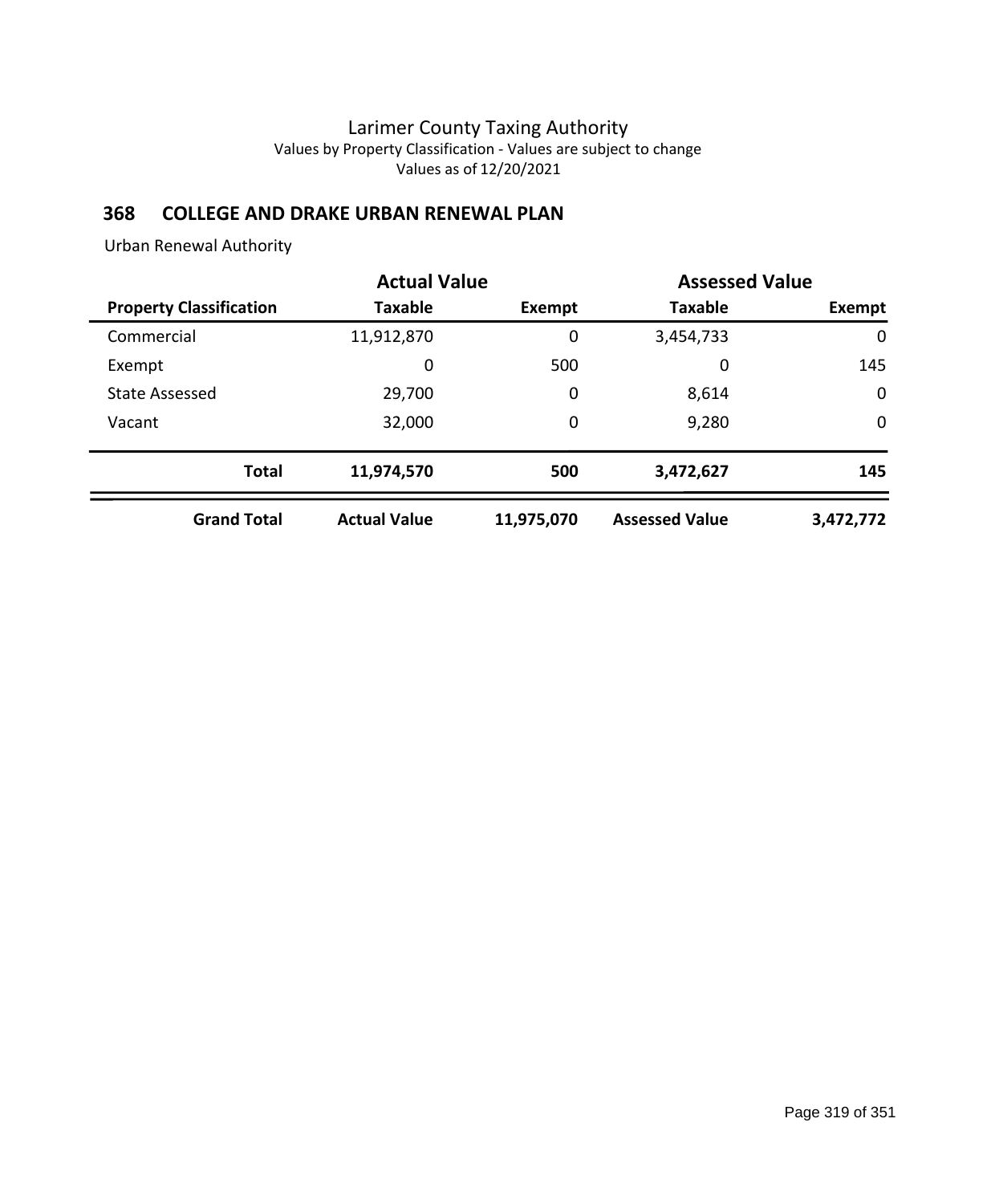### **369 ESTES VALLEY REC & PARK DIST COMMUNITY CENTER BOND**

Recreation

|                                | <b>Actual Value</b> |            | <b>Assessed Value</b> |             |
|--------------------------------|---------------------|------------|-----------------------|-------------|
| <b>Property Classification</b> | <b>Taxable</b>      | Exempt     | <b>Taxable</b>        | Exempt      |
| Agricultural                   | 7,900               | 0          | 2,291                 | $\mathbf 0$ |
| Residential                    | 20,086,700          | 0          | 1,436,216             | 0           |
| <b>Total</b>                   | 20,094,600          | 0          | 1,438,507             | 0           |
| <b>Grand Total</b>             | <b>Actual Value</b> | 20,094,600 | <b>Assessed Value</b> | 1,438,507   |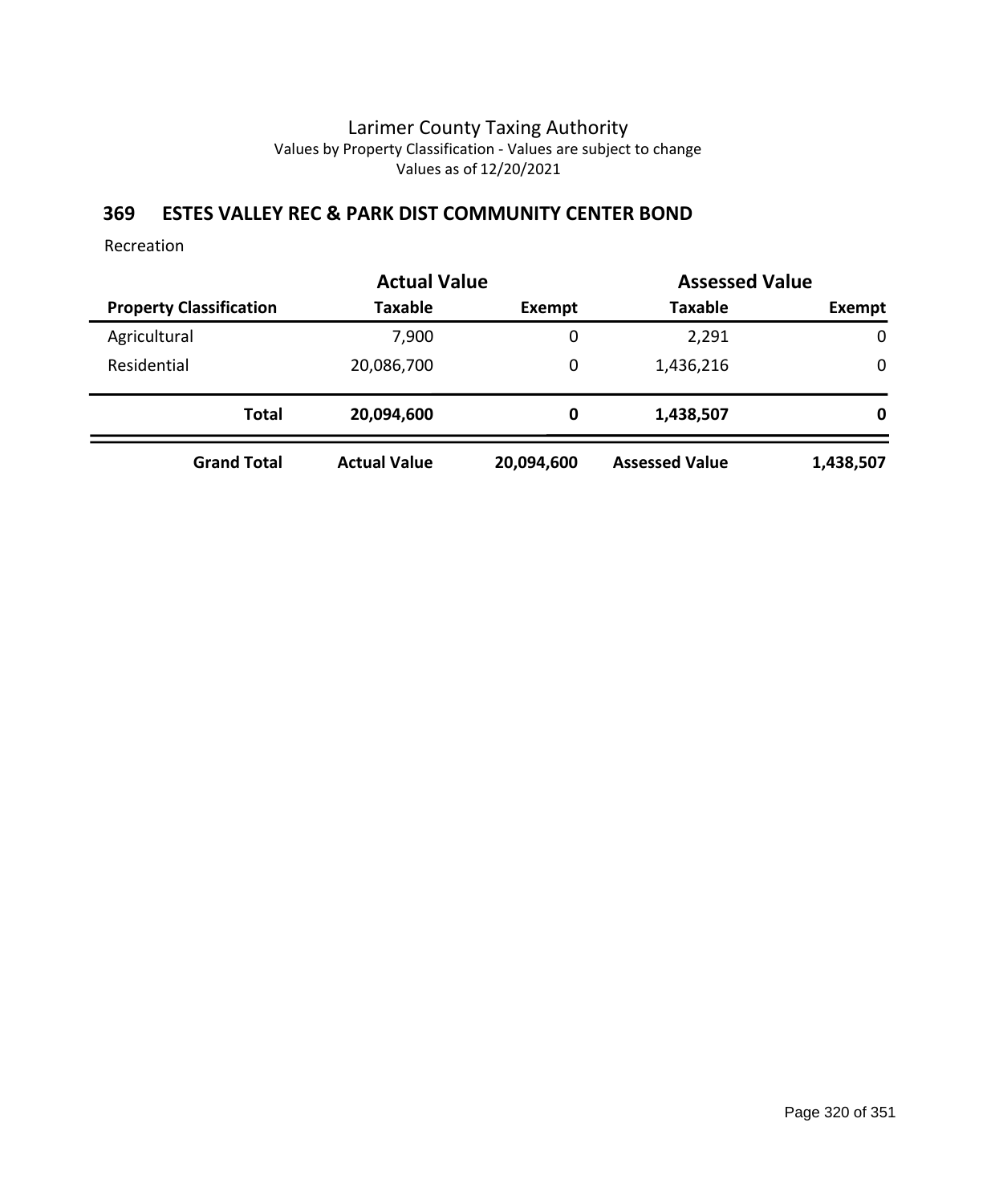# **370 KINSTON METRO DISTRICT NO. 1**

|                                | <b>Actual Value</b> | <b>Assessed Value</b> |                       |               |
|--------------------------------|---------------------|-----------------------|-----------------------|---------------|
| <b>Property Classification</b> | <b>Taxable</b>      | Exempt                | <b>Taxable</b>        | <b>Exempt</b> |
| Agricultural                   | 50                  | 0                     | 15                    | $\mathbf{0}$  |
| <b>Total</b>                   | 50                  | 0                     | 15                    | 0             |
| <b>Grand Total</b>             | <b>Actual Value</b> | 50                    | <b>Assessed Value</b> | 15            |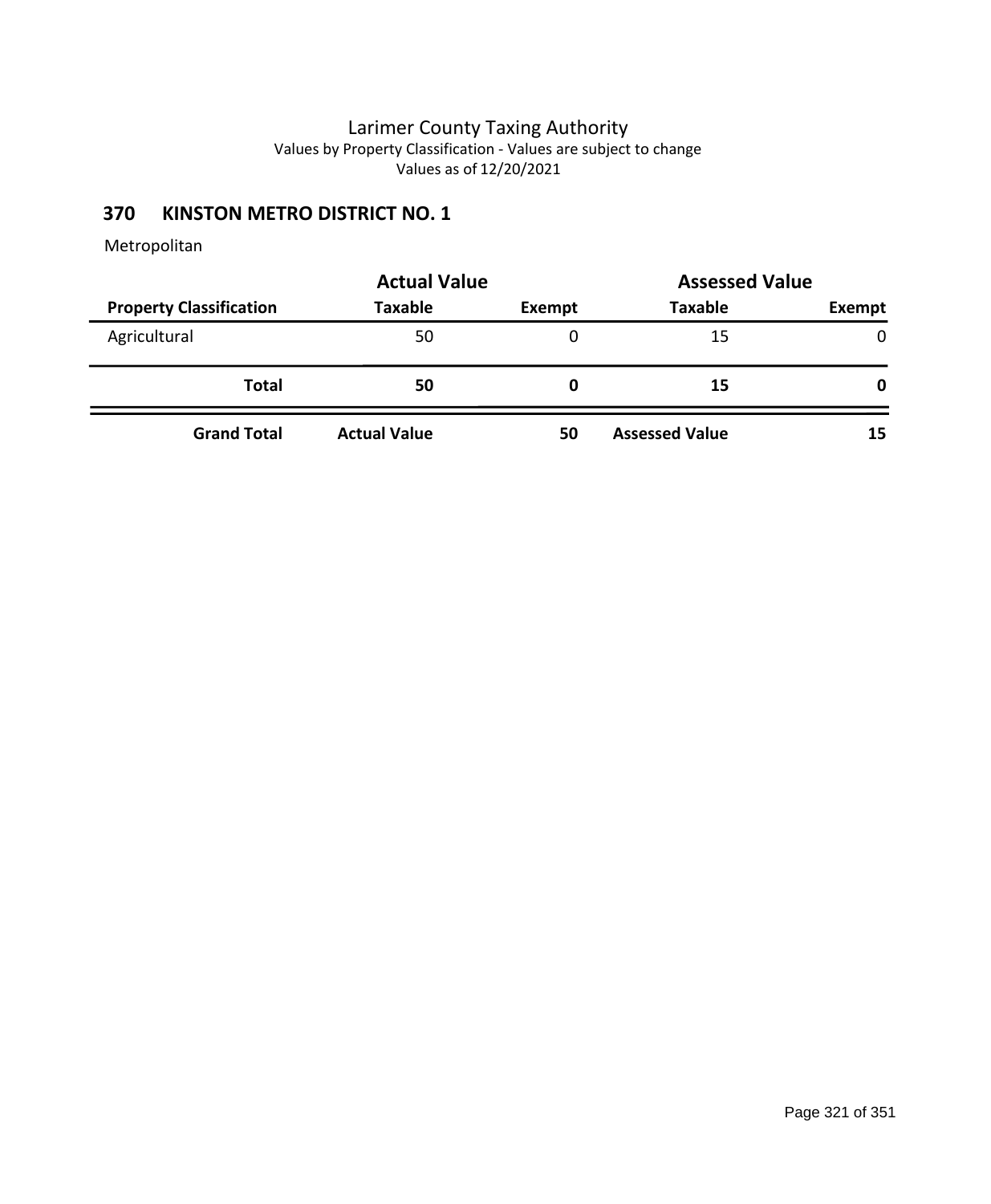# **371 KINSTON METRO DISTRICT NO. 2**

|                                | <b>Actual Value</b> |        |                       | <b>Assessed Value</b> |
|--------------------------------|---------------------|--------|-----------------------|-----------------------|
| <b>Property Classification</b> | <b>Taxable</b>      | Exempt | <b>Taxable</b>        | Exempt                |
| Agricultural                   | 11,780              | 0      | 3,741                 | 0                     |
| Exempt                         | 0                   | 4,110  | 0                     | 1,207                 |
| Oil & Gas                      | 38,543              | 0      | 18,421                | $\mathbf 0$           |
| Vacant                         | 900                 | 0      | 262                   | $\mathbf 0$           |
| <b>Total</b>                   | 51,223              | 4,110  | 22,424                | 1,207                 |
| <b>Grand Total</b>             | <b>Actual Value</b> | 55,333 | <b>Assessed Value</b> | 23,631                |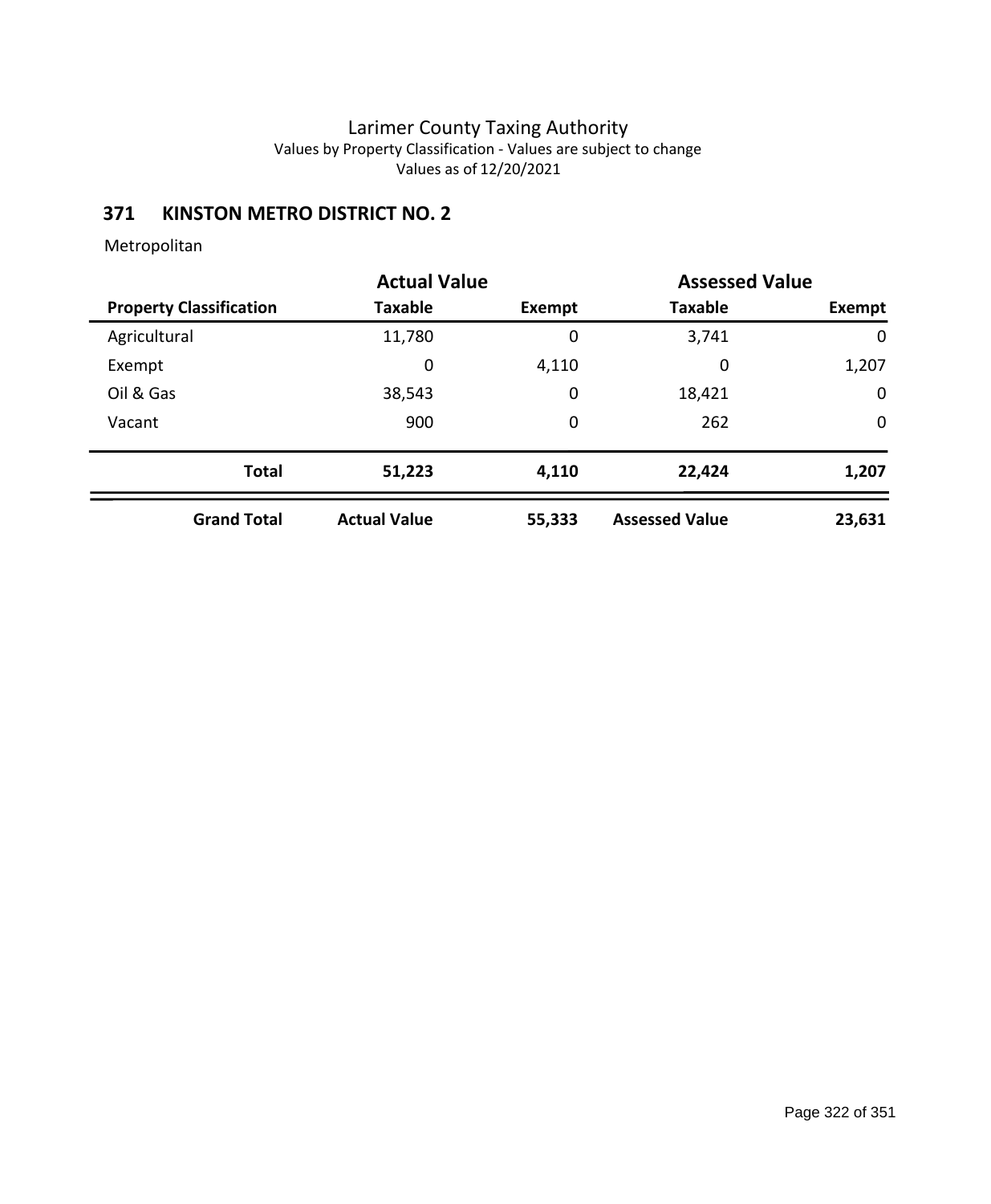# **372 KINSTON METRO DISTRICT NO. 3**

| <b>Actual Value</b>            |                     |               | <b>Assessed Value</b> |              |
|--------------------------------|---------------------|---------------|-----------------------|--------------|
| <b>Property Classification</b> | <b>Taxable</b>      | <b>Exempt</b> | <b>Taxable</b>        | Exempt       |
| Agricultural                   | 11,870              | 0             | 3,445                 | $\mathbf{0}$ |
| Total                          | 11,870              | 0             | 3,445                 | 0            |
| <b>Grand Total</b>             | <b>Actual Value</b> | 11,870        | <b>Assessed Value</b> | 3,445        |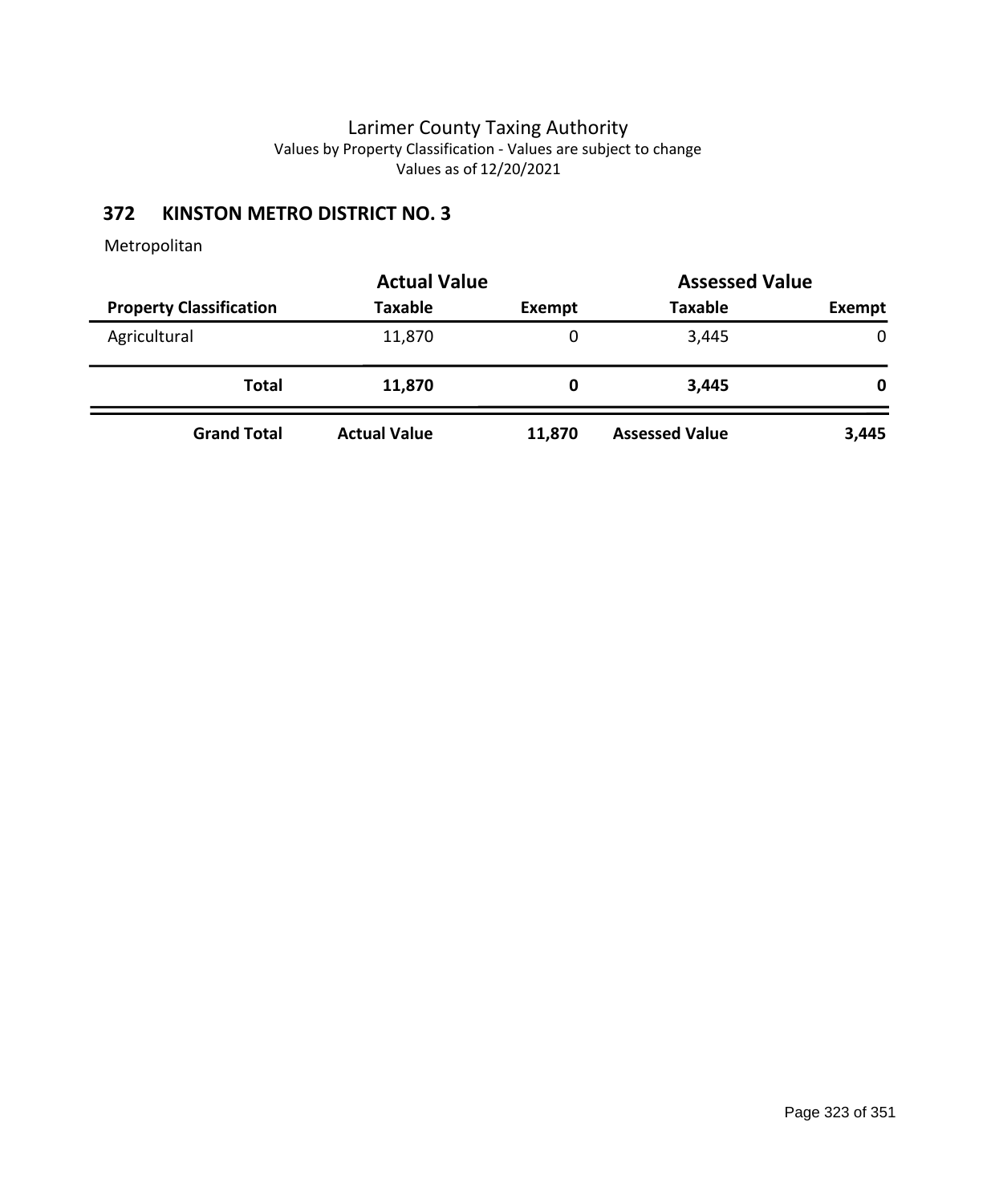# **373 KINSTON METRO DISTRICT NO. 4**

|                                | <b>Actual Value</b> | <b>Assessed Value</b> |                       |               |  |
|--------------------------------|---------------------|-----------------------|-----------------------|---------------|--|
| <b>Property Classification</b> | <b>Taxable</b>      | <b>Exempt</b>         | <b>Taxable</b>        | <b>Exempt</b> |  |
| Agricultural                   | 5,280               |                       | 1,532                 | 0             |  |
| Total                          | 5,280               | 0                     | 1,532                 | 0             |  |
| <b>Grand Total</b>             | <b>Actual Value</b> | 5,280                 | <b>Assessed Value</b> | 1,532         |  |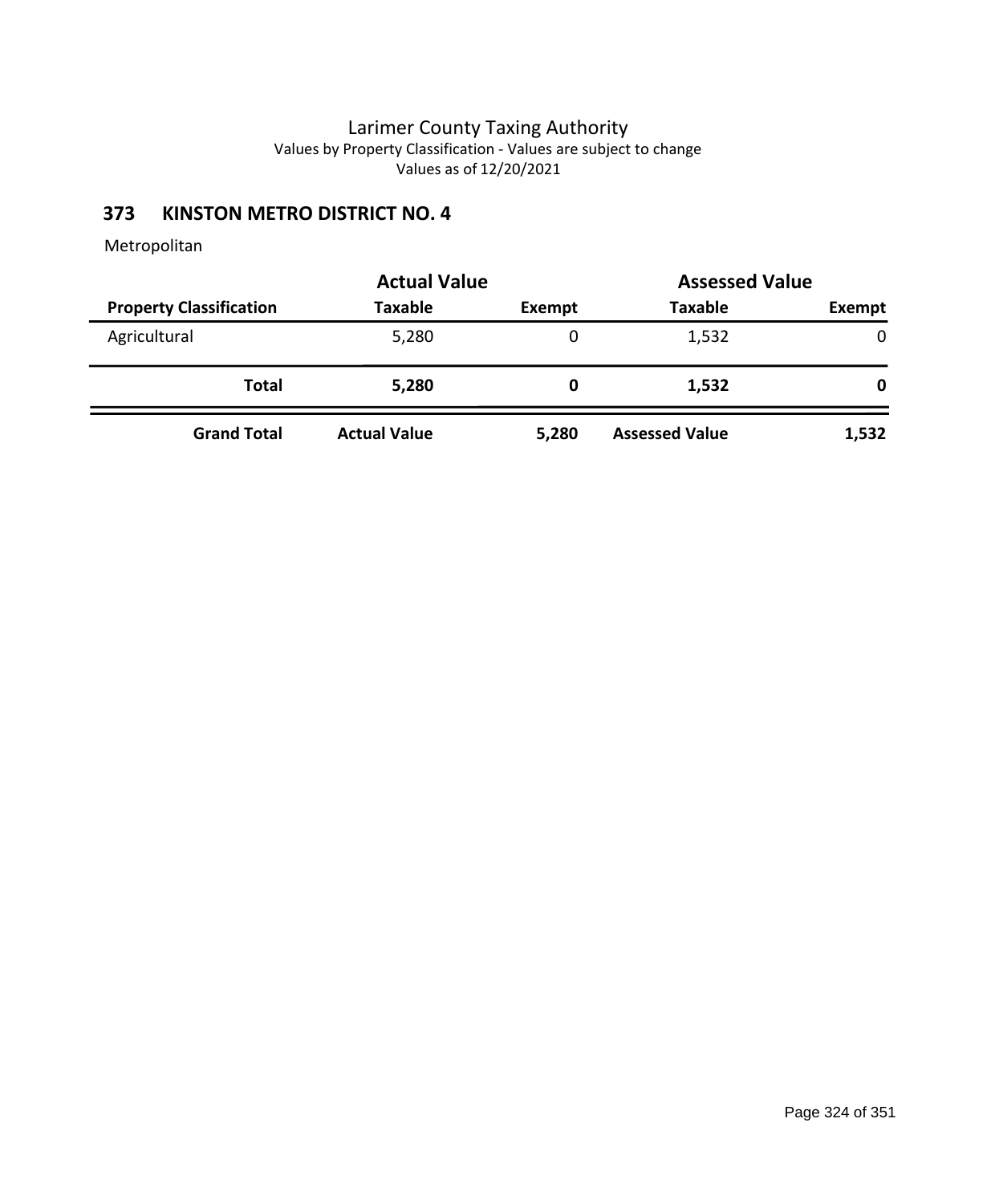# **374 KINSTON METRO DISTRICT NO. 5**

|                                |                     | <b>Actual Value</b> |                       | <b>Assessed Value</b> |
|--------------------------------|---------------------|---------------------|-----------------------|-----------------------|
| <b>Property Classification</b> | <b>Taxable</b>      | Exempt              | <b>Taxable</b>        | Exempt                |
| Agricultural                   | 10,850              | 0                   | 3,147                 | $\mathbf 0$           |
| Oil & Gas                      | 29,203              | 0                   | 10,249                | $\mathbf 0$           |
| <b>Total</b>                   | 40,053              | 0                   | 13,396                | 0                     |
| <b>Grand Total</b>             | <b>Actual Value</b> | 40,053              | <b>Assessed Value</b> | 13,396                |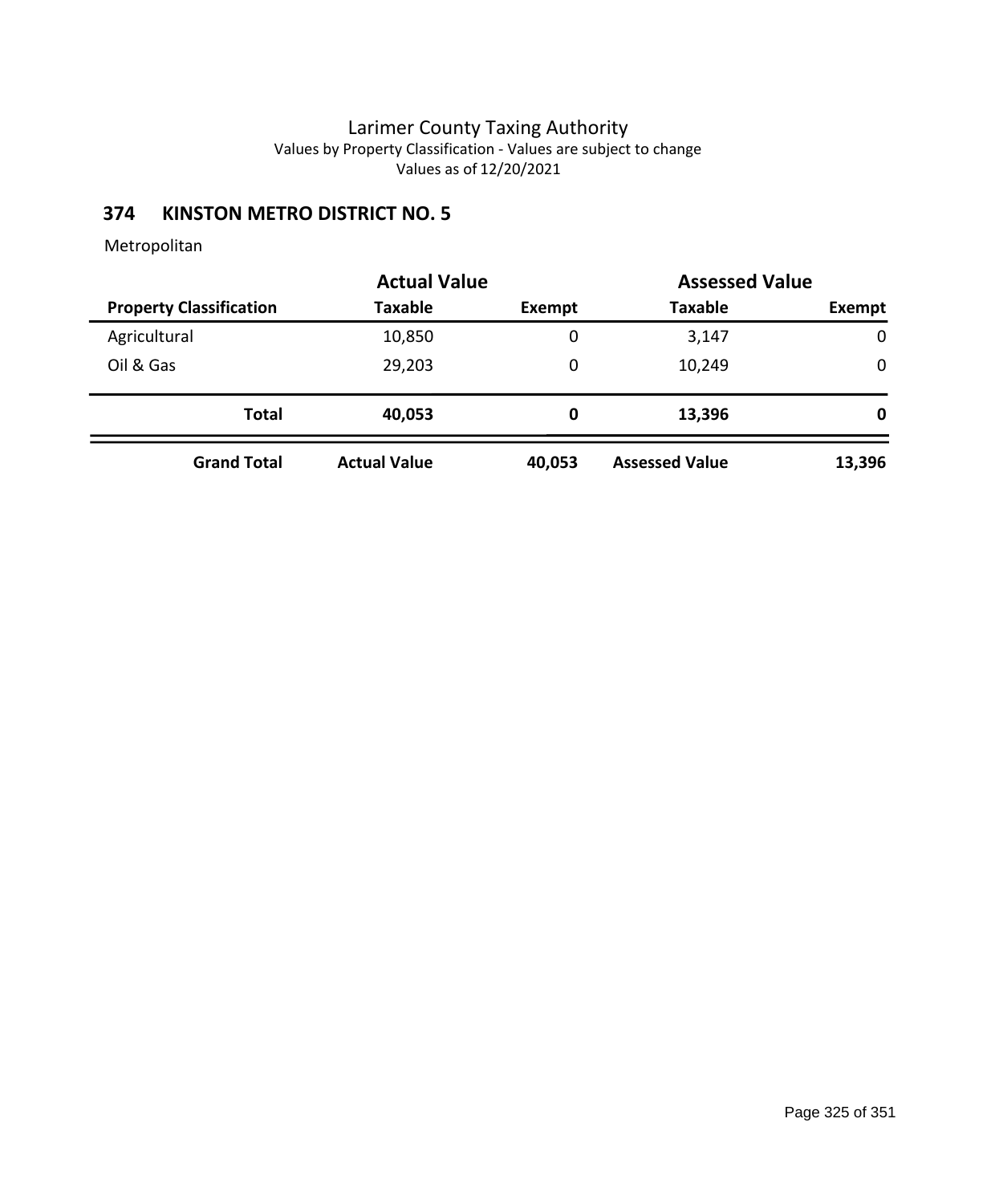# **375 KINSTON METRO DISTRICT NO. 6**

|                                | <b>Actual Value</b> | <b>Assessed Value</b> |                       |              |  |
|--------------------------------|---------------------|-----------------------|-----------------------|--------------|--|
| <b>Property Classification</b> | <b>Taxable</b>      | Exempt                | <b>Taxable</b>        | Exempt       |  |
| Agricultural                   | 50                  | 0                     | 15                    | $\mathbf{0}$ |  |
| <b>Total</b>                   | 50                  | 0                     | 15                    | 0            |  |
| <b>Grand Total</b>             | <b>Actual Value</b> | 50                    | <b>Assessed Value</b> | 15           |  |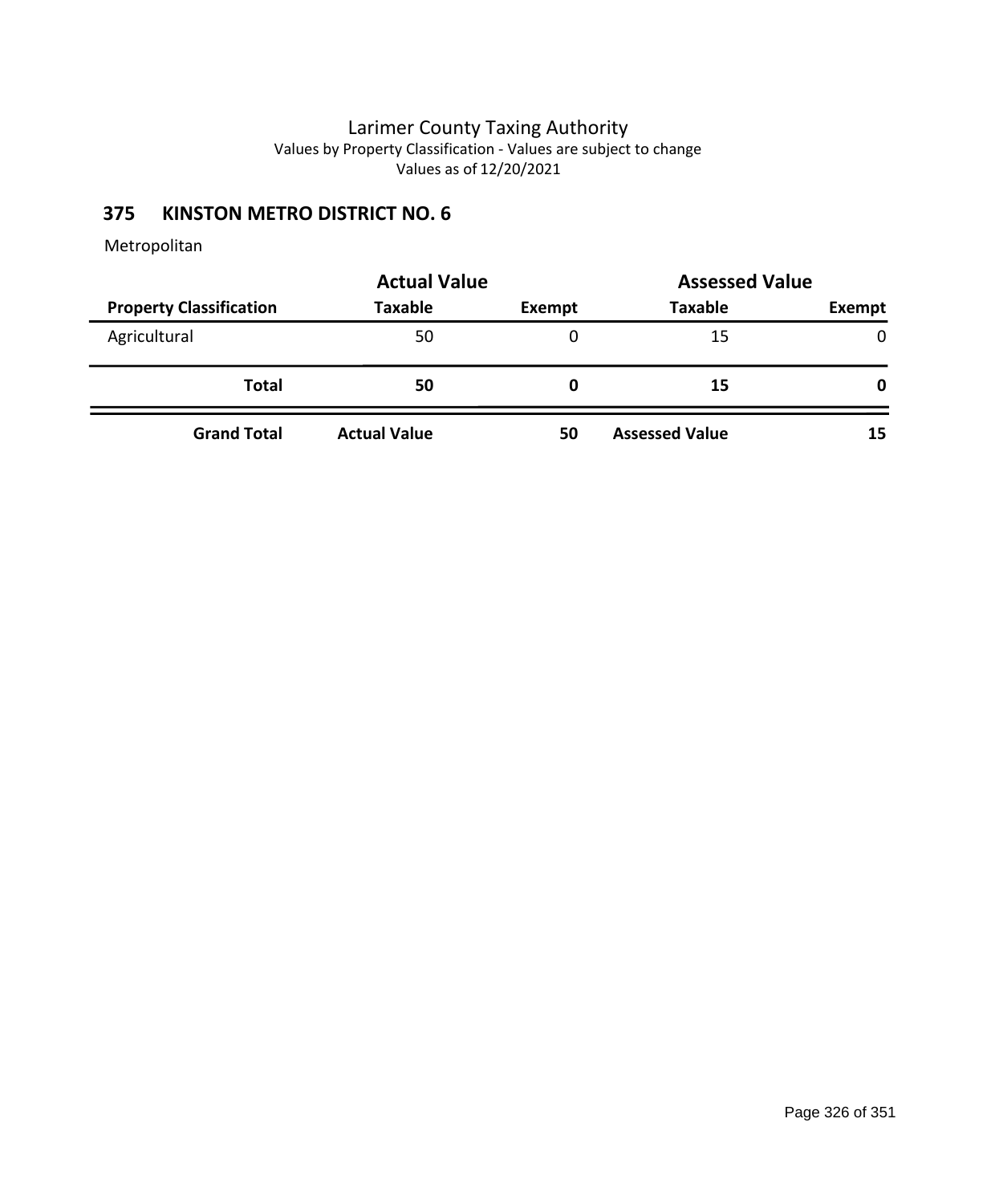# **376 KINSTON METRO DISTRICT NO. 7**

|                                | <b>Actual Value</b> | <b>Assessed Value</b> |                       |               |
|--------------------------------|---------------------|-----------------------|-----------------------|---------------|
| <b>Property Classification</b> | <b>Taxable</b>      | Exempt                | <b>Taxable</b>        | <b>Exempt</b> |
| Agricultural                   | 50                  | 0                     | 15                    | $\mathbf{0}$  |
| <b>Total</b>                   | 50                  | 0                     | 15                    | 0             |
| <b>Grand Total</b>             | <b>Actual Value</b> | 50                    | <b>Assessed Value</b> | 15            |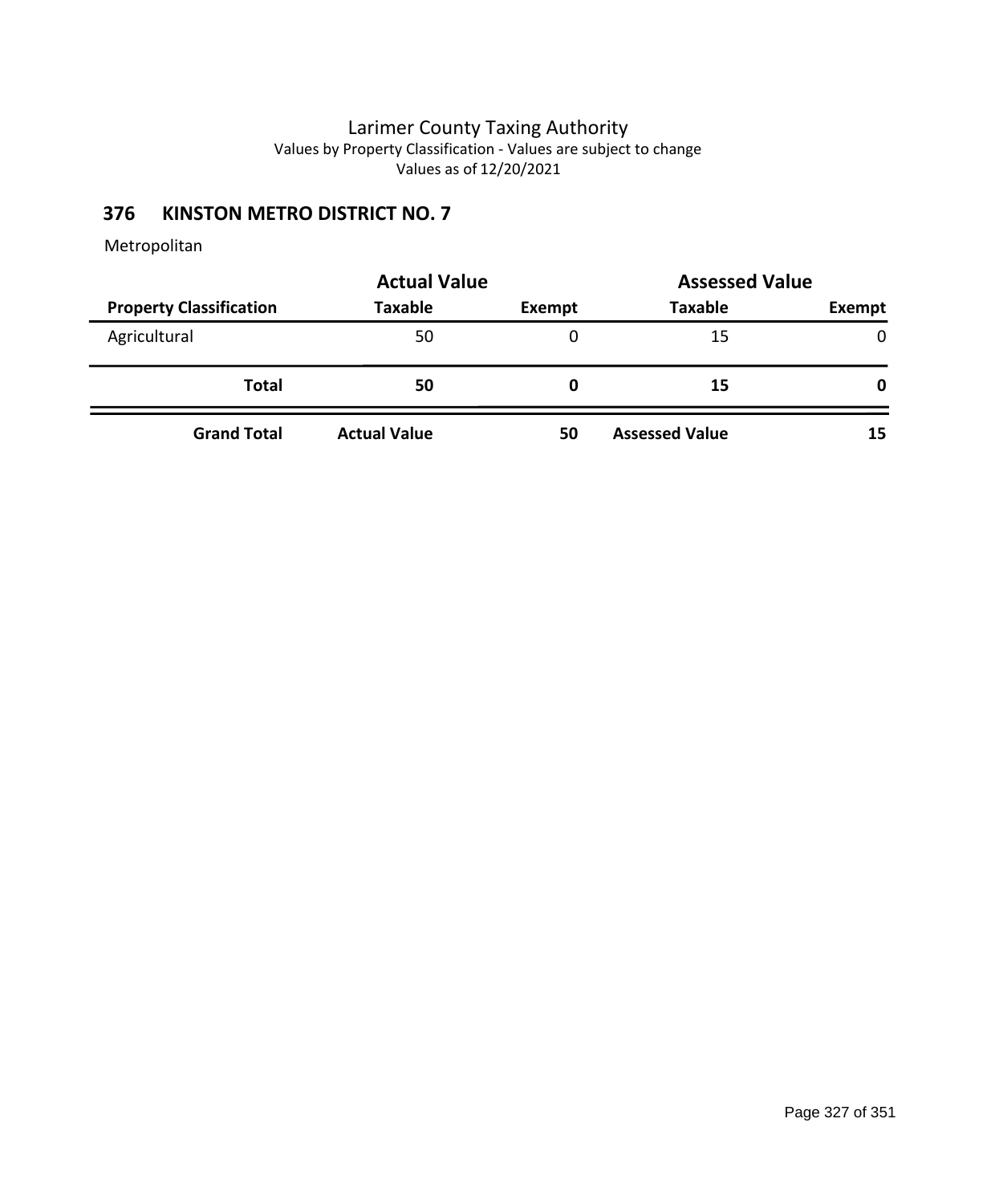# **377 KINSTON METRO DISTRICT NO. 8**

|                                | <b>Actual Value</b> | <b>Assessed Value</b> |                       |               |
|--------------------------------|---------------------|-----------------------|-----------------------|---------------|
| <b>Property Classification</b> | <b>Taxable</b>      | Exempt                | <b>Taxable</b>        | <b>Exempt</b> |
| Agricultural                   | 50                  | 0                     | 15                    | $\mathbf{0}$  |
| <b>Total</b>                   | 50                  | 0                     | 15                    | 0             |
| <b>Grand Total</b>             | <b>Actual Value</b> | 50                    | <b>Assessed Value</b> | 15            |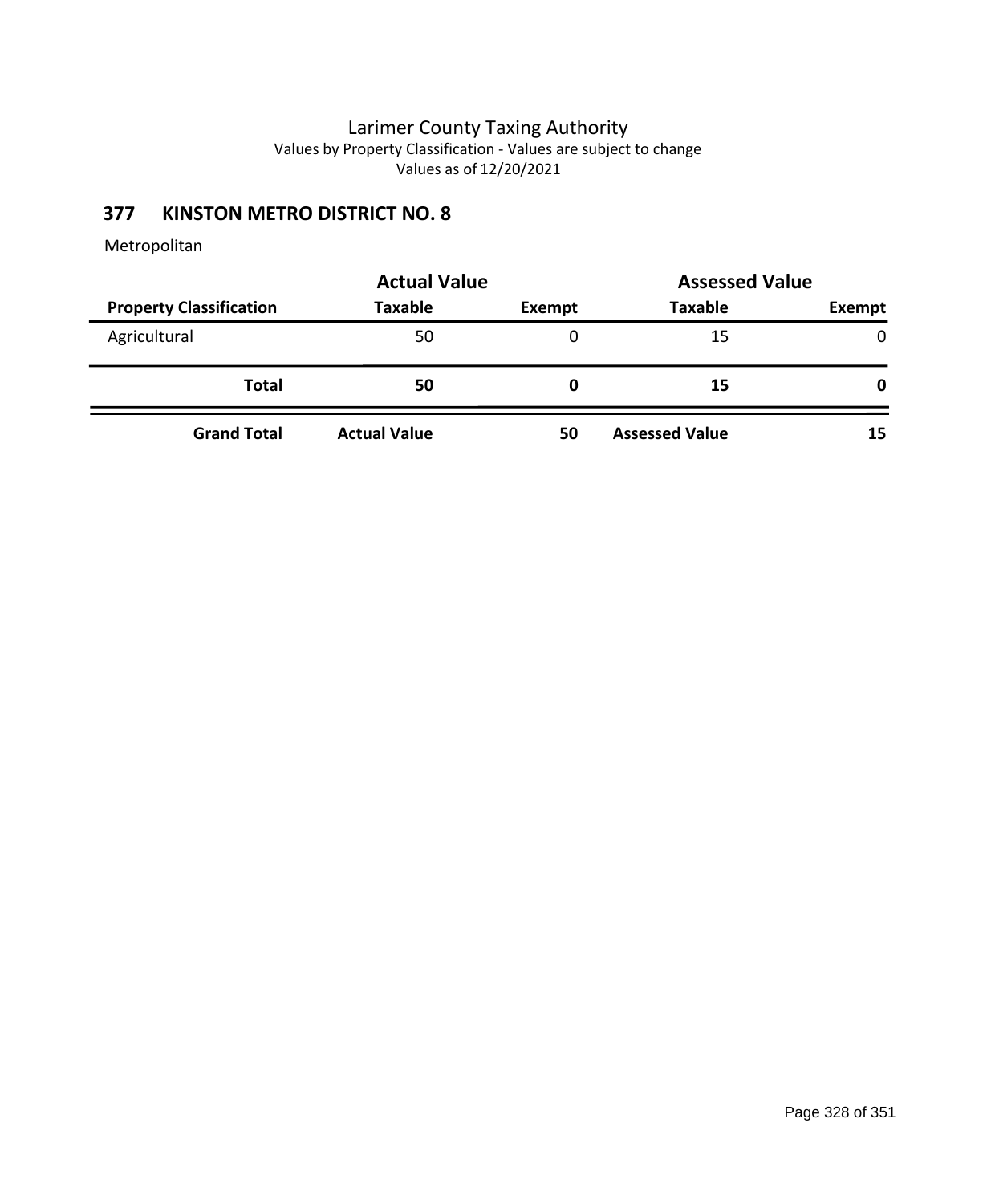# **378 KINSTON METRO DISTRICT NO. 9**

|                                | <b>Actual Value</b> | <b>Assessed Value</b> |                       |              |
|--------------------------------|---------------------|-----------------------|-----------------------|--------------|
| <b>Property Classification</b> | <b>Taxable</b>      | Exempt                | <b>Taxable</b>        | Exempt       |
| Agricultural                   | 1,680               | 0                     | 487                   | $\mathbf{0}$ |
| Total                          | 1,680               | 0                     | 487                   | 0            |
| <b>Grand Total</b>             | <b>Actual Value</b> | 1,680                 | <b>Assessed Value</b> | 487          |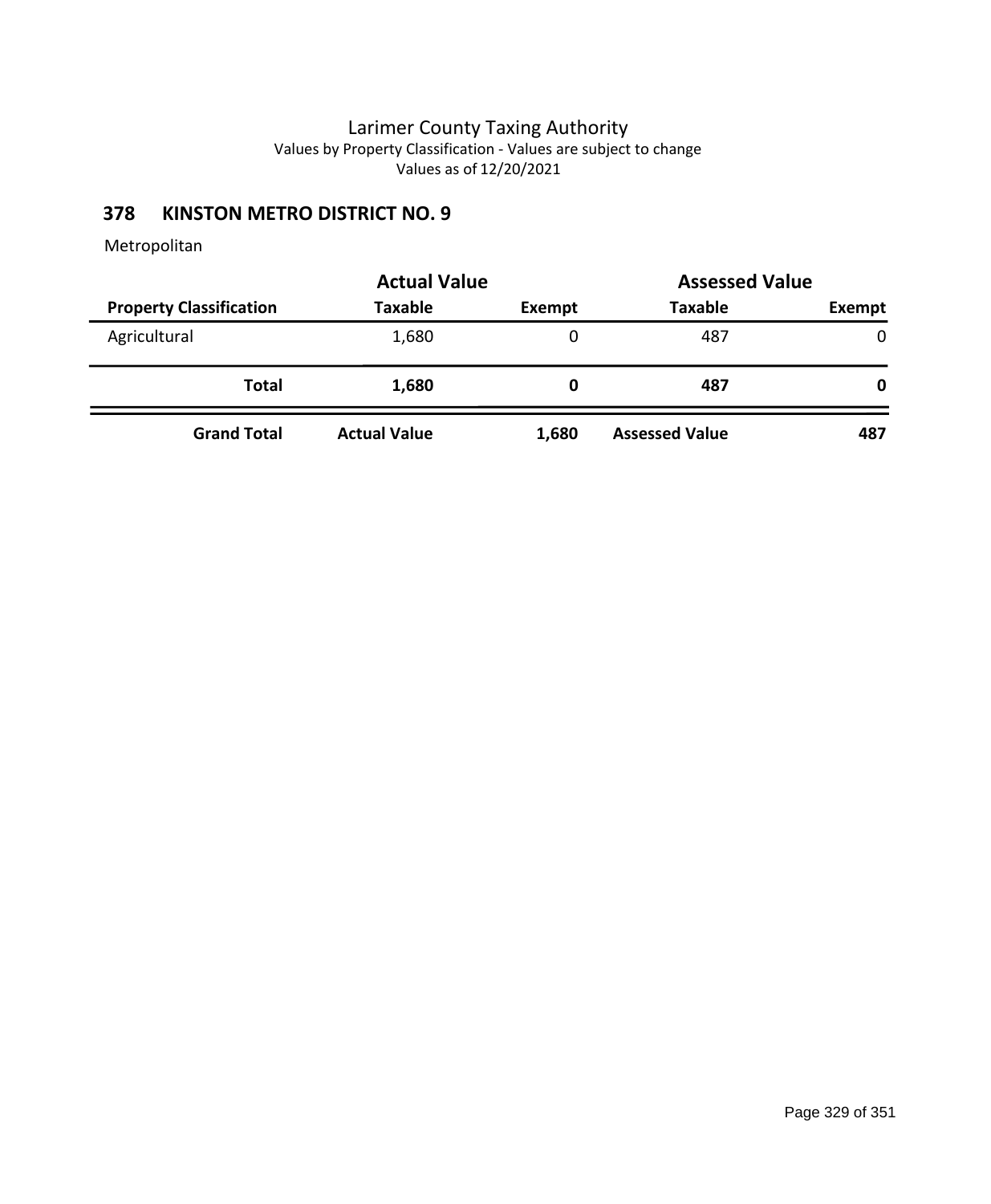# **379 KINSTON METRO DISTRICT NO. 10**

|                                | <b>Actual Value</b> | <b>Assessed Value</b> |                       |             |  |
|--------------------------------|---------------------|-----------------------|-----------------------|-------------|--|
| <b>Property Classification</b> | <b>Taxable</b>      | Exempt                | <b>Taxable</b>        | Exempt      |  |
| Agricultural                   | 4,370               | 0                     | 1,270                 | $\mathbf 0$ |  |
| Exempt                         | 0                   | 2,170                 | 0                     | 630         |  |
| <b>Total</b>                   | 4,370               | 2,170                 | 1,270                 | 630         |  |
| <b>Grand Total</b>             | <b>Actual Value</b> | 6,540                 | <b>Assessed Value</b> | 1,900       |  |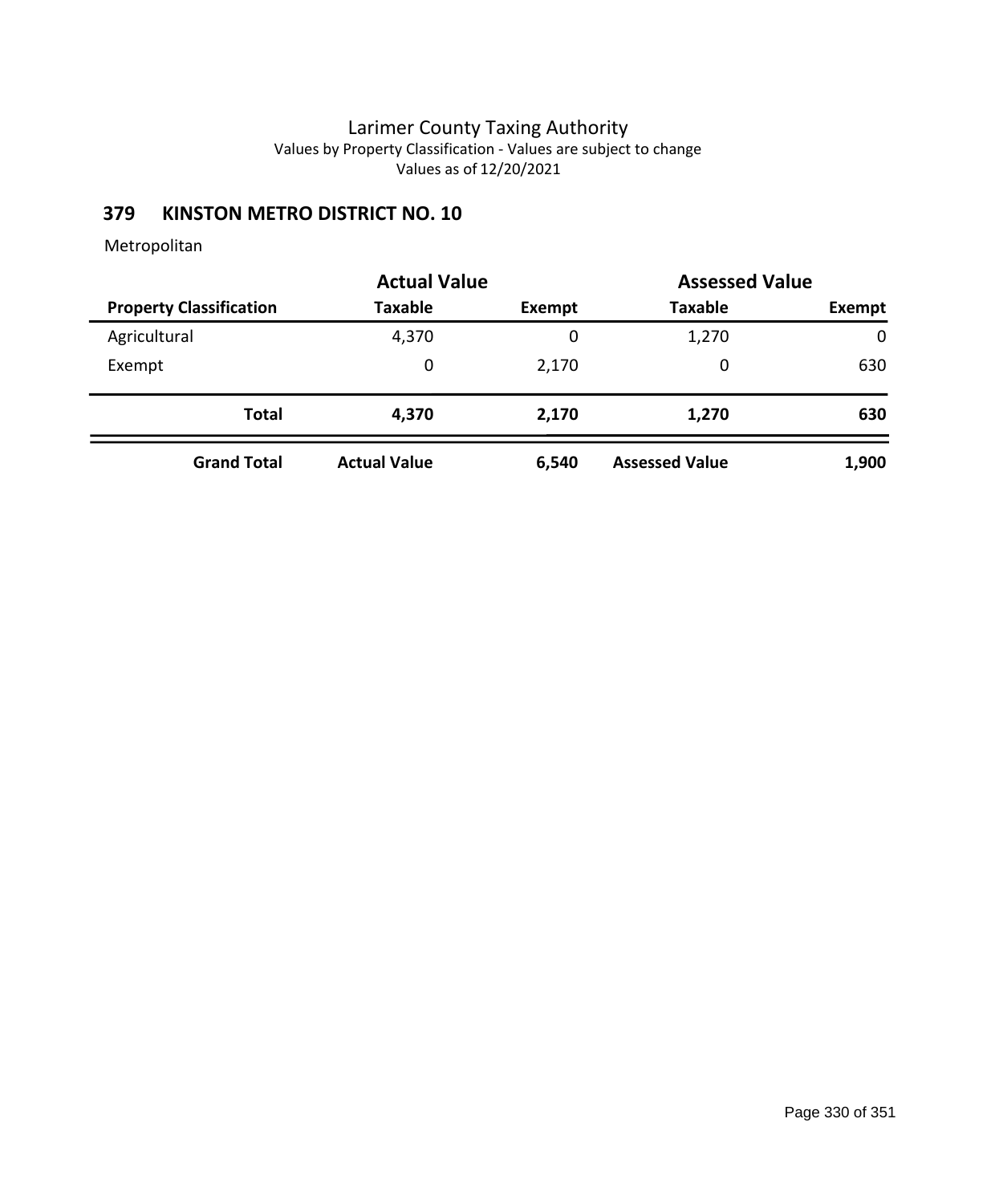## **380 SAVANNAFOURTH2020 BOND**

|                                | <b>Actual Value</b> |         | <b>Assessed Value</b> |               |
|--------------------------------|---------------------|---------|-----------------------|---------------|
| <b>Property Classification</b> | <b>Taxable</b>      | Exempt  | <b>Taxable</b>        | <b>Exempt</b> |
| Vacant                         | 218,300             | 0       | 63,325                | 0             |
| Total                          | 218,300             | O       | 63,325                | 0             |
| <b>Grand Total</b>             | <b>Actual Value</b> | 218,300 | <b>Assessed Value</b> | 63,325        |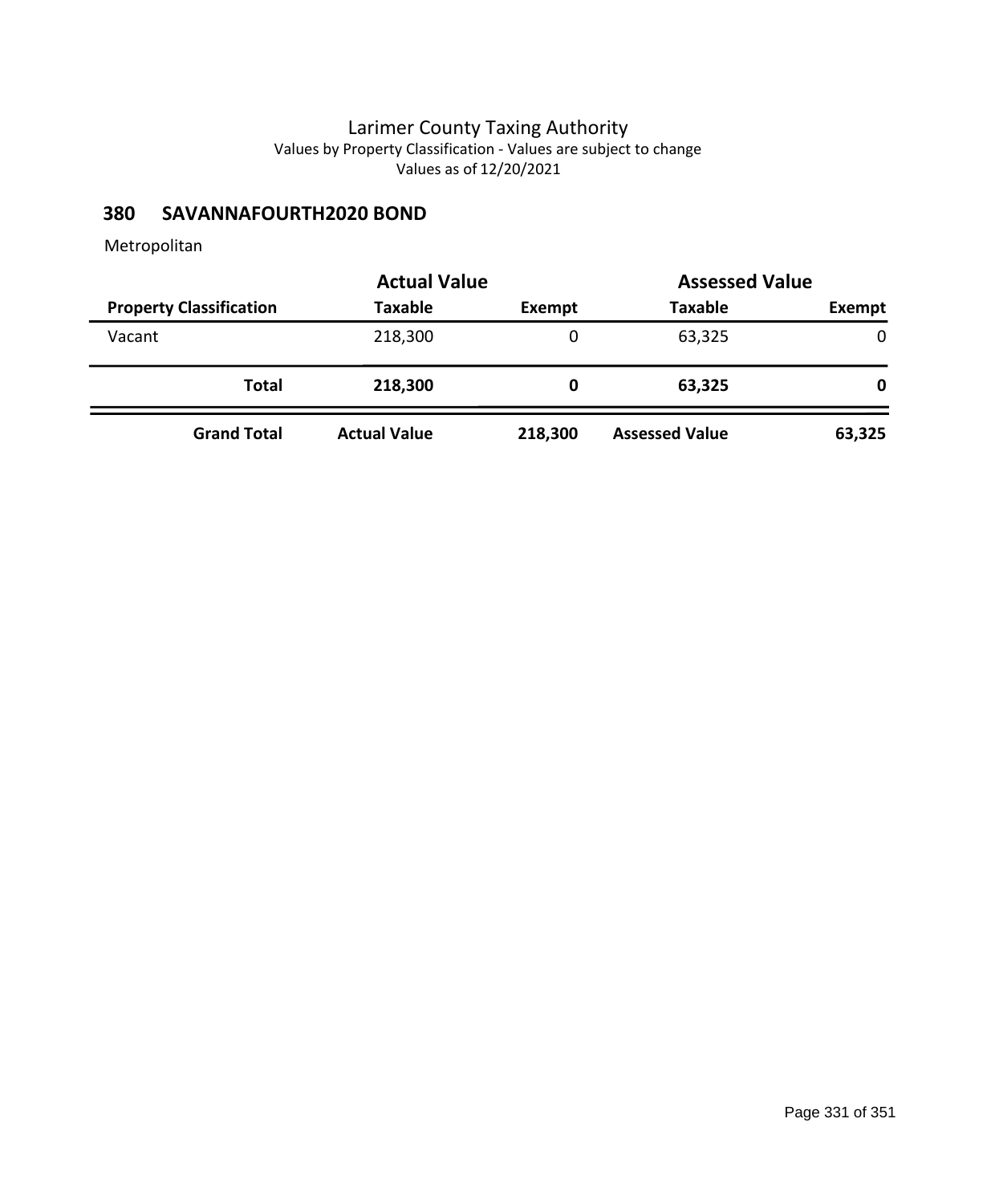### **381 RWFLATS2019 BOND**

|                                | <b>Actual Value</b> |            | <b>Assessed Value</b> |             |
|--------------------------------|---------------------|------------|-----------------------|-------------|
| <b>Property Classification</b> | <b>Taxable</b>      | Exempt     | <b>Taxable</b>        | Exempt      |
| Agricultural                   | 40                  | 0          | 12                    | $\mathbf 0$ |
| Commercial                     | 922,760             | 0          | 267,600               | 0           |
| Residential                    | 66,000,000          | 0          | 4,719,001             | $\mathbf 0$ |
| Vacant                         | 1,286,060           | 0          | 372,958               | 0           |
| <b>Total</b>                   | 68,208,860          | $\bf{0}$   | 5,359,571             | 0           |
| <b>Grand Total</b>             | <b>Actual Value</b> | 68,208,860 | <b>Assessed Value</b> | 5,359,571   |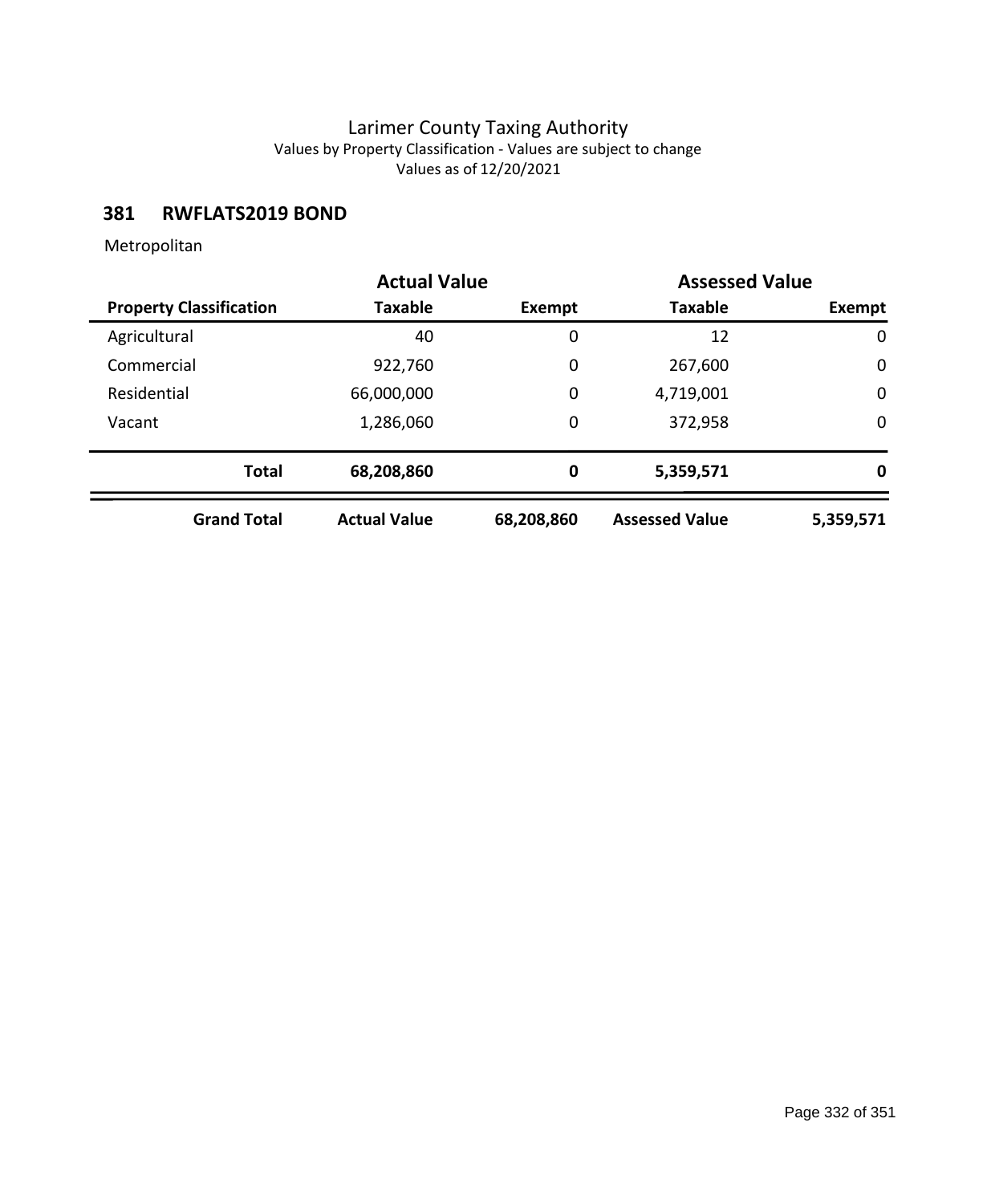## **382 TIMNATH LAKES METROPOLITAN DISTRICT NO. 4**

|                                | <b>Actual Value</b> | <b>Assessed Value</b> |                       |        |
|--------------------------------|---------------------|-----------------------|-----------------------|--------|
| <b>Property Classification</b> | <b>Taxable</b>      | Exempt                | <b>Taxable</b>        | Exempt |
| Agricultural                   | 820                 | 0                     | 238                   | 0      |
| <b>Total</b>                   | 820                 | 0                     | 238                   | 0      |
| <b>Grand Total</b>             | <b>Actual Value</b> | 820                   | <b>Assessed Value</b> | 238    |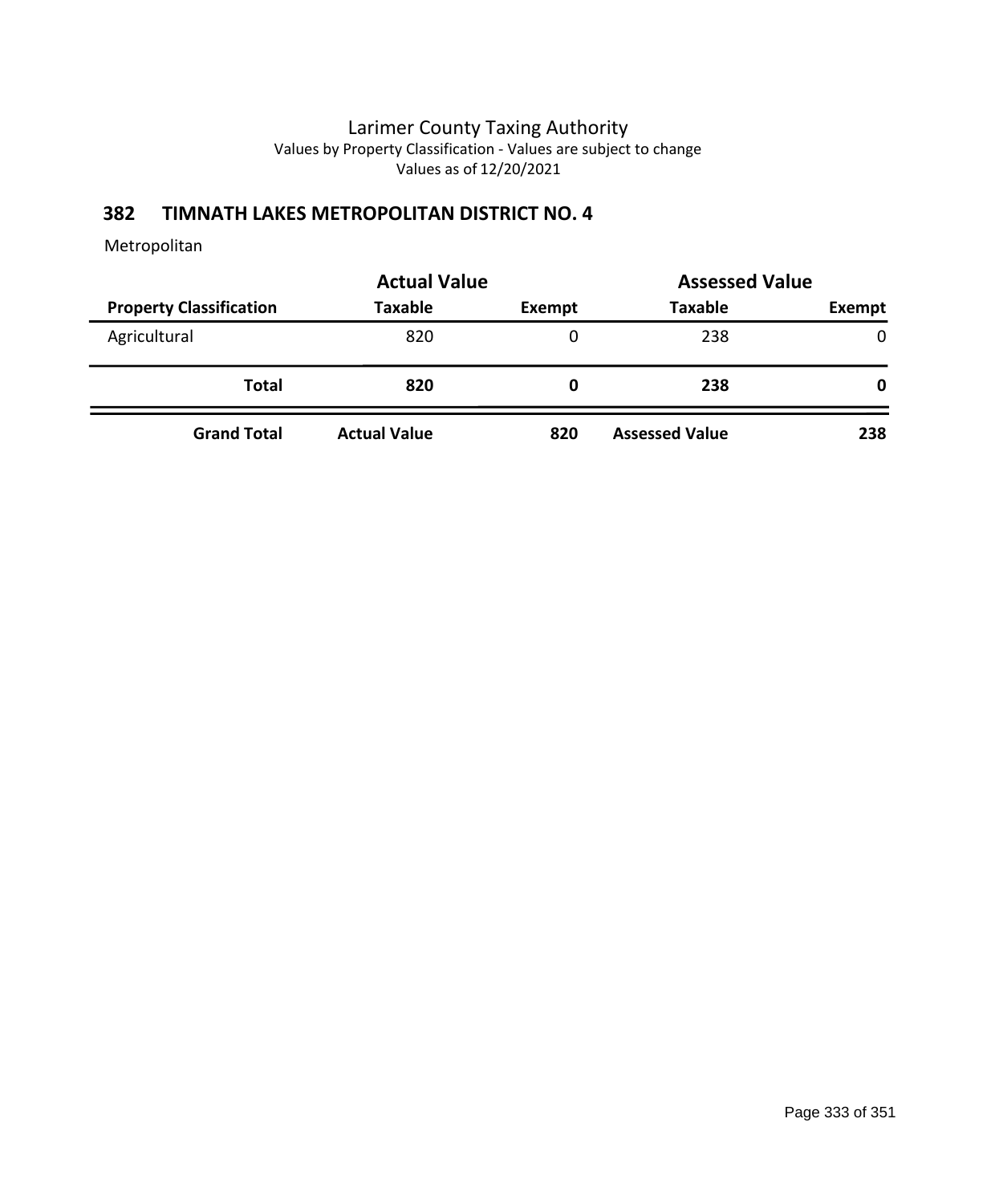## **383 TIMNATH LAKES METROPOLITAN DISTRICT NO. 5**

|                                | <b>Actual Value</b> | <b>Assessed Value</b> |                       |        |
|--------------------------------|---------------------|-----------------------|-----------------------|--------|
| <b>Property Classification</b> | <b>Taxable</b>      | Exempt                | <b>Taxable</b>        | Exempt |
| Agricultural                   | 820                 | 0                     | 238                   | 0      |
| <b>Total</b>                   | 820                 | 0                     | 238                   | 0      |
| <b>Grand Total</b>             | <b>Actual Value</b> | 820                   | <b>Assessed Value</b> | 238    |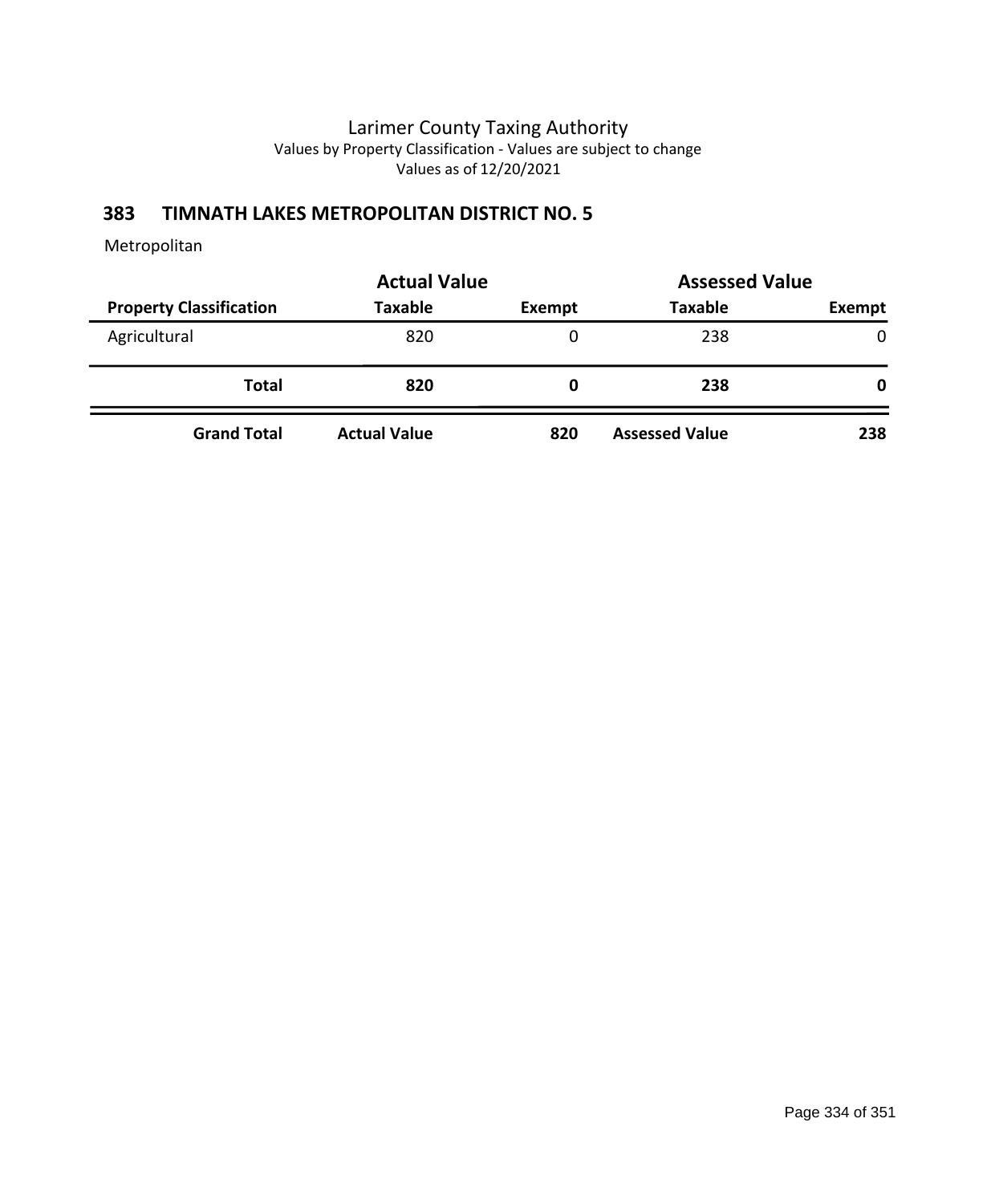## **384 TIMNATH LAKES METROPOLITAN DISTRICT NO. 6**

|                                | <b>Actual Value</b> | <b>Assessed Value</b> |                       |               |
|--------------------------------|---------------------|-----------------------|-----------------------|---------------|
| <b>Property Classification</b> | <b>Taxable</b>      | Exempt                | <b>Taxable</b>        | <b>Exempt</b> |
| Agricultural                   | 820                 | 0                     | 238                   | $\mathbf{0}$  |
| <b>Total</b>                   | 820                 | 0                     | 238                   | 0             |
| <b>Grand Total</b>             | <b>Actual Value</b> | 820                   | <b>Assessed Value</b> | 238           |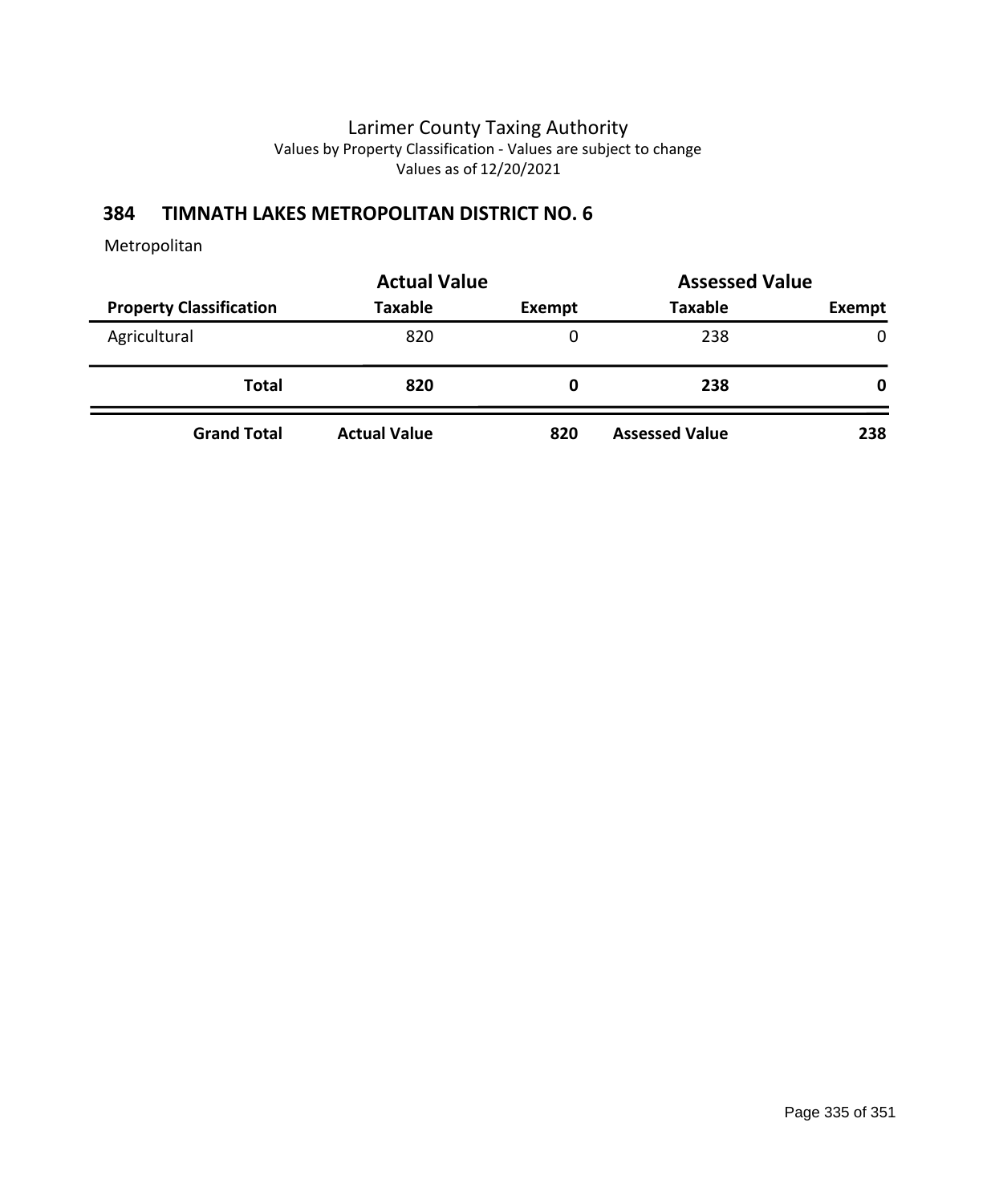# **385 LARIMER COUNTY P.I.D. NO. 69 CRYSTAL VIEW**

|                                | <b>Actual Value</b> |            | <b>Assessed Value</b> |             |
|--------------------------------|---------------------|------------|-----------------------|-------------|
| <b>Property Classification</b> | <b>Taxable</b>      | Exempt     | <b>Taxable</b>        | Exempt      |
| Residential                    | 14,058,500          | 0          | 1,005,176             | $\mathbf 0$ |
| Total                          | 14,058,500          | 0          | 1,005,176             | 0           |
| <b>Grand Total</b>             | <b>Actual Value</b> | 14,058,500 | <b>Assessed Value</b> | 1,005,176   |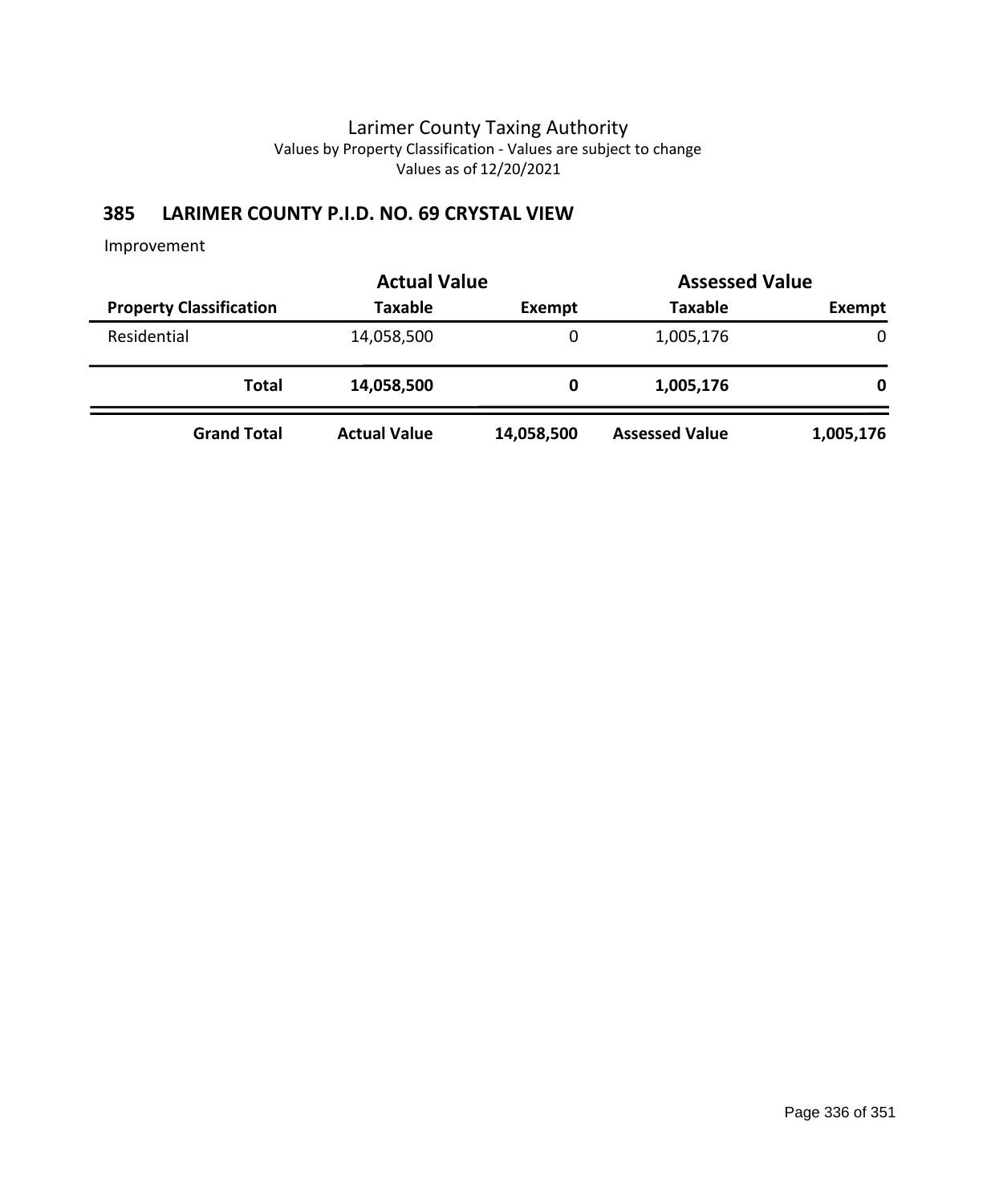## **386 LARIMER COUNTY P.I.D. NO. 70 TRAPPERS POINT**

|                                |                    | <b>Actual Value</b> |             | <b>Assessed Value</b> |             |
|--------------------------------|--------------------|---------------------|-------------|-----------------------|-------------|
| <b>Property Classification</b> |                    | Taxable             | Exempt      | <b>Taxable</b>        | Exempt      |
| Agricultural                   |                    | 15,810              | $\mathbf 0$ | 4,585                 | $\mathbf 0$ |
| Residential                    |                    | 32,741,600          | 0           | 2,341,042             | $\mathbf 0$ |
| Vacant                         |                    | 510,000             | 0           | 147,900               | $\mathbf 0$ |
|                                | <b>Total</b>       | 33,267,410          | 0           | 2,493,527             | 0           |
|                                | <b>Grand Total</b> | <b>Actual Value</b> | 33,267,410  | <b>Assessed Value</b> | 2,493,527   |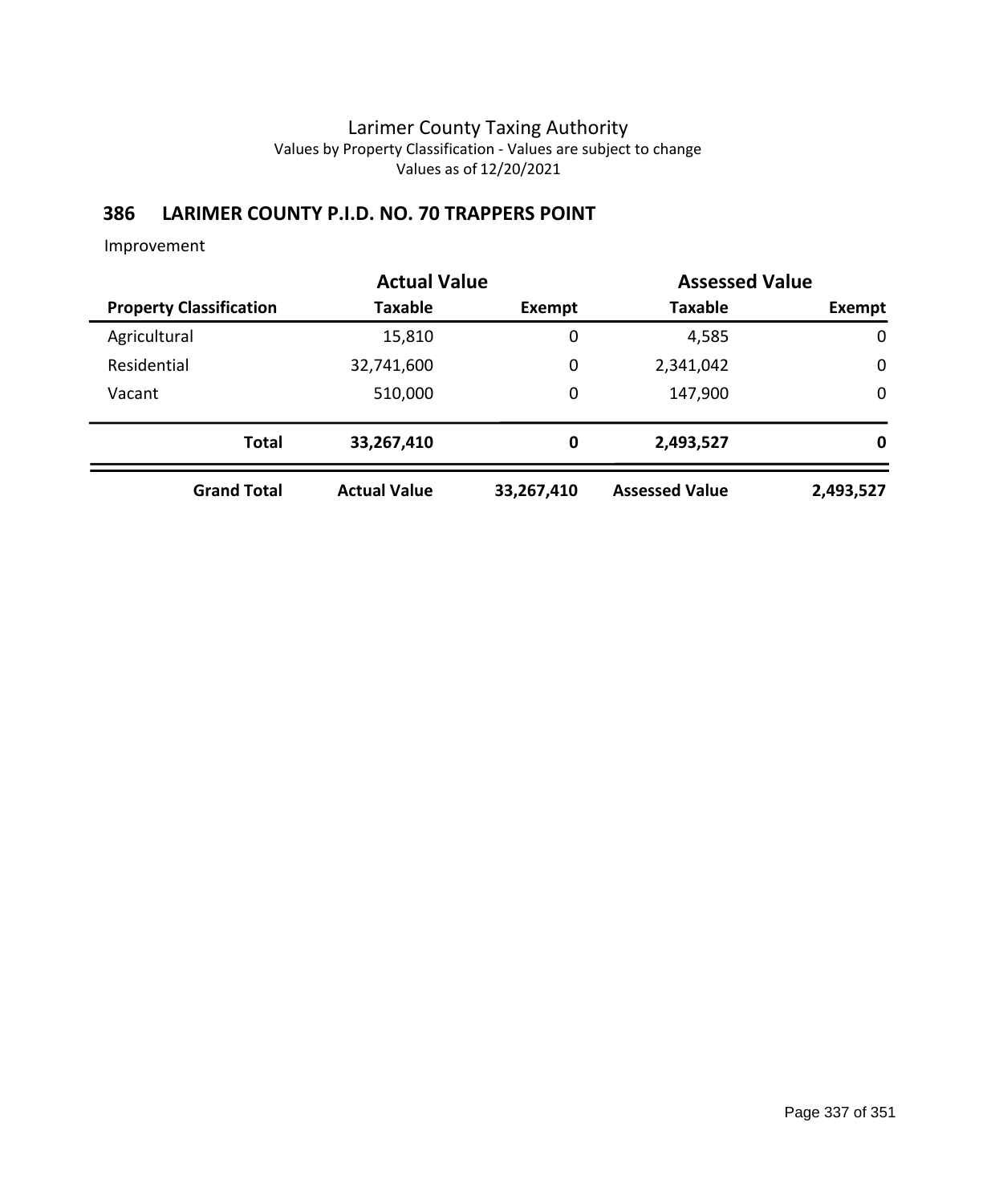## **387 LARIMER CO P.I.D. NO. 71 ROCKVIEW WILDFLOWER RIDGE**

|                                | <b>Actual Value</b> |            | <b>Assessed Value</b> |               |
|--------------------------------|---------------------|------------|-----------------------|---------------|
| <b>Property Classification</b> | Taxable             | Exempt     | <b>Taxable</b>        | <b>Exempt</b> |
| Residential                    | 26,704,500          | 0          | 1,909,385             | $\Omega$      |
| Total                          | 26,704,500          | 0          | 1,909,385             | 0             |
| <b>Grand Total</b>             | <b>Actual Value</b> | 26,704,500 | <b>Assessed Value</b> | 1,909,385     |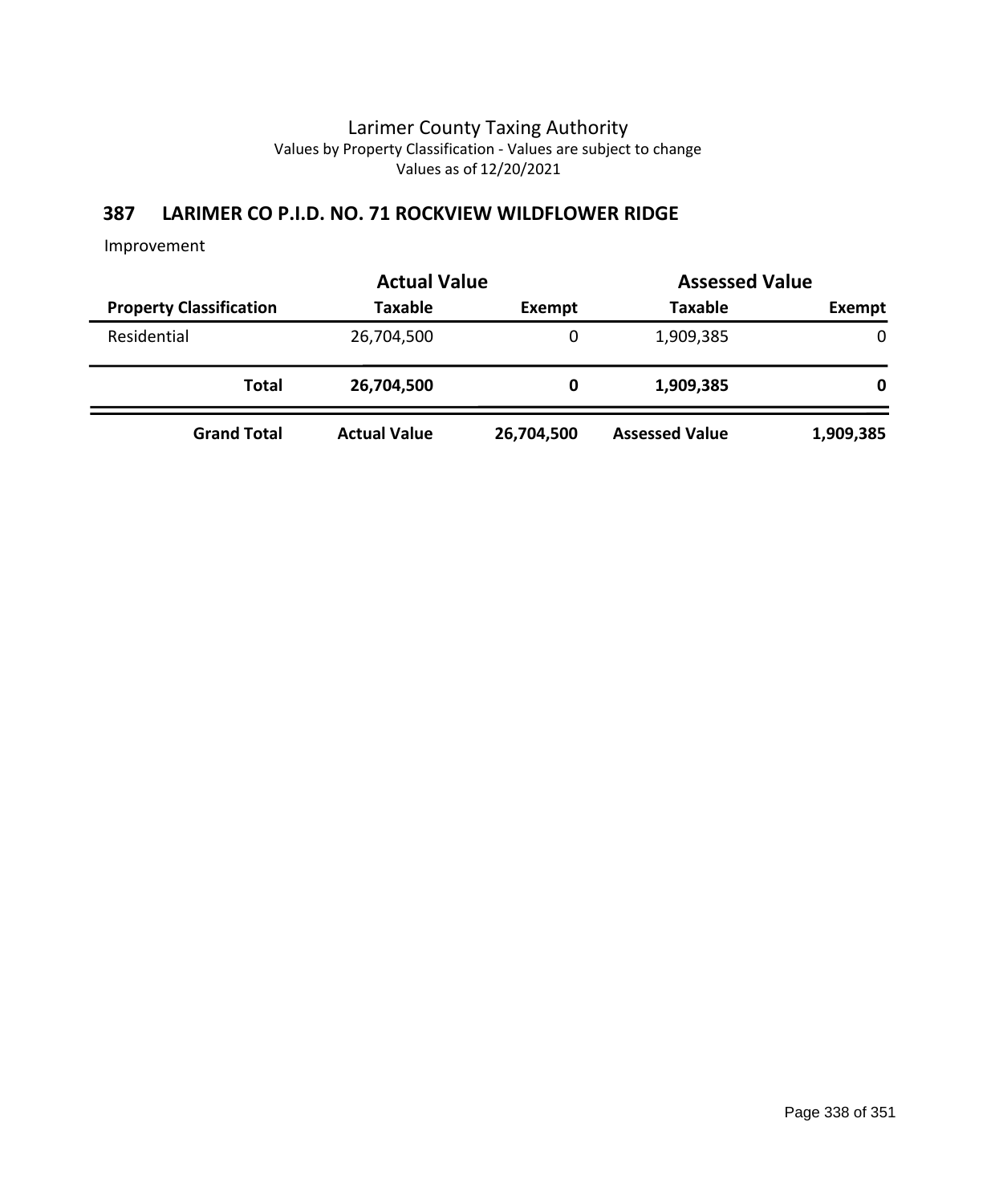## **389 LARIMER CO P.I.D. NO. 73 MEADOWS AT ROLLING HILLS**

|                                | <b>Actual Value</b> |           | <b>Assessed Value</b> |         |
|--------------------------------|---------------------|-----------|-----------------------|---------|
| <b>Property Classification</b> | <b>Taxable</b>      | Exempt    | <b>Taxable</b>        | Exempt  |
| Residential                    | 9,446,200           | 0         | 675,403               | 0       |
| Vacant                         | 440,000             | 0         | 127,600               | 0       |
| <b>Total</b>                   | 9,886,200           | 0         | 803,003               | 0       |
| <b>Grand Total</b>             | <b>Actual Value</b> | 9,886,200 | <b>Assessed Value</b> | 803,003 |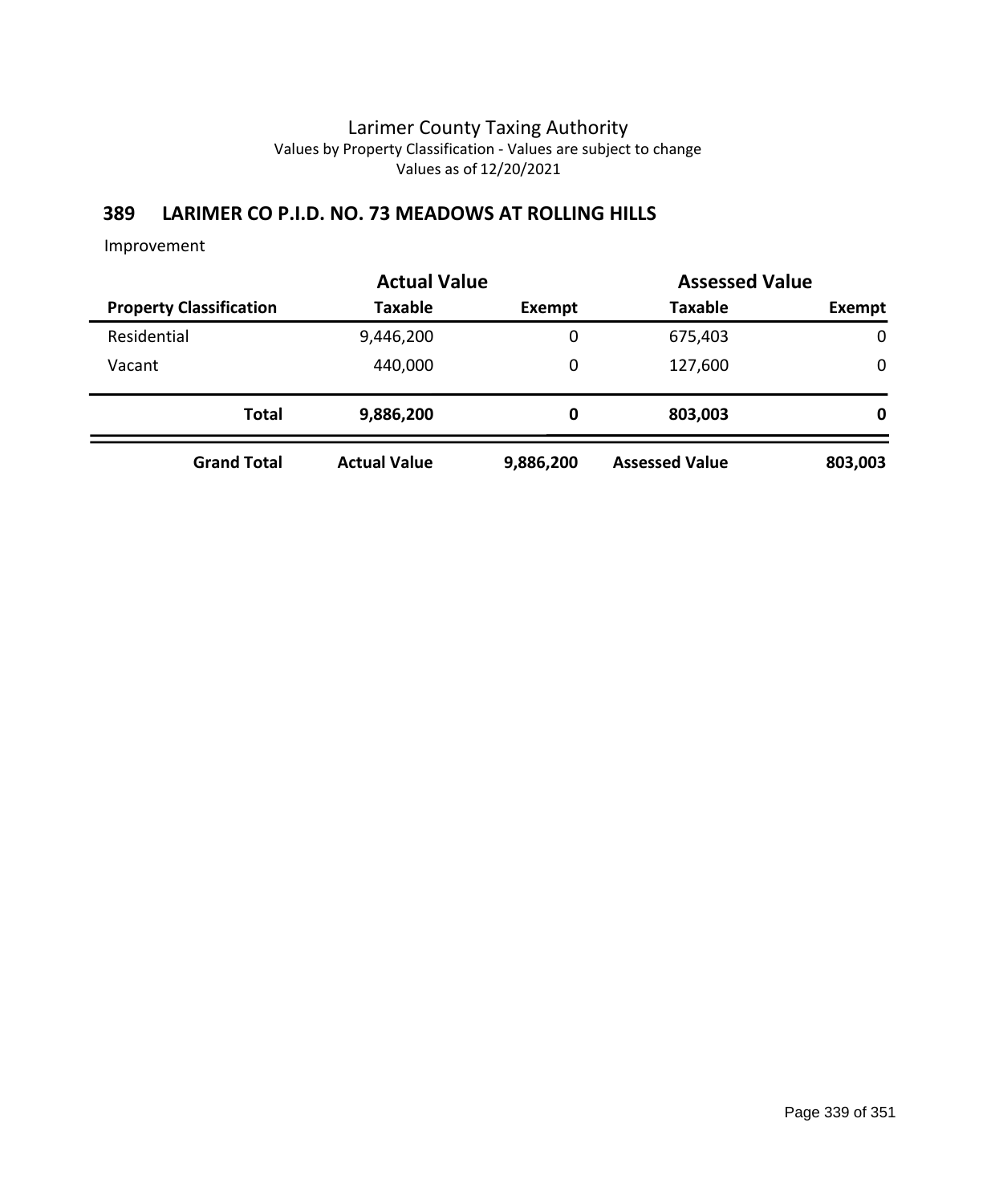## **390 AIRPARK NORTH METROPOLITAN DISTRICT NO. 1**

|                                | <b>Actual Value</b> |        | <b>Assessed Value</b> |              |
|--------------------------------|---------------------|--------|-----------------------|--------------|
| <b>Property Classification</b> | Taxable             | Exempt | <b>Taxable</b>        | Exempt       |
| Agricultural                   | 280                 | 0      | 81                    | $\mathbf{0}$ |
| <b>Total</b>                   | 280                 | O      | 81                    | 0            |
| <b>Grand Total</b>             | <b>Actual Value</b> | 280    | <b>Assessed Value</b> | 81           |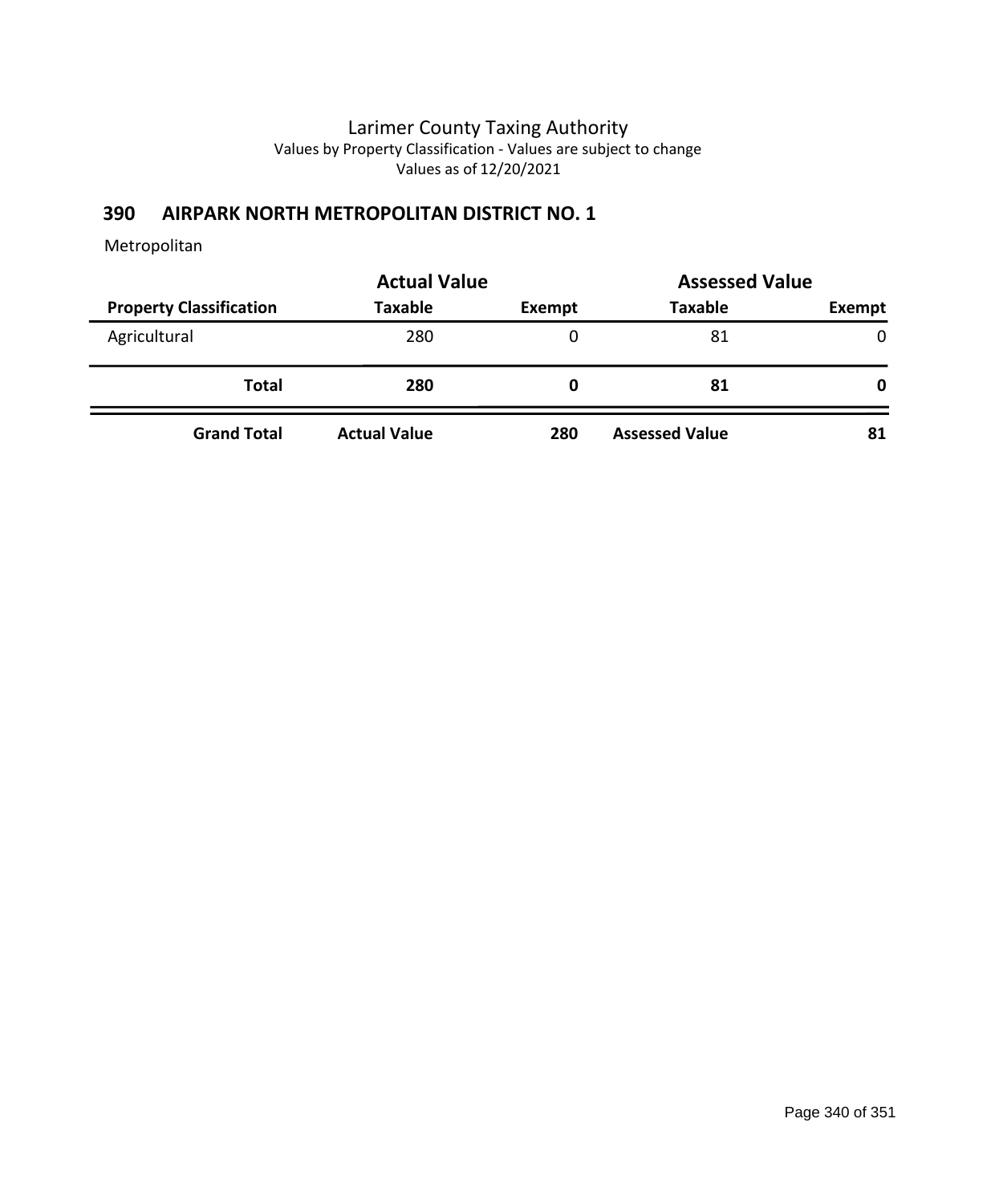# **391 AIRPARK NORTH METROPOLITAN DISTRICT NO. 2**

|                                | <b>Actual Value</b> |        | <b>Assessed Value</b> |             |
|--------------------------------|---------------------|--------|-----------------------|-------------|
| <b>Property Classification</b> | <b>Taxable</b>      | Exempt | <b>Taxable</b>        | Exempt      |
| Agricultural                   | 1,970               | 0      | 574                   | $\mathbf 0$ |
| Exempt                         | 0                   | 2,590  | 0                     | 751         |
| <b>Total</b>                   | 1,970               | 2,590  | 574                   | 751         |
| <b>Grand Total</b>             | <b>Actual Value</b> | 4,560  | <b>Assessed Value</b> | 1,325       |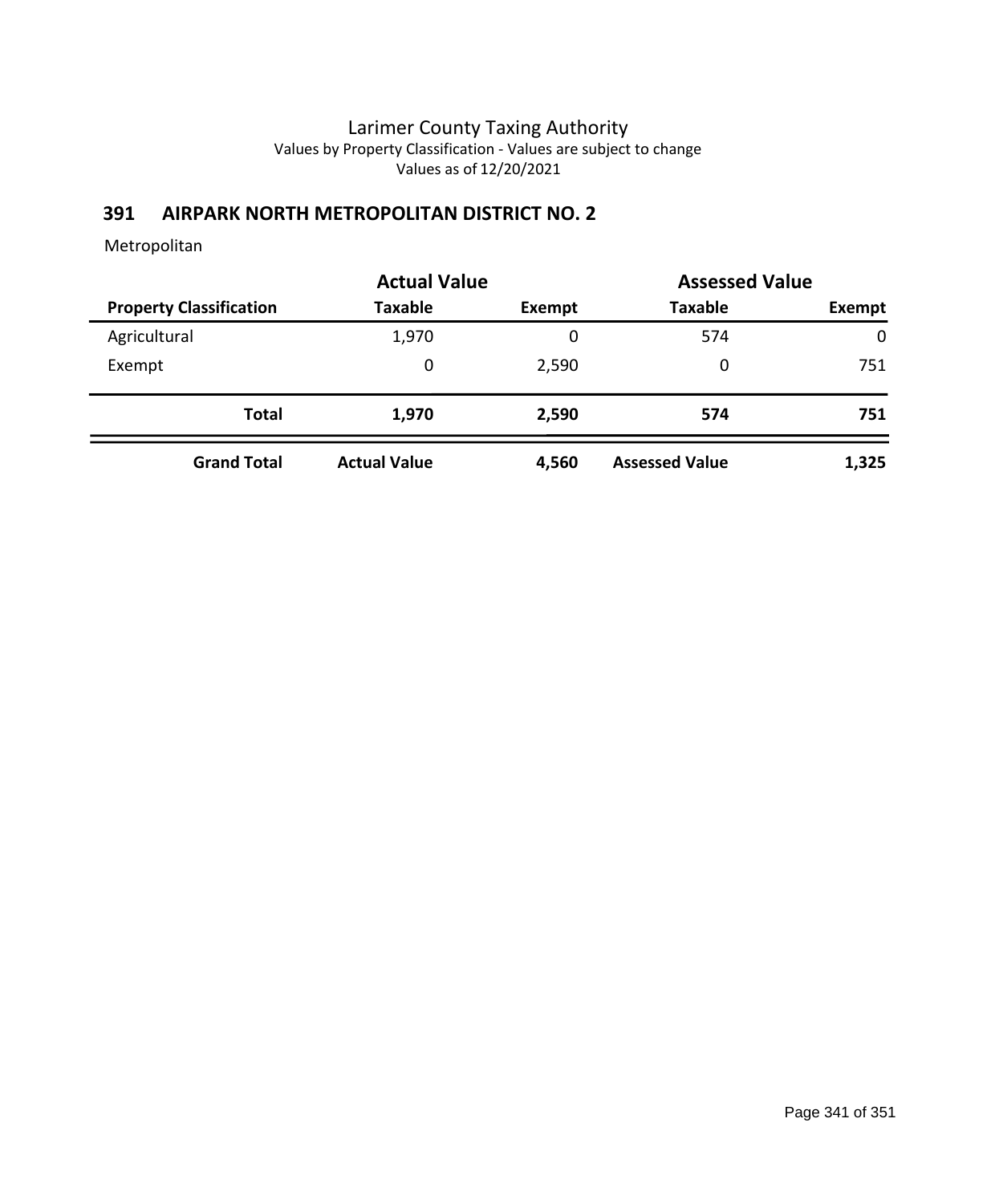# **392 AIRPARK NORTH METROPOLITAN DISTRICT NO. 3**

|                                | <b>Actual Value</b> |        |                       |        | <b>Assessed Value</b> |  |
|--------------------------------|---------------------|--------|-----------------------|--------|-----------------------|--|
| <b>Property Classification</b> | <b>Taxable</b>      | Exempt | <b>Taxable</b>        | Exempt |                       |  |
| Agricultural                   | 2,360               | 0      | 687                   | 0      |                       |  |
| <b>Total</b>                   | 2,360               | 0      | 687                   | 0      |                       |  |
| <b>Grand Total</b>             | <b>Actual Value</b> | 2,360  | <b>Assessed Value</b> | 687    |                       |  |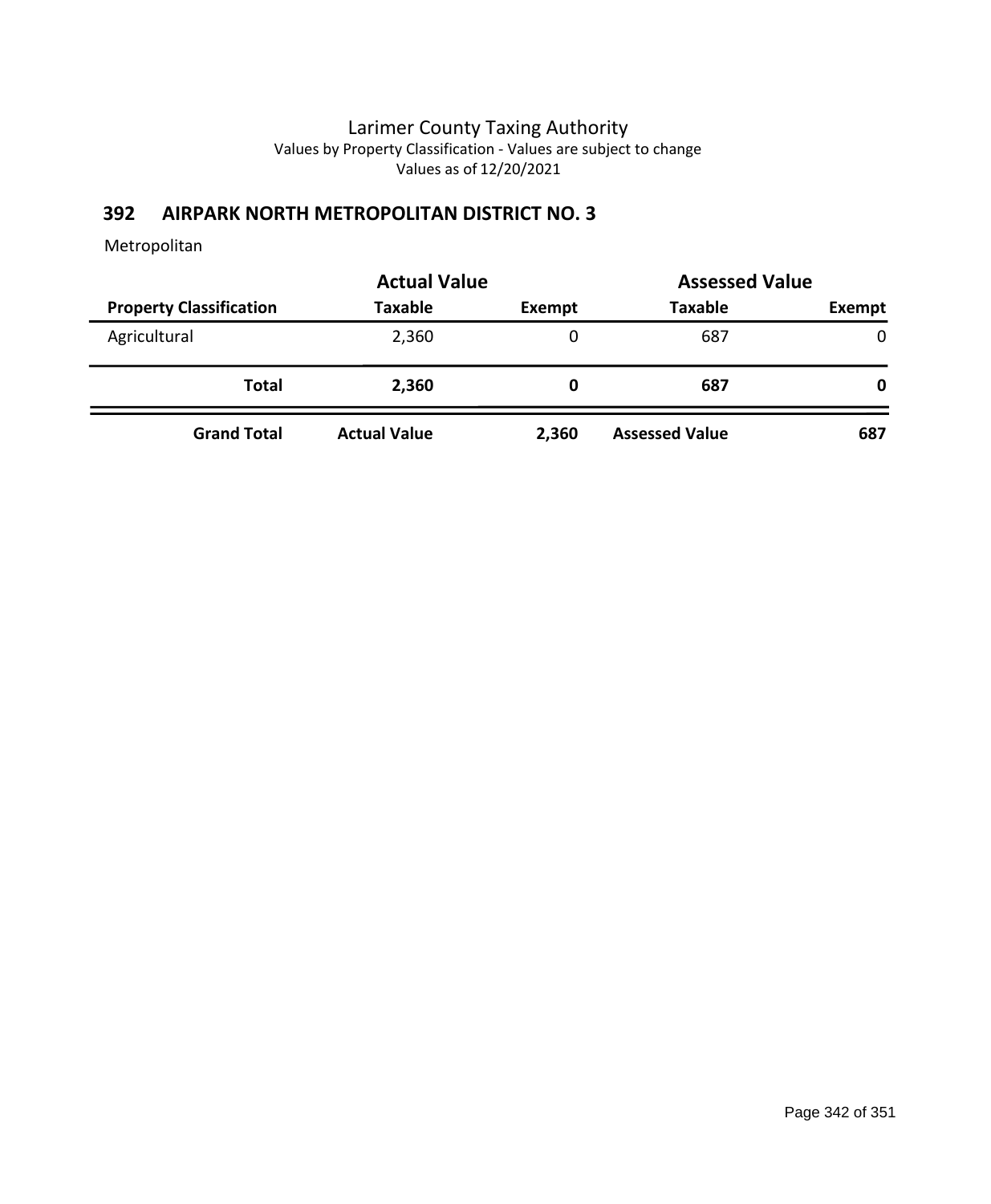# **393 AIRPARK NORTH METROPOLITAN DISTRICT NO. 4**

|                                |                     | <b>Actual Value</b> |                       | <b>Assessed Value</b> |  |
|--------------------------------|---------------------|---------------------|-----------------------|-----------------------|--|
| <b>Property Classification</b> | <b>Taxable</b>      | Exempt              | <b>Taxable</b>        | Exempt                |  |
| Agricultural                   | 2,090               | 0                   | 607                   | $\mathbf{0}$          |  |
| <b>Total</b>                   | 2,090               | 0                   | 607                   | 0                     |  |
| <b>Grand Total</b>             | <b>Actual Value</b> | 2,090               | <b>Assessed Value</b> | 607                   |  |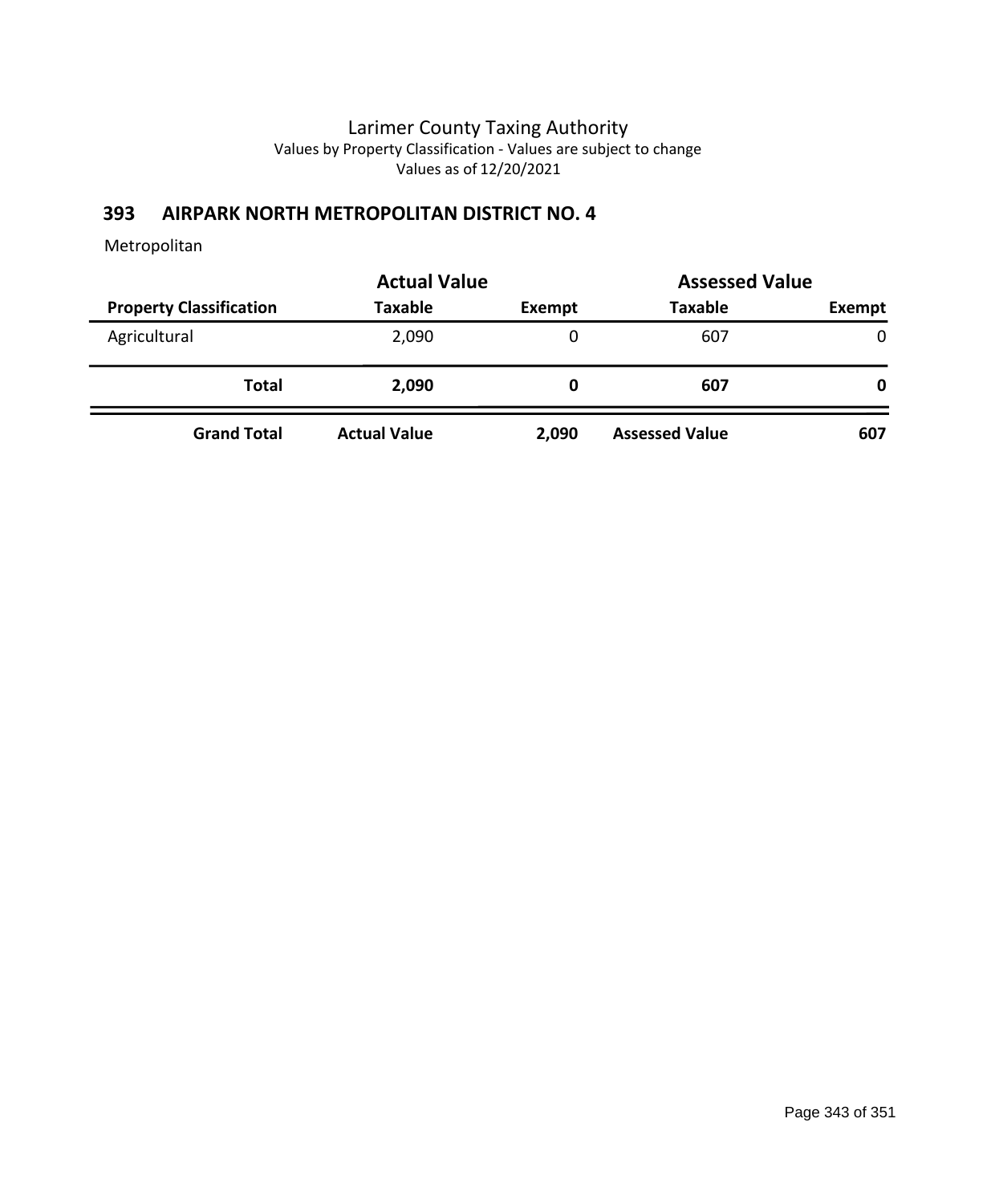## **394 HIGH PLAINS METROPOLITAN DISTRICT NO. 1**

|                                | <b>Actual Value</b> |           | <b>Assessed Value</b> |             |
|--------------------------------|---------------------|-----------|-----------------------|-------------|
| <b>Property Classification</b> | <b>Taxable</b>      | Exempt    | <b>Taxable</b>        | Exempt      |
| Agricultural                   | 44,850              | 0         | 13,006                | $\mathbf 0$ |
| Residential                    | 1,374,700           | 0         | 98,292                | 0           |
| <b>Total</b>                   | 1,419,550           | 0         | 111,298               | 0           |
| <b>Grand Total</b>             | <b>Actual Value</b> | 1,419,550 | <b>Assessed Value</b> | 111,298     |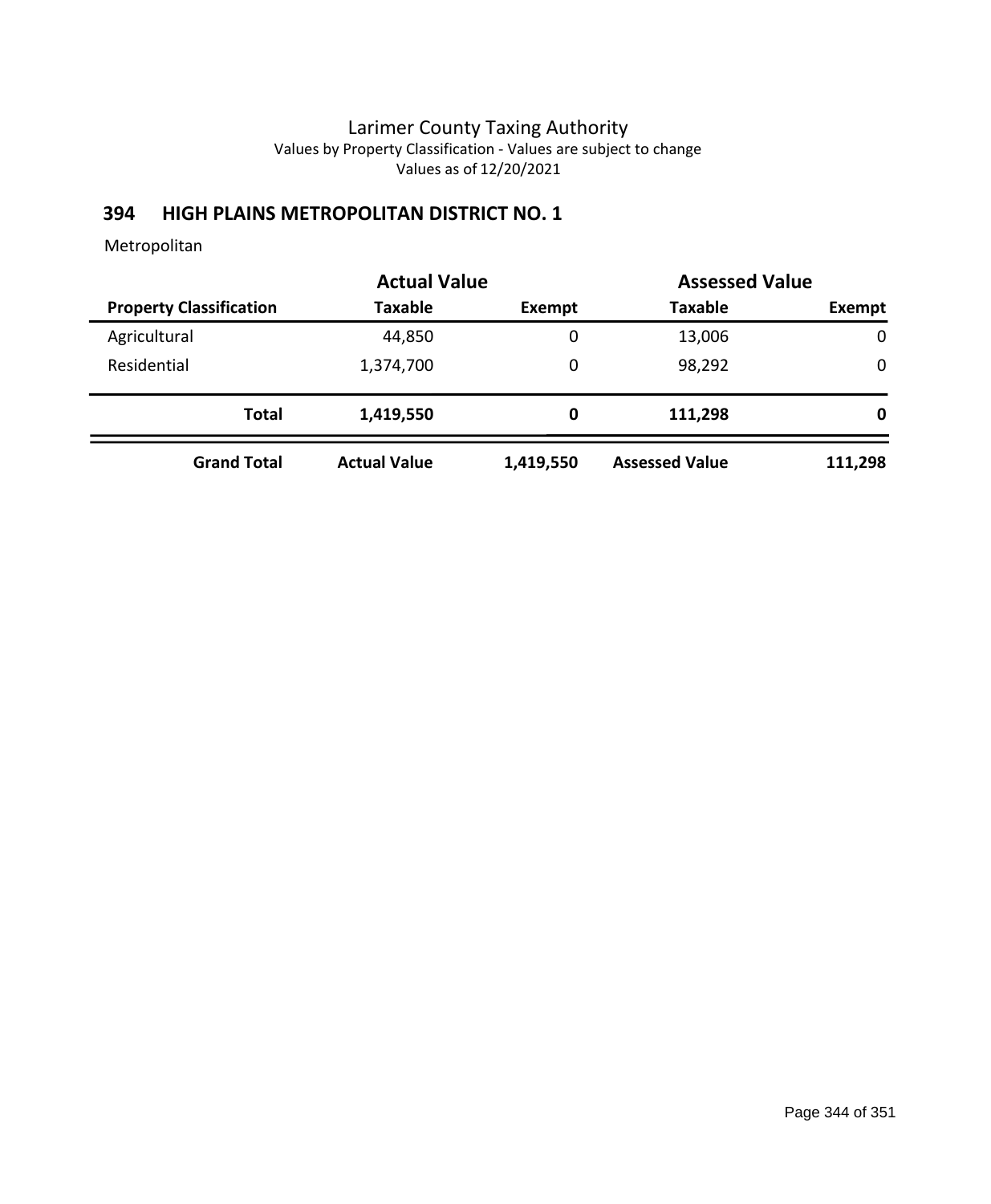## **395 HIGH PLAINS METROPOLITAN DISTRICT NO. 2**

|                                | <b>Actual Value</b> |           | <b>Assessed Value</b> |             |
|--------------------------------|---------------------|-----------|-----------------------|-------------|
| <b>Property Classification</b> | <b>Taxable</b>      | Exempt    | <b>Taxable</b>        | Exempt      |
| Agricultural                   | 950                 | 0         | 275                   | $\mathbf 0$ |
| Residential                    | 1,374,700           | 0         | 98,292                | 0           |
| <b>Total</b>                   | 1,375,650           | 0         | 98,567                | 0           |
| <b>Grand Total</b>             | <b>Actual Value</b> | 1,375,650 | <b>Assessed Value</b> | 98,567      |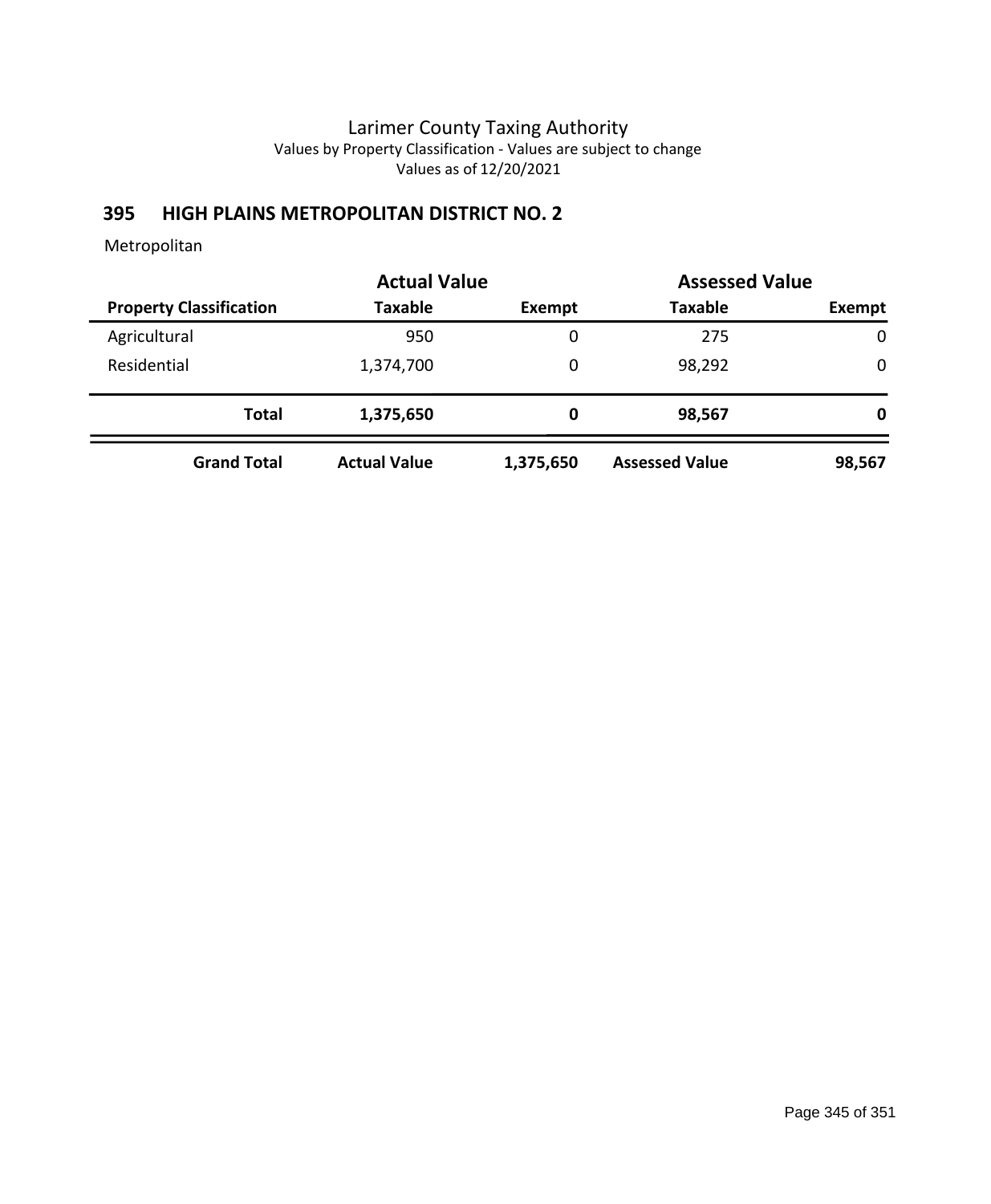# **396 LARIMER COUNTY P.I.D. NO 74 EAGLE CREST**

|                                | <b>Actual Value</b> |            | <b>Assessed Value</b> |           |
|--------------------------------|---------------------|------------|-----------------------|-----------|
| <b>Property Classification</b> | <b>Taxable</b>      | Exempt     | <b>Taxable</b>        | Exempt    |
| Residential                    | 18,312,300          | 0          | 1,309,341             | 0         |
| <b>Total</b>                   | 18,312,300          | 0          | 1,309,341             | 0         |
| <b>Grand Total</b>             | <b>Actual Value</b> | 18,312,300 | <b>Assessed Value</b> | 1,309,341 |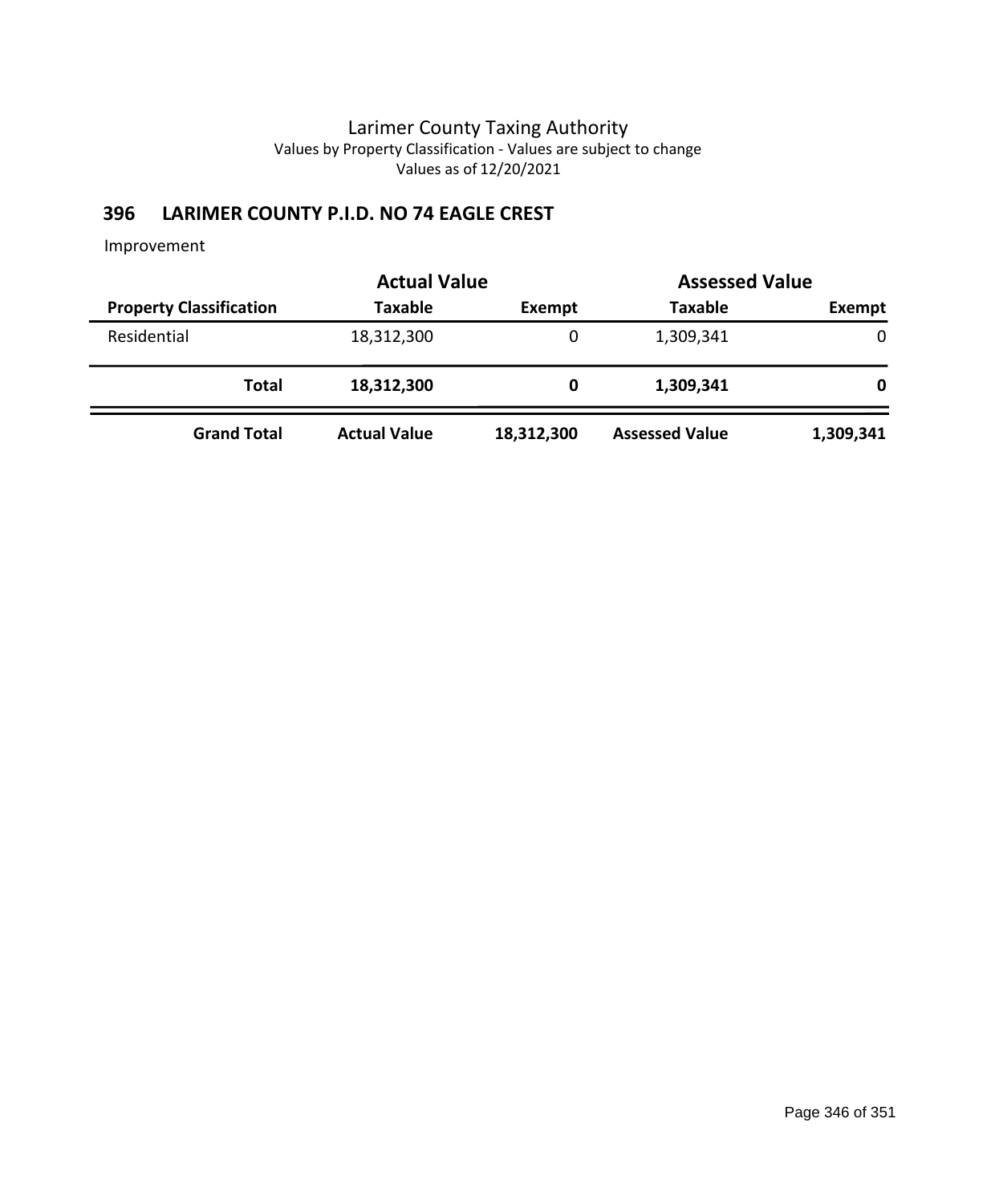# **397 RESERVOIRS EDGE METROPOLITAN DISTRICT**

|                                | <b>Actual Value</b>      |        | <b>Assessed Value</b> |             |
|--------------------------------|--------------------------|--------|-----------------------|-------------|
| <b>Property Classification</b> | <b>Taxable</b><br>Exempt |        | <b>Taxable</b>        | Exempt      |
| Agricultural                   | 20,790                   | 0      | 6,029                 | $\mathbf 0$ |
| Vacant                         | 1,000                    | 0      | 290                   | 0           |
| <b>Total</b>                   | 21,790                   | 0      | 6,319                 | 0           |
| <b>Grand Total</b>             | <b>Actual Value</b>      | 21,790 | <b>Assessed Value</b> | 6,319       |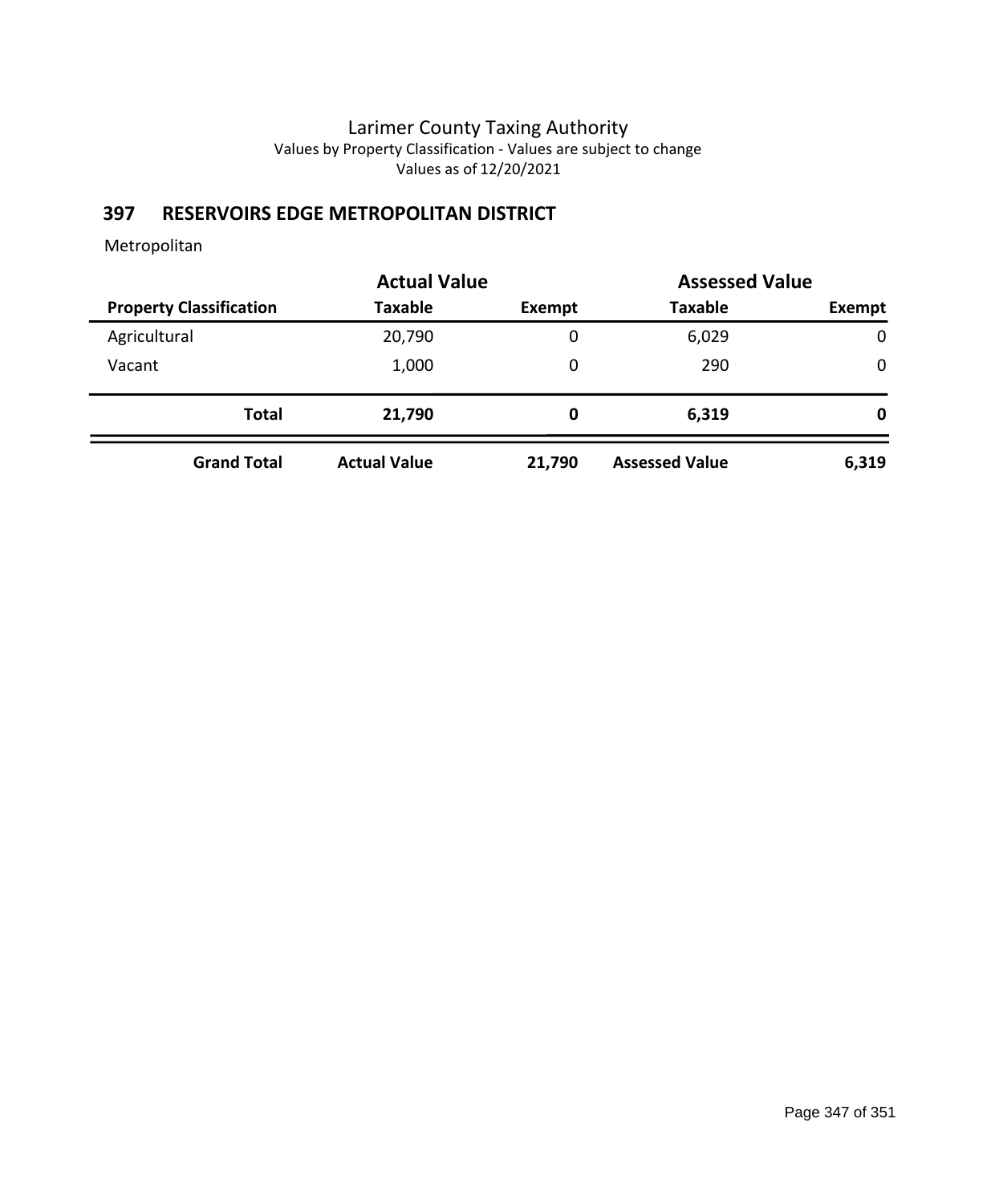## **398 FISHER FARM METROPOLITAN DISTRICT NO. 1**

|                                | <b>Actual Value</b> |        | <b>Assessed Value</b> |        |
|--------------------------------|---------------------|--------|-----------------------|--------|
| <b>Property Classification</b> | <b>Taxable</b>      | Exempt | <b>Taxable</b>        | Exempt |
| Agricultural                   | 1,220               | 0      | 353                   | 0      |
| Total                          | 1,220               | 0      | 353                   | 0      |
| <b>Grand Total</b>             | <b>Actual Value</b> | 1,220  | <b>Assessed Value</b> | 353    |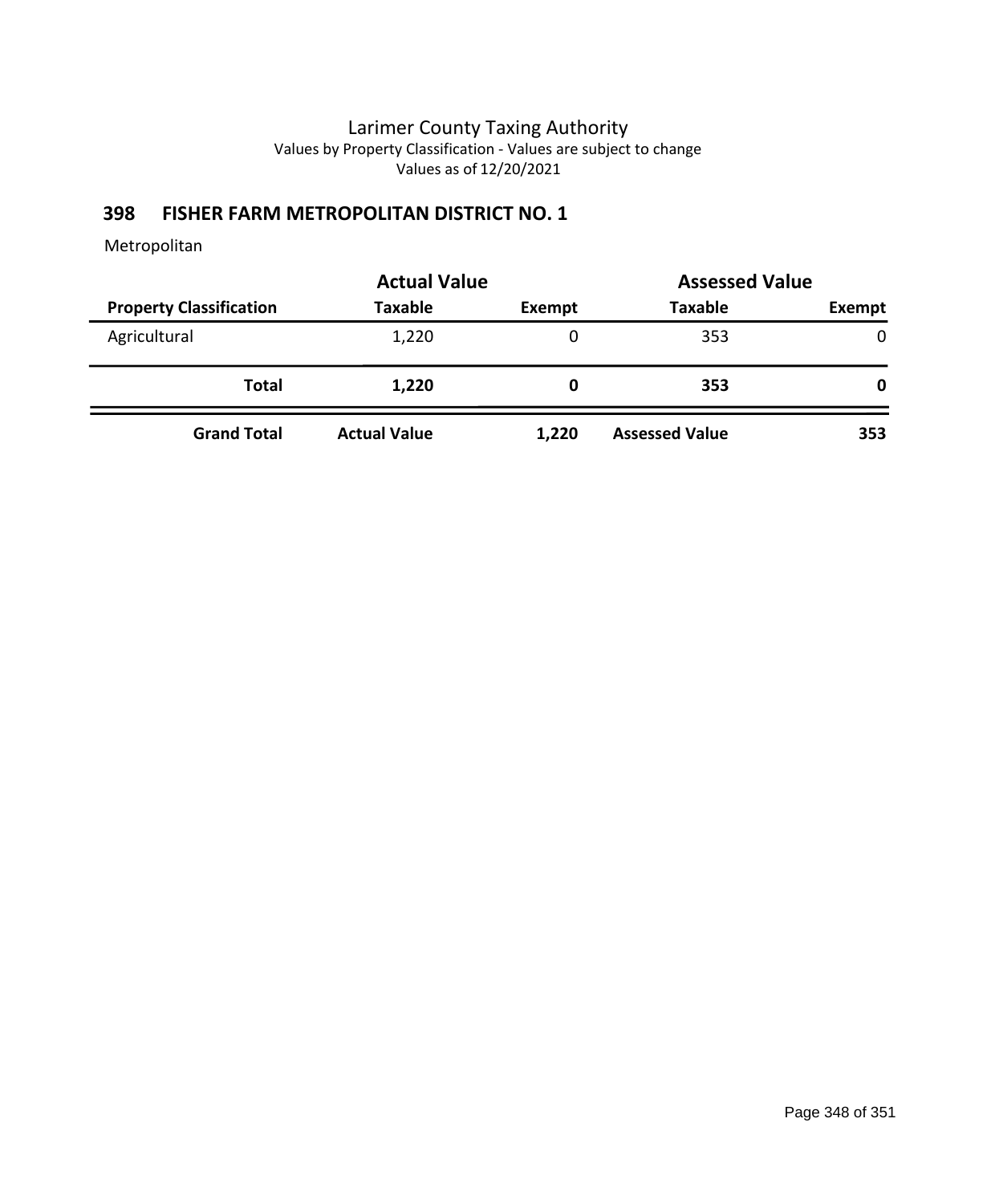# **399 FISHER FARM METROPOLITAN DISTRICT NO. 2**

|                                | <b>Actual Value</b> |        | <b>Assessed Value</b> |              |
|--------------------------------|---------------------|--------|-----------------------|--------------|
| <b>Property Classification</b> | <b>Taxable</b>      | Exempt | <b>Taxable</b>        | Exempt       |
| Agricultural                   | 45,880              | 0      | 13,305                | $\mathbf 0$  |
| Total                          | 45,880              | 0      | 13,305                | $\mathbf{0}$ |
| <b>Grand Total</b>             | <b>Actual Value</b> | 45,880 | <b>Assessed Value</b> | 13,305       |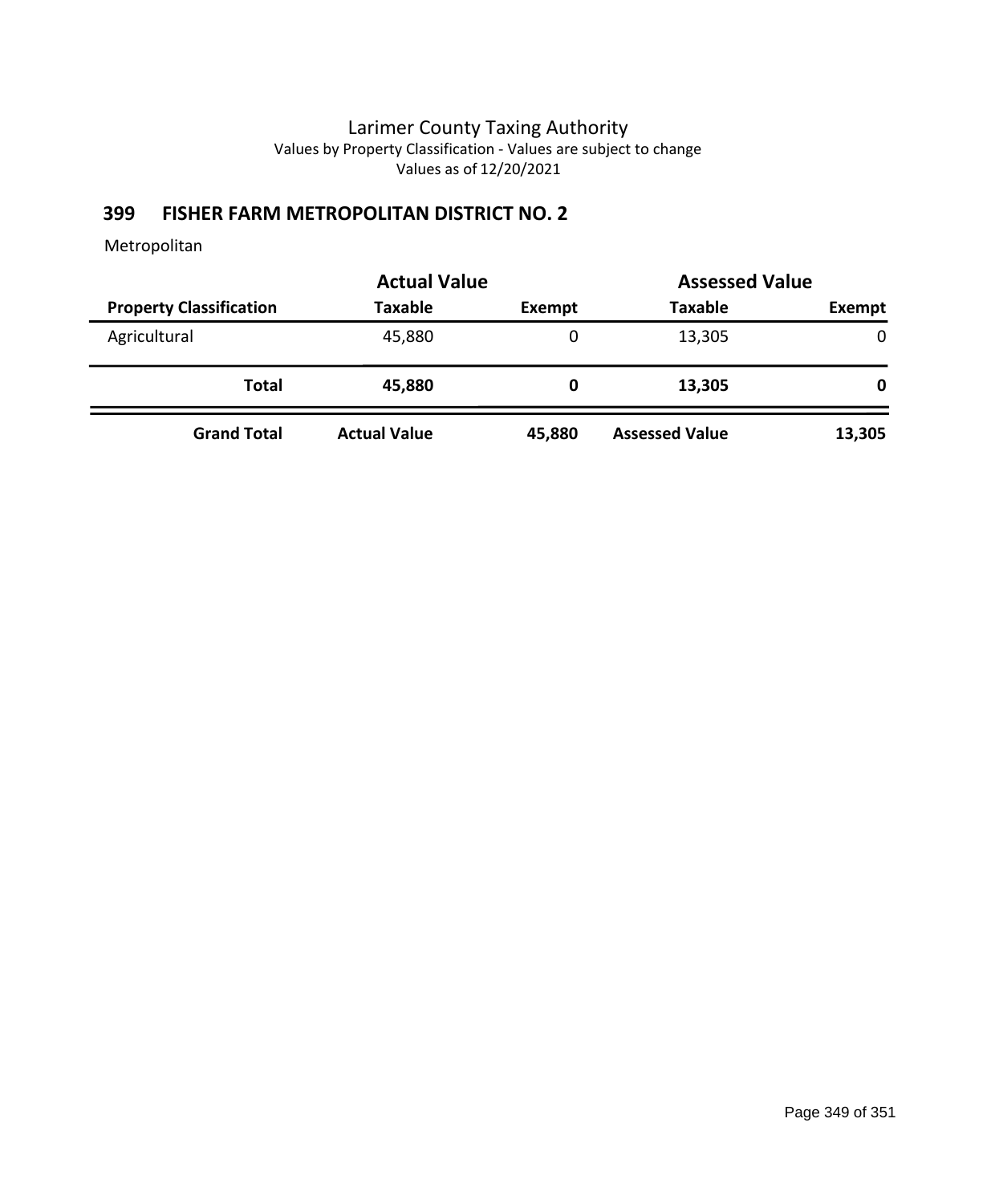## **400 FISHER FARM METROPOLITAN DISTRICT NO. 3**

|                                | <b>Actual Value</b> |        | <b>Assessed Value</b> |              |
|--------------------------------|---------------------|--------|-----------------------|--------------|
| <b>Property Classification</b> | <b>Taxable</b>      | Exempt | <b>Taxable</b>        | Exempt       |
| Agricultural                   | 78,920              | 0      | 22,887                | $\mathbf 0$  |
| Total                          | 78,920              | 0      | 22,887                | $\mathbf{0}$ |
| <b>Grand Total</b>             | <b>Actual Value</b> | 78,920 | <b>Assessed Value</b> | 22,887       |